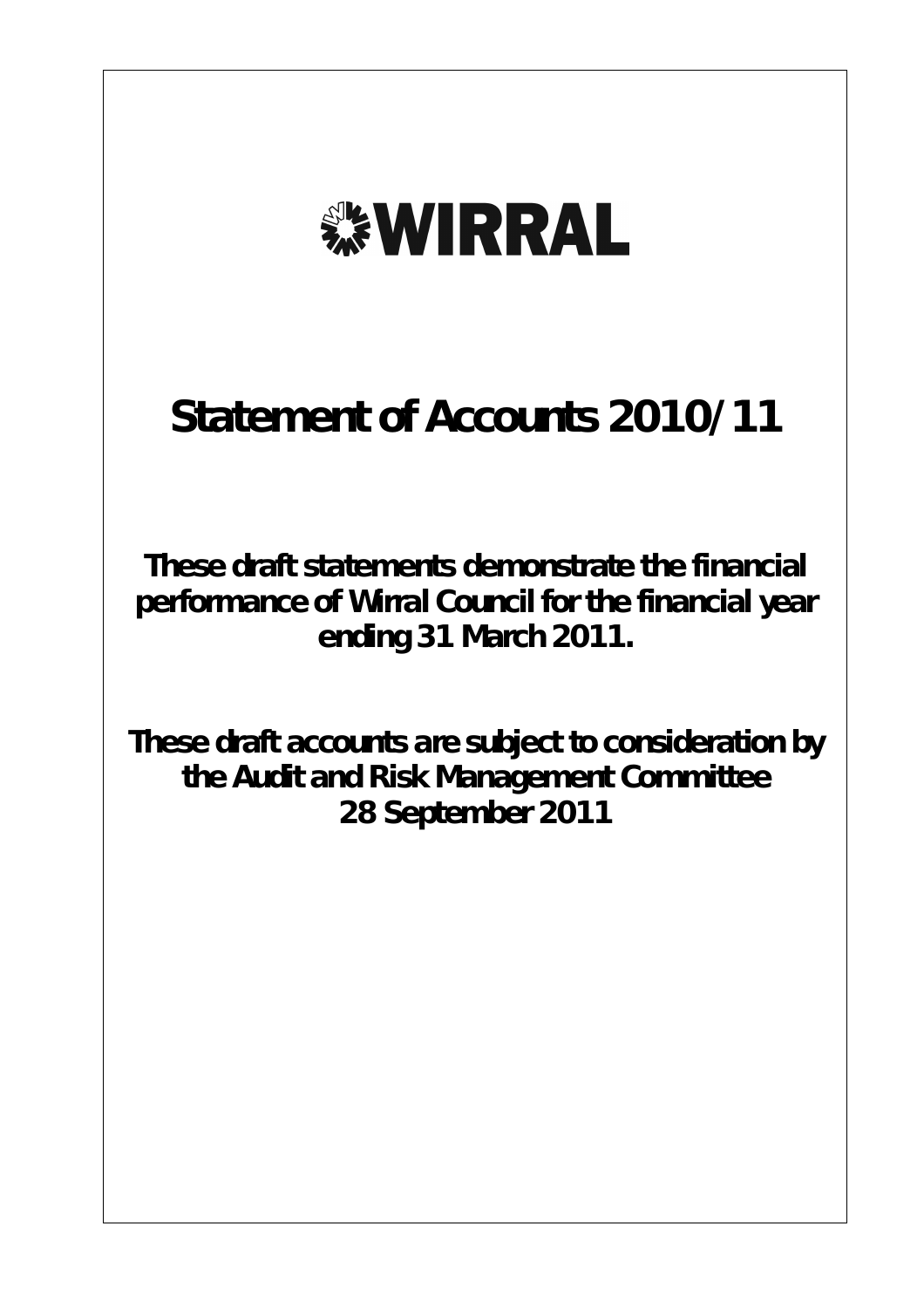This page is intentionally left blank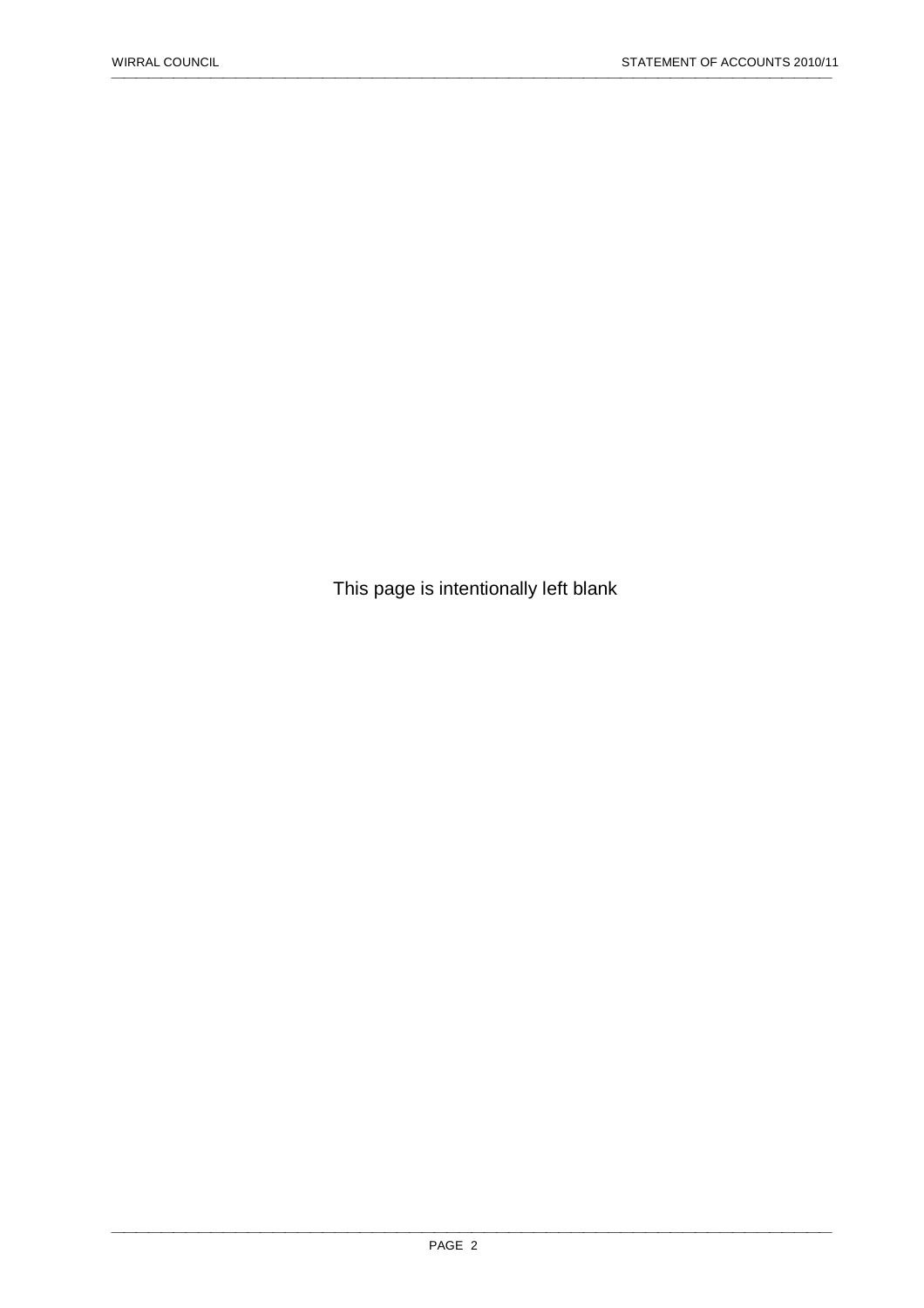# **CONTENTS**

| 1. |                                                     | <b>Explanatory Foreword</b>                                                                                                                                                                                                           | 5                          |
|----|-----------------------------------------------------|---------------------------------------------------------------------------------------------------------------------------------------------------------------------------------------------------------------------------------------|----------------------------|
| 2. |                                                     | Statement of Responsibilities for the Statement of Accounts                                                                                                                                                                           | 11                         |
| 3. |                                                     | <b>Annual Governance Statement</b>                                                                                                                                                                                                    | 12                         |
| 4. |                                                     | <b>Main Financial Statements:</b>                                                                                                                                                                                                     | 13                         |
|    | <b>Balance Sheet</b>                                | Movement in Reserves Statement<br>Comprehensive Income and Expenditure Statement<br><b>Cash Flow Statement</b>                                                                                                                        | 15<br>17<br>18<br>19       |
| 5. |                                                     | Notes to the Main Financial Statements                                                                                                                                                                                                | 21                         |
|    | Note 1<br>Note 2<br>Note <sub>3</sub><br>Note 4     | <b>Accounting Policies</b><br><b>Accounting Standards Issued, Not Adopted</b><br>Critical Judgements in Applying Accounting Policies<br>Assumptions Made about the Future and Other Major<br><b>Sources of Estimation Uncertainty</b> | 23<br>39<br>39<br>39       |
|    | Note 5<br>Note 6<br>Note 7<br>Note 8                | Material Items of Income and Expense<br><b>Exceptional Items</b><br><b>Events After the Balance Sheet Date</b><br>Adjustments between Accounting Basis and Funding<br><b>Basis under Regulations</b>                                  | 40<br>41<br>41<br>42       |
|    | Note 9<br>Note 10<br>Note 11<br>Note 12<br>Note 13  | <b>Transfers to/from Earmarked Reserves</b><br><b>Other Operating Expenditure</b><br>Financing and Investment Income and Expenditure<br><b>Taxation and Non-Specific Grant Income</b><br>Property, Plant and Equipment                | 46<br>50<br>50<br>50<br>51 |
|    | Note 14<br>Note 15<br>Note 16<br>Note 17            | <b>Investment Properties</b><br><b>Intangible Assets</b><br><b>Financial Instruments</b><br><b>Debtors</b>                                                                                                                            | 56<br>56<br>57<br>63       |
|    | Note 18<br>Note 19<br>Note 20<br>Note 21<br>Note 22 | Cash and Cash Equivalents<br><b>Assets Held for Sale</b><br><b>Creditors</b><br>Provisions<br><b>Usable Reserves</b>                                                                                                                  | 63<br>63<br>63<br>64<br>66 |
|    | Note 23<br>Note 24<br>Note 25<br>Note 26            | <b>Unusable Reserves</b><br><b>Cash Flow Statement - Operating Activities</b><br><b>Cash Flow Statement - Investing Activities</b><br>Cash Flow Statement - Financing Activities                                                      | 66<br>72<br>72<br>73       |
|    | Note 27<br>Note 28<br>Note 29<br>Note 30            | <b>Amounts Reported for Resource Allocation Decisions</b><br><b>Trading Operations</b><br><b>Pooled Budgets</b><br><b>Community Fund</b>                                                                                              | 73<br>79<br>79<br>80       |
|    | Note 31<br>Note 32<br>Note 33                       | <b>Members' Allowances</b><br><b>Officers' Remuneration</b><br><b>External Audit Costs</b>                                                                                                                                            | 80<br>81<br>82             |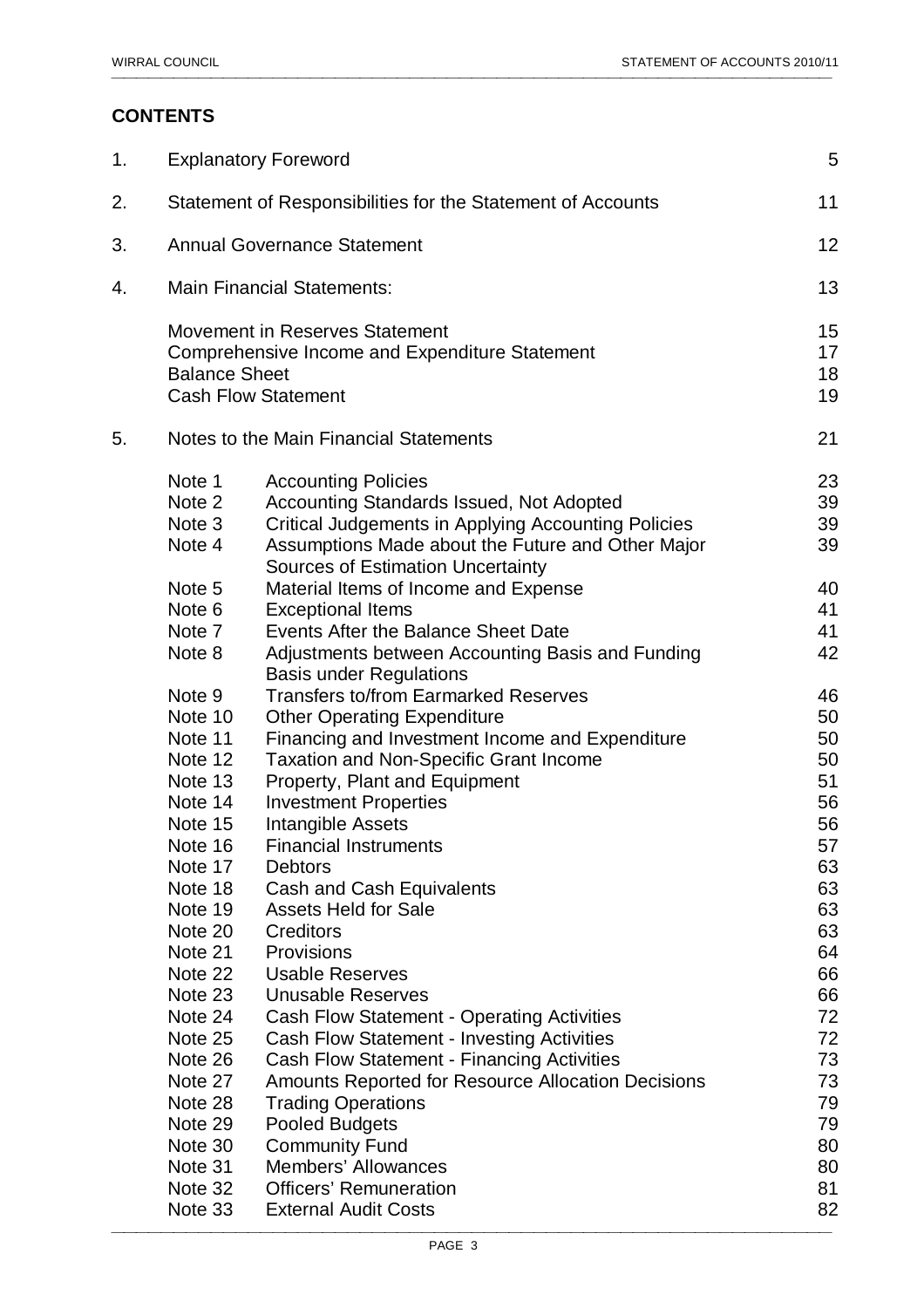|    | Note 34                | <b>Dedicated Schools Grant</b>                                          | 83  |
|----|------------------------|-------------------------------------------------------------------------|-----|
|    | Note 35                | <b>Grant Income</b>                                                     | 84  |
|    | Note 36                | <b>Related Parties</b>                                                  | 85  |
|    | Note 37                | Capital Expenditure and Capital Financing                               | 87  |
|    | Note 38                | Leases                                                                  | 87  |
|    | Note 39                | <b>Private Finance Initiative and Similar Contracts</b>                 | 89  |
|    | Note 40                | <b>Termination Benefits</b>                                             | 91  |
|    | Note 41                | Long Term Debtors                                                       | 92  |
|    | Note 42                | <b>Deferred Credits</b>                                                 | 92  |
|    | Note 43                | Pension Schemes Accounted for as Defined Contribution<br><b>Schemes</b> | 93  |
|    | Note 44                | <b>Defined Benefit Pension Schemes</b>                                  | 93  |
|    | Note 45                | <b>Trust Funds</b>                                                      | 99  |
|    | Note 46                | <b>Contingent Assets and Liabilities</b>                                | 100 |
|    | Note 47                | Nature and Extent of Risks Arising from Financial Instruments           | 101 |
|    | Note 48                | Impact of the adoption of International                                 |     |
|    |                        | <b>Financial Reporting Standards (IFRS)</b>                             | 105 |
| 6. | <b>Collection Fund</b> | <b>Additional Financial Statements:</b>                                 | 123 |
|    |                        |                                                                         |     |
| 7. |                        | <b>Additional Financial Statements:</b>                                 |     |
|    |                        | <b>Merseyside Pension Fund Accounts</b>                                 | 129 |
| 8. |                        | <b>Glossary of Financial Terms</b>                                      | 159 |
| 9. |                        | <b>Further Information and Feedback</b>                                 | 165 |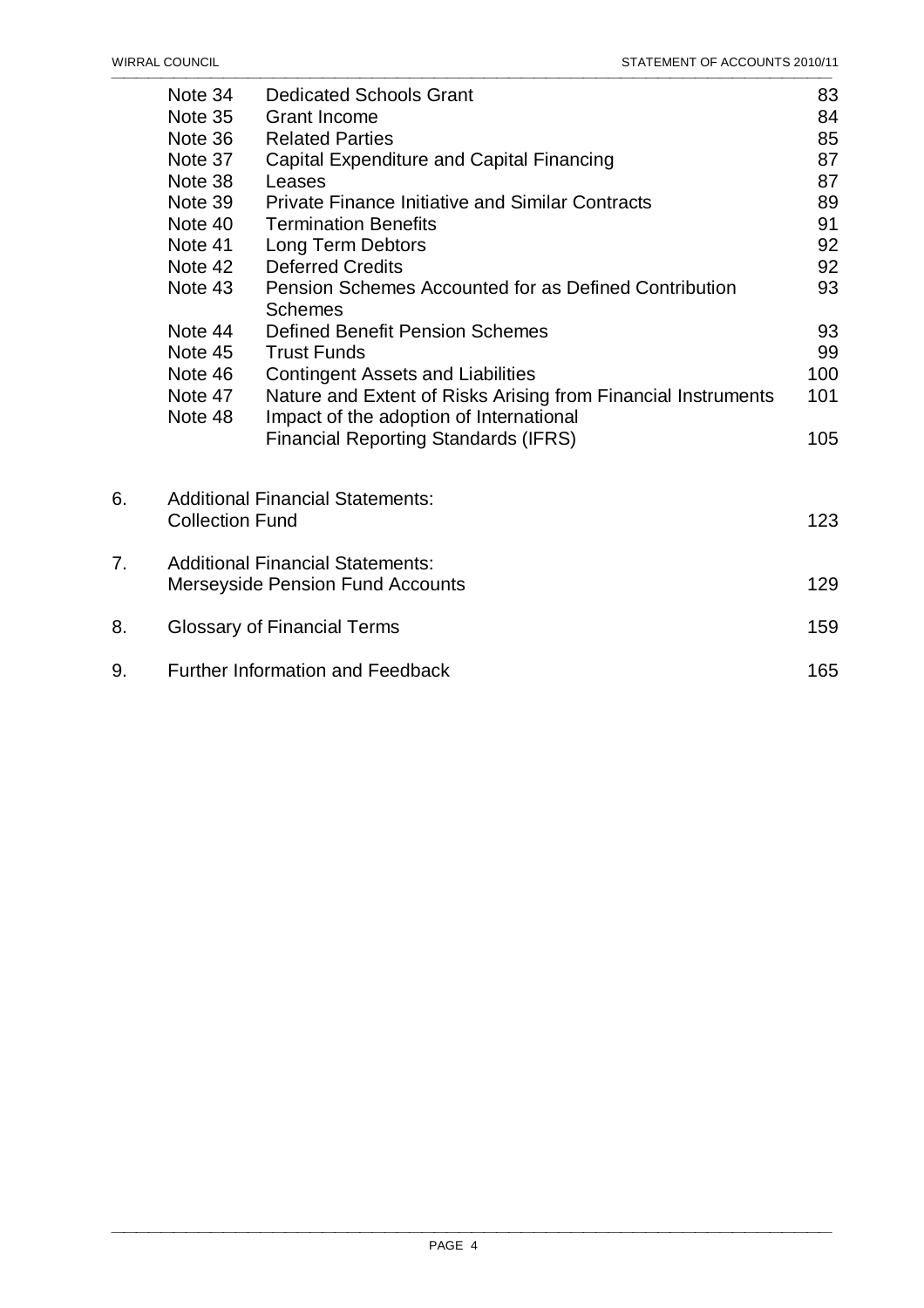# **EXPLANATORY FOREWORD**

#### **1. INTRODUCTION**

1.1 This foreword explains the Council's overall financial position including the main influences on the accounts and aims to assist in the understanding of the accounting statements.

# **2. ABOUT THE STATEMENT OF ACCOUNTS**

- 2.1 The Statement of Accounts demonstrates the financial performance of the Council for the year-ended 31 March 2011 and shows the financial position at the end of that period. The Statement has been prepared and presented in accordance with prescribed guidance (the Code of Practice on Local Authority Accounting and Reporting Standards).
- 2.2 As far as possible plain language has been used throughout this publication. As technical language is required in some areas a definition of financial terms has been included. A Summary of Accounts, highlighting the main information contained within the Statement, is also available and is published on the Council website at www.wirral.gov.uk.
- 2.3 A brief description of the main statements and areas covered:-
	- Statement of Responsibilities sets out the responsibilities of the Council and of the Director of Finance.
	- Annual Governance Statement shows how the Council has ensured the effectiveness of systems for ensuring it operates legally and that public money is properly used and accounted for.
	- Main Financial Statements comprise four key statements:-

Movement in Reserves Statement shows the movement on the different reserves that the Council holds.

Comprehensive Income and Expenditure Statement shows all income and expenditure for the Council.

Balance Sheet shows the financial standing of the Council at 31 March 2011 detailing all assets and liabilities.

Cash Flow Statement shows the inflows and outflows of cash arising from transactions with other parties.

- Notes to the statements provide further detail and explanation of the items contained within the Main Financial Statements.
- The Collection Fund and notes cover the Council Tax and Non-Domestic Rates collected and paid to the precepting authorities and the national Non-Domestic Rate pool.
- Pension Fund covers the financial position of the Merseyside Pension Fund which is managed by Wirral Council.
- Glossary of Financial Terms explains the technical terms used.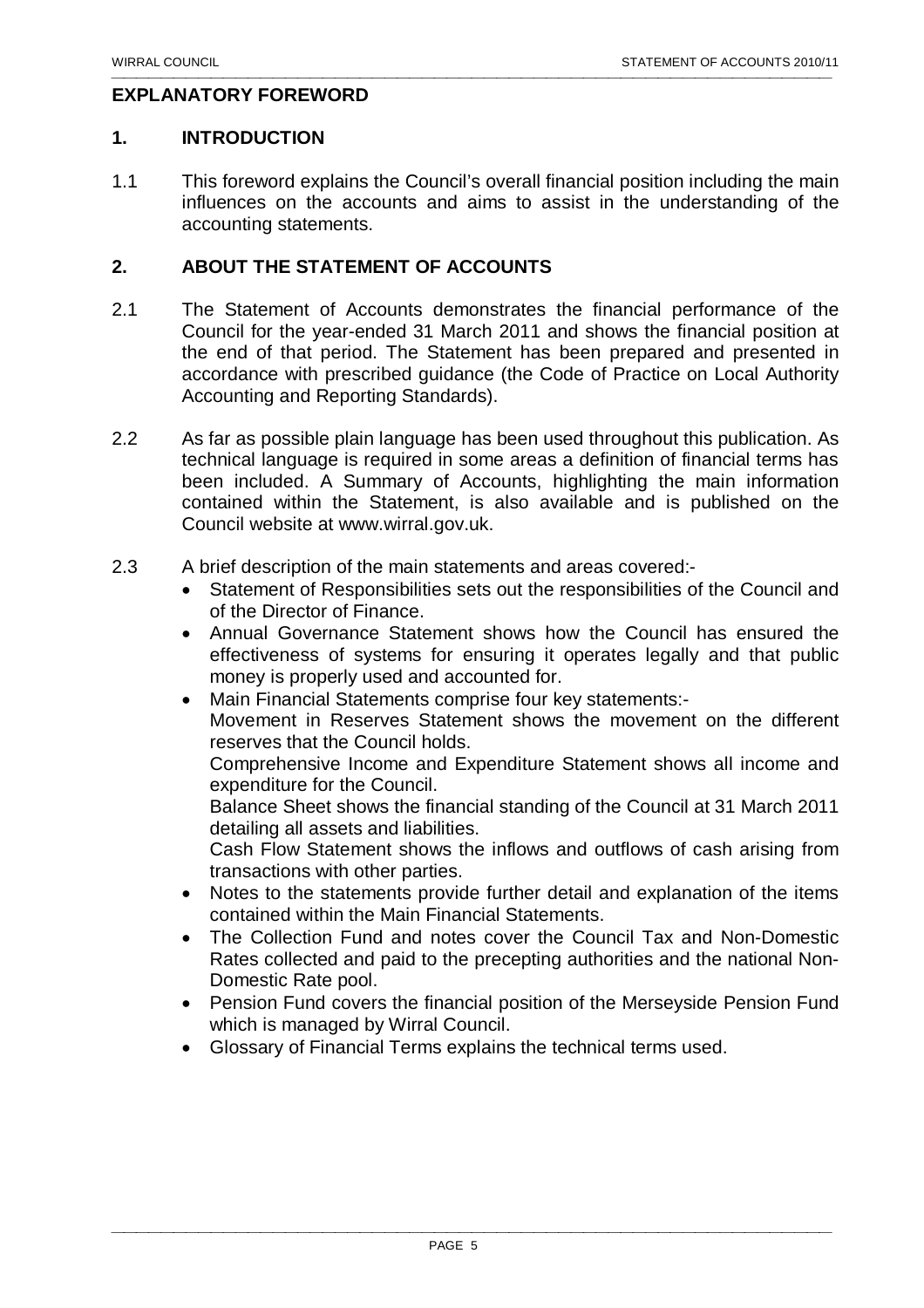2.4 The main changes in the Statement this year relate to the full implementation of International Financial Reporting Standards (IFRS). This has required changes to the form of the main financial statements and an increase in the number of notes. IFRS also changed the treatment of certain transactions and balances so the amounts presented in the 2010/11 statements are different from the equivalent figures presented in the Statement of Accounts 2009/10. The note dealing with the impact of the adoption of IFRS provides further details of the accounting changes and do not impact upon the level of spend and the Council Tax.

## **3. REVIEW OF THE FINANCIAL YEAR**

#### **3.1 REVENUE EXPENDITURE AND INCOME**

- 3.1.1 The spending on services provided to the people of Wirral is met from Government Grants and the local taxpayer through the Council Tax. For 2010/11 the increase in Council Tax was 1.67%. The Council spent over £250 million on services in 2010/11 which was met from a combination of Government Grants, Non-Domestic Rates and Council Tax.
- 3.1.2 The financial position is regularly monitored, particularly for those areas most prone to variation. The Coalition Government announced reductions in grant funding with Wirral's funding reduced by £5.5 million. Whilst actions were taken to maintain spending within the resources available, pressures within Adult Social Services and Children's Services for care services resulted in overspending within these areas. Offsetting the overspends were one-off benefits from the treasury management activities and increased grant receipts in respect of Housing and Council Tax benefit through changes in the management and processing of applications. As a consequence the overall position for 2010/11 was a net overspend of £0.3 million on revenue.
- 3.1.3 At the end of the year there was £15.1 million in General Fund balances with the main contributions being from:-
	- Connexions Pension Reserve of £4.7 million being no longer required following revisions to the Council's pension liabilities.
	- Insurance Fund of £4.4 million due to continued improvements in the management of claims liability.
	- Housing Benefit reserves and provisions of £2.2 million as a result of improvements in processing and recovery of grant from Government.

A proportion of these balances are planned to be used in 2011/12 and a minimum of £6 million represents a prudent level of General Fund balance consistent with sound financial management.

3.1.4 In response to the impending reductions in Government funding for the public sector, the Council in autumn 2010 sought to reduce the workforce through the Early Voluntary Retirement / Voluntary Severance Scheme. This will result in over 1,100 individuals leaving the Council between December 2010 and July 2011. The Comprehensive Income and Expenditure Account reflects the £21.3 million of severance costs that the Council has either paid, or had to make provision for, in 2010/11.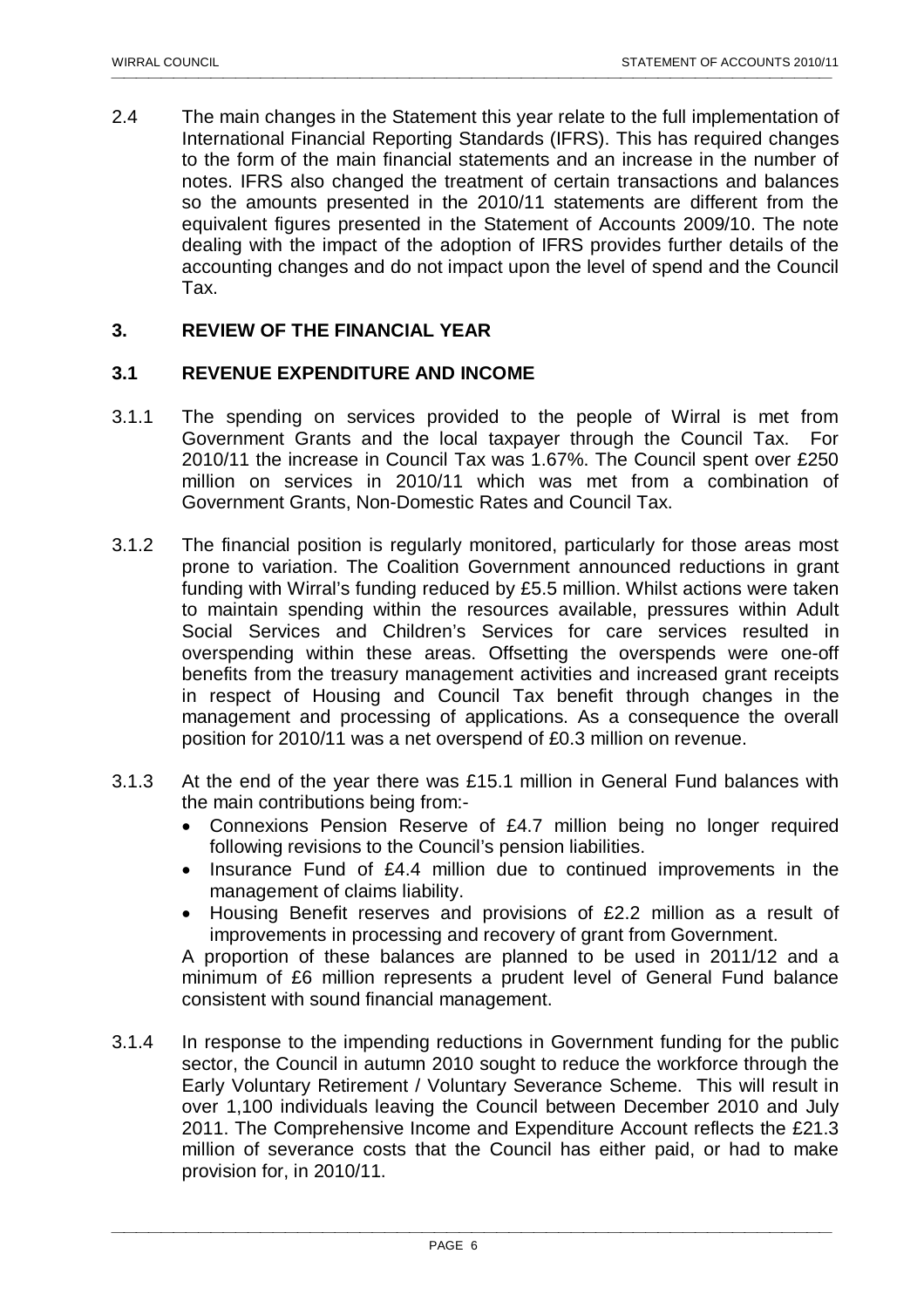# **3.2 CAPITAL EXPENDITURE AND INCOME**

3.2.1 During 2010/11 £59 million was spent on capital projects including the acquisition and improvement of assets and infrastructure. The largest project was in respect of education services with the completion of the new Woodchurch High School and Park Primary School with funding secured for the Birkenhead Girls Academy. A large number of schools have benefitted from lesser modernisation and improvement works. Investment into regeneration continued with the New Heartlands Housing Market Renewal Initiative targeting areas in Birkenhead and Wallasey and the redevelopment of New Brighton continued. Improvements to highways, bridges and road safety projects included the ongoing Bidston Viaduct scheme.

3.2.2 The main source of funding came from grants allocated by Central Government for specific schemes or projects and primarily investment in schools. In 2010/11 £44 million of grants were received to fund the total spend of £59 million with the balance met from a combination of borrowing and capital receipts generated from the sale of surplus assets.

## **3.3 BALANCE SHEET**

#### 3.3.1 **Balances, Provision and Reserves**

The Council seeks to maintain a level of balance sufficient to meet any unforeseen events. In agreeing the 2010/11 Budget it was anticipated that the balance would be £6.5 million by 31 March 2011. The level is based upon an assessment of the risks involved in managing the overall budget and recent experiences in terms of spending compared to the budgets allocated. With reductions in the level of spend £6 million is considered to be adequate.

The General Fund balance will vary as a result of the financial decisions of the Council. When setting the annual budget sums in excess of the prudent level can be, and are, used to help provide for services. For example the 2011/12 Budget included the use of £2.8 million on a range of one-off initiatives.

Whilst the General Fund balance is available to meet non-specific pressures, provisions and reserves are amounts set aside to meet specific future liabilities. They are regularly reviewed to assess whether they are adequate for the purpose intended and whether the sums involved are still required. At 31 March 2011 the major reserves within the total of £90 million were in respect of the Insurance Fund, Housing Benefit, Working Neighbourhoods Fund and School balances. The latter are only available for use by the schools. Within the £25 million of provisions the majority related to the Early Voluntary Retirement / Voluntary Severance Scheme costs, Insurance Fund and Housing Benefit.

The Balance Sheet at 31 March 2011 shows a net asset position of £197 million. The net worth of the Balance Sheet excluding the Net Pensions Liability is a net asset position of £532 million. Further information in respect of the Pensions Liability is covered in the section on Retirement Benefits.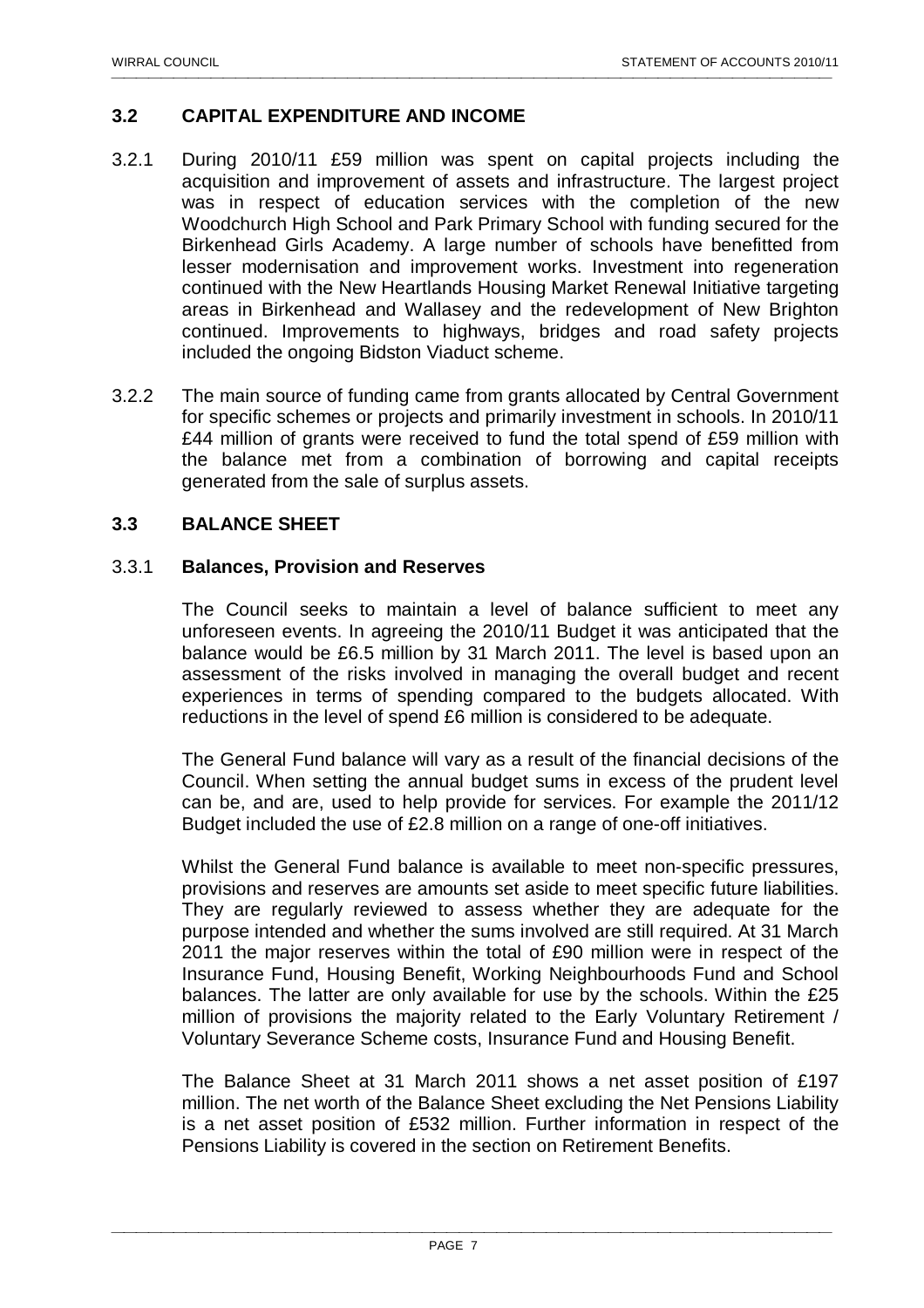#### 3.3.2 **Assets and Investments**

As part of the rolling programme of valuations a further series of assets were revalued during the year. In total the Council had an asset portfolio valued at £699 million at 31 March 2011 and included land and buildings as well as infrastructure assets such as roads.

Total investments at 31 March 2011 were £136 million with the majority of investments being on a short term basis with financial institutions. Throughout 2010/11, as in previous years, the over-riding approach was one of security and liquidity with the diminution in investment return being the acceptable risk / reward consequence. The investment income during the year totalled £1.7 million.

#### 3.3.3 **Outstanding Debts and Borrowing**

The major sources of funding for Council borrowing have traditionally been private sector institutions (banks and building societies) and the Public Works Loans Board (PWLB). As part of effective treasury management, opportunities presented by the market to generate interest savings are pursued and this proactive management is undertaken in line with approved Government and statutory guidance (Code of Practice for Treasury Management in Public Services).

In managing debt the aims are to reduce the overall exposure to interest rate movements, to lower long-term interest charges paid and smooth the maturity profile without compromising longer-term stability. Debt rescheduling has become more challenging and places greater emphasis on the timing and type of new borrowing. No debt rescheduling took place in 2010/11.

At 31 March 2011 the long term debt totalled £256 million. Of this, £171 million was with financial institutions and £85 million with the PWLB with this being spread over a range of maturity dates. This also includes the debt of the former Merseyside County Council which Wirral manages on behalf of the other Local Authorities and agencies.

# 3.3.4 **Retirement Benefits**

All authorities fully adopt the accounting policies contained with International Accounting Standard 19 "Employee Benefits". The principle behind IAS19 is that an organisation should account for retirement benefits when it is committed to pay them, even if the actual payment will be many years in the future. The actuaries engaged by the Council have estimated the underlying long term commitment to pay retirement benefits to be £335 million at 31 March 2011.

The recognition of this liability in the accounts has a substantial effect on the net worth of the Council and is subject to variation each year as it is dependent upon both the national and the global economic situation. However, statutory arrangements for funding the deficit mean that the financial position of the Council remains healthy. The deficit on the Local Government Pension Scheme will be made good by increased contributions over the remaining working life of employees as assessed by the actuary.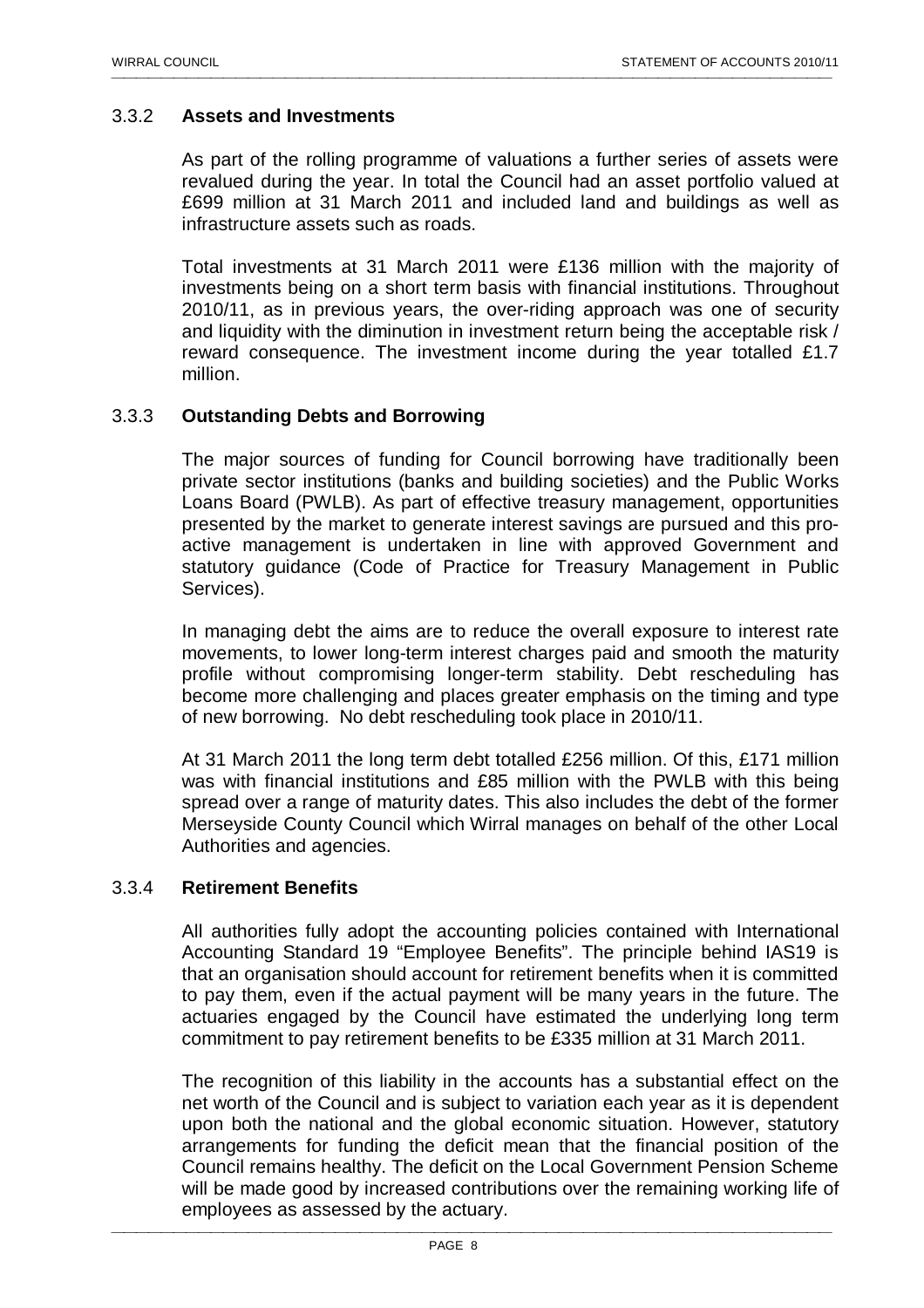The liability for teachers' discretionary added year payments rests with the Council and under scheme regulations is funded on a "pay as you go" basis with annual payments to retired teachers.

#### **3.4 CLIMATE CHANGE AND SUSTAINABILITY**

3.4.1 Positive actions to address climate change and sustainability continue. These include enhancements around the recycling and waste agenda; the move towards technological rather than paper based systems; the better use of buildings; environmental and sustainability considerations are factored into major building schemes and Council energy consumption is reducing with plans to reduce this further. There is support for the wider community through home insulation initiatives and community buildings grants.

## **3.5 GOVERNANCE**

- 3.5.1 The Council is responsible for putting in place proper arrangements for the governance of its affairs, facilitating the effective exercise of its functions, which includes arrangements for the management of risk.
- 3.5.2 The Annual Governance Statement, although no longer required as part of the Statement of Accounts, has been included. The Leader and Chief Executive concluding that the governance arrangements have been operating effectively during the year and proposing to take any necessary steps to ensure that any matters needing to be addressed will be taken to further enhance governance arrangements.

# **4. RECENT AND FUTURE DEVELOPMENTS**

#### **4.1 BUDGET 2011/12**

- 4.1.1 The Council Budget for 2011/12 saw a nil Council Tax rise from 1 April 2011 as for other Councils in England as the Government offered additional grant funding to those setting a zero increase.
- 4.1.2 The Budget reflects the impact of the Government Spending Review 2010 which sought to reduce the national deficit and resulted in a reduction in Wirral's grant funding for 2011/12. The consultation exercise "Wirral's Future – Be A Part Of It" has been important in shaping future priorities and identifying efficiencies.

#### **4.2 FORWARD PLANS**

4.2.1 The Vision for Wirral seeks to achieve a more prosperous and equal Wirral which is founded on a strong, vibrant local economy with high levels of employment. The Medium Term Financial Strategy and Annual Budget underpin the Corporate Plan in seeking to achieve Wirral's Vision.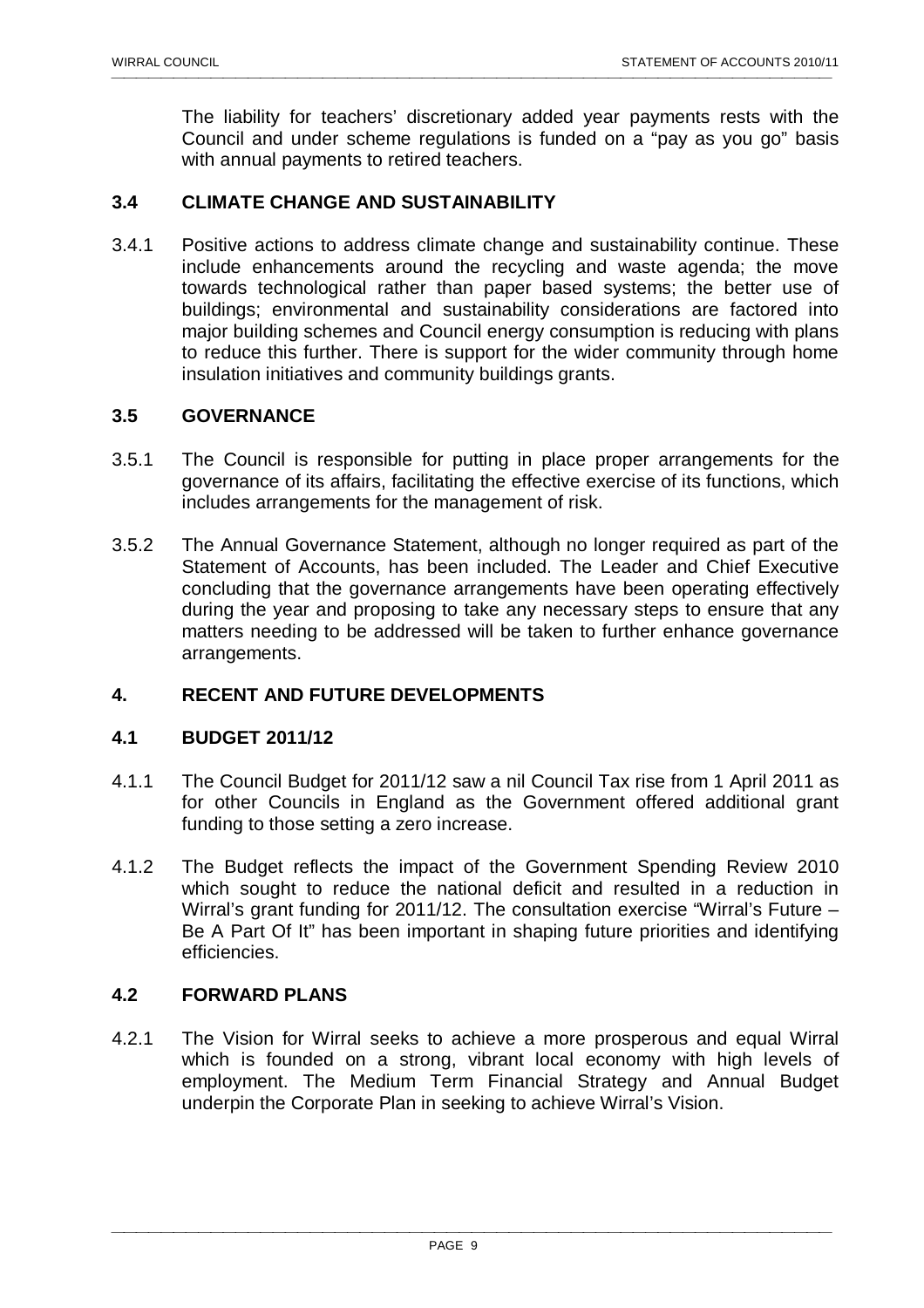4.2.2 There are increasing pressures from delivering services where demand and expectations are rising against the limited funding available. This is expanded upon in the Medium Term Financial Strategy. The regularly updated reports on the Projected Budgets for future years include actions proposed to address any gap between the projected spend and likely resources.

4.2.3 Value for money remains a key area. The Council continues to identify and implement a range of actions to deliver efficiencies and greater value for money to ensure services are delivered in the most effective way.

## **4.3 ECONOMIC POSITION**

- 4.3.1 The global economic situation has affected, and will continue to affect public services in a variety of ways. The pressures on the Government to address the public sector deficit have been widely publicised and this will place further pressure upon the public sector and the financial position of the Council.
- 4.3.2 As in preceding years the impact upon the accounts was in respect of income and, in recognition of the ability of individuals to meet their financial obligations, a further increase was made in the sums set aside for potential bad debts.
- 4.3.3 Based upon the information presently available the Council's Projected Budget for 2012/15 shows a gap between the planned spend and likely resources of around £80 million. This equates to a further 25% reduction in the net spend of the Council and will lead to further difficult decisions around the provision of services and the priorities of the Council over the coming years.
- 4.3.4 Measures taken in 2010/11, and in the Budget 2011/12, seek to help support local businesses and the citizens of Wirral. The level of balances, including provisions and reserves, is at a level to help mitigate any impact upon the financial position.

#### **5. CONCLUSIONS**

- 5.1 The Statement of Accounts provides information about Council expenditure and income for the year and the overall financial position at the end of the financial year. The Statement is a key element in reporting how Council finances have been managed whereas the Council Tax Explained booklet issued with the Council Tax demands at the beginning of each year sets out the plans for the year.
- 5.2 The Council continues to strive to promote and enhance all aspects of financial management and successfully managed its finances during 2010/11. The Council will face a number of challenges in future years but it retains a sound financial base, including the General Fund balance plus the specific provisions and reserves, from which it can respond.

#### **IAN COLEMAN**

# **DIRECTOR OF FINANCE**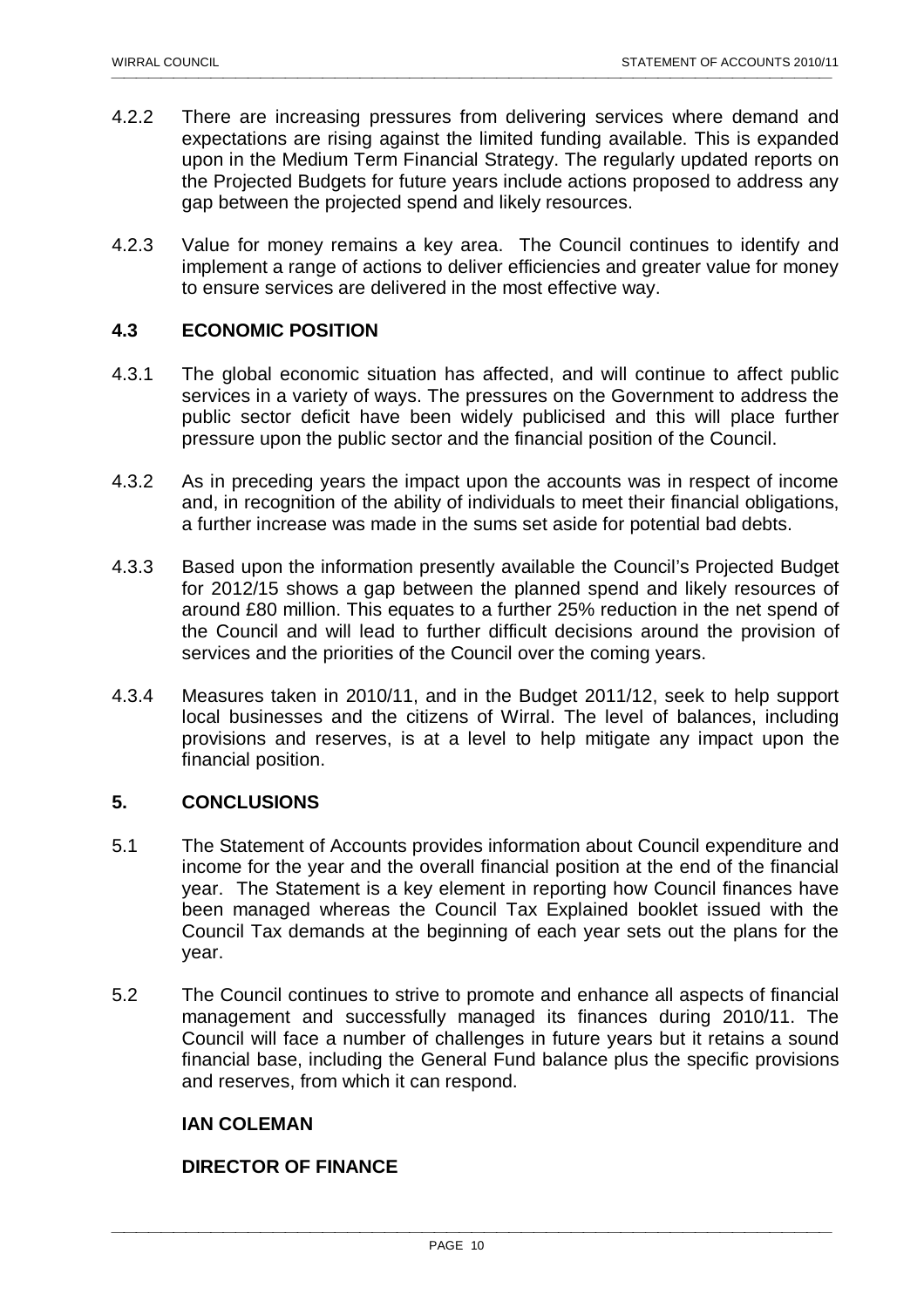# **STATEMENT OF RESPONSIBILITIES FOR THE STATEMENT OF ACCOUNTS**

### **The Council's Responsibilities**

The Council is required to:-

- make arrangements for the proper administration of its financial affairs and to secure that one of its officers has the responsibility for the administration of those affairs. In this Council, that officer is the Director of Finance;
- manage its affairs to secure economic, efficient and effective use of resources and safeguard its assets; and
- approve the Statement of Accounts.

## **The Director of Finance's Responsibilities**

The Director of Finance is responsible for the preparation of the Council's Statement of Accounts in accordance with proper practice as set out in the CIPFA/LASAAC Code of Practice on Local Authority Accounting in the United Kingdom (the SORP).

In preparing this Statement of Accounts the Director of Finance has:-

- selected suitable accounting policies and then applied them consistently;
- made judgements and estimates that were reasonable and prudent; and
- complied with the local authority SORP.

The Director of Finance has also:-

- kept proper accounting records which were up to date; and
- taken reasonable steps for the prevention and detection of fraud and other irregularities.

I certify that the Statement of Accounts provides a true and fair view of the financial position of Wirral Council at 31 March 2011 and its Income and Expenditure for the year ended 31 March 2011.

Ian Coleman Director of Finance

Date: 28 September 2011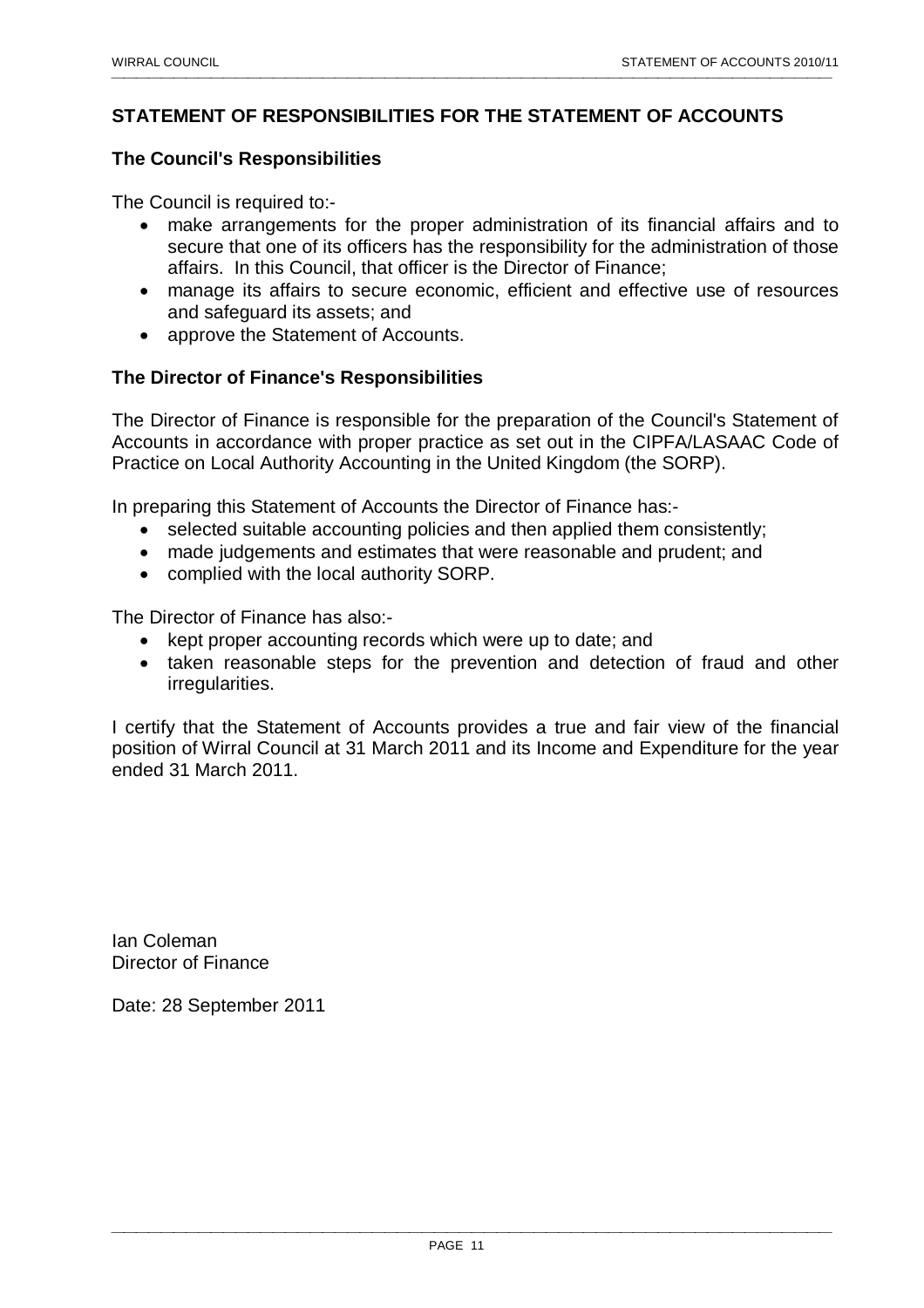# **ANNUAL GOVERNANCE STATEMENT 2010/2011**

This Statement will be included after it, and these Accounts are further considered at Audit and Risk Management Committee on 28 September 2011.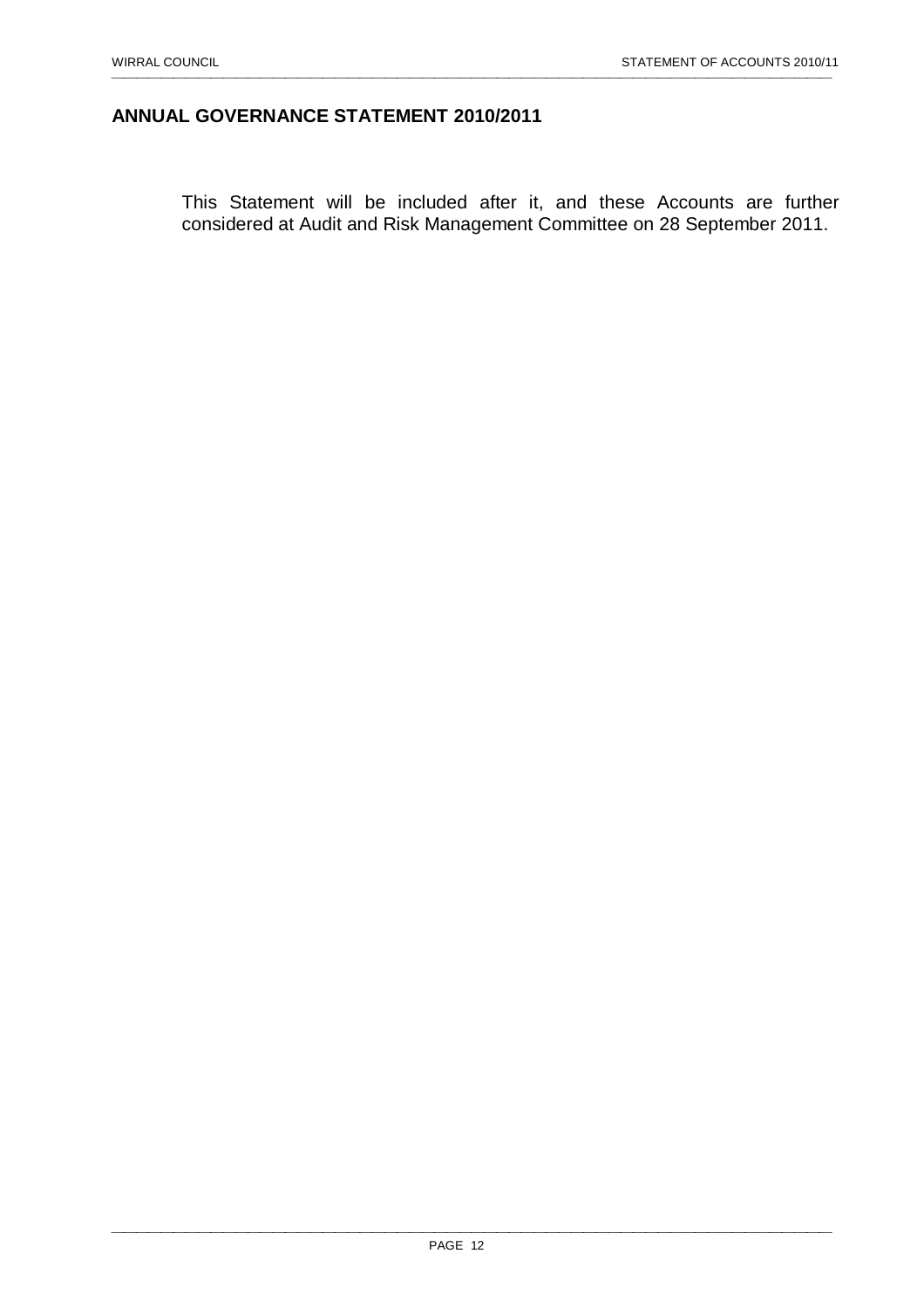# **Main Financial Statements**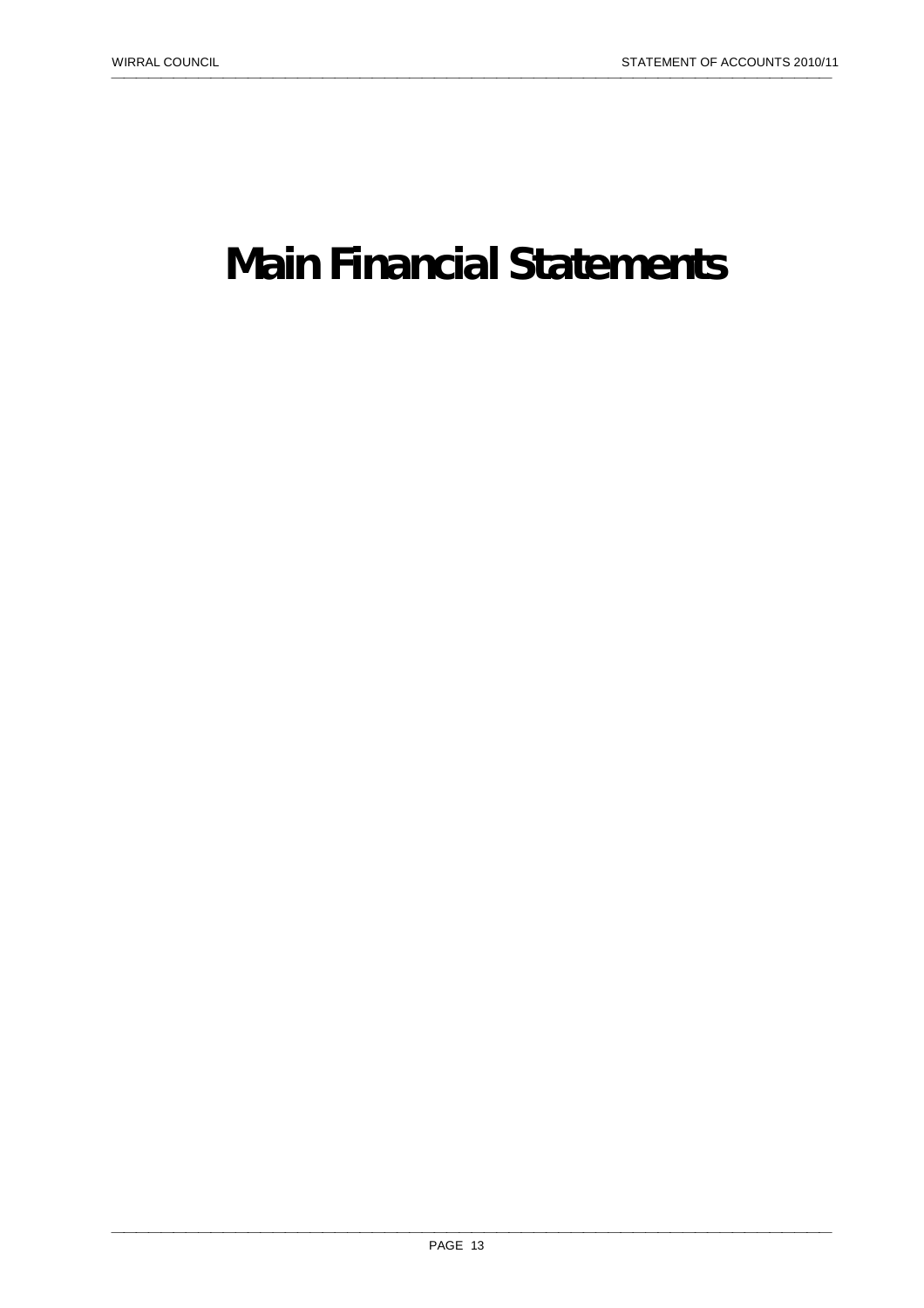This page is intentionally left blank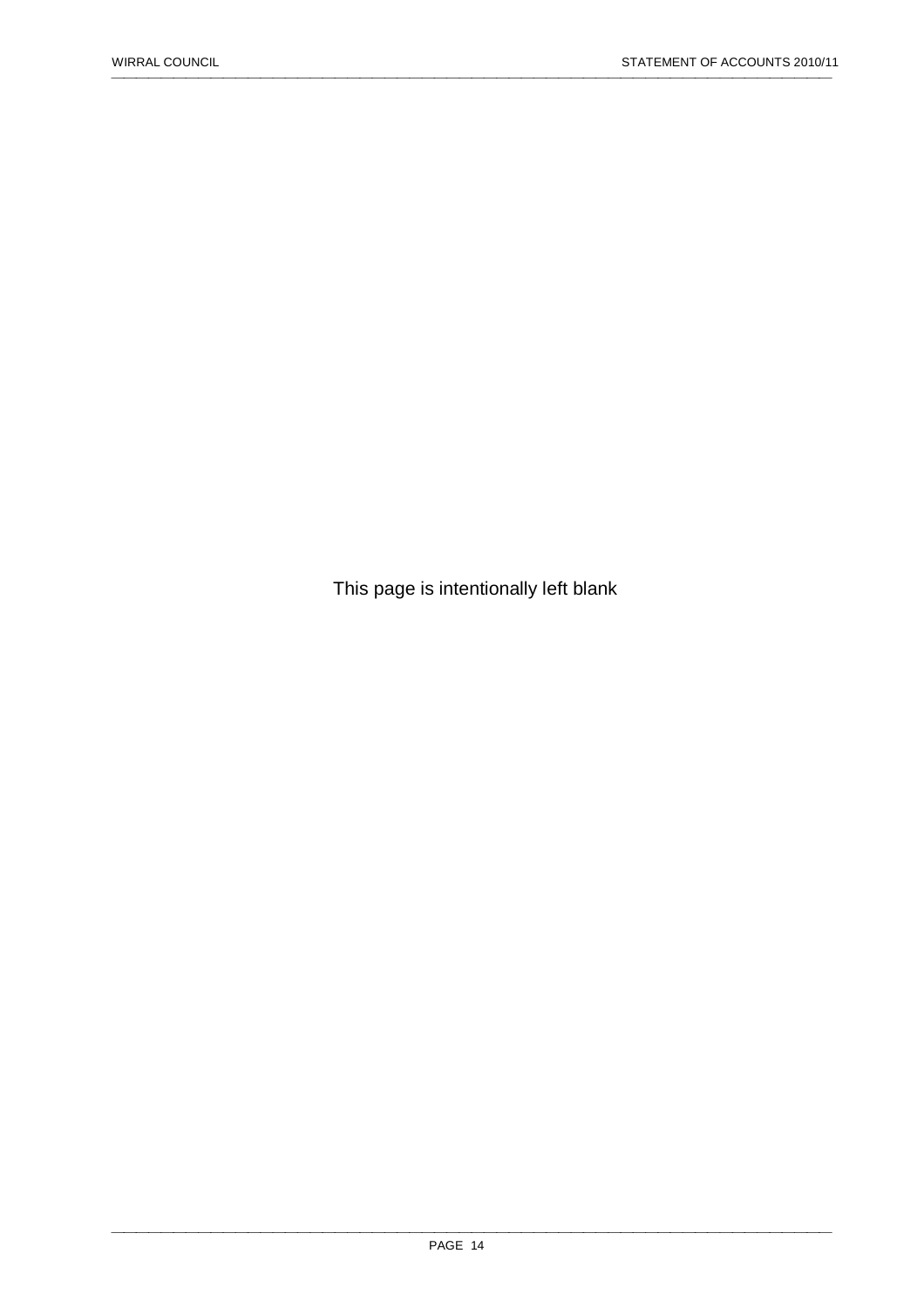# **MOVEMENT IN RESERVES STATEMENT**

This statement shows the movement in the year on the different reserves held by the Council, analysed into 'usable reserves' (i.e. those that can be applied to fund expenditure or reduce local taxation) and other reserves. The Surplus or (Deficit) on the Provision of Services line shows the true economic cost of providing the Council's services, more details of which are shown in the Comprehensive Income and Expenditure Statement. These are different from the statutory amounts required to be charged to the General Fund Balance for council tax setting and dwellings rent setting purposes. The Net Increase/Decrease before Transfers to Earmarked Reserves line shows the statutory General Fund Balance before any discretionary transfers to or from earmarked reserves undertaken by the council.

|                                      |                        | Ear-<br>marked          |                        |                          |                         |                         |                         |
|--------------------------------------|------------------------|-------------------------|------------------------|--------------------------|-------------------------|-------------------------|-------------------------|
|                                      | General                | General                 | <b>Capital</b>         | <b>Capital</b>           | <b>Total</b>            |                         | Total                   |
|                                      | <b>Fund</b>            | <b>Fund</b>             | <b>Receipts</b>        | <b>Grants</b>            | <b>Usable</b>           | <b>Unusable</b>         | Council                 |
|                                      | <b>Balance</b><br>£000 | <b>Reserves</b><br>£000 | <b>Reserve</b><br>£000 | <b>Unapplied</b><br>£000 | <b>Reserves</b><br>£000 | <b>Reserves</b><br>£000 | <b>Reserves</b><br>£000 |
| <b>Balance at 31</b>                 |                        |                         |                        |                          |                         |                         |                         |
| <b>March 2009</b>                    | 8,282                  | 80,485                  | 9,472                  | 13,090                   | 111,329                 | 134,712                 | 246,041                 |
| <b>Movement in</b>                   |                        |                         |                        |                          |                         |                         |                         |
| reserves during<br>2009/10           |                        |                         |                        |                          |                         |                         |                         |
| Surplus or (deficit)                 |                        |                         |                        |                          |                         |                         |                         |
| on the provision of                  |                        |                         |                        |                          |                         |                         |                         |
| services                             | (15, 100)              |                         |                        |                          | (15, 100)               |                         | (15, 100)               |
| Other                                |                        |                         |                        |                          |                         |                         |                         |
| Comprehensive<br>Income and          |                        |                         |                        |                          |                         |                         |                         |
| Expenditure                          |                        |                         |                        |                          |                         | (103,080)               | (103,080)               |
| Total                                |                        |                         |                        |                          |                         |                         |                         |
| Comprehensive                        |                        |                         |                        |                          |                         |                         |                         |
| Income and                           |                        |                         |                        |                          |                         |                         |                         |
| <b>Expenditure</b>                   | (15, 100)              |                         |                        |                          | (15, 100)               | (103,080)               | (118, 180)              |
| Adjustments                          |                        |                         |                        |                          |                         |                         |                         |
| between                              |                        |                         |                        |                          |                         |                         |                         |
| accounting basis                     |                        |                         |                        |                          |                         |                         |                         |
| and funding basis                    |                        |                         |                        |                          |                         |                         |                         |
| under regulations                    |                        |                         |                        |                          |                         |                         |                         |
| (Note 8)                             | 33,938                 |                         | (425)                  | 16,167                   | 49,680                  | (49,680)                |                         |
| <b>Net Increase/</b>                 |                        |                         |                        |                          |                         |                         |                         |
| Decrease before                      |                        |                         |                        |                          |                         |                         |                         |
| Transfers to                         |                        |                         |                        |                          |                         |                         |                         |
| <b>Earmarked</b>                     | 18,838                 |                         | (425)                  |                          | 34,580                  |                         |                         |
| <b>Reserves</b><br>Transfers to/from |                        |                         |                        | 16,167                   |                         | (152, 760)              | (118, 180)              |
| Earmarked                            |                        |                         |                        |                          |                         |                         |                         |
| Reserves (Note 9)                    | (13, 362)              | 13,362                  |                        |                          |                         |                         |                         |
| Increase/                            |                        |                         |                        |                          |                         |                         |                         |
| Decrease in                          |                        |                         |                        |                          |                         |                         |                         |
| 2009/10                              | 5,476                  | 13,362                  | (425)                  | 16,167                   | 34,580                  | (152, 760)              | (118, 180)              |
| <b>Balance at 31</b>                 |                        |                         |                        |                          |                         |                         |                         |
| <b>March 2010</b>                    | 13,758                 | 93,847                  | 9,047                  | 29,257                   | 145,909                 | (18, 048)               | 127,861                 |

*(Table continues on following page)*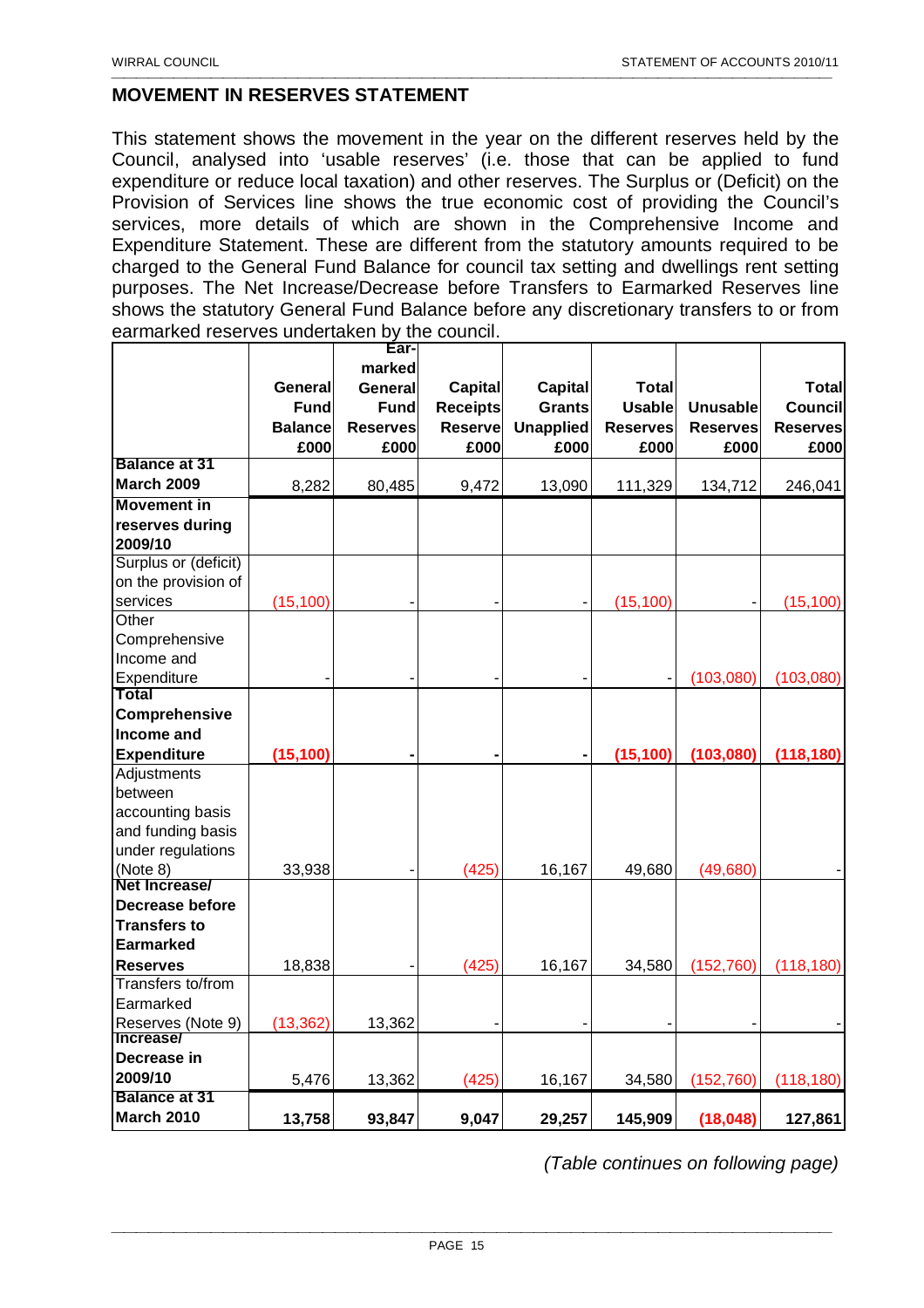# *(Table continued from previous page)*

|                                      |                | Ear-            |                 |                |                 |                 |                 |
|--------------------------------------|----------------|-----------------|-----------------|----------------|-----------------|-----------------|-----------------|
|                                      |                | marked          |                 |                |                 |                 |                 |
|                                      | General        | General         | <b>Capital</b>  | <b>Capital</b> | Total           |                 | <b>Total</b>    |
|                                      | <b>Fund</b>    | <b>Fund</b>     | <b>Receipts</b> | <b>Grants</b>  | <b>Usable</b>   | <b>Unusable</b> | <b>Council</b>  |
|                                      | <b>Balance</b> | <b>Reserves</b> | <b>Reserve</b>  | Unapplied      | <b>Reserves</b> | <b>Reserves</b> | <b>Reserves</b> |
|                                      | £000           | £000            | £000            | £000           | £000            | £000            | £000            |
| <b>Balance at 31</b>                 |                |                 |                 |                |                 |                 |                 |
| March 2010                           | 13,758         | 93,847          | 9,047           | 29,257         | 145,909         | (18,048)        | 127,861         |
| <b>Movement in</b>                   |                |                 |                 |                |                 |                 |                 |
| reserves during<br>2010/11           |                |                 |                 |                |                 |                 |                 |
| Surplus or (deficit)                 |                |                 |                 |                |                 |                 |                 |
| on the provision of                  |                |                 |                 |                |                 |                 |                 |
| services                             | 32,425         |                 |                 |                | 32,425          |                 | 32,425          |
| Other                                |                |                 |                 |                |                 |                 |                 |
| Comprehensive                        |                |                 |                 |                |                 |                 |                 |
| Income and                           |                |                 |                 |                |                 |                 |                 |
| Expenditure                          |                |                 |                 |                |                 | 35,289          | 35,289          |
| <b>Total</b>                         |                |                 |                 |                |                 |                 |                 |
| Comprehensive                        |                |                 |                 |                |                 |                 |                 |
| Income and                           |                |                 |                 |                |                 |                 |                 |
| <b>Expenditure</b>                   | 32,425         |                 |                 |                | 32,425          | 35,289          | 67,714          |
| Adjustments                          |                |                 |                 |                |                 |                 |                 |
| between                              |                |                 |                 |                |                 |                 |                 |
| accounting basis                     |                |                 |                 |                |                 |                 |                 |
| and funding basis                    |                |                 |                 |                |                 |                 |                 |
| under regulations                    |                |                 |                 |                |                 |                 |                 |
| (Note 8)                             | (34, 729)      |                 | (775)           | 1,587          | (33, 917)       | 33,917          |                 |
| <b>Net</b>                           |                |                 |                 |                |                 |                 |                 |
| <b>Increase/Decreas</b>              |                |                 |                 |                |                 |                 |                 |
| e before                             |                |                 |                 |                |                 |                 |                 |
| <b>Transfers to</b><br>Earmarked     |                |                 |                 |                |                 |                 |                 |
|                                      |                |                 |                 |                |                 |                 |                 |
| <b>Reserves</b><br>Transfers to/from | (2, 304)       |                 | (775)           | 1,587          | (1, 492)        | 69,206          | 67,714          |
|                                      |                |                 |                 |                |                 |                 |                 |
| Earmarked<br>Reserves (Note 9)       | 3,610          | (3,610)         |                 |                |                 |                 |                 |
| <b>Increase/</b>                     |                |                 |                 |                |                 |                 |                 |
| Decrease in                          |                |                 |                 |                |                 |                 |                 |
| 2010/11                              | 1,306          | (3,610)         | (775)           | 1,587          | (1, 492)        | 69,206          | 67,714          |
| <b>Balance at 31</b>                 |                |                 |                 |                |                 |                 |                 |
| <b>March 2011</b>                    | 15,064         | 90,237          | 8,272           | 30,844         | 144,417         | 51,158          | 195,575         |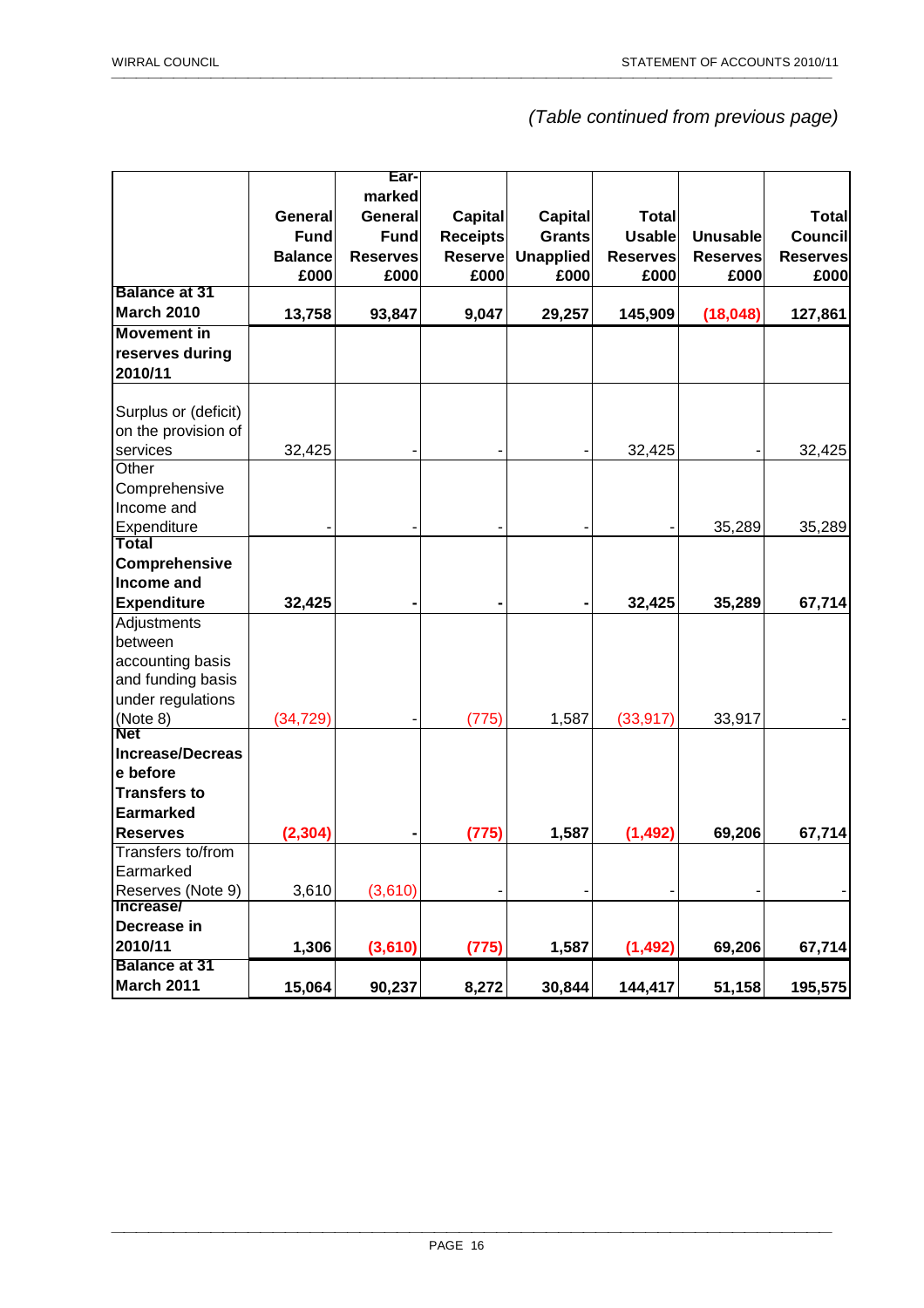#### **COMPREHENSIVE INCOME AND EXPENDITURE STATEMENT**

This statement shows the accounting cost in the year of providing services in accordance with generally accepted accounting practices, rather than the amount to be funded from taxation. Authorities raise taxation to cover expenditure in accordance with regulations; this may be different from the accounting cost. The taxation position is shown in the Movement in Reserves Statement.

| 2009/10       |               |                     |                                               | 2010/11       |               |               |
|---------------|---------------|---------------------|-----------------------------------------------|---------------|---------------|---------------|
| <b>Gross</b>  |               | <b>Net</b>          |                                               | <b>Gross</b>  |               | <b>Net</b>    |
| <b>Expend</b> | <b>Gross</b>  | <b>Expend</b>       |                                               | <b>Expend</b> | Gross         | <b>Expend</b> |
| iture         | <b>Income</b> | iture               |                                               | iture         | <b>Income</b> | iture         |
| £000          | £000          | £000                |                                               | £000          | £000          | £000          |
| 37,855        | 32,119        |                     | 5,736 Central services to the public          | 40,637        | 32,771        | 7,866         |
|               |               |                     | Cultural, environmental, regulatory and       |               |               |               |
| 97,316        | 30,257        |                     | 67,059 planning services                      | 102,529       | 31,178        | 71,351        |
| 388,031       | 310,342       |                     | 77,689 Education and children's services      | 419,336       | 322,994       | 96,342        |
| 19,778        | 7,017         |                     | 12,761 Highways and transport services        | 21,296        | 7,132         | 14,164        |
| 159,360       | 144,656       |                     | 14,704 Other housing services                 | 157,908       | 139,929       | 17,979        |
| 120,691       | 34,060        |                     | 86,631 Adult social care                      | 147,666       | 46,242        | 101,424       |
| 5,183         | (22)          |                     | 5,205 Corporate and democratic core           | 7,307         | 1,932         | 5,375         |
| 1,585         |               |                     | 1,585 Non distributed costs                   | (55, 267)     |               | (55, 267)     |
| 829,799       | 558,429       |                     | 271,370 Cost of Services                      | 841,412       | 582,178       | 259,234       |
| 78,442        |               |                     | 78,442 Other operating expenditure (Note 10)  | 55,560        |               | 55,560        |
|               |               |                     | Financing and investment income and           |               |               |               |
| 74,731        | 38,244        |                     | 36,487 expenditure (Note 11)                  | 31,287        | 3,880         | 27,407        |
|               |               |                     | Taxation and non specific grant income        |               |               |               |
|               | 371,199       | (371,199) (Note 12) |                                               |               | 374,626       | (374, 626)    |
|               |               |                     | (Surplus) or Deficit on Provision of          |               |               |               |
|               |               |                     | 15,100 Services                               |               |               | (32, 425)     |
|               |               |                     | Surplus or deficit on revaluation of          |               |               |               |
|               |               |                     | (11,625) Property, Plant and Equipment assets |               |               | 15,975        |
|               |               |                     | Surplus on revaluation of PFI liability       |               |               | (5, 163)      |
|               |               |                     | Surplus or deficit on revaluation of          |               |               |               |
|               |               |                     | $(55)$ available for sale financial assets    |               |               |               |
|               |               |                     | Actuarial gains/losses on pension assets      |               |               |               |
|               |               |                     | 114,760 / liabilities                         |               |               | (46, 101)     |
|               |               |                     | <b>Other Comprehensive Income and</b>         |               |               |               |
|               |               |                     | 103,080 Expenditure                           |               |               | (35, 289)     |
|               |               |                     | <b>Total Comprehensive Income and</b>         |               |               |               |
|               |               |                     | 118,180 Expenditure                           |               |               | (67, 714)     |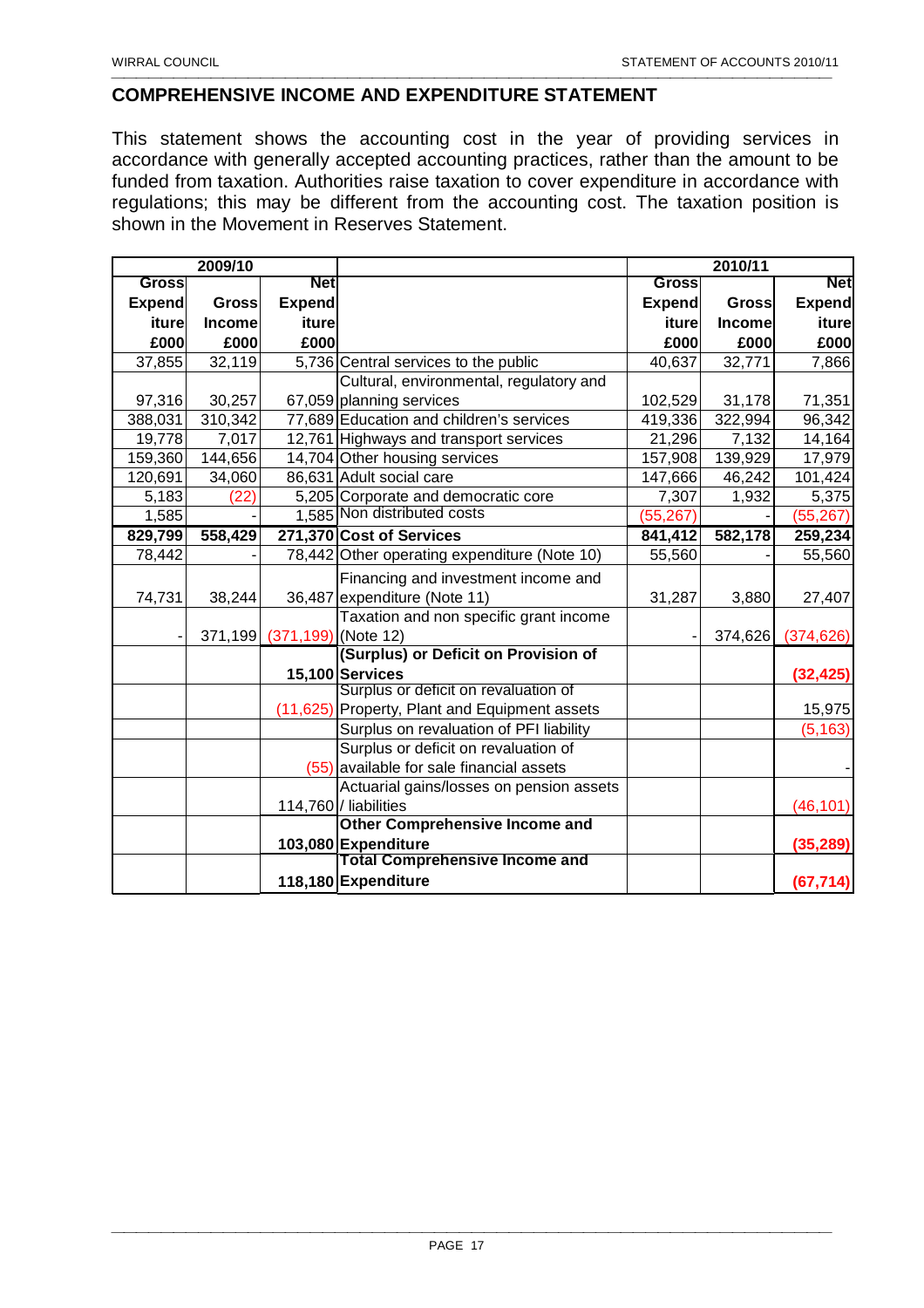#### **BALANCE SHEET**

The Balance Sheet shows the value as at the Balance Sheet date of the assets and liabilities recognised by the Council. The net assets of the Council (assets less liabilities) are matched by the reserves held by the Council. Reserves are reported in two categories. The first category of reserves are usable reserves, i.e. those reserves that the Council may use to provide services, subject to the need to maintain a prudent level of reserves and any statutory limitations on their use (for example the Capital Receipts Reserve that may only be used to fund capital expenditure or repay debt). The second category of reserves is those that the Council is not able to use to provide services. This category of reserves includes reserves that hold unrealised gains and losses (for example the Revaluation Reserve), where amounts would only become available to provide services if the assets are sold; and reserves that hold timing differences shown in the Movement in Reserves Statement line 'Adjustments between accounting basis and funding basis under regulations'.

| 31 March |                                     |              | 31 March |
|----------|-------------------------------------|--------------|----------|
| 2010     |                                     |              | 2011     |
| £000     |                                     | <b>Notes</b> | £000     |
|          | 713,720 Property, Plant & Equipment | 13           | 684,858  |
|          | 13,402 Investment Property          | 14           | 14,105   |
|          | 1,131 Intangible Assets             | 15           | 813      |
|          | 11,073 Long Term Investments        | 16           | 11,295   |
|          | 68,018 Long Term Debtors            | 41           | 64,296   |
|          | 807,344 Long Term Assets            |              | 775,367  |
|          | 68,711 Short Term Investments       | 16           | 62,603   |
|          | 2,099 Assets Held for Sale          | 19           | 2,957    |
|          | 278 Inventories                     |              | 343      |
|          | 66,153 Short Term Debtors           | 17           | 55,813   |
|          | 34,558 Cash and Cash Equivalents    | 18           | 58,372   |
|          | 171,799 Current Assets              |              | 180,088  |
|          | 19,372 Short Term Borrowing         | 16           | 17,715   |
|          | 65,953 Short Term Creditors         | 20           | 61,190   |
|          | 2,110 Provisions                    | 21           | 16,731   |
|          | 87,435 Current Liabilities          |              | 95,636   |
|          | 6,937 Provisions                    | 21           | 8,583    |
|          | 261,108 Long Term Borrowing         | 16           | 256,416  |
|          |                                     | 23,38        |          |
|          | 493,448 Other Long Term Liabilities | 39,42        | 396,517  |
|          | Capital Grants Receipts in          |              |          |
|          | 2,354 Advance                       | 35           | 2,728    |
|          | 763,847 Long Term Liabilities       |              | 664,244  |
|          | 127,861 Net Assets                  |              | 195,575  |
|          | 145,909 Usable Reserves             | 22           | 144,417  |
|          | (18,048) Unusable Reserves          | 23           | 51,158   |
|          | 127,861 Total Reserves              |              | 195,575  |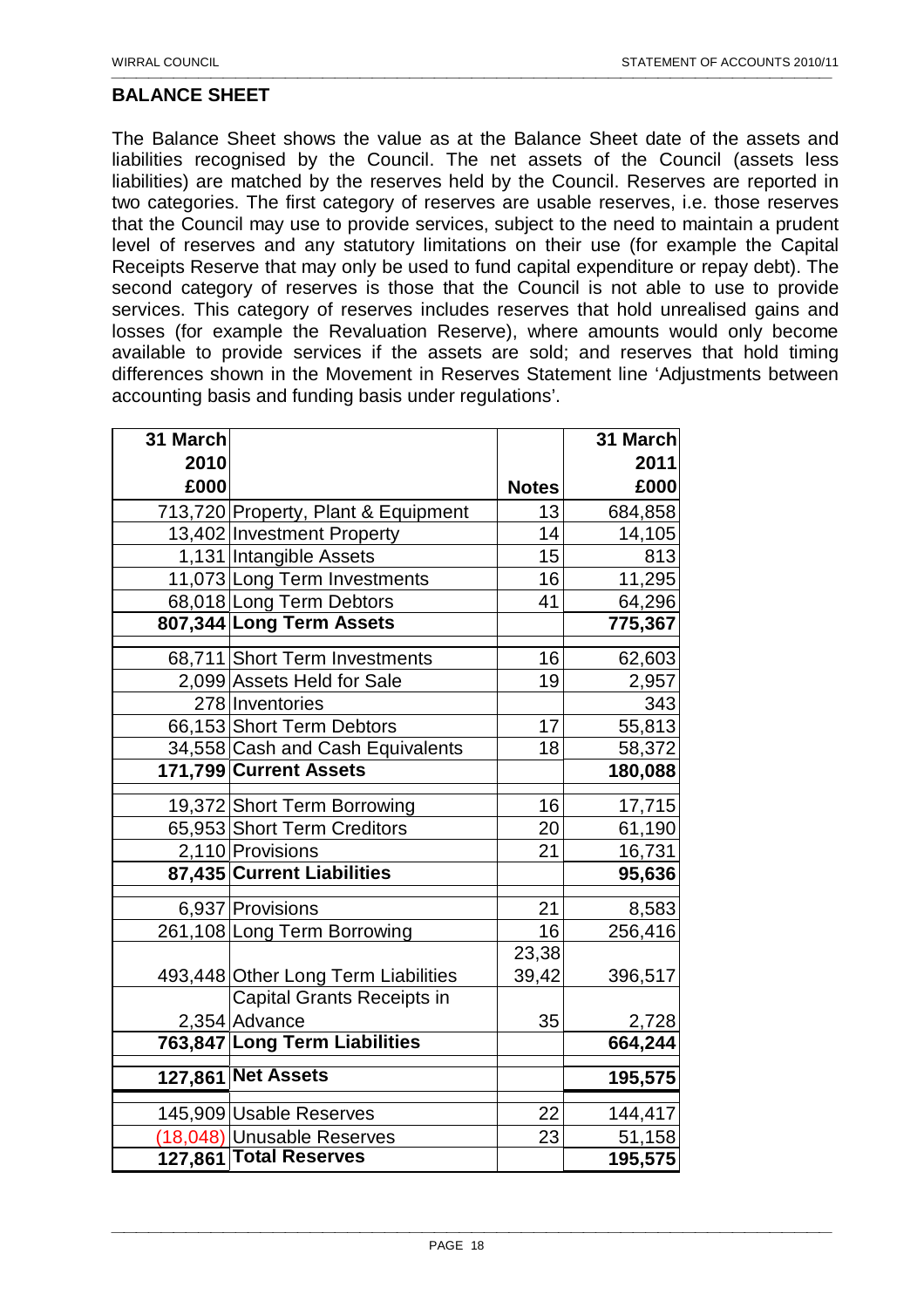# **CASH FLOW STATEMENT**

The Cash Flow Statement shows the Changes in Cash and cash equivalents of the Council during the reporting period. The statement shows how the Council generates and uses cash and cash equivalents by classifying cash flows as operating, investing and financing activities. The amount of net cash flows arising from operating activities is a key indicator of the extent to which the operations of the Council are funded by way of taxation and grant income or from the recipients of services provided by the Council. Investing activities represent the extent to which cash outflows have been made for resources which are intended to contribute to the Council's future service delivery. Cash flows arising from financing activities are useful in predicting claims on future cash flows by providers of capital (i.e. borrowing) to the Council.

| 2009/10            |                                                               | 2010/11   |
|--------------------|---------------------------------------------------------------|-----------|
| £000               |                                                               | £000      |
|                    | 15,100 Net (surplus) or deficit on the provision of services  | (32, 425) |
|                    | Adjustments to net surplus or deficit on the provision of     |           |
|                    | $(46, 462)$ services for non-cash movements                   | (2, 353)  |
|                    | Adjustments for items included in the net surplus or deficit  |           |
|                    | on the provision of services that are investing and financing |           |
|                    | 3,575 activities                                              | 2,226     |
|                    | (27,787) Net cash flows from Operating Activities (Note 24)   | (32, 552) |
|                    | 7,930 Investing Activities (Note 25)                          | 614       |
|                    | 17,459 Financing Activities (Note 26)                         | 8,124     |
|                    | (2,398) Net increase or decrease in cash and cash equivalents | (23, 814) |
|                    | Cash and cash equivalents at the beginning of the reporting   |           |
| $(32, 160)$ period |                                                               | (34, 558) |
|                    | Cash and Cash equivalents at the end of the reporting         |           |
|                    | (34,558) period (Note 18)                                     | (58,372)  |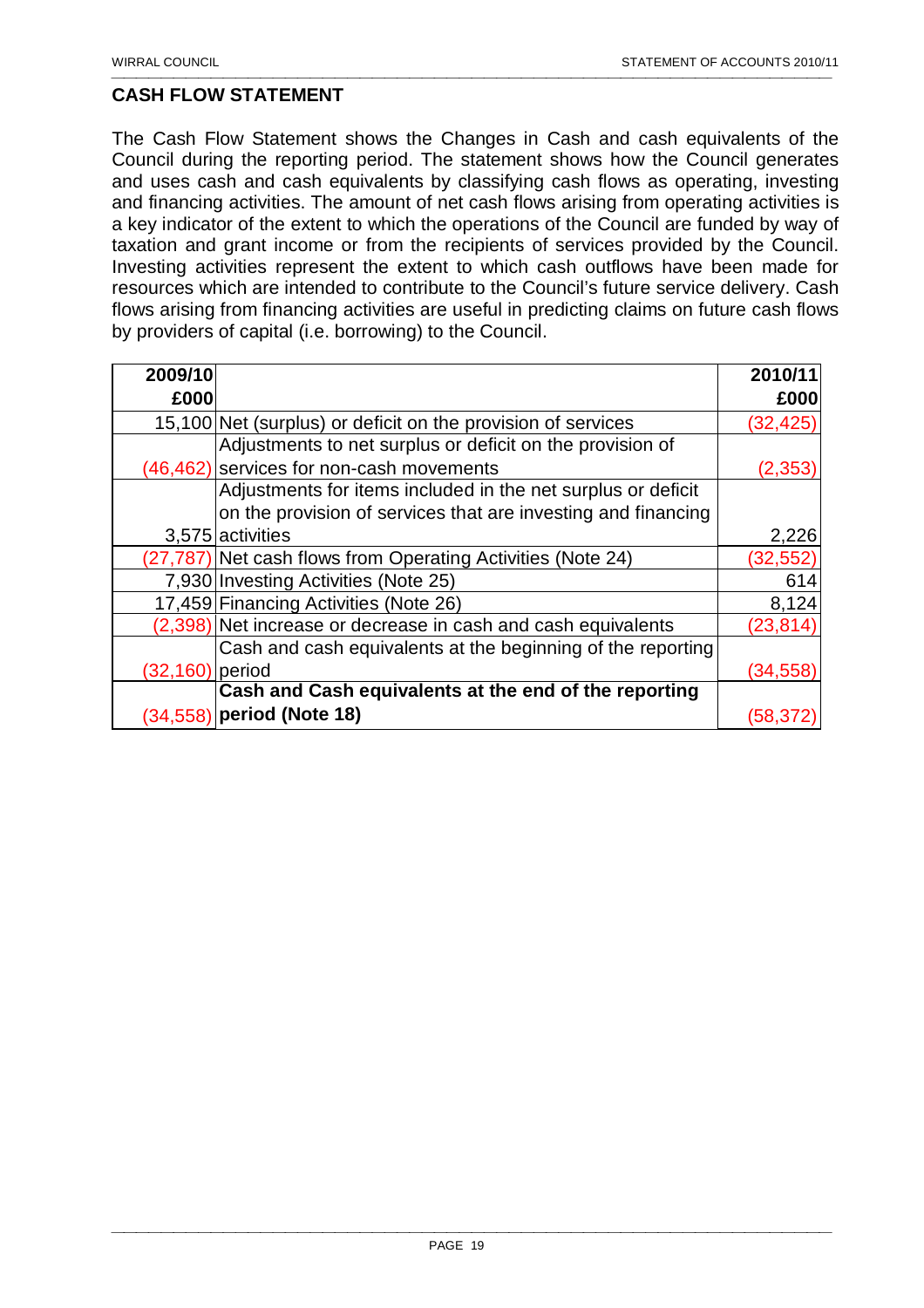This page is intentionally left blank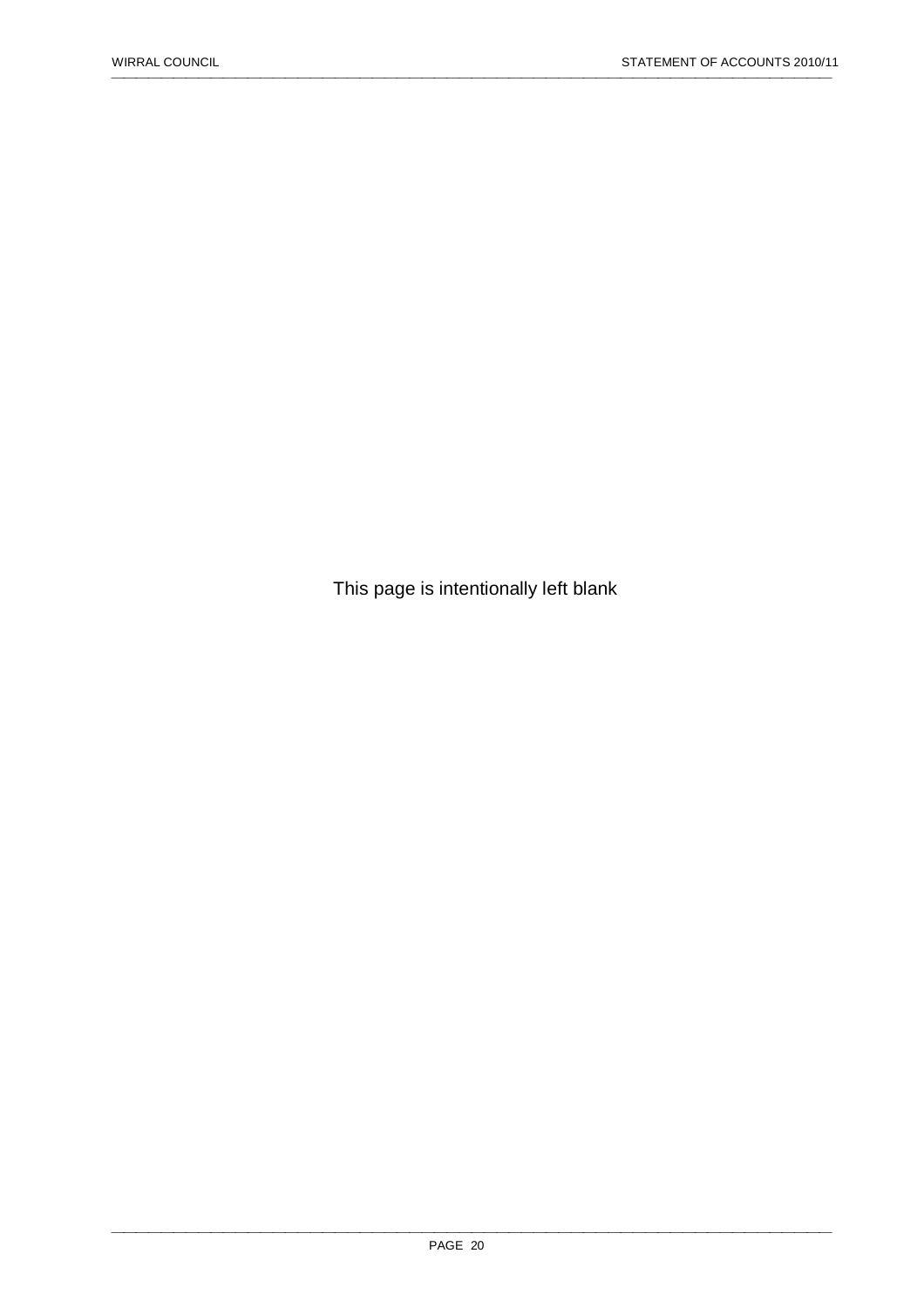# **Notes to the Main Financial Statements**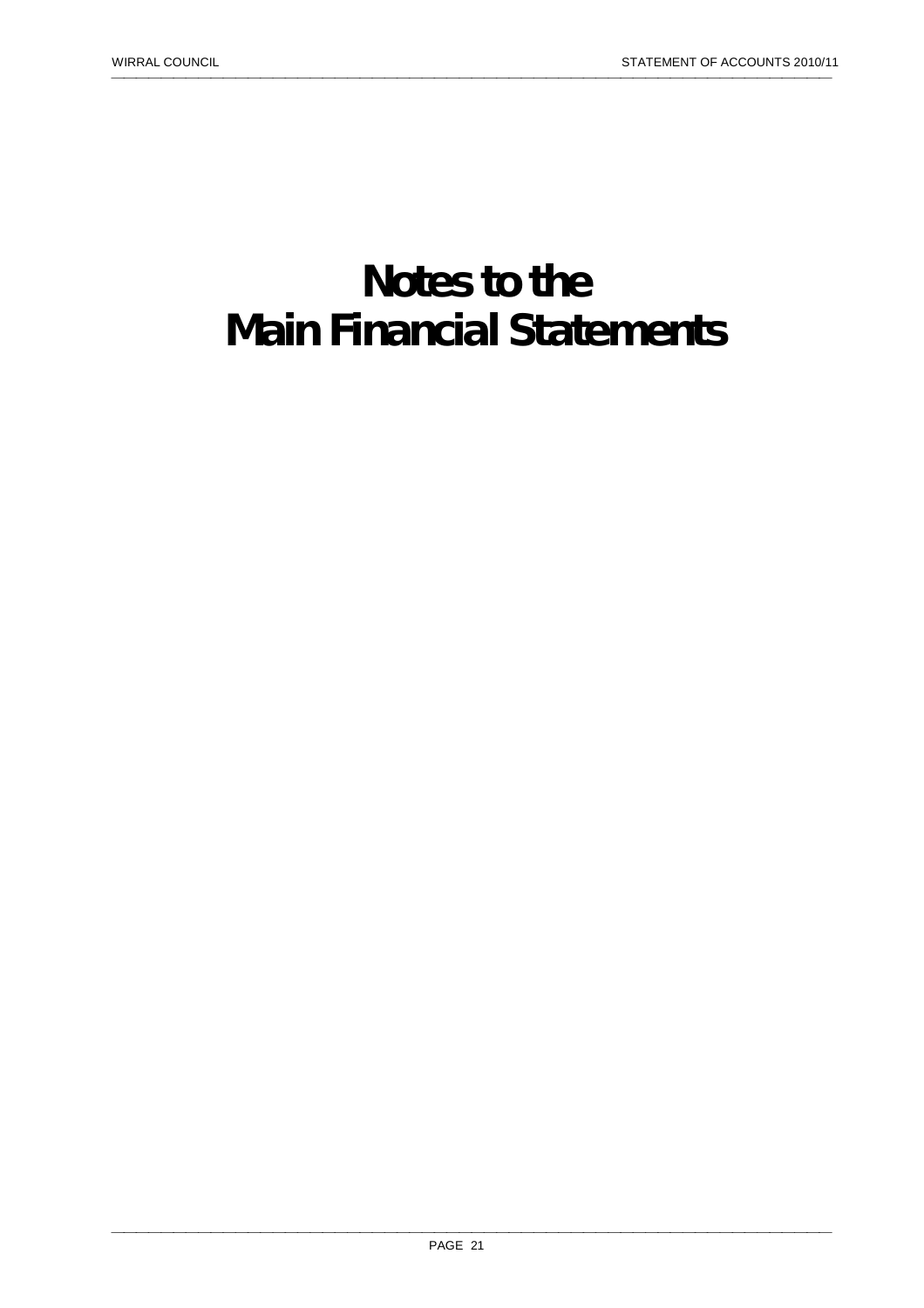This page is intentionally left blank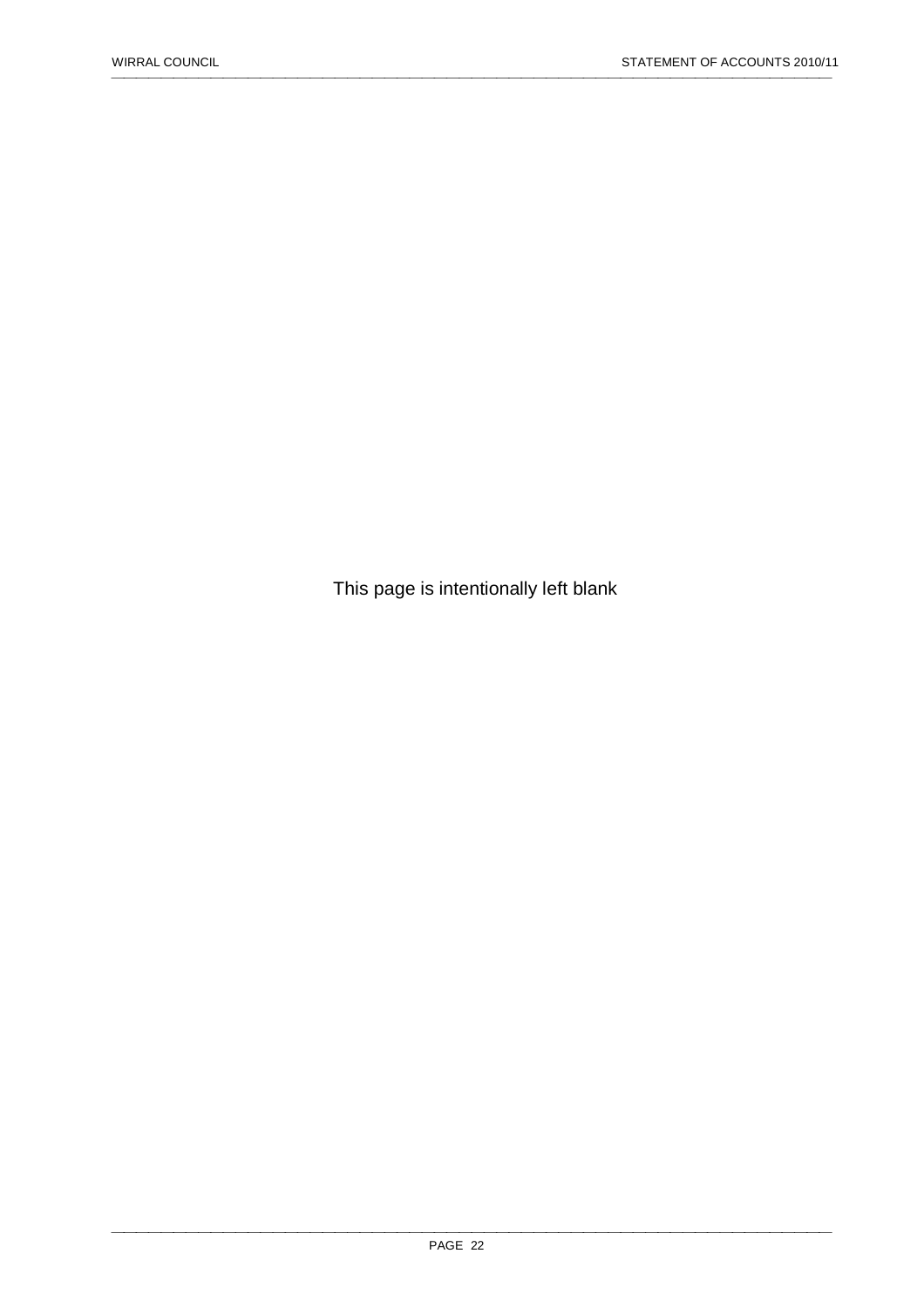#### **NOTES TO THE MAIN FINANCIAL STATEMENTS**

## **1. ACCOUNTING POLICIES**

#### **General**

The accounts have been prepared in accordance with the International Financial Reporting Standards (IFRS) Code of Practice on Local Authority Accounting in the United Kingdom 2010/11 (the Code), as recommended by CIPFA, supported by guidance notes on the application of accounting standards. The accounting convention adopted is historical cost modified for the valuation of certain categories of non current assets and financial instruments. They are also prepared on a going concern basis. The Code of Practice specifies the principles and practices of accounting required to prepare a Statement of Accounts which provides a true and fair view of the financial position and transactions of the Council and is based on approved international accounting standards, except where these might conflict with specific statutory accounting requirements.

In accordance with the Code the Council has adopted a number of principles to be followed in selecting accounting policies to be used and the corresponding use of disclosures needed to help users to understand those adopted policies and how they have been implemented. In doing so, the Council tries to ensure that the policies adopted are the most suitable to its particular circumstances for the purpose of providing a true and fair view of the financial position and transactions of the Council. Policies are reviewed regularly to ensure their appropriateness and are changed as necessary to maintain this position. In such cases a full disclosure will be provided.

The concepts that the Council has regard to in selecting and applying these policies are:-

The qualitative characteristics of financial information

- Understandability.
- Relevance.
- Materiality.
- Reliability.
- Comparability.

Pervasive accounting concepts

- Accruals.
- Going concern.
- Primacy of legislative requirements.

Accounting policies can be defined as the principles, bases, conventions, rules and practices applied that specify how the transactions and other events are to be reflected in the financial statements through recognising, selecting measurement bases for, and presenting assets, liabilities, gains, losses and changes in reserves.

The 2010/11 Statement of Accounts is the first to have been prepared in accordance with International Financial Reporting Standards as adopted and amended as necessary in the Code.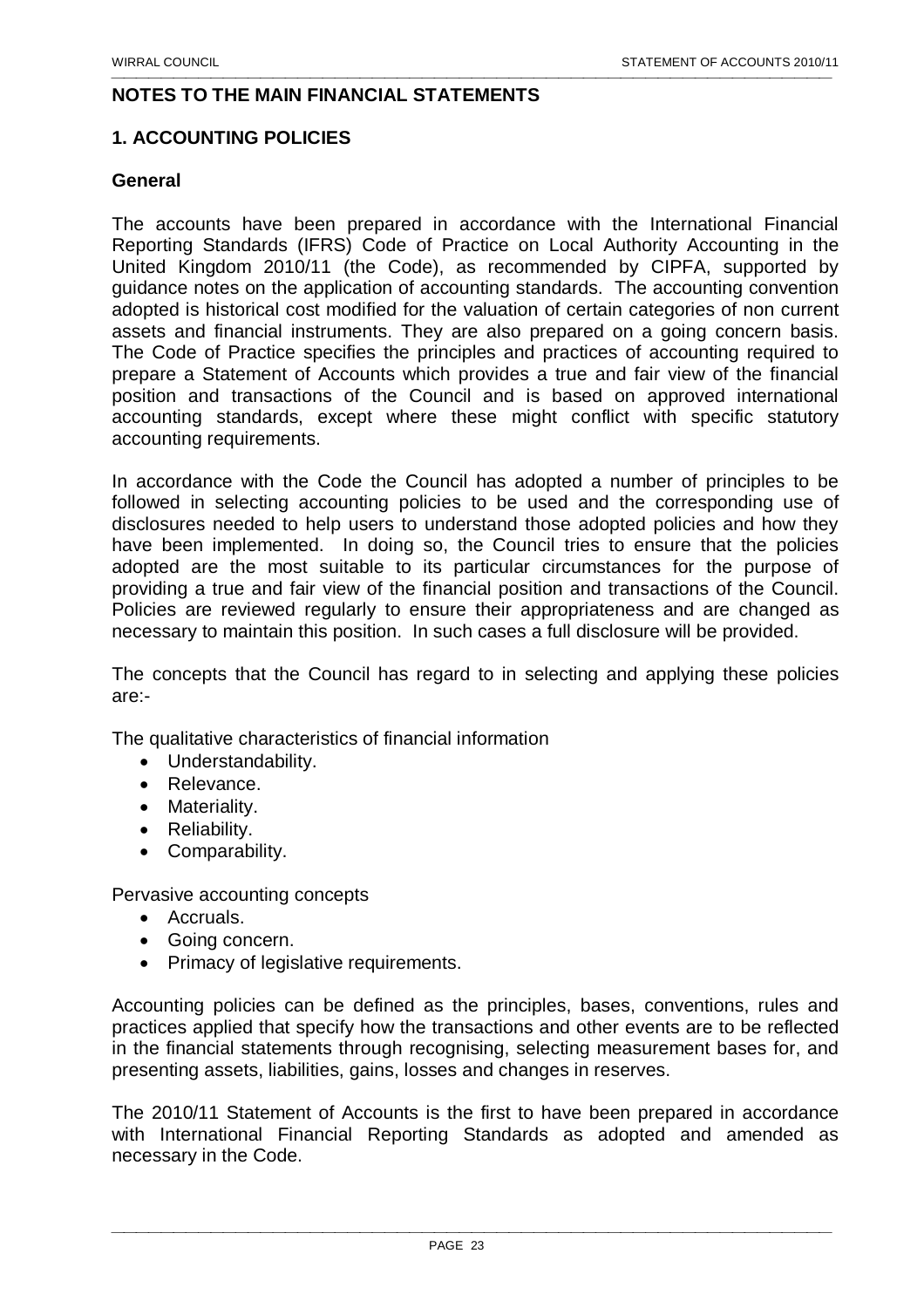There are several changes in accounting policy required as a result of the move from the UK's generally accepted accounting principles based on the Statement of Recommended Practice (SORP) to the IFRS based Code. The main changes are detailed below:-

- Cash and cash equivalents.
- Government grants and other contributions and donated assets.
- **•** Employee benefits.
- Investment properties.
- Assets held for sale and discontinued assets.
- Property, plant and equipment.
- Leases.

## **Accruals of Income and Expenditure**

The Council's Statement of Accounts is kept on an accruals basis, in accordance with the Code of Practice.

To account for income and expenditure in the financial year in which goods and services are received or rendered, amounts included in the accounts are based on actual invoices received or raised after the year end. Where actual amounts are not known estimates are included based on an assessment of the value of goods and services received or rendered. Any estimates are calculated using the best available information.

Where income and expenditure has been recognised but cash has not been received or paid, a debtor or creditor for the relevant amount is recorded in the Balance Sheet. If debts are not likely to be settled, the balance of the debtor is written down and a charge made to revenue for income that may not be collected.

Interest receivable on investments and payable on borrowings is accounted for respectively as income and expenditure on the basis of the effective interest rate for the relevant financial instrument rather than the cash flows set out by contract.

# **Capital Receipts**

Sales of assets give rise to capital receipts if the receipt exceeds £10,000. These are recorded on an accruals basis and, if required, are divided into a reserved part (based on applicable statutory requirements) and a usable part (the balance).

Usable receipts are credited to the Capital Receipts Reserve and are available to finance capital expenditure. Reserved receipts are credited to the Capital Adjustment Account and there they reduce the Council's Capital Financing Requirement. The Secretary of State has determined that, under provisions included in the Local Government Act 2003, the Council is required to pay over to the Department for Communities and Local Government (DCLG) a proportion of receipts derived from the disposal of housing land.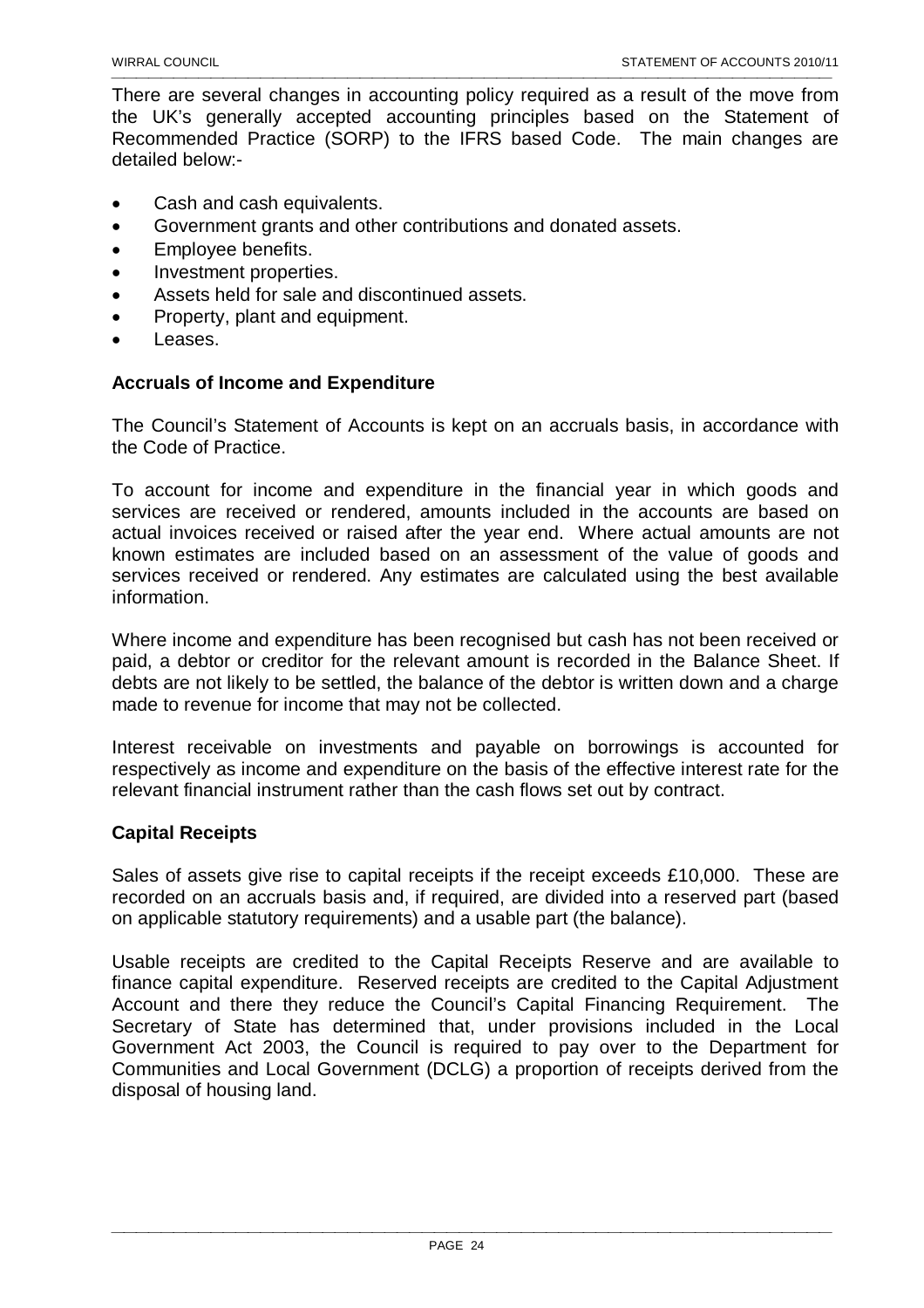# **Cash and Cash Equivalents**

Cash includes all bank credit balances and overdrafts held by the Council as part of its normal cash management, including all deposit accounts accessible without notice.

Cash equivalents are short-term, highly liquid investments that are readily convertible to known amounts of cash and which are subject to an insignificant risk of change in value. Cash and cash equivalents include cash in hand and deposits held at call with financial institutions.

#### **Contingent Assets and Liabilities**

These are not accrued in the accounting statements but will be disclosed by way of notes if there is a possible obligation/receipt which may require a transfer, payment or receipt of economic benefits. The note discloses the nature of the asset or liability and an estimate of its financial effect.

## **Debt Redemption (The Minimum Revenue Provision)**

Debt is redeemed as and when it falls due. Under regulations issued by the Department for Communities and Local Government, the Council has approved an MRP Statement. Detailed rules have been replaced by a single duty to charge an amount of MRP which the Council considers 'prudent'.

The Council approved the following MRP policy for the 2010/11 financial year:

- (a) The MRP charge in relation to borrowing for capital expenditure incurred prior to 2007/08 will be unaffected by the regulations.
- (b) The MRP in relation to capital expenditure incurred in 2007/08 and 2008/09, where the expenditure is funded by supported borrowing, is calculated on the basis of the Regulatory method.
- (c) The MRP in relation to capital expenditure incurred in 2007/08 and 2008/09, where the expenditure is funded by unsupported borrowing, is calculated on the basis of the Asset Life Method. This means that MRP will be charged to the revenue account in line with the Council's depreciation policy for assets. For assets with a life greater than 25 years MRP will be over 25 years.
- (d) Where an amount has been used to reduce a liability arising from a Finance lease or PFI arrangement rather than being charged to revenue, a charge equal to that amount will be added to the annual MRP charge.

Ex-Merseyside County Council debt is managed in a separate Fund. Interest is charged to constituent Authorities at the average rate for the Fund. Principal repayments are made on the basis of equal instalments over 38 years commencing 1 April 1988.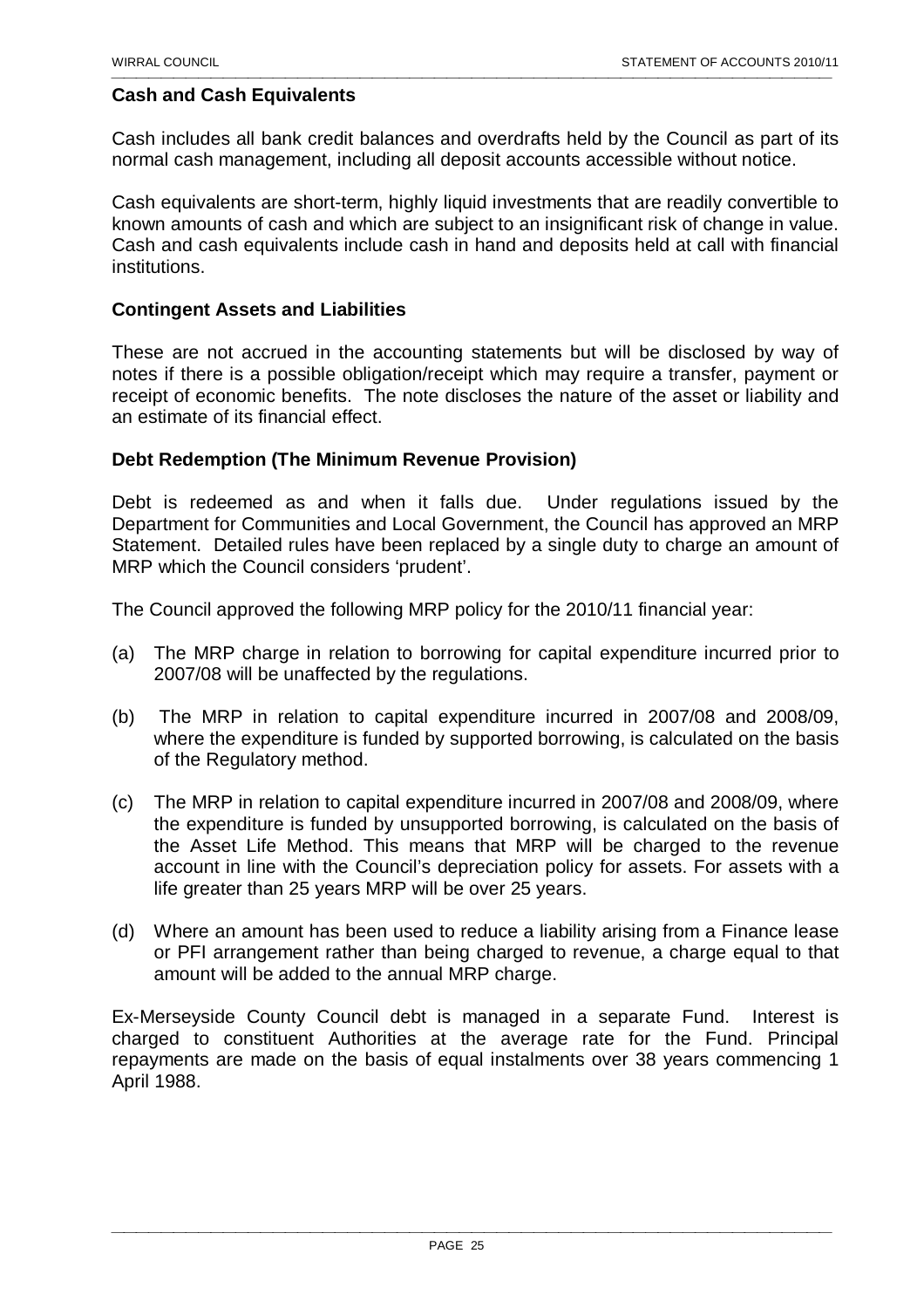#### **Employee Benefits**

#### **Benefits payable during employment**

Benefits payable during employment cover short-term employee benefits (other than termination benefits) that are due to be settled within 12 months of the year end. They include benefits such as salaries, paid annual leave and are recognised as an expense for services in the year in which employees render service to the Council. An accrual is made for the cost of outstanding leave that staff have earned but not taken before the year end. The accrual is charged to the Service lines within the Comprehensive Income and Expenditure Accounts but then reversed out through the Movements in Reserves Statement so that holiday benefits are charged to revenue in the financial year in which the holiday absence occurs.

#### **Termination benefits**

Termination benefits are dealt with separately from other employee benefits because the event which gives rise to an obligation is the termination rather than employee service. Termination benefits are payable as a result of either:

a) An employer's decision to terminate an employee's employment before the normal retirement date, or

b) An employee's decision to accept voluntary redundancy in exchange for those benefits. Termination benefits are often lump-sum payments.

The benefits are charged on an accruals basis to Service lines in the Comprehensive Income and Expenditure Statement when the Council is demonstrably committed to the termination of the employments or has made an offer to encourage voluntary redundancy.

#### **Post employment benefits**

Employees of the Council are members of two separate pension schemes which provide members with defined benefits (retirement lump sums and pensions) related to pay and service. The schemes are as follows: -

- The Teachers' Pension Scheme, administered by Capita Hartshead on behalf of the Department for Education (DfE) for teachers. The arrangements for this scheme mean that liabilities for these benefits cannot be identified with the Council. The scheme is, therefore, accounted for as if it were a defined contributions scheme - no liability for future payments of benefits is recognised in the Balance Sheet and revenue accounts are charged with the employer's contributions payable to the Teachers' Pensions Agency in the year. The pension cost charged to the accounts is the contribution rate set on the basis of a notional fund.
- The Local Government Pension Scheme, administered by the Merseyside Pension Fund for all other employees. From 1 October 1987 the Council has administered this fund on behalf of all scheduled and admitted bodies. The Council operates a defined benefit scheme and costs are charged to the Council's accounts on the basis of a three-yearly actuarial valuation. In 2010/11 the contribution represented 17.6% of pensionable pay. The latest valuation was at 31 March 2010 and determined the contributions for the years 2011/14.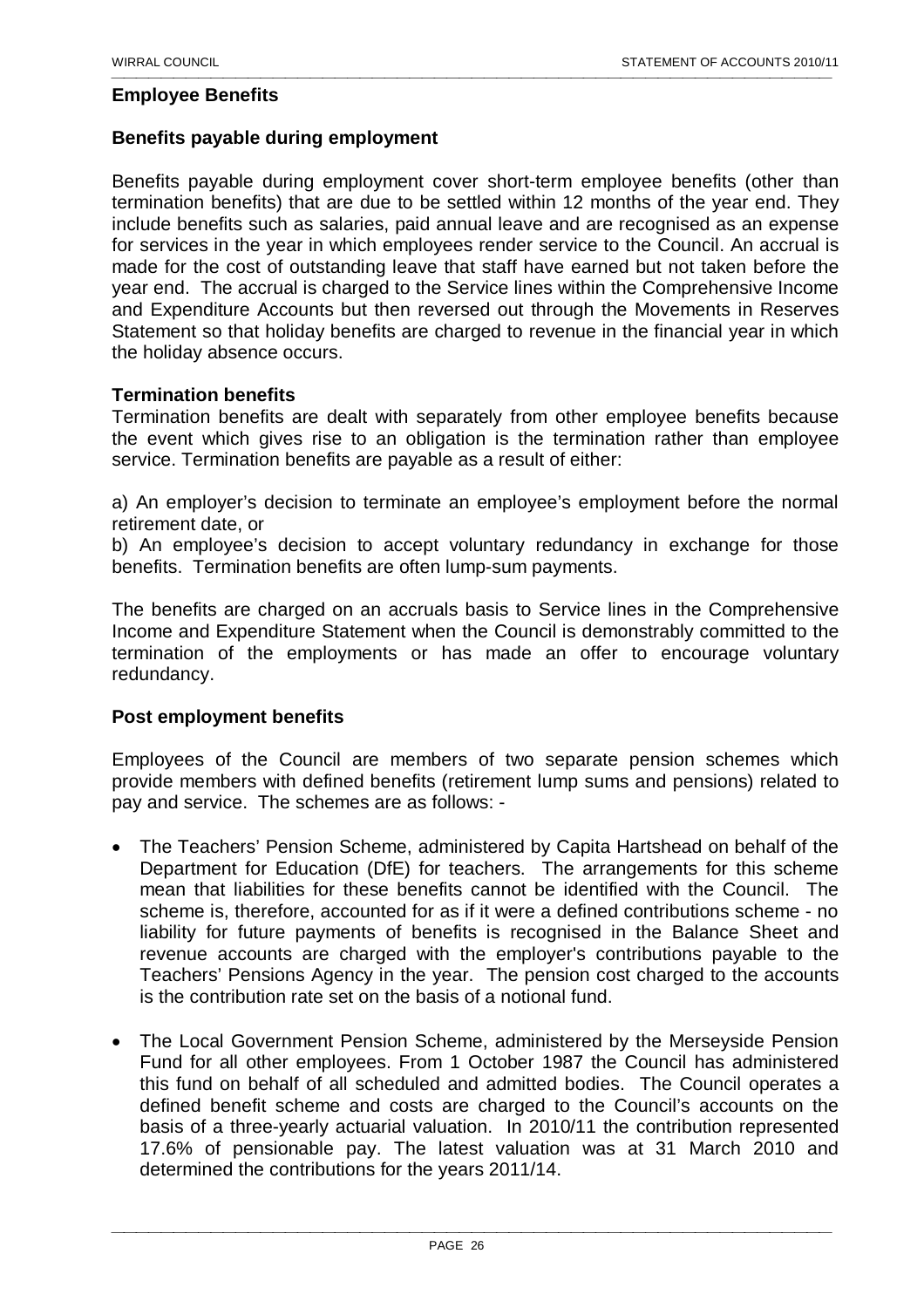Further information on the specific accounting policies may be found in the section dealing with the Merseyside Pension Fund.

Post employment benefits are accounted for in accordance with IAS19. The principle behind this is that an organisation should account for retirement benefits when it is committed to give them, even if the actual payment will be many years in the future. This reflects the Council's commitment in the long-term to increase contributions to make up any shortfall in attributable net assets in the Pension Fund.

The liabilities of the Merseyside Pension Fund attributable to the Council are included in the Balance Sheet on an actuarial basis using the projected unit method - i.e. an assessment of the future payments that will be made in relation to future retirement benefits earned to date by employees, based on assumptions about mortality rates, employee turnover rates etc and projections of projected earnings for current employees.

The assets of the Merseyside Pension Fund attributable to the Council are included in the Balance Sheet at their fair value:-

- quoted securities bid market value.
- unquoted securities professional estimate.
- unitised securities average of the bid and offer rates.
- property market value.

The change in the net pension's liability is analysed into seven components:-

- (i) current service cost the increase in liabilities as a result of years of service earned this year, allocated to the revenue accounts of services for which the employees worked.
- (ii) past service gains the increase in liabilities arising from current year decisions where the effect relates to years of service earned in earlier years, debited to the Surplus or Deficit on the Cost of Services in the Comprehensive Income and Expenditure Statement.
- (iii) interest cost the expected increase in the present value of liabilities during the year as they move one year closer to being paid, debited to the Financing and Investment Income and Expenditure line in the Comprehensive Income and Expenditure Statement.
- (iv) expected return on assets the annual investment return on the Fund assets attributable to the Council, based on an average of the expected long-term return, credited to the Financing and Investment Income and Expenditure line in the Comprehensive Income and Expenditure Statement as part of Non Distributed Costs.
- (v) gains/losses on curtailments the results of actions to relieve the Council of liabilities or events that reduce the expected future service or accrual of benefits of employees, debited or credited to the Financing and Investment Income and Expenditure line in the Comprehensive Income and Expenditure Statement as part of Non Distributed Costs.
- (vi) actuarial gains/losses changes in the net pensions liability that arise because events have not coincided with assumptions made at the last actuarial valuation or because the actuaries have updated their assumptions. These are affected in the Pension Reserve.
- (vii) contributions paid to Merseyside Pension Fund cash paid as employer's contributions to the Pension Fund.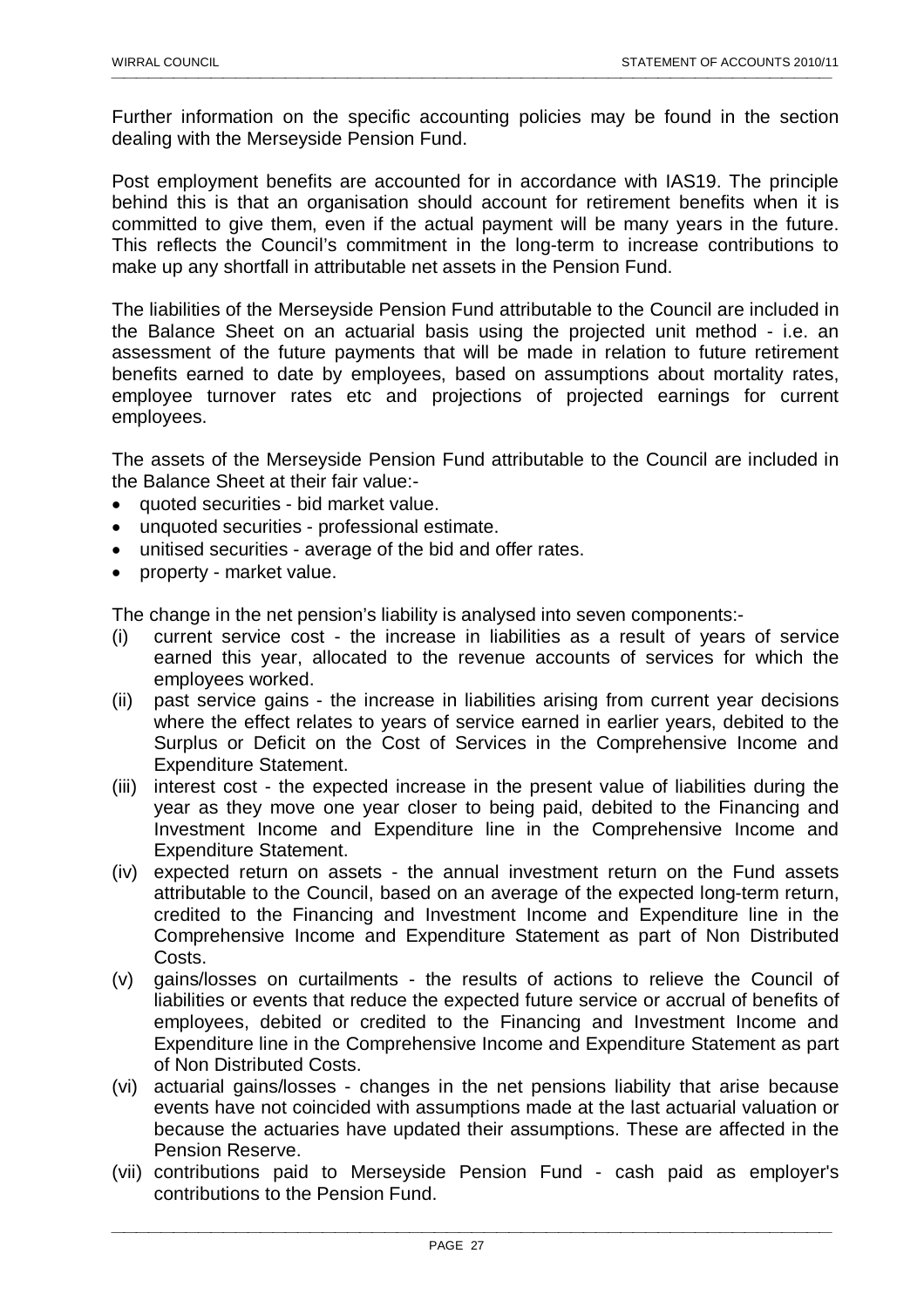Statutory provisions limit the Council to raising Council Tax to cover the amounts payable by the Council to the Pension Fund in the year. In the Movement in Reserves Statement on the General Fund Balance this means that there is an appropriation to and from the Pensions Reserve to remove the notional debits and credits for retirement benefits and replace them with debits for the cash paid to the Pension Fund and any amounts payable to the Fund but unpaid at the year-end.

The Council also has restricted powers to make discretionary awards of retirement benefits in the event of early retirement. Any liabilities estimated to arise as a result of an award to any member of staff (including teachers) are either accrued in the year of the decision to make the award or reimbursed to the Pension Fund over a five-year period.

#### **Events after the Balance Sheet Date**

Where a material event occurs after the Balance Sheet date, favourable or unfavourable, which provides evidence of conditions that existed at the Balance Sheet date, the amounts recognised in the Statement of Accounts are adjusted to reflect this.

Where a material event occurs after the Balance Sheet date, that is indicative of conditions that arose after the Balance Sheet date, the amounts recognised in the Statement of Accounts are not adjusted to reflect this

Events after the Balance Sheet date are reflected up to the date when the Statement of Accounts are authorised for issue, which is the date they are validated by the Director of Finance.

#### **Exceptional Items and Prior Year Adjustments**

Exceptional items are, where appropriate, included in the cost of services to which they relate in order to give a fair representation of the accounts.

Material adjustments applicable to prior years arising from changes in accounting policy or from the correction of fundamental errors are accounted for by restating the comparative figures for the preceding period in the Statement of Accounts and supporting notes. If there is a material effect on the outturn for the preceding period this is disclosed where practicable.

#### **Financial Instruments**

A financial instrument is any contract that gives rise to a financial asset of an entity and a financial liability or equity instrument in another. The term "financial instrument" covers both financial assets and liabilities and includes, amongst others, trade receivables and payables, borrowings, financial guarantees, bank deposits and loans receivable.

#### **Initial Recognition**

Financial instruments will be recognised on the Balance Sheet when, and only when, the holders become a party to the contractual provisions of the instrument, i.e. when the purchasers become committed to the purchase or, in the case of the loan, the cash changes hands. Sales and disposals of financial assets will be recognised in the same way.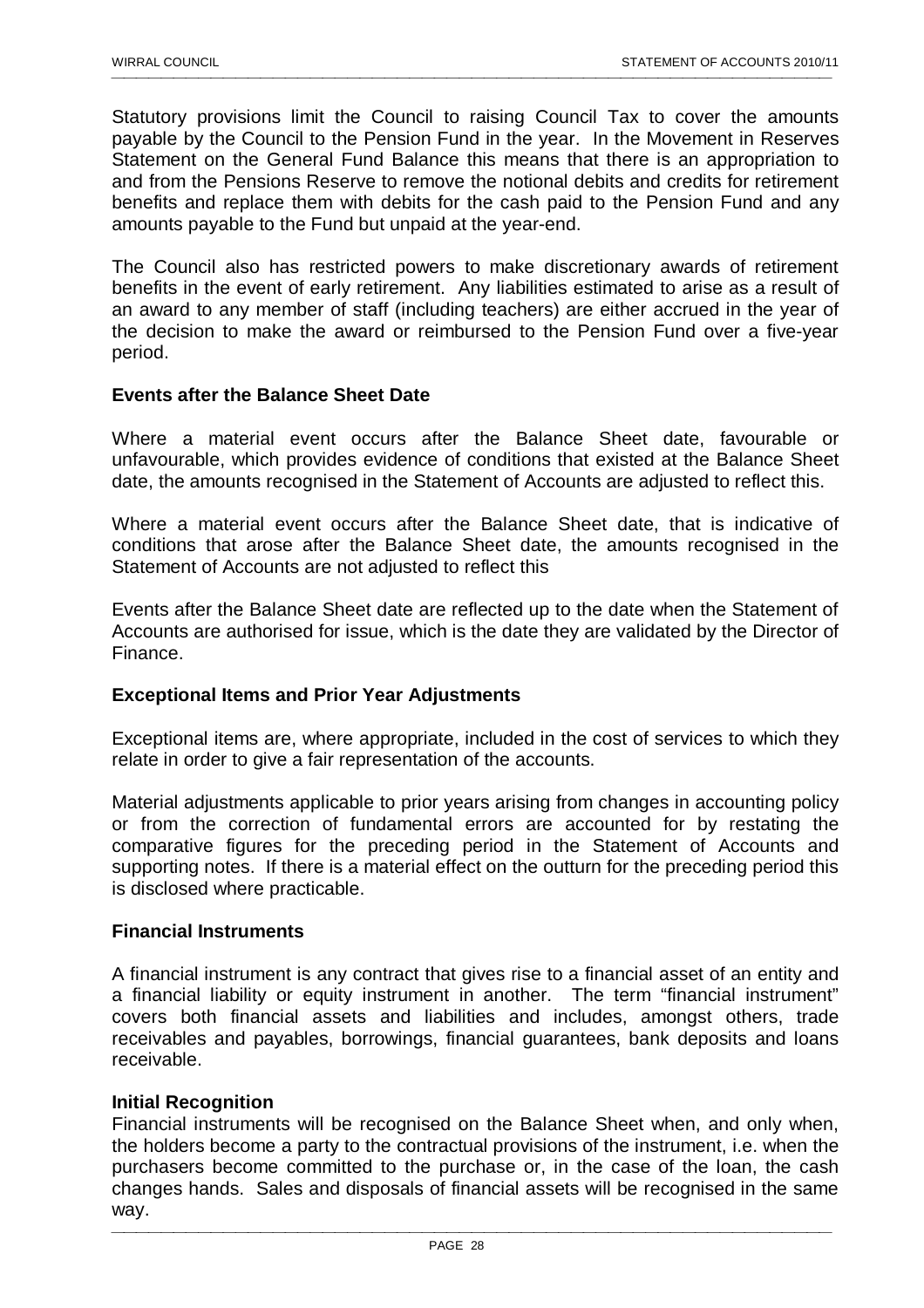Trade receivables and payables will, in contrast, only be recognised when the goods and services have actually been delivered or received.

#### **Initial Measurement**

Financial assets and liabilities are measured initially at fair value less transaction costs that are directly attributable to the acquisition or issue of the financial asset or liability.

# **Financial Liabilities**

Financial liabilities are initially measured at fair value and carried at their amortised costs. Annual charges to the Comprehensive Income and Expenditure Statement for interest payable are based on the carrying amount of the liability multiplied by the effective rate of interest for the instrument.

## **Financial Assets**

Financial Assets are classified into two types:

- Loans and Receivables assets that have fixed or determinable payments but are not quoted in an active market.
- Available for sale assets that have a quoted market price and/or do not have fixed or determinable payments.

#### **Loans and Receivables**

Loans and receivables are initially measured at fair value and carried at amortised costs. Annual credits to the Comprehensive Income and Expenditure Statement for interest receivable are based on the carrying amount of the asset multiplied by the effective rate of interest for the instrument. For most of the loans that the Council has made this means that the amount presented in the Balance Sheet is the outstanding principal receivable and interest credited to the Comprehensive Income and Expenditure Statement is the amount receivable for the year of the loan agreement. Where assets are identified as impaired because of a likelihood arising from a past event that payment due under the contract will not be made, the asset is written down and a charge is made to the Comprehensive Income and Expenditure Statement.

#### **Available for Sale Assets**

Available for sale assets are initially measured and carried at fair value. Where there are no fixed or determinable payments, income is credited to the Comprehensive Income and Expenditure Statement when it becomes receivable to the Council.

Financial assets are maintained in the Balance Sheet at fair value. Values are based on the following principles:-

- Instruments with quoted market prices the market price.
- Other instruments with fixed or determinable payments discounted cash flow analysis.
- Equity Share with no quoted market price appraisal of the valuation.

Changes in fair value are balanced by an entry in the Available for Sale Reserve and the gain/loss is recognised in the surplus or deficit on revaluation of available for sale financial assets. The exception is where an impairment loss has been incurred. These are debited to the Comprehensive Income and Expenditure Statement along with any net gains/losses for the asset accumulated in the Reserve. Where fair value cannot be measured reliably the instrument is carried at cost (less any impairment).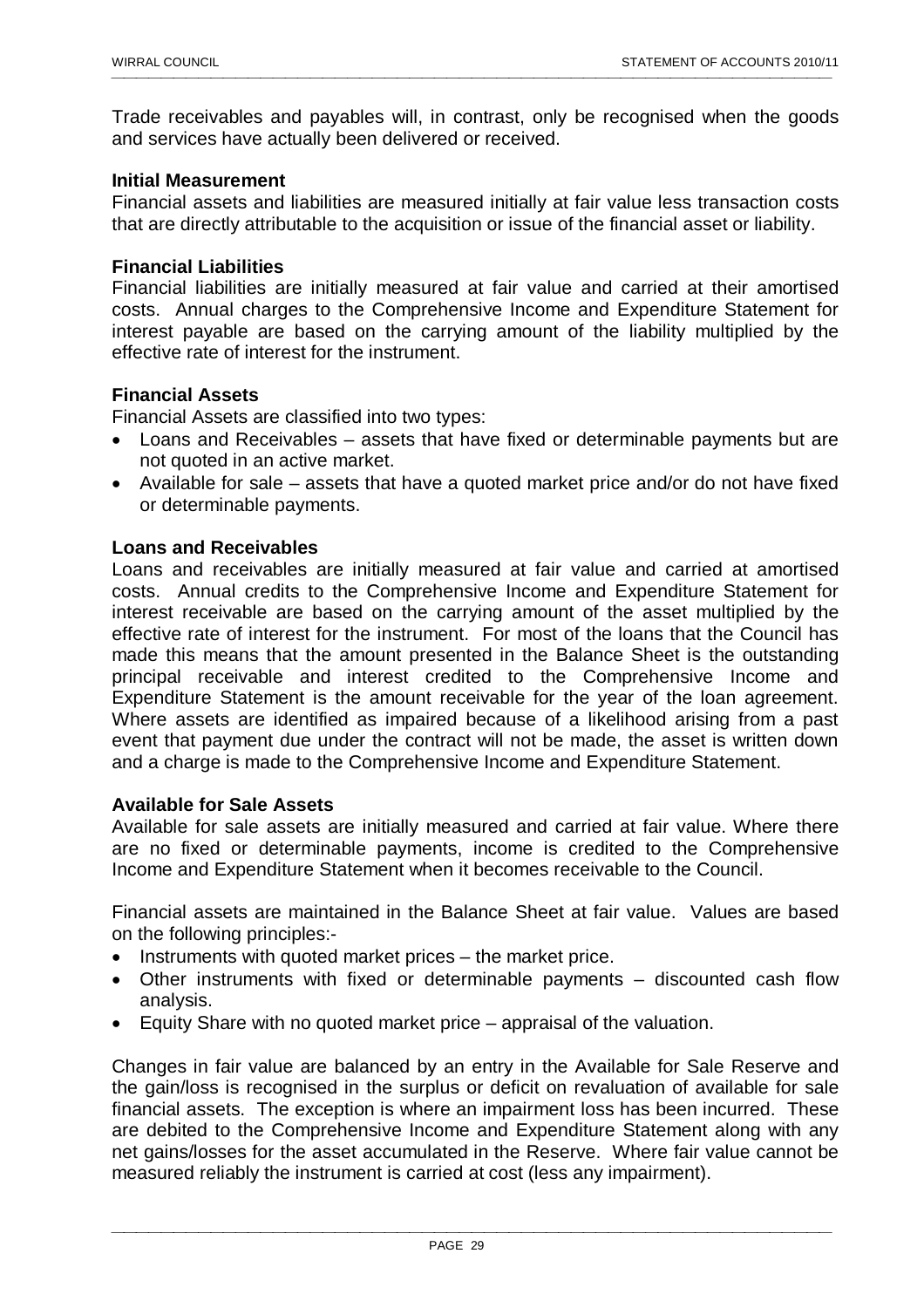### **Instruments entered into before 1 April 2006**

The Council has entered into a number of financial guarantees that are not required to be accounted for as financial instruments. These guarantees are reflected in the Statement of Accounts if a provision or contingent liability note is required.

#### **Disclosure of the nature and risk arising from Financial Instruments**

The Council activities expose it to a variety of financial risks such as:

- Credit risk the risk that other parties might fail to pay amounts due.
- Liquidity risk insufficient funds available to meet commitments.
- Market risk financial loss as a result of changes in interest rates.

In order to minimise these risks the Council complies with the CIPFA Prudential Code, the CIPFA Treasury Management in Public Services Code of Practice and Investment Guidance issued through the Local Government Act 2003.

## **Foreign Currency**

The Council maintains its accounts in sterling. Income and expenditure arising from transactions undertaken in foreign currency are converted into sterling at the exchange rate in operation at the date the transaction occurred.

## **Government Grants and Other Contributions**

Government grants and other contributions are accounted for on an accruals basis and recognised in the accounting statements when the conditions for their receipt have been complied with and there is reasonable assurance that the grant or contribution will be received. This also applies to grants in respect of revenue expenditure funded from capital under statute.

Specific revenue grants and contributions are credited to the relevant service to match the expenditure to which they relate. General revenue grants, such as Revenue Support Grant and the contribution from National Non-Domestic Rates, are made to finance the general activities of the Council and are credited to the Comprehensive Income and Expenditure Statement in the year receivable.

Grants related to the funding of capital expenditure are credited to financing and investment income and expenditure at the foot of the Comprehensive Income and Expenditure Statement when the conditions regarding their use are met. This income is reversed out in the Movement in Reserves Statement to either the Capital Adjustment Account, if the grant has been used to finance capital expenditure in the year or to the Capital Grants Unapplied Account until it is applied. Grants with conditions attached are held as receipts in advance in the Capital Grants Receipts in Advance in the Movement in Reserves Statement. The grant is credited to the Comprehensive Income and Expenditure Statement when the conditions no longer apply.

The Area Based Grant is a non-ring fenced general grant, for which no conditions on its use are imposed as part of the grant determination ensuring full local control over how the funding can be used. It is not restricted to achieving Local Area Agreement targets. ABG is a general grant and is included in the Comprehensive Income and Expenditure Statement with other general grant income sources.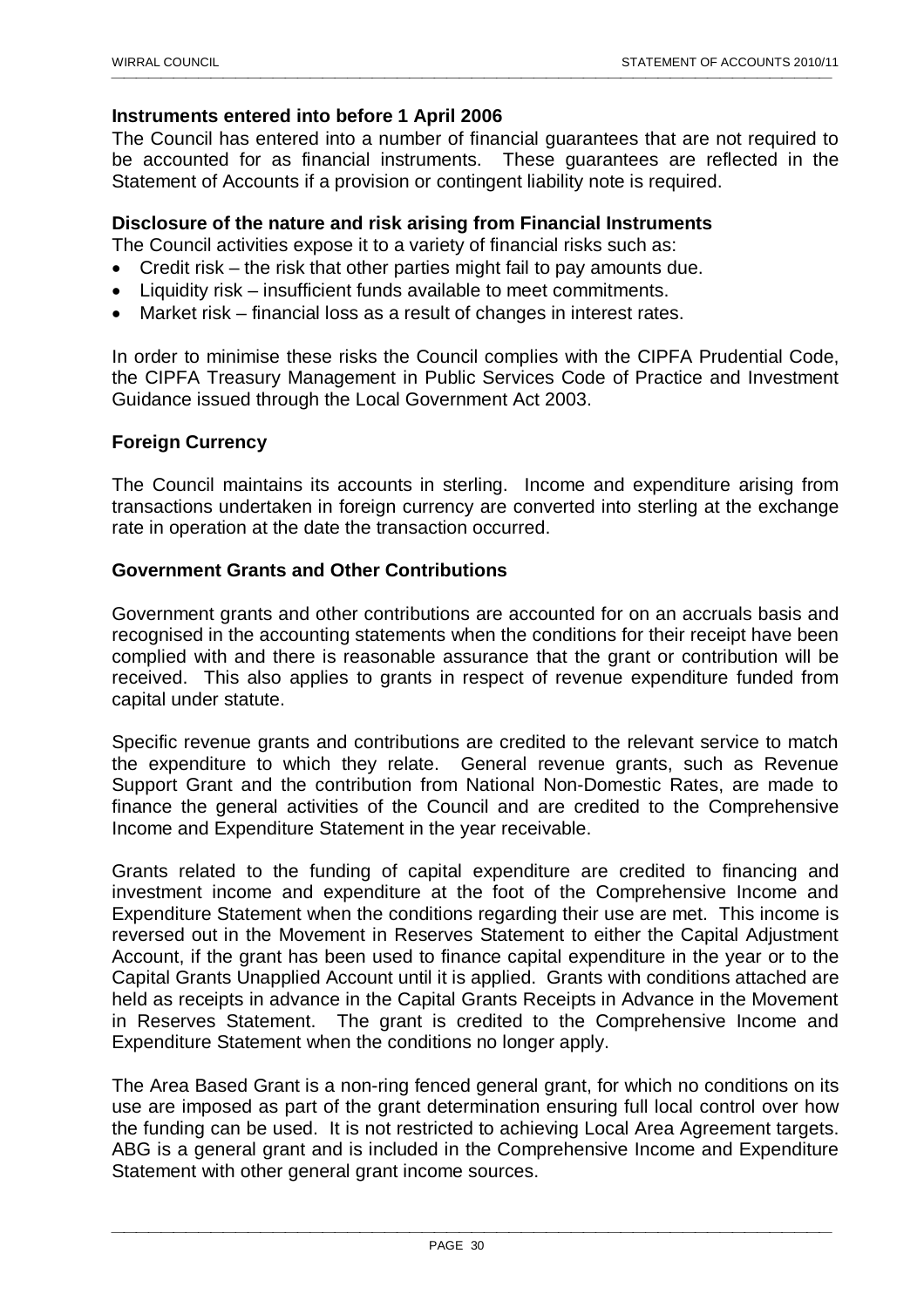# **Group Accounts**

Group Accounts are covered by IFRS3 Business Combinations.

An assessment of the criteria for the completion of group accounts has been undertaken and the conclusion reached that there was no requirement to produce such accounts. Only the Council's share of Joint Arrangements that are not entities have been included in the Statement of Accounts.

#### **Intangible Assets**

Expenditure on assets that do not have physical substance but are identified and controlled by the Council (e.g. software licences) is capitalised when it will bring benefits to the Council for more than one financial year. The balance is amortised to the relevant service revenue account over the economic life of the investment to reflect the pattern of consumption of benefits.

A purchased intangible asset is capitalised at cost. Internally developed intangible assets are only capitalised if there is a readily ascertainable market. They are reviewed for impairment at the end of the first full financial year following operation.

## **Investment Properties**

The Council classifies investment properties as property which is held exclusively for revenue generation or for the capital gains that the asset is expected to generate. In this respect, the asset is not used directly to deliver the Council's services. Any property that is used to facilitate the delivery of services as well as earn rentals or for capital appreciation does not meet the definition of an investment property is accounted for as property, plant and equipment.

An investment property is measured initially at cost. After initial recognition, investment property is measured at fair value. A gain or loss arising from a change in the fair value of investment property is recognised in the Comprehensive Income and Expenditure Statement for the period in which it arises. The fair value of investment property reflects the market conditions at the Balance Sheet date. An investment property held at fair value is not depreciated.

# **Joint Arrangements that are not Entities (JANE)**

A JANE is a contractual arrangement under which the participants engage in joint activities that do not create an entity because it would not be delivering a service or carrying on a trade or business of its own.

Under a JANE the Council engages in a joint activity with another organisation, but this arrangement is not carrying out a trade or business of its own. The Council accounts for its own transactions within the arrangement, for example, income and expenditure arising within the JANE.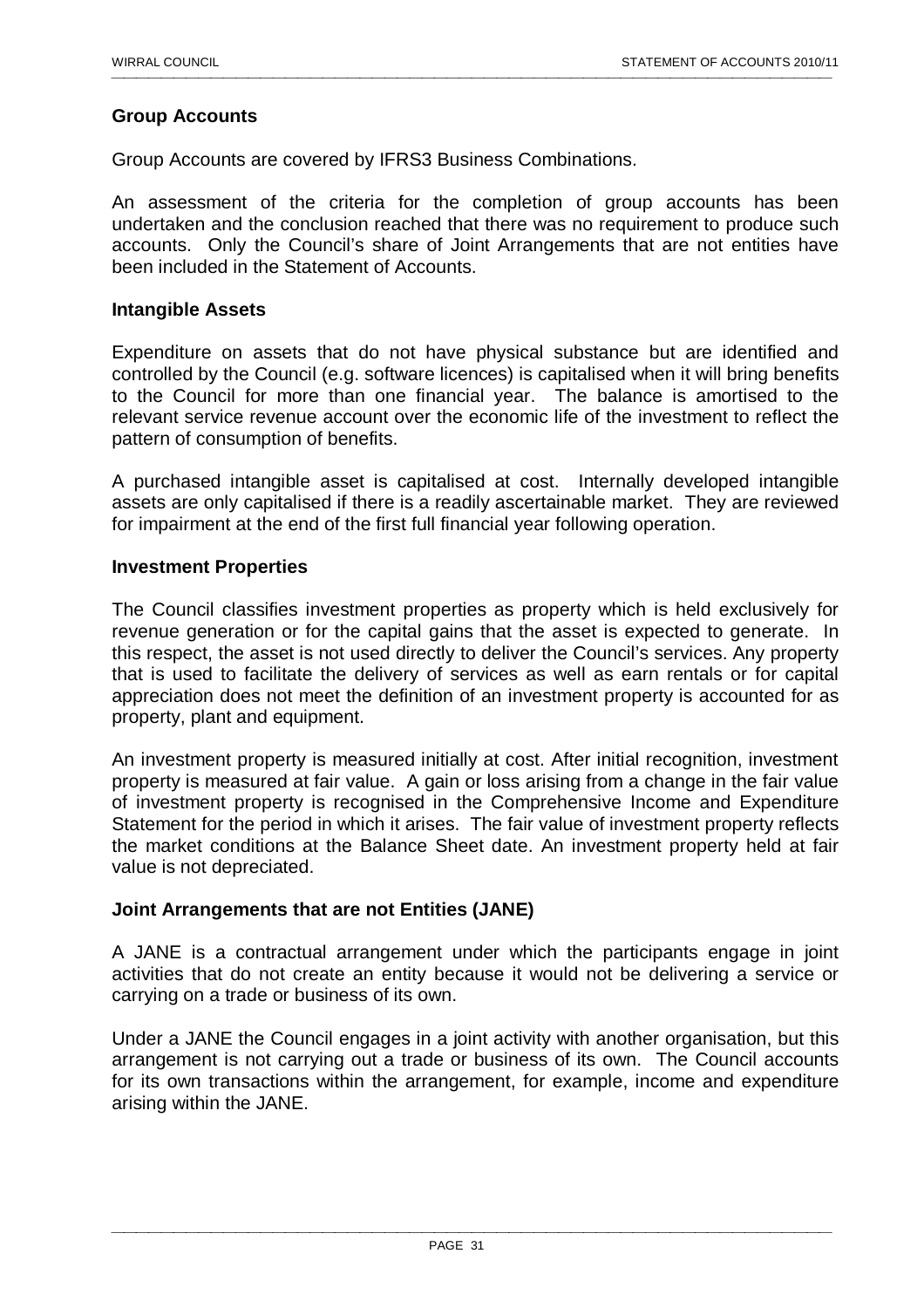# **Leasing**

Leases are classified as either finance leases or operating leases based on the extent to which risks and rewards incidental to ownership of a leased asset lie with the lessor or the lessee. Whether a lease is a finance lease or an operating lease depends on the substance of the transaction rather than the form of any legal agreement.

#### **The Council as Lessee**

#### **Finance Lease**

The Council, as lessee, recognises finance leases as assets and liabilities at amounts equal to the fair value of minimum lease payments. Minimum lease payments are apportioned between the finance charged and the reduction of the outstanding liability. The finance charge is calculated so as to produce a constant periodic rate of interest on the remaining balance of the liability. Contingent rents are charged as expenses in the periods in which they are incurred.

The depreciation policy for assets held under finance leases is consistent with the depreciation policy for owned assets.

#### **Operating Leases**

Lease payments under an operating lease are recognised as an expense on a straight line basis over the lease term.

#### **The Council as Lessor**

#### **Finance Lease**

The Council, as lessor, recognises assets held under finance lease as receivable at an amount equal to the net investment in the lease. The lease payment receivable is treated as repayment of principal and finance income. The finance income is calculated so as to produce a constant periodic rate of return on the net investment.

#### **Operating Lease**

Items of property, plant and equipment subject to operating leases are presented according to the nature of the asset.

Income from operating leases is recognised on a straight line basis over the lease term. Depreciation policy for depreciable leased assets is consistent with the depreciation policy for other similar assets.

#### **Arrangements containing a lease**

An arrangement comprising a transaction that does not take the legal form of a lease but conveys a right to use an asset (e.g. an item of property, plant and equipment) in return for a payment or a series of payments, may be accounted for as though the arrangement is, or contains, a lease.

Determining whether an arrangement is or contains a lease is based on the substance of the arrangement and requires an assessment of whether:

- a) fulfilment of the arrangement is dependent on the use of a specific asset or assets.
- b) The arrangement convevs a right to use the asset.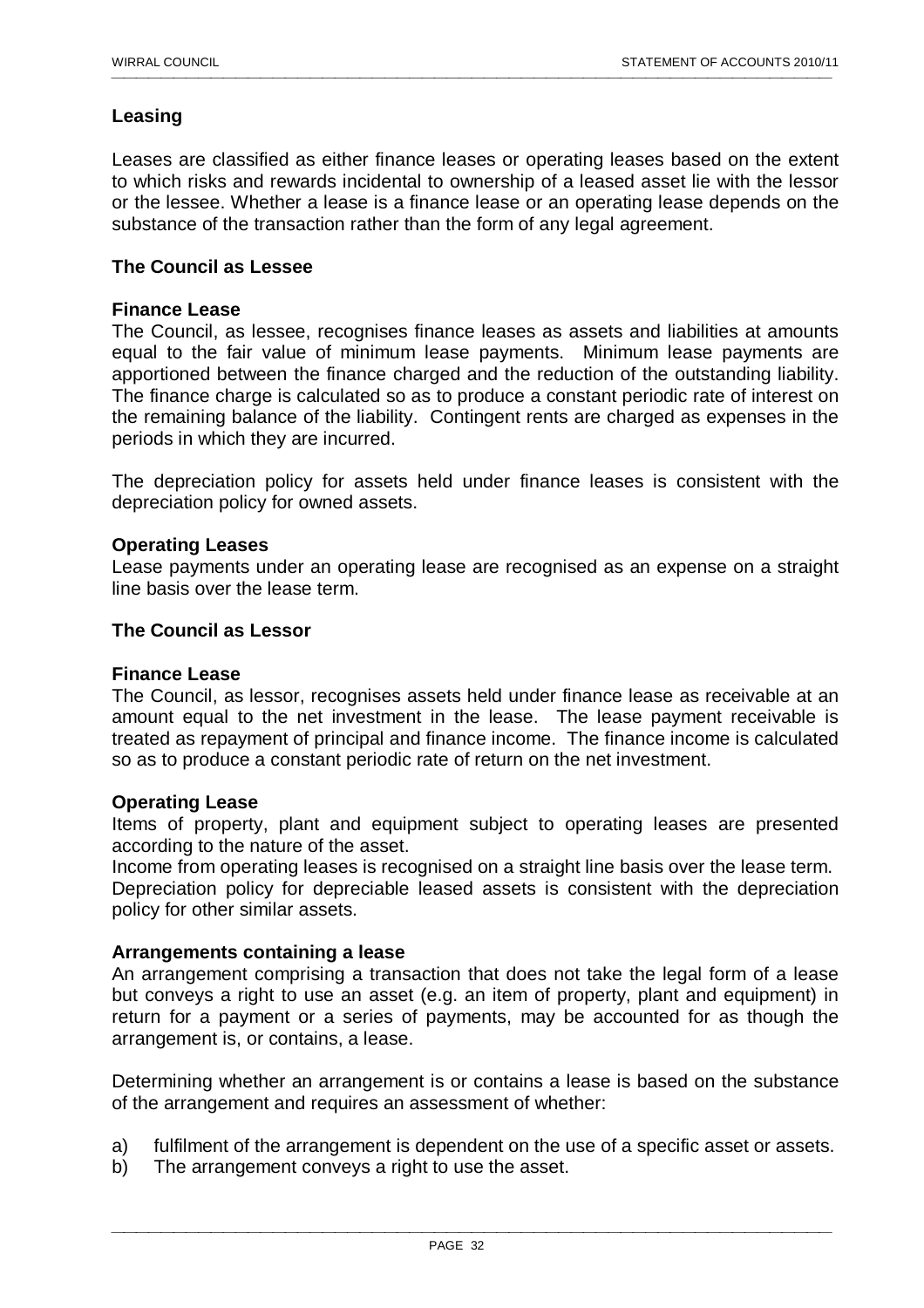# **Local Taxes**

# **Council Tax**

Council Tax debtors are shown exclusive of the proportions attributable to the major preceptors. Council Tax income for the financial year credited to the Comprehensive Income and Expenditure Statement is the accrued income for the year together with the share of the surplus/deficit on the Collection Fund at the end of the previous financial year. The difference between this amount and the Council Tax income credited to the General Fund is a reconciling amount in the Movement in Reserves Statement.

# **National Non-Domestic Rates**

A National Non-Domestic Rates creditor represents the amount collected on behalf of the Government but not yet paid over at the Balance Sheet date. A National Non-Domestic Rates debtor represents the amount collected on behalf of the Government but overpaid at the Balance Sheet date.

# **Non-Current Assets held for sale and Discontinued Operations**

# **Non-Current Assets held for sale**

The Council classifies assets as non-current assets held for sale if the carrying amount is to be recovered through a sale rather than through continued use. The criteria for such a classification also includes the asset being available for immediate sale in its present condition, the sale must be highly probable, there must be a management plan to sell the asset and it is being actively marketed. The sale also has to be expected to be completed within one year from the date of classification, although there are exceptions.

Assets classified as held for sale are valued at the lower of carrying value immediately prior to classification and fair value less costs to sell where known. If assets no longer meet the criteria to be classified as held for sale, they are reclassified back to noncurrent assets and valued at the lower of its carrying amount before it was classified as held for sale: adjusted for depreciation, amortisation or revaluations that would have been recognised had it not been classified as held for sale, and its recoverable amount at the date of the decision not to sell.

# **Discontinued operations**

The consequences of discontinued operations will be presented separately in the Comprehensive Income and Expenditure Statement.

To qualify as discontinued operations, activities must cease completely. Prior periods presented in the financial statements are restated for discontinued operations so that current and prior periods relate to all operations that have been discontinued by the end of the reporting period being presented.

# **Non-Distributed Costs**

The definition of non-distributed costs is limited to past service costs of surplus assets, settlements, curtailments, unused IT facilities, other unrealisable assets, impairment losses and depreciation relating to specific assets and revenue costs.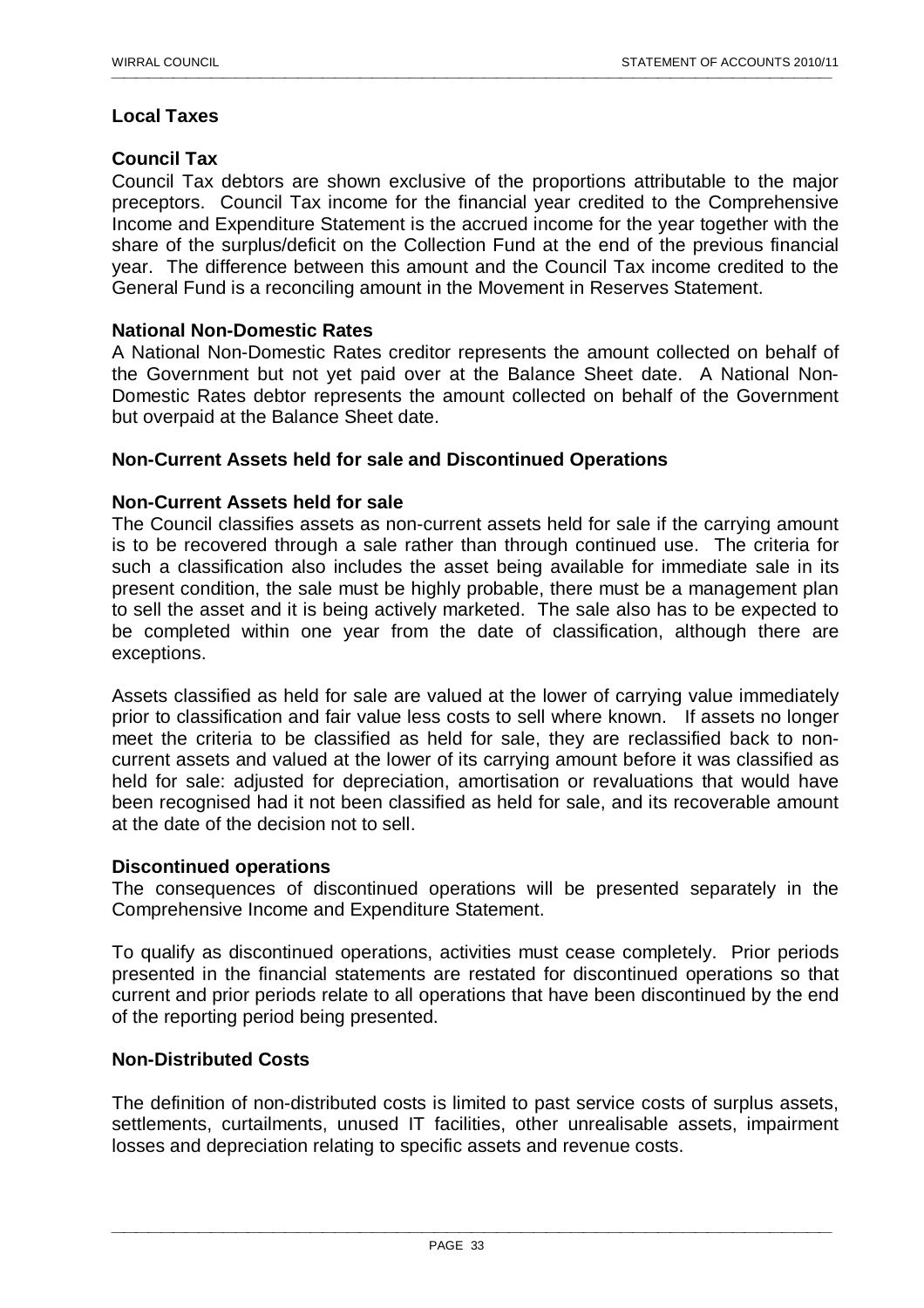#### **Overheads**

In line with Best Value Accounting Code of Practice 2010/11, charges or apportionments for the costs of support services are made to all users. Support service costs are allocated using the most appropriate basis available, for example, allocated on the basis of actual time spent by staff on the various services. Other bases are used to allocate computing costs which are allocated on the amount of central processing use and Service Level Agreements. Administrative Buildings are allocated on the basis of area occupied. The costs of the Corporate and Democratic core and of Non-Distributed costs are each allocated to a separate objective expenditure head and are not apportioned to other expenditure heads.

# **Private Finance Initiative (PFI)**

Where the Council has entered into a PFI or similar contract then the Council will recognise the asset and liability on the Balance Sheet and account for it as if it was a finance lease if:-

- this involves an operator constructing, acquiring or enhancing and then operating and managing an asset in order to provide or enable the Council to provide services to the public; and,
- the Council controls or regulates the services provided through use of the asset and has a significant residual interest in the asset.

The Council will then recognise the asset and liability on the Balance Sheet and account for it as if it was a finance lease. The remaining service element of the contract payment will be charged to revenue as incurred.

### **Property, Plant and Equipment**

#### **Recognition**

All expenditure on the acquisition, creation or enhancement of property, plant and equipment is capitalised on an accruals basis in the accounts. Expenditure on the acquisition of or expenditure that adds to, and not merely maintains, the value of an existing asset, is capitalised, and classified as property, plant and equipment, provided that it yields benefits to the Council and the services it provides, for a period of more than one year. This excludes expenditure on routine repairs and maintenance of fixed assets that is charged directly to service revenue accounts. It does, however, include expenditure such as the acquisition of land and buildings, and the construction and enhancement of roads, buildings and other structures.

A de minimis level of £10,000 applies. The cost of any project with expenditure below £10,000 is charged to revenue rather than being capitalised.

The Council maintains a detailed asset register of all assets that it owns and recognises under finance leases and PFI contracts. The basis of valuation and depreciation for each category of asset is included in a note to the Statement of Accounts.

#### **Measurement**

Property, plant and equipment are valued on the basis recommended by CIPFA and in accordance with the Statements of Asset Valuation Principles and Guidance Notes issued by The Royal Institution of Chartered Surveyors (RICS). Property, plant and equipment are classified according to the Code.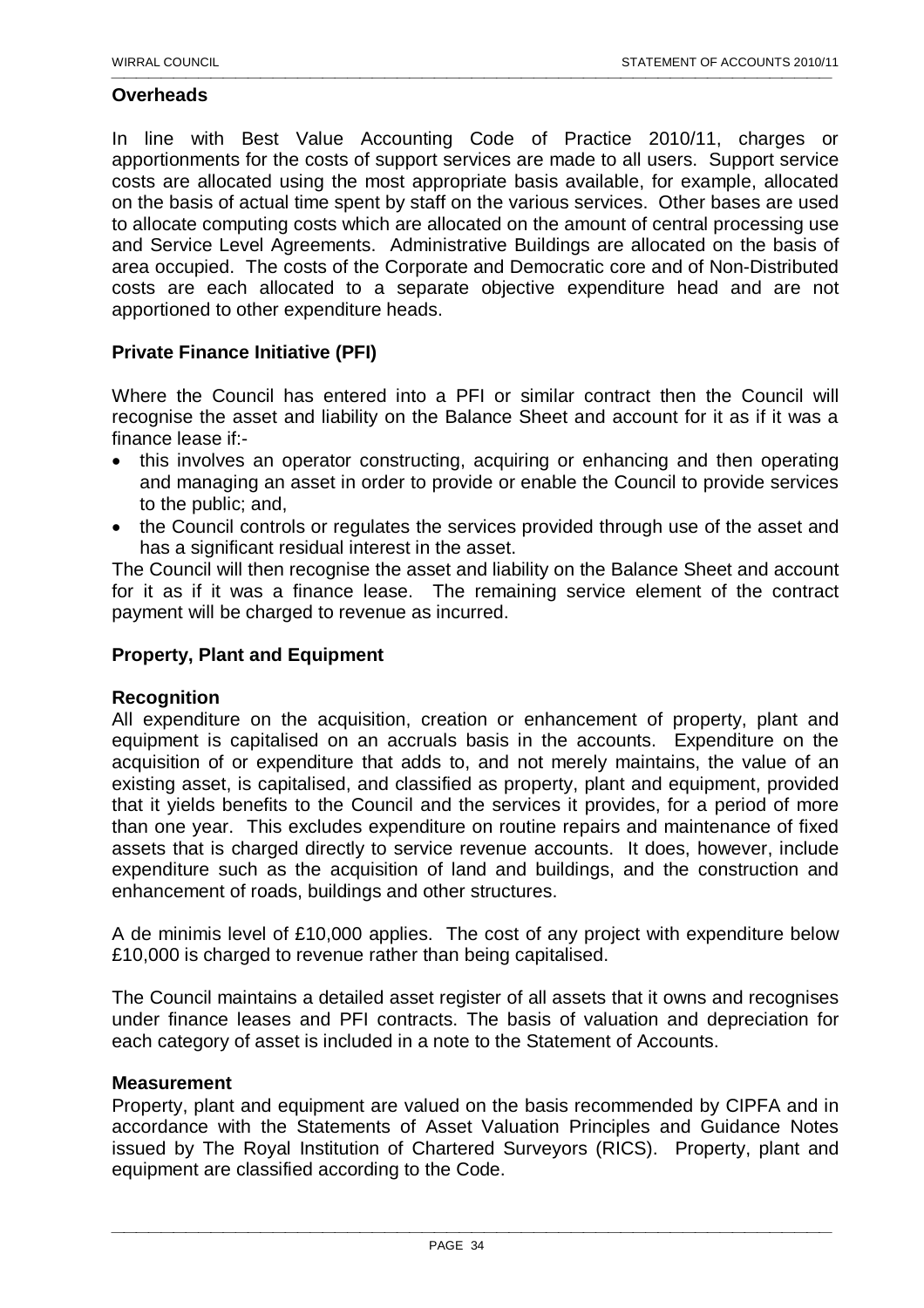The following are included in the Balance Sheet using the measurement basis:-

• Infrastructure assets and community assets are included in the Balance Sheet at historic cost net of depreciation, where appropriate.

- Other land and buildings, vehicles, plant and equipment are included at fair value.
- Property, plant and equipment under construction are held at cost.
- Surplus assets are included at fair value.

In accordance with CIPFA guidance, all assets, with the exception of infrastructure, were revalued by the end of March 2003. Qualified valuers employed within the Department of Law, HR and Asset Management, using the valuation techniques referred to above, undertook the valuation exercise. A further valuation of all assets was undertaken on the basis of a rolling programme by March 2011.

Increases in valuations are credited to the Revaluation Reserve except where they arise from the reversal of an impairment or revaluation loss previously charged to the surplus or deficit on the provision of services.

Revaluation gains are depreciated with an amount equal to the difference between current value depreciation charged on assets and the depreciation that would have been chargeable based on their historical cost. This amount is transferred each year from the Revaluation Reserve to the Capital Adjustment Account. The Revaluation Reserve contains revaluation gains recognised since 1 April 2007 only, the date when it came into existence. Gains arising before that date have been consolidated in the Capital Adjustment Account.

Assets are recognised into components for depreciation purposes when the component has a significant cost compared to the total cost of the item and a different useful life to the remainder of the asset. Enhancement expenditure requires the de-recognition of the component replaced or restored, and the new component reflected in the carrying amount even where parts of an asset were not previously recognised as a separate component.

The Council does not capitalise borrowing costs where it is incurred during the period the asset is under construction.

#### **Impairment**

The value of each category of assets is reviewed at the end of each reporting period to assess whether there is any evidence of impairment loss. This would arise, for example, from a significant decline in the asset's market value, evidence of obsolescence or physical damage, a change in the regulatory environment within which the Council operates or a commitment to undertake a significant re-organisation. All impairment is written off against any revaluation gains attributable to the relevant asset in the Revaluation Reserve, with any excess being charged directly to the service.

The reversal of both impairments and revaluation losses made to services cannot exceed the carrying amount that would have been determined / net off amortisation or depreciation / had no impairment or revaluation loss been recognised for the asset in prior year. The reversal of an impairment loss is recognised in the circumstance that the increase in value is mirrored by the reversal of the event that caused the original impairment to be recognised. Impairment is also charged where there has been expenditure that has not resulted in any upward revaluations.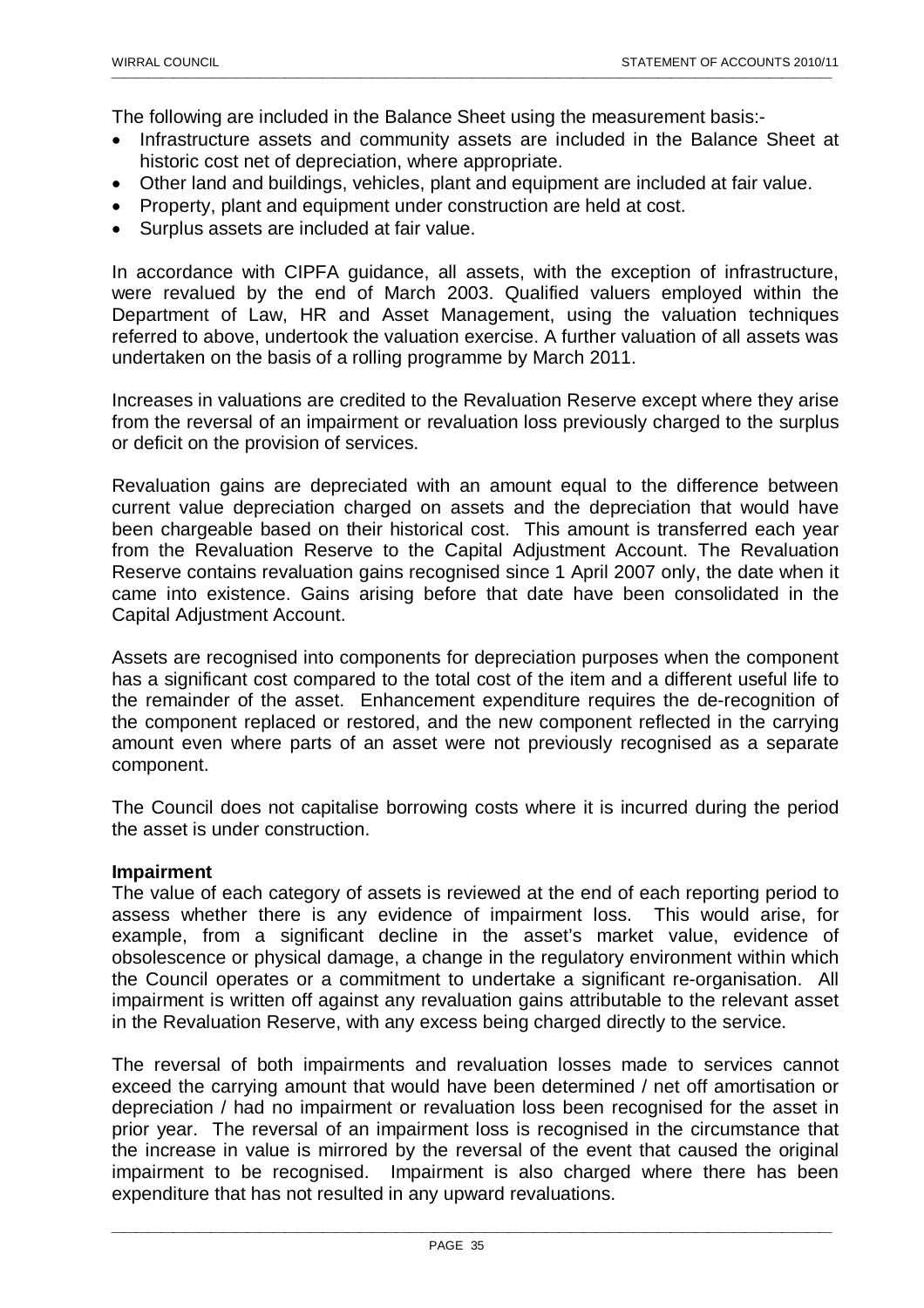### **Depreciation**

Depreciation is charged on all Property, Plant and Equipment assets with a finite useful life apart from non-depreciable land, community assets and assets that are not yet available for use (i.e. under construction). It is calculated on the amount at which the asset is included in the Balance Sheet less an estimate for its residual value. Revaluation gains are also depreciated with an amount equal to the difference between current values depreciated charged on assets and the depreciation that would have been chargeable based on their historic cost being transferred each year from the Revaluation Reserve to the Capital Adjustment Account.

## **Disposals**

When an asset is disposed of or decommissioned, the value of the asset in the Balance Sheet is written off to the Comprehensive Income and Expenditure Statement as part of the gain or loss on disposal. Receipts from disposals are credited to the Comprehensive Income and Expenditure Statement as part of the gain or loss on disposal (i.e. netted off against the carrying value of the asset at the time of disposal). Any revaluation gains in the Revaluation Reserve are transferred to the Capital Adjustment Account.

No assets are revalued immediately prior to disposal unless legislation requires/allows the Council to do so.

Amounts in excess of £10,000 are classified as capital receipts. Such receipts from disposals are accounted for on an accruals basis and credited to the Capital Receipts Reserve. A proportion of receipts relating to housing disposals are paid over to Central Government as a 'housing pooled capital receipt'. This is charged to the Net Operating Cost section of the Comprehensive Income and Expenditure Statement and the same amount is appropriated from the Usable Capital Receipts Reserve and credited to Movement in Reserves Statement.

# **Charges to Revenue for Fixed Assets**

All general fund service revenue accounts, including support services and trading accounts, are charged with the following amounts to record the real cost of all fixed assets used in the provision of services:-

- Depreciation attributable to the assets used by the relevant service.
- Impairment/revaluation losses attributable to the clear consumption of economic benefits on non-current assets used by the service.
- Amortisation of intangible fixed assets attributable to the service.

The financing of capital expenditure from revenue is disclosed separately as an appropriation in the Movement in Reserves Statement.

#### **Provisions**

The Council sets aside provisions for specific future expenses that are likely or certain to be incurred but the amount and timing of which cannot yet be determined accurately. They are only made where there is a present obligation based on a past event. It is probable that a transfer of economic benefit will occur and a reliable estimate can be made of the obligation.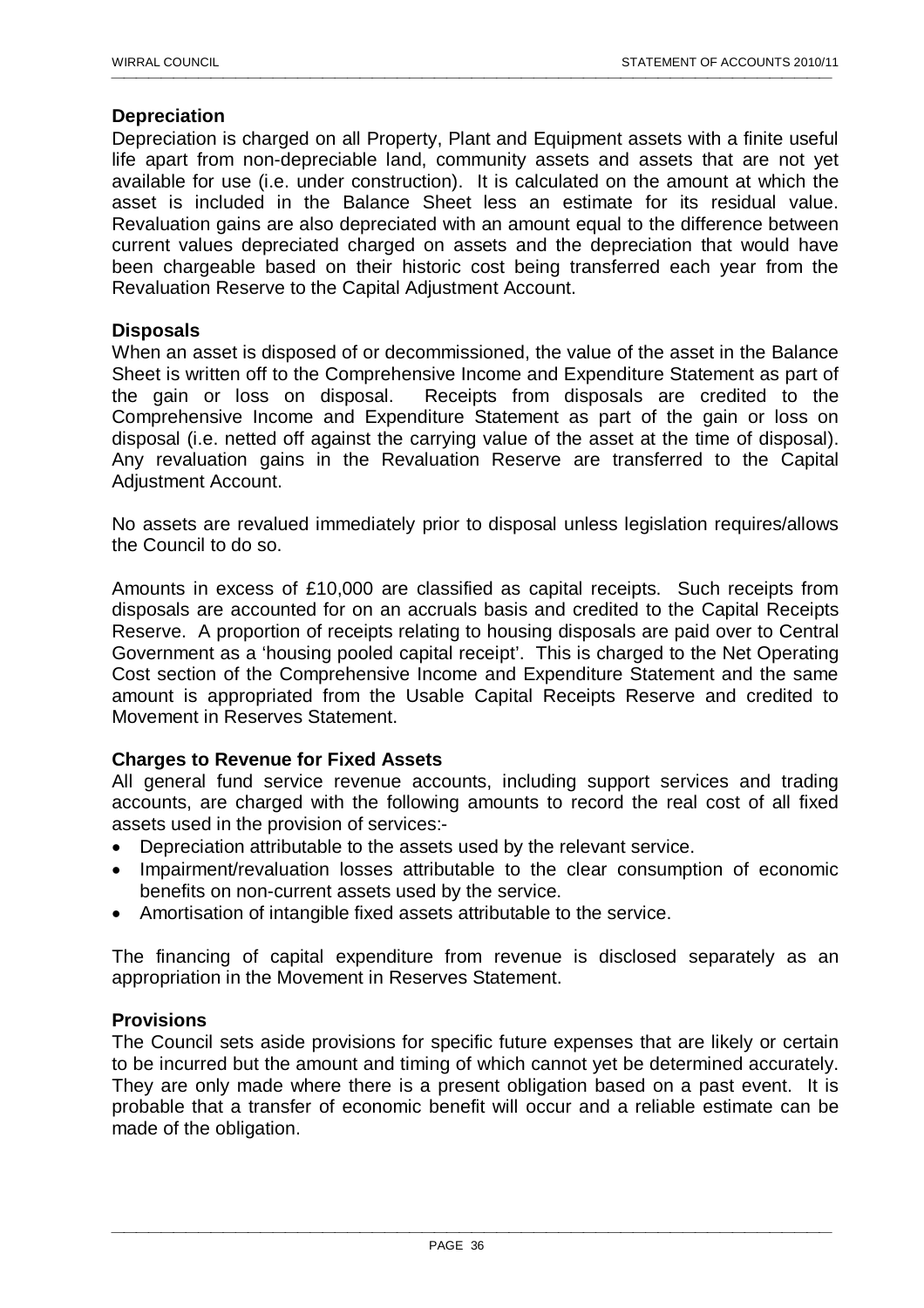Provisions are charged to an appropriate service line in the Comprehensive Income and Expenditure Statement in the year the Council becomes aware of the obligation. When payments for expenditure are incurred to which the provision relates they are charged directly to the provision. They are reviewed at the Balance Sheet date and adjusted as necessary to reflect the current best estimate.

The principal provisions relate to bad debts and insurance. The former have been deducted from debtors in the Balance Sheet, rather than being shown in provisions. As part of compliance with IFRS7, "Financial Instruments: Disclosure", amounts shown as due from debtors are individually or collectively (for debts that are not significant) reviewed for impairment. Any known uncollectable debts will be written off to the appropriate service account. The insurance provision relates to outstanding liability claims. The figure is the sum indicated by actuaries as being required to fund claims for years up to and including 2010/11.

## **Revenue Expenditure funded from Capital under Statute**

Revenue expenditure funded from capital under statute represents expenditure that may be capitalised but does not result in the creation of an asset. It is amortised to revenue over an appropriate period consistent with the consumption of the economic benefits controlled by the Council. Consequently, these items are normally written off as expenditure to the relevant service revenue account in the year of payment. If financed from existing capital resources or borrowing, a transfer to the Capital Adjustment Account from the Movement in Reserves Statement reverses out the amounts charged to the Comprehensive Income and Expenditure Statement so that there is no impact on the level of Council Tax.

# **Repurchase of Borrowing**

Gains and losses on the repurchase or early settlement of borrowing are credited and debited to the Comprehensive Income and Expenditure Statement in the period during which the repurchase or early settlement is made.

Where repurchase has taken place as part of a restructuring of borrowing with substantially the same overall economic effect when viewed as a whole, the premiums or discounts can respectively be deducted from or added to the amortised cost of the new or modified loan. The write-down to the Comprehensive Income and Expenditure Statement is spread over the life of the loan by an adjustment to the effective interest rate. If the repurchase has been determined as substantially different, the premiums or discounts are immediately fully written off to revenue.

For premiums and discounts that have been charged to the Comprehensive Income and Expenditure Statement, Government regulations allow for the impact on the General Fund balances to be spread over future years with an offset through a transfer to the Financial Instrument Adjustment Account shown within the Movement in Reserves Statement.

Balances held in the Financial Instrument Adjustment Account will be written off to revenue in accordance with the Government regulations.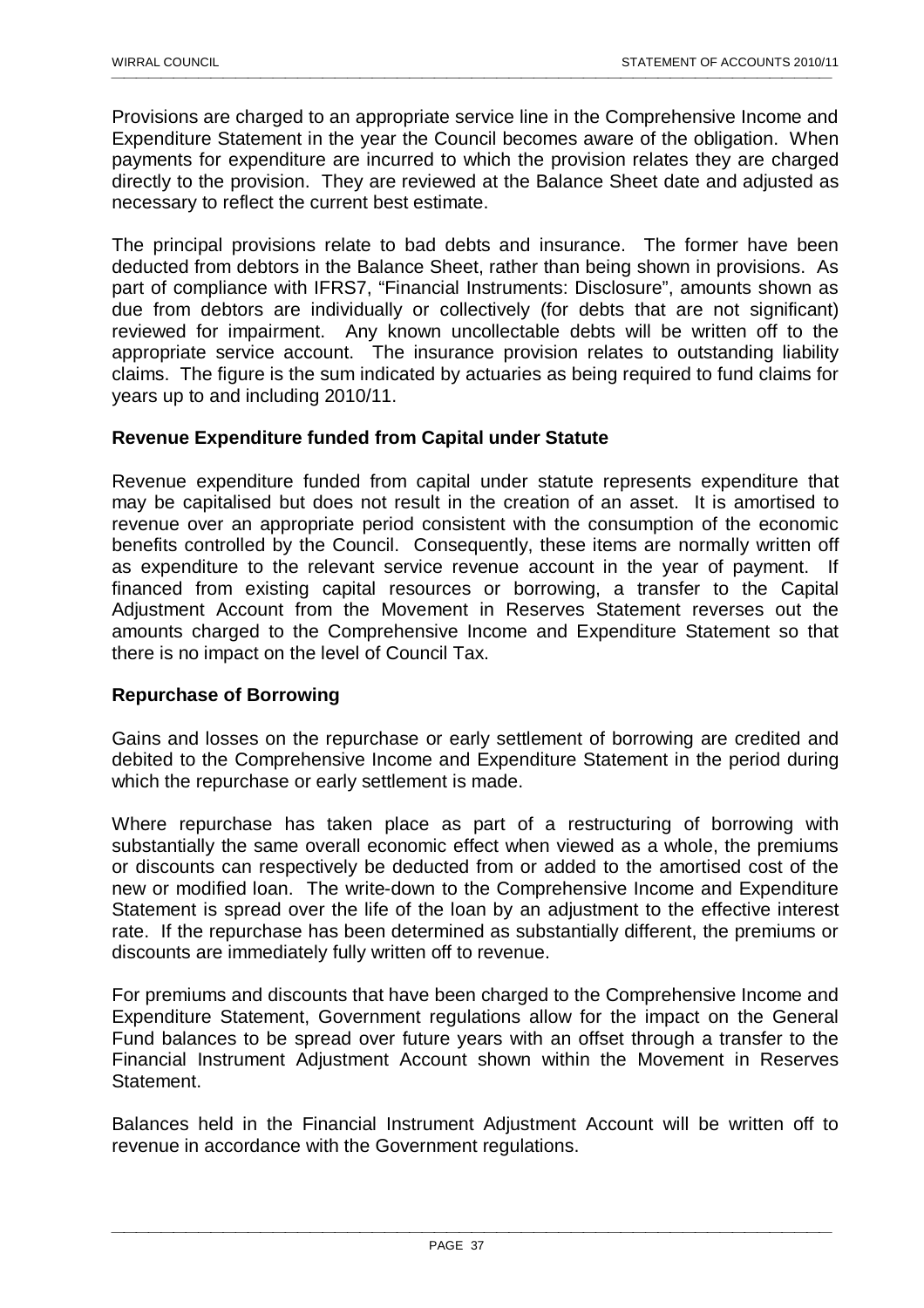## **Reserves**

Amounts set aside for purposes falling outside the definition of provisions are considered as reserves. Reserves are an accumulation of previous years' surpluses, deficits and transfers and are categorised as either "Usable" or "Unusable". Reserves include earmarked reserves set aside for specific policy purposes and balances that represent resources set aside for purposes such as general contingencies and cash flow management. Reserves are created by appropriating amounts through the Movement in Reserves Statement. When expenditure to be financed from a reserve is incurred, it is charged to the appropriate service revenue account in that year to score against the cost of services in the Comprehensive Income and Expenditure Statement. The reserve is then appropriated back to the Movement in Reserves Statement so that there is no net charge against Council Tax for the expenditure.

The Usable reserves held at 31 March 2011 include:-

- General Fund.
- Earmarked Reserves.
- Capital Receipts Reserve.
- Capital Grants Unapplied.
- Capital Grants Received in Advance.

The Unusable reserves include:-

- **Revaluation Reserve.**
- Available for Sale Financial Instrument Reserve.
- Pension Reserve.
- Capital Adjustment Reserve.
- Financial Instrument Adjustment Account.
- Collection Fund Adjustment Account.
- Short Term Accumulating Compensated Absences Account.

Unusable reserves are kept to manage the accounting process and they do not represent usable resources for the Council. Usable reserves are those the Council may use to fund either revenue or capital expenditure.

An estimation technique applies to the Insurance Fund Liability Reserve which is similar to that referred to in the section on provisions.

# **Value Added Tax (VAT)**

Income and expenditure excludes any amounts related to VAT, as VAT collected is payable to HM Revenue and Customs and VAT paid is recoverable from them. VAT is included in the Comprehensive Income and Expenditure Statement only if it is irrecoverable.

Please see the Glossary of Financial Terms for an explanation of technical terms and abbreviations.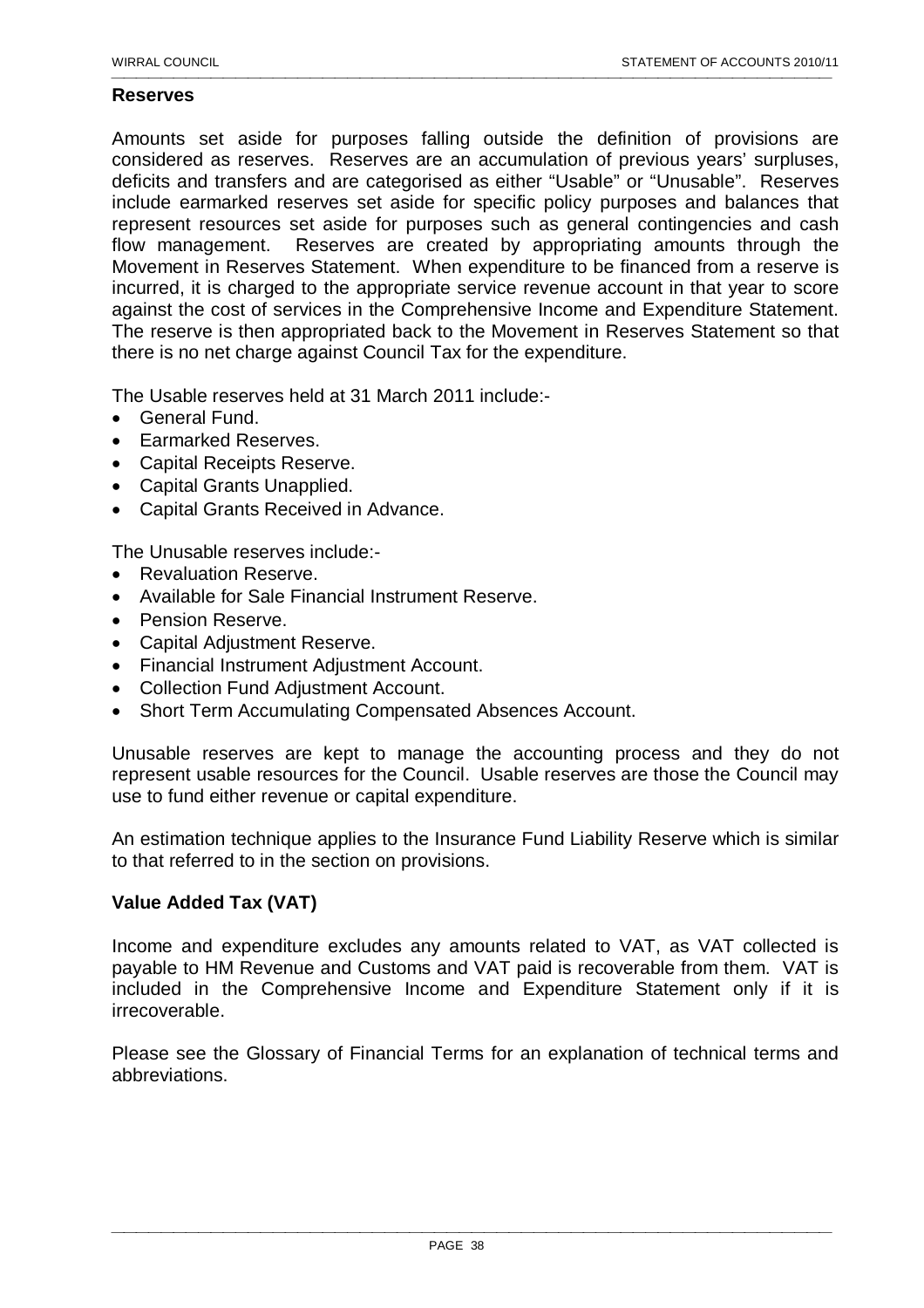#### **2. ACCOUNTING STANDARDS THAT HAVE BEEN ISSUED BUT HAVE NOT YET BEEN ADOPTED**

For 2010/11 the only change relates to FRS 30 Heritage Assets. The impact of this reporting standard will be in the 2011/12 accounts.

## **3. CRITICAL JUDGEMENTS IN APPLYING ACCOUNTING POLICIES**

In applying the accounting policies set out, the Council has had to make certain judgements about complex transactions or those involving uncertainty about future events. The following are critical judgements that have been made in the process of applying the accounting policies and that have the most significant effect on the amounts recognised in the Statement of Accounts are:

- There is a high degree of uncertainty about future levels of funding for local government. However, the Council has determined that this uncertainty is not yet sufficient to provide an indication that assets of the Council might be impaired as a result of a need to close facilities and reduce levels of service provision.

# **4. ASSUMPTIONS MADE ABOUT THE FUTURE AND OTHER MAJOR SOURCES OF ESTIMATION UNCERTAINTY**

The Statement of Accounts contains estimated figures that are based on assumptions made by the Council about the future or that are otherwise uncertain. Estimates are made taking into account historical experience, current trends and other relevant factors. However, because balances cannot be determined with certainty, actual results could be materially different from the assumptions and estimates.

The items in the Council's Balance Sheet at 31 March 2011 for which there is a significant risk of material adjustment in the forthcoming financial year are as follows: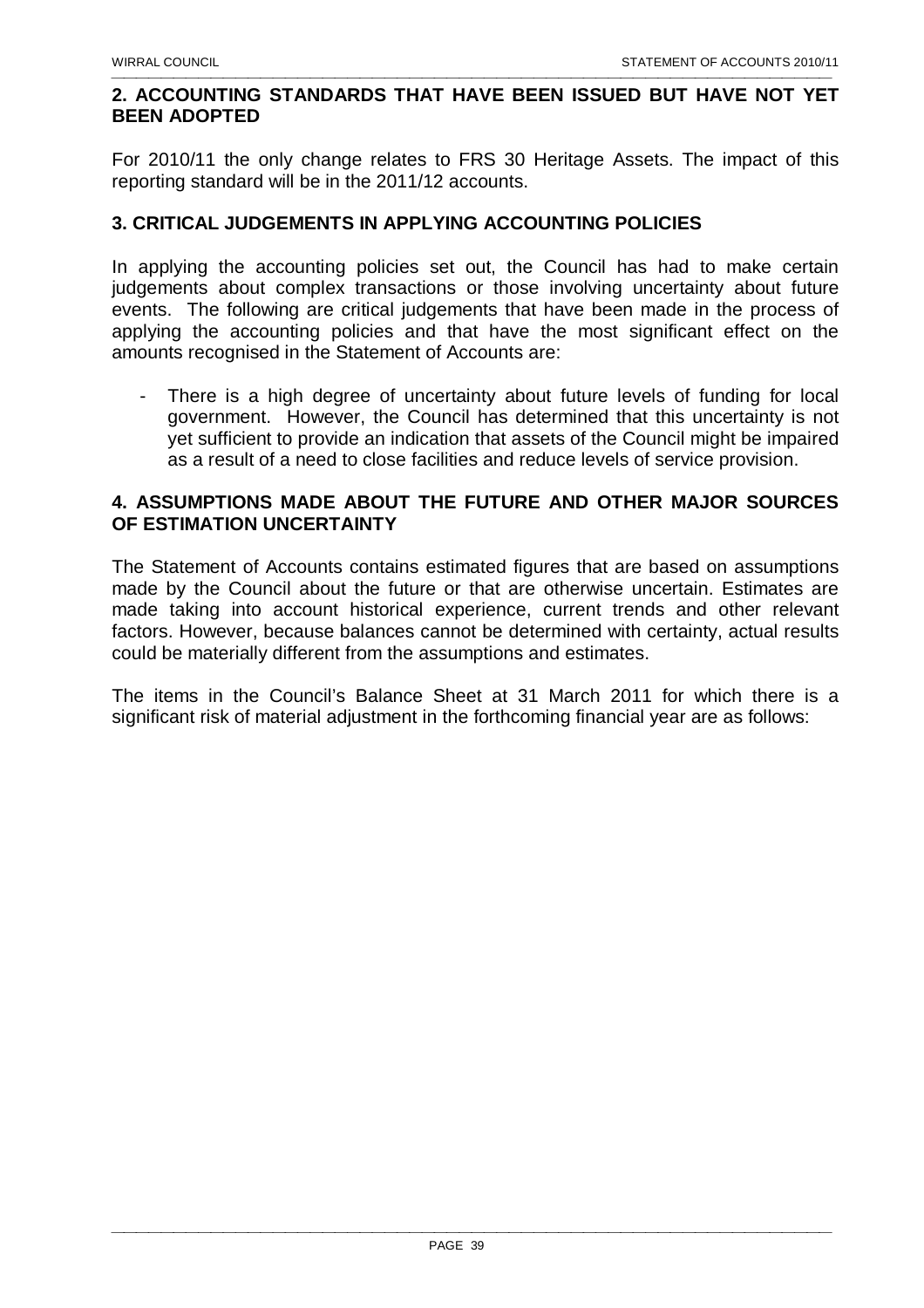| Item                                              | <b>Uncertainties</b>                                                                                                                                                                                                                                                                                                                                                                                                                   | <b>Effect if Actual Results Differ</b>                                                                                                                                                                                                                                                                                                                                                                                                                                                                                                                                                                                                                                                                                                                                                                    |
|---------------------------------------------------|----------------------------------------------------------------------------------------------------------------------------------------------------------------------------------------------------------------------------------------------------------------------------------------------------------------------------------------------------------------------------------------------------------------------------------------|-----------------------------------------------------------------------------------------------------------------------------------------------------------------------------------------------------------------------------------------------------------------------------------------------------------------------------------------------------------------------------------------------------------------------------------------------------------------------------------------------------------------------------------------------------------------------------------------------------------------------------------------------------------------------------------------------------------------------------------------------------------------------------------------------------------|
|                                                   |                                                                                                                                                                                                                                                                                                                                                                                                                                        | from Assumptions                                                                                                                                                                                                                                                                                                                                                                                                                                                                                                                                                                                                                                                                                                                                                                                          |
| Property,<br><b>Plant and</b><br><b>Equipment</b> | Assets are depreciated over useful<br>lives that are dependent on<br>assumptions about the level of<br>repairs and maintenance that will<br>be incurred in relation to individual<br>assets. The current economic<br>climate makes it uncertain that the<br>Council will be able to sustain its<br>current spending on repairs and<br>maintenance, bringing into doubt<br>the useful lives assigned to assets.                         | If the useful life of assets is<br>reduced, depreciation increases<br>and the carrying amount of the<br>assets falls. It is estimated that the<br>annual depreciation charge for<br>buildings would increase by £0.4<br>million for every year that useful<br>lives had to be reduced. Over a<br>period of 5 years (before the next<br>valuation takes place) this could<br>result in an error of £2.1 million -<br>this is not material.                                                                                                                                                                                                                                                                                                                                                                 |
| <b>Pensions</b><br><b>Liability</b>               | Estimation of the net liability to pay<br>pensions depends on a number of<br>complex judgements relating to the<br>discount rate used, the rate at<br>which salaries are projected to<br>increase, changes in retirement<br>ages, mortality rates and expected<br>returns on pension fund assets. A<br>firm of consulting actuaries is<br>engaged to provide the Council<br>with expert advice about the<br>assumptions to be applied. | The effects on the net pensions<br>liability of changes in individual<br>assumptions can be measured.<br>For instance, a 0.1% increase in<br>the discount rate assumption would<br>result in a decrease in the pension<br>liability of £16.879 million.<br>However, the assumptions interact<br>in complex ways. During 2010/11,<br>the Council's actuaries advised that<br>the net pensions liability had<br>reduced by £87.76 million. This<br>reduction includes:<br>• a reduction in the actuarial<br>valuation of expected liabilities due<br>to changes in scheme benefits of<br>£58.824 million;<br>• an increased actuarial valuation<br>of scheme assets of £31.212<br>million;<br>• reduced pension costs<br>recognised for the scheme of £12.6<br>million<br>• employer contributions actually |

This list does not include assets and liabilities that have recently observed market price.

# **5. MATERIAL ITEMS OF INCOME AND EXPENSES**

Items in the Comprehensive Income and Expenditure Statement that are not disclosed on the face of the statement but are material include pension costs and curtailments within Non Distributed costs line. These two items amount to a credit of £58.8 million.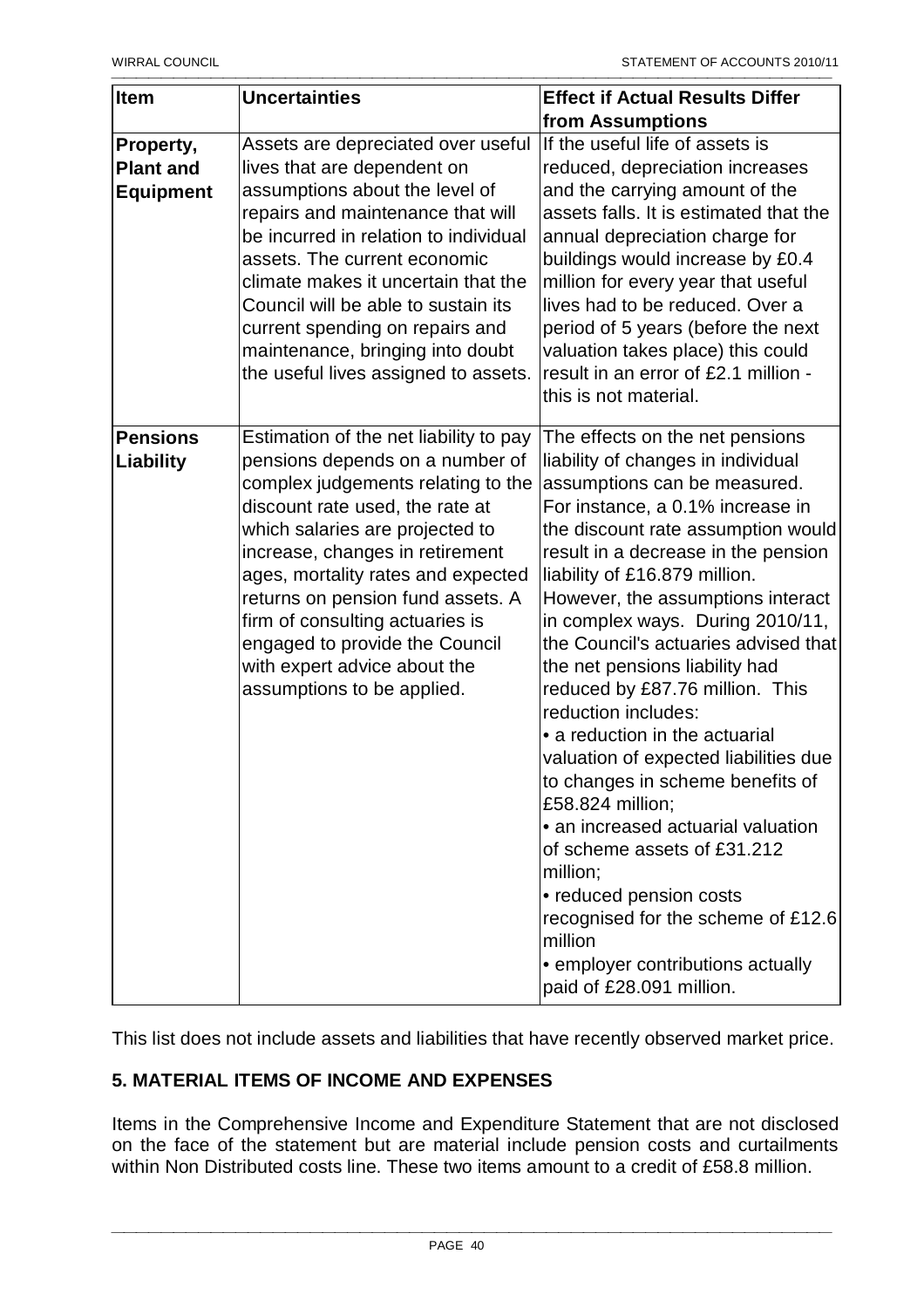# **6. EXCEPTIONAL ITEMS**

Exceptional Items are disclosed in this note as, due to their nature and for the infrequency of the events giving rise to them, this allows the readers to have a better understanding of the financial performance for the year in comparison to previous years.

A total of £21.3 million in additional Termination Benefits (referred to in note 40) have been incurred during 2010/11. The detail of how this has affected the outturn of the services is given below. This shows the amounts included in each service line:

| <b>Statement of Account Line</b>               | £000   |
|------------------------------------------------|--------|
| <b>Central Services to the Public</b>          | 787    |
| Cultural, Environmental, Regulatory & Planning | 3,905  |
| <b>Children's and Educational Services</b>     | 5,642  |
| <b>Highways and Transport Services</b>         | 722    |
| <b>Housing Services</b>                        | 1,101  |
| <b>Adult Social Care</b>                       | 8,372  |
| Corporate & Democratic Core                    | 261    |
| <b>Trading Services</b>                        | 554    |
| <b>Total</b>                                   | 21,344 |

A past service pension gain of £60.8 Million is included within the Non-Distributed Costs line in the Comprehensive Income and Expenditure Statement. This follows the Chancellor of the Exchequer's June 2010 budget announcement to changes in public sector pension arrangements. Future pension increases will be based on the anticipated lower Consumer Price Index rather than on the Retail Price Index. Past service costs and curtailments form the total Non- distributed Costs total.

| <b>Non-Distributed Costs Line</b> | £000      |
|-----------------------------------|-----------|
| Past Service Gain                 | (60, 849) |
| <b>Curtailments</b>               | 5,582     |
| <b>Total</b>                      | 55,267    |

# **7. EVENTS AFTER THE BALANCE SHEET DATE**

There are no events after the Balance Sheet date.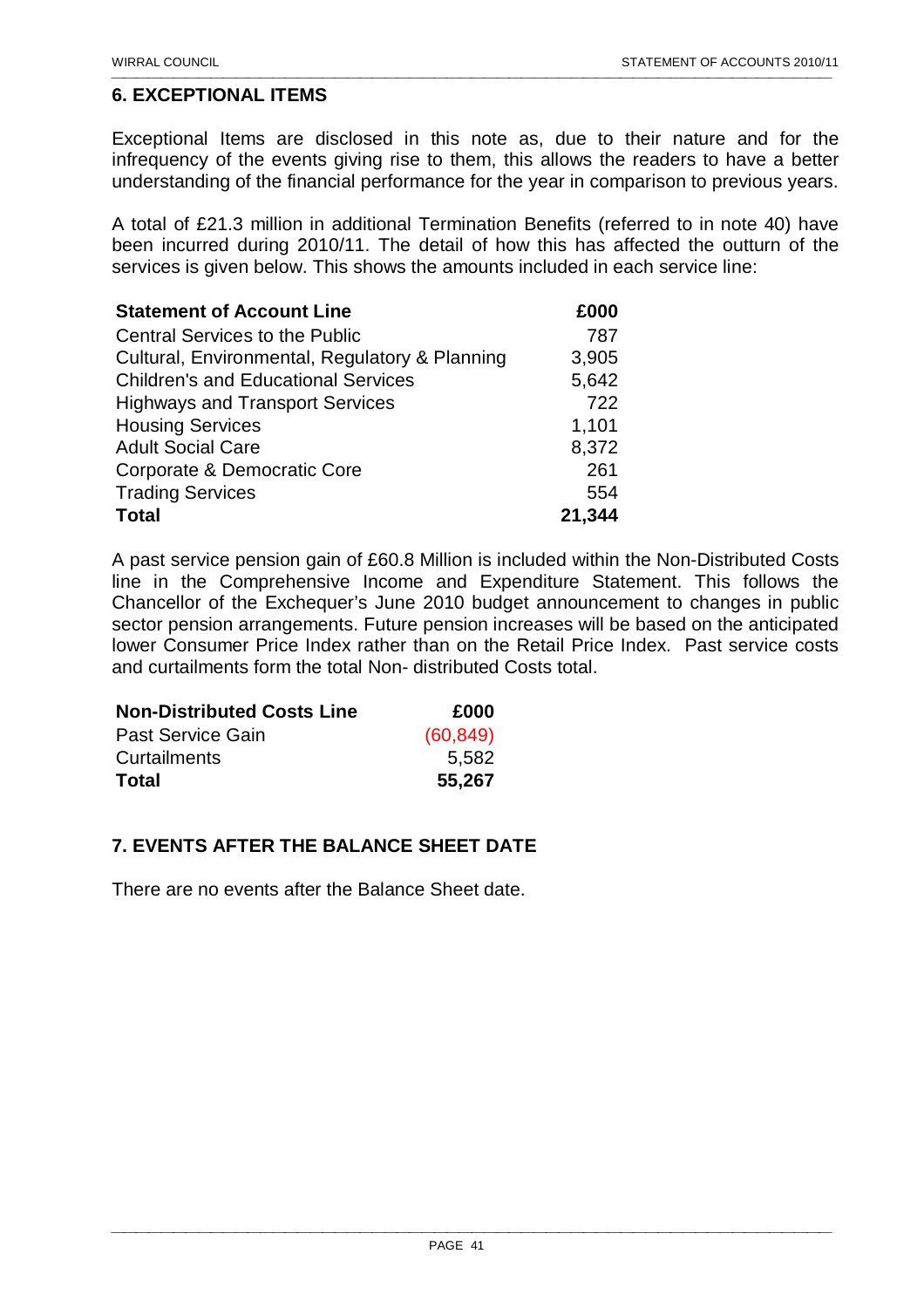#### **8. ADJUSTMENTS BETWEEN ACCOUNTING BASIS AND FUNDING BASIS UNDER REGULATIONS**

This note details the adjustments that are made to the total Comprehensive Income and Expenditure recognised by the Council in the year, in accordance with proper accounting practice, to the resources that are specified by statutory provisions as being available to the Council to meet future capital and revenue expenditure.

| 2009/10                                                                                                                                                                    |                     | <b>Usable Reserves</b>  | Movement in           | <b>Movement in</b> |                 |
|----------------------------------------------------------------------------------------------------------------------------------------------------------------------------|---------------------|-------------------------|-----------------------|--------------------|-----------------|
|                                                                                                                                                                            | <b>General Fund</b> | <b>Capital Receipts</b> | <b>Capital Grants</b> | <b>Usable</b>      | <b>Unusable</b> |
|                                                                                                                                                                            | <b>Balance</b>      | <b>Reserve</b>          | <b>Unapplied</b>      | Reserves           | <b>Reserves</b> |
|                                                                                                                                                                            | £000                | £000                    | £000                  | £000               | £000            |
| <b>Adjustments primarily involving</b>                                                                                                                                     |                     |                         |                       |                    |                 |
| the Capital Adjustment Account:                                                                                                                                            |                     |                         |                       |                    |                 |
| Reversal of items debited or                                                                                                                                               |                     |                         |                       |                    |                 |
| credited to the CIES:                                                                                                                                                      |                     |                         |                       |                    |                 |
| Depreciation of non current assets                                                                                                                                         | 27,630              |                         |                       | 27,630             | (27, 630)       |
| Impairment and revaluation losses<br>of non current assets                                                                                                                 | 19,629              |                         |                       | 19,629             | (19, 629)       |
| Movement in market value of<br>investment property                                                                                                                         | 863                 |                         |                       | 863                | (863)           |
| Amortisation of intangible assets                                                                                                                                          | 274                 |                         |                       | 274                | (274)           |
| Capital grant and contributions<br>applied                                                                                                                                 | (50,080)            |                         |                       | (50,080)           | 50,080          |
| Revenue Expenditure Funded from<br>Capital under Statute                                                                                                                   | 1,958               |                         |                       | 1,958              | (1,958)         |
| Amount on non current assets<br>written off on disposal or sale as<br>part of the gain/loss on disposal to<br>the Comprehensive Income and<br><b>Expenditure Statement</b> | 35,297              |                         |                       | 35,297             | (35, 297)       |
| Insertion of items not debited or                                                                                                                                          |                     |                         |                       |                    |                 |
| credited to the CIES:                                                                                                                                                      |                     |                         |                       |                    |                 |
| Statutory Provision for the<br>repayment of debt - (Minimum<br>revenue provision)                                                                                          | (9, 322)            |                         |                       | (9, 322)           | 9,322           |
| Statutory Repayment of Debt<br>(Finance Lease Liabilities)                                                                                                                 | (1, 547)            |                         |                       | (1, 547)           | 1,547           |
| Statutory Repayment of Debt (PFI)                                                                                                                                          | (640)               |                         |                       | (640)              | 640             |
| Capital expenditure charged against<br>the General Fund                                                                                                                    | (624)               |                         |                       | (624)              | 624             |
| Adjustments primarily involving<br>the Capital Grants Unapplied<br>Account:                                                                                                |                     |                         |                       |                    |                 |
| Net increase after capital financing                                                                                                                                       |                     |                         | 16,167                | 16,167             | (16, 167)       |
| <b>Adjustments primarily involving</b><br>the Capital Receipts Reserve:                                                                                                    |                     |                         |                       |                    |                 |
| Transfer of cash sales proceeds<br>credited as part of the gain/loss on<br>disposal to the Comprehensive<br>Income and expenditure Statement                               |                     | 3,581                   |                       | 3,581              | (3,581)         |
| Use of the Capital Receipts Reserve<br>to finance capital expenditure                                                                                                      |                     | (4,000)                 |                       | (4,000)            | 4,000           |

*(Table continues on next page)*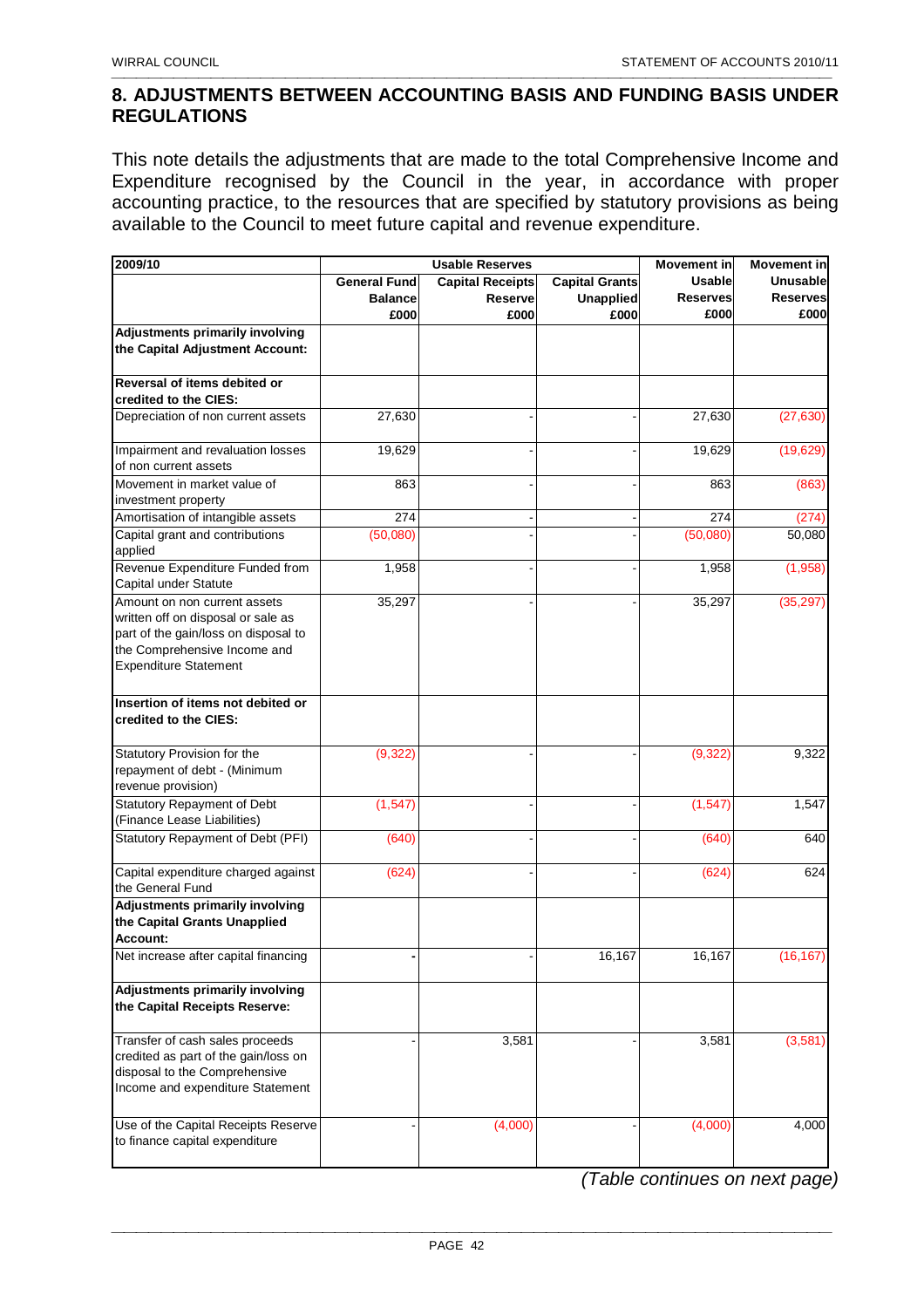| 2009/10                                                                                                                                                                                                                                           | <b>Usable Reserves</b>                        |                                                   |                                                   | <b>Movement in</b>                       | (Table continued from previous page)<br>Movement in |  |
|---------------------------------------------------------------------------------------------------------------------------------------------------------------------------------------------------------------------------------------------------|-----------------------------------------------|---------------------------------------------------|---------------------------------------------------|------------------------------------------|-----------------------------------------------------|--|
|                                                                                                                                                                                                                                                   | <b>General Fund</b><br><b>Balance</b><br>£000 | <b>Capital Receipts</b><br><b>Reserve</b><br>£000 | <b>Capital Grants</b><br><b>Unapplied</b><br>£000 | <b>Usable</b><br><b>Reserves</b><br>£000 | Unusable<br><b>Reserves</b><br>£000                 |  |
| Contribution from the Capital<br>Receipts Reserve to finance the<br>payments to the Government capital<br>receipt pool                                                                                                                            | 6                                             | (6)                                               |                                                   |                                          |                                                     |  |
| Adjustments primarily involoving<br>the Financial Instruments<br><b>Adjustment Account:</b>                                                                                                                                                       |                                               |                                                   |                                                   |                                          |                                                     |  |
| Amount by which finance costs<br>charged to the Comprehensive<br>Income and Expenditure Statement<br>are different from finance costs<br>chargeable in the year with statutory<br>requirements                                                    | (134)                                         |                                                   |                                                   | (134)                                    | 134                                                 |  |
| Adjustments primarily involving<br>the Pensions Reserve:                                                                                                                                                                                          |                                               |                                                   |                                                   |                                          |                                                     |  |
| Reversal of items relating to<br>retirement benefits debited or<br>credited to the Comprehensive<br>Income and Expenditure Statement                                                                                                              | 42,635                                        |                                                   |                                                   | 42,635                                   | (42, 635)                                           |  |
| Employers pension contributions<br>and direct payments to pensioners<br>in the year                                                                                                                                                               | (30, 802)                                     |                                                   |                                                   | (30, 802)                                | 30,802                                              |  |
| <b>Adjustments primarily involving</b><br>the Collection Fund Adjustment<br>Account:                                                                                                                                                              |                                               |                                                   |                                                   |                                          |                                                     |  |
| Amount by which council tax income<br>credited to the Comprehensive<br>Income and Expenditure Statement<br>is different from council tax income<br>calculated for the year in<br>accordance with statutory<br>requirements                        | (398)                                         |                                                   |                                                   | (398)                                    | 398                                                 |  |
| <b>Adjustments primarily involving</b><br>the Accumulated Absences<br>Account:                                                                                                                                                                    |                                               |                                                   |                                                   |                                          |                                                     |  |
| Amount by which officers<br>remuneration charged to the<br>Comprehensive Income and<br>Expenditure Statement on an<br>accruals basis is different from the<br>remuneration chargeable in the year<br>in accordance with statutory<br>requirements | (807)                                         |                                                   |                                                   | (807)                                    | 807                                                 |  |
| <b>Total adjustments</b>                                                                                                                                                                                                                          | 33,938                                        | (425)                                             | 16,167                                            | 49,680                                   | (49, 680)                                           |  |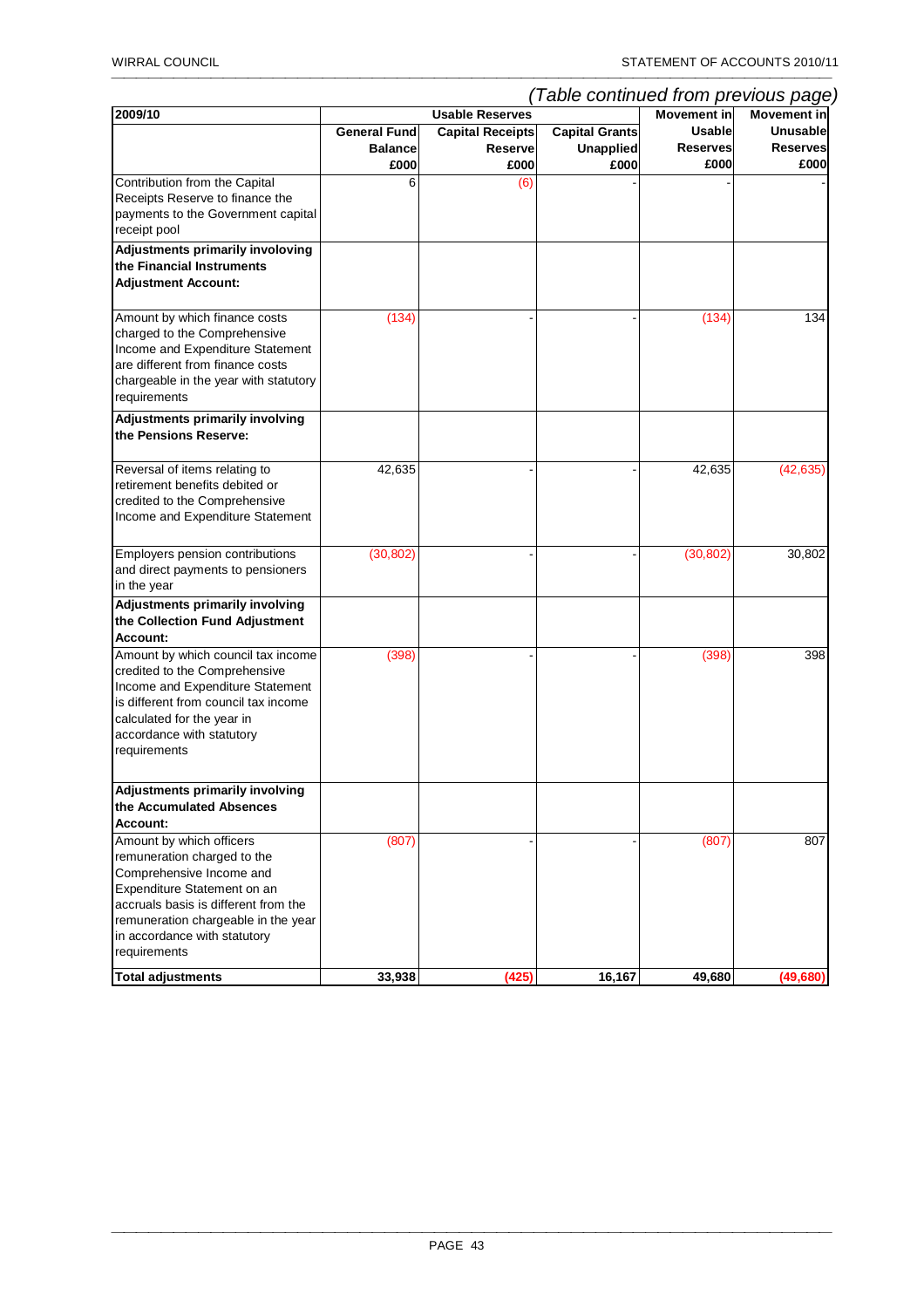| 2010/11                                | <b>General Fund</b> | <b>Usable Reserves</b>                    | <b>Capital Grants</b> | <b>Movement</b> in<br><b>Usable</b> | <b>Movement in</b><br>Unusable |  |
|----------------------------------------|---------------------|-------------------------------------------|-----------------------|-------------------------------------|--------------------------------|--|
|                                        | <b>Balance</b>      | <b>Capital Receipts</b><br><b>Reserve</b> | <b>Unapplied</b>      | <b>Reserves</b>                     | <b>Reserves</b>                |  |
|                                        | £000                | £000                                      | £000                  | £000                                | £000                           |  |
|                                        |                     |                                           |                       |                                     |                                |  |
| <b>Adjustments primarily involving</b> |                     |                                           |                       |                                     |                                |  |
| the Capital Adjustment Account         |                     |                                           |                       |                                     |                                |  |
| Reversal of items debited or           |                     |                                           |                       |                                     |                                |  |
| credited to the CIES                   |                     |                                           |                       |                                     |                                |  |
| Depreciation of non current assets     |                     |                                           |                       |                                     |                                |  |
|                                        | 19,446              |                                           |                       | 19,446                              | (19, 446)                      |  |
| Impairment and revaluation losses      |                     |                                           |                       |                                     |                                |  |
| of non current assets                  | 34,701              |                                           |                       | 34,701                              | (34, 701)                      |  |
| Movement in market value of            |                     |                                           |                       |                                     |                                |  |
| investment property                    | (2, 382)            |                                           |                       | (2, 382)                            | 2,382                          |  |
| Amortisation of intangible assets      | 329                 |                                           |                       | 329                                 | (329)                          |  |
| Capital grant and contributions        |                     |                                           |                       |                                     |                                |  |
| applied                                | (45, 622)           |                                           |                       | (45, 622)                           | 45,622                         |  |
| Revenue Expenditure Funded from        |                     |                                           |                       |                                     |                                |  |
| Capital under Statute                  | 4,169               |                                           |                       | 4,169                               | (4, 169)                       |  |
| Amount on non current assets           |                     |                                           |                       |                                     |                                |  |
| written off on disposal or sale as     |                     |                                           |                       |                                     |                                |  |
| part of the gain/loss on disposal to   |                     |                                           |                       |                                     |                                |  |
| the Comprehensive Income and           |                     |                                           |                       |                                     |                                |  |
| <b>Expenditure Statement</b>           |                     |                                           |                       |                                     |                                |  |
|                                        | 10,979              |                                           |                       | 10,979                              | (10, 979)                      |  |
| Insertion of items not debited or      |                     |                                           |                       |                                     |                                |  |
| credited to the CIES                   |                     |                                           |                       |                                     |                                |  |
|                                        |                     |                                           |                       |                                     |                                |  |
| Statutory Provision for the            |                     |                                           |                       |                                     |                                |  |
| repayment of debt - (Minimum           |                     |                                           |                       |                                     |                                |  |
| revenue provision)                     | (9,619)             |                                           |                       | (9,619)                             | 9,619                          |  |
| Statutory Repayment of Debt            |                     |                                           |                       |                                     |                                |  |
| (Finance Lease Liabilities)            | (1, 242)            |                                           |                       | (1, 242)                            | 1,242                          |  |
| Statutory Repayment of Debt (PFI)      |                     |                                           |                       |                                     |                                |  |
|                                        | (1,969)             |                                           |                       | (1,969)                             | 1,969                          |  |
| Capital expenditure charged against    |                     |                                           |                       |                                     |                                |  |
| the General Fund                       | (192)               |                                           |                       | (192)                               | 192                            |  |
| Adjustments primarily involving        |                     |                                           |                       |                                     |                                |  |
| the Capital Grants Unapplied           |                     |                                           |                       |                                     |                                |  |
| Account                                |                     |                                           |                       |                                     |                                |  |
| Net increase after capital financing   |                     |                                           |                       |                                     |                                |  |
|                                        |                     |                                           | 1,587                 | 1,587                               | (1, 587)                       |  |
| <b>Adjustments primarily involving</b> |                     |                                           |                       |                                     |                                |  |
| the Capital Receipts Reserve           |                     |                                           |                       |                                     |                                |  |
|                                        |                     |                                           |                       |                                     |                                |  |
| Transfer of cash sales proceeds        |                     |                                           |                       |                                     |                                |  |
| credited as part of the gain/loss on   |                     |                                           |                       |                                     |                                |  |
| disposal to the Comprehensive          |                     |                                           |                       |                                     |                                |  |
| Income and expenditure Statement       |                     |                                           |                       |                                     |                                |  |
|                                        |                     | 2,242                                     |                       | 2,242                               | (2, 242)                       |  |
|                                        |                     |                                           |                       |                                     |                                |  |
| Use of the Capital Receipts Reserve    |                     |                                           |                       |                                     |                                |  |
| to finance capital expenditure         |                     | (3,000)                                   |                       | (3,000)                             | 3,000                          |  |
| Contribution from the Capital          |                     |                                           |                       |                                     |                                |  |
| Receipts Reserve to finance the        |                     |                                           |                       |                                     |                                |  |
| payments to the Government capital     |                     |                                           |                       |                                     |                                |  |
| receipt pool                           | 17                  | (17)                                      |                       |                                     |                                |  |

*(Table continues on next page)*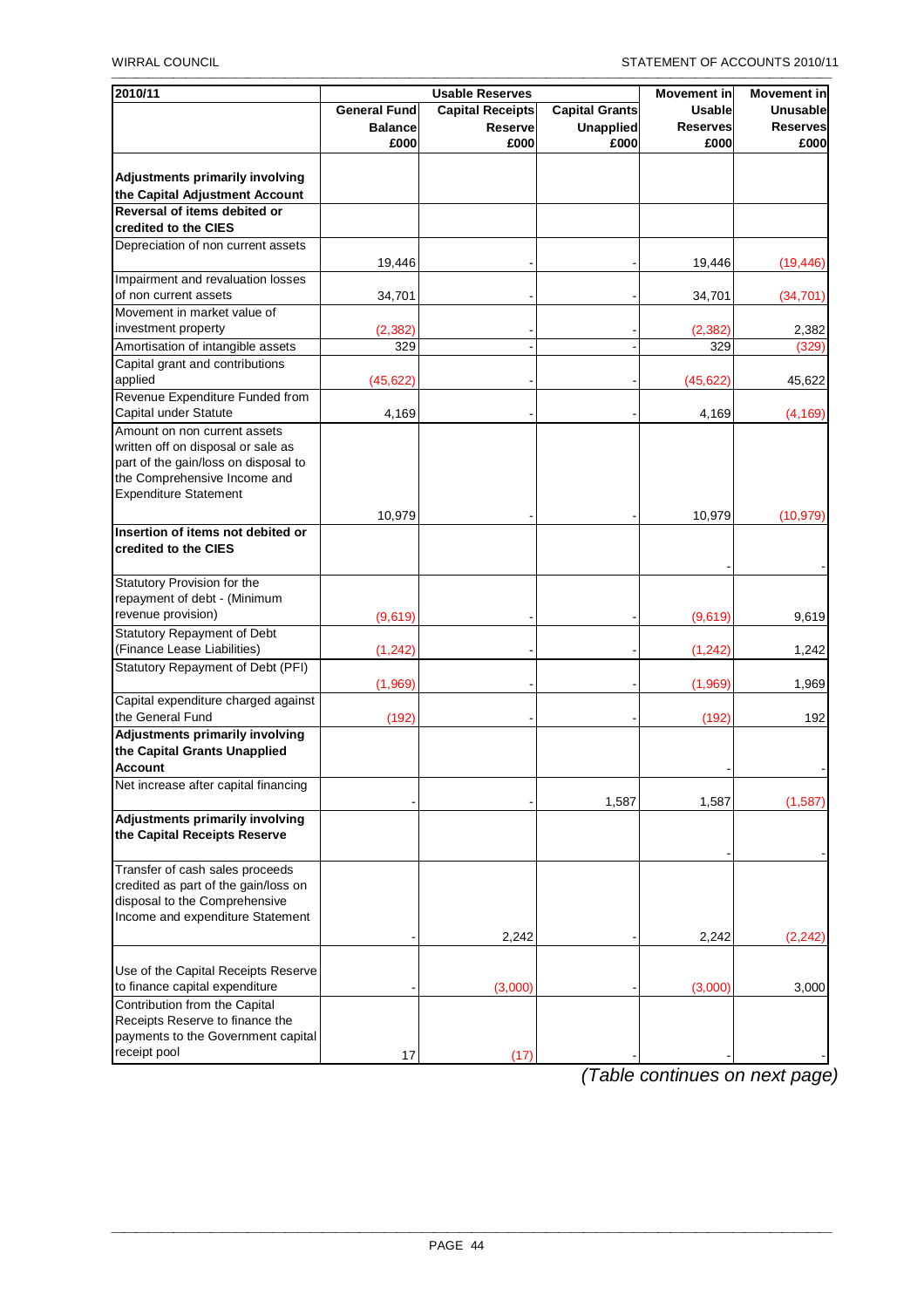| 2010/11                                 |                     | <b>Usable Reserves</b>  | (Table continued from previous page)<br>Movement in | <b>Movement in</b> |                 |
|-----------------------------------------|---------------------|-------------------------|-----------------------------------------------------|--------------------|-----------------|
|                                         | <b>General Fund</b> | <b>Capital Receipts</b> | <b>Capital Grants</b>                               | <b>Usable</b>      | Unusablel       |
|                                         | <b>Balance</b>      | <b>Reserve</b>          | <b>Unapplied</b>                                    | <b>Reserves</b>    | <b>Reserves</b> |
|                                         | £000                | £000                    | £000                                                | £000               | £000            |
| <b>Adjustments primarily involoving</b> |                     |                         |                                                     |                    |                 |
| the Financial Instruments               |                     |                         |                                                     |                    |                 |
| <b>Adjustment Account</b>               |                     |                         |                                                     |                    |                 |
| Amount by which finance costs           |                     |                         |                                                     |                    |                 |
| charged to the Comprehensive            |                     |                         |                                                     |                    |                 |
| Income and Expenditure Statement        |                     |                         |                                                     |                    |                 |
| are different from finance costs        |                     |                         |                                                     |                    |                 |
| chargeable in the year with statutory   |                     |                         |                                                     |                    |                 |
| requirements                            |                     |                         |                                                     |                    |                 |
| Adjustments primarily involving         | (328)               |                         |                                                     | (328)              | 328             |
| the Pensions Reserve                    |                     |                         |                                                     |                    |                 |
|                                         |                     |                         |                                                     |                    |                 |
| Reversal of items relating to           |                     |                         |                                                     |                    |                 |
| retirement benefits debited or          |                     |                         |                                                     |                    |                 |
| credited to the Comprehensive           |                     |                         |                                                     |                    |                 |
| Income and Expenditure Statement        |                     |                         |                                                     |                    |                 |
|                                         | (11, 765)           |                         |                                                     | (11, 765)          | 11,765          |
| Employers pension contributions         |                     |                         |                                                     |                    |                 |
| and direct payments to pensioners       |                     |                         |                                                     |                    |                 |
| in the year                             | (31, 185)           |                         |                                                     | (31, 185)          | 31,185          |
| Adjustments primarily involving         |                     |                         |                                                     |                    |                 |
| the Collection Fund Adjustment          |                     |                         |                                                     |                    |                 |
| <b>Account</b>                          |                     |                         |                                                     |                    |                 |
| Amount by which council tax income      |                     |                         |                                                     |                    |                 |
| credited to the Comprehensive           |                     |                         |                                                     |                    |                 |
| Income and Expenditure Statement        |                     |                         |                                                     |                    |                 |
| is different from council tax income    |                     |                         |                                                     |                    |                 |
| calculated for the year in              |                     |                         |                                                     |                    |                 |
| accordance with statutory               |                     |                         |                                                     |                    |                 |
| requirements                            |                     |                         |                                                     |                    |                 |
|                                         | (815)               |                         |                                                     | (815)              | 815             |
| Adjustments primarily involving         |                     |                         |                                                     |                    |                 |
| the Accumulated Absences                |                     |                         |                                                     |                    |                 |
| Account                                 |                     |                         |                                                     |                    |                 |
| Amount by which officers                |                     |                         |                                                     |                    |                 |
| remuneration charged to the             |                     |                         |                                                     |                    |                 |
| Comprehensive Income and                |                     |                         |                                                     |                    |                 |
| Expenditure Statement on an             |                     |                         |                                                     |                    |                 |
| accruals basis is Different from the    |                     |                         |                                                     |                    |                 |
| remuneration chargeable in the year     |                     |                         |                                                     |                    |                 |
| in accordance with statutory            |                     |                         |                                                     |                    |                 |
| requirements                            | 749                 |                         |                                                     | 749                | (749)           |
| <b>Total adjustments</b>                | (34, 729)           | (775)                   | 1,587                                               | (33, 917)          | 33,917          |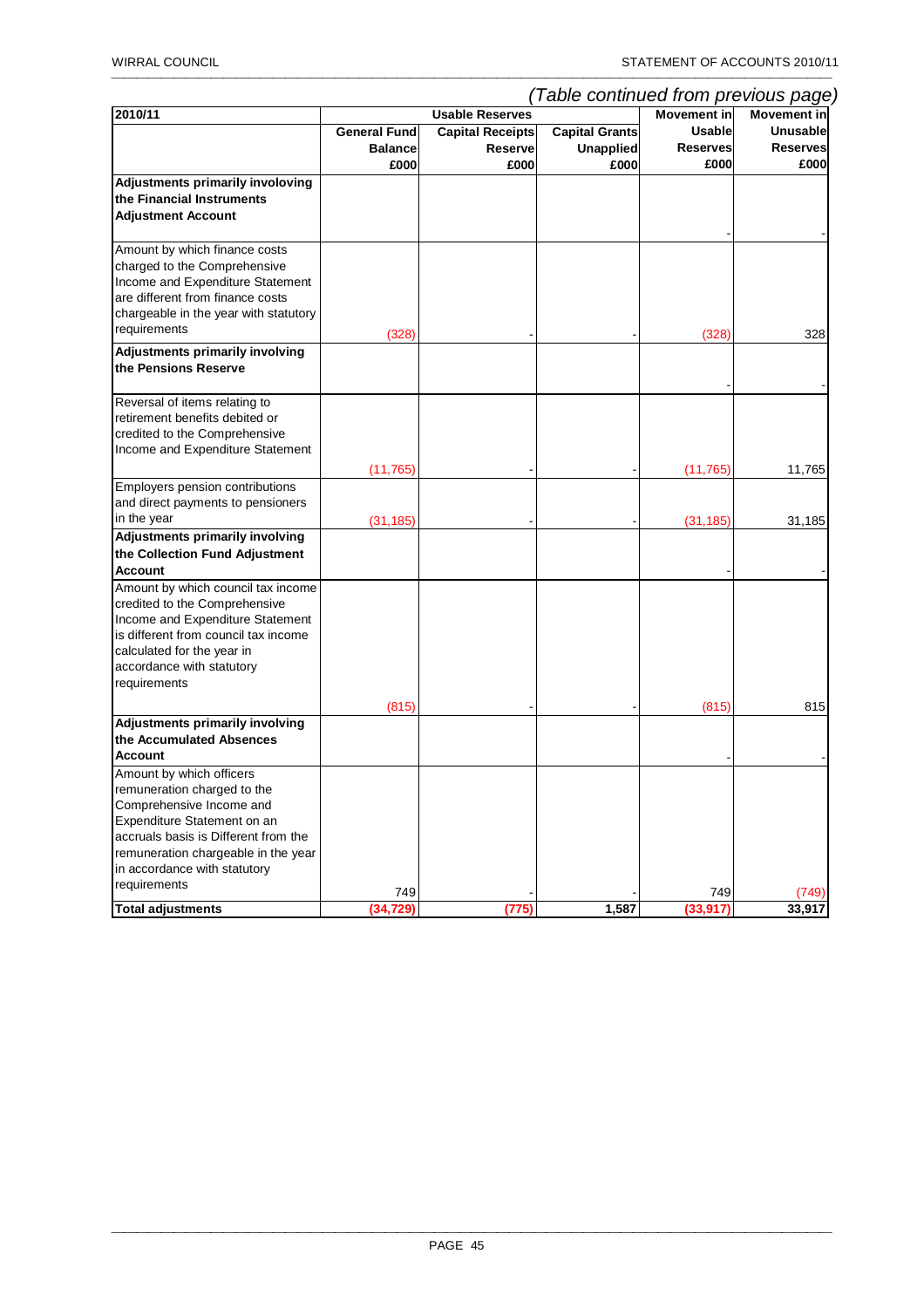#### **9. TRANSFERS TO/FROM EARMARKED RESERVES**

The Council keeps a number of reserves in the Balance Sheet that have been set up to earmark funding for future spending plans. These are held for costs which are likely to be incurred but their timing is not certain and they cannot be met from annual budgets. A review of Reserves was carried out as part of the 2011/12 budget setting process. The following describes each earmarked reserve where the balance is in excess of £0.2 million on either 31 March 2010 or 31 March 2011.

|                                       | <b>Balance at 1</b> | <b>Movement</b> | <b>Balance at 1</b> |         | Movement Balance at 31 |          | Movement Balance at 31 |
|---------------------------------------|---------------------|-----------------|---------------------|---------|------------------------|----------|------------------------|
|                                       | April 2008          | 2008/09         | <b>April 2009</b>   | 2009/10 | <b>March 2010</b>      | 2010/11  | <b>March 2011</b>      |
| <b>Earmarked Reserves</b>             | £000                | £000            | £000                | £000    | £000                   | £000     | £000                   |
| <b>Housing Benefit</b>                | 10.816              | 3.179           | 13.995              | 1.300   | 15.295                 | (3.140)  | 12.155                 |
| <b>Schools Balances</b>               | 11,931              | (2,717)         | 9,214               | (787)   | 8,427                  | 3,306    | 11,733                 |
| Working Neighbourhood Fund            |                     | 5,524           | 5,524               | 6,255   | 11,779                 | (1, 477) | 10,302                 |
| <b>Insurance Fund</b>                 | 14,713              | (639)           | 14,074              | (293)   | 13,780                 | (4, 243) | 9,537                  |
| <b>Debt Restructuring</b>             | 6,103               | 919             | 7.022               | 919     | 7,941                  |          | 7,941                  |
| Reserve Schools Harmonisation         |                     | 300             | 300                 | 300     | 600                    | 5,282    | 5,882                  |
| Minimum Revenue Provision             | 2.000               | 2,400           | 4.400               |         | 4.400                  |          | 4.400                  |
| <b>Community Fund Asset Transfer</b>  |                     |                 |                     |         |                        |          |                        |
|                                       |                     |                 |                     |         |                        | 3,721    | 3,721                  |
| <b>Local Pay Review</b>               | 3,335               | 2,155           | 5,490               | 885     | 6,375                  | (3,617)  | 2,758                  |
| Intranet Development                  | 1.683               |                 | 1,683               | (50)    | 1.633                  | 750      | 2.383                  |
| One Stop Shop / Libraries IT          |                     |                 |                     |         |                        |          |                        |
| <b>Networks</b>                       | 333                 | 40              | 373                 | (25)    | 349                    | 1,436    | 1,784                  |
| <b>Supporting People Programme</b>    | 2,392               | (252)           | 2,140               | (507)   | 1.632                  | (81)     | 1,551                  |
| <b>Schools Capital Schemes</b>        | 904                 | 1,483           | 2,387               | (1,012) | 1,375                  | (320)    | 1,055                  |
| <b>Group Repair</b>                   | 171                 | 532             | 703                 | 177     | 880                    | 112      | 992                    |
| <b>Strategic Asset Review</b>         |                     |                 |                     | 866     | 866                    | (59)     | 808                    |
| Home Adaptations                      | 233                 |                 | 233                 |         | 233                    | 333      | 566                    |
| Cosyhomes Insulation                  |                     |                 |                     |         |                        | 531      | 531                    |
| Merseyside Information Service        |                     |                 |                     |         |                        |          |                        |
| <b>Termination Costs</b>              |                     |                 |                     |         |                        | 500      | 500                    |
| Libraries (Planned Preventative       |                     |                 |                     |         |                        |          |                        |
| Maintenance)                          |                     |                 |                     |         |                        | 486      | 486                    |
| <b>Matching Fund</b>                  | 339                 | 35              | 374                 | 21      | 395                    | 81       | 477                    |
| <b>Heritage Fund</b>                  | 206                 | 120             | 326                 | 95      | 420                    |          | 420                    |
| <b>Schools Automatic Meter</b>        |                     |                 |                     |         |                        |          |                        |
| Readers                               |                     |                 |                     | 415     | 415                    |          | 415                    |
| <b>Regeneration Schemes Fund</b>      |                     |                 |                     |         |                        | 388      | 388                    |
| <b>Schools Contingency</b>            | 478                 | (109)           | 369                 |         | 370                    |          | 370                    |
| <b>West Wirral Schemes</b>            |                     |                 |                     | 175     | 175                    | 157      | 332                    |
| Local Area Agreement Reward           |                     |                 |                     | 380     | 380                    | (50)     | 331                    |
| <b>Property Maint Disabled Access</b> |                     |                 |                     |         |                        |          |                        |
|                                       |                     |                 |                     | 100     | 100                    | 211      | 311                    |
| <b>Street Lighting (Energy</b>        |                     |                 |                     |         |                        |          |                        |
| Investment)                           |                     | 310             | 310                 |         | 310                    |          | 310                    |
| <b>Primary Care Trust Physical</b>    |                     |                 |                     |         |                        |          |                        |
| <b>Activities</b>                     |                     | 300             | 300                 |         | 300                    |          | 300                    |
| <b>Sports Centre Contingency</b>      | 300                 |                 | 300                 |         | 300                    |          | 300                    |
| <b>Schools Service IT</b>             |                     | 204             | 204                 | 90      | 294                    |          | 294                    |
| <b>Summer Term Reserve</b>            |                     | 280             | 280                 |         | 280                    |          | 280                    |
| <b>Homeless Prevention</b>            |                     |                 |                     | 120     | 120                    | 156      | 276                    |
| Seaside Town Strategy                 |                     |                 |                     | 200     | 200                    |          | 200                    |
|                                       |                     |                 |                     |         |                        |          |                        |
| <b>Connexions Partnership Pension</b> |                     | 1,380           | 1,380               | 3,310   | 4,690                  | (4,690)  |                        |
| <b>Other Reserves</b>                 | 10,818              | (1,711)         | 9,107               | 427     | 9,534                  | (3, 386) | 6,148                  |
|                                       | 66,755              | 13,733          | 80,488              | 13,361  | 93,848                 | (3,613)  | 90,237                 |

# **Housing Benefit**

There is an ongoing issue relating to the previous Housing Benefit Supporting People arrangements, the potential claw-back of subsidy against recent years and sums setaside for the further development of integrating supporting IT systems.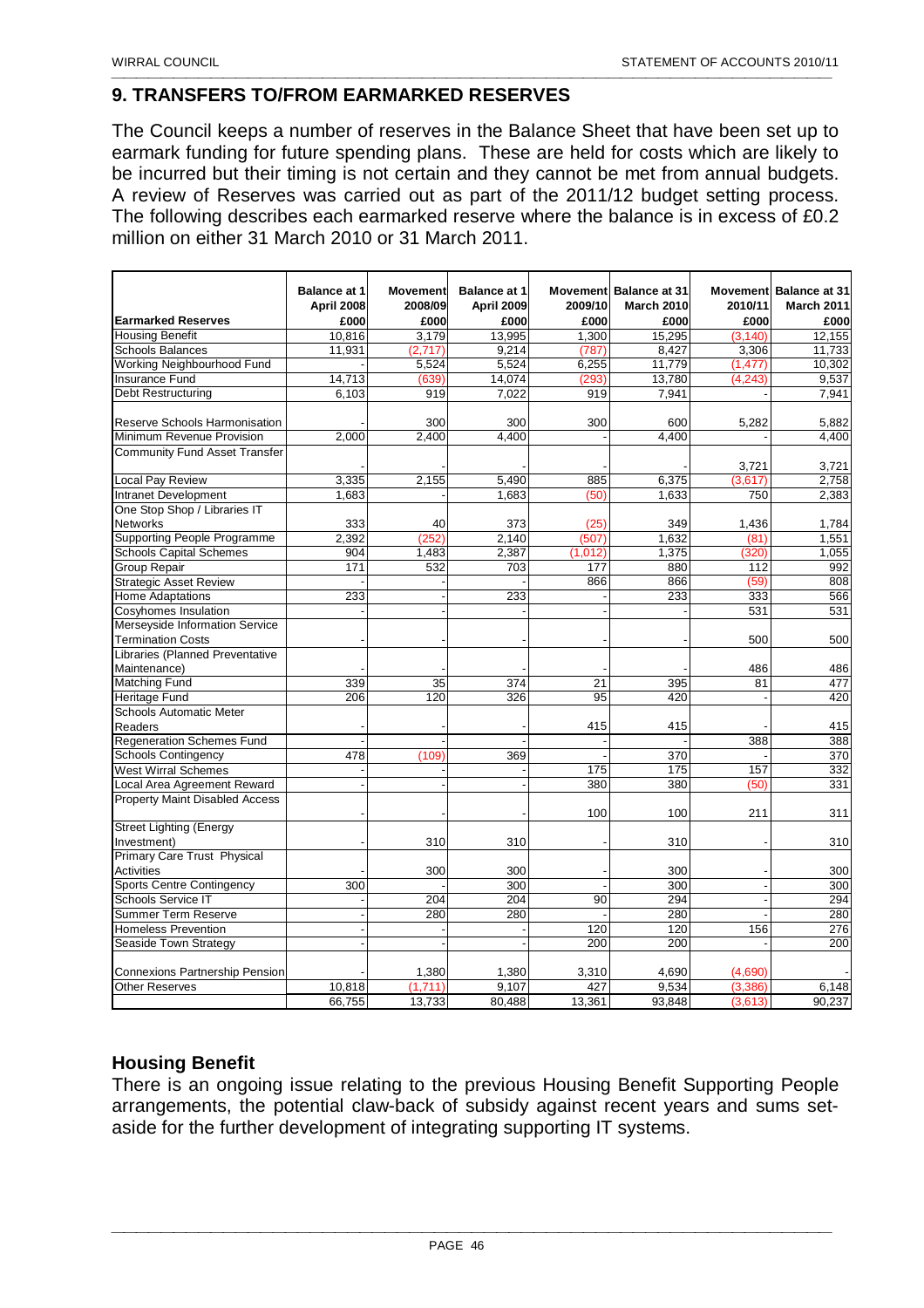# **Schools Balances**

These reserves are earmarked for use purely by the schools. The balance consists of: -

**£000**

|                              | LUUU   |
|------------------------------|--------|
| <b>Schools Underspending</b> | 12,496 |
| Schools overspending         | (763)  |
| Net Schools balances         | 11,733 |

## **Working Neighbourhood Fund**

Working Wirral resources are used to commission activity to deliver the Investment Strategy priorities of tackling worklessness, improving skills levels and increasing enterprise, business growth and investment. The reserve represents the sums identified for the delivery of the programme which covers a number of years.

## **Insurance Fund**

This is primarily required to cover possible liability insurance claims. The overall estimate of the amount required to cover these is based on an actuarial investigation which seeks to estimate the ultimate claims arising in respect of each risk period, adjusted to allow for any subsequent deterioration in the Council's claims experience. The basis for calculating the provision is claims not yet reported but anticipated.

#### **Debt Restructuring and Financing**

To cover the premiums associated with the early repayment of debt, future interest rate increases and costs associated with the termination of leases.

#### **Schools Harmonisation**

To fund the potential costs associated with implementing Phase 2 of the local pay review which relates to those employees within schools.

## **Minimum Revenue Provision (MRP)**

The Capital Finance and Accounting Regulations 2008 introduced new methods for calculating the MRP. The reserve has been established to offset any resultant increase in costs.

## **Community Fund Community Asset Transfer**

The Community Fund grant has been allocated by Wirral Partnership Homes and this is the balance of the grant to implement the Community Fund Asset Transfer. The funding is to be used by 31 March 2012.

## **Local Pay Review**

The amount identified, and set-aside, to fund the costs of implementing proposals to harmonise and simplify working arrangements as well as meeting the requirements arising from the implementation of equal pay legislation.

## **IT / Intranet Development**

For the expansion and development of ICT services in the implementation of the programme agreed as part of the IT Strategy.

## **One Stop Shop / Libraries IT Network**

To develop the Information Technology systems within the One Stop Shops and libraries as part of the provision of a more integrated service.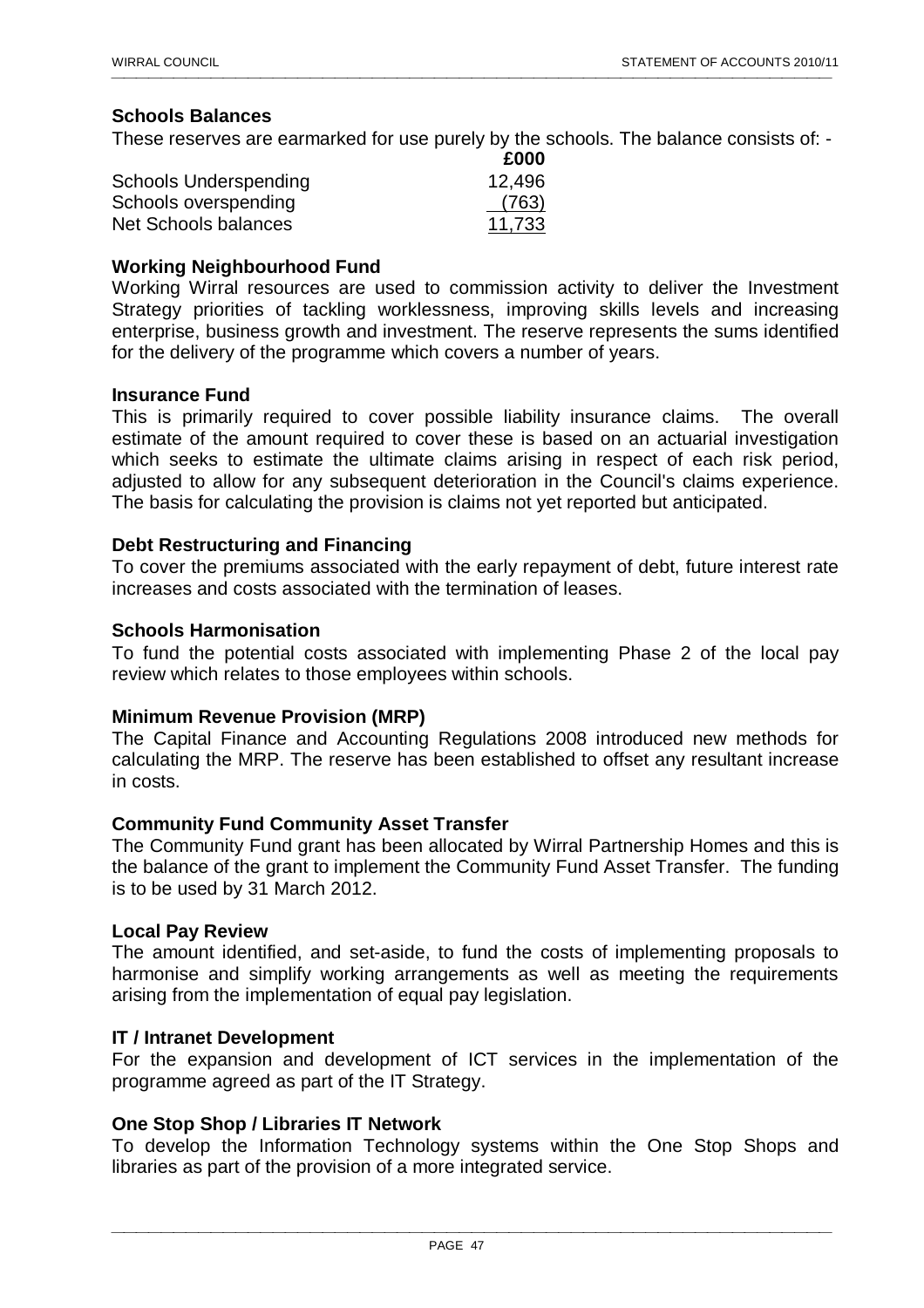# **Supporting People Programme**

Permission has been granted from the Department for Communities and Local Government to retain any administration and specific programme grant for use in future years. This reserve is to be spent on a number of initiatives to support people in need to live in their own homes.

## **Schools Capital Schemes**

The reserve was set aside for the delivery and completion of capital schemes within schools.

## **Group Repair**

This sum relates primarily to funding towards the 'Triangles Property Renovation Scheme'. Residents and landlords also contribute to the cost of the works, with the balance being utilised to support future renovation schemes.

## **Strategic Asset Review**

Reserve established to support the implementation of the review and includes funding for Guinea Gap and capacity building activities.

## **Home Adaptations**

To facilitate a programme of minor adaptations to improve standards of living.

## **Cosy Homes Insulation**

To facilitate a programme of insulation in homes throughout Wirral.

#### **Merseyside Information Service**

This has been created to cover any further potential costs from the winding up of this organisation. It will be used when the accounts for the services have been finalised.

# **Planned Preventative Maintenance Libraries**

Fund held to complete a programme of planned preventative maintenance at a number of Wirral Libraries.

#### **Matching Fund**

The aim is to provide funds for any special initiatives that may arise involving grants, which will need to be matched by the Council.

## **Heritage Fund**

To provide funding for individuals, associations and communities to enhance the recording, preservation and protection of the urban, maritime and rural heritage of Wirral.

## **Schools Automatic Meter Readers**

Reserve established to cover the running costs of installation and maintenance of automatic meter readers in Wirral schools. This initiative to introduce meters over a three year period to assist schools in the implementation of the Carbon Reduction Commitment.

## **Regeneration Schemes Fund**

For the costs associated with any externally funded and grant supported schemes within regeneration that in the future, when completed, require additional funding.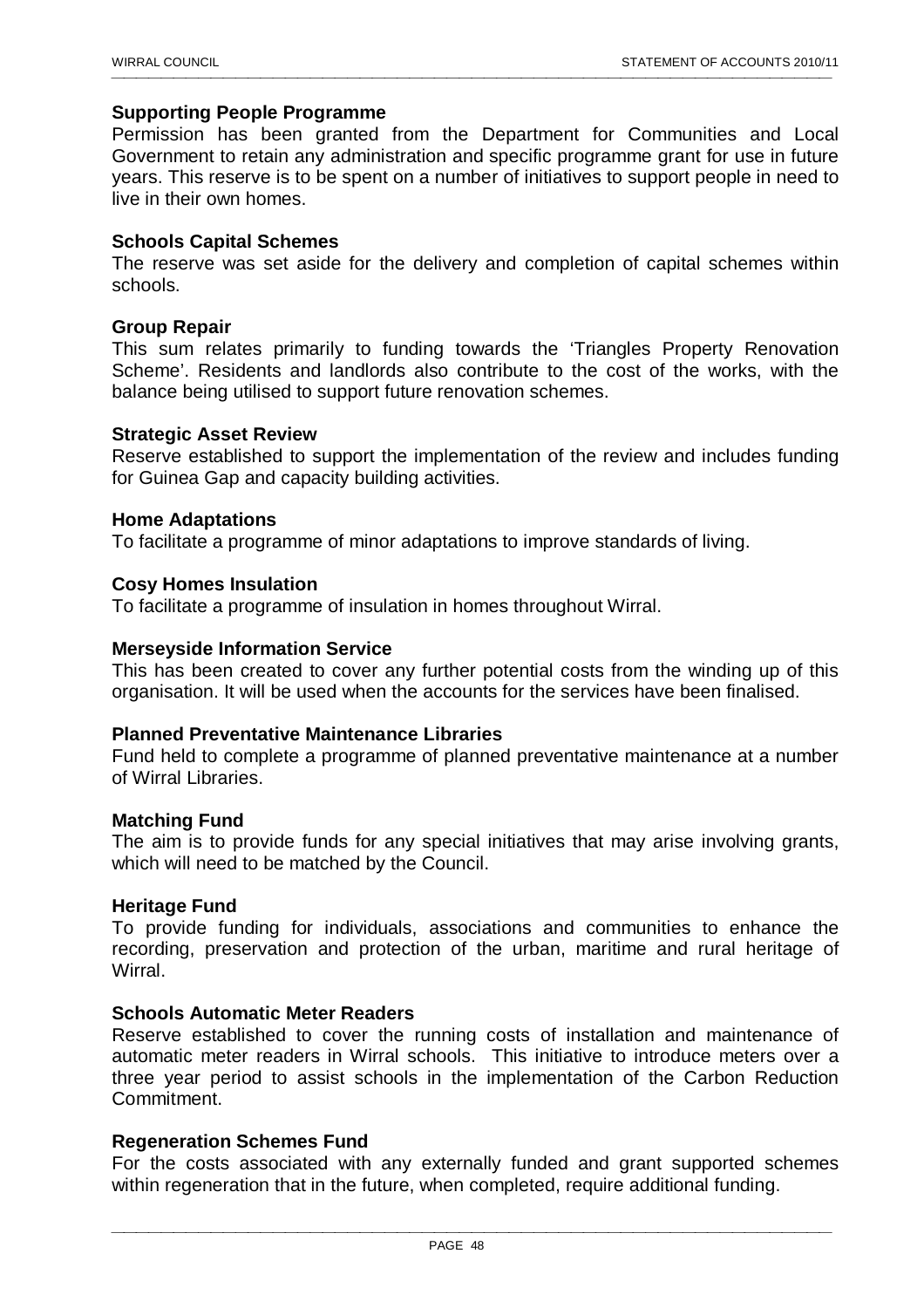## **Schools Contingency**

Created to cover formula errors that would have been unknown at the time schools budgets were set. Such adjustments may result in an additional budget being allocated from this reserve.

## **West Wirral Schemes**

To support regeneration schemes in West Kirby and Hoylake. The reserve is to be used as match funding for any capital schemes developed in the future.

## **Local Area Agreement Reward**

To fund agreed allocations of performance grant held by Wirral Council acting as the LAA accountable body. These will be paid to LAA partners in accordance with grant conditions.

## **Property Maintenance Disabled Access**

To fund a number of changes to Council buildings to improve access.

## **Energy Investment – Street Lighting**

This sum relates to a policy option to pilot the implementation of an energy efficient Street Lighting Programme due to be implemented.

## **Sports Centre Contingency**

To assist in developing the programme for youth participation in sporting activities.

## **Primary Care Trust – Physical Activities**

Funding from the primary care trust for health related schemes. These will take place in Council sports centres and be organised by Sport Development.

## **Schools Service IT**

The service is fully funded from schools contributions and this reserve supports the service in the event of changing demands for IT services from schools.

## **Schools Summer Term**

To cover the cost of advisory teachers in the summer term in the event of schools not deciding to purchase services.

## **Homelessness Prevention**

The fund is used to offer loans to prevent repossessions and evictions.

## **Seaside Town Development**

The Area Forums have developed a programme of work that will occur in 2011/12 based on utilising a Government Grant, and will be funded from the reserve.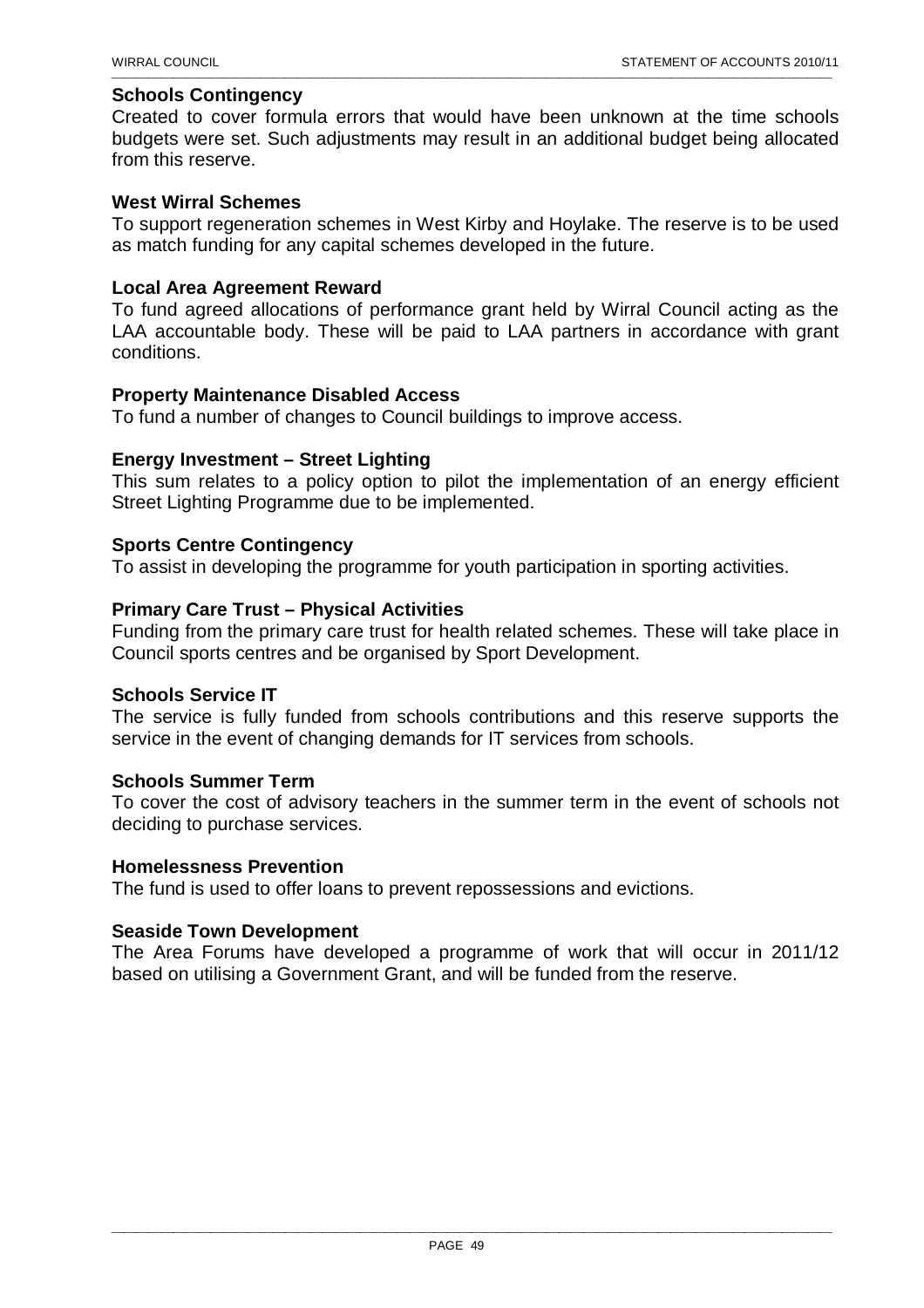#### **10. OTHER OPERATING EXPENDITURE**

| 2009/10       |                                                             | 2010/11 |
|---------------|-------------------------------------------------------------|---------|
| £000          |                                                             | £000    |
| 43,111 Levies |                                                             | 44,564  |
|               | Payments to the Government Housing Capital Receipts         |         |
|               | 6 Pool                                                      | 17      |
|               | 35,325 Gains / losses on the disposal of non-current assets | 10,979  |
| 78,442 Total  |                                                             | 55,560  |

# **11. FINANCING AND INVESTMENT INCOME AND EXPENDITURE**

| 2009/10         |                                                        | 2010/11 |
|-----------------|--------------------------------------------------------|---------|
| £000            |                                                        | £000    |
|                 | 15,590 Interest payable and similar charges            | 14,489  |
|                 | Pensions interest cost and expected return on pensions |         |
| $24,888$ assets |                                                        | 17,765  |
|                 | $(4,055)$ Interest receivable and similar income       | (1,703) |
|                 | Income and expenditure in relation to investment       |         |
|                 | 169 properties and changes in their fair value         | (3,072  |
|                 | $(105)$ Gains and losses on trading accounts           | (72)    |
| 36,487          | <b>Total</b>                                           |         |

# **12. TAXATION AND NON SPECIFIC GRANT INCOME**

| 2009/10       |                                         | 2010/11 |
|---------------|-----------------------------------------|---------|
| £000          |                                         | £000    |
|               | 128,719 Council tax income              | 132,013 |
|               | 124,094 Non domestic rates              | 137,844 |
|               | 68,306 Non-ringfenced government grants | 63,149  |
|               | 50,080 Capital grants and contributions | 41,620  |
| 371,199 Total |                                         | 374,626 |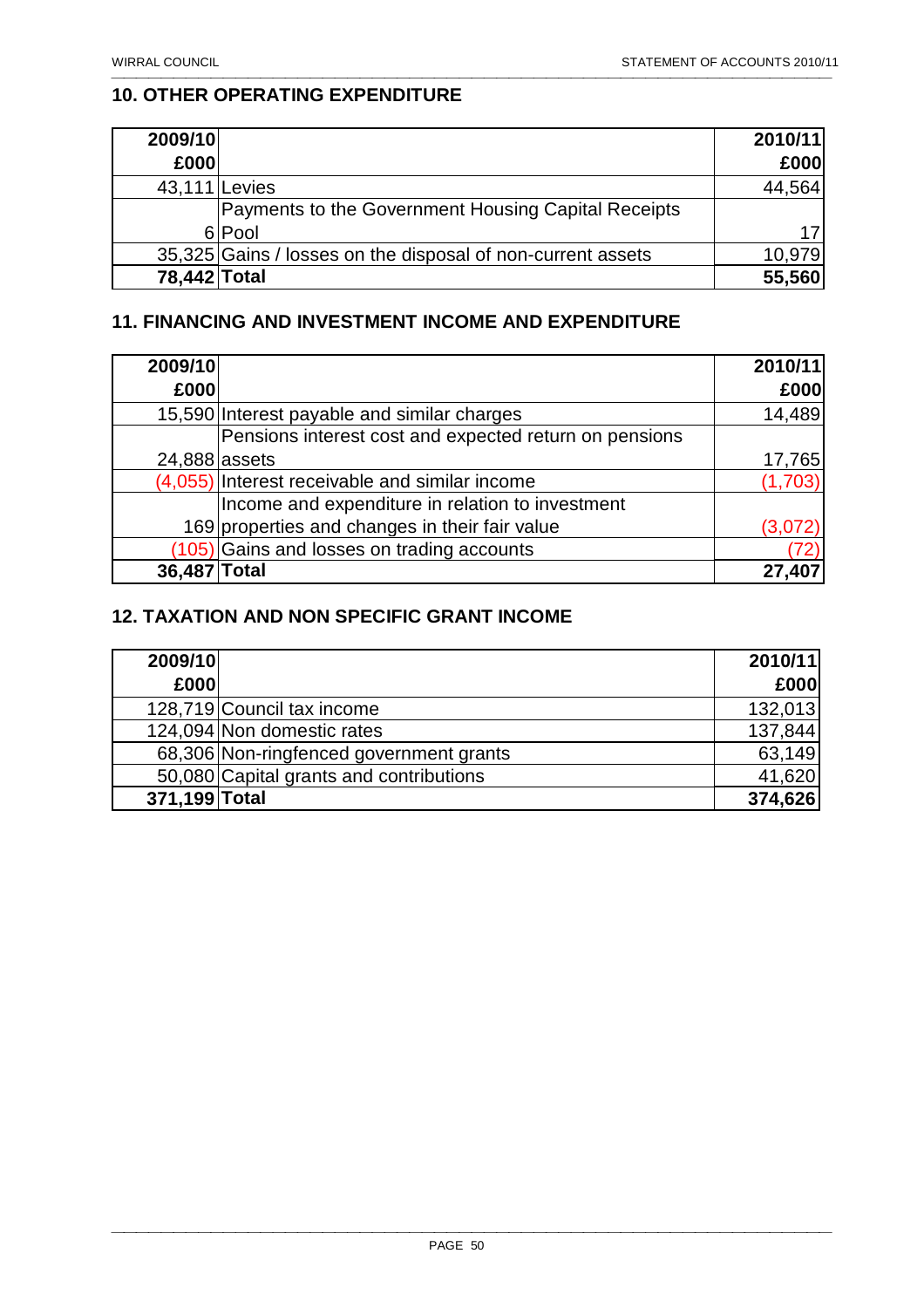#### **13. PROPERTY, PLANT AND EQUIPMENT**

# **Movements on Balances**

# **Movements in 2010/11:**

|                      |                  | Vehicles,                  |               |               |                |                   | <b>Total</b>     |
|----------------------|------------------|----------------------------|---------------|---------------|----------------|-------------------|------------------|
|                      | <b>Other</b>     | Plant.<br><b>Furniture</b> | Infra-        | Comm-         |                | <b>Assets</b>     | Property,        |
|                      | <b>Land and</b>  | & Equip-                   | structure     | unity         | <b>Surplus</b> | <b>Under Con-</b> | <b>Plant and</b> |
|                      | <b>Buildings</b> | ment                       | <b>Assets</b> | <b>Assets</b> | <b>Assets</b>  | struction         | <b>Equipment</b> |
|                      | £000             | £000                       | £000          | £000          | £000           | £000              | £000             |
| Cost or Valuation    |                  |                            |               |               |                |                   |                  |
| At 1 April 2010      | 601,975          | 17,493                     | 113,087       | 25,356        | 1,696          | 42,157            | 801,764          |
| additions            | 24,814           | 1,108                      | 9,508         | 634           | 480            | 7,214             | 43,758           |
| revaluation          |                  |                            |               |               |                |                   |                  |
| increases/           |                  |                            |               |               |                |                   |                  |
| (decreases)          |                  |                            |               |               |                |                   |                  |
| recognised in the    |                  |                            |               |               |                |                   |                  |
| Revaluation          |                  |                            |               |               |                |                   |                  |
| Reserve              | (21, 691)        |                            |               |               | 378            |                   | (21, 313)        |
| revaluation          |                  |                            |               |               |                |                   |                  |
| increases/           |                  |                            |               |               |                |                   |                  |
| (decreases)          |                  |                            |               |               |                |                   |                  |
| recognised in the    |                  |                            |               |               |                |                   |                  |
| Surplus/Deficit on   |                  |                            |               |               |                |                   |                  |
| the Provision of     |                  |                            |               |               |                |                   |                  |
| <b>Services</b>      | (30, 168)        |                            |               |               | (945)          | (3,526)           | (34, 639)        |
| derecognition -      |                  |                            |               |               |                |                   |                  |
| disposals            | (13, 284)        | (783)                      |               |               | (245)          |                   | (14, 312)        |
| assets reclassified  |                  |                            |               |               |                |                   |                  |
| (to)/from Held for   |                  |                            |               |               |                |                   |                  |
| Sale                 | (976)            |                            |               |               |                | 40                | (936)            |
|                      |                  |                            |               |               |                |                   |                  |
| other movements in   |                  |                            |               |               |                |                   |                  |
| cost or valuation    | 20,005           |                            |               | 150           | 1,122          | (19,602)          | 1,675            |
| At 31 March 2011     | 580,675          | 17,818                     | 122,595       | 26,140        | 2,486          | 26,283            | 775,997          |
|                      |                  |                            |               |               |                |                   |                  |
| Accumulated          |                  |                            |               |               |                |                   |                  |
| Depreciation and     |                  |                            |               |               |                |                   |                  |
| Impairment           |                  |                            |               |               |                |                   |                  |
| At April 2010        | 58,042           | 8,521                      | 21,481        |               |                |                   | 88,044           |
| depreciation charge  | 14,645           | 2,167                      | 2,571         |               | 63             |                   | 19,446           |
| depreciation written |                  |                            |               |               |                |                   |                  |
| out to the           |                  |                            |               |               |                |                   |                  |
| Revaluation          |                  |                            |               |               |                |                   |                  |
| Reserve              | (14, 460)        |                            |               |               |                |                   | (14, 460)        |
| impairment losses    |                  |                            |               |               |                |                   |                  |
| /(reversals)         |                  |                            |               |               |                |                   |                  |
| recognised in the    |                  |                            |               |               |                |                   |                  |
| <b>Revaluation</b>   |                  |                            |               |               |                |                   |                  |
| Reserve              |                  |                            |               |               | (6)            |                   | (6)              |

*(Table continues on following page)*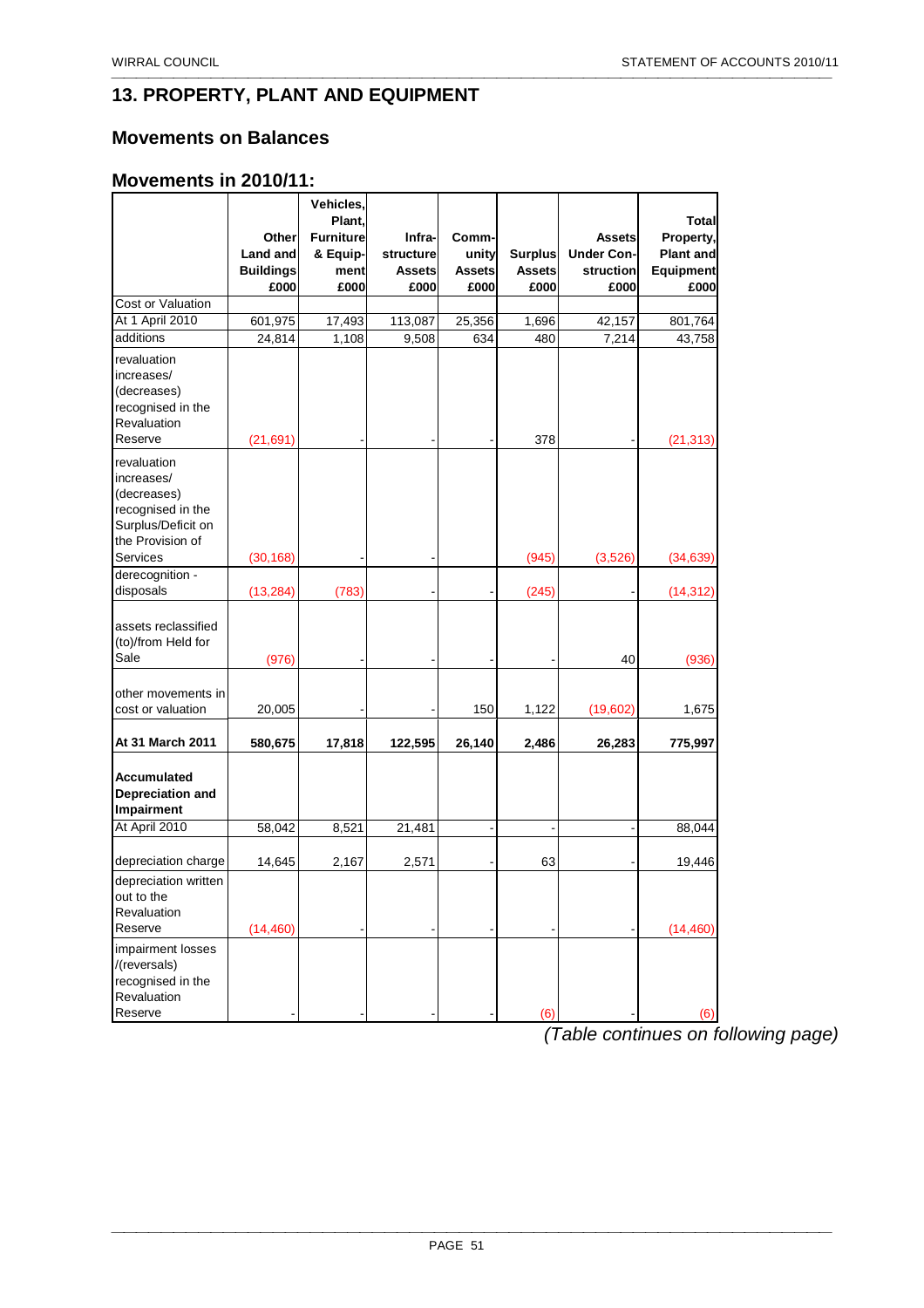#### *(Table continued from previous page)*

|                                                                              | Other<br><b>Land and</b><br><b>Buildings</b><br>£000 | Vehicles.<br>Plant.<br><b>Furniture</b><br>& Equip-<br>ment<br>£000 | Infra-<br>structure<br><b>Assets</b><br>£000 | Comm-<br>unity<br><b>Assets</b><br>£000 | Surplus<br><b>Assets</b><br>£000 | <b>Assets</b><br><b>Under Con-</b><br>struction<br>£000 | Totall<br>Property,<br><b>Plant and</b><br>Equipment<br>£000 |
|------------------------------------------------------------------------------|------------------------------------------------------|---------------------------------------------------------------------|----------------------------------------------|-----------------------------------------|----------------------------------|---------------------------------------------------------|--------------------------------------------------------------|
| impairment losses<br>/(reversals)<br>recognised in the<br>Surplus/Deficit on |                                                      |                                                                     |                                              |                                         |                                  |                                                         |                                                              |
| the Provision of<br>Services                                                 |                                                      |                                                                     |                                              |                                         |                                  |                                                         |                                                              |
| derecognition -<br>disposals                                                 | (1, 196)                                             | (634)                                                               |                                              |                                         | (55)                             |                                                         | (1,885)                                                      |
| derecognition -<br>other                                                     |                                                      |                                                                     |                                              |                                         |                                  |                                                         |                                                              |
| other movements in<br>depreciation and<br>impairment                         |                                                      |                                                                     |                                              |                                         |                                  |                                                         |                                                              |
| At 31 March 2011                                                             | 57,031                                               | 10,054                                                              | 24,052                                       |                                         | 2                                |                                                         | 91,139                                                       |
| Net Book Value                                                               |                                                      |                                                                     |                                              |                                         |                                  |                                                         |                                                              |
| at 31 March 2010                                                             | 543,933                                              | 8,972                                                               | 91,606                                       | 25,356                                  | 1,696                            | 42,157                                                  | 713,720                                                      |
| at 31 March 2011                                                             | 523,644                                              | 7,764                                                               | 98,543                                       | 26,140                                  | 2,484                            | 26,283                                                  | 684,858                                                      |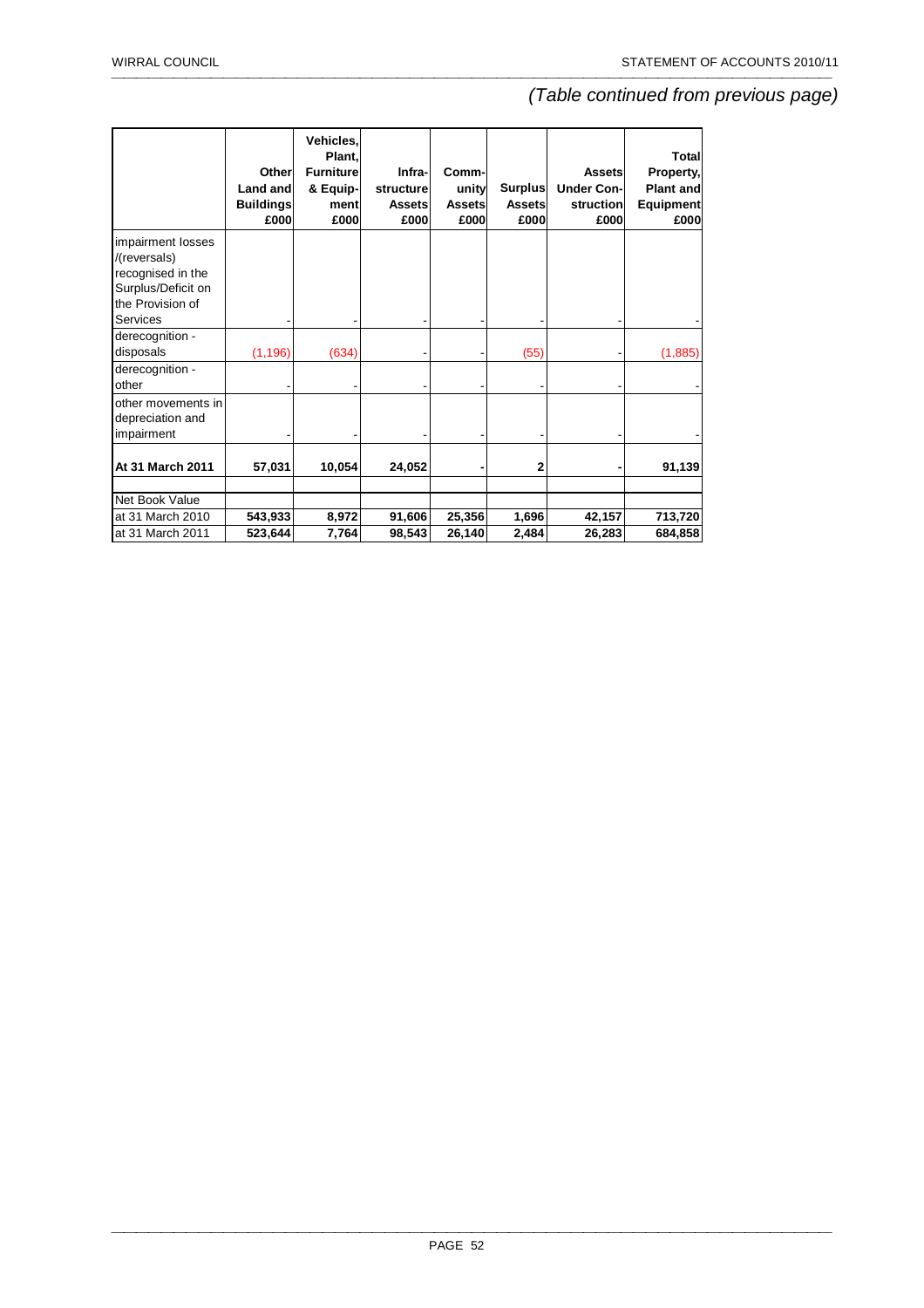# **Comparative Movements in 2009/10:**

|                                                                                                                                 | Other<br><b>Land and</b><br><b>Buildings</b><br>£000 | Vehicles,<br>Plant,<br><b>Furniture</b><br>& Equip-<br>ment<br>£000 | Infra-<br>structure<br><b>Assets</b><br>£000 | Comm-<br>unity<br><b>Assets</b><br>£000 | <b>Surplus</b><br><b>Assets</b><br>£000 | <b>Assets</b><br><b>Under Con-</b><br>struction<br>£000 | <b>Total</b><br>Property,<br><b>Plant and</b><br>Equipment<br>£000 |
|---------------------------------------------------------------------------------------------------------------------------------|------------------------------------------------------|---------------------------------------------------------------------|----------------------------------------------|-----------------------------------------|-----------------------------------------|---------------------------------------------------------|--------------------------------------------------------------------|
| Cost or Valuation                                                                                                               |                                                      |                                                                     |                                              |                                         |                                         |                                                         |                                                                    |
| At 1 April 2009                                                                                                                 | 641,372                                              | 20,901                                                              | 102,550                                      | 25,891                                  | 1,000                                   | 27,761                                                  | 819,475                                                            |
| additions                                                                                                                       | 8,299                                                | 1,703                                                               | 10,537                                       | 748                                     | 532                                     | 21,699                                                  | 43,518                                                             |
| revaluation<br>increases/<br>(decreases)<br>recognised in the<br>Revaluation<br>Reserve                                         | 2,187                                                |                                                                     |                                              |                                         | 1,547                                   |                                                         | 3,734                                                              |
| revaluation<br>increases/<br>(decreases)<br>recognised in the<br>Surplus/Deficit on<br>the Provision of<br>Services             | (8, 857)                                             |                                                                     |                                              | (68)                                    | (8, 333)                                |                                                         | (17, 258)                                                          |
| derecognition -                                                                                                                 |                                                      |                                                                     |                                              |                                         |                                         |                                                         |                                                                    |
| disposals                                                                                                                       | (41, 967)                                            | (5,212)                                                             |                                              | (1, 276)                                | (2,201)                                 |                                                         | (50, 656)                                                          |
| assets reclassified<br>(to)/from Held for<br>Sale                                                                               |                                                      |                                                                     |                                              |                                         |                                         |                                                         |                                                                    |
| other movements in<br>cost or valuation                                                                                         | 941                                                  | 101                                                                 |                                              | 61                                      | 9,151                                   | (7, 303)                                                | 2,951                                                              |
| At 31 March 2010                                                                                                                | 601,975                                              | 17,493                                                              | 113,087                                      | 25,356                                  | 1,696                                   | 42,157                                                  | 801,764                                                            |
| <b>Accumulated</b><br>Depreciation and<br>Impairment                                                                            |                                                      |                                                                     |                                              |                                         |                                         |                                                         |                                                                    |
| At April 2009                                                                                                                   | 48,884                                               | 10,255                                                              | 19,056                                       |                                         |                                         |                                                         | 78,195                                                             |
| depreciation charge                                                                                                             | 22,494                                               | 2,711                                                               | 2,425                                        |                                         |                                         |                                                         | 27,630                                                             |
| depreciation written<br>out to the<br>Revaluation<br>Reserve                                                                    | (6, 537)                                             |                                                                     |                                              |                                         |                                         |                                                         | (6, 537)                                                           |
| impairment losses<br>/(reversals)<br>recognised in the<br>Revaluation<br>Reserve                                                | (1, 214)                                             |                                                                     |                                              |                                         |                                         |                                                         | (1, 214)                                                           |
| impairment losses<br>/(reversals)<br>recognised in the<br>Surplus/Deficit on<br>the Provision of<br>Services<br>derecognition - |                                                      |                                                                     |                                              |                                         |                                         |                                                         |                                                                    |
| disposals                                                                                                                       | (2, 516)                                             | (4, 463)                                                            |                                              |                                         |                                         |                                                         | (6, 979)                                                           |
|                                                                                                                                 |                                                      |                                                                     |                                              |                                         |                                         |                                                         |                                                                    |

*(Table continues on following page)*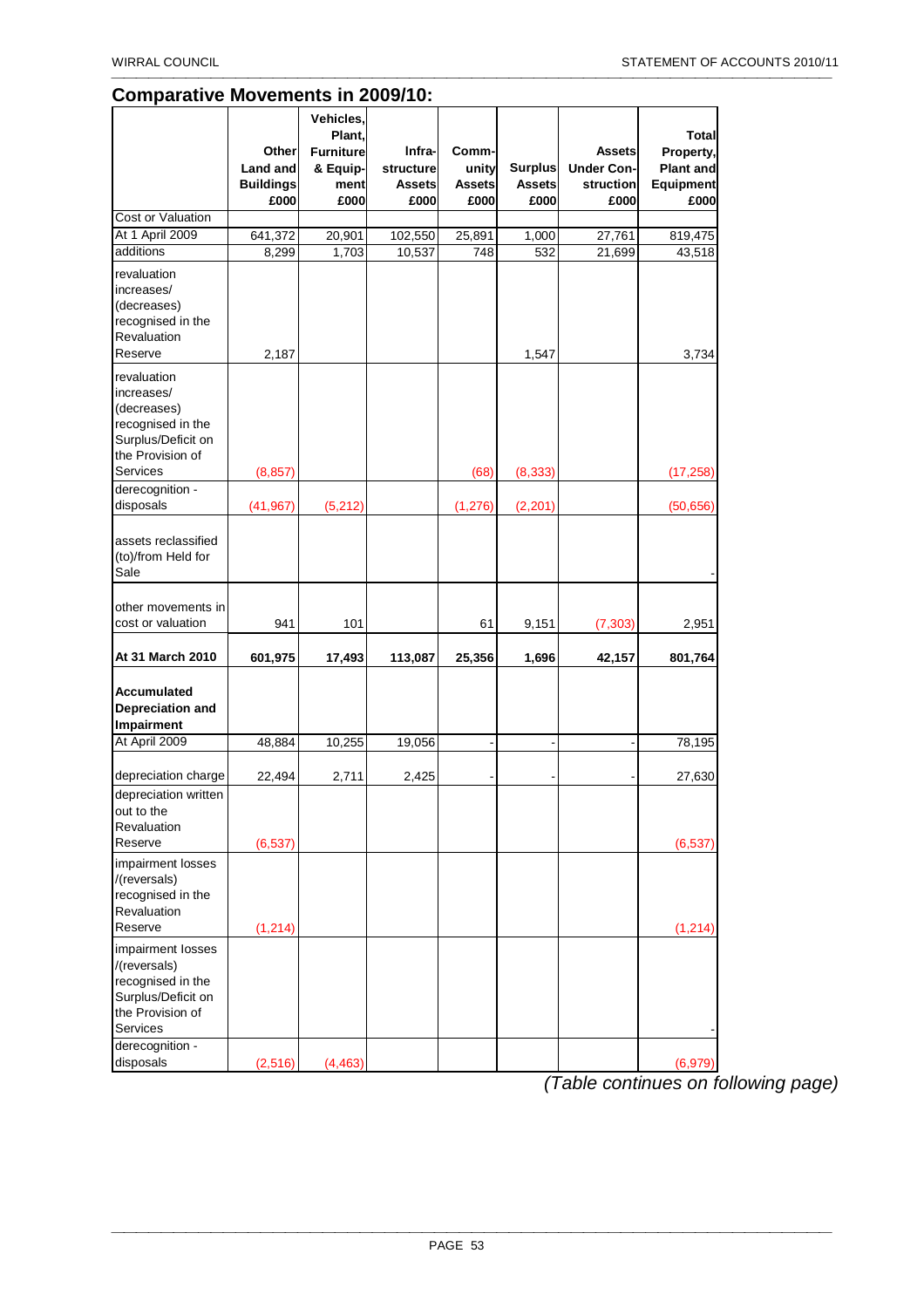#### *(Table continued from previous page)*

| derecognition -<br>other                               | Other<br><b>Land and</b><br><b>Buildings</b><br>£000 | Vehicles,<br>Plant.<br><b>Furniture</b><br>& Equip-<br>ment∣<br>£000 | Infra-<br>structure<br>Assets<br>£000 | Comm-l<br>unity<br><b>Assets</b><br>£000 | <b>Surplus</b><br><b>Assets</b><br>£000 | Assets<br><b>Under Con-</b><br>struction<br>£000 | Total<br>Property,<br><b>Plant and</b><br>Equipment<br>£000 |
|--------------------------------------------------------|------------------------------------------------------|----------------------------------------------------------------------|---------------------------------------|------------------------------------------|-----------------------------------------|--------------------------------------------------|-------------------------------------------------------------|
| other movements in<br>depreciation and<br>impairment   | (3,069)                                              | 18                                                                   |                                       |                                          | (1)                                     |                                                  | (3,052)                                                     |
| At 31 March 2010                                       | 58,042                                               | 8,521                                                                | 21,481                                |                                          | (1)                                     |                                                  | 88,043                                                      |
| Net Book Value<br>at 31 March 2009<br>at 31 March 2010 | 592,488<br>543,933                                   | 10,646<br>8,972                                                      | 83,494<br>91,606                      | 25,891<br>25,356                         | 1,000<br>1,697                          | 27,761<br>42,157                                 | 741,280<br>713,721                                          |

#### **Depreciation**

The following useful lives and depreciation rates have been used in the calculation of depreciation:

Other Land and Buildings - 20-50 years Vehicles, Plant, Furniture & Equipment - 10% to 35% of carrying amount Infrastructure – 10-120 years

#### **Capital commitments**

The major commitments at 31 March 2011 are:

|                                   | £000  |
|-----------------------------------|-------|
| <b>Cathcart Street Primary</b>    | 1,900 |
| Pensby Park co-location           | 398   |
| <b>Challenge Fund New Housing</b> | 2,400 |

Similar commitments at 31 March 2010 were £64.2 million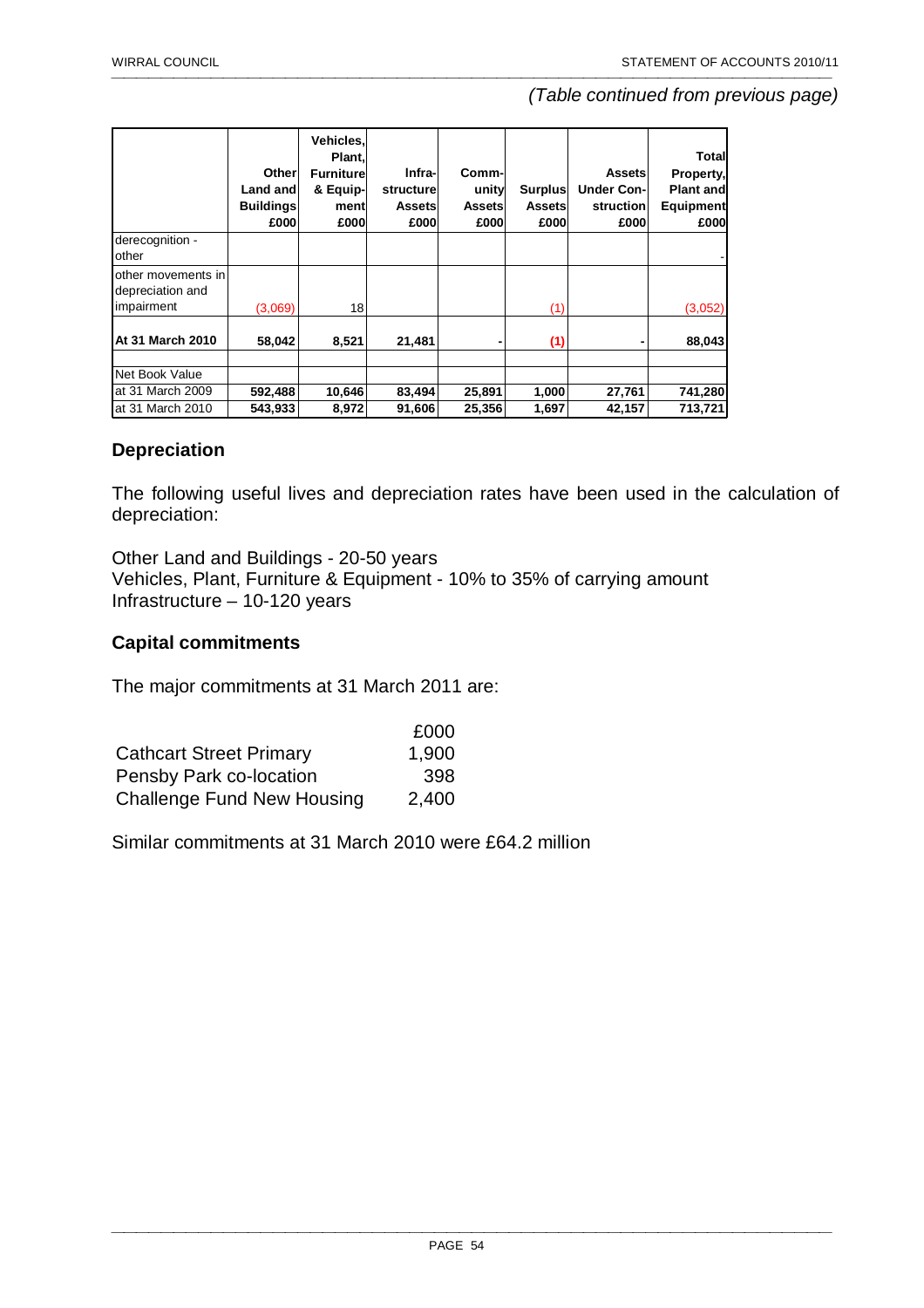#### **Revaluations**

The Council carries out a rolling programme that ensures that all Property, Plant and Equipment required to be measured at fair value is revalued at least every five years. All valuations were carried out internally. Valuations of land and buildings were carried out in accordance with the methodologies and bases for estimation set out in the professional standards of the Royal Institution of Chartered Surveyors.

|                       | <b>Other Land</b><br>and | <b>Surplus</b><br><b>Assets</b> | <b>Total</b> |
|-----------------------|--------------------------|---------------------------------|--------------|
|                       | <b>Buildings</b>         |                                 |              |
|                       | £000                     | £000                            | £000         |
| Carried at historical |                          |                                 |              |
| cost                  |                          |                                 |              |
| valued at fair value  |                          |                                 |              |
| as at:                |                          |                                 |              |
| 31 March 2011         | 66,417                   | 1,175                           | 67,592       |
| 31 March 2010         | 54,981                   |                                 | 54,981       |
| 31 March 2009         | 125,711                  | 800                             | 126,511      |
| 31 March 2008         | 260,537                  |                                 | 260,537      |
| 31 March 2007         | 57,753                   |                                 | 57,753       |
| <b>Total Cost or</b>  |                          |                                 |              |
| <b>Valuation</b>      | 565,399                  | 1,975                           | 567,374      |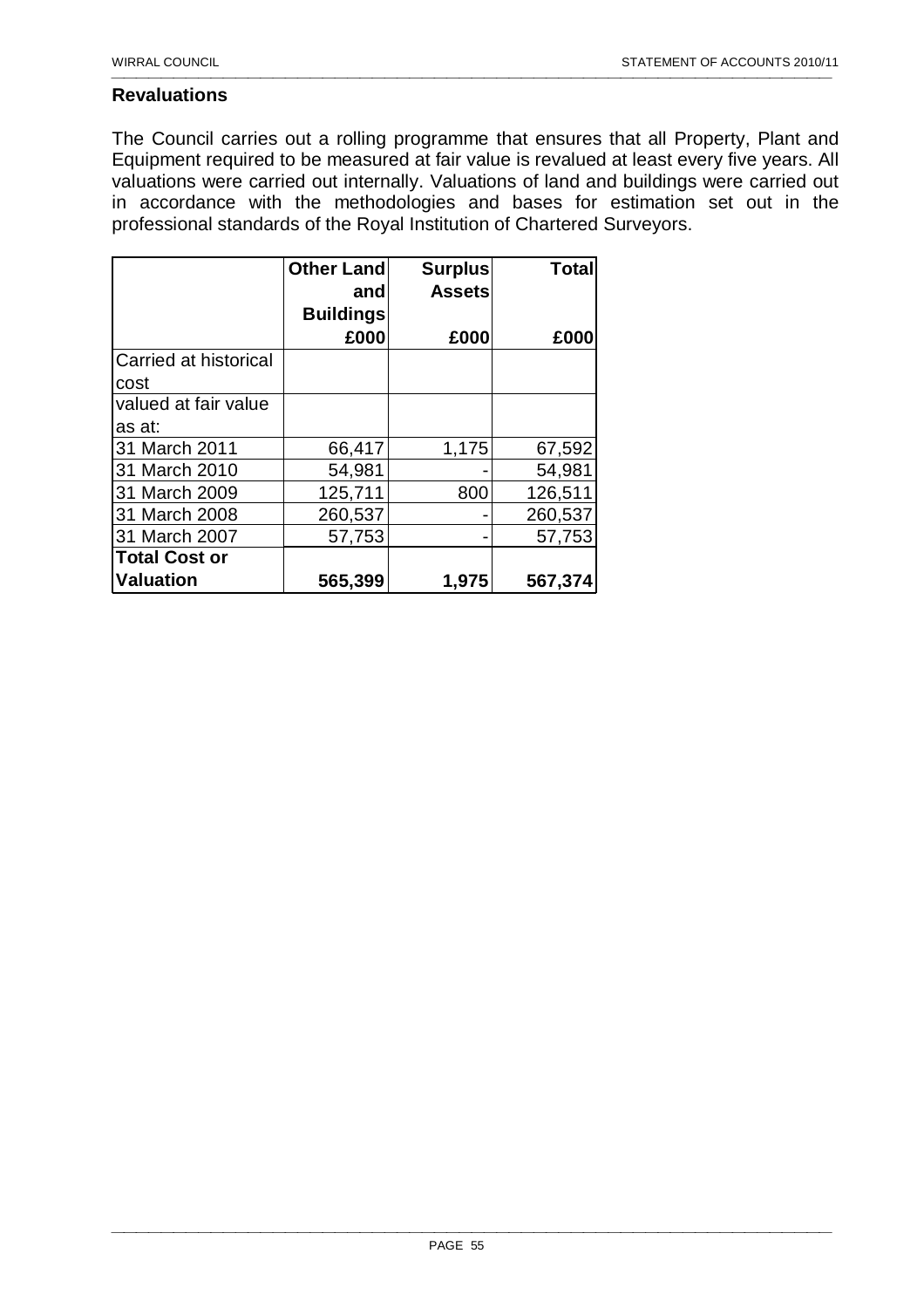# **14. INVESTMENT PROPERTIES**

The following items of income and expense have been accounted for in the Financing and Investment Income and Expenditure line in the Comprehensive Income and Expenditure Statement.

|                                                            | 2010/11 | 2009/10 |
|------------------------------------------------------------|---------|---------|
|                                                            | £000    | £000    |
| Rental income from investment property                     | 715     | 721     |
| Direct operating expenses arising from investment property | (25)    |         |
| Net gain                                                   | 690     | 694     |

There are no restrictions on the Council's ability to realise the value inherent in its investment property or on the Council's right to the remittance of income and the proceeds of disposal. The Council has no contractual obligations to purchase, construct or develop investment property or repairs, maintenance or enhancement.

The following table summarises the movement in the fair value of investment properties over the year:

|                                                | 2010/11 | 2009/10 |
|------------------------------------------------|---------|---------|
|                                                | £000    | £000    |
| Balance at start of the year                   | 13,402  | 14,041  |
| Additions:                                     |         |         |
| Net gains / losses from fair value adjustments | 2,382   | (863)   |
| Transfers:                                     |         |         |
| To Property, Plant and Equipment               | (1,679) | 224     |
| Balance at end of the year                     | 14,105  | 13.402  |

# **15. INTANGIBLE ASSETS**

The Council accounts for its software as intangible assets, to the extent that the software is not an integral part of a particular IT system and accounted for as part of the hardware item of Property, Plant and Equipment. The intangible assets relate to purchased licences.

All software is given a finite useful life, based on assessments of the period that the software is expected to be of use to the Council. The major item of software relates to the Oracle financial systems and has been assigned a 10 year life.

The carrying amount of intangible assets is amortised on a straight-line basis. The amortisation of £329,000 charged to revenue in 2010/11 was charged to IT cost centres and then absorbed as an overhead across all the service headings in the Net Expenditure of Services. It is not possible to quantify exactly how much of the amortisation is attributable to each service heading.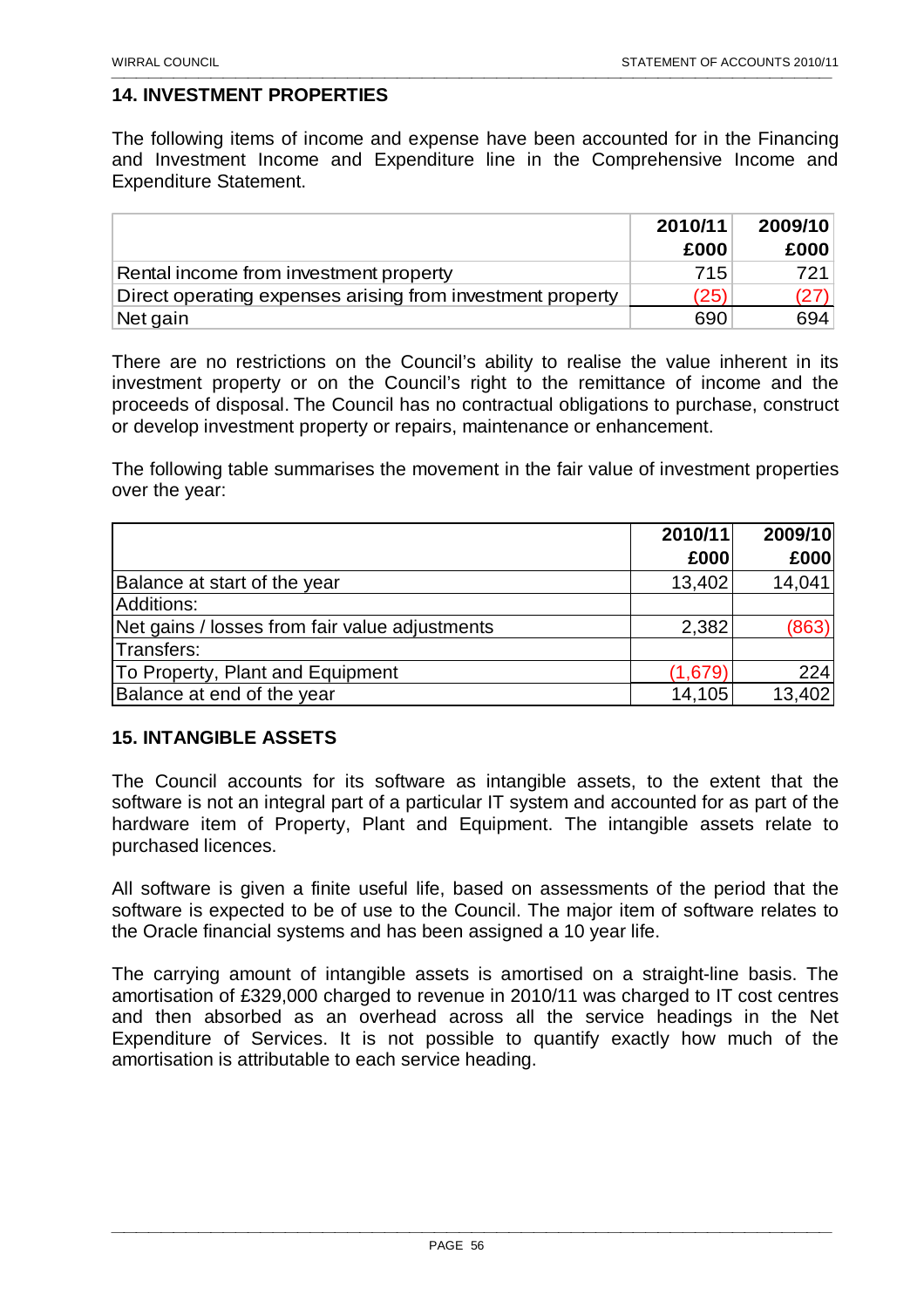The movement on Intangible Asset balances during the year is as follows:

| <b>Intangible Assets</b>   | 2010/11 | 2009/10 |
|----------------------------|---------|---------|
|                            | £000    | £000    |
| Balance at 1 April         | 1,131   | 1,124   |
| Purchases                  | 11      | 280     |
| Amortisation for the year  | (329)   | (273)   |
| <b>Balance at 31 March</b> | 813     | 1,131   |

# **16. FINANCIAL INSTRUMENTS**

# **GAINS AND LOSSES ON FINANCIAL INSTRUMENTS**

The gains and losses recognised in the Comprehensive Income and Expenditure Account in relation to financial instruments in 2010/11 consist of the following items:

|                                                    | <b>Financial</b>   |                         |                  |           |
|----------------------------------------------------|--------------------|-------------------------|------------------|-----------|
|                                                    | <b>Liabilities</b> | <b>Financial Assets</b> |                  |           |
|                                                    | 2010/11            | 2010/11                 |                  |           |
|                                                    | <b>Liabilities</b> |                         |                  |           |
|                                                    | <b>Measured</b>    |                         | <b>Available</b> |           |
|                                                    | at                 | Loans and               | for sale         | Total     |
|                                                    | amortised          | <b>Receivables</b>      | assets           |           |
|                                                    | cost               |                         |                  |           |
|                                                    | £000               | £000                    | £000             | £000      |
| Interest expense                                   | (14, 495)          |                         |                  |           |
| <b>Impairment losses</b>                           |                    | 6                       |                  |           |
| Interest payable and similar                       |                    |                         |                  |           |
| charges                                            | (14, 495)          | 6                       |                  | (14, 489) |
| Interest Income                                    |                    | 1,363                   | 340              |           |
| Gains on derecognition                             |                    |                         |                  |           |
| <b>Total Interest and</b>                          |                    |                         |                  |           |
| <b>Investment Income</b>                           |                    | 1,363                   | 340              | 1,703     |
| Gains on revaluation                               |                    |                         |                  |           |
| Surplus arising on revaluation of financial assets |                    |                         |                  |           |
|                                                    |                    |                         |                  |           |
| Net gain/ (loss) for the year                      | (14,495)           | 1,369                   | 341              |           |

This compares with the gains and losses recognised in the Comprehensive Income and Expenditure Account in relation to financial instruments in 2009/10: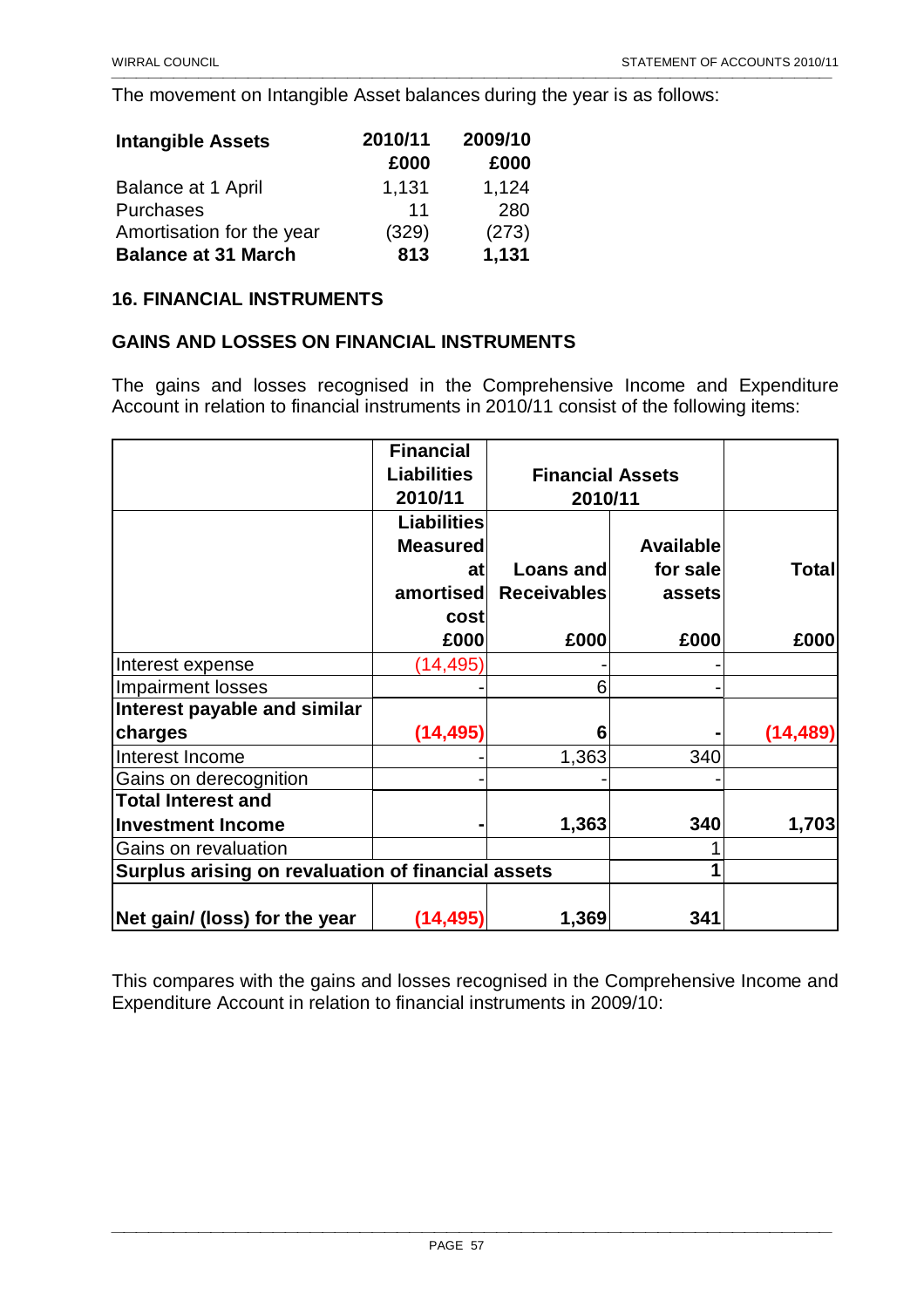|                                                    | <b>Financial</b><br><b>Liabilities</b><br>2009/10 | <b>Financial Assets</b><br>2009/10 |                                     |              |
|----------------------------------------------------|---------------------------------------------------|------------------------------------|-------------------------------------|--------------|
|                                                    | Liabilities<br>Measured at<br>amortised<br>cost   | Loans and<br><b>Receivables</b>    | <b>Available for</b><br>sale assets | <b>Total</b> |
|                                                    | £000                                              | £000                               | £000                                | £000         |
| Interest expense                                   | (16, 773)                                         |                                    |                                     |              |
| <b>Impairment losses</b>                           |                                                   | 131                                |                                     |              |
| Interest payable and similar                       |                                                   |                                    |                                     |              |
| charges                                            | (16, 773)                                         | 131                                |                                     | (16, 642)    |
| Interest Income                                    |                                                   | 3,443                              | 231                                 |              |
| Gains on derecognition                             |                                                   |                                    | 381                                 |              |
| <b>Interest and Investment Income</b>              |                                                   | 3,443                              | 612                                 | 4,055        |
| Gains on revaluation                               |                                                   |                                    | 55                                  |              |
| Deficit arising on revaluation of financial assets | 55                                                |                                    |                                     |              |
| Net gain/ (loss) for the year                      | (16, 773)                                         | 3,574                              | 667                                 |              |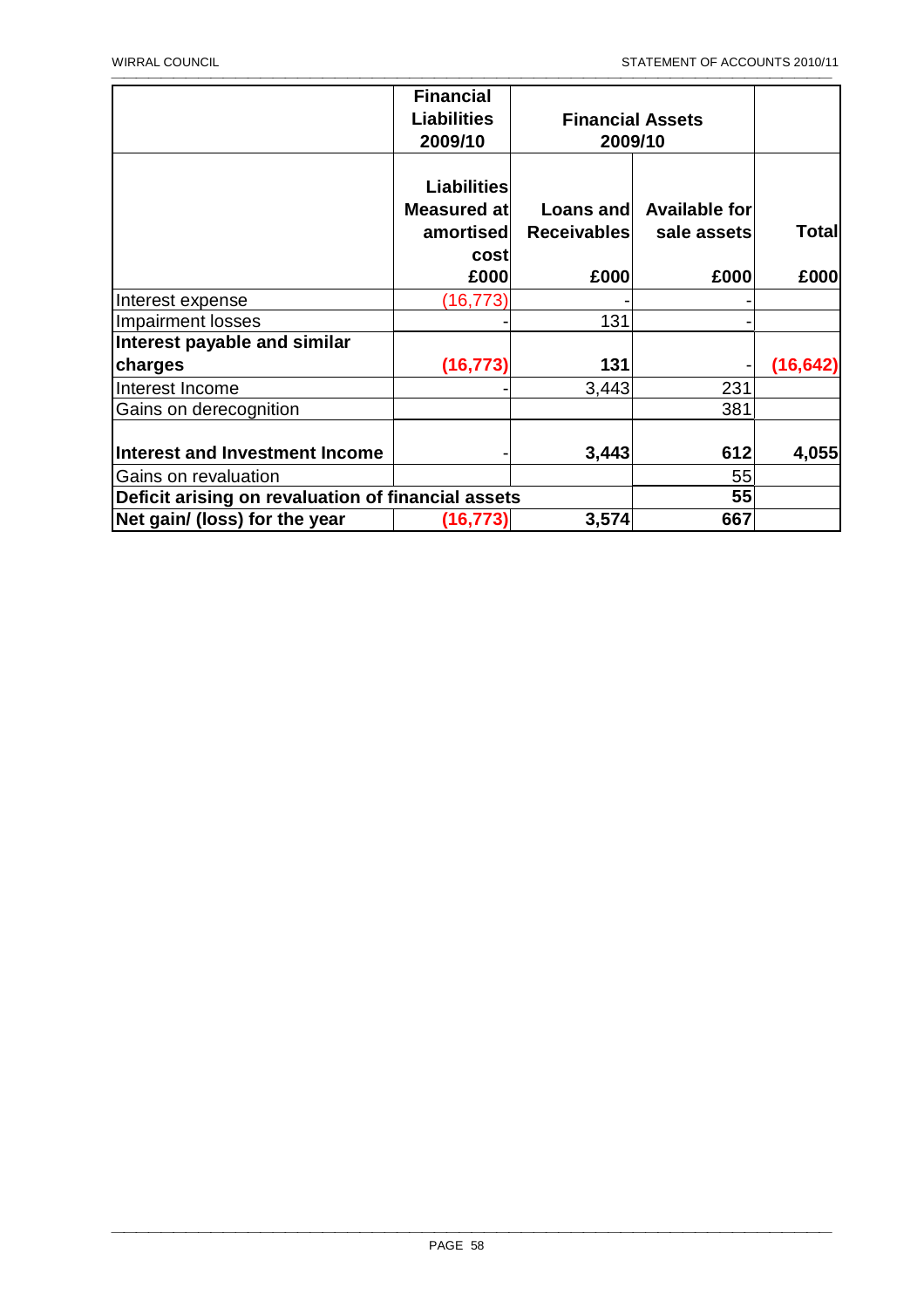#### **FINANCIAL INSTRUMENTS BALANCES**

The borrowings and investments disclosed in the Balance Sheet are analysed across the following categories:

|                                                    |                                                 |                                 | <b>Financial Liabilities</b>                        |                                                  |                                                      |                                         |
|----------------------------------------------------|-------------------------------------------------|---------------------------------|-----------------------------------------------------|--------------------------------------------------|------------------------------------------------------|-----------------------------------------|
| Carrying<br><b>Amount at</b><br>31.03.2010<br>£000 |                                                 | <b>Nominal</b><br>Value<br>£000 | <b>Accrued</b><br><b>Coupon</b><br>Interest<br>£000 | <b>Stepped</b><br>Interest<br>Adjustment<br>£000 | Un-<br>amortised 31.03.201<br><b>Premium</b><br>£000 | Carrying<br><b>Amount</b><br>at<br>£000 |
|                                                    | Short term borrowing                            |                                 |                                                     |                                                  |                                                      |                                         |
|                                                    | 16,932 PWLB                                     | 14,500                          | 727                                                 |                                                  |                                                      | 15,227                                  |
|                                                    | Financial<br>2,404 Institutions<br>Other public |                                 | 2,455                                               |                                                  |                                                      | 2,455                                   |
|                                                    | 36 bodies                                       | 33                              |                                                     |                                                  |                                                      | 33                                      |
| 19,372                                             |                                                 | 14,533                          | 3,182                                               |                                                  |                                                      | 17,715                                  |
|                                                    | Long term borrowing                             |                                 |                                                     |                                                  |                                                      |                                         |
| 89,954 PWLB                                        |                                                 | 85,779                          |                                                     |                                                  | (522)                                                | 85,257                                  |
|                                                    | Financial<br>170,942 Institutions               | 173,600                         |                                                     | 3,796                                            | (6, 417)                                             | 170,979                                 |
|                                                    | Other public                                    |                                 |                                                     |                                                  |                                                      |                                         |
|                                                    | 212 bodies                                      | 180                             |                                                     |                                                  |                                                      | 180                                     |
| 261,108                                            |                                                 | 259,559                         |                                                     | 3,796                                            | (6,939)                                              | 256,416                                 |
| 280,480 TOTAL                                      |                                                 | 274,092                         | 3,182                                               | 3,796                                            | (6,939)                                              | 274,131                                 |

In accordance with the 2011 Code, the carrying amounts for financial liabilities at 31 March 2011 are shown at amortised cost. The table above provides an analysis of the components which make up the amortised cost.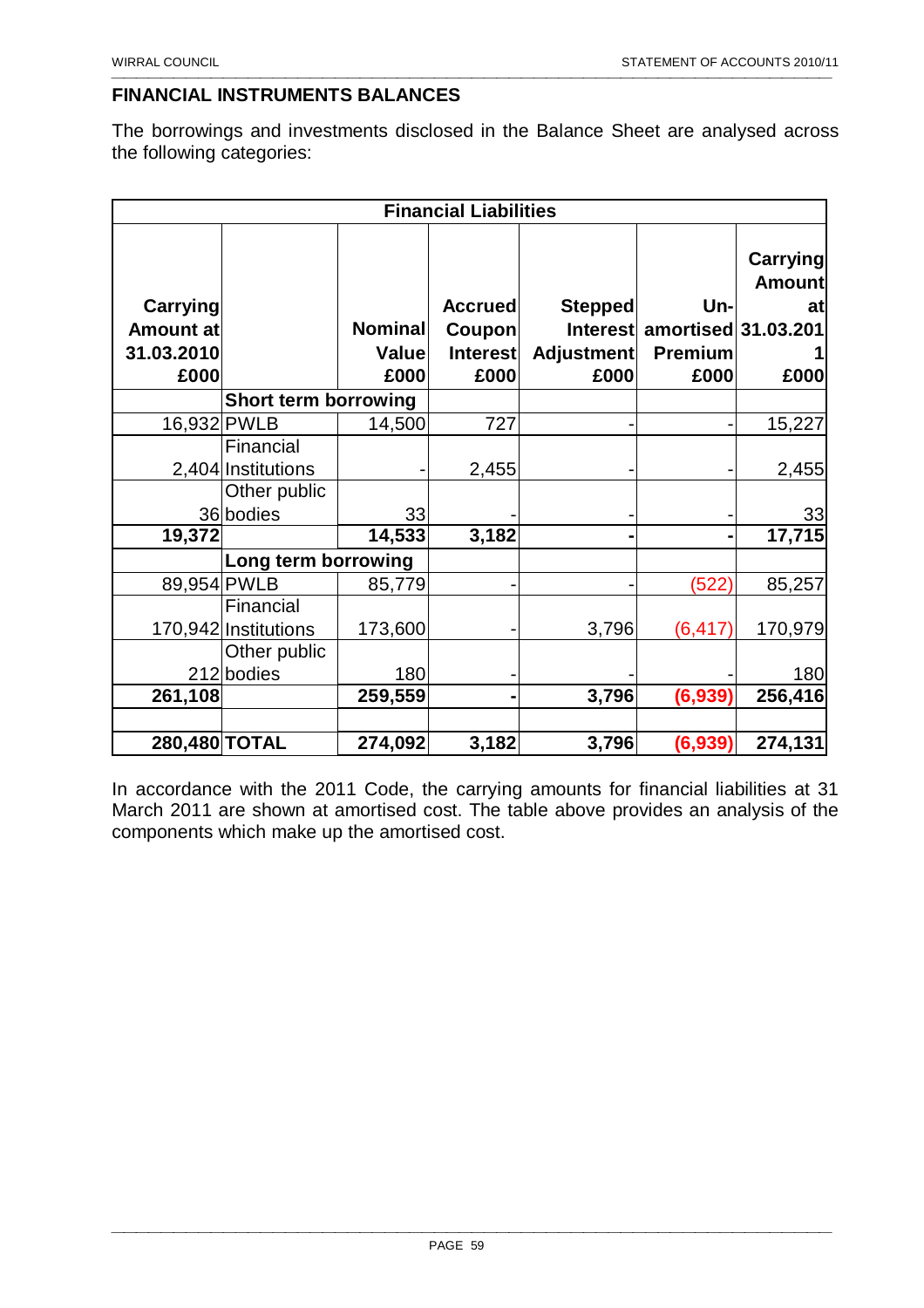| <b>Financial Assets</b> |                                            |                |                          |            |                              |
|-------------------------|--------------------------------------------|----------------|--------------------------|------------|------------------------------|
| Carrying<br>Amount at   |                                            | <b>Nominal</b> | <b>Accrued</b><br>Coupon |            | Carrying<br><b>Amount at</b> |
| 31.03.2010              |                                            | Value          | <b>Interest</b>          | Impairment | 31.03.2011                   |
| £000                    |                                            | £000           | £000                     | £000       | £000                         |
|                         | <b>Loans and Receivables</b>               |                |                          |            |                              |
|                         | Cash and cash                              |                |                          |            |                              |
|                         | 34,558 equivalents                         | 58,372         |                          |            | 58,372                       |
|                         | <b>Current Assets -</b>                    |                |                          |            |                              |
|                         | 68,711 Investments                         | 60,133         | 494                      |            | 60,627                       |
|                         | Long term -                                |                |                          |            |                              |
|                         | 2,599 Investments                          | 4,011          | 316                      | (532)      | 3,795                        |
| 105,868                 |                                            | 122,516        | 810                      | (532)      | 122,794                      |
|                         | <b>Available for sale financial assets</b> |                |                          |            |                              |
|                         | <b>Current Assets -</b>                    |                |                          |            |                              |
|                         | Investments                                |                |                          |            | 1,976                        |
|                         | Long term -                                |                |                          |            |                              |
|                         | 8,474 Investments                          |                |                          |            | 7,500                        |
| 8,474                   |                                            |                |                          |            | 9,476                        |
|                         |                                            |                |                          |            |                              |
| 114,342 TOTAL           |                                            |                |                          |            | 132,270                      |

In accordance with the 2011 Code, the carrying amounts at 31 March 2011 for financial assets classified as loans and receivables, are shown at amortised cost and available for sale, and shown at fair value. Under IFRS short term, highly liquid investments that are readily convertible to known amounts of cash and are subject to an insignificant risk of changes in value are classified as cash equivalents and have been excluded from the table above. The balances of cash and cash equivalents are analysed within a separate disclosure note.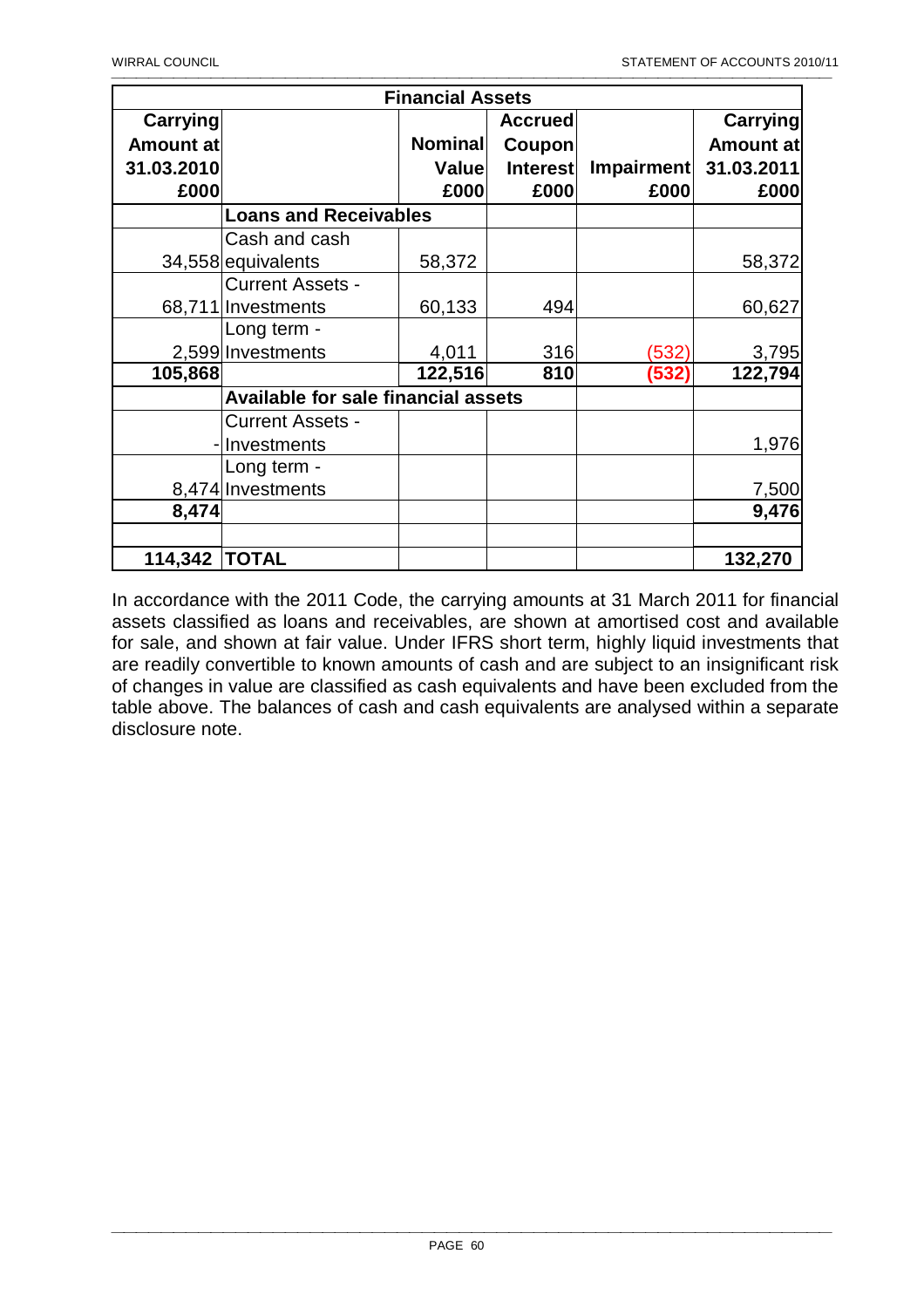#### **FAIR VALUE OF ASSETS AND LIABILITIES CARRIED AT AMORTISED COST**

The Council's financial liabilities and financial assets represented by loans and receivables are carried in the Balance Sheet at amortised cost. The 2010 SORP requires the Fair Values of these assets and liabilities to be disclosed for comparison purposes. Fair Value is defined as the amount for which an asset could be exchanged, or a liability settled, between knowledgeable willing parties in an arm's length transaction. The Fair Value of a financial instrument on initial recognition is generally the transaction price. The Council's debt outstanding at 31 March 2011 consisted of loans from the Public Works Loan Board (PWLB), market loans from banks and loans from other public bodies.

The PWLB has provided the Council with Fair Value amounts in relation to its debt portfolio. The PWLB has assessed the Fair Values by calculating the amounts the Council would have had to pay to extinguish the loans on 31 March 2011.

For the Council's market and other public bodies loans the lenders were requested to provide details of the Fair Values on each loan. Three banks responded to this request and provided details based on the estimated breakage costs of the loans. In the absence of Fair Values being provided by the remaining lenders, the Council has assessed Fair Value using the equivalent PWLB interest rates ruling on 31 March 2011.

| <b>Carrying</b> | Fair value   |                                    | Carrying         | <b>Fair value</b>     |
|-----------------|--------------|------------------------------------|------------------|-----------------------|
| Amount at       | as at        |                                    | <b>Amount at</b> | as at                 |
| 31.03.2010      | 31.03.2010   |                                    |                  | 31.03.2011 31.03.2011 |
| £000            |              | £000 Financial Liabilities:        | £000             | £000                  |
|                 |              | <b>Borrowings</b>                  |                  |                       |
| 106,886         | 119,072 PWLB |                                    | 100,484          | 110,857               |
| 173,346         |              | 242,651 Financial institutions     | 173,434          | 234,670               |
| 248             |              | 248 Other public bodies            | 213              | 213                   |
| 280,480         | 361.971      | <b>Total Financial Liabilities</b> | 274,131          | 345,740               |

The fair value is greater than the carrying value because the Council's loans include a number of loans where the interest payable is higher than the rates available for similar loans at the Balance Sheet date. This requirement to pay interest rates above the current market loan rates increases the amount that the Council would pay if the lender requested or agreed to early repayment of the loans.

In the case of the Council's investments, these consisted of term deposits, money market funds, a European Investment Bank (EIB) bond and a Gilt. The contractual arrangements for term deposits do not permit premature repayment, therefore, the fair values have been assessed as being the same as the carrying amount on the Balance Sheet. The money market funds, EIB bond and Gilt are already shown in the Balance Sheet at fair value based on their quoted market price.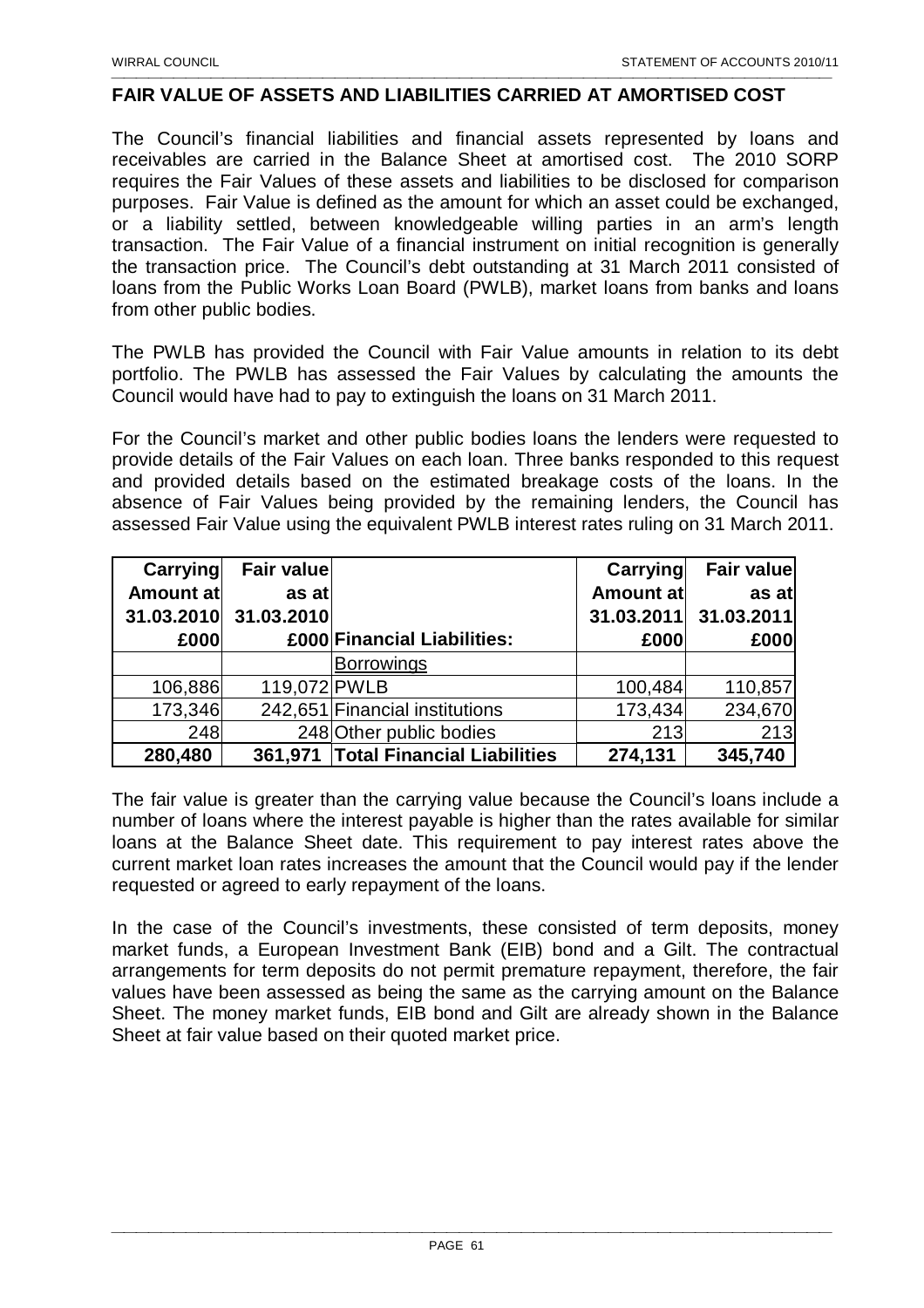| Carrying<br>Amount at | Fair value<br>as at<br>31.03.2010 31.03.2010 |                                           | Carrying<br>Amount at | <b>Fair value</b><br>as at<br>31.03.2011 31.03.2011 |
|-----------------------|----------------------------------------------|-------------------------------------------|-----------------------|-----------------------------------------------------|
| £000                  |                                              | £000 Financial Assets:                    | £000                  | £000                                                |
| 34,558                |                                              | 34,558 Cash and cash Equivalents          | 58,372                | 58,372                                              |
| 71,310                |                                              | 71,310 Loans and Receivables              | 64,422                | 64,422                                              |
| 8,474                 |                                              | 8,474 Available for sale financial assets | 9,476                 | 9,476                                               |
| 114,342               |                                              | 114,342 Total Financial Assets            | 132,270               | 132,270                                             |

The nature and extent of risks arising from financial instruments are set out in Note 47.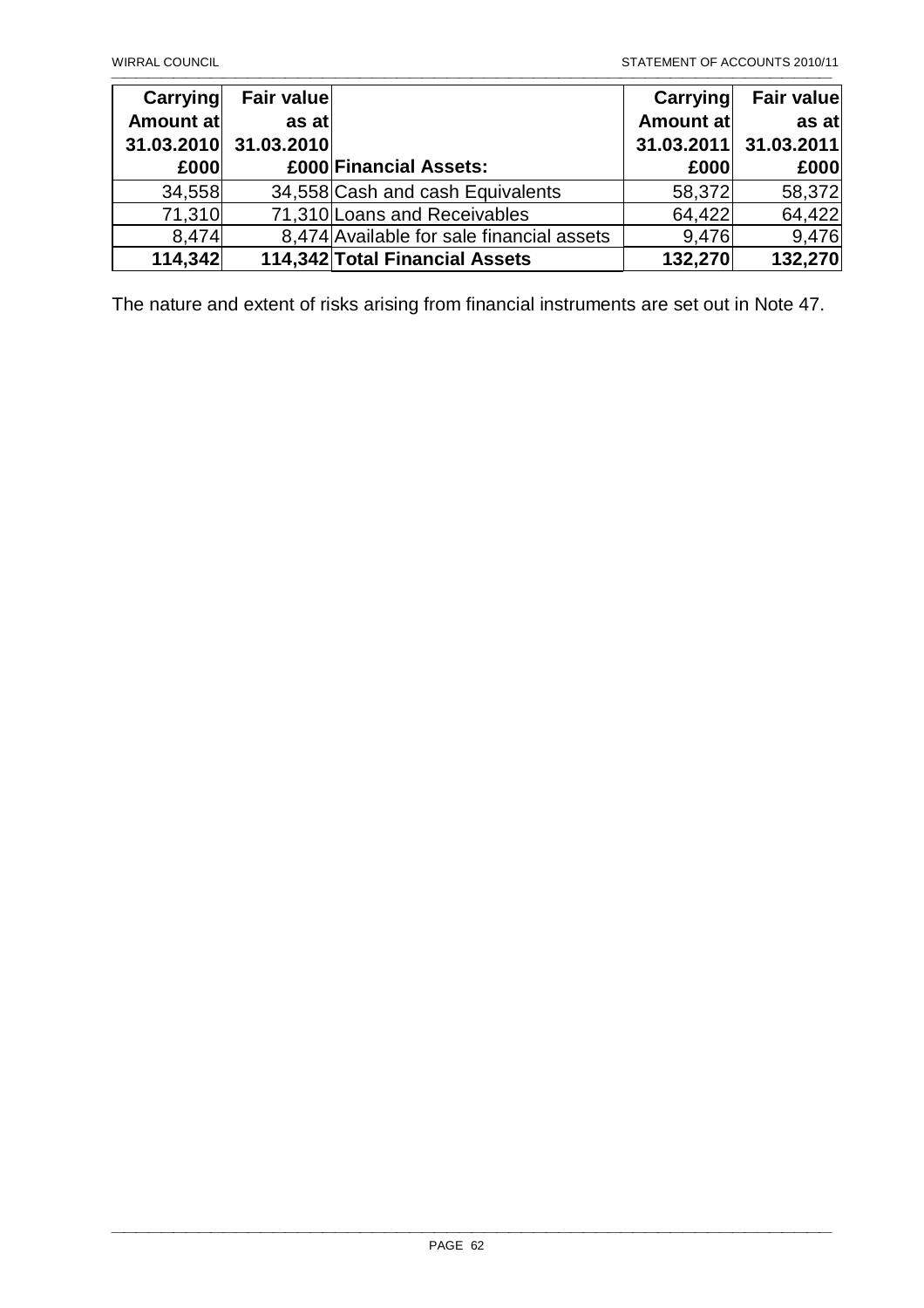#### **17 DEBTORS**

|                                       | 31 March | 31 March | 31 March |
|---------------------------------------|----------|----------|----------|
|                                       | 2011     | 2010     | 2009     |
|                                       | £000     | £000     | £000     |
| Central government bodies             | 12,978   | 26,682   | 28,512   |
| Other local authorities               | 4,396    | 5,793    | 2,550    |
| <b>NHS</b> bodies                     | 500      | 70       | 506      |
| <b>Collection Fund</b>                | 4,988    | 5,255    | 14,297   |
| Public corporations and trading funds | 11       |          | 3,630    |
| <b>Other entities and individuals</b> | 32,940   | 28,353   | 20,495   |
| Total                                 | 55,813   | 66,153   | 69,990   |

# **18 CASH AND CASH EQUIVALENTS**

The balance of Cash and Cash Equivalents is made up of the following elements:

|                                             |         | 31 March 31 March |
|---------------------------------------------|---------|-------------------|
|                                             | 2011    | 2010              |
|                                             | £000    | £000              |
| Cash held by the Authority                  | (3,694) | 7,923             |
| <b>Bank current accounts</b>                | 11,716  | 20,635            |
| Short-term deposits with building societies | 50,350  | 6,000             |
| <b>Total Cash and Cash Equivalents</b>      | 58,372  | 34,558            |

# **19 ASSETS HELD FOR SALE**

|                                          | <b>Current</b> |          |
|------------------------------------------|----------------|----------|
|                                          | 2010/11        | 2009/10  |
|                                          | £000           | £000     |
| Balance outstanding at start of year     | 2,099          | 1,933    |
| Assets newly classified as held for sale | 1,077          | 1,245    |
| <b>Revaluation gains</b>                 | 45             | 286      |
| <b>Impairment losses</b>                 | (24)           | (3)      |
| Assets declassified as held for sale:    | 70)            |          |
| Disposals                                | 170            | (1, 362) |
| <b>Balance outstanding at year-end</b>   | 2,957          | 2,099    |

# **20. CREDITORS**

|                                       | 31 March<br>2011<br>£000 | 31 March<br>2010<br>£000 | 31 March<br>2010<br>£000 |
|---------------------------------------|--------------------------|--------------------------|--------------------------|
| Central government bodies             | 11,846                   | 14,176                   | 12,573                   |
| <b>Other local authorities</b>        | 7,059                    | 463                      | 1,970                    |
| <b>NHS</b> bodies                     | 300                      | 33                       | 801                      |
| Public corporations and trading funds | 90                       | 63                       | 1,217                    |
| Other entities and individuals        | 41,895                   | 51,218                   | 49,174                   |
| Total                                 | 61,190                   | 65,953                   | 65,735                   |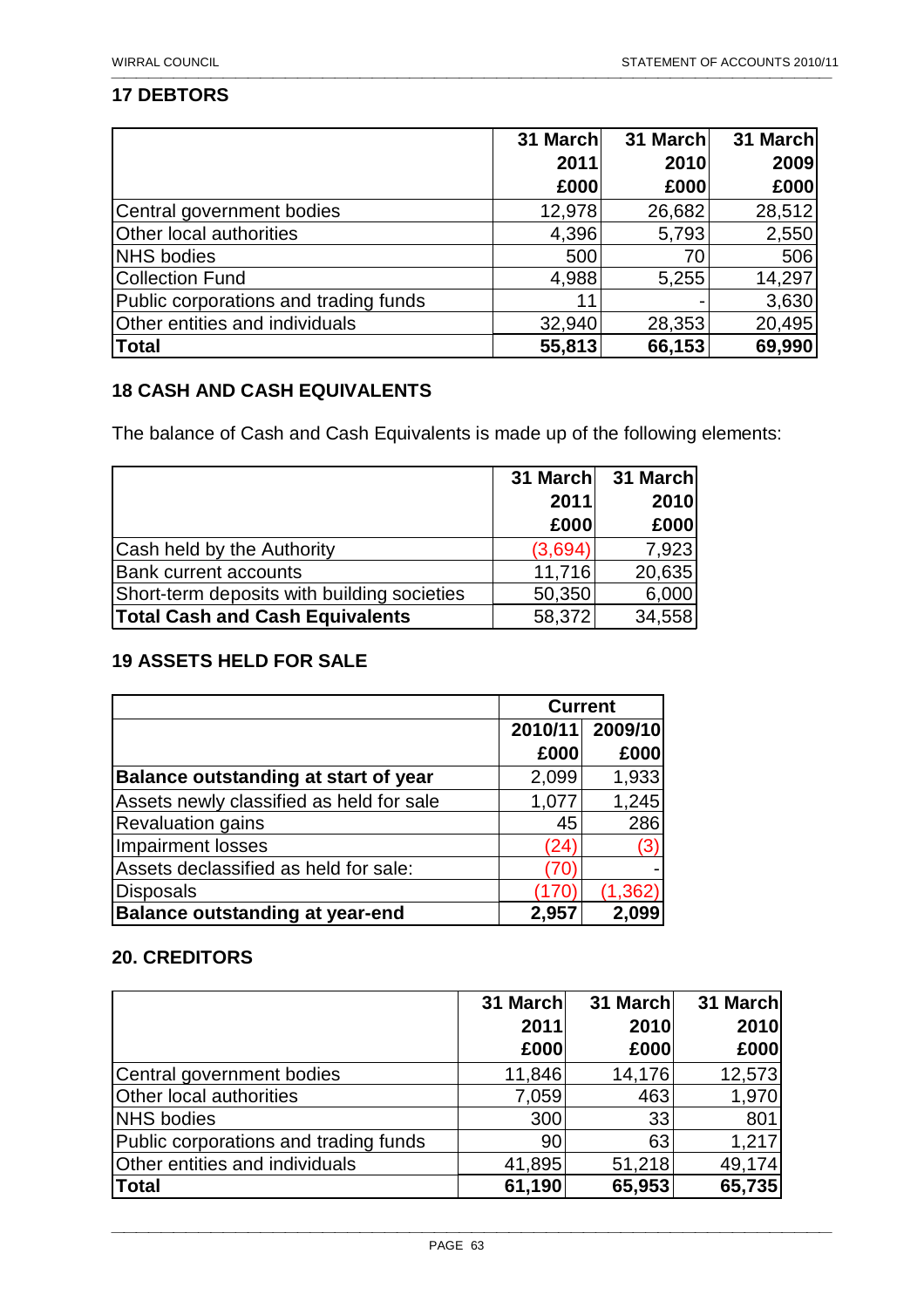#### **21. PROVISIONS**

The following are the main provisions made by the Council:-

# **Bad Debts**

This provision has been deducted from the debtors figure in the Balance Sheet and therefore does not appear in the provisions total.

|                        |                   | <b>Movement</b> | <b>Balance at</b> |
|------------------------|-------------------|-----------------|-------------------|
|                        | <b>Balance at</b> | in 2010/11      | 31 March          |
|                        | 1 April 2010      |                 | 2011              |
|                        | £000              | £000            | £000              |
| Council Tax            | 6,693             | (309)           | 6,384             |
| <b>Housing Benefit</b> | 5,488             | 621             | 6,109             |
| <b>Sundry Debtors</b>  | 4,676             | 1,813           | 6,489             |
| <b>Summons Costs</b>   | 676               | (84)            | 592               |
|                        | 17,533            | 2,041           | 19,574            |

## **Others**

The provisions figure shown in the Balance Sheet comprises:-

|                                      |                   | Movement   | <b>Balance at</b> |
|--------------------------------------|-------------------|------------|-------------------|
|                                      | <b>Balance at</b> | in 2010/11 | 31 March          |
|                                      | 1 April 2010      |            | 2011              |
|                                      | £000              | £000       | £000              |
| <b>Short Term</b>                    |                   |            |                   |
| <b>EVR/Severance</b>                 |                   | 8,748      | 8,748             |
| <b>Working Neighbourhood</b>         |                   | 4,096      | 4,096             |
| <b>Insurance Fund</b>                | 1,000             | 200        | 1,200             |
| <b>Community Fund Asset Transfer</b> |                   | 690        | 690               |
| <b>Land Charges</b>                  |                   | 569        | 569               |
| <b>Planned Preventative</b>          |                   |            |                   |
| <b>Maintenance Provision</b>         |                   | 254        | 254               |
| <b>Energy Conservation</b>           |                   | 230        | 230               |
| Other                                | 1,109             | (165)      | 944               |
|                                      | 2,109             | 14,622     | 16,731            |
| <b>Long Term</b>                     |                   |            |                   |
| <b>Insurance Fund</b>                | 3,282             | 1,248      | 4,530             |
| <b>Housing Benefit</b>               | 3,153             | (200)      | 2,953             |
| <b>Working Neighbourhood</b>         |                   | 487        | 487               |
| Other                                | 503               | 110        | 613               |
|                                      | 6,938             | 1,645      | 8,583             |

## **Early Voluntary Retirement/Voluntary Severance Scheme**

In autumn 2010 the Early Voluntary Retirement / Voluntary Severance Scheme commenced which will result in over 1,100 individuals leaving the Council by July 2011. With this process having been largely completed, and the dates for the individuals agreed, the Council are required to identify funding for this in the 2010/11 accounts.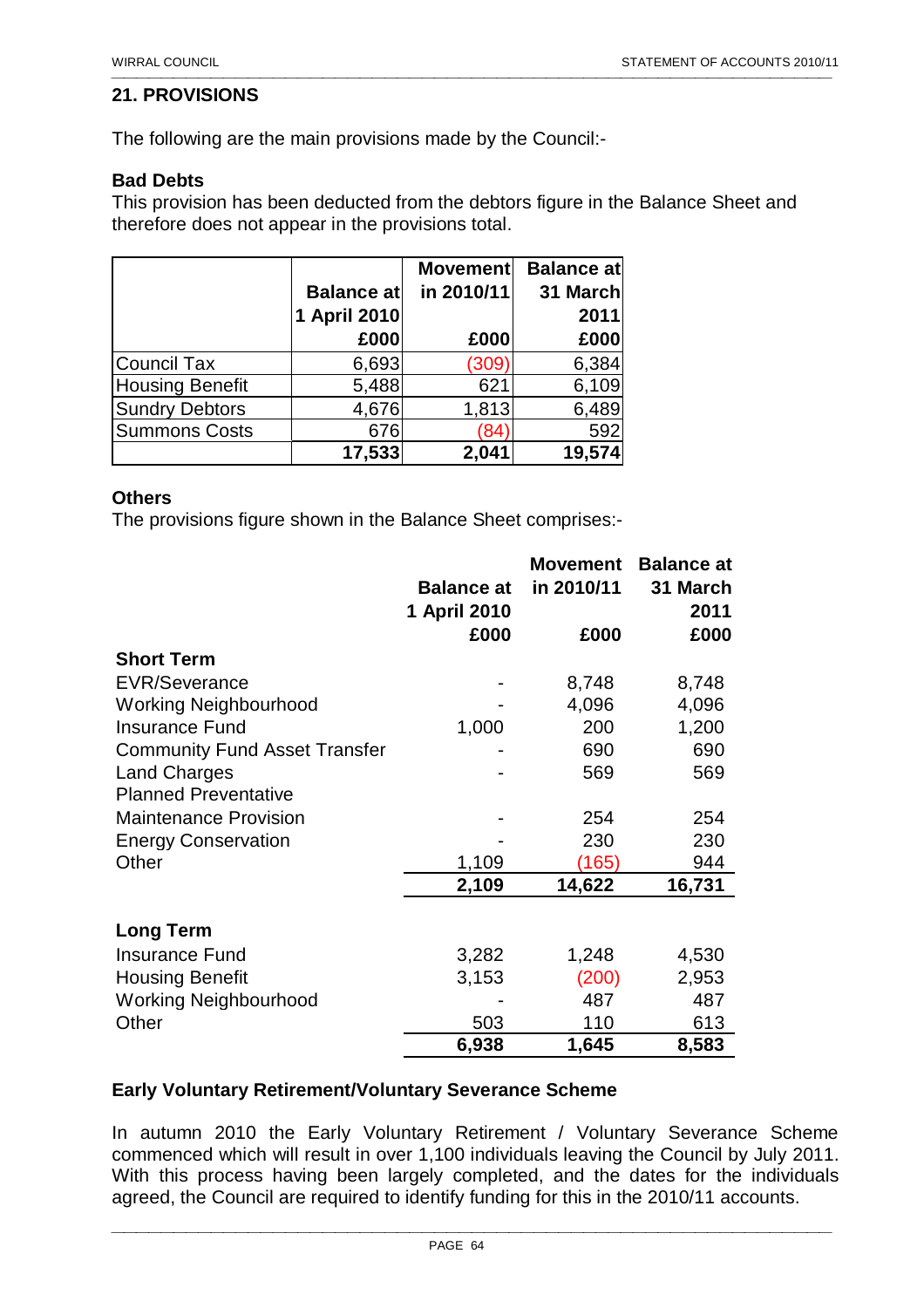The severance costs to be incurred in 2011/12 of £8.7 million are required to be included in the 2010/11 accounts and a provision has been established to cover these payments.

## **Insurance Fund**

This is primarily required to cover possible liability insurance claims. The overall estimate of the amount required to cover these is based on an actuarial investigation, which seeks to estimate the ultimate claims arising in respect of each risk period. The basis for calculating the provision is claims actually reported as outstanding. The timing of future payments depends almost entirely upon when claims are settled, but are likely to run over a number of years.

## **Working Neighbourhood Fund**

There are a number of contractual commitments to schemes that the Working Neighbourhoods Fund supports. The provision contains the sums identified for the delivery of schemes to reduce worklessness, increase apprenticeships and award grants and amount to £4.583 million (£4.096 million as a short term debtor, £0.487 million as a long term debtor).

## **Housing Benefit**

The Council is able to claim subsidy for a substantial proportion of Housing and Council Tax Benefit payments made to eligible claimants. This involves the submission of annual claims to the Department for Work and Pensions (DWP) that are subject to audit by the Audit Commission.

There are a number of remaining outstanding claims issues requiring final settlement with the DWP. Changes in the interpretation of legislation and subsidy arrangements may require adjustments to be made to prior years. The Council reserves the right to challenge the reasonableness of any calculations in respect of claw-back.

## **Community Fund Community Asset Transfer**

The Community Fund grant has been allocated by Wirral Partnership Homes. The transfers of Moreton Community Centre, Heswall Hall and Victoria Hall are all committed to take place and this is for those costs that the Council is now due to pay.

## **Land Charges**

Provision for claims for searches carried out in previous years.

## **Planned Preventative Maintenance Provision**

Provision for works at play areas, golf courses, footpaths and sports centres.

# **Energy Conservation**

The acquisition of an automated metering system was committed in 2010/11 and this covers the funding of this purchase.

# **Other Provisions**

All other provisions are individually insignificant.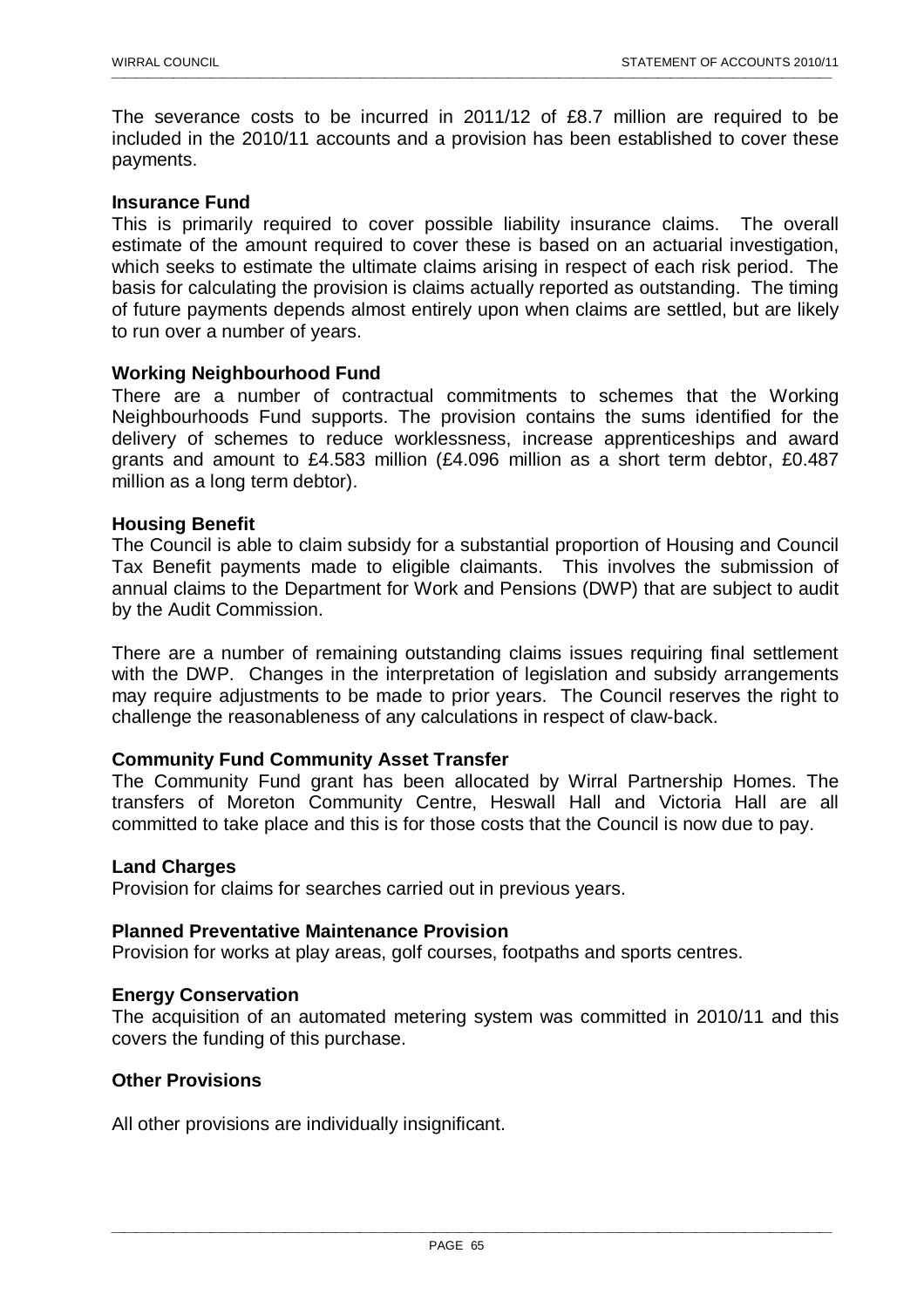#### **22. USABLE RESERVES**

| <b>Usable</b><br>Reserve                            | Balance at 1<br>April 2010 | Movement | Balance 31<br>March 2011 | Purpose of<br>Reserve                                                                                                 |
|-----------------------------------------------------|----------------------------|----------|--------------------------|-----------------------------------------------------------------------------------------------------------------------|
|                                                     | £000                       | £000     | £000                     | £000                                                                                                                  |
| <b>General Fund</b>                                 | 13,758                     | 1,306    | 15,064                   | <b>Resources</b><br>available to<br>meet future<br>running costs<br>for services.                                     |
| Earmarked<br><b>General Fund</b><br><b>Reserves</b> | 93,847                     | (3,610)  | 90,237                   | See note 9<br>for further<br>details.                                                                                 |
| Capital<br>Receipts<br>Reserve                      | 9,047                      | (775)    | 8,272                    | Contains the<br>proceeds of<br>fixed asset<br>sales that are<br>available to<br>meet future<br>capital<br>investment. |
| Capital<br>Grants<br>unapplied                      | 29,257                     | 1,587    | 30,844                   | Government<br>Grants and<br>contributions<br>received in<br>year for<br>projects.                                     |
| Total                                               | 145,909                    | (1, 492) | 144,417                  |                                                                                                                       |

The balance on the General Fund is available for funding expenditure on services or in setting the Council Tax. The amounts relating to balances held by schools are accounted for as reserves and are not included in the General Fund Balance.

# **23. UNUSABLE RESERVES**

| 31 March |                                                      | 31 March   |
|----------|------------------------------------------------------|------------|
| 2010     |                                                      | 2011       |
| £000     |                                                      | £000       |
|          | 151,296 Revaluation Reserve                          | 138,192    |
|          | 475 Available for Sale Financial Instruments Reserve | 476        |
|          | 262,544 Capital Adjustment Account                   | 255,406    |
|          | (4,124) Financial Instruments Adjustment Account     | (3,794)    |
|          | (423,871) Pensions Reserve                           | (334, 820) |
|          | 61 Collection Fund Adjustment Account                | 876        |
|          | (4,429) Accumulated Absences Account                 | (5,178)    |
|          | (18,048) Total Unusable Reserves                     | 51,158     |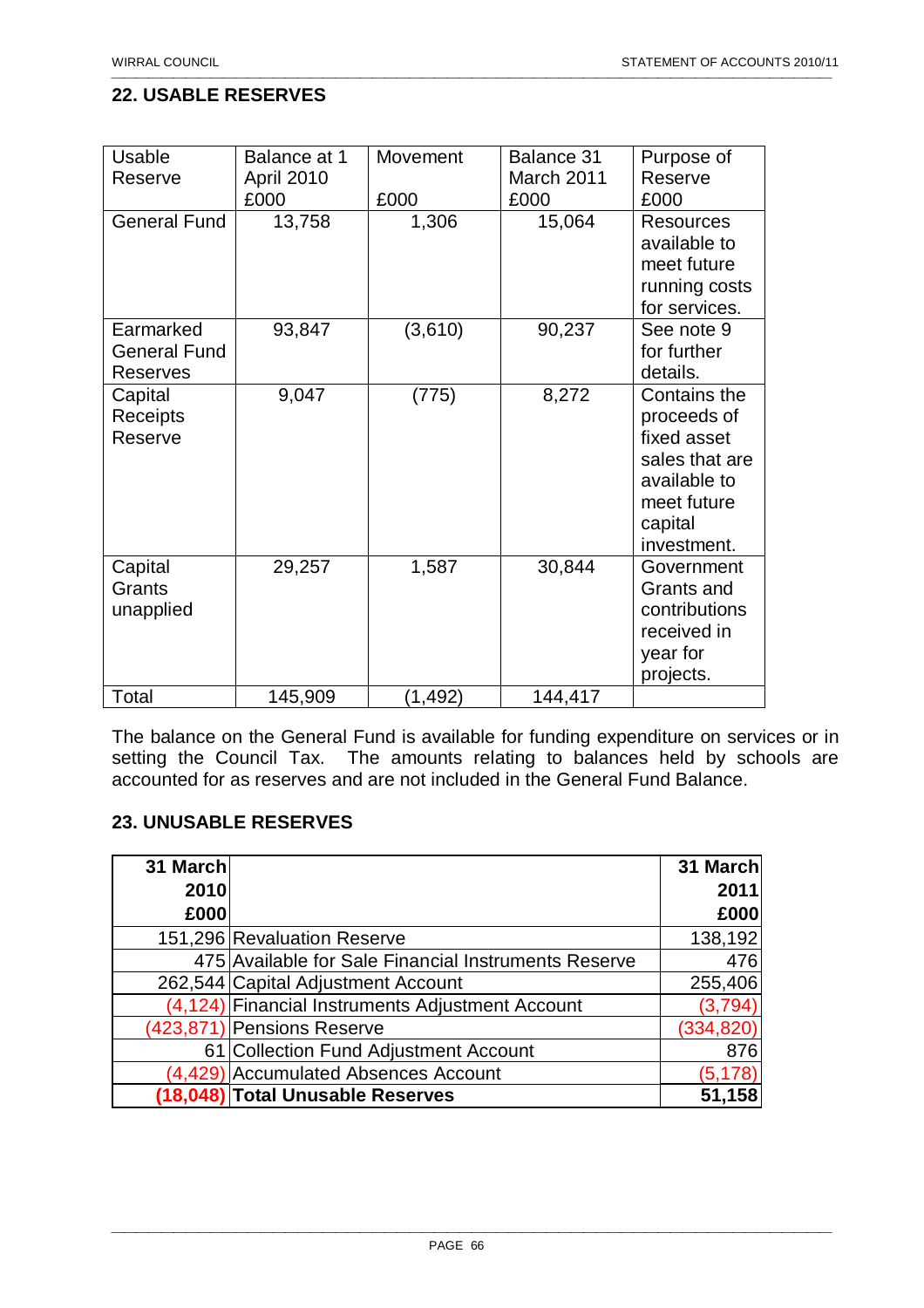# **Revaluation Reserve**

The Revaluation Reserve contains the gains made by the Council arising from increases in the value of its Property, Plant and Equipment. The balance is reduced when assets with accumulated gains are:

- revalued downwards or impaired and the gains are lost,
- used in the provision of services and the gains are consumed through depreciation, or
- disposed of and the gains are realised.

The Reserve contains only revaluation gains accumulated since 1 April 2007, the date that the Reserve was created. Accumulated gains arising before that date are consolidated into the balance on the Capital Adjustment Account.

| 2009/10 |                                                      | 2010/11   |          |
|---------|------------------------------------------------------|-----------|----------|
| £000    |                                                      | £000      | £000     |
|         | 143,715 Balance at 1 April                           |           | 151,296  |
|         | 24,230 Upward revaluation of assets                  | 6,075     |          |
|         | Downward revaluation of assets and                   |           |          |
|         | impairment losses not charged to the                 |           |          |
|         | (7,281) Surplus/Deficit on the Provision of services | (12, 845) |          |
|         | Surplus or deficit on revaluation of non-            |           |          |
|         | current assets not posted to the Surplus or          |           |          |
|         | 16,949 Deficit on the Provision of Services          |           | (6,770)  |
|         | Difference between fair value depreciation and       |           |          |
|         | $(5,583)$ historical cost depreciation               | (4, 715)  |          |
|         |                                                      |           |          |
|         | (2,997) Accumulated gains on assets sold or scrapped | (1,619)   |          |
|         |                                                      |           |          |
|         | Amounts written off to the Capital Adjustment        |           |          |
| (788)   | Account resulting from IFRS restatement              |           |          |
|         | Total amount written off to the capital              |           |          |
|         | (9,368) Adjustment Account                           |           | (6, 334) |
|         | 151,296 Balance at 31 March                          |           | 138,192  |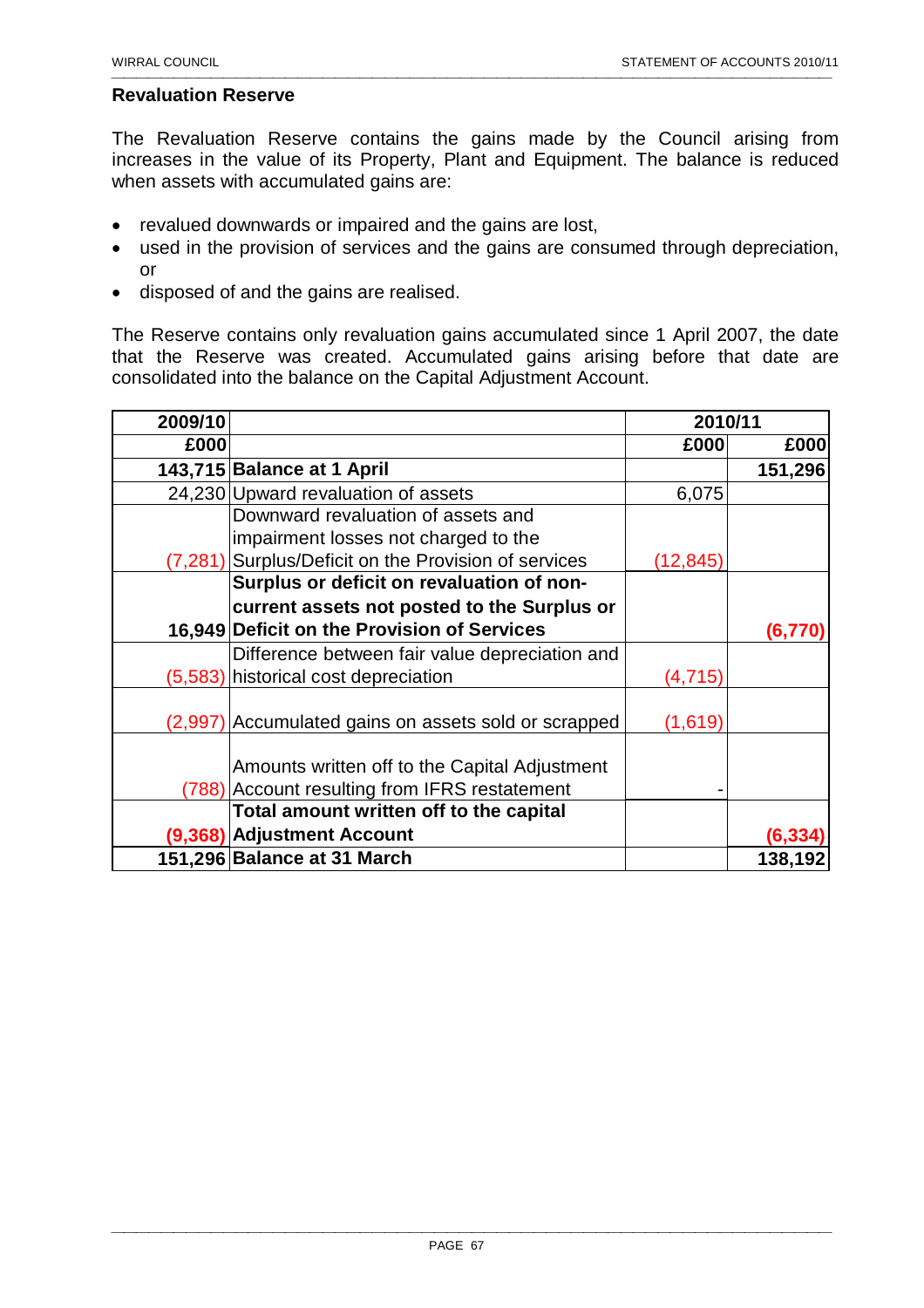#### **Available for Sale Financial Instruments Reserve**

The Available for Sale Financial Instruments Reserve contains the gains made by the Council arising from increases in the value of its investments that have quoted market prices or otherwise do not have fixed or determinable payments. The balance is reduced when investments with accumulated gains are revalued downwards or impaired and the gains lost or disposed of and the gains are realised.

| 31 March 2010 |                                                                                                                                                             | 31 March 2011 |
|---------------|-------------------------------------------------------------------------------------------------------------------------------------------------------------|---------------|
| £000          |                                                                                                                                                             | £000          |
|               | 746 Balance at 1 April                                                                                                                                      | 475           |
|               | 55 Upward revaluation of investments                                                                                                                        |               |
|               | Downward revaluation of investments not                                                                                                                     |               |
|               | - charged to the Surplus/ Deficit on the<br><b>Provision of Services</b>                                                                                    |               |
| (326)         | Accumulated gains on assets sold and<br>maturing assets written out to the<br>Comprehensive Income and Expenditure<br>Statement as part of Other Investment |               |
| 475           | <b>Balance at 31 March</b>                                                                                                                                  |               |

## **Capital Adjustment Account**

The Capital Adjustment Account absorbs the timing differences arising from the different accounting arrangements for the consumption of non-current assets and for their financing under statutory provisions. The Account is charged with costs of acquisition, construction or enhancement of assets. Depreciation, impairment losses and amortisations of assets are charged to the Comprehensive Income and Expenditure Statement with postings from the Revaluation Reserve to convert fair values to an historical cost basis.

The Account contains accumulated gains and losses on Investment Properties and gains recognised on donated assets that have yet to be consumed by the Council.

The Account also contains revaluation gains accumulated on Property, Plant and Equipment before 1 April 2007, the date that the Revaluation Reserve was created to hold such gains.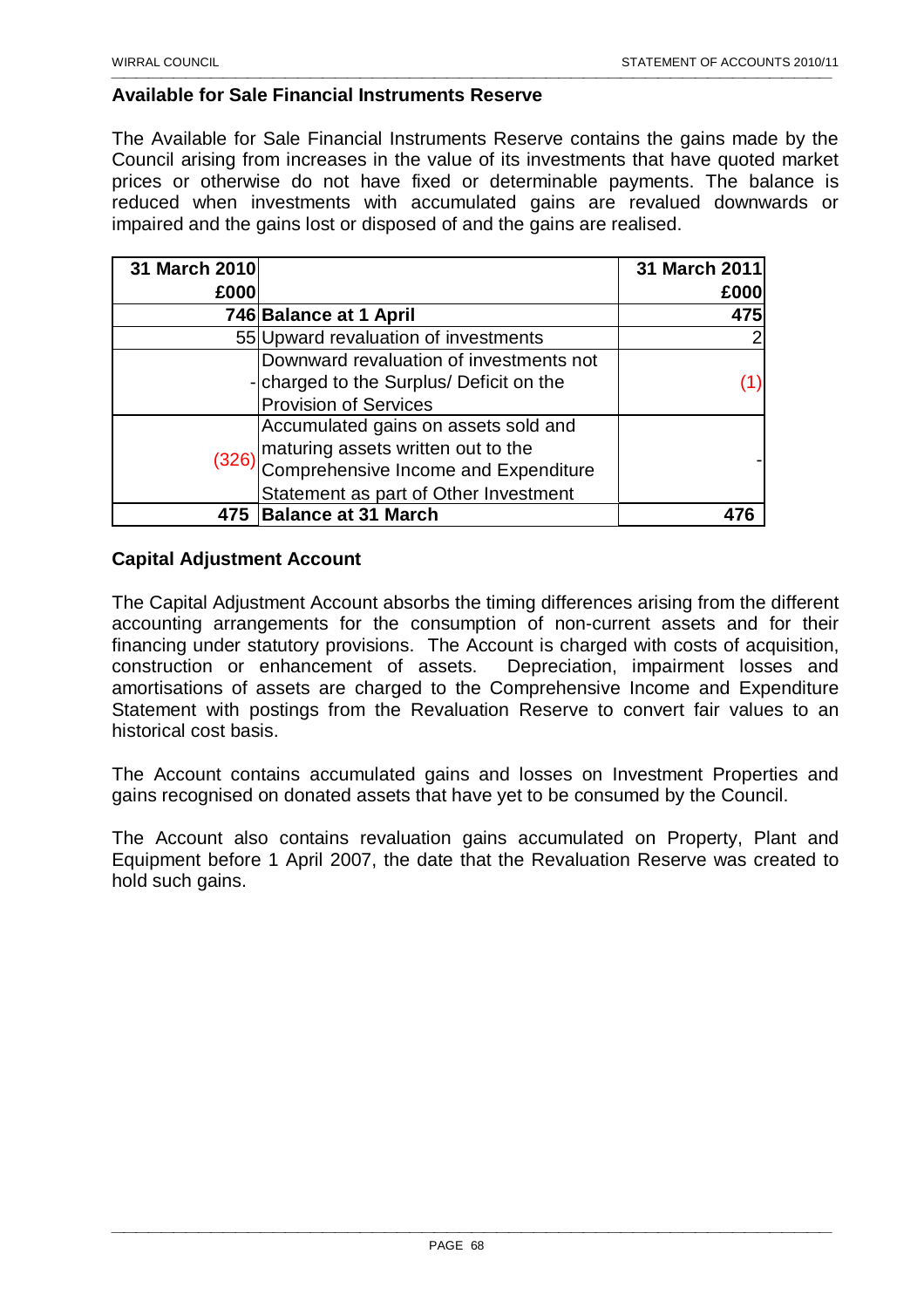| 2009/10   |                                                  | 2010/11   |           |
|-----------|--------------------------------------------------|-----------|-----------|
| £000      |                                                  | £000      | £000      |
|           | 297,360 Balance at 1 April                       |           | 262,544   |
|           | Reversal of items relating to capital            |           |           |
|           | expenditure debited or credited to the           |           |           |
|           | <b>Comprehensive Income and Expenditure</b>      |           |           |
|           | <b>Statement:</b>                                |           |           |
| (47, 259) | Charges for depreciation and impairment of       | (54, 147) |           |
|           | non-current assets                               |           |           |
|           | 12,702 Revaluation losses on Property, Plant and | 4,759     |           |
|           | Equipment                                        |           |           |
|           | (274) Amortisation of intangible assets          | (329)     |           |
|           | (1,958) Revenue expenditure funded from capital  | (4, 169)  |           |
|           | under statute                                    |           |           |
| (43, 814) | Amounts of non-current assets written off on     | (10, 979) |           |
|           | disposal or sale as part of the gain/loss on     |           |           |
|           | disposal to the Comprehensive Income and         |           |           |
|           | <b>Expenditure Statement</b>                     |           |           |
|           |                                                  |           |           |
| (80, 603) |                                                  |           | (64, 865) |
|           | Capital financing applied in the year:           |           |           |
|           | 4,000 Use of the Capital Receipts Reserve to     | 3,000     |           |
|           | finance new capital expenditure                  |           |           |
| 30,517    | Capital grants and contributions credited to     | 34,159    |           |
|           | the Comprehensive Income and                     |           |           |
|           | <b>Expenditure Statement that have been</b>      |           |           |
|           | applied to capital financing                     |           |           |
| 11,509    | Statutory provision for the financing of         | 17,994    |           |
|           | capital investment charged against the           |           |           |
|           | <b>General Fund</b>                              |           |           |
|           | 624 Capital expenditure charged against the      | 192       |           |
|           | <b>General Fund and NRA balances</b>             |           |           |
| 46,650    |                                                  |           | 55,345    |
|           | (863) Movements in the market value of           |           | 2,382     |
|           | Investment Properties debited or credited to     |           |           |
|           | the Comprehensive Income and                     |           |           |
|           | <b>Expenditure Statement</b>                     |           |           |
|           | 262,544 Balance at 31 March                      |           | 255,406   |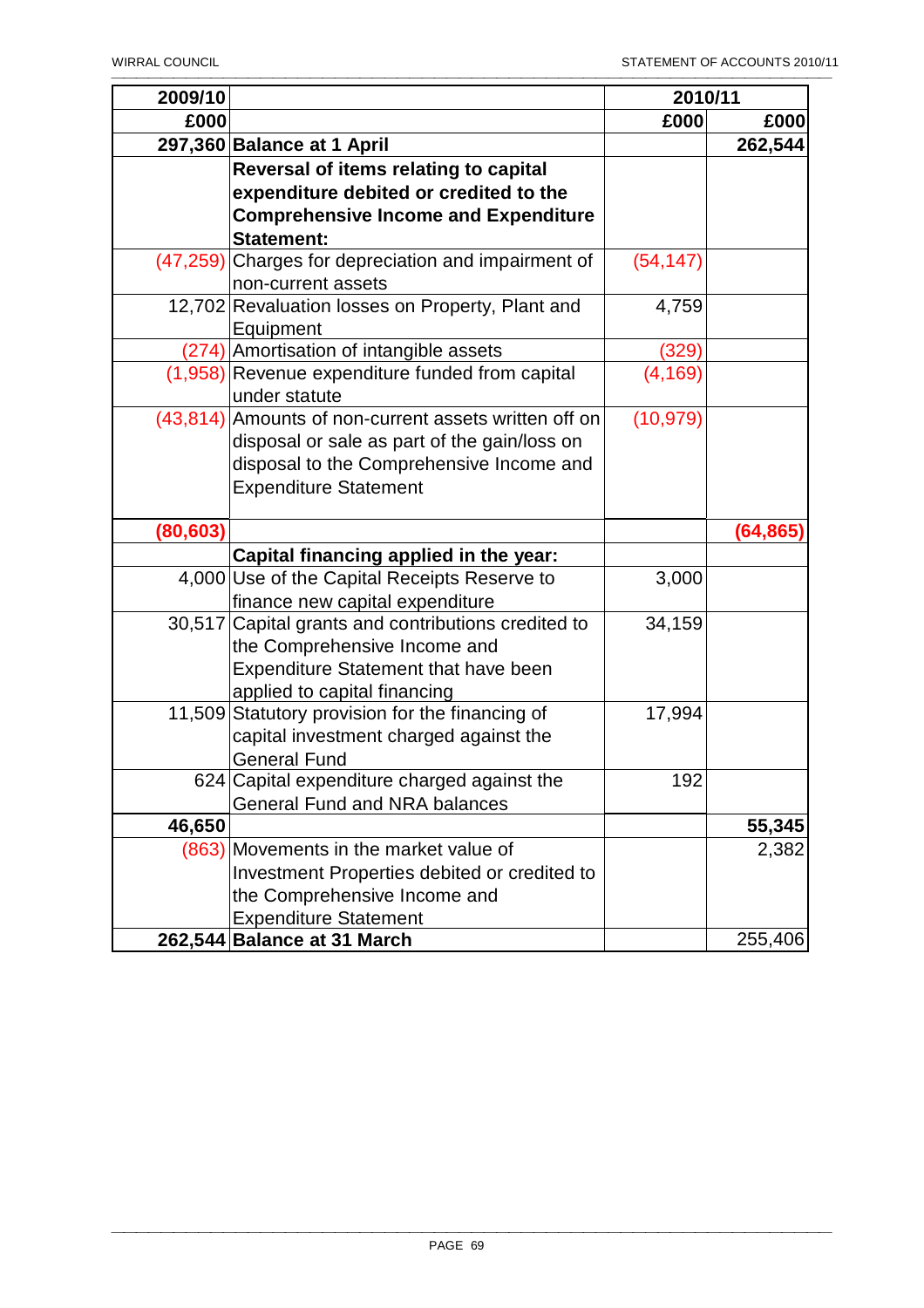## **Financial Instruments Adjustment Account**

The Financial Instrument Adjustment Account absorbs the timing differences arising from the different arrangements for accounting for income and expenses relating to certain financial instruments and for bearing losses or benefiting from gains per statutory provisions. The balance in the Financial Instrument Adjustment Account at the end of the year represents the amount that should have been charged to the Comprehensive Income and Expenditure Statement in accordance with proper accounting practices under the Code of Practice, but which Statutory Provisions allow or require to be deferred over future years.

The Council uses the account to manage premiums paid on the early redemption of loans. Premiums are debited to the Comprehensive Income and Expenditure Statement when they are incurred but reversed out of the General Fund Balance to the Account in the Movement in Reserves Statement. Over time, the expense is posted back to the General Fund Balance in accordance with statutory arrangements for spreading the burden on council tax. The account was also used to defer the impact of the estimated impairment on the Council's Heritable Bank investment. The Statutory Provision which allowed the deferment of impairment costs expired in 2010/11 and therefore the estimated impairment has been posted back to the General Fund Balance.

| 31 March |                                                            | 31 March |
|----------|------------------------------------------------------------|----------|
| 2010     |                                                            | 2011     |
| £000     |                                                            | £000     |
|          | (4,257) Balance at 1 April                                 | (4, 124) |
|          | Amount by which finance costs charged to the Comprehensive |          |
|          | Income and Expenditure Statement are different from the    |          |
|          | finance costs chargeable in the year in accordance with    |          |
|          | (75) statutory requirments                                 | 34       |
|          | Adjustment to the estimated impairment of Heritable Bank   |          |
|          | 208 Investment                                             |          |
|          | Expiry of Statutory Provision to allow the impairment of   |          |
|          | Heritable Bank investment to be deferred.                  | 296      |
|          | (4,124) Balance at 31 March                                |          |

## **Pensions Reserve**

The Pensions Reserve absorbs the timing differences arising from the different arrangements for accounting for post employment benefits and for funding benefits in accordance with statutory provisions. The Council accounts for post employment benefits in the Comprehensive Income and Expenditure Statement as the benefits are earned by employees accruing years of service, updating the liabilities recognised to reflect inflation, changing assumptions and investment returns on any resources set aside to meet the costs. However, statutory arrangements require benefits earned to be financed as the Council makes employer's contributions to pension funds or eventually pays any pensions for which it is directly responsible. The debit balance on the Pensions Reserve therefore shows a substantial shortfall in the benefits earned by past and current employees and the resources the Council has set aside to meet them. The statutory arrangements will ensure that funding will have been set aside by the time the benefits come to be paid.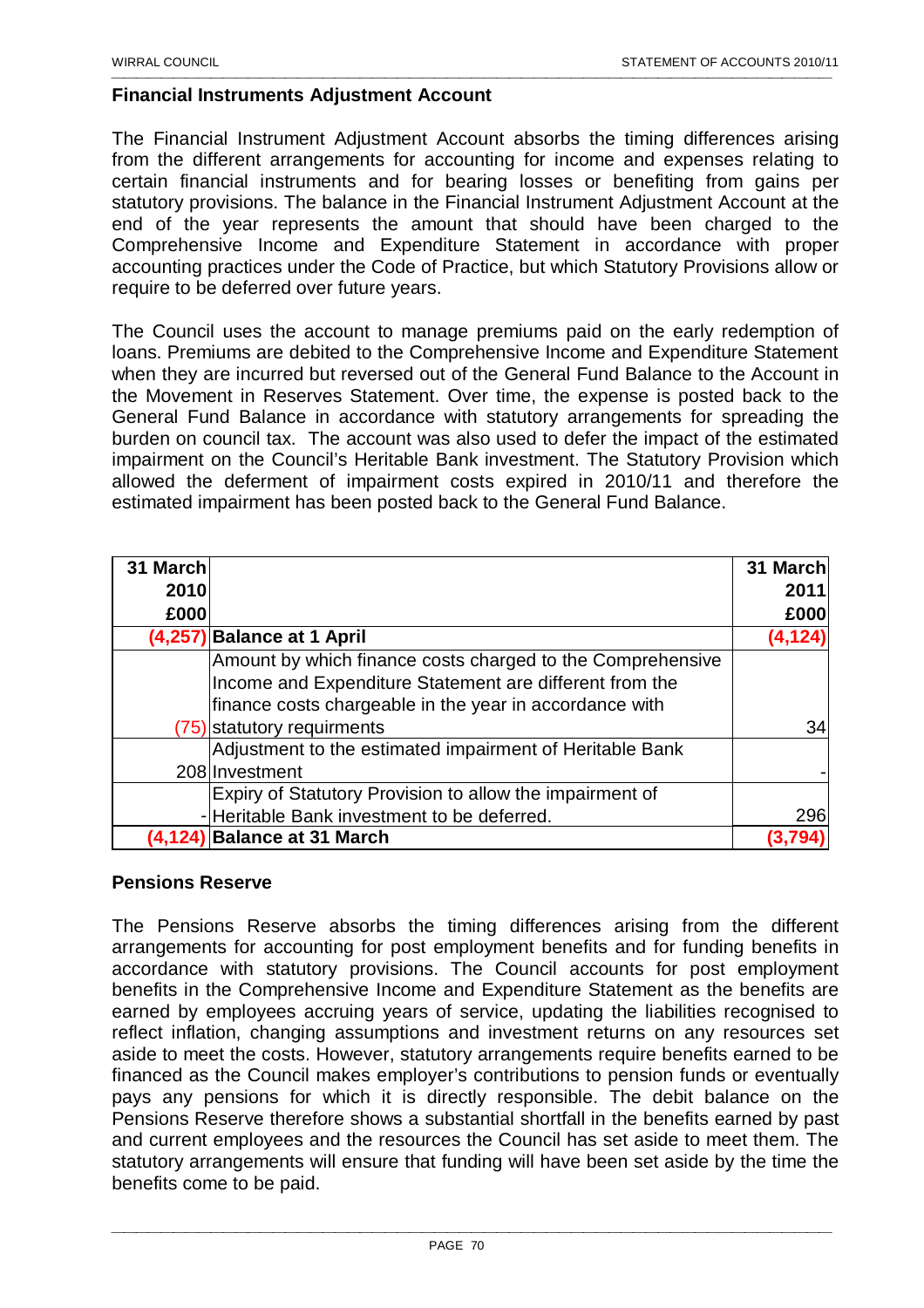| 2009/10<br>£000 |                                                                                                                                 | 2010/11<br>£000 |
|-----------------|---------------------------------------------------------------------------------------------------------------------------------|-----------------|
|                 | $(297,278)$ Balance at 1 April                                                                                                  | (423,871)       |
|                 | (114,760) Actuarial gains or losses on pensions assets and liabilities                                                          | 46,101          |
|                 | Reversal of items relating to retirement benefits debited or<br>credited to the surplus or Deficit on the Provision of Services |                 |
|                 | $(42,635)$ in the comprehensive Income and Expenditure Statement                                                                | 11,765          |
|                 | Employer's pensions contributions and direct payments to                                                                        |                 |
|                 | 30,802 pensioners payable in the year                                                                                           | 31,185          |
|                 | (423,871) Balance at 31 March                                                                                                   |                 |

# **Collection Fund Adjustment Account**

The Collection Fund Adjustment Account manages the differences arising from the recognition of council tax income in the Comprehensive Income and Expenditure Statement as it falls due from council tax payers compared with the statutory arrangements for paying across amounts to the General Fund from the Collection Fund.

| 2009/10 |                                                              | 2010/11 |
|---------|--------------------------------------------------------------|---------|
| £000    |                                                              | £000    |
|         | (337) Balance at 1 April                                     | 61      |
|         | Amount by which council tax income credited to the           |         |
|         | comprehensive Income and Expenditure Statement is            |         |
|         | different from council tax income calculated for the year in |         |
|         | 398 accordance with statutory requirements                   | 815     |
|         | 61 Balance at 31 March                                       | 876     |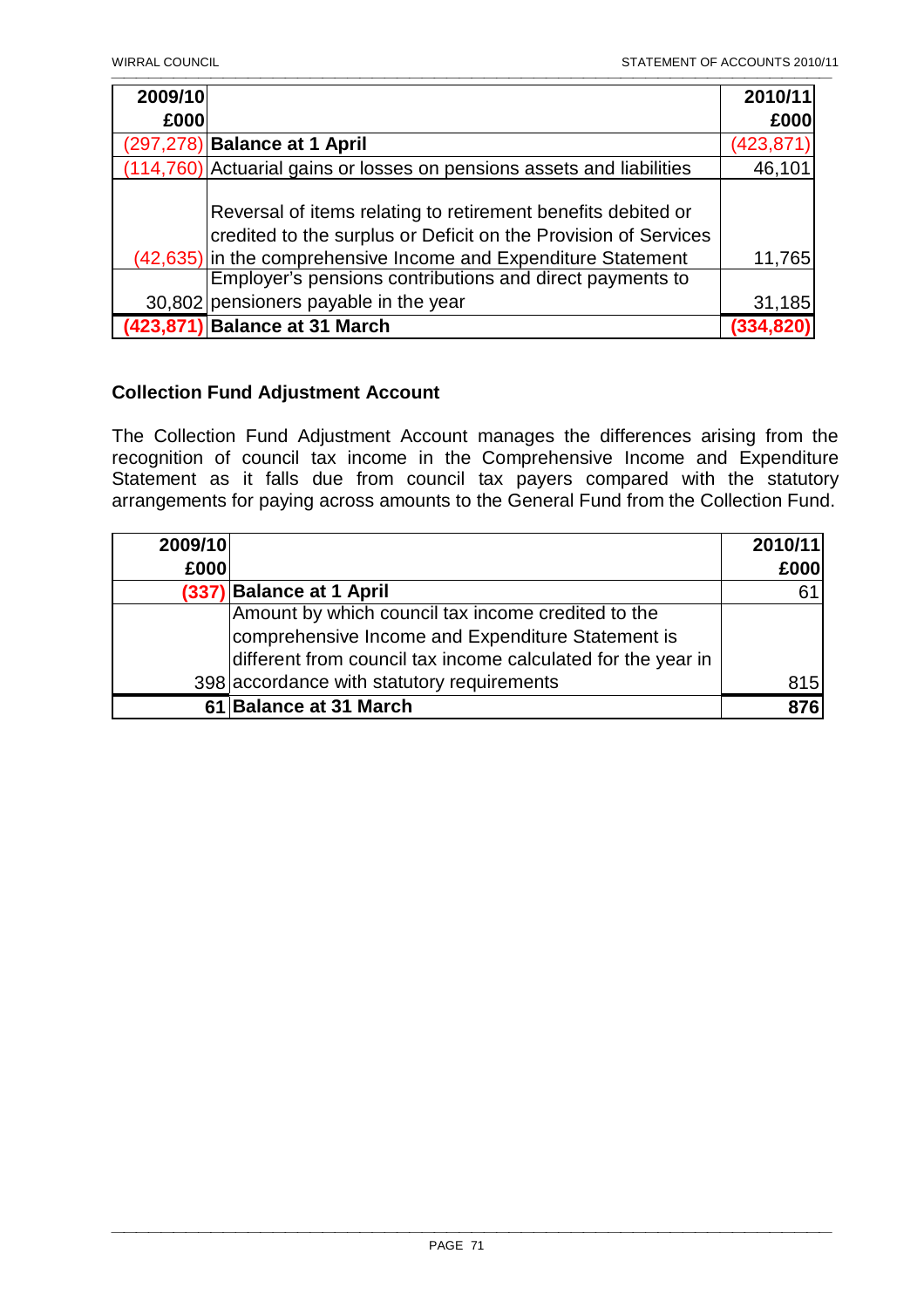# **Accumulated Absences Account**

#### +

The Accumulated Absences Account absorbs the differences that would otherwise arise on the General Fund Balance from accruing for compensated absences earned but not taken in the year, e.g. annual leave entitlement carried forward at 31 March. Statutory arrangements require that the impact on the General Fund Balance is neutralised by transfers to or from the Account.

| 2009/10 |                                                   | 2010/11 |        |
|---------|---------------------------------------------------|---------|--------|
| £000    |                                                   | £000    | £000   |
|         | (5,236) Balance at 1 April                        |         | (4,429 |
|         | 1,092 Settlement or cancellation of accrual made  |         |        |
|         | at the end of the preceding year                  |         |        |
|         | $(285)$ Amounts accrued at the end of the current | (749)   |        |
|         | year                                              |         |        |
|         | 807 Amount by which officer remuneration          |         |        |
|         | charged to the Comprehensive Income and           |         |        |
|         | Expenditure Statement on an accruals basis        |         |        |
|         | is different from remuneration chargeable in      |         |        |
|         | the year in accordance with statutory             |         |        |
|         | requirements                                      |         |        |
|         | (4,429) Balance at 31 March                       |         |        |

# **24. CASH FLOW STATEMENT - OPERATING ACTIVITIES**

The cash flows for operating activities include the following items:

| 2009/10<br>£000 |                            | 2010/11<br>£000 |
|-----------------|----------------------------|-----------------|
|                 | (10,036) Interest received | (7,519)         |
|                 | 22,550 Interest paid       | 19,955          |

# **25. CASH FLOW STATEMENT - INVESTING ACTIVITIES**

| 2009/10    |                                                                                                               | 2010/11   |
|------------|---------------------------------------------------------------------------------------------------------------|-----------|
| £000       |                                                                                                               | £000      |
|            | 40,843 Purchase of property, plant and equipment, investment<br>property and intangible assets                |           |
|            |                                                                                                               | 45,875    |
|            | 141,950 Purchase of short-term and long-term investments                                                      | 103,000   |
|            | Other payments for investing activities                                                                       |           |
|            | (3,575) Proceeds from the sale of property, plant and<br>equipment, investment property and intangible assets |           |
|            |                                                                                                               |           |
|            |                                                                                                               |           |
| (119, 850) | Proceeds from short-term and long-term investments                                                            | 108,200   |
|            | (51,438) Other receipts from investing activities                                                             | (37, 836) |
|            | 7,930 Net cash flows from investing activities                                                                |           |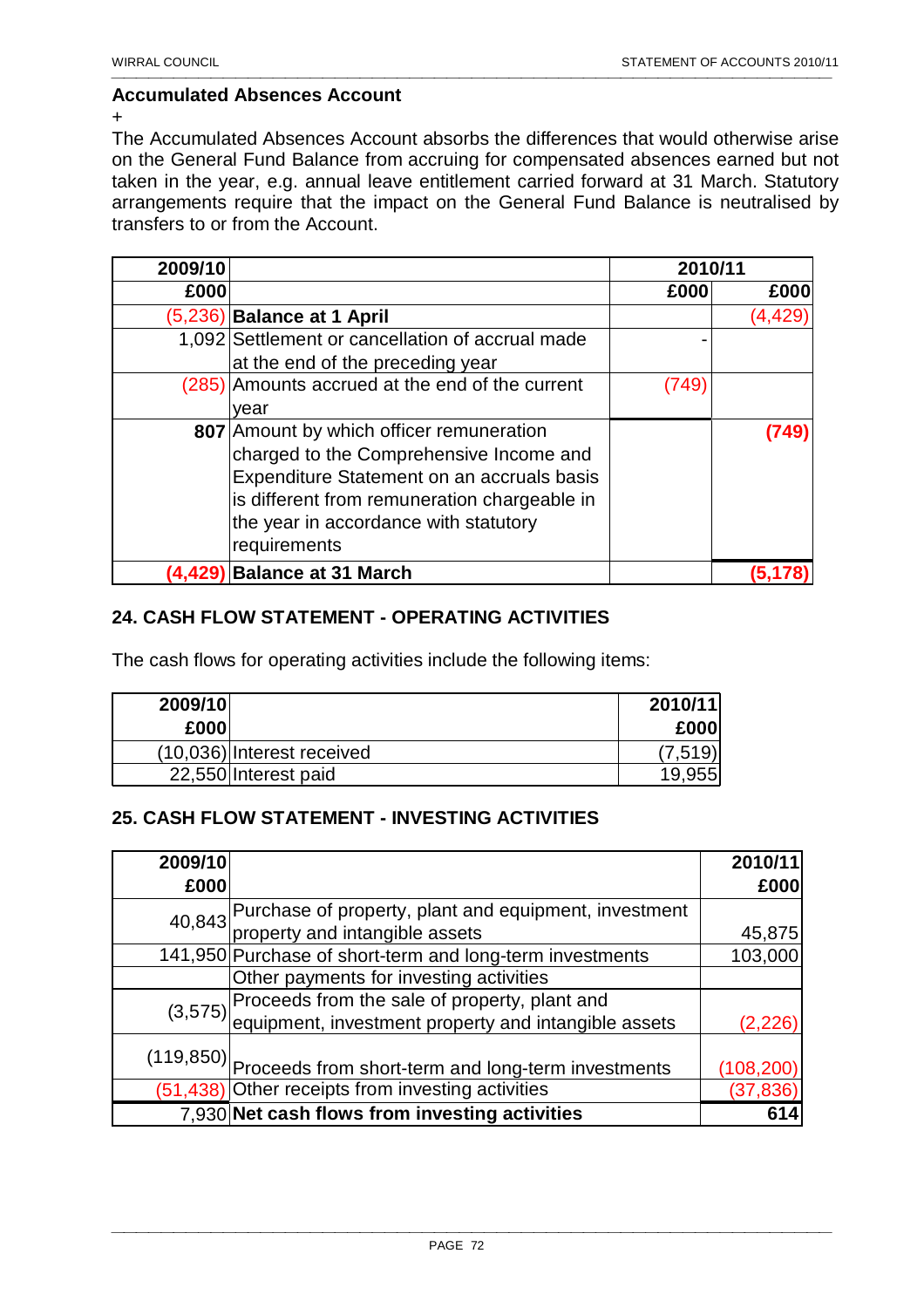# **26. CASH FLOW STATEMENT - FINANCING ACTIVITIES**

| 2009/10 |                                                             | 2010/11  |
|---------|-------------------------------------------------------------|----------|
| £000    |                                                             | £000     |
|         | (10,000) Cash receipts of short- and long-term borrowing    | (10,000) |
|         | $(564)$ Other receipts from financing activities            | (1, 367) |
|         | Cash payments for the reduction of the outstanding          |          |
|         | 2,187 liabilities relating to finance leases and on-balance | 3,211    |
|         | sheet PFI contracts                                         |          |
|         | 25,836 Repayments of short- and long-term borrowing         | 16,280   |
|         | -Other payments for financing activities                    |          |
|         | 17,459 Net cash flows from financing activities             |          |

# **27. AMOUNTS REPORTED FOR RESOURCE ALLOCATION DECISIONS**

The analysis of income and expenditure by service on the face of the Comprehensive Income and Expenditure Statement is that specified by the Best Value Accounting Code of Practice. However, decisions about resource allocation are taken by the Council's Cabinet on the basis of monitoring reports analysed across departments. These reports are prepared on a different basis from the accounting policies used in the financial statements. In particular:

- the cost of retirement benefits is based on cash flows (payment of employer's pensions contributions) rather than current service cost of benefits accrued in the year
- amounts charged to departments in relation to capital expenditure (depreciation for example) are reversed out through the Finance Department. In the Statement of Accounts these are reversed out through the Movement in Reserves Statement.
- Levies and reserves are treated as departmental costs

The income and expenditure by the Council department recorded in the budget reports for the year is as follows:

| 2009/10                                                     |                                                   |                                                |                                      |                        |                                            |                                      |                             |               |  |
|-------------------------------------------------------------|---------------------------------------------------|------------------------------------------------|--------------------------------------|------------------------|--------------------------------------------|--------------------------------------|-----------------------------|---------------|--|
| Departmental<br>Income and<br><b>Expenditure</b><br>2009/10 | Adult<br><b>Social</b><br><b>Services</b><br>£000 | <b>Children</b><br>and Young<br>People<br>£000 | Corporate<br><b>Services</b><br>£000 | <b>Finance</b><br>£000 | Law, HR and<br>Asset<br>Management<br>£000 | Technical<br><b>Services</b><br>£000 | <b>Merseytravel</b><br>£000 | Total<br>£000 |  |
| Fees, charges<br>and other<br>service                       |                                                   |                                                |                                      |                        |                                            |                                      |                             |               |  |
| income                                                      | (57, 188)                                         | (84, 614)                                      | (8, 126)                             | (43, 324)              | (16, 181)                                  | (41, 903)                            | $\blacksquare$              | (251, 336)    |  |
| Government<br>grants                                        | (3, 143)                                          | (253, 834)                                     | (24, 153)                            | (153, 596)             | (636)                                      | (19)                                 | $\blacksquare$              | (435, 381)    |  |
| <b>Total Income</b>                                         | (60, 331)                                         | (338, 448)                                     | (32, 279)                            | (196, 920)             | (16, 817)                                  | (41, 922)                            | $\blacksquare$              | (686, 717)    |  |
|                                                             |                                                   |                                                |                                      |                        |                                            |                                      |                             |               |  |
| Employee<br>expenses                                        | 38,324                                            | 246,682                                        | 8,508                                | 33,082                 | 13,534                                     | 27,306                               | $\blacksquare$              | 367,435       |  |
| Other service<br>expenses                                   | 91,735                                            | 139,705                                        | 38,529                               | 154,781                | 12,607                                     | 71,423                               | 0                           | 508,779       |  |
| Support<br>service<br>recharges                             | 18,314                                            | 31,104                                         | 6,434                                | 12,129                 | 10,458                                     | 12,803                               | 26305                       | 117,546       |  |
| <b>Total</b><br><b>Expenditure</b>                          | 148,372                                           | 417.490                                        | 53,470                               | 199.992                | 36,599                                     | 111,532                              | 26,305                      | 993,760       |  |
|                                                             |                                                   |                                                |                                      |                        |                                            |                                      |                             |               |  |
| <b>Net</b><br>Expenditure                                   | 88,041                                            | 79,042                                         | 21,191                               | 3,072                  | 19,782                                     | 69,610                               | 26,305                      | 307,043       |  |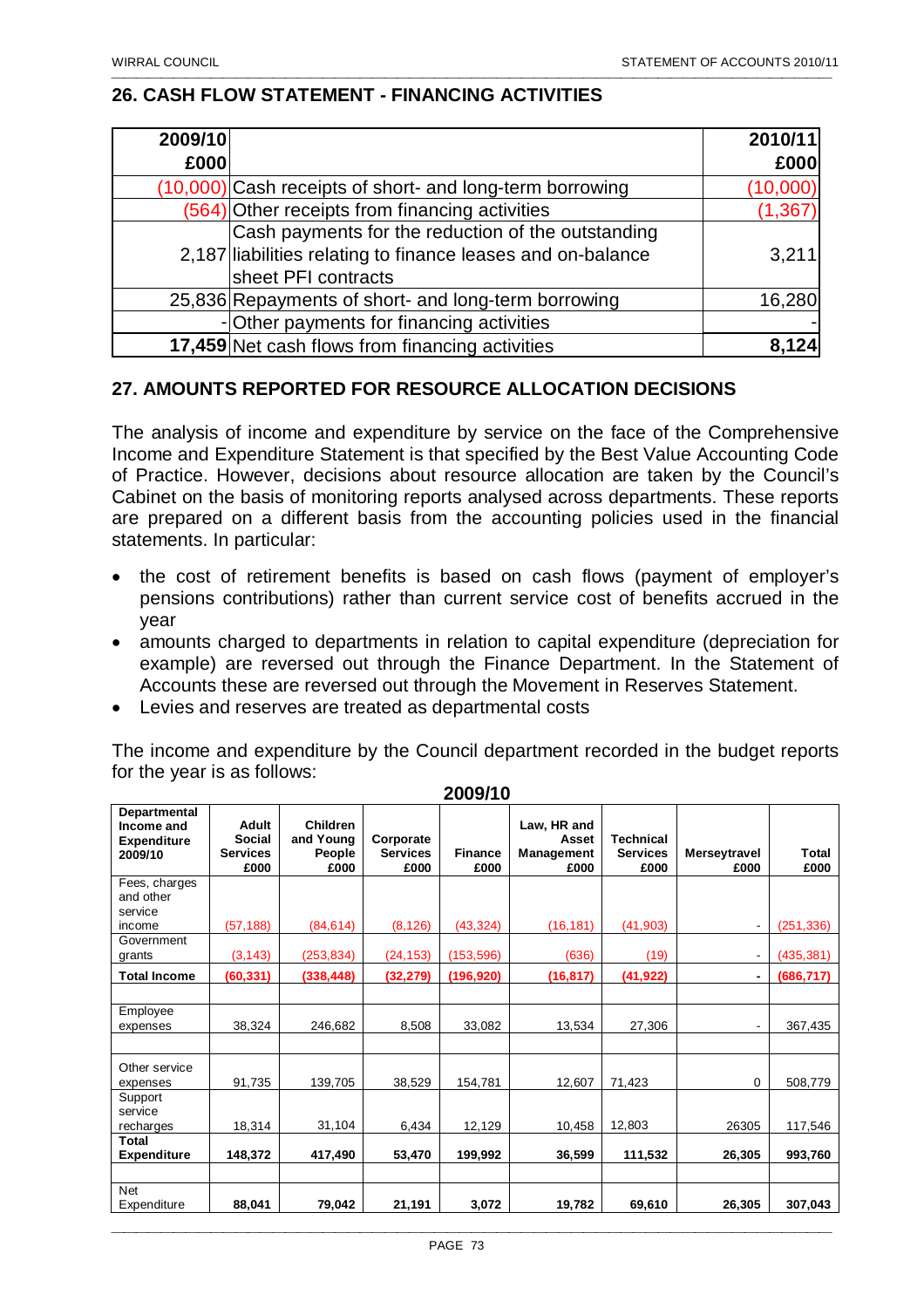### **Reconciliation of Departmental Income and Expenditure to Cost of Services in the Comprehensive Income and Expenditure Statement**

This reconciliation shows how the figures in the analysis of departmental income and expenditure relate to the amounts included in the Comprehensive Income and Expenditure Statement.

|                                                                                                                      | 2009/10<br>£000 |
|----------------------------------------------------------------------------------------------------------------------|-----------------|
|                                                                                                                      |                 |
| Net expenditure in the Departmental Analysis<br>Net expenditure of services and support services not included in the | 307,043         |
| Analysis                                                                                                             |                 |
| Amounts in the comprehensive Income and Expenditure Statement not                                                    |                 |
| reported to management in the Analysis                                                                               | 14,486          |
| Amounts included in the Analysis not included in the Comprehensive                                                   |                 |
| Income and Expenditure Statement                                                                                     | 21,187          |
| <b>Cost of Services in Comprehensive Income and Expenditure</b>                                                      |                 |
| <b>Statement</b>                                                                                                     | 271,370         |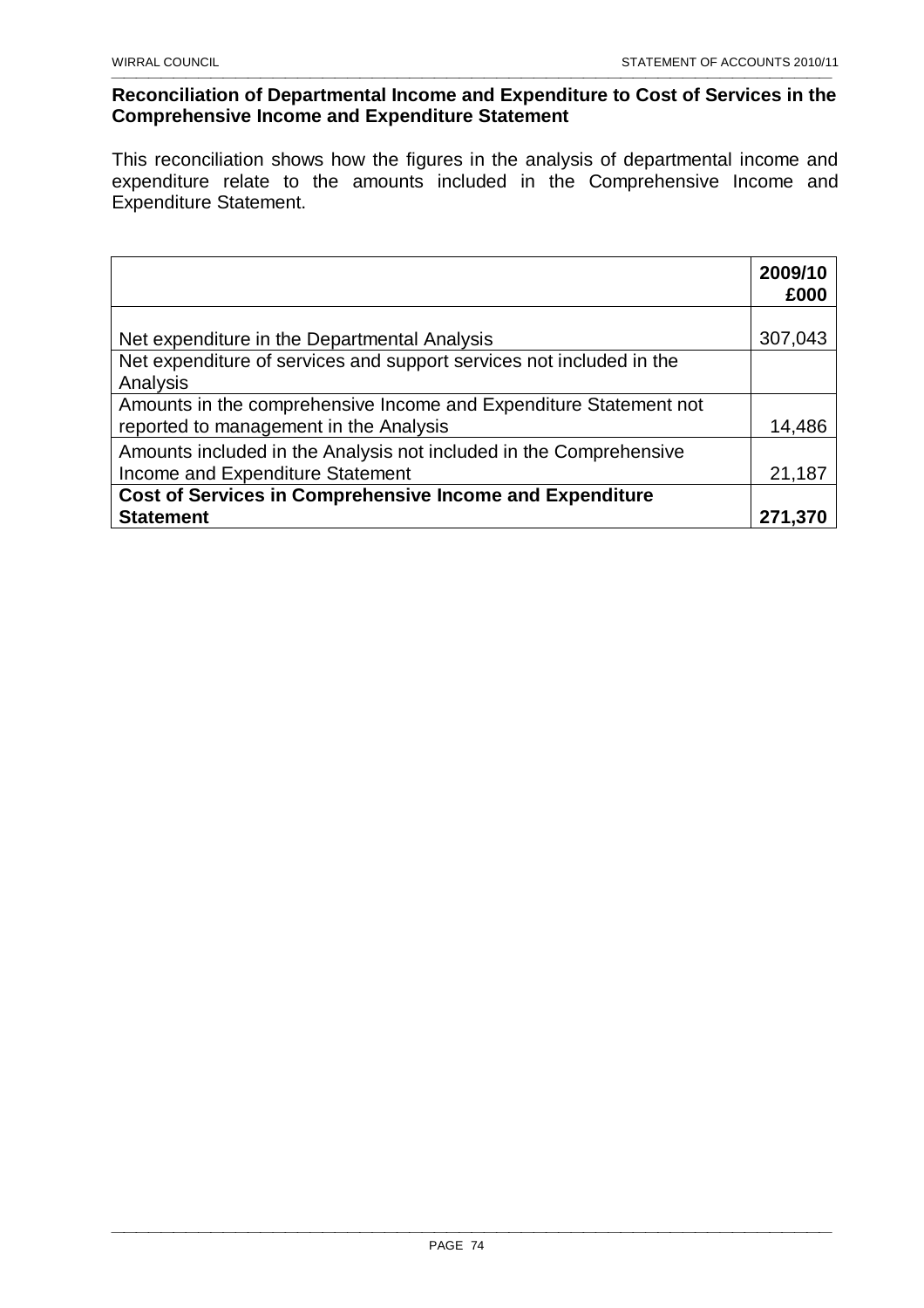| 2009/10           |                          |                              | <b>Amounts</b> |                |                          |                          |                |              |
|-------------------|--------------------------|------------------------------|----------------|----------------|--------------------------|--------------------------|----------------|--------------|
|                   |                          |                              | not            |                |                          |                          |                |              |
|                   |                          | <b>Services</b>              | reported       |                |                          |                          |                |              |
|                   |                          | and                          |                |                |                          |                          |                |              |
|                   |                          |                              | to             |                |                          |                          |                |              |
|                   |                          | <b>Support</b>               | manage-        | <b>Amounts</b> |                          |                          |                |              |
|                   | [Direct-                 | <b>Services</b>              | ment for       | not            | <b>Allocation</b>        |                          |                |              |
|                   | orate]                   | not in                       | decision       | included       | οf                       | Cost of                  | Corporate      |              |
|                   | <b>Analysis</b>          | <b>Analysis</b>              | making         | in I&E         | Recharges                | <b>Services</b>          | <b>Amounts</b> | <b>Total</b> |
|                   | £000                     | £000                         | £000           | £000           | £000                     | £000                     | £000           | £000         |
| Fees,             |                          |                              |                |                |                          |                          |                |              |
| charges &         |                          |                              |                |                |                          |                          |                |              |
| other service     |                          |                              |                |                |                          |                          |                |              |
| income            | (251, 336)               |                              |                | 4,055          | $\overline{\phantom{a}}$ | (247, 281)               |                | (247, 281)   |
| Surplus or        |                          |                              |                |                |                          |                          |                |              |
| deficit on        |                          |                              |                |                |                          |                          |                |              |
| associates        |                          |                              |                |                |                          |                          |                |              |
| and joint         |                          |                              |                |                |                          |                          |                |              |
| ventures          |                          |                              |                |                |                          |                          |                |              |
| Interest and      |                          |                              |                |                |                          |                          |                |              |
| investment        |                          |                              |                |                |                          |                          |                |              |
| income            | $\blacksquare$           | $\blacksquare$               | $\blacksquare$ | $\blacksquare$ | $\overline{\phantom{a}}$ | $\blacksquare$           | (4,055)        | (4,055)      |
| Income from       |                          |                              |                |                |                          |                          |                |              |
| council tax       |                          | ٠                            |                |                | $\overline{\phantom{a}}$ | $\overline{\phantom{a}}$ | (128, 719)     | (128, 719)   |
| Government        |                          |                              |                |                |                          |                          |                |              |
| grants and        |                          |                              |                |                |                          |                          |                |              |
| contributions     | (435, 381)               |                              | (624)          | 5,472          | $\overline{\phantom{a}}$ | (430, 533)               | (242, 480)     | (673, 013)   |
| <b>Total</b>      |                          |                              |                |                |                          |                          |                |              |
| Income            | (686, 717)               |                              | (624)          | 9,527          | $\overline{\phantom{a}}$ | (677, 814)               | (375, 254)     | (1,053,068)  |
|                   |                          |                              |                |                |                          |                          |                |              |
|                   |                          |                              |                |                |                          |                          |                |              |
| Employee          |                          |                              |                |                |                          |                          |                |              |
| expenses          | 367,435                  |                              | (13, 862)      | 807            | $\blacksquare$           | 354,380                  | 24,888         | 379,268      |
| Other             |                          |                              |                |                |                          |                          |                |              |
| service           |                          |                              |                |                |                          |                          |                |              |
| expenses          | 508,779                  |                              |                | (65, 288)      | $\blacksquare$           | 443,491                  | 64             | 443,555      |
| Support           |                          |                              |                |                |                          |                          |                |              |
| Service           |                          |                              |                |                |                          |                          |                |              |
| recharges         | 117,546                  |                              |                |                |                          | 117,546                  |                | 117,546      |
| Depreciation,     |                          |                              |                |                |                          |                          |                |              |
| amortisation      |                          |                              |                |                |                          |                          |                |              |
| and               |                          |                              |                |                |                          |                          |                |              |
| impairment        |                          |                              |                | 49,491         |                          | 49,491                   |                | 49,491       |
| Interest          |                          |                              |                |                |                          |                          |                |              |
| Payments          | ÷,                       | ٠                            |                | (15, 724)      | $\blacksquare$           | (15, 724)                | 15,590         | (134)        |
| Precepts &        |                          |                              |                |                |                          |                          |                |              |
| Levies            | $\overline{\phantom{a}}$ | $\qquad \qquad \blacksquare$ |                |                |                          |                          | 43,111         | 43,111       |
| Payments to       |                          |                              |                |                |                          |                          |                |              |
| Housing           |                          |                              |                |                |                          |                          |                |              |
| Capital           |                          |                              |                |                |                          |                          |                |              |
| Receipts          |                          |                              |                |                |                          |                          |                |              |
| Pool              |                          |                              |                |                |                          |                          | 6              | 6            |
| Gain or Loss      |                          |                              |                |                |                          |                          |                |              |
| on Disposal       |                          |                              |                |                |                          |                          |                |              |
| of Fixed          |                          |                              |                |                |                          |                          |                |              |
| Assets            | $\blacksquare$           | $\blacksquare$               |                |                | $\blacksquare$           |                          | 35,325         | 35,325       |
| <b>Total</b>      |                          |                              |                |                |                          |                          |                |              |
| expenditure       | 993,760                  |                              | (13, 862)      | (30, 714)      |                          | 949,184                  | 118,984        | 1,068,168    |
| <b>Surplus or</b> |                          |                              |                |                |                          |                          |                |              |
| (deficit) on      |                          |                              |                |                |                          |                          |                |              |
| the               |                          |                              |                |                |                          |                          |                |              |
| provision of      |                          |                              |                |                |                          |                          |                |              |
| services          | 307,043                  |                              | (14, 486)      | (21, 187)      |                          | 271,370                  | (256, 270)     | 15,100       |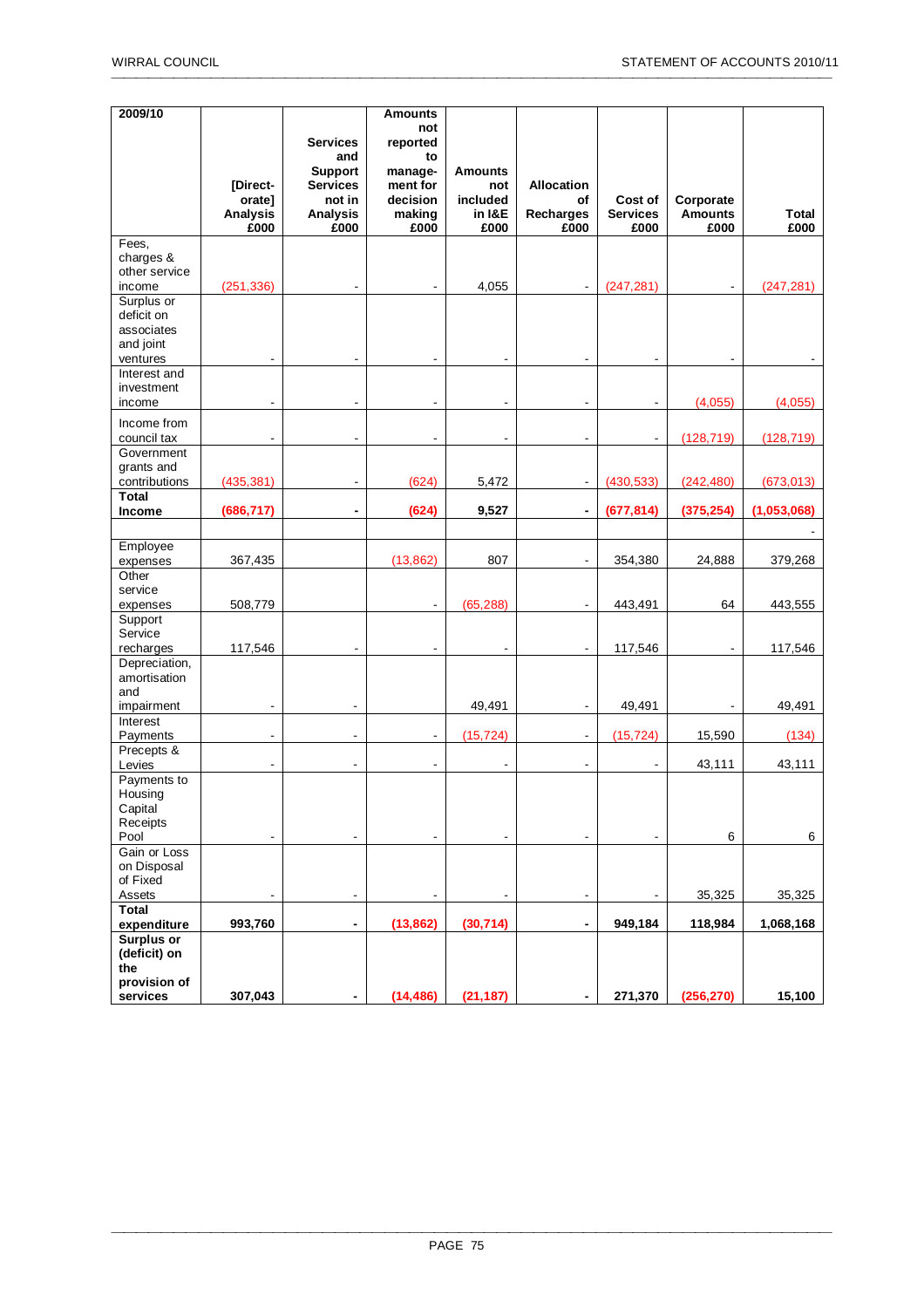| 2010/11                                                     |                                                   |                                                |                                      |                        |                                                   |                                      |                          |               |  |
|-------------------------------------------------------------|---------------------------------------------------|------------------------------------------------|--------------------------------------|------------------------|---------------------------------------------------|--------------------------------------|--------------------------|---------------|--|
| Departmental<br>Income and<br><b>Expenditure</b><br>2010/11 | Adult<br><b>Social</b><br><b>Services</b><br>£000 | <b>Children</b><br>and Young<br>People<br>£000 | Corporate<br><b>Services</b><br>£000 | <b>Finance</b><br>£000 | Law, HR and<br>Asset<br><b>Management</b><br>£000 | Technical<br><b>Services</b><br>£000 | Merseytravel<br>£000     | Total<br>£000 |  |
| Fees, charges<br>and other<br>service                       |                                                   |                                                |                                      |                        |                                                   |                                      |                          |               |  |
| income                                                      | (61, 317)                                         | (85, 663)                                      | (11, 731)                            | (46, 317)              | (31, 997)                                         | (37, 307)                            | $\overline{\phantom{a}}$ | (274,332)     |  |
| Government<br>grants                                        | (2,658)                                           | (255, 248)                                     | (8,753)                              | (160, 543)             | (142)                                             | (92)                                 | $\blacksquare$           | (427, 436)    |  |
| <b>Total Income</b>                                         | (63, 975)                                         | (340, 911)                                     | (20, 484)                            | (206, 859)             | (32, 139)                                         | (37, 399)                            |                          | (701,768)     |  |
|                                                             |                                                   |                                                |                                      |                        |                                                   |                                      |                          |               |  |
| Employee<br>expenses                                        | 40,420                                            | 254,958                                        | 8,988                                | 35,224                 | 15,031                                            | 29,376                               | $\blacksquare$           | 383,997       |  |
| Other service<br>expenses                                   | 106,628                                           | 157,584                                        | 36,573                               | 142,750                | 22,448                                            | 57,615                               | 27,344                   | 550,942       |  |
| Support<br>service<br>recharges                             | 17,130                                            | 36,242                                         | 6,716                                | 15,073                 | 10,084                                            | 19,218                               | $\overline{\phantom{a}}$ | 104,463       |  |
| <b>Total</b><br><b>Expenditure</b>                          | 164,178                                           | 448,784                                        | 52,277                               | 193,047                | 47,563                                            | 106,209                              | 27,344                   | 1,039,402     |  |
| Net<br>Expenditure                                          | 100,203                                           | 107,873                                        | 31,793                               | (13, 813)              | 15,424                                            | 68,810                               | 27,344                   | 337,634       |  |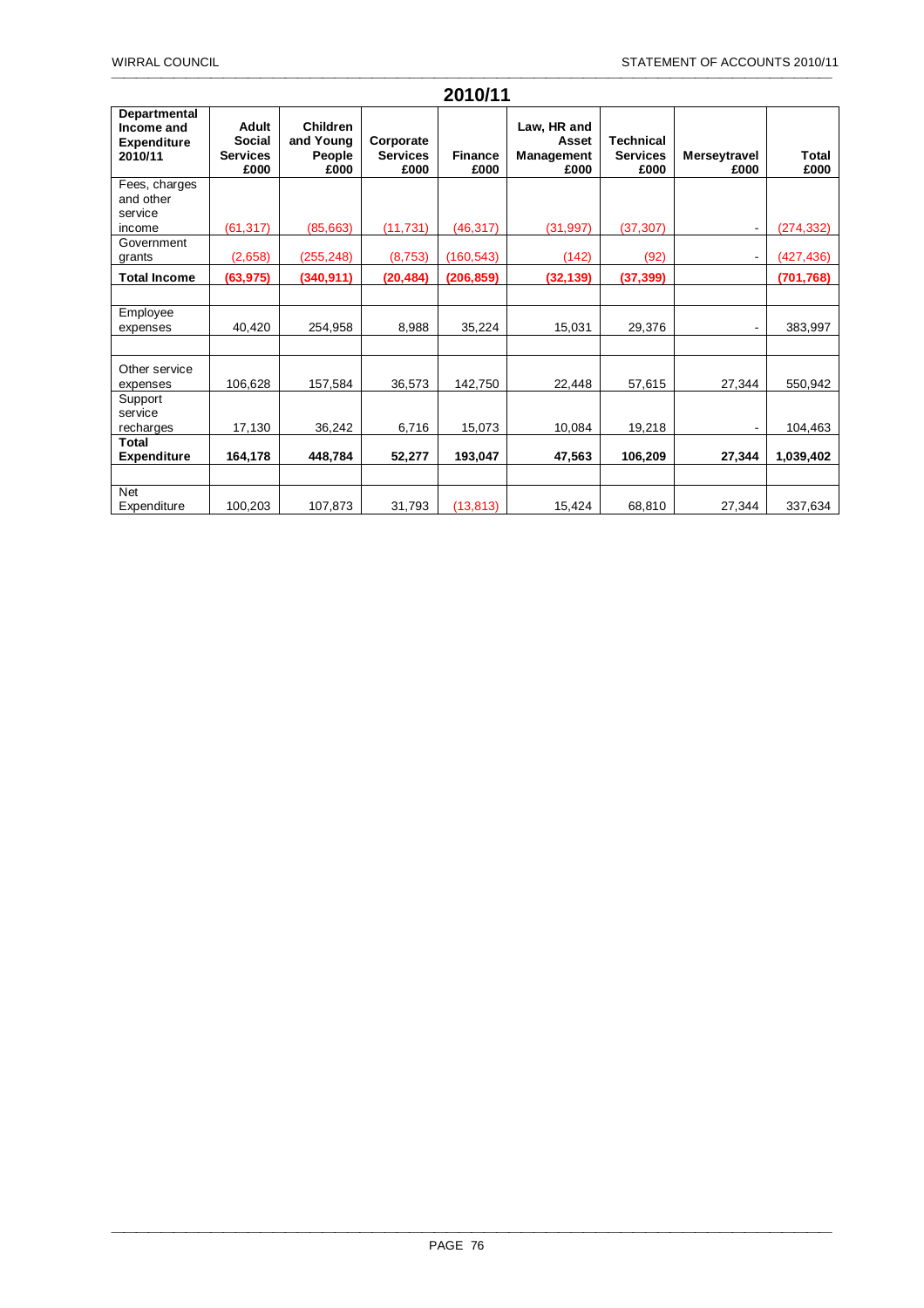### **Reconciliation of Departmental Income and Expenditure to Cost of Services in the Comprehensive Income and Expenditure Statement**

This reconciliation shows how the figures in the analysis of departmental income and expenditure relate to the amounts included in the Comprehensive Income and Expenditure Statement.

|                                                                      | 2010/11<br>£000 |
|----------------------------------------------------------------------|-----------------|
|                                                                      |                 |
| Net expenditure in the Departmental Analysis                         | 337,634         |
| Net expenditure of services and support services not included in the |                 |
| Analysis                                                             |                 |
| Amounts in the comprehensive Income and Expenditure Statement not    |                 |
| reported to management in the Analysis                               | (60,175)        |
| Amounts included in the Analysis not included in the comprehensive   |                 |
| Income and Expenditure Statement                                     | (18, 225)       |
| <b>Cost of Services in Comprehensive Income and Expenditure</b>      |                 |
| <b>Statement</b>                                                     | 259,234         |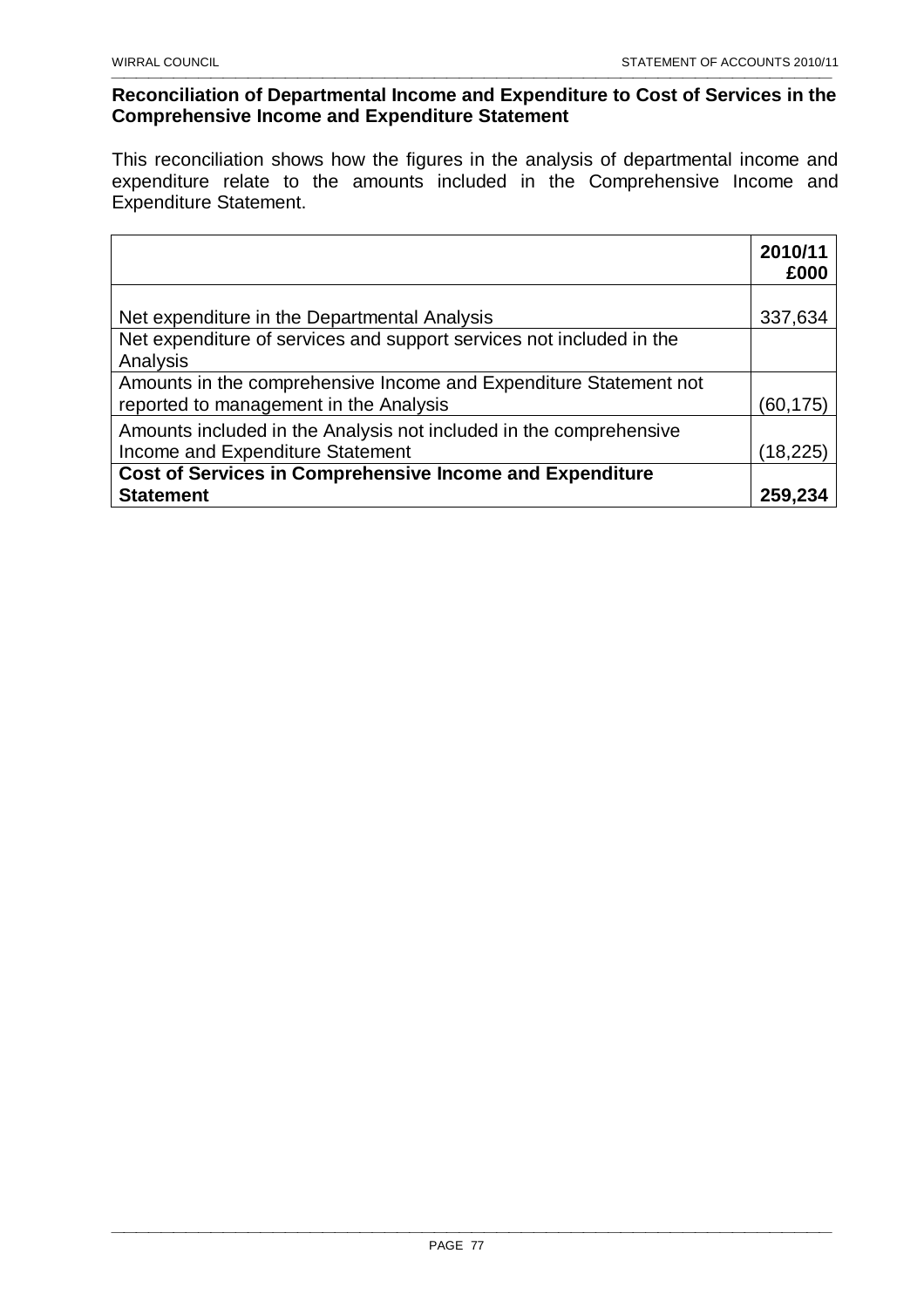| 2010/11           |                          |                              | <b>Amounts</b>           |                    |                          |                          |                             |             |
|-------------------|--------------------------|------------------------------|--------------------------|--------------------|--------------------------|--------------------------|-----------------------------|-------------|
|                   |                          |                              |                          |                    |                          |                          |                             |             |
|                   |                          | <b>Services</b>              | not<br>reported          |                    |                          |                          |                             |             |
|                   |                          |                              |                          |                    |                          |                          |                             |             |
|                   |                          | and                          | to                       |                    |                          |                          |                             |             |
|                   |                          | <b>Support</b>               | manage-                  | <b>Amounts</b>     |                          |                          |                             |             |
|                   |                          | <b>Services</b><br>not in    | ment for<br>decision     | not                | <b>Allocation</b><br>οf  | Cost of                  |                             |             |
|                   | Departmental             |                              | making                   | included<br>in I&E |                          | <b>Services</b>          | Corporate<br><b>Amounts</b> | Total       |
|                   | <b>Analysis</b><br>£000  | <b>Analysis</b><br>£000      | £000                     | £000               | Recharges<br>£000        | £000                     | £000                        | £000        |
| Fees,             |                          |                              |                          |                    |                          |                          |                             |             |
| charges &         |                          |                              |                          |                    |                          |                          |                             |             |
| other service     |                          |                              |                          |                    |                          |                          |                             |             |
| income            | (274, 332)               |                              |                          | 1,703              | $\blacksquare$           | (272, 629)               |                             | (272, 629)  |
| Surplus or        |                          |                              |                          |                    |                          |                          |                             |             |
| deficit on        |                          |                              |                          |                    |                          |                          |                             |             |
| associates        |                          |                              |                          |                    |                          |                          |                             |             |
| and joint         |                          |                              |                          |                    |                          |                          |                             |             |
| ventures          |                          |                              |                          |                    |                          |                          |                             |             |
| Interest and      |                          |                              |                          |                    |                          |                          |                             |             |
| investment        |                          |                              |                          |                    |                          |                          |                             |             |
| income            | $\blacksquare$           | $\overline{\phantom{a}}$     | $\overline{\phantom{a}}$ | $\blacksquare$     | $\overline{\phantom{a}}$ | $\blacksquare$           | 12,918                      | 12,918      |
|                   |                          |                              |                          |                    |                          |                          |                             |             |
| Income from       |                          |                              |                          |                    |                          |                          |                             |             |
| council tax       |                          |                              | $\blacksquare$           |                    | ٠                        | $\overline{\phantom{a}}$ | (132, 013)                  | (132, 013)  |
| Government        |                          |                              |                          |                    |                          |                          |                             |             |
| grants and        |                          |                              |                          |                    |                          |                          |                             |             |
| contributions     | (427, 436)               | $\qquad \qquad \blacksquare$ | $\overline{\phantom{a}}$ | 1,468              | $\blacksquare$           | (425, 968)               | (242, 613)                  | (668, 581)  |
| <b>Total</b>      |                          |                              |                          |                    |                          |                          |                             |             |
| <b>Income</b>     | (701, 768)               | $\blacksquare$               | $\blacksquare$           | 3,171              | $\blacksquare$           | (698, 597)               | (361, 708)                  | (1,060,305) |
|                   |                          |                              |                          |                    |                          |                          |                             |             |
| Employee          |                          |                              |                          |                    |                          |                          |                             |             |
| expenses          | 383,997                  |                              | (60, 175)                | $\blacksquare$     | $\blacksquare$           | 323,822                  |                             | 323,822     |
| Other             |                          |                              |                          |                    |                          |                          |                             |             |
| service           |                          |                              |                          |                    |                          |                          |                             |             |
| expenses          | 550,942                  |                              | $\overline{\phantom{a}}$ | (21, 396)          | $\blacksquare$           | 529,546                  |                             | 529,546     |
| Support           |                          |                              |                          |                    |                          |                          |                             |             |
| Service           |                          |                              |                          |                    |                          |                          |                             |             |
| recharges         | 104,463                  |                              |                          |                    |                          | 104,463                  |                             | 104,463     |
| Depreciation,     |                          |                              |                          |                    |                          |                          |                             |             |
| amortisation      |                          |                              |                          |                    |                          |                          |                             |             |
| and               |                          |                              |                          |                    |                          |                          |                             |             |
| impairment        | $\overline{a}$           |                              |                          |                    |                          |                          |                             |             |
| Interest          |                          |                              |                          |                    |                          |                          |                             |             |
| Payments          |                          |                              |                          |                    | $\blacksquare$           |                          | 14,489                      | 14,489      |
| Precepts &        |                          |                              |                          |                    |                          |                          |                             |             |
| Levies            | $\overline{\phantom{a}}$ |                              | $\overline{\phantom{a}}$ |                    |                          |                          | 44,564                      | 44,564      |
| Payments to       |                          |                              |                          |                    |                          |                          |                             |             |
| Housing           |                          |                              |                          |                    |                          |                          |                             |             |
| Capital           |                          |                              |                          |                    |                          |                          |                             |             |
| Receipts          |                          |                              |                          |                    |                          |                          |                             |             |
| Pool              | $\blacksquare$           | $\blacksquare$               |                          |                    |                          |                          | 17                          | 17          |
| Gain or Loss      |                          |                              |                          |                    |                          |                          |                             |             |
| on Disposal       |                          |                              |                          |                    |                          |                          |                             |             |
| of Fixed          |                          |                              |                          |                    |                          |                          |                             |             |
| Assets            | ٠                        | $\overline{\phantom{a}}$     |                          |                    | $\overline{\phantom{a}}$ |                          | 10,371                      | 10,979      |
| <b>Total</b>      |                          |                              |                          |                    |                          |                          |                             |             |
| expenditure       | 1,039,402                | $\blacksquare$               | (60, 175)                | (21, 396)          | $\blacksquare$           | 957,831                  | 70,049                      | 1,027,880   |
| <b>Surplus or</b> |                          |                              |                          |                    |                          |                          |                             |             |
| (deficit) on      |                          |                              |                          |                    |                          |                          |                             |             |
| the               |                          |                              |                          |                    |                          |                          |                             |             |
| provision of      |                          |                              |                          |                    |                          |                          |                             |             |
| services          | 337,634                  |                              | (60, 175)                | (18, 225)          |                          | 259,234                  | (291, 659)                  | (32, 425)   |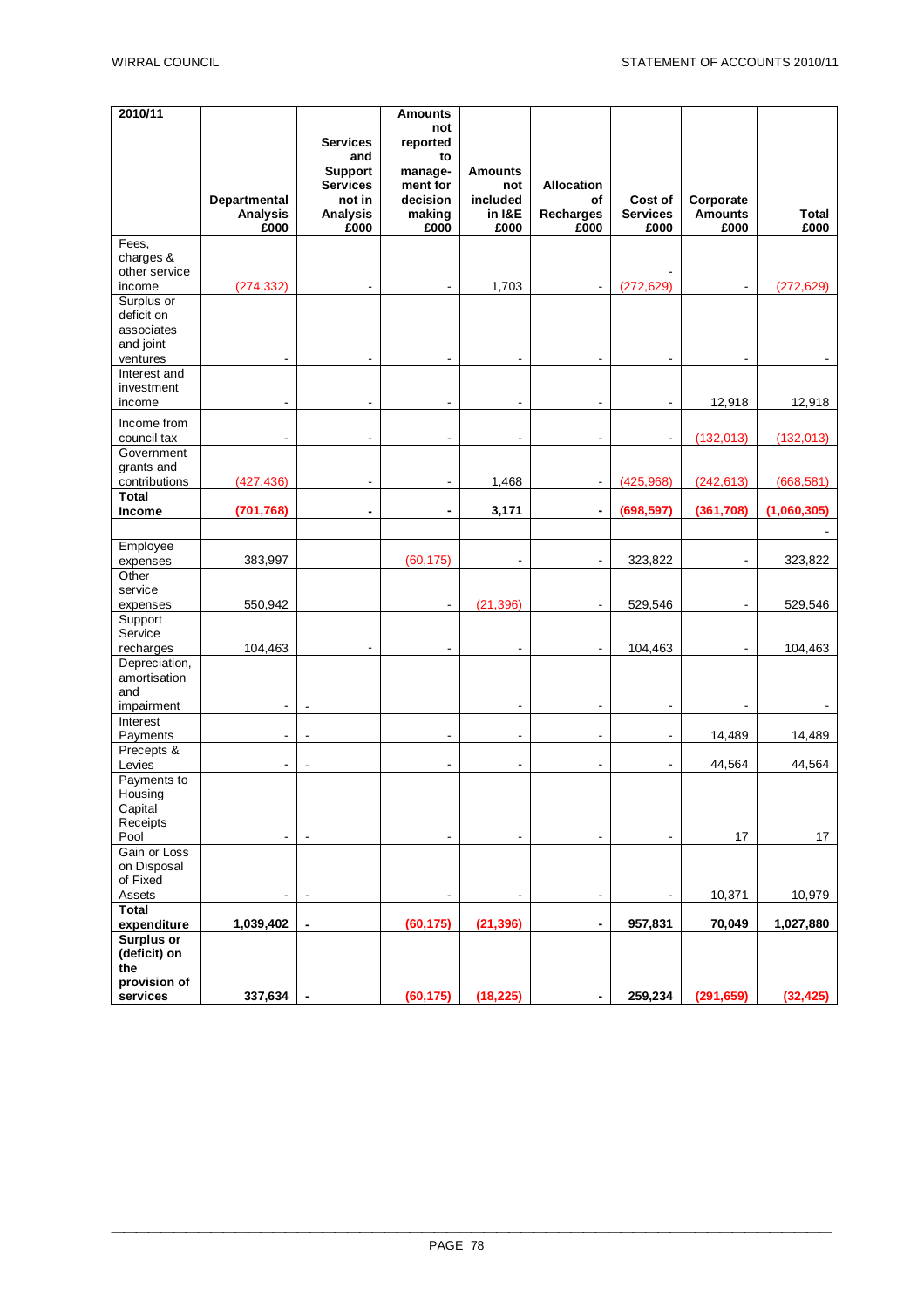#### **28. TRADING OPERATIONS**

The Council has established a number of trading units where the service manager is required to operate in a commercial environment and balance their budget by generating income from other parts of the Council or other organisations. Details of the major units, which follow, have a trading objective to break even:-

|                                       |                | 2008/09 |                | 2009/10 |      | 2010/11 |      |
|---------------------------------------|----------------|---------|----------------|---------|------|---------|------|
|                                       |                | £000    | £000           | £000    | £000 | £000    | £000 |
| (1) Highways Services                 | Turnover       | 7,054   |                |         |      |         |      |
| The Highways Services Operation       | Expen-         | 7,511   |                |         |      |         |      |
| ended in 2008-09. These services      | diture         |         |                |         |      |         |      |
| from 1 April 2009 have been provided  | Surplus/       |         | (457)          |         |      |         |      |
| by an external contractor, Colas.     | (Deficit)      |         |                |         |      |         |      |
| (2) Vehicle Maintenance Unit          | Turnover       | 411     |                | 468     |      | 471     |      |
| The Vehicle Maintenance Unit won      | Expen-         | 409     |                | 456     |      | 471     |      |
| the contract under open competition   | diture         |         |                |         |      |         |      |
| and still operates along the lines of | Surplus/       |         | $\overline{2}$ |         | 12   |         |      |
| the former CCT DSO.                   | (Deficit)      |         |                |         |      |         |      |
| (3) Building Cleaning                 | Turnover       | 921     |                | 1,071   |      | 1,048   |      |
| The Council manages a Building        | Expen-         | 870     |                | 978     |      | 976     |      |
| Cleaning operation on the basis of an | diture         |         |                |         |      |         |      |
| agreement between the service         | Surplus/       |         | 51             |         | 93   |         | 72   |
| provider and other departments.       | (Deficit)      |         |                |         |      |         |      |
| (4) Grounds Maintenance Services      | Turnover 5,737 |         |                | 1,619   |      | 1,645   |      |
| The Council operates its Grounds      | Expen-         | 5,687   |                | 1,619   |      | 1,645   |      |
| Maintenance Services for the          | diture         |         |                |         |      |         |      |
| maintenance of Council and other      | Surplus/       |         | 50             |         |      |         |      |
| land on the basis of an agreement     | (Deficit)      |         |                |         |      |         |      |
| between the service provider and      |                |         |                |         |      |         |      |
| other Council departments and other   |                |         |                |         |      |         |      |
| bodies.                               |                |         |                |         |      |         |      |
|                                       |                |         |                |         |      |         |      |

There were no internal recharges in 2010/11 which accounts for the reduction in expenditure and income.

# **29. POOLED BUDGETS**

Pooled funds enable health bodies and Local Authorities to work collaboratively to address specific local health issues. Health service resources can be used to deliver Local Authority services and vice versa.

Wirral Primary Care Trust is the host for a pooled budget for integrated community equipment services.

Wirral Council's contribution for 2010/11 is £520,000 (2009/10 £520,000) out of total expenditure of £2.043 million.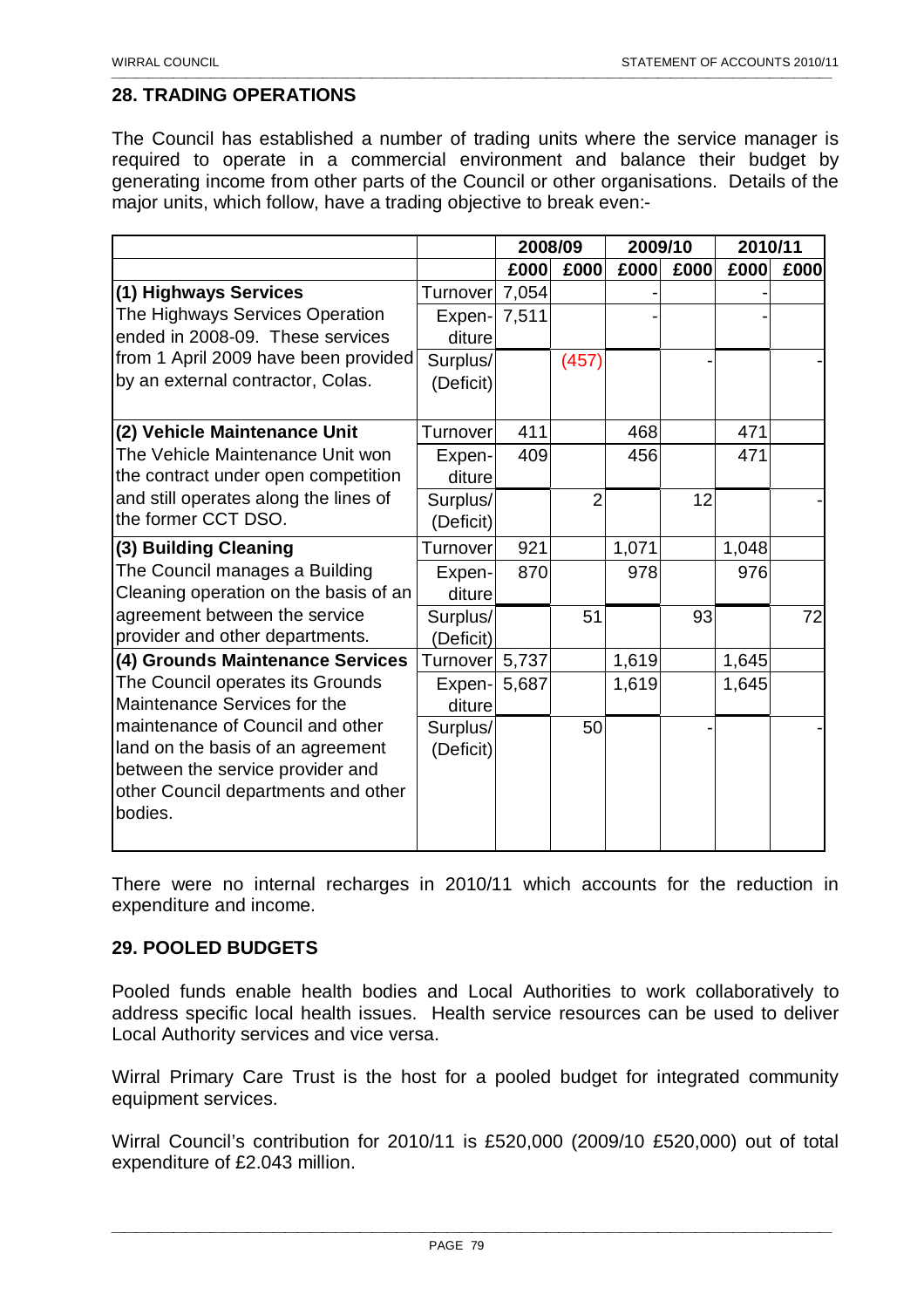### **30. COMMUNITY FUND**

The Community Fund was established following the Large Scale Voluntary Transfer of the Council's housing stock for a number of purposes including meeting transferred stock warranty claims, assisting to meet housing requirements, encouraging economic regeneration, helping to reduce crime and for other environmental benefits.

The Fund is administered and held in a separate bank account by Wirral Partnership Homes and its use is jointly controlled by representatives of Wirral Council and Wirral Partnership Homes. Wirral Council's accounts do not include the assets, income or expenditure of the Fund. Any grants paid to the Council from the Community Fund will, however, be included within the Council's accounts.

During 2010/11 the Fund received £2 million of income from savings relating to the refurbishment programme VAT arrangements, from the sale of former HRA assets and from interest earned on the Fund balances.

Expenditure of £8.6 million was incurred by the Fund in the year. This included payments of £8.1 million to Wirral Council comprising of £4.5 million for the Community Asset Transfer Programme, £2.6 million to support Investment and Regeneration Programmes and £1 million for the support of Housing initiatives.

| <b>Community Fund Statement</b>          | £000   | £000   |
|------------------------------------------|--------|--------|
| Balance at 1 April 2010                  |        | 19,504 |
| Movement 2010/11                         |        |        |
| Income                                   |        |        |
| - Contributions arising from VAT savings | 1,766  |        |
| - Property Sale                          | 189    |        |
| - Interest received                      | 81     | 2,036  |
| Expenditure                              |        |        |
| <b>Grant Payments to Wirral Council</b>  | (8,061 |        |
| <b>Overton Community trust</b>           | (13    |        |
| Your Wirral Grant Scheme                 | (526)  | 8.60C) |
|                                          |        |        |
| <b>Balance at 31 March 2011</b>          |        | 12,940 |

After allowing for potential warranty liabilities, at 31 March 2011 the Fund held £10.4 million for distribution. The large majority is for use on schemes administered by Wirral Partnership Homes. Wirral Council has also received approval for additional schemes financed from the Fund which will be expended during 2011/12.

### **31. MEMBERS' ALLOWANCES**

The Council paid the following amounts to Members of the council during the year.

|                 | 2010/11<br>£000 | 2009/10<br>£000 |
|-----------------|-----------------|-----------------|
| Salaries        | 11              | 12              |
| Allowances      | 774             | 782             |
| <b>Expenses</b> | 22              | 20              |
| <b>Total</b>    | 807             | 814             |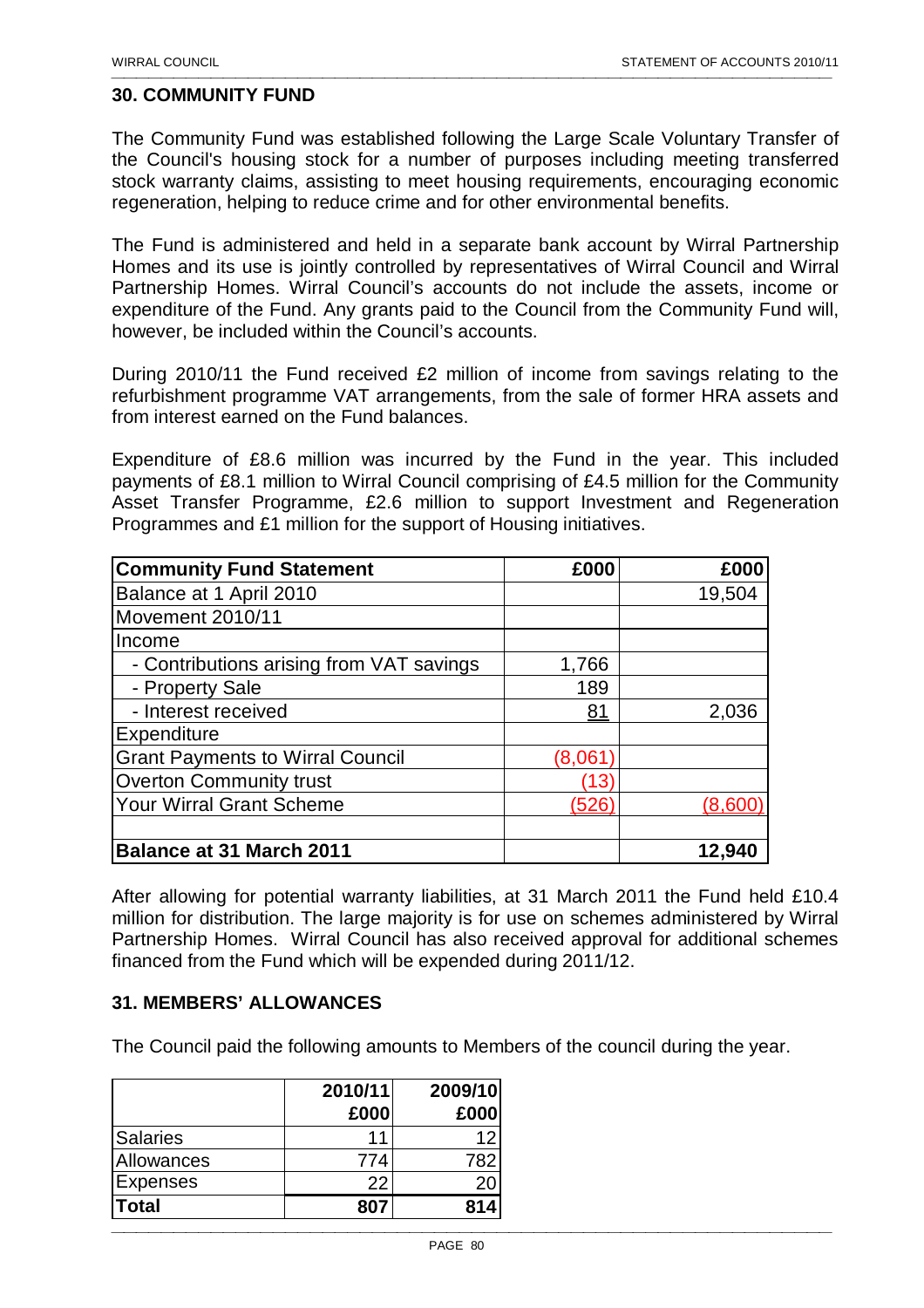#### **32. OFFICERS' REMUNERATION**

The remuneration paid to the Council's senior employees is as follows:

|                                  | <b>Salary</b> | <b>Allow-</b> | Comp-         | <b>Pension</b> | <b>Total inc</b> |
|----------------------------------|---------------|---------------|---------------|----------------|------------------|
|                                  |               | ances         | ensation      | Contrib-       | <b>Pension</b>   |
|                                  |               |               | for loss of   | utions         | Contrib-         |
|                                  |               |               | <b>Office</b> |                | utions           |
|                                  | £             | £             | £             | £              | £                |
| <b>Financial Year 2010-11</b>    |               |               |               |                |                  |
| <b>Interim Chief Executive</b>   | 123,334       | 726           |               | 21,706         | 145,766          |
| <b>Chief Executive (retired)</b> | 67,670        |               | 157,537       | 11,910         | 237,117          |
| <b>Director of Technical</b>     |               |               |               |                |                  |
| <b>Services</b>                  | 112,848       | 2,556         |               | 19,861         | 135,265          |
| Director of Finance              | 112,848       | 1,823         |               | 19,861         | 134,532          |
| <b>Interim Director of Adult</b> |               |               |               |                |                  |
| <b>Social Services</b>           | 112,848       | 1,424         |               | 19,861         | 134,133          |
| <b>Director of Adult Social</b>  |               |               |               |                |                  |
| Services (retired)               | 64,182        | 929           | 152,339       | 11,296         | 228,746          |
| Director Law, HR and             |               |               |               |                |                  |
| <b>Asset Management</b>          | 107,205       | 297           |               | 18,868         | 126,370          |
|                                  | 700,935       | 7,755         | 309,876       | 123,363        | 1,141,929        |
|                                  |               |               |               |                |                  |
| <b>Financial Year 2009-10</b>    |               |               |               |                |                  |
| <b>Chief Executive</b>           | 135,384       | 390           |               | 23,414         | 159,188          |
| Deputy Chief Executive &         |               |               |               |                |                  |
| Director of Corporate            |               |               |               |                |                  |
| <b>Services</b>                  | 121,850       | 1,170         |               | 21,073         | 144,093          |
| <b>Director of Technical</b>     |               |               |               |                |                  |
| <b>Services</b>                  | 112,520       | 2,340         |               | 19,523         | 134,383          |
| <b>Director of Finance</b>       | 112,848       | 2,094         |               | 19,523         | 134,465          |
| <b>Director of Adult Social</b>  |               |               |               |                |                  |
| <b>Services</b>                  | 107,250       | 1,170         |               | 18,546         | 126,966          |
| Director of Regeneration         | 112,892       | 2,119         |               | 19,523         | 134,534          |
| Director of Law, HR and          |               |               |               |                |                  |
| <b>Asset Management</b>          | 104,428       |               |               | 18,058         | 122,486          |
| <b>Director of Childrens</b>     |               |               |               |                |                  |
| <b>Services</b>                  | 112,892       | 1,798         |               | 19,523         | 134,213          |
|                                  | 920,064       | 11,081        |               | 159,183        | 1,090,328        |

The Director of Regeneration retired in March 2010. During 2010/11 services of the former Regeneration Department have been re-allocated to other directorates.

The Deputy Chief Executive and Director of Corporate Services was formally appointed Chief Executive in April 2011, but at 31 March held the post of Interim Chief Executive.

The former Director of Children's Services has taken over responsibility for Adult Social Services as an Interim Director. Children's Services is currently headed by an Interim Director, but their total salary for the year is below £100,000.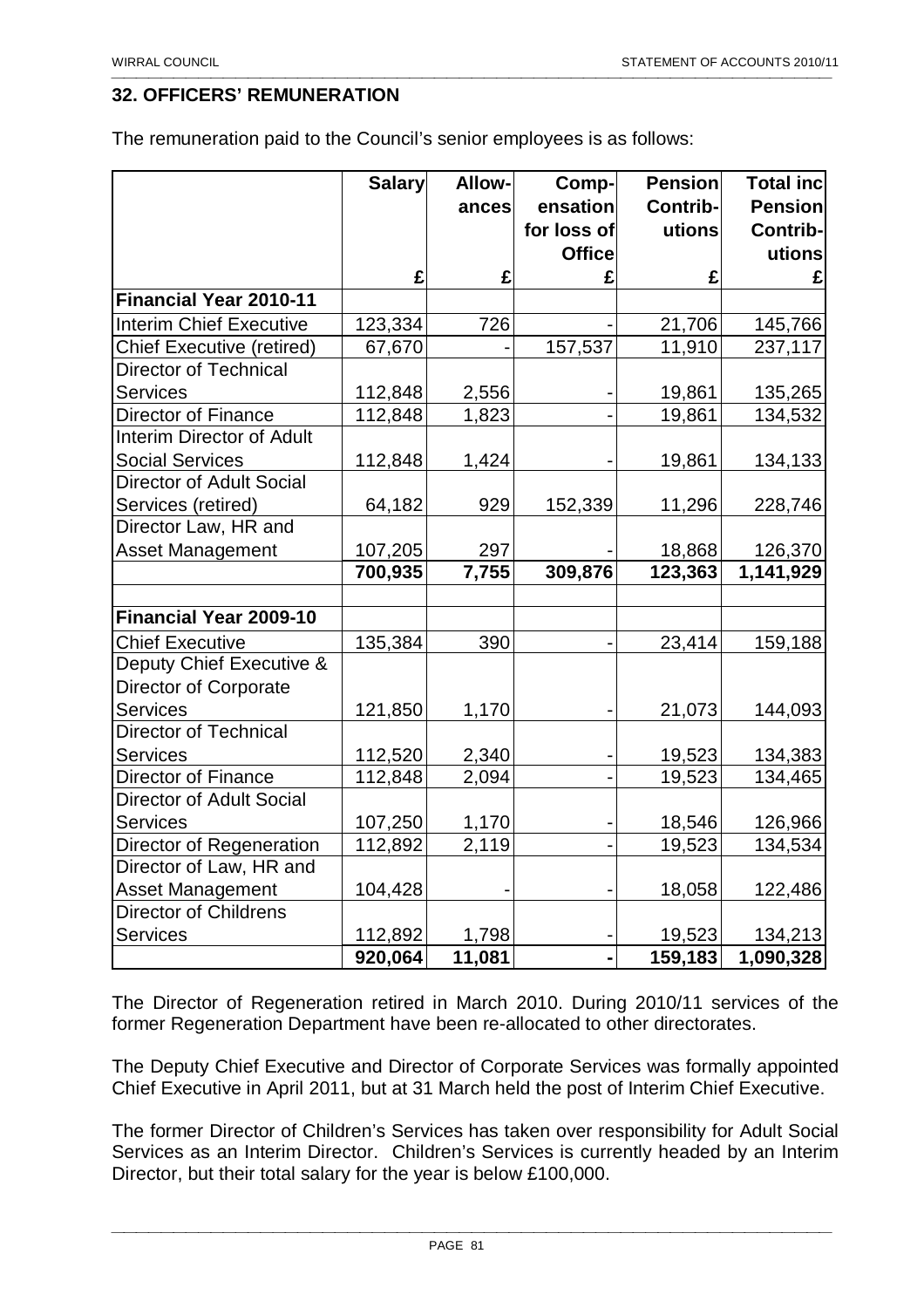Where an employer makes decisions which result in additional benefits paid to a member, this produces a strain on the Pension Fund. The costs of providing these additional benefits are calculated by the Pension Fund and recharged to the Council, who reimburse the Fund over 5 years. The main category of these costs relates to early retirement.

| <b>Remuneration band</b> | 2010/11 Number of |                  |                | 2009/10 Number of |                  |       |  |
|--------------------------|-------------------|------------------|----------------|-------------------|------------------|-------|--|
|                          |                   | <b>Employees</b> |                |                   | <b>Employees</b> |       |  |
|                          |                   | General Teaching | Total          |                   | General Teaching | Total |  |
| £50,000 - £54,999        | 47                | 107              | 154            | 21                | 105              | 126   |  |
| £55,000 - £59,999        | 38                | 77               | 115            | 10                | 76               | 86    |  |
| £60,000 - £64,999        | 35                | 37               | 72             | 4                 | 34               | 38    |  |
| £65,000 - £69,999        | 20                | 22               | 42             | 3                 | 18               | 21    |  |
| £70,000 - £74,999        | 29                | 10               | 39             | 17                | 2                | 19    |  |
| £75,000 - £79,999        | 9                 | 5                | 14             |                   | 6                |       |  |
| £80,000 - £84,999        | 6                 | 4                | 10             | $\overline{2}$    | 4                | 6     |  |
| £85,000 - £89,999        |                   | 3                | 5              | 0                 | 6                | 6     |  |
| £90,000 - £94,999        |                   | 8                | 10             | 0                 | 5                | 5     |  |
| £95,000 - £99,999        | 3                 | 4                |                | 0                 | $\overline{2}$   |       |  |
| £100,000 - £104,999      |                   |                  | $\overline{2}$ | $\overline{2}$    | $\overline{2}$   |       |  |
| £105,000 - £109,999      |                   | 6                | 8              | 1                 | 0                |       |  |
| £110,000 - £114,999      |                   | 0                | $\overline{2}$ | 3                 | 0                | 3     |  |
| £115,000 - £119,999      | 3                 |                  | 4              |                   | 1                |       |  |
| £120,000 - £124,999      |                   |                  | $\overline{2}$ |                   | 0                |       |  |
| £125,000 - £129,999      |                   | 0                |                | ი                 | 0                |       |  |
| £130,000 +               |                   | 0                | Ω              |                   | ი                |       |  |
|                          | 201               | 286              | 487            | 67                | 261              | 328   |  |

The overall increase can be attributed to the number of employees that accepted an offer of early voluntary retirement or severance made to the general workforce during the year.

# **33. EXTERNAL AUDIT COSTS**

The Council has incurred the following costs in relation to the audit of the Statement of Accounts, certification of grant claims and statutory inspections and to non-audit services provided by the Council's external auditors:

|                                                       | 2010/11 | 2009/10 |
|-------------------------------------------------------|---------|---------|
|                                                       | £000    | £000    |
| Fees payable to The Audit Commission with regard to   |         |         |
| external audit services carried out by the appointed  |         |         |
| auditor                                               | 357     | 390     |
| Fees payable to The Audit Commission in respect of    |         |         |
| statutory inspection                                  |         |         |
| Fees payable to The Audit Commission for the          |         |         |
| certification of grant claims and returns             | 128     | 128     |
| Fees payable in respect of other services provided by |         |         |
| the appointed auditor                                 | 22      | 15      |
| <b>Total</b>                                          | 507     | 550     |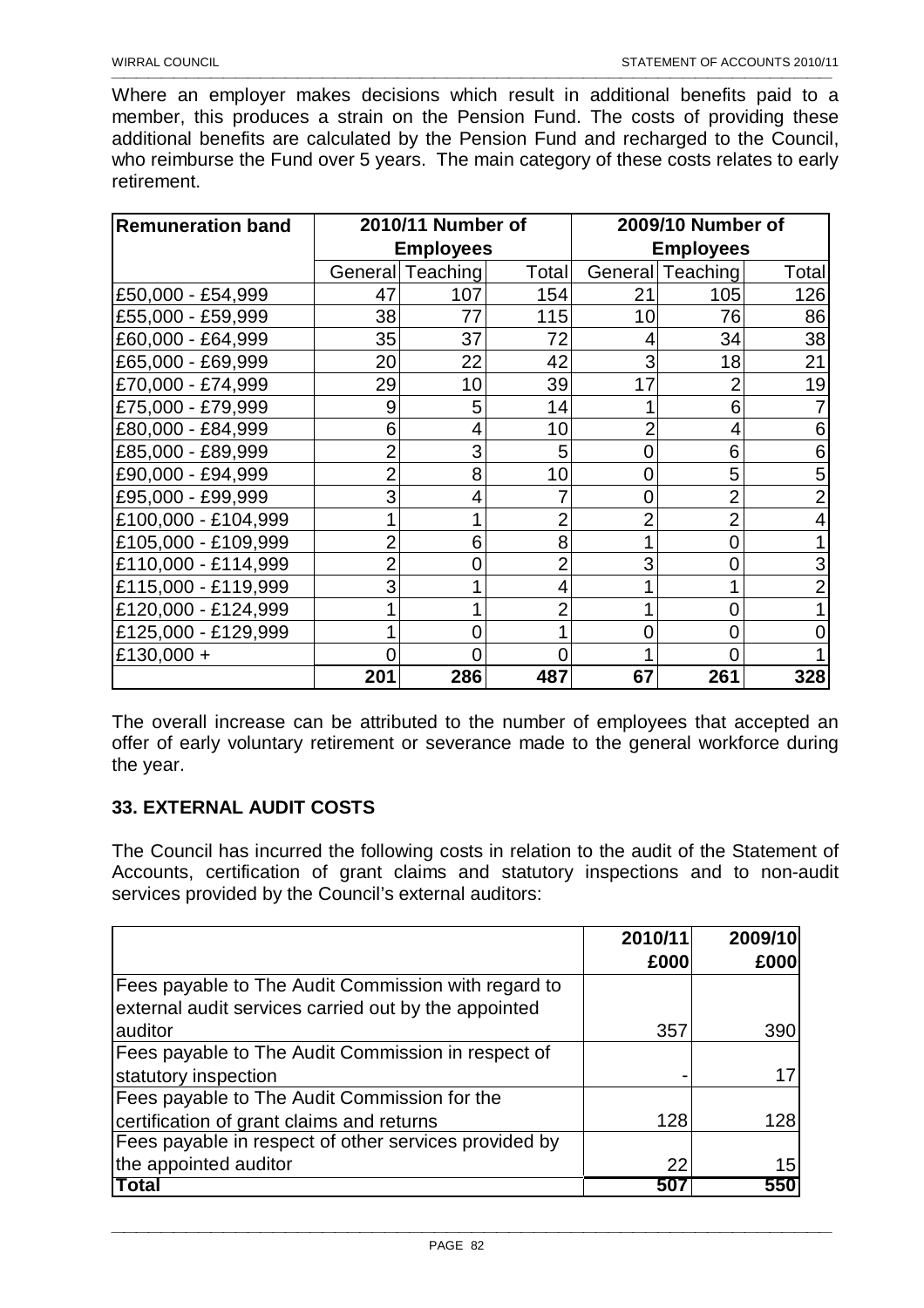The fees for other services payable in both 2009/10 and 2010/11 related to work undertaken for the Council by the Audit Commission relating to the Public Interest Disclosure Act, Highways and Engineering Services Procurement Exercise and the National Fraud Initiative.

# **34. DEDICATED SCHOOLS GRANT**

The Council's expenditure on schools is funded primarily by grant monies provided by the Department for Education, the Dedicated Schools Grant (DSG). DSG is ring fenced and can only be applied to meet expenditure properly included in the Schools Budget, as defined in the School Finance (England) Regulations 2008. The Schools Budget includes elements for a range of educational services provided on an authority-wide basis and for the Individual Schools Budget (ISB), which is divided into a budget share for each maintained school.

Details of the deployment of DSG receivable are as follows:

|                                            | <b>Central</b>     | <b>Individual</b> | Total      |
|--------------------------------------------|--------------------|-------------------|------------|
|                                            | <b>Expenditure</b> | <b>Schools</b>    |            |
|                                            |                    | <b>Budget</b>     |            |
|                                            | £000               | £000              | £000       |
| Final DSG for 2009-10                      |                    |                   | 188,116    |
| Brought forward from 2008-09               |                    |                   | 419        |
| Carry forward to 2010-11 agreed in advance |                    |                   | (399)      |
| Agreed budgeted distribution 2009-10       | 19,754             | 168,382           | 188,136    |
| less: Actual central expenditure           | (19, 190)          |                   | (19, 190)  |
| less: Actual ISB deployed to schools       |                    | (168, 382)        | (168, 382) |
| Authority contribution for 2009-10         | 537                |                   | 537        |
| Carry forward to 2010-11 agreed in advance |                    |                   | 399        |
| Total carried forward to 2010-11           | 1,101              |                   | 1,500      |

|                                            | <b>Central</b>     | <b>Individual</b> | Totall    |
|--------------------------------------------|--------------------|-------------------|-----------|
|                                            | <b>Expenditure</b> | <b>Schools</b>    |           |
|                                            |                    | <b>Budget</b>     |           |
|                                            | £000               | £000              | £000      |
| Final DSG for 2010-11                      |                    |                   | 194,032   |
| Brought forward from 2009-10               |                    |                   | 1,500     |
| Carry forward to 2011-12 agreed in advance |                    |                   | (1,537)   |
| Agreed budgeted distribution 2010-11       | 20,974             | 173.021           | 193,995   |
| less: Actual central expenditure           | (19, 851)          |                   | (19, 851) |
| less: Actual ISB deployed to schools       |                    | (173,004)         | (173,004) |
| Authority contribution for 2010-11         | 182                |                   | 182       |
| Carry forward to 2011-12 agreed in advance |                    |                   | 1,537     |
| Total carried forward to 2011-12           | 1,305              | 17                | 2,859     |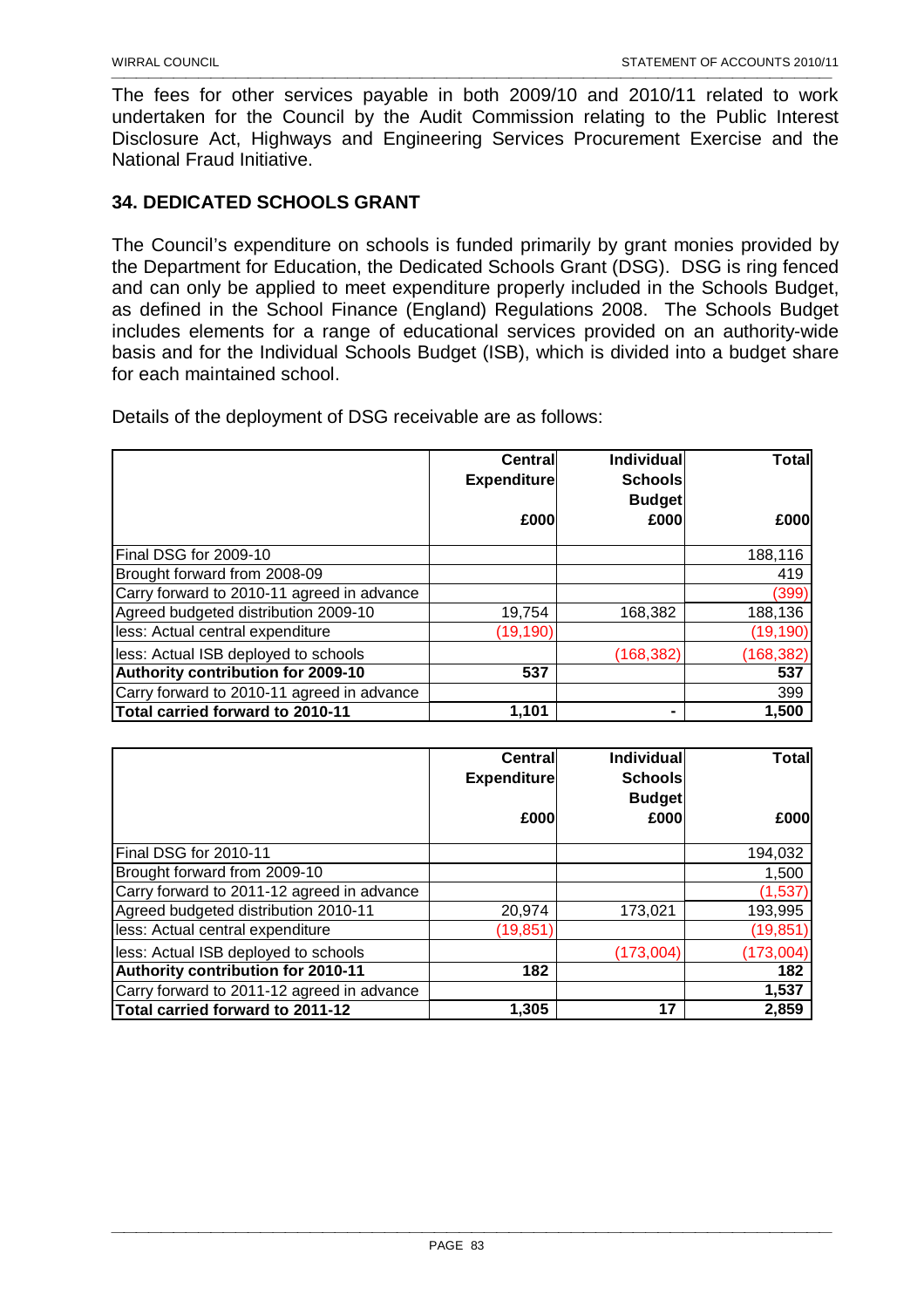#### **35. GRANT INCOME**

The Council credited the following grants and contributions and donations to the Comprehensive Income and Expenditure Statement in 2010/11:

|                                                                 | 2010/11 | 2009/10 |
|-----------------------------------------------------------------|---------|---------|
|                                                                 | £000    | £000    |
| <b>Credited to Taxation and Non Specific Grant Income:</b>      |         |         |
| <b>National Non Domestic Rates</b>                              | 137,844 | 124,094 |
| Area Based Grant                                                | 37,662  | 31,976  |
| <b>Revenue Support Grant</b>                                    | 20,016  | 28,643  |
| Local Area Agreement Reward Grant                               |         | 1,983   |
| Local Authority Business Growth Incentive Grant                 |         | 233     |
| <b>Capital Grants:</b>                                          |         |         |
| <b>Standards Fund</b>                                           | 25,600  | 31,027  |
| <b>Housing Market Renewal Initiative</b>                        | 3,090   | 5,099   |
| <b>Transport Supplementary Grant</b>                            | 2,366   | 3,254   |
| <b>Regional Housing Pot</b>                                     | 2,355   | 3,273   |
| Homes and Communities Agency Capital Grant                      | 2,066   |         |
| <b>Childres Centres</b>                                         | 1,709   | 462     |
| <b>Growth Point</b>                                             | 1,567   |         |
| Other Capital Grants (less than 200k)                           | 1,509   | 1,097   |
| North West Development Agency                                   | 728     | 1,917   |
| Social Care Single Capital Pot - Extra Care                     | 237     | 1,465   |
| Waste Infrastructure                                            | 202     | 549     |
| <b>Environment Agency</b>                                       | 190     | 1,157   |
| Safer Stronger Communities Fund                                 |         | 207     |
| National Lottery Fund                                           |         | 573     |
| <b>Total Capital Grants</b>                                     | 41,619  | 50,080  |
|                                                                 |         |         |
|                                                                 |         |         |
| <b>Total Credited to Taxation and Non Specific Grant Income</b> | 237,141 | 237,009 |
|                                                                 |         |         |
| <b>Credited to Services:</b>                                    |         |         |
| <b>Dedicated Schools Grant</b>                                  | 192,389 | 188,116 |
| <b>Housing Benefits</b>                                         | 159,880 | 153,068 |
| <b>Standards Fund</b>                                           | 26,043  | 23,883  |
| 6th Form                                                        | 22,302  | 21,508  |
| <b>Sure Start</b>                                               | 10,811  | 9,811   |
| <b>School Standards Grant</b>                                   | 7,924   | 7,773   |
| Other Young People's Learning Agency                            | 7,292   |         |
| 16-19 Further Education Young People's Learning Agency          | 6,800   |         |
| <b>Schools Private Finance Initiative</b>                       | 5,472   | 5,472   |
| School Standards Grant - Personalisation                        | 2,738   |         |
| <b>Adults Social Care Reform</b>                                | 1,873   | 1,520   |
| Aiming High for Disabled Children                               | 1,640   | 521     |
| Youth Justice Board                                             | 1,009   | 1,006   |
| <b>Think Family</b>                                             | 649     | 13      |
| Other                                                           | 865     | 1,381   |
| Rates Relief                                                    | 359     | 374     |
| Youth Opportunity                                               | 318     | 212     |
| <b>Winter Maintenance</b>                                       | 297     |         |
| <b>Total Credited to Services</b>                               | 448,661 | 414,658 |
|                                                                 |         |         |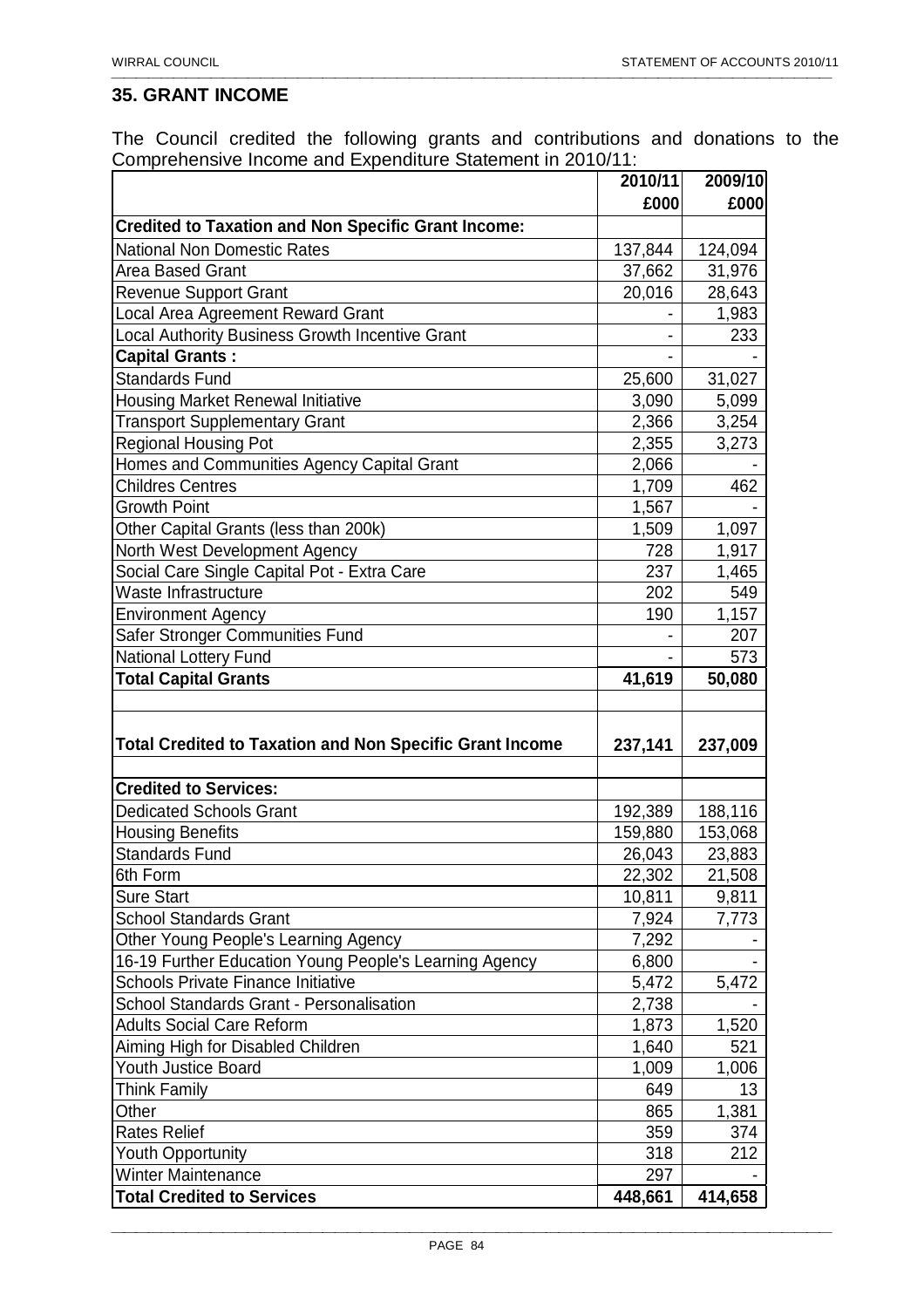The Council has received a number of grants and contributions that have yet to be recognised as income as they have conditions attached to them. These will require the monies to be returned to the giver, if not spent in accordance with the conditions. The balances at the year-end are as follows:

|                                        | 31 March | 31 March |
|----------------------------------------|----------|----------|
|                                        | 2011     | 2010     |
|                                        | £000     | £000     |
| <b>Grants Receipts in Advance</b>      |          |          |
| Local Area Agreement Reward Grant      | 1,811    | 1,876    |
| <b>West Kirby Marine Lake</b>          | 300      |          |
| <b>Mulberry Properties</b>             | 275      | 275      |
| <b>Atherton Street</b>                 | 225      |          |
| Other                                  | 117      | 202      |
| <b>Total Grant Receipts in Advance</b> | 2,728    | 2,353    |

# **36. RELATED PARTIES**

The Council is required to disclose material transactions with related parties - bodies or individuals that have the potential to control or influence the council or to be controlled or influenced by the council. Disclosure of these transactions allows readers to assess the extent to which the council might have been constrained in its ability to operate independently or might have secured the ability to limit another party's ability to bargain freely with the Council.

# **Central Government**

Central government has effective control over the general operations of the Council - it is responsible for providing the statutory framework, within which the Council operates, provides the majority of its funding in the form of grants and prescribes the terms of many of the transactions that the Council has with other parties (e.g. council tax bills, housing benefits). Grants received from government departments are set out in the subjective analysis in note 35 on reporting for resources allocation decisions. Grant receipts outstanding at 31 March 2011 are detailed in the same note.

# **Members**

Members of the Council have direct control over the Council's financial and operating policies. The total of Members' allowances paid in 2010/11 is shown in note 31. Members of the Council are also Board Members of Wirral Partnership Homes (WPH) as well as Beechwood and Ballantyne Community Housing Association. Members have declared interests, where required, in items associated with these organisations. During the year the Council made payments of £3.3 million and £0.1 million respectively to these organisations. In addition as part of the development agreement WPH paid £8.1 million to the Council in respect of the Community Fund in support of community asset transfers and investment to support regeneration and housing.

A number of Members hold positions on the governing body of various voluntary organisations to which the Council gave grants of £0.8 million.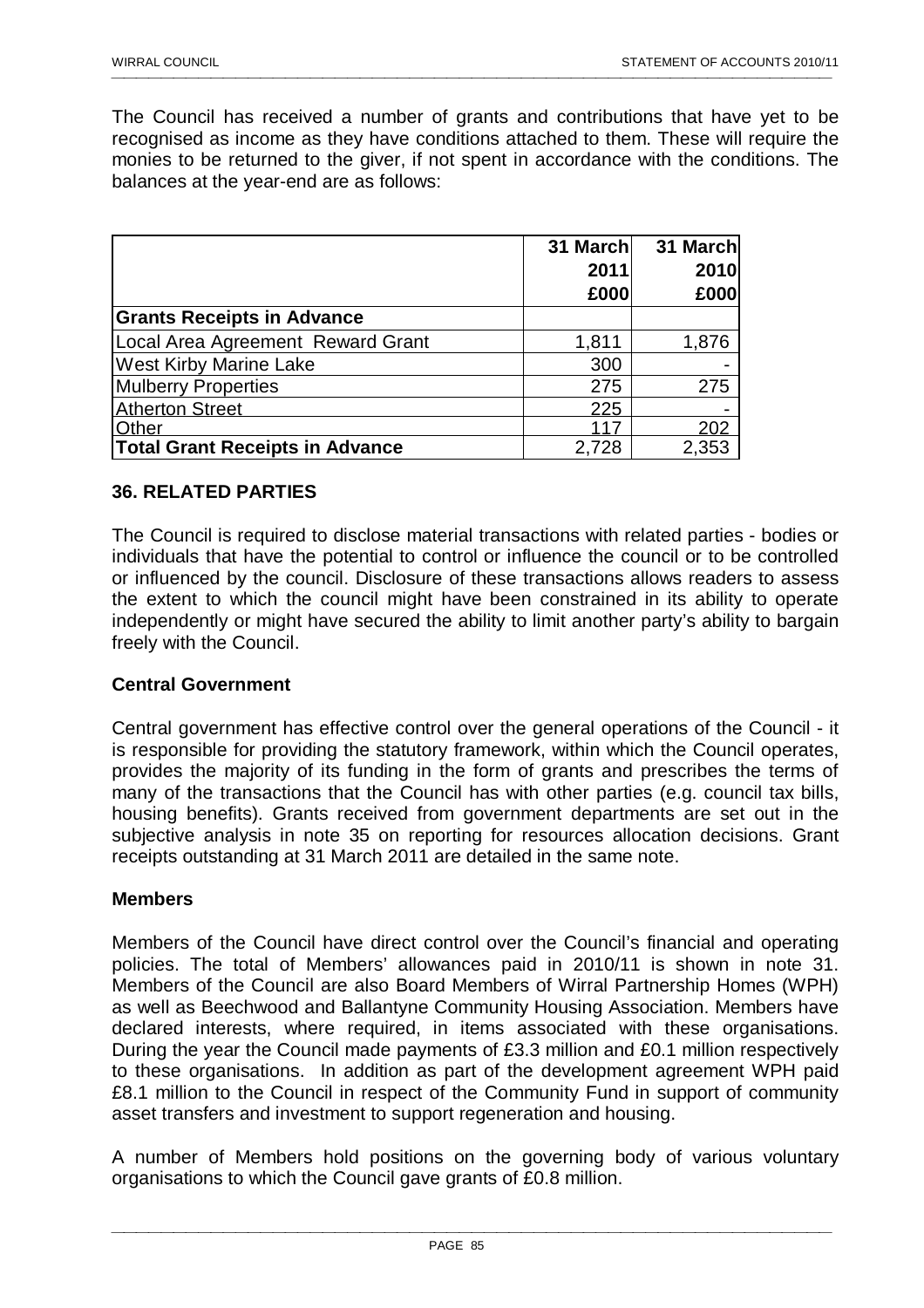The relevant Members did not take part in any discussion or decision relating to the grants. Details of all these transactions are recorded in the Register of Members' Interest which is open to public inspection.

# **Officers**

No material declarations of interest were made in the year.

# **Other Public Bodies**

The Council has member representation on committees of the following organisations to which the Council pays a levy or precept

|                                     | <b>Membership</b> | <b>Precept/Levy</b><br>£000 |
|-------------------------------------|-------------------|-----------------------------|
| <b>Merseyside Police Authority</b>  | 3                 | 15,308                      |
| Merseyside Fire and Rescue Service  | 4                 | 6,781                       |
| Merseyside Waste Disposal Authority | 3                 | 17,044                      |
| Merseyside Port Health              | 6                 | 128                         |
| Merseytravel                        | 1                 | 27,344                      |

The Council has a pooled budget arrangement with Wirral Primary Care Trust for the provision of integrated community equipment services. Further details are contained in note 29.

The Council acts as the administering authority to Merseyside Pension Fund and charged the Fund £4.876 million (2009/10 £3.838 million) for administration and investment management costs.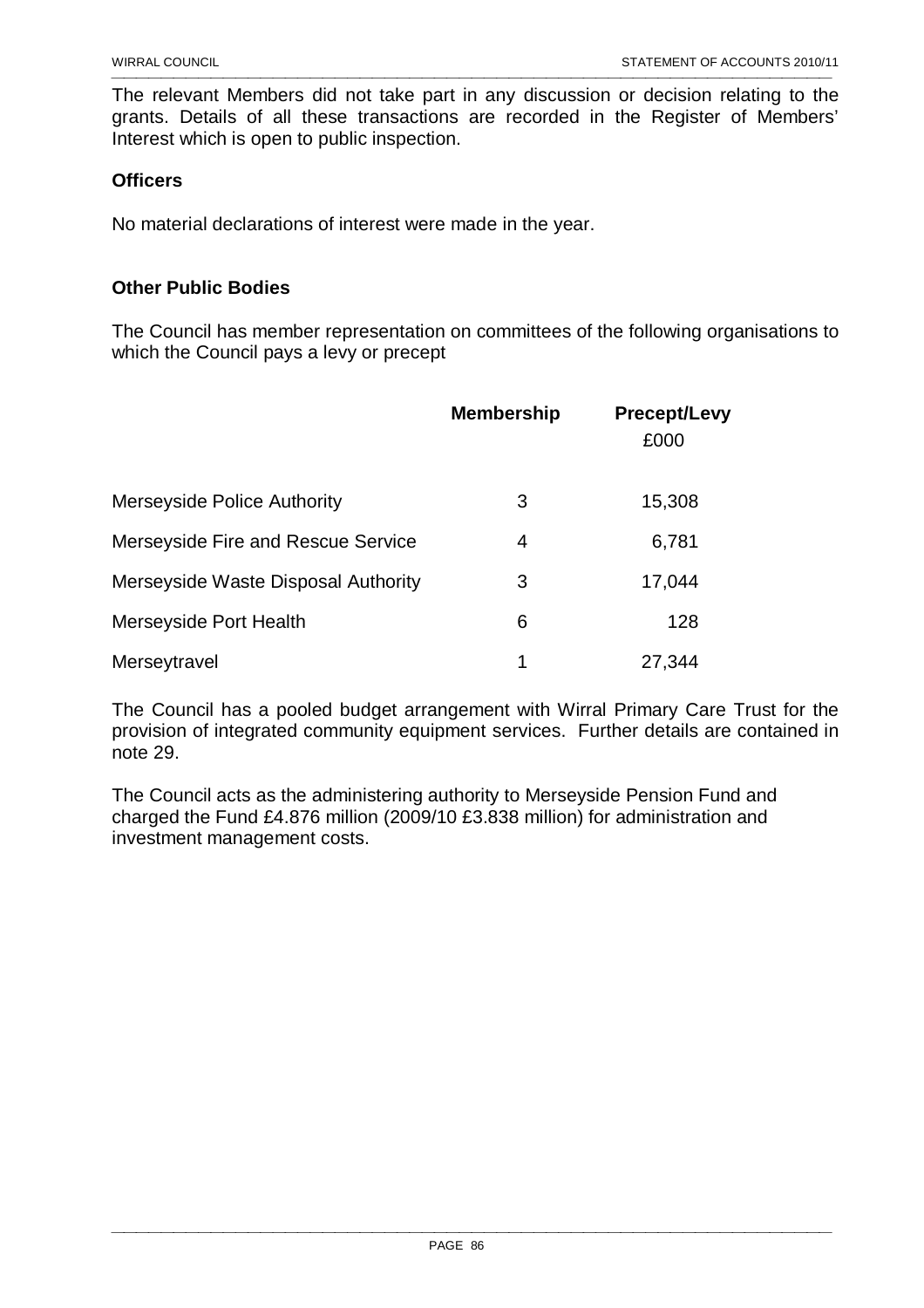# **37. CAPITAL EXPENDITURE AND CAPITAL FINANCING**

| <b>Summary of Capital Expenditure and Financing</b>      |           | 2010/11   |
|----------------------------------------------------------|-----------|-----------|
|                                                          | £000      | £000      |
| <b>Capital Investment</b>                                |           |           |
| Property, Plant & Equipment                              | 43,254    | 43,344    |
| Intangible Assets                                        | 280       | 11        |
| <b>Asset Held for Sale</b>                               |           | 31        |
| Revenue Expenditure Funded from Capital under Statute    | 20,319    | 14,840    |
| <b>Long Term Debtors</b>                                 | 553       | 769       |
|                                                          | 64,406    | 58,995    |
| <b>Sources of Finance</b>                                |           |           |
| Borrowing supported by Government financial assistance   | (7, 347)  | (6, 375)  |
| Borrowing unsupported by Government financial assistance | (3,821)   | (5,300)   |
| <b>Capital Receipts</b>                                  | (4,000)   | (3,000)   |
| <b>Government Grants and Other Contributions</b>         | (47,745)  | (43,877)  |
| <b>Revenue Provision</b>                                 | (1, 493)  | (443)     |
|                                                          | (64, 406) | (58, 995) |

# **38. LEASES**

### **Council as Lessee**

# **Finance Leases**

The Council has acquired a number of assets such as I.T. and grounds maintenance equipment, refuse collection and street cleansing vehicles under finance leases. These assets are carried in the Balance Sheet within Vehicles, Plant and Equipment at the following net amounts:

|                                | 31 March | 31 March |
|--------------------------------|----------|----------|
|                                | 2011     | 2010     |
|                                | £000     | £000     |
| Vehicles, Plant, and Equipment | 4,169    | 5,493    |
|                                | 4,169    | 5.493    |

The Council is committed to make minimum payments under these leases. Such payments comprise an element for the interest in the property acquired and an element for finance costs payable by the Council while the liability remains outstanding. The minimum lease payments are made up of the following amounts:

|                                                 | 31 March | 31 March |
|-------------------------------------------------|----------|----------|
|                                                 | 2011     | 2010     |
|                                                 | £000     | £000     |
| Finance lease liabilities (net present value of |          |          |
| minimum lease payments):                        |          |          |
| $\bullet$ current                               | 1,028    | 1,097    |
| $\bullet$ non-current                           | 2,045    | 2,804    |
| Finance costs payable in future years           | 475      | 697      |
| Minimum lease payments                          | 3,548    | 4,598    |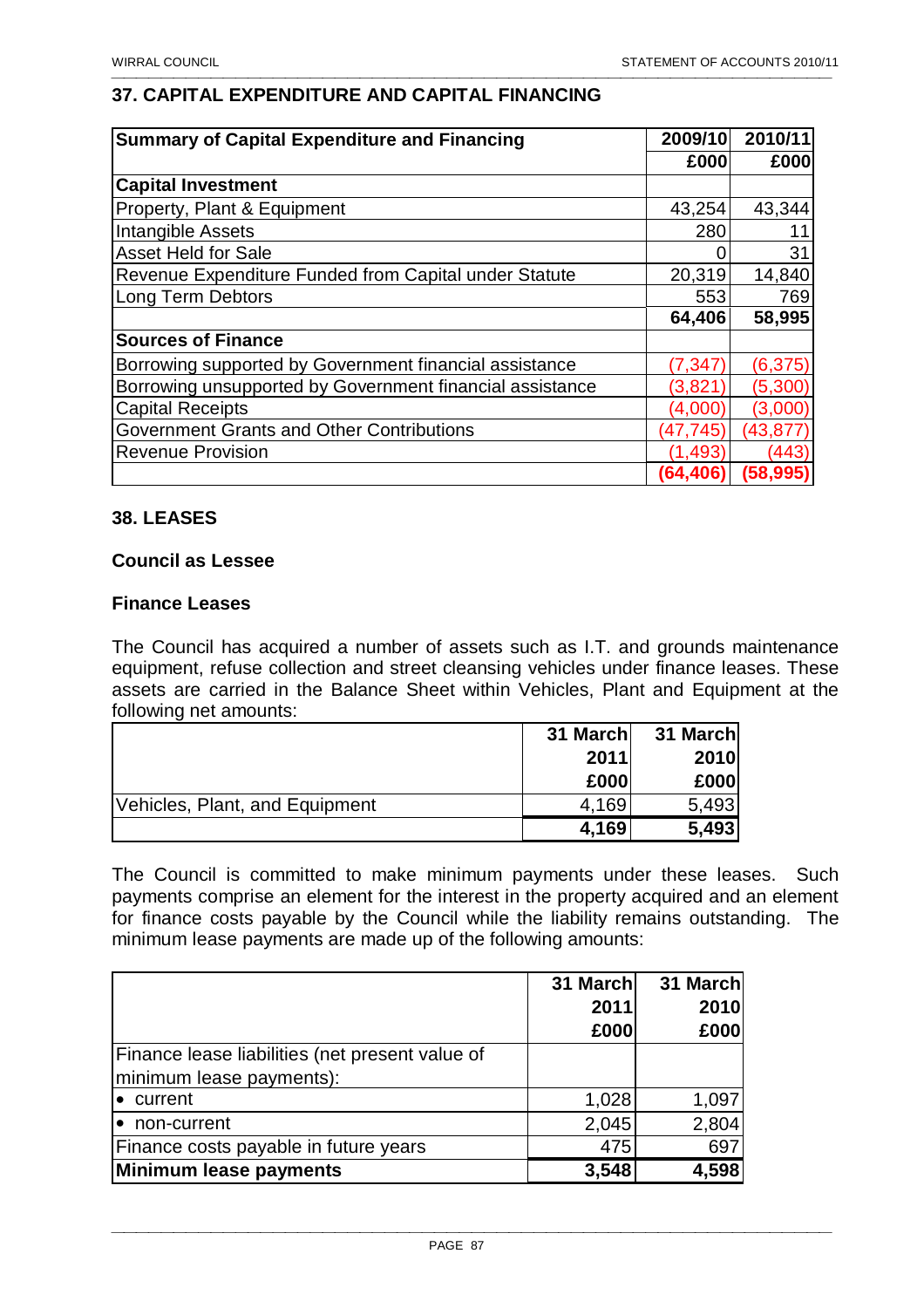The minimum lease payments will be payable over the following periods:

|                           | Minimum Lease Payments |       | <b>Finance Lease Liabilities</b> |          |  |
|---------------------------|------------------------|-------|----------------------------------|----------|--|
|                           | 31 March<br>31 March   |       | 31 March                         | 31 March |  |
|                           | 2011                   | 2010  | 2011                             | 2010     |  |
|                           | £000                   | £000  | £000                             | £000     |  |
| Not later than one year   | 1,231                  | 1,351 | 1,028                            | 1,097    |  |
| Later than one year and   |                        |       |                                  |          |  |
| not later than five years | 2,307                  | 3,247 | 2,002                            | 2,804    |  |
| Later than five years     | 10                     |       | 43                               |          |  |
|                           | 3,548                  | 4,598 | 3,073                            | 3,901    |  |

# **Council as Lessor**

# **Operating Leases**

The Council leases out property under operating leases for economic development purposes to provide suitable affordable accommodation for local businesses.

The future minimum lease payments receivable under non-cancellable leases in future years are:

|                                   | 31 March | 31 March |
|-----------------------------------|----------|----------|
|                                   | 2011     | 2010     |
|                                   | £000     | £000     |
| Not later than one year           | 600      | 747      |
| Later than one year and not later |          |          |
| than five years                   | 812      | 1,322    |
| Later than five years             | 17       | 66       |
|                                   |          |          |

The minimum lease payments receivable do not include rents that are contingent on events taking place after the lease was entered into, such as adjustments following rent reviews.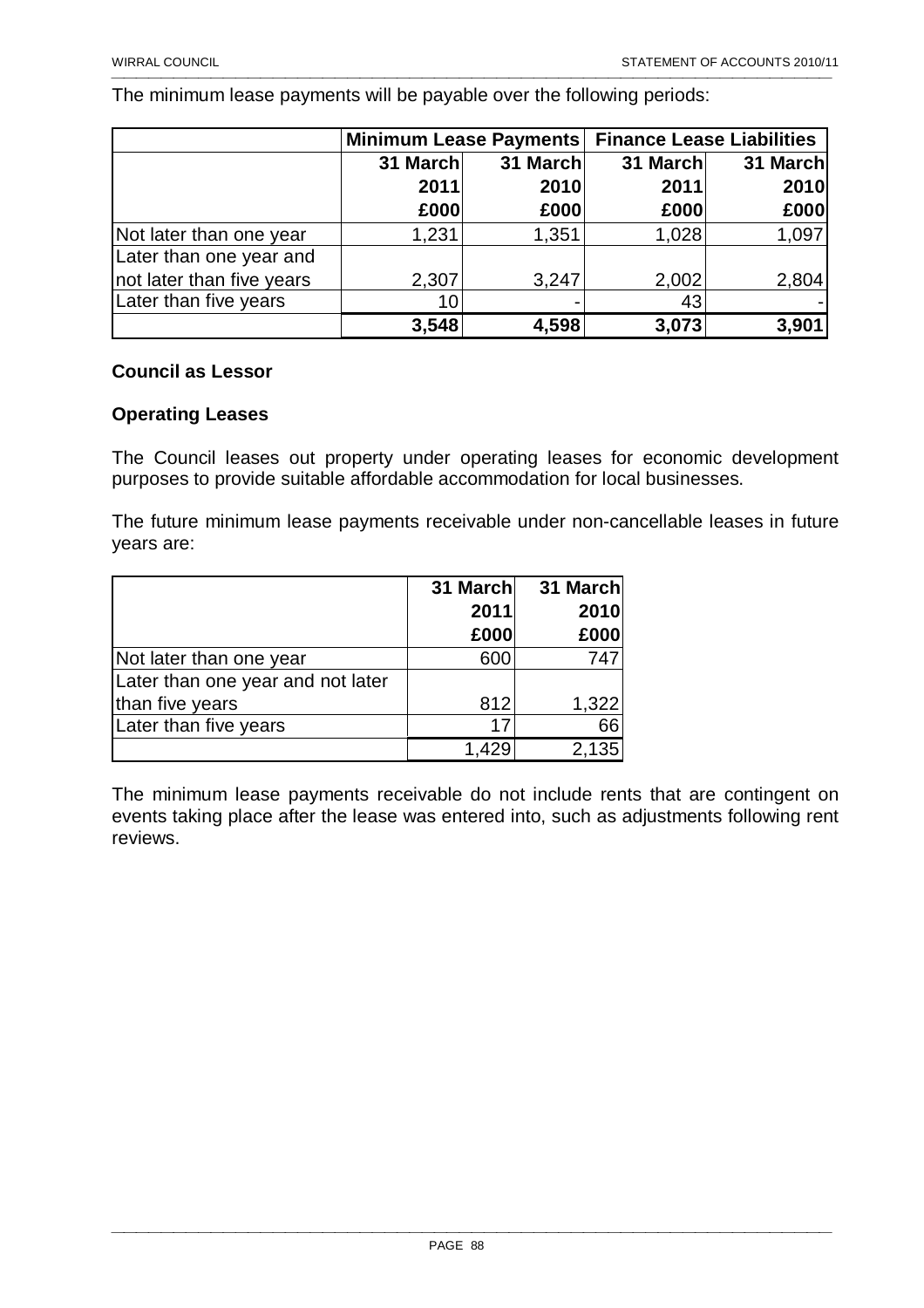### **39. PRIVATE FINANCE INITIATIVE (PFI) AND SIMILAR CONTRACTS**

The Wirral Schools' PFI Scheme Project Agreement was originally signed in March 2001 and involved the rebuilding and/or refurbishment of one primary and eight secondary schools in Wirral. A Deed of Amendment was entered into on 9 September 2004 to extend the contract until July 2031.

The first phase of the Project (Construction Works) was completed on the final schools in August 2006 and the Council now receive support services in accordance with a detailed set of Output Specifications. These include building and services maintenance, grounds maintenance, catering, cleaning, caretaking, security, utilities and telecommunications.

The specifications for Support Services are not prescriptive and it is up to our PFI Partner, Wirral Schools' Services Ltd (WSSL) to devise a programme of service delivery which achieves the Council's Output Specifications. The success of this is measured by way of a payment mechanism and deductions system.

It is only in pre-agreed circumstances that WSSL is excused from performance. These situations are known as Relief Events and they include the declaration of any emergency by the Council, failure by any utility company, loss or damage to a road servicing a school or any strike affecting the relevant industry.

Other than under these clearly defined circumstances, risk on the above services is transferred to WSSL. There are examples of "Shared Risk" such as that on Utility Consumption, "Limited Risk" such as that on the maintenance of loose furniture, fittings and equipment and "No Risk" to WSSL whereby the costs of damage caused by an Act of Vandalism under specific conditions, rest with the Council.

The price for the provision of the services (i.e. the provision of the School accommodation and the Support Services) is essentially a fixed price for the duration of the term.

There are several provisos to this e.g. annual indexation in accordance with the Retail Prices Index and Value for Money Testing. The latter is carried out at five year intervals and basically involves a comparison between the current price paid for a particular service (such as cleaning or catering) with equivalent prevailing market costs. If the market average is higher or lower than the current cost by a certain amount, then any excess outside of that range leads to a price adjustment.

The Project Agreement will come to an end on its agreed expiry date of 31 July 2031. Thirty months prior to the Expiry Date, a Handback Survey will be carried out. This will detail each asset and component of each school and will report on the residual life of those assets. On the Expiry Date, the facilities will be handed back to the Council, at nil consideration, in a condition which complies with specific standards / life expectancies for individual components within each school.

The Council only has the right to terminate the contract if it compensates the contractor. Guidelines are clearly set out for rules governing Compensation on Termination, as classified under events of Project Co. Default or Council Default.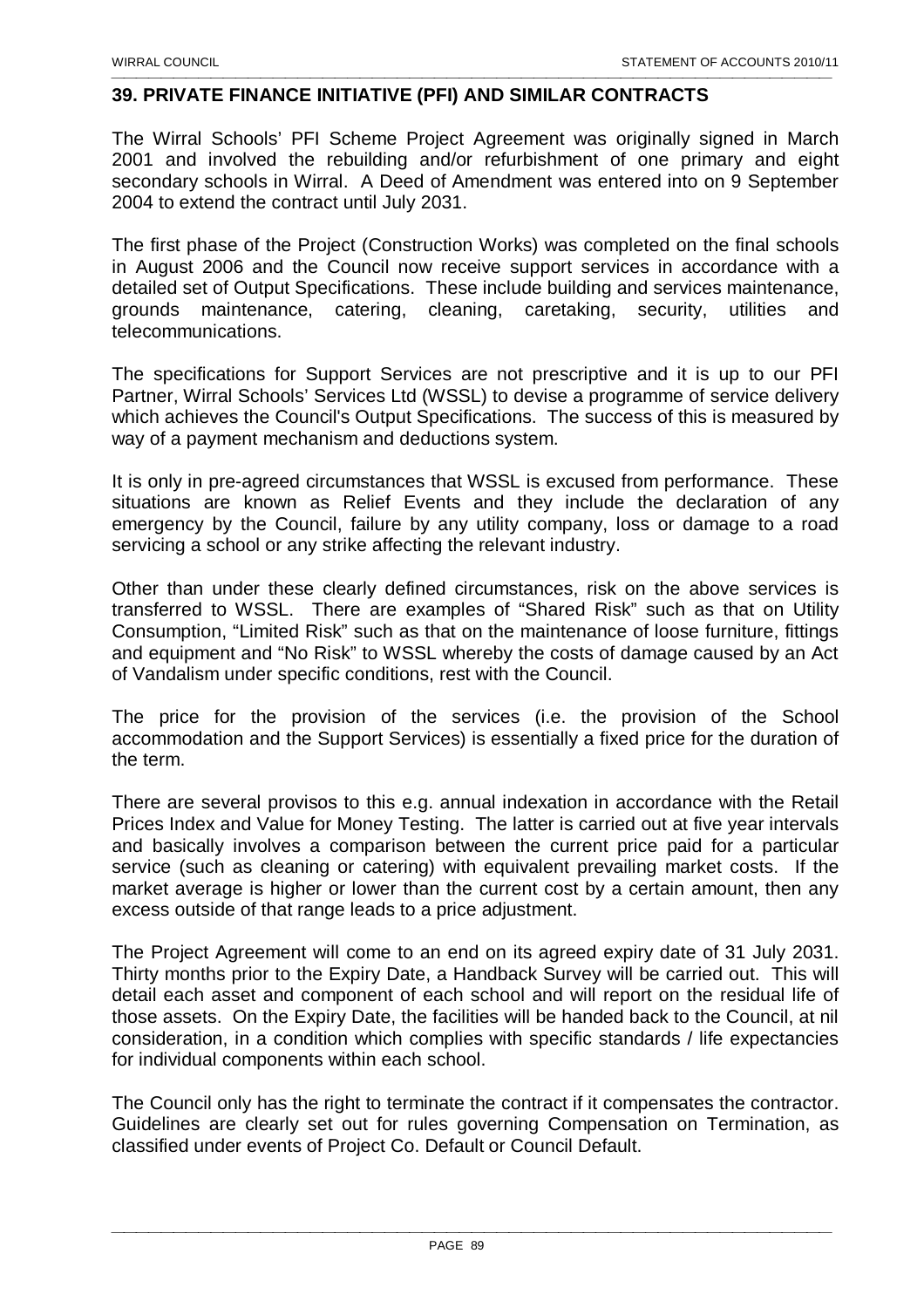The contract was originally treated as an operating lease but with the introduction of IFRIC 12 'Service Concession Arrangements', has now been accounted for as a finance lease. The value of assets held under the Schools PFI scheme is shown below:

Bebington High, Hilbre High, Park High, South Wirral High, Weatherhead High, and Wirral Grammar schools have opted for Foundation status and as such the corresponding assets are no longer reflected in the balance sheet.

|                                                      | Leasowe        |           | <b>Prenton</b> | Wallasey |              |
|------------------------------------------------------|----------------|-----------|----------------|----------|--------------|
|                                                      | <b>Primary</b> | Park High | <b>High</b>    | High     | <b>Total</b> |
|                                                      | £000           | £000      | £000           | £000     | £000         |
| Movement in 2010/11                                  |                |           |                |          |              |
| <b>Valuation</b>                                     |                |           |                |          |              |
| Valuation at 1 April 2010                            | 2,998          | 11,852    | 4,921          | 9,915    | 29,686       |
| <b>Disposals</b>                                     |                | (11, 852) |                |          | (11,852)     |
| <b>Accumulative Depreciation</b>                     |                |           |                |          |              |
| at 1 April 2010                                      | (168)          | (664)     | (275)          | (556)    | (1,663)      |
| Depreciation 2010/11                                 | (76)           | (224)     | (125)          | (250)    | (675)        |
| Adjustment for disposal                              |                | 888       |                |          | 888          |
| <b>Accumulative Depreciation</b>                     |                |           |                |          |              |
| at 31 March 2011                                     | (244)          |           | (400)          | (806)    | (1, 450)     |
| <b>Net Book Value</b>                                |                |           |                |          |              |
| at 31 March 2011                                     | 2,754          |           | 4,521          | 9,109    | 16,384       |
| at 31 March 2010                                     | 2,830          | 11,188    | 4,646          | 9,359    | 28,023       |
| <b>Comparative Movement</b>                          |                |           |                |          |              |
| in 2009-10                                           |                |           |                |          |              |
| Valuation at 1 April 2009                            | 2,998          | 11,852    | 4,921          | 9,915    | 29,686       |
| <b>Accumulative Depreciation</b>                     |                |           |                |          |              |
| at 1 April 2009                                      | (101)          | (398)     | (165)          | (334)    | (998)        |
| Depreciation 2009/10                                 | (67)           | (266)     | (110)          | (222)    | (665)        |
| <b>Accumulative Depreciation</b><br>at 31 March 2010 | (168)          | (664)     | (275)          | (556)    | (1,663)      |
|                                                      |                |           |                |          |              |

Valuation information for PFI assets recognised in the Balance Sheet: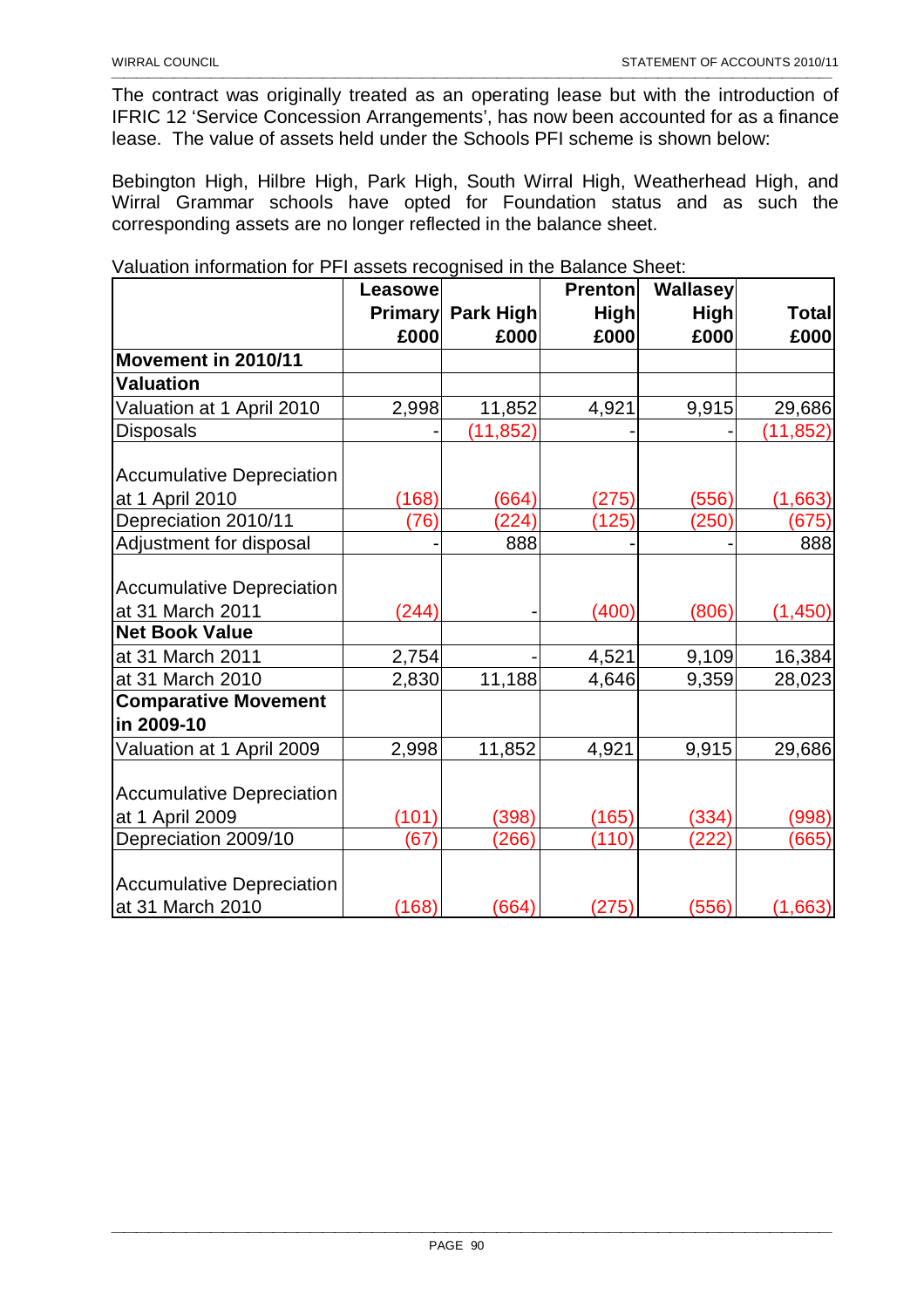#### **Payments**

Payments remaining to be made under PFI contracts are as follows:

|                              | <b>Services</b><br>£000 | Lease<br><b>Liability</b><br>£000 | Interest<br>£000 | Life cycle<br>costs<br>£000 | Total<br>£000 |
|------------------------------|-------------------------|-----------------------------------|------------------|-----------------------------|---------------|
| Payable in 2011/12           | 3,131                   | 2,081                             | 2,114            | 570                         | 7,896         |
| Payable within 2 - 5 years   | 12,040                  | 9,043                             | 7,732            | 2,766                       | 31,581        |
| Payable within 6 - 10 years  | 14,442                  | 13,610                            | 7,704            | 3,720                       | 39,476        |
| Payable within 11 - 15 years | 14,637                  | 15,593                            | 5,241            | 4,006                       | 39,477        |
| Payable within 16 - 20 years | 14,833                  | 20,947                            | 2,132            | 1,564                       | 39,476        |
| Payable within 21 - 25 years | 1,038                   | 378                               | 6                | 75                          | 1,497         |
| Total                        | 60,121                  | 61,652                            | 24,929           | 12,701                      | 159,403       |

The unitary payment in 2010/11 is £9,765,000 allocated as follows

|                              | 2010/11 | 2009/10 |
|------------------------------|---------|---------|
|                              | £000    | £000    |
| Service costs                | 3,921   | 3,806   |
| Interest and similar charges | 3,165   | 4,455   |
| Lease liability              | 1,969   | 640     |
| Life cycle costs             | 710     | 658     |
|                              | 9,765   | 9,559   |

The value of the outstanding lease liability is:

|                                      | 2010/11  | 2009/10 |
|--------------------------------------|----------|---------|
|                                      | £000     | £000    |
| Balance outstanding at start of year | 68,786   | 69,426  |
| Lease payments during the year       | (1,969)  | (64)    |
| <b>Other movements</b>               | (5, 165) |         |
|                                      | 61,652   | 68,786  |

In calculating the future unitary payments to the end of the contract from 2011/12 onward the most up to date information available has been used. This gives a more accurate estimate of the total outstanding liability. However, substituting this information revises downward the original calculation of the liability at 31 March 2011 by £5.2 million. The annual unitary payment is increased by the Retail Price Index (RPI) less 10%. Going forward, the RPI has been estimated using figures provided by the Office of Budget Responsibility whereas previous calculations have relied on figures extracted from the operator's financial model.

# **40. TERMINATION BENEFITS**

The Council in October 2010 offered all employees the opportunity to apply to leave through voluntary severance and/or early voluntary retirement. Over 1,100 individuals will have left the Council between December 2010 and July 2011. The Council in 2010/11 incurred £23.4 million of termination benefits (£2.5 million in 2009/10). This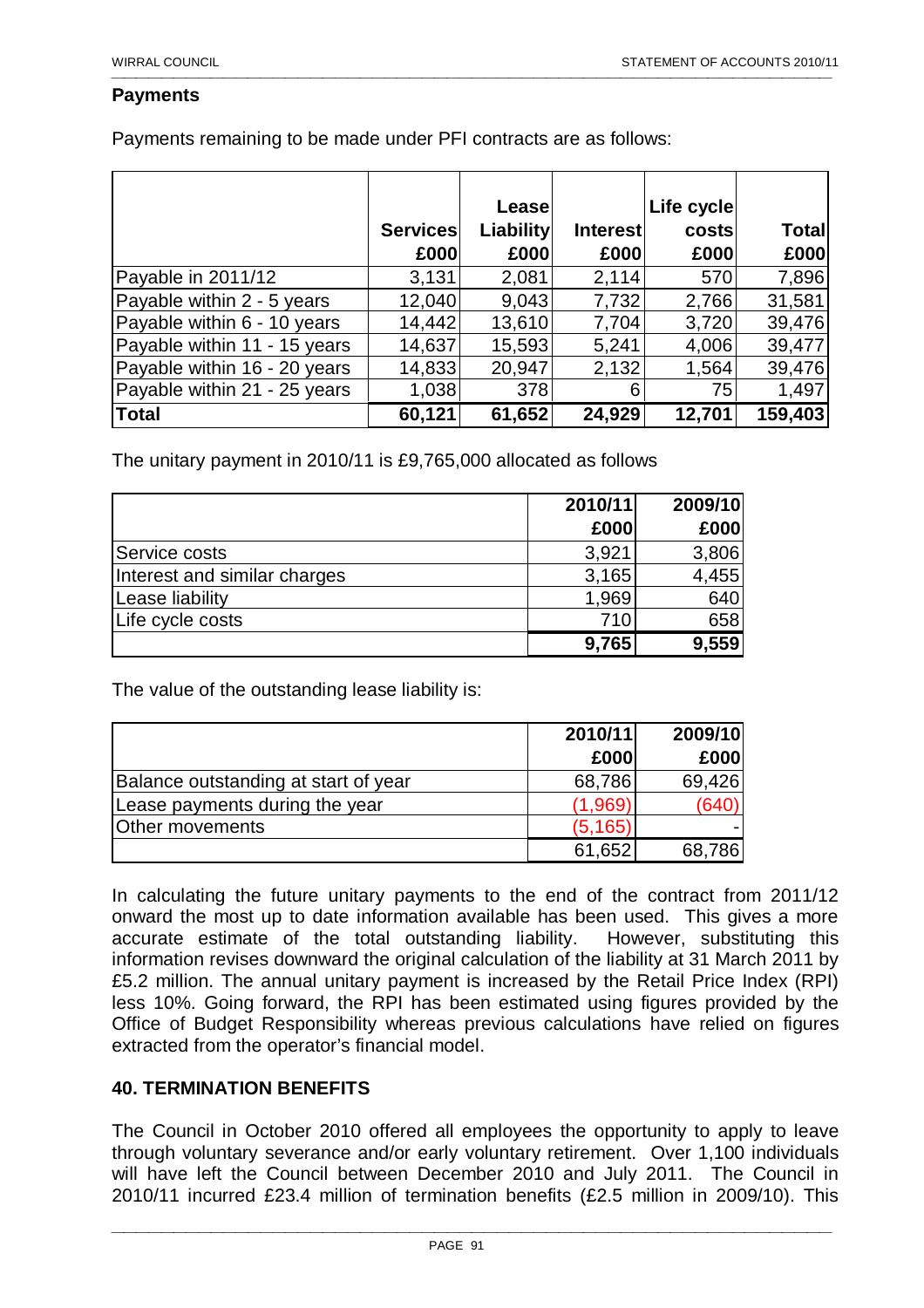includes a provision of £ 8.8 million that has been established to future benefits due to be paid in 2011/12.

Of this total £157,537 was payable to the Chief Executive, and £152,339 to the Director of Adult Social Services in the form of compensation for loss of office, as disclosed in note 32.

# **41. LONG TERM DEBTORS**

|                           | <b>Repayment</b> | <b>Regeneration</b> | <b>Repayment</b> | <b>Total</b> |
|---------------------------|------------------|---------------------|------------------|--------------|
|                           | of former        | <b>Property</b>     | of Council       |              |
|                           | <b>M.C.C.</b>    | Loans               | <b>Mortgages</b> |              |
|                           | <b>Debt</b>      |                     |                  |              |
|                           | £000             | £000                | £000             | £000         |
|                           |                  |                     |                  |              |
| <b>Balance 1.4.2009</b>   | 71,498           | 333                 | 154              | 71,985       |
|                           |                  |                     |                  |              |
| Advances                  |                  | 553                 |                  | 553          |
| Repaid/reclassified       |                  |                     |                  | (4,520)      |
| £000                      | (4,469)          |                     | (51)             |              |
|                           |                  |                     |                  |              |
| <b>Balances 31.3.2010</b> | 67,029           | 886                 | 103              | 68,018       |
|                           |                  |                     |                  |              |
|                           |                  |                     |                  |              |
| <b>Balance 1.4.2010</b>   | 67,029           | 886                 | 103              | 68,018       |
|                           |                  |                     |                  |              |
| Advances                  |                  | 769                 |                  | 769          |
|                           | (4, 469)         |                     | (22)             |              |
| Repaid/reclassified       |                  |                     |                  | (4,491)      |
|                           |                  |                     |                  |              |
| <b>Balances 31.3.2011</b> | 62,560           | 1,655               | 81               | 64,296       |

# **42. DEFERRED CREDITS**

These amounts relate to the Council's share of the receipts from sales of former council housing by Wirral Partnership Homes and Beechwood and Ballantyne Community Housing Association, as well as the balances on outstanding mortgages previously granted by the Council in respect of Right to Buy properties.

|                                                   | 2009/10 | 2010/11 |
|---------------------------------------------------|---------|---------|
|                                                   | £000    | £000    |
|                                                   |         |         |
| <b>Receipts for Sale of Former Council Houses</b> | 268     | -       |
| Outstanding mortgages                             | 103     |         |
|                                                   | 371     |         |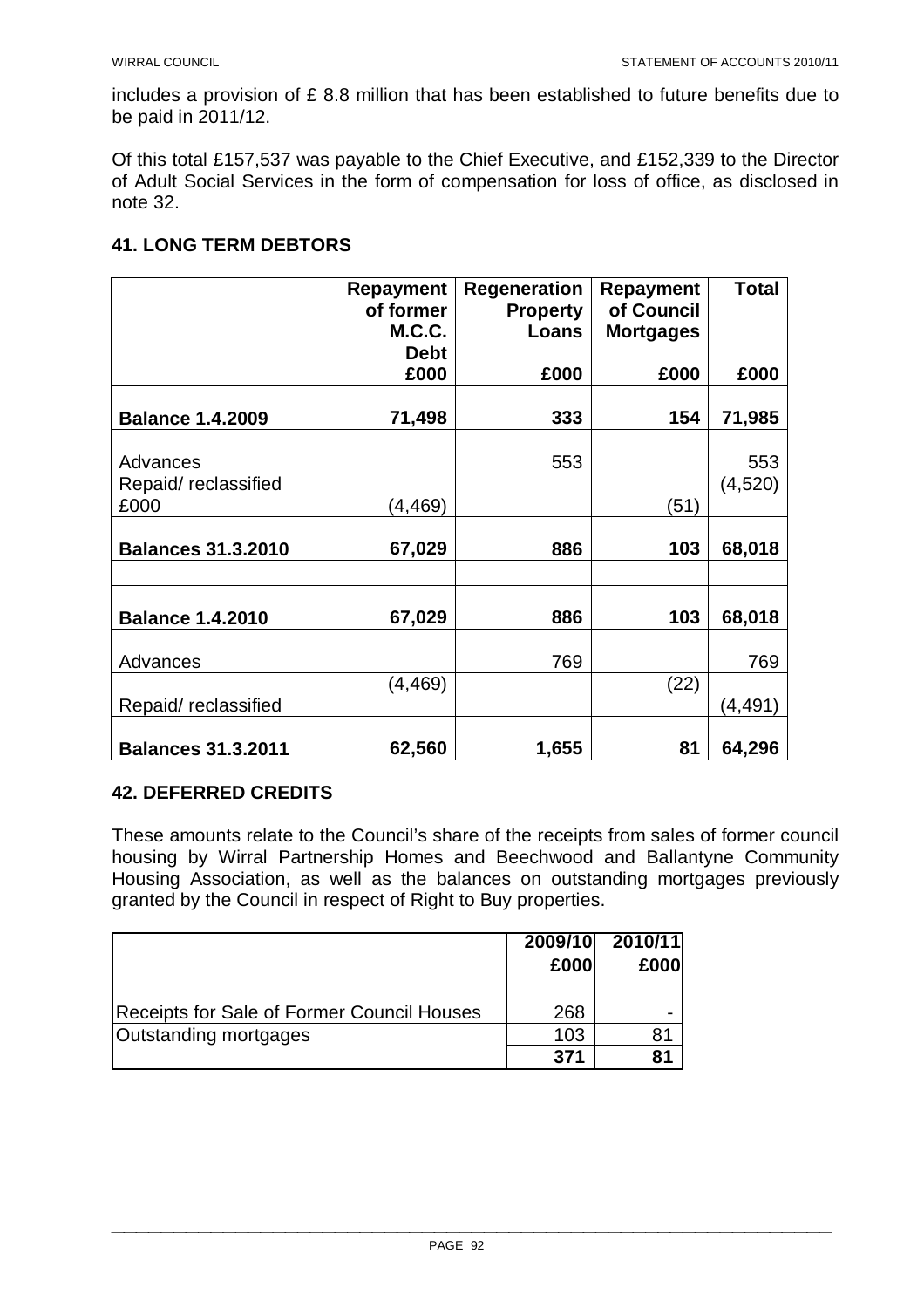### **43. PENSIONS SCHEMES ACCOUNTED FOR AS DEFINED CONTRIBUTION SCHEMES**

Teachers employed by the Council are members of the Teachers' Pension Scheme, administered by the Department for Education. The Scheme provides teachers with specified benefits upon their retirement, and the Council contributes towards the costs by making contributions based on a percentage of members' pensionable salaries.

The Scheme is technically a defined benefit scheme. However, the Scheme is unfunded and the Department for Education uses a notional fund as the basis for calculating the employers' contribution rate paid by local authorities. The Council is not able to identify its share of underlying financial position and performance of the Scheme with sufficient reliability for accounting purposes. For the purposes of this Statement of Accounts, it is therefore accounted for on the same basis as a defined contribution scheme.

In 2010/11, the Council paid £14.1 million to Teachers' Pensions in respect of teachers' retirement benefits, representing 14.1% of pensionable pay. The figures for 2009/10 were £13.9 million and 14.1%. There were no contributions remaining payable at the year-end.

The Council is responsible for the costs of any additional benefits awarded upon early retirement outside of the terms of the teachers' scheme. These costs are accounted for on a defined benefit basis and detailed in Note 44.

In 2010/11 the Council paid £3.1 million by way of enhanced pensions, with an equivalent figure in 2009/10.

# **44. DEFINED BENEFIT PENSION SCHEMES**

# **Participation in Pension Schemes**

As part of the terms and conditions of employment of its officers, the Council makes contributions towards the cost of post employment benefits. Although these benefits will not actually be payable until employees retire, the Council has a commitment to make the payments that needs to be disclosed at the time that employees earn their future entitlement.

The Council participates in two post employment schemes:

- The Local Government Pension Scheme, administered locally by Wirral Council this is a funded defined benefit final salary scheme, meaning that the Council and employees pay contributions into a fund, calculated at a level intended to balance the pensions liabilities with investment assets.
- Arrangements for the award of discretionary post retirement benefits upon early retirement - this is an unfunded defined benefit arrangement, under which liabilities are recognised when awards are made. However, there are no investment assets built up to meet these pensions liabilities, and cash has to be generated to meet actual pensions payments as they eventually fall due.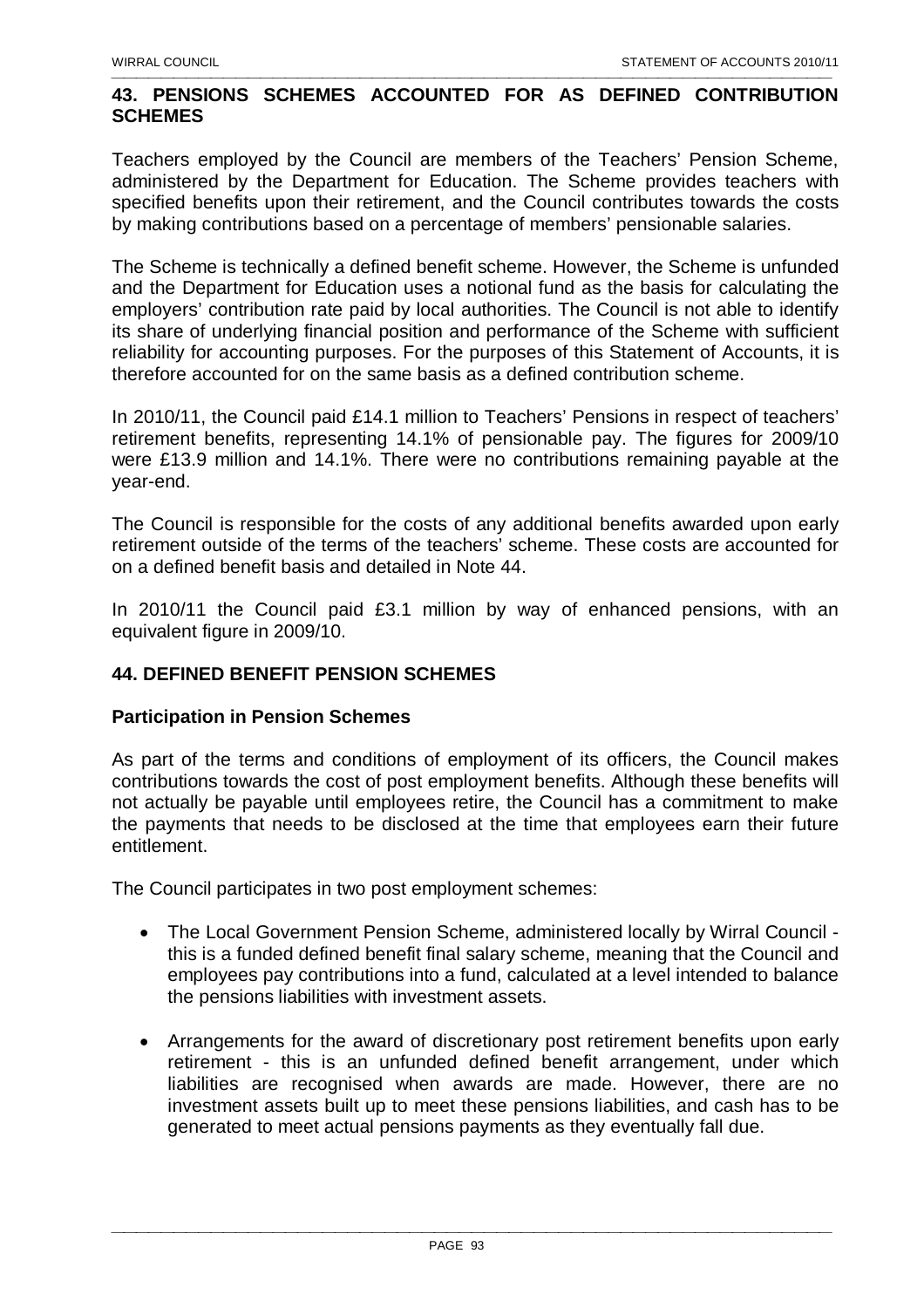#### **Transactions Relating to Post-employment Benefits**

The cost of retirement benefits is recognised in the reported cost of services when they are earned by employees, rather than when the benefits are eventually paid as pensions. However, the charge we are required to make against council tax is based on the cash payable in the year, so the real cost of post employment/retirement benefits is reversed out of the General Fund via the Movement in Reserves Statement. The following transactions have been made in the Comprehensive Income and Expenditure Statement and the General Fund Balance via the Movement in Reserves Statement during the year:

|                                 | Local     |                       | <b>Discretionary</b> |         | <b>Unfunded</b> |         |
|---------------------------------|-----------|-----------------------|----------------------|---------|-----------------|---------|
|                                 |           | <b>Government</b>     | <b>Benefits</b>      |         | <b>Teachers</b> |         |
|                                 |           | <b>Pension Scheme</b> | <b>Arrangements</b>  |         | <b>Scheme</b>   |         |
|                                 | 2010/11   | 2009/10               | 2010/11              | 2009/10 | 2010/11         | 2009/10 |
|                                 | £000      | £000                  | £000                 | £000    | £000            | £000    |
| Comprehensive Income            |           |                       |                      |         |                 |         |
| and Expenditure                 |           |                       |                      |         |                 |         |
| <b>Statement</b>                |           |                       |                      |         |                 |         |
| Cost of Services:               |           |                       |                      |         |                 |         |
| current service cost            | 25,737    | 16,162                |                      |         |                 |         |
| • past service Costs            | (56, 725) | 25                    | (2,099)              |         | (2,025)         |         |
| • settlements and               |           |                       |                      |         |                 |         |
| curtailments                    | 4,618     | 1,145                 |                      |         | 964             | 415     |
|                                 |           |                       |                      |         |                 |         |
| <b>Financing and Investment</b> |           |                       |                      |         |                 |         |
| <b>Income and Expenditure</b>   |           |                       |                      |         |                 |         |
| • interest cost                 | 55,705    | 50,638                | 2,336                | 2,467   | 1,896           | 2,093   |
| • expected return on            |           |                       |                      |         |                 |         |
| scheme assets                   | (42, 172) | (30, 310)             |                      |         |                 |         |
| <b>Total Post Employment</b>    |           |                       |                      |         |                 |         |
| <b>Benefit Charged to the</b>   |           |                       |                      |         |                 |         |
| Surplus or Deficit on the       |           |                       |                      |         |                 |         |
| <b>Provision of Services</b>    | (12, 837) | 37,660                | 237                  | 2,467   | 835             | 2,508   |

*(Table continues on following page)*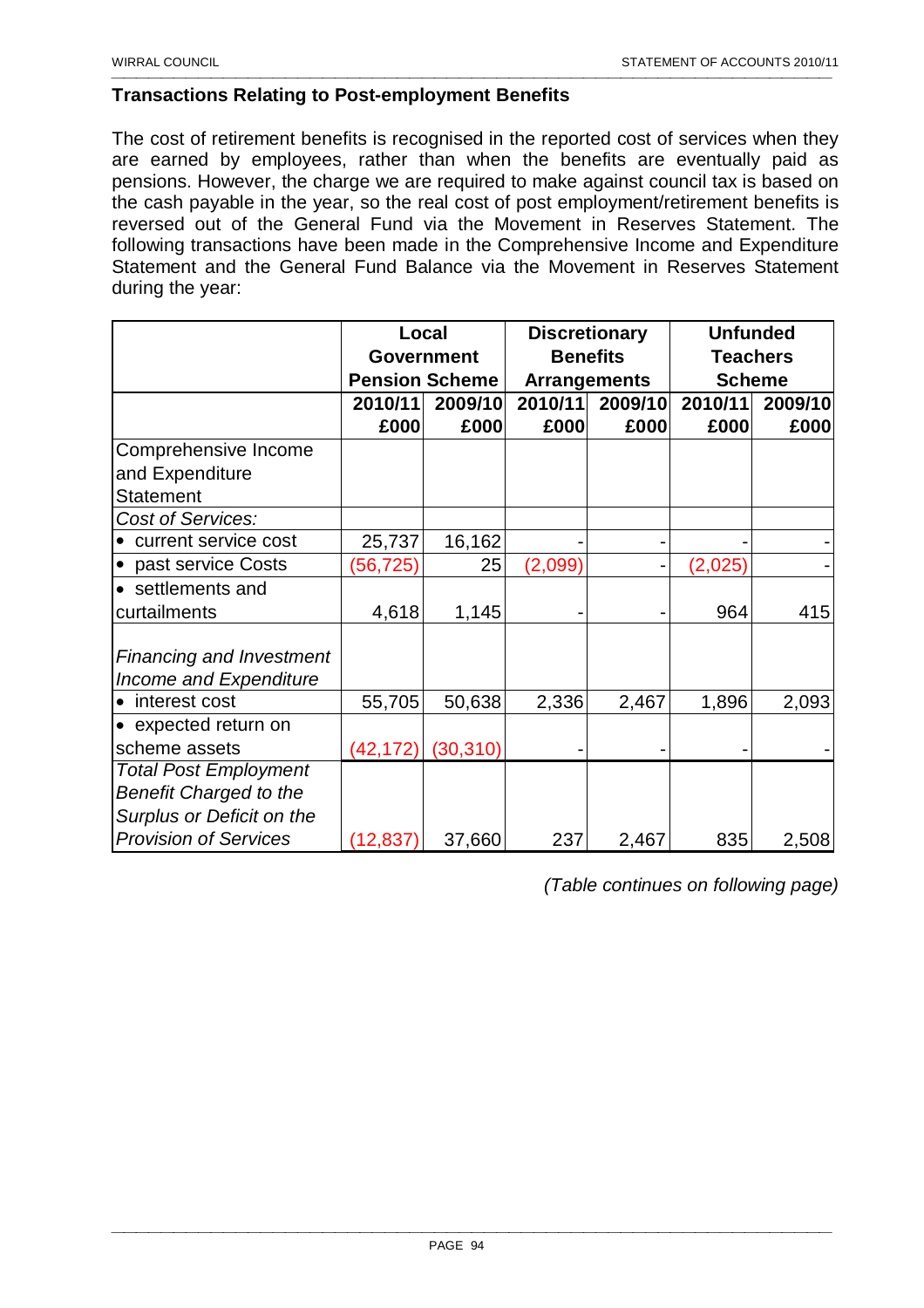*(Table continued from previous page)*

|                                                                                                                                                                                                                                                                    | Local<br><b>Government</b><br><b>Pension Scheme</b> |          | <b>Discretionary</b><br><b>Benefits</b><br><b>Arrangements</b> |          | <b>Unfunded</b><br><b>Teachers</b><br><b>Scheme</b> |         |
|--------------------------------------------------------------------------------------------------------------------------------------------------------------------------------------------------------------------------------------------------------------------|-----------------------------------------------------|----------|----------------------------------------------------------------|----------|-----------------------------------------------------|---------|
|                                                                                                                                                                                                                                                                    | 2010/11                                             | 2009/10  | 2010/11                                                        | 2009/10  | 2010/11                                             | 2009/10 |
|                                                                                                                                                                                                                                                                    | £000                                                | £000     | £000                                                           | £000     | £000                                                | £000    |
| <b>Other Post Employment</b>                                                                                                                                                                                                                                       |                                                     |          |                                                                |          |                                                     |         |
| <b>Benefit Charged to the</b>                                                                                                                                                                                                                                      |                                                     |          |                                                                |          |                                                     |         |
| Comprehensive Income                                                                                                                                                                                                                                               |                                                     |          |                                                                |          |                                                     |         |
| and Expenditure                                                                                                                                                                                                                                                    |                                                     |          |                                                                |          |                                                     |         |
| <b>Statement</b>                                                                                                                                                                                                                                                   |                                                     |          |                                                                |          |                                                     |         |
| • actuarial gains and                                                                                                                                                                                                                                              |                                                     |          |                                                                |          |                                                     |         |
| losses                                                                                                                                                                                                                                                             | (44, 580)                                           | 102,033  | (2,489)                                                        | 7,153    | 968                                                 | 5,574   |
| <b>Total Post Employment</b>                                                                                                                                                                                                                                       |                                                     |          |                                                                |          |                                                     |         |
| <b>Benefit Charged to the</b>                                                                                                                                                                                                                                      |                                                     |          |                                                                |          |                                                     |         |
| Comprehensive Income                                                                                                                                                                                                                                               |                                                     |          |                                                                |          |                                                     |         |
| and Expenditure                                                                                                                                                                                                                                                    |                                                     |          |                                                                |          |                                                     |         |
| <b>Statement</b>                                                                                                                                                                                                                                                   | (57, 417)                                           | 139,693  | (2, 252)                                                       | 9,620    | 1,803                                               | 8,082   |
| <b>Movement in Reserves</b>                                                                                                                                                                                                                                        |                                                     |          |                                                                |          |                                                     |         |
| <b>Statement</b>                                                                                                                                                                                                                                                   |                                                     |          |                                                                |          |                                                     |         |
| • reversal of net charges<br>made to the Surplus or<br>Deficit for the Provision of<br>Services for post<br>employment benefits in<br>accordance with the Code<br>Actual amount charged<br>against the General Fund<br><b>Balance for pensions in</b><br>the year: | 12,837                                              | (37,660) | (237)                                                          | (2, 467) | (835)                                               | (2,508) |
|                                                                                                                                                                                                                                                                    |                                                     |          |                                                                |          |                                                     |         |
| • employers' contributions<br>payable to scheme<br>• retirement benefits                                                                                                                                                                                           | 25,117                                              | 25,390   |                                                                |          | 3,094                                               | 3,082   |
| payable to pensioners                                                                                                                                                                                                                                              |                                                     |          | 2,701                                                          | 2,603    |                                                     |         |

The cumulative amount of actuarial gains and losses recognised in the Comprehensive Income and Expenditure Statement to the 31 March 2011 a gain of £46,101,000.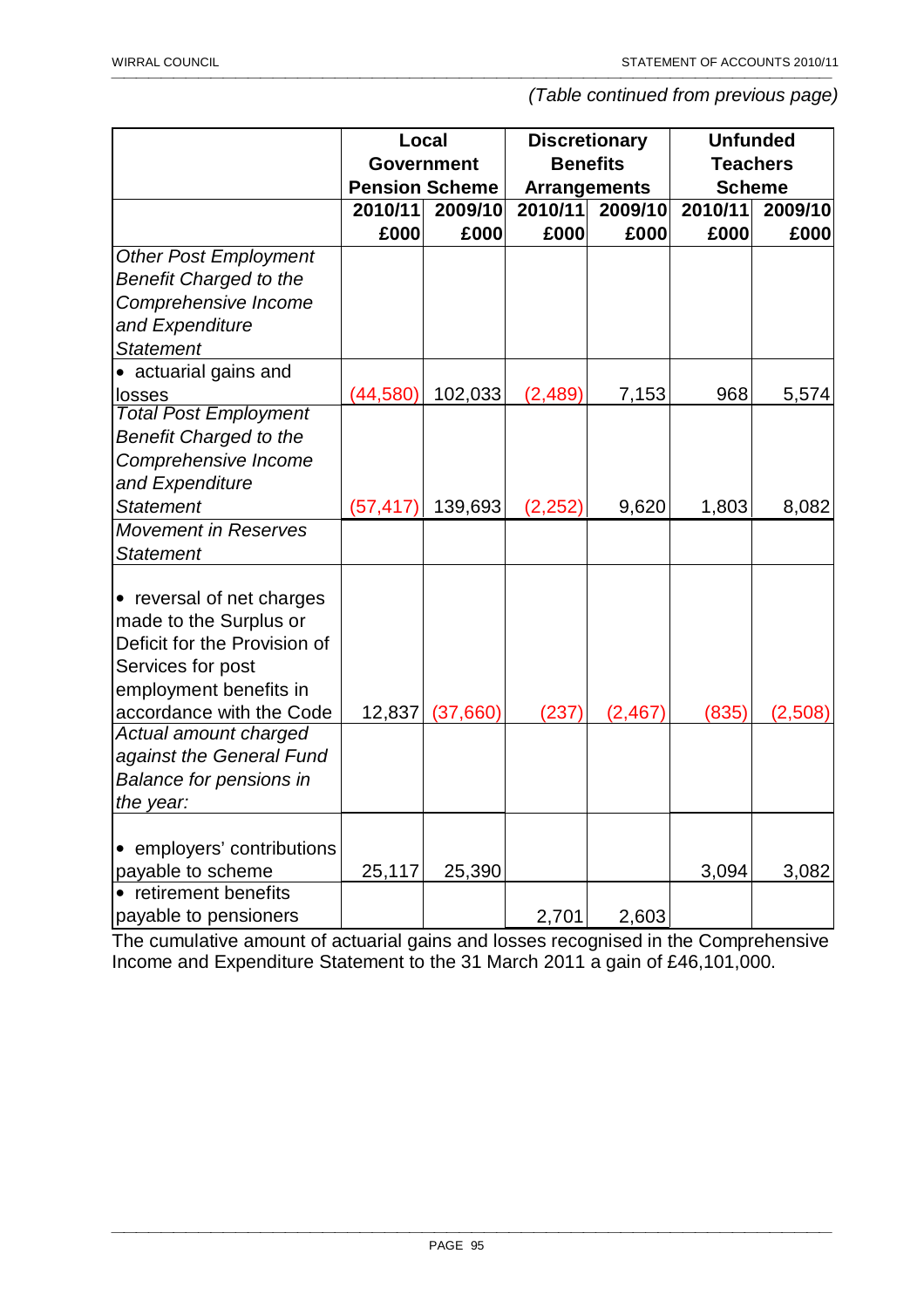|                             | <b>Funded liabilities:</b> |           | <b>Unfunded</b>      |         |                        |         |
|-----------------------------|----------------------------|-----------|----------------------|---------|------------------------|---------|
|                             | Local                      |           | liabilities:         |         |                        |         |
|                             | <b>Government</b>          |           | <b>Discretionary</b> |         | <b>Unfunded</b>        |         |
|                             | <b>Pension Scheme</b>      |           | <b>Benefits</b>      |         | <b>Teachers Scheme</b> |         |
|                             | 2010/11                    | 2009/10   | 2010/11              | 2009/10 | 2010/11                | 2009/10 |
|                             | £000                       | £000      | £000                 | £000    | £000                   | £000    |
|                             |                            |           |                      |         |                        |         |
| Opening balance at 1 April  | 997,404                    | 715,668   | 43,061               | 36,044  | 36,022                 | 31,022  |
| <b>Current service cost</b> | 25,737                     | 16,162    |                      |         |                        |         |
| Interest cost               | 55,705                     | 50,638    | 2,336                | 2,467   | 1,896                  | 2,093   |
| Contributions by scheme     |                            |           |                      |         |                        |         |
| participants                | 9,293                      | 9,282     |                      |         |                        |         |
|                             |                            |           |                      |         |                        |         |
| Actuarial gains and losses  | (49, 851)                  | 234,834   | (2,489)              | 7,153   | 968                    | 5,574   |
| <b>Benefits paid</b>        | (40,368)                   | (30, 350) | (2,701)              | (2,603) | (3,094)                | (3,082) |
|                             |                            |           |                      |         |                        |         |
| Past service costs/ (gain)  | (56, 725)                  | 25        | (2,099)              |         | (2,025)                |         |
| <b>Entity combinations</b>  |                            |           |                      |         |                        |         |
| <b>Curtailments</b>         | 4,618                      | 1,145     |                      |         | 964                    | 415     |
| <b>Settlements</b>          |                            |           |                      |         |                        |         |
| Closing balance at 31       |                            |           |                      |         |                        |         |
| March                       | 945,813                    | 997,404   | 38,108               | 43,061  | 34,731                 | 36,022  |

**Assets and Liabilities in Relation to Post-employment Benefits** Reconciliation of present value of the scheme liabilities (defined benefit obligation):

**Reconciliation of fair value of the scheme (plan) assets:**

|                               | <b>Local Government</b><br><b>Pension Scheme</b> |           | <b>Unfunded liabilities</b><br><b>Discretionary Benefits</b> |         |
|-------------------------------|--------------------------------------------------|-----------|--------------------------------------------------------------|---------|
|                               | 2010/11                                          | 2009/10   | 2010/11                                                      | 2009/10 |
|                               | £000                                             | £000      | £000                                                         | £000    |
| Opening balance at 1 April    | 652,616                                          | 485,456   |                                                              |         |
| Expected rate of return       | 42,172                                           | 30,310    |                                                              |         |
| Actuarial gains and losses    | (5,271)                                          | 132,801   |                                                              |         |
| <b>Employer contributions</b> | 25,390                                           | 27,720    | 2,701                                                        | 2,603   |
| Contributions by scheme       |                                                  |           |                                                              |         |
| participants                  | 9,293                                            | 9,282     |                                                              |         |
| <b>Benefits paid</b>          | (40, 368)                                        | (32, 953) | (2,701)                                                      | (2,603) |
| <b>Entity combinations</b>    |                                                  |           |                                                              |         |
| <b>Settlements</b>            |                                                  |           |                                                              |         |
| Closing balance at 31 March   | 683,832                                          | 652,616   |                                                              |         |

The expected return on scheme assets is determined by considering the expected returns available on the assets underlying the current investment policy. Expected yields on fixed interest investments are based on gross redemption yields as at the Balance Sheet date.

Expected returns on equity investments reflect long-term real rates of return experienced in the respective markets.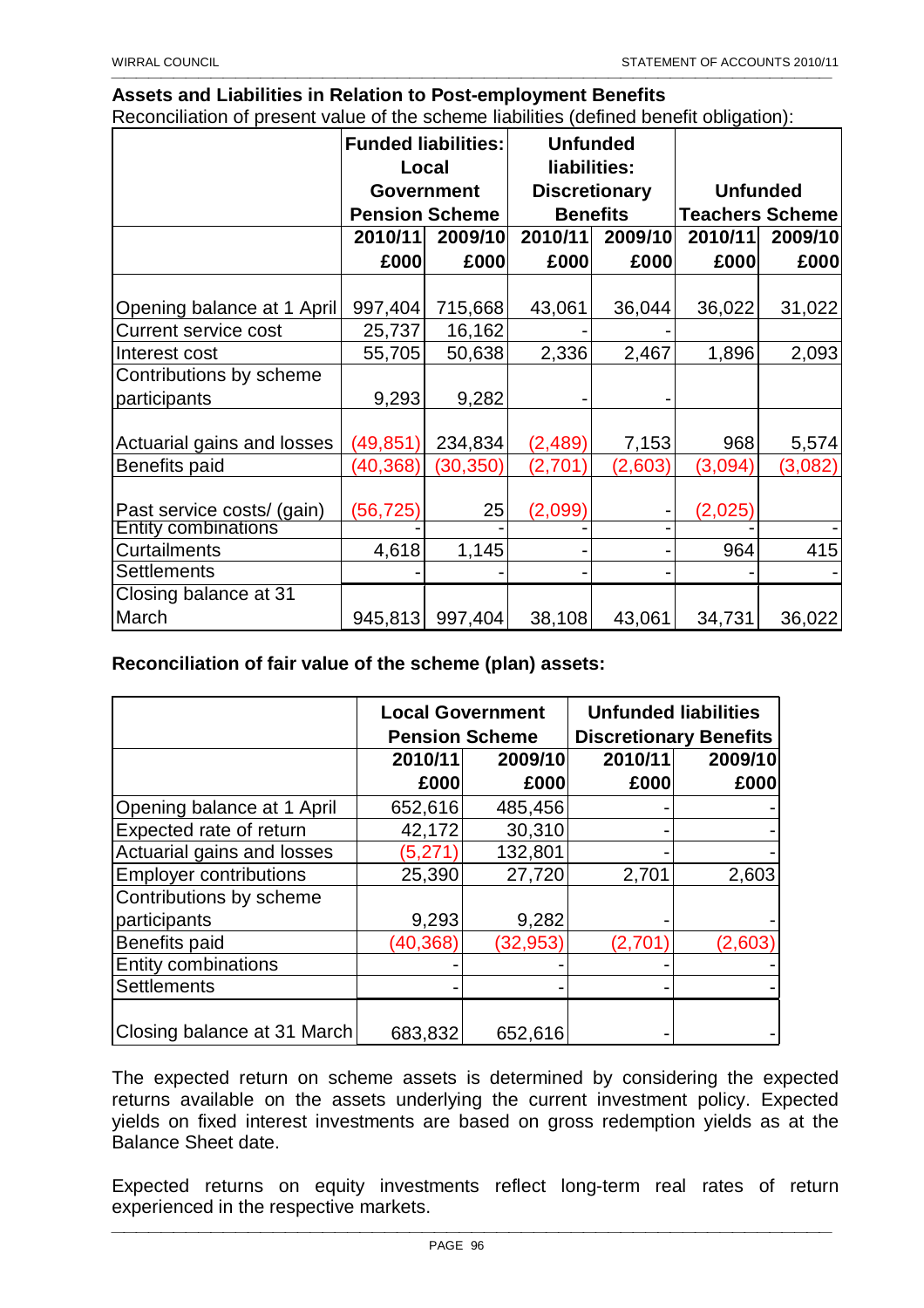| <b>Scheme History</b>         | 2006/07    | 2007/08    | 2008/09    | 2009/10    | 2010/11    |
|-------------------------------|------------|------------|------------|------------|------------|
|                               | £000       | £000       | £000       | £000       | £000       |
| <b>Present value of</b>       |            |            |            |            |            |
| liabilities:                  |            |            |            |            |            |
| <b>Local Government</b>       |            |            |            |            |            |
| <b>Pension Scheme</b>         | 738,622    | 838,119    | 715,668    | 997,404    | 945,813    |
| <b>Discretionary Benefits</b> | 30,594     | 42,228     | 36,044     | 43,061     | 38,108     |
| <b>Teachers pension</b>       |            |            |            |            |            |
| scheme                        | 33,043     | 36,254     | 31,022     | 36,022     | 34,731     |
|                               | 802,259    | 916,601    | 782,734    | 1,076,487  | 1,018,652  |
| <b>Fair value of assets:</b>  |            |            |            |            |            |
| <b>Local Government</b>       |            |            |            |            |            |
| <b>Pension Scheme</b>         | 579,891    | 582,775    | 485,456    | 652,616    | 683,832    |
|                               |            |            |            |            |            |
| Surplus/(deficit):            |            |            |            |            |            |
| <b>Local Government</b>       |            |            |            |            |            |
| <b>Pension Scheme</b>         | (158, 731) | (255, 344) | (230, 212) | (344, 788) | (261, 981) |
| <b>Discretionary Benefits</b> | (30, 594)  | (42, 228)  | (36, 044)  | (43,061)   | (38, 108)  |
| <b>Teachers pension</b>       |            |            |            |            |            |
| scheme                        | (33, 043)  | (36, 254)  | (31, 022)  | (36, 022)  | (34, 731)  |
| <b>Total</b>                  | (222, 368) | (333,826)  | (297,278)  | (423,87    | (334, 820) |

The actual return on scheme assets in the year was £52,371,000 (2009/10: £163,111,000).

The liabilities show the underlying commitments that the Council has in the long run to pay post employment (retirement) benefits. The total liability of £334,820,000 has a substantial impact on the net worth of the Council as recorded in the Balance Sheet, resulting in an overall balance of £196.9 million. However, statutory arrangements for funding the deficit mean that the financial position of the Council remains healthy:

- the deficit on the local government scheme will be made good by increased contributions over the remaining working life of employees (i.e. before payments fall due), as assessed by the scheme actuary.
- finance is only required to be raised to cover discretionary benefits when the pensions are actually paid.

The total contributions expected to be made to the Local Government Pension Scheme by the council in the year to 31 March 2012 is £24.0 million. Expected contributions for the Discretionary Benefits scheme in the year to 31 March 2012 are £2.7 million. Expected contributions to unfunded teachers pensions in the year to 31 March 2012 are £3.1 million.

# **Basis for Estimating Assets and Liabilities**

Liabilities have been assessed on an actuarial basis using the projected unit credit method, an estimate of the pensions that will be payable in future years dependent on assumptions about mortality rates, salary levels, etc. Both the Local Government Pension Scheme and Discretionary Benefits liabilities have been assessed by William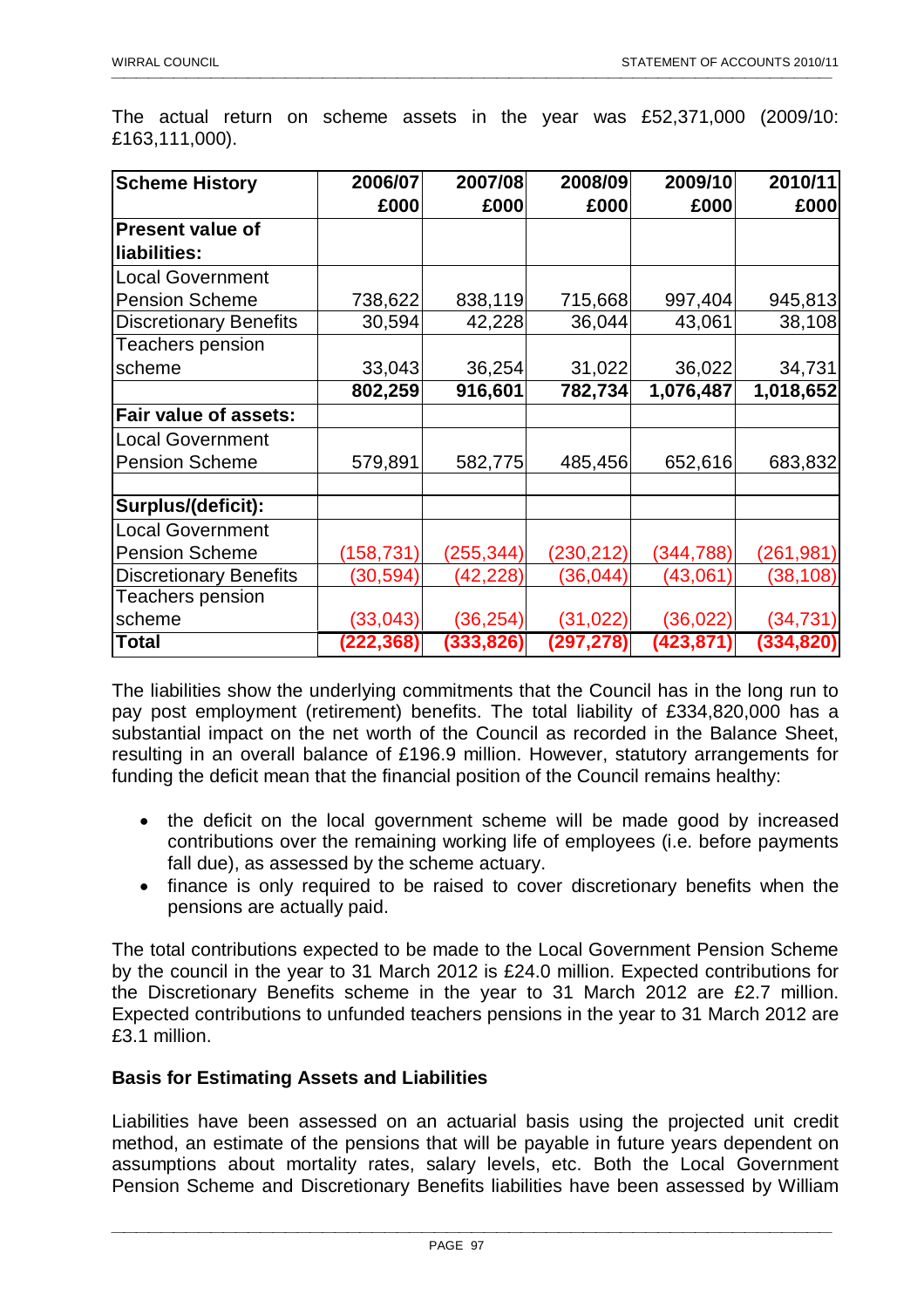M. Mercer, an independent firm of actuaries, estimates for the Merseyside Pension Fund being based on the latest full valuation of the scheme as at 1 April 2009.

The principal assumptions used by the actuary have been:

|                                   | <b>Local Government</b><br><b>Pension Scheme</b> |                   |
|-----------------------------------|--------------------------------------------------|-------------------|
|                                   | 2010/11                                          | 2009/10           |
| Long-term expected rate of return |                                                  |                   |
| on assets in the scheme:          |                                                  |                   |
| <b>Equity investments</b>         | 7.5%                                             | 7.5%              |
| Government Bonds                  | 4.4%                                             | 4.5%              |
| <b>Other Bonds</b>                | 5.1%                                             | 5.2%              |
| Property                          | 6.5%                                             | 6.5%              |
| Cash / Liquidity                  | 0.5%                                             | 0.5%              |
| Other                             | 7.5%                                             | 7.5%              |
| Mortality assumptions:            |                                                  |                   |
| Longevity at 65 for current       |                                                  |                   |
| pensioners:                       |                                                  |                   |
| Men                               | 21.4                                             | 20.4              |
| • Women                           | 24.1                                             | 23.2              |
| Longevity at 65 for future        |                                                  |                   |
| pensioners:                       |                                                  |                   |
| Men                               | 22.8                                             | <u>21.3</u>       |
| • Women                           | 25.7                                             | $\overline{24.1}$ |
|                                   |                                                  |                   |
| Rate of RPI inflation             | 3.4%                                             | 3.3%              |
| Rate of CPI inflation             | 2.9%                                             | 2.8%              |
| Rate of increase in salaries      | 4.4%                                             | 4.5%              |
| Rate of increase in pensions      | 2.9%                                             | 3.3%              |
| Rate for discounting scheme       |                                                  |                   |
| liabilities                       | 5.5%                                             | 5.6%              |
| Take-up of option to convert      |                                                  |                   |
| annual pension into retirement    |                                                  |                   |
| lump sum                          | 50%                                              | 50%               |

The Discretionary Benefits arrangements have no assets to cover its liabilities. The Local Government Pension Scheme's assets consist of the following categories, by proportion of the total assets held:

|                           | 2010/11       | 2009/10       |
|---------------------------|---------------|---------------|
|                           | $\frac{0}{0}$ | $\frac{0}{0}$ |
| <b>Equity investments</b> | 60.7          | 63.6          |
| Government bonds          | 10.7          | 12.1          |
| Other bonds               | 6.7           | 6.6           |
| Property                  | 7.9           | 6.3           |
| Cash/liquidity            | 2.3           | 2.6           |
| Other                     | 11.7          | 8.8           |
|                           |               |               |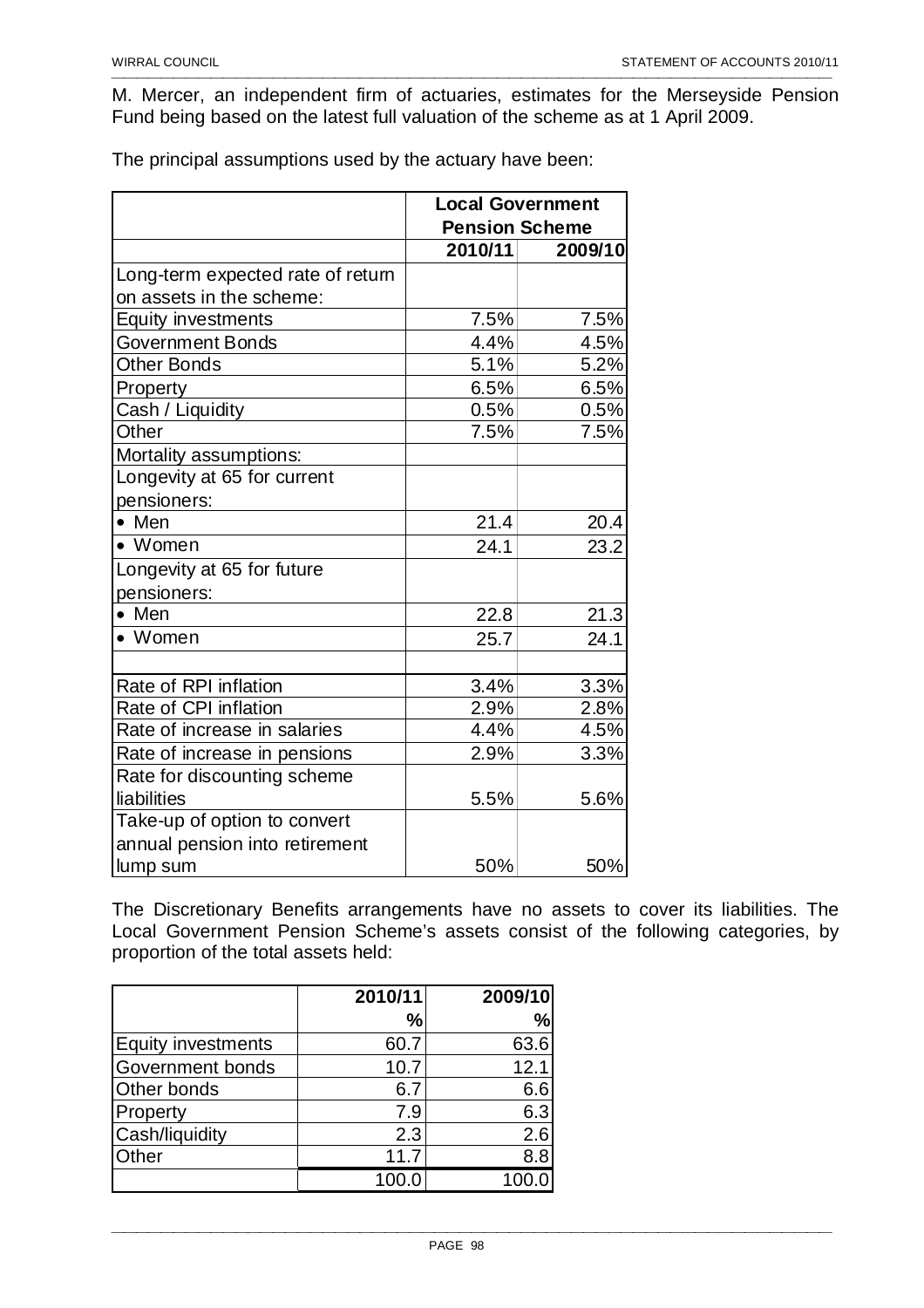# **History of Experience Gains and Losses**

The actuarial gains identified as movements on the Pensions Reserve in 2010/11 can be analysed into the following categories, measured as a percentage of assets or liabilities at 31 March 2011:

|                            | 2006/07 | 2007/08 | 2008/09 | 2009/10 | 2010/11 |
|----------------------------|---------|---------|---------|---------|---------|
|                            | $\%$    | %       | $\%$    | %       | %       |
| Differences between the    |         |         |         |         |         |
| expected and actual return |         |         |         |         |         |
| on assets                  | (0.03)  | (9.82)  | (29.56) | (20.35) | 1.49    |
| Experience gains and       |         |         |         |         |         |
| losses on liabilities      |         | (2.40)  |         |         | 6.10    |

# **45. TRUST FUNDS**

The Council acts as a trustee for a number of trust funds. These do not represent assets of the Council and have not been included in the Balance Sheet.

The E.F. Callister trust promotes youth development. The Stitt and Russell trusts exist to promote educational achievement.

|                | <b>EF Callister</b> | <b>Stitt</b>       | <b>RJ Russell</b> | <b>Criminal</b> | <b>Other</b> | <b>Total</b> |
|----------------|---------------------|--------------------|-------------------|-----------------|--------------|--------------|
|                |                     | <b>Scholarship</b> | <b>Prize</b>      | <b>Injuries</b> |              |              |
|                | £                   | £                  |                   |                 | £            |              |
|                |                     |                    |                   |                 |              |              |
| <b>Balance</b> |                     |                    |                   |                 |              |              |
| 1 April 2009   | 372,822             | 36,298             | 85,288            | 41,999          | 90,220       | 626,627      |
| Income         |                     | 182                | 427               |                 | 12,428       | 13,037       |
| Expenditure    |                     |                    |                   | (8, 108)        |              | (8, 109)     |
| <b>Balance</b> |                     |                    |                   |                 |              |              |
| 31 March       |                     |                    |                   |                 |              |              |
| 2010           | 372,822             | 36,480             | 85,715            | 33,891          | 102,647      | 631,555      |
| Income         |                     | 182                | 374               |                 | 12,786       | 13,342       |
| Expenditure    |                     |                    |                   | (31, 558)       | (482)        | (32, 040)    |
| <b>Balance</b> |                     |                    |                   |                 |              |              |
| 31 March       |                     |                    |                   |                 |              |              |
| 2011           | 372,822             | 36,662             | 86,089            | 2,333           | 114,951      | 612,857      |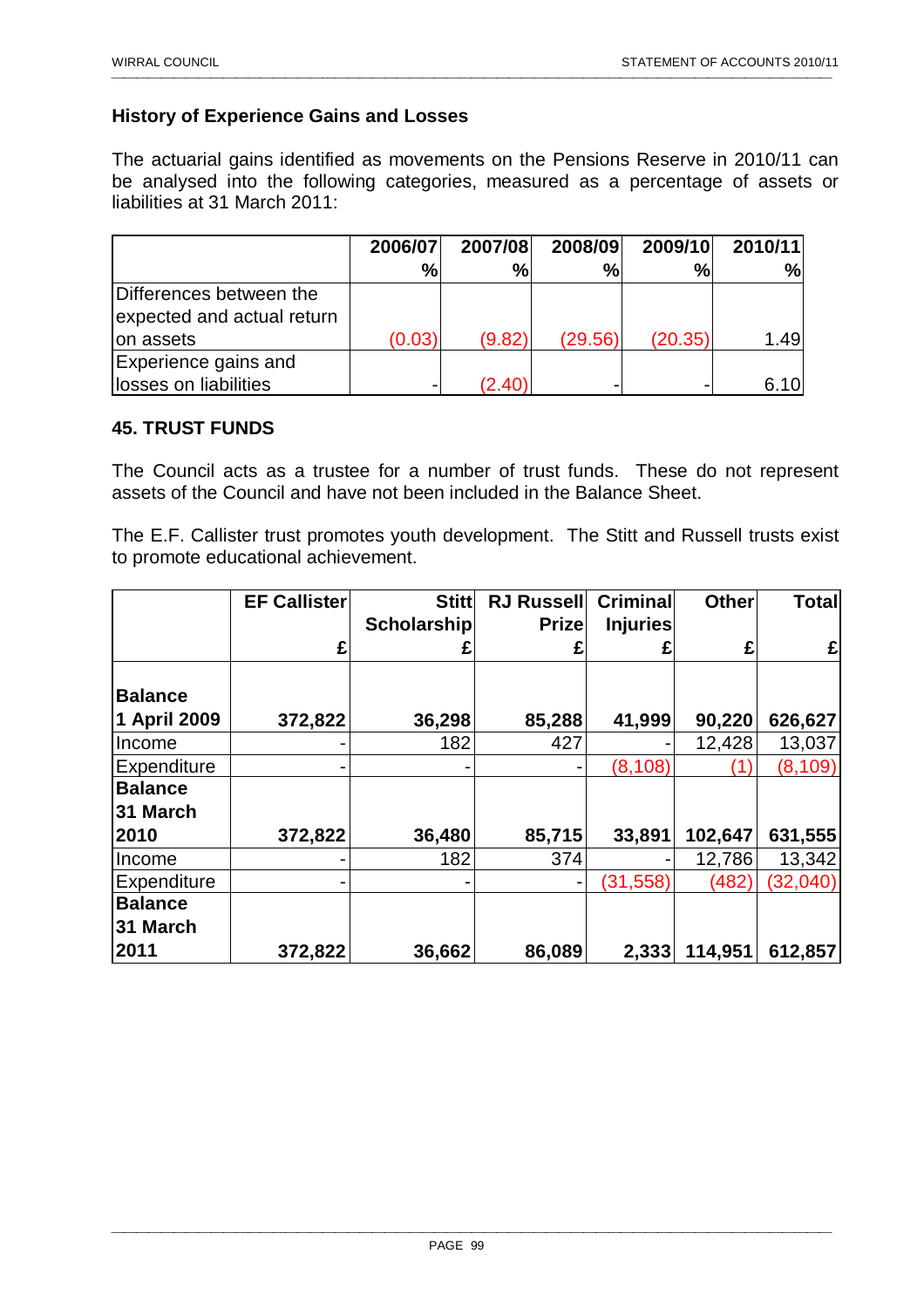### Fund assets are as follows:

|                 | <b>Balance</b> | <b>Balance</b> | <b>Balance</b> |  |  |
|-----------------|----------------|----------------|----------------|--|--|
|                 | 1 April 2009   | 31 March 2010  | 31 March 2011  |  |  |
|                 |                |                |                |  |  |
| Property        | 372,822        | 372,822        | 372,822        |  |  |
| Investments     |                |                |                |  |  |
| Internal        | 238,110        | 238,014        | 216,968        |  |  |
| <b>Equities</b> | 6,922          | 6,922          | 6,922          |  |  |
| Cash            | 8,773          | 13,797         | 16,145         |  |  |
|                 | 626,627        | 631,555        | 612,857        |  |  |

# **46. CONTINGENT ASSETS AND LIABILITIES**

# **Wirral Partnership Homes (WPH)**

On the transfer of the Council housing stock in 2005, an environmental warranty was agreed with Wirral Partnership Homes (WPH). This warranty requires remediation of any environmental contamination. It has been agreed that the funding of such costs will be from the Community Fund that is administered by WPH and the Council.

The Community Fund is administered by WPH but all expenditure must be agreed by both WPH and the Council. The utilisation of the Fund by each organisation must be in accord with the agreed purposes of improving the economic, environmental and social well-being of Wirral's residents and compliance with the charitable objectives of WPH.

# **Pay Review**

As a consequence of the National Joint Council (NJC) for Local Government Services pay award the Council is implementing a Local Pay Review which is being backdated to 1 April 2007. The review is addressing any equality issue in relation to equal pay for work of equal value, and whilst substantially complete the final cost is not yet known. The accounts include sums set aside as a contribution towards these additional costs.

The Council also undertook a negotiated settlement of its equal pay obligations. With the payment of back pay for certain employees relating to past years' service made a small number of cases remain to be settled and, to date, the Council has received a small number of claims. There is the likelihood of further potential liabilities or amounts that may be required to settle obligations.

### **Development and Investment**

The Housing Market Renewal Initiative involves a substantial programme of clearance and redevelopment in Birkenhead and Wallasey. A potential liability exists if the developments do not proceed given the current economic and public funding situation.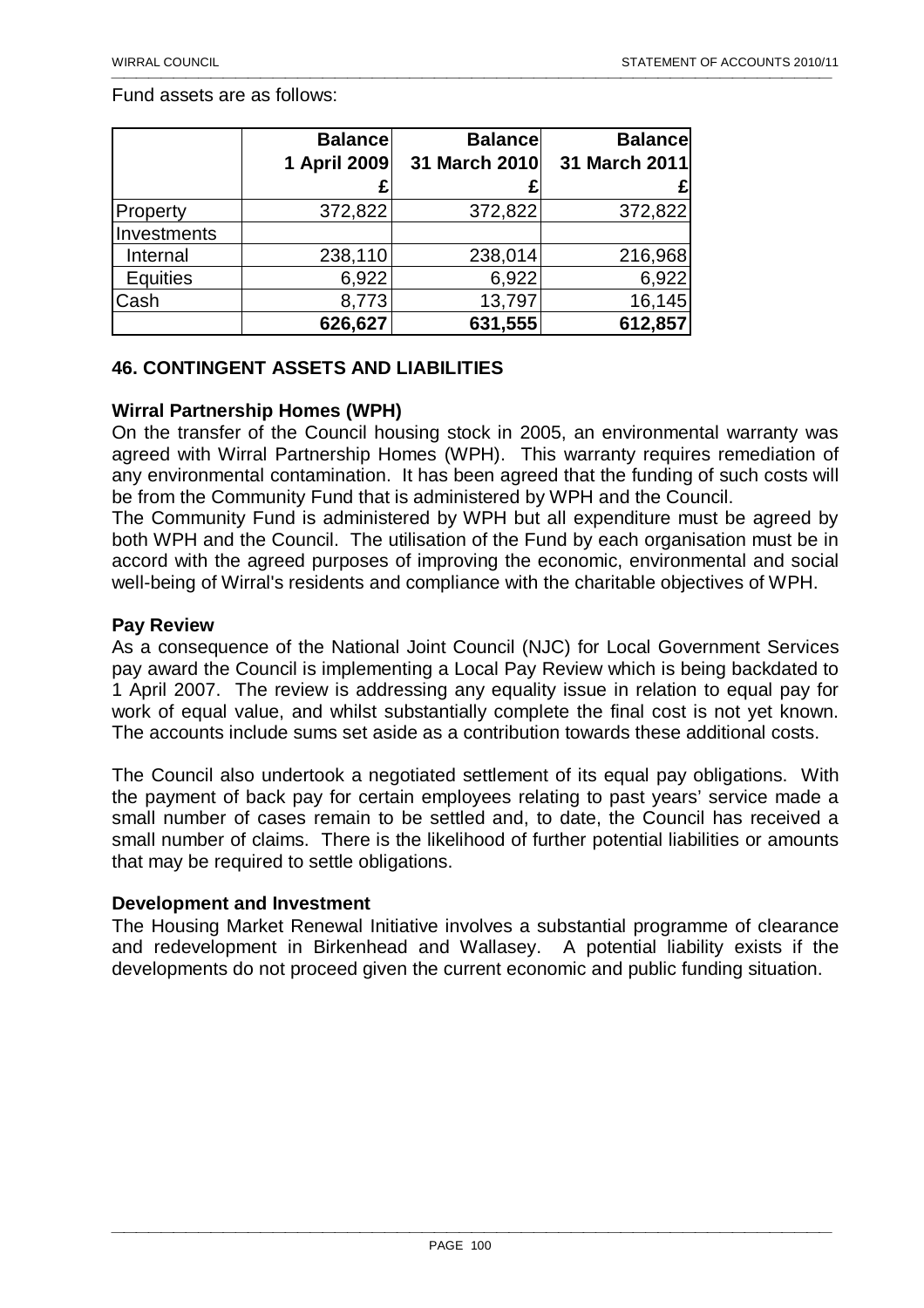#### **47. NATURE AND EXTENT OF RISKS ARISING FROM FINANCIAL INSTRUMENTS**

The Council has adopted CIPFA's Code of Practice on Treasury Management and complies with The Prudential Code of Capital Finance for Local Authorities. This includes a Treasury Management Strategy that sets out the parameters for the management of risks associated with Financial Instruments. All Treasury Management activities are carried out in accordance with the strategy approved by the Council. The priority is to give security and liquidity, rather than yield, seeking the highest rate of return consistent with the proper levels of security and liquidity.

The main risks covered are:

- Credit Risk: The possibility that one party to a financial instrument will fail to meet their contractual obligations, causing a loss to the other party.
- Liquidity Risk: The possibility that a party will be unable to raise funds to meet the commitments associated with Financial Instruments
- Market Risk: The possibility that the value of an instrument will fluctuate because of changes in interest rates, market prices etc.

# **Credit Risk**

The Council manages credit risk by ensuring that investments are placed with counterparties having sufficiently high credit ratings as set out in the Treasury Management Strategy. Limits are also placed on the amount of money that can be invested with a single counterparty and for institutions that are part of the same banking group.

It must also be noted that although credit ratings remain a key source of information, the Council recognises that they have limitations and investment decisions are based on a range of market intelligence. Throughout 2010/11 the minimum criteria for new investments has been a long term rating of A+/A1/A+ (Fitch/ Moody's/ S&P) and a short term rating of F1/P-1/A-1 (Fitch/ Moody's/ S&P). The average credit rating for investments made in 2010/11 was AA this compares to the average credit rating of investments made in 2009/10 of AA-.

The table below summarises the nominal value of the Council's investment portfolio as at 31 March 2011 by the counterparty's country of origin and its credit rating. The table confirms that all investments were made in line with the Council's approved credit rating criteria: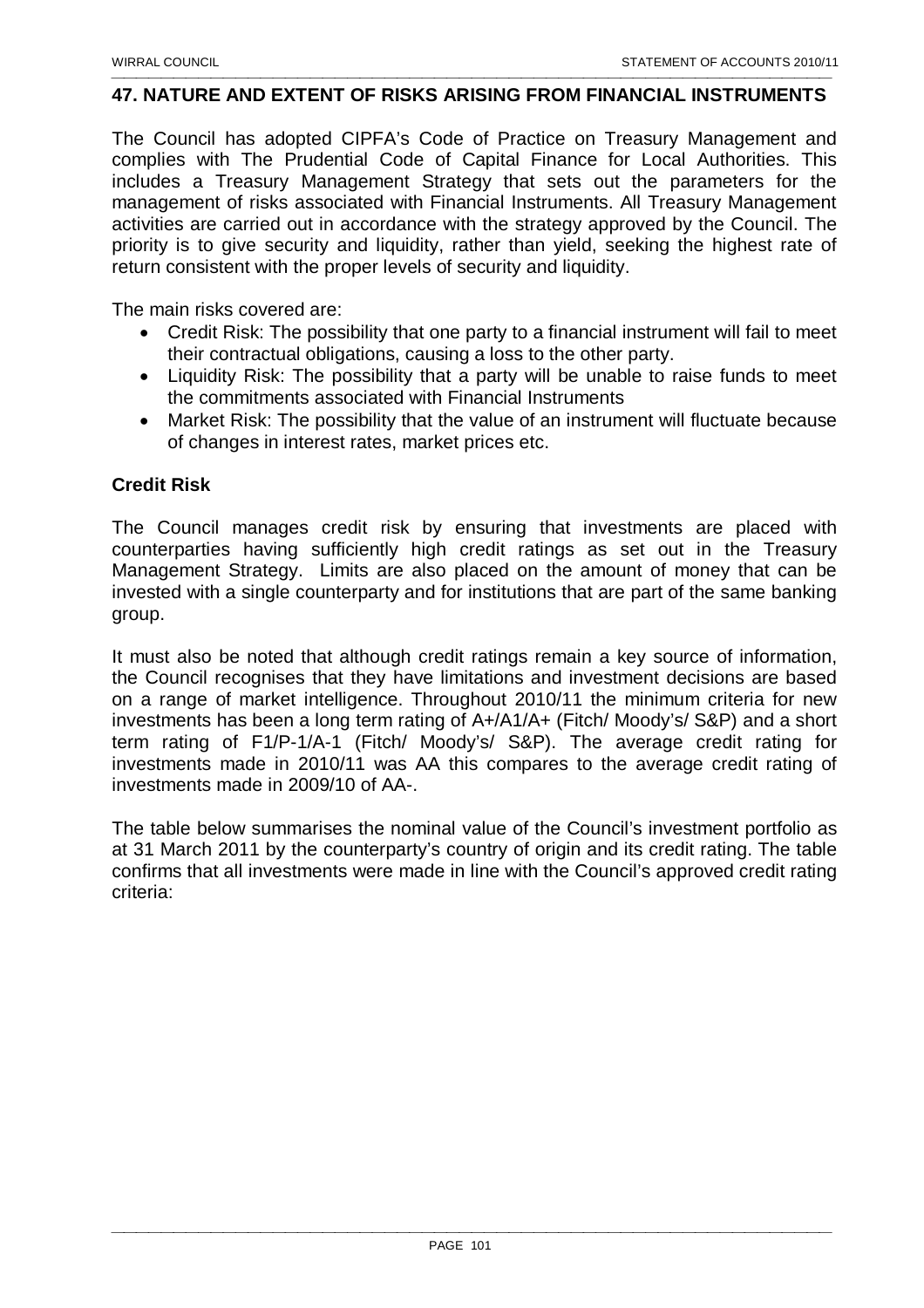|                                                                       |                               | <b>Credit Rating *</b>                | <b>Maturity of Investment</b> |                          |                        |                           |                          |                                                        |
|-----------------------------------------------------------------------|-------------------------------|---------------------------------------|-------------------------------|--------------------------|------------------------|---------------------------|--------------------------|--------------------------------------------------------|
| <b>Financial</b><br>Institution /<br><b>Instrument</b><br>and Country | Long<br><b>Term</b><br>Rating | <b>Short</b><br><b>Term</b><br>Rating | Cash<br><b>Equivale</b><br>nt | $0 - 3$<br><b>Months</b> | $3-6$<br><b>Months</b> | $6 - 12$<br><b>Months</b> | Over 12<br><b>Months</b> | <b>Balance</b><br><b>Invested</b><br>as at<br>31.03.11 |
|                                                                       |                               |                                       | £000                          | £000                     | £000                   | £000                      | £000                     | £000                                                   |
| <b>LOANS AND RECEIVABLES</b>                                          |                               |                                       |                               |                          |                        |                           |                          |                                                        |
| <b>Banks</b>                                                          |                               |                                       |                               |                          |                        |                           |                          |                                                        |
| UK                                                                    | AA-                           | $F1+$                                 | 5,000                         | 9,100                    | 11,900                 | 1,000                     |                          | 27,000                                                 |
| <b>UK</b>                                                             | $A+$                          | F <sub>1</sub>                        | 6,700                         | 4,000                    | 4,000                  | 15,000                    |                          | 29,700                                                 |
| <b>Building Societies</b>                                             |                               |                                       |                               |                          |                        |                           |                          |                                                        |
| <b>UK</b>                                                             | $A+$                          | F <sub>1</sub>                        |                               | 2,000                    |                        | 10,700                    |                          | 12,700                                                 |
| Other Local<br><b>Authorities</b>                                     | n/a                           | n/a                                   |                               |                          |                        | 2,000                     | 3,500                    | 5,500                                                  |
| <b>TOTAL LOANS AND</b><br><b>RECEIVABLES</b>                          |                               |                                       | 11,700                        | 15,100                   | 15,900                 | 28,700                    | 3,500                    | 74,900                                                 |
| <b>AVAILABLE FOR SALE FINANCIAL ASSETS</b>                            |                               |                                       |                               |                          |                        |                           |                          |                                                        |
| Gilts                                                                 | AAA                           | $F1+$                                 |                               |                          | 975                    |                           | 7,500                    | 8,475                                                  |
| Other<br><b>Externally</b><br>Managed<br>Funds                        | <b>AAA</b>                    | $F1+$                                 |                               | 1,000                    |                        |                           |                          | 1,000                                                  |
| Money Market<br>Fund                                                  | <b>AAA</b>                    | $F1+$                                 | 50,350                        |                          |                        |                           |                          | 50,350                                                 |
| <b>TOTAL AVAILABLE</b><br><b>FOR SALE ASSETS</b>                      |                               | 50,350                                | 1,000                         | 975                      |                        | 7,500                     | 59,825                   |                                                        |
| <b>Total Financial Instruments</b>                                    |                               |                                       | 62,050                        | 16,100                   | 16,875                 | 28,700                    | 11,000                   | 134,725                                                |

\* Credit rating is lowest common denominator equivalent derived from the rating allocated by the Agencies Fitch, Standard & Poors and Moody's

This table excludes the Council's impaired investment with Heritable Bank, but includes a risk assessment of cash equivalents.

The Council has an impaired loan and receivable of £2 million with Heritable Bank at an interest rate of 6.22% which was due to mature on 28 November 2008. Early in October 2008 Heritable Bank went into administration. The latest creditor progress report issued by the administrators Ernst and Young dated 28 January 2010 outlined that the return to creditors is projected to be 85p in the £ by the end of 2012. The Council has, therefore, decided to recognise an impairment based on it recovering 85p in the £.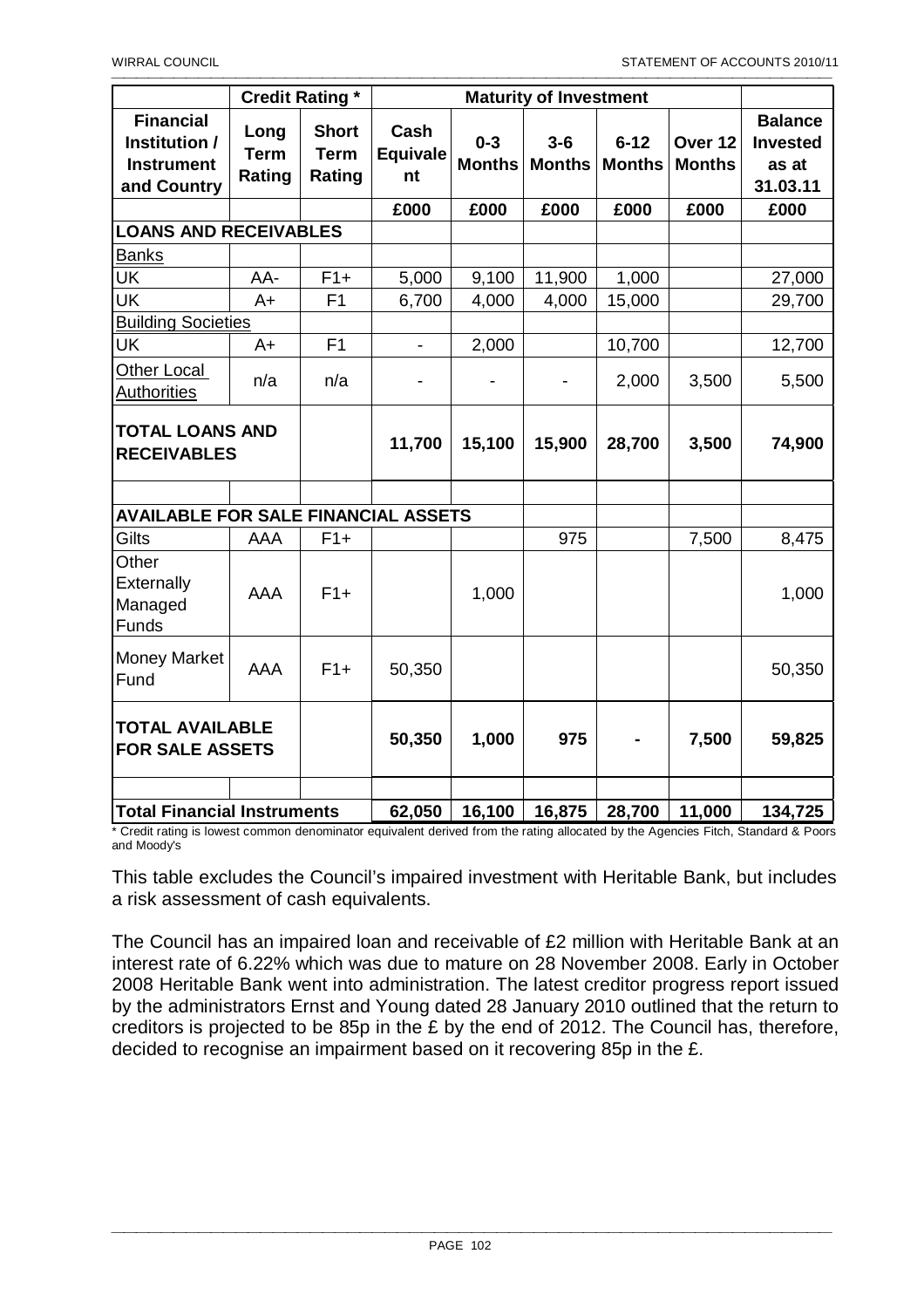#### **Trade Debtors**

The credit risk associated with loans secured against property is minimal. Trade debtors are also subject to non payment, a bad debt provision is calculated for these based on the historic experience of levels of default. By include these provisions within the accounts the credit risk is recognised in the accounts.

| 2009-10 Trade Debtors    | 2010-11 |
|--------------------------|---------|
| £000                     | £000    |
| 16,425 Gross Debtors     | 15,353  |
| 4,676 Bad Debt Provision | 6,489   |
| 11,749 Net Trade Debtors | 8,864   |

# **Liquidity Risk**

The Council has access to borrowing facilities from the Public Works Loan Board. There is no perceived risk that the Council will be unable to raise finance to meet its commitments. The Council also has to manage the risk that it will not be exposed to replenishing a significant proportion of its borrowing at a time of unfavourable interest rates by aiming to have an even spread of maturities in each year.

The maturity analysis of the nominal value of the Council's debt at 31 March 2011 was as follows:

|                                      | 31.03.2011 |        |  |
|--------------------------------------|------------|--------|--|
| <b>Maturity of Borrowing (Years)</b> | £000       | %      |  |
| Short Term Borrowing                 |            |        |  |
| Less than 1 year                     | 14,533     | 5.30   |  |
| <b>Total Short Term Borrowing</b>    | 14,533     | 5.30   |  |
| Long Term Borrowing:-                |            |        |  |
| Over 1 year under 2 years            | 16,635     | 6.07   |  |
| Over 2 years under 3 years           | 29,535     | 10.78  |  |
| Over 3 years under 4 years           | 12,536     | 4.57   |  |
| Over 4 years under 5 years           | 7,036      | 2.57   |  |
| Over 5 years under 10 years          | 26,288     | 9.59   |  |
| Over 10 years under 20 years         | 36,529     | 13.33  |  |
| Over 20 years under 40 years         | 33,000     | 12.04  |  |
| Over 40 years under 60 years         | 79,500     | 29.00  |  |
| Over 60 years under 70 years         | 18,500     | 6.75   |  |
| <b>Total Long Term Borrowing</b>     | 259,559    | 94.70  |  |
| <b>Total Borrowing</b>               | 274,092    | 100.00 |  |

## **Market Risk**

# **(1) Interest Rate Risk:**

The Council is exposed to risks arising from movements in interest rates. To give the Council maximum flexibility during the year's unsettled market conditions the Treasury Management Strategy did not place limits on the amount of debt that can be exposed to fixed or variable interest rates. At 31 March 2011 100% of the debt portfolio was held in fixed rate instruments.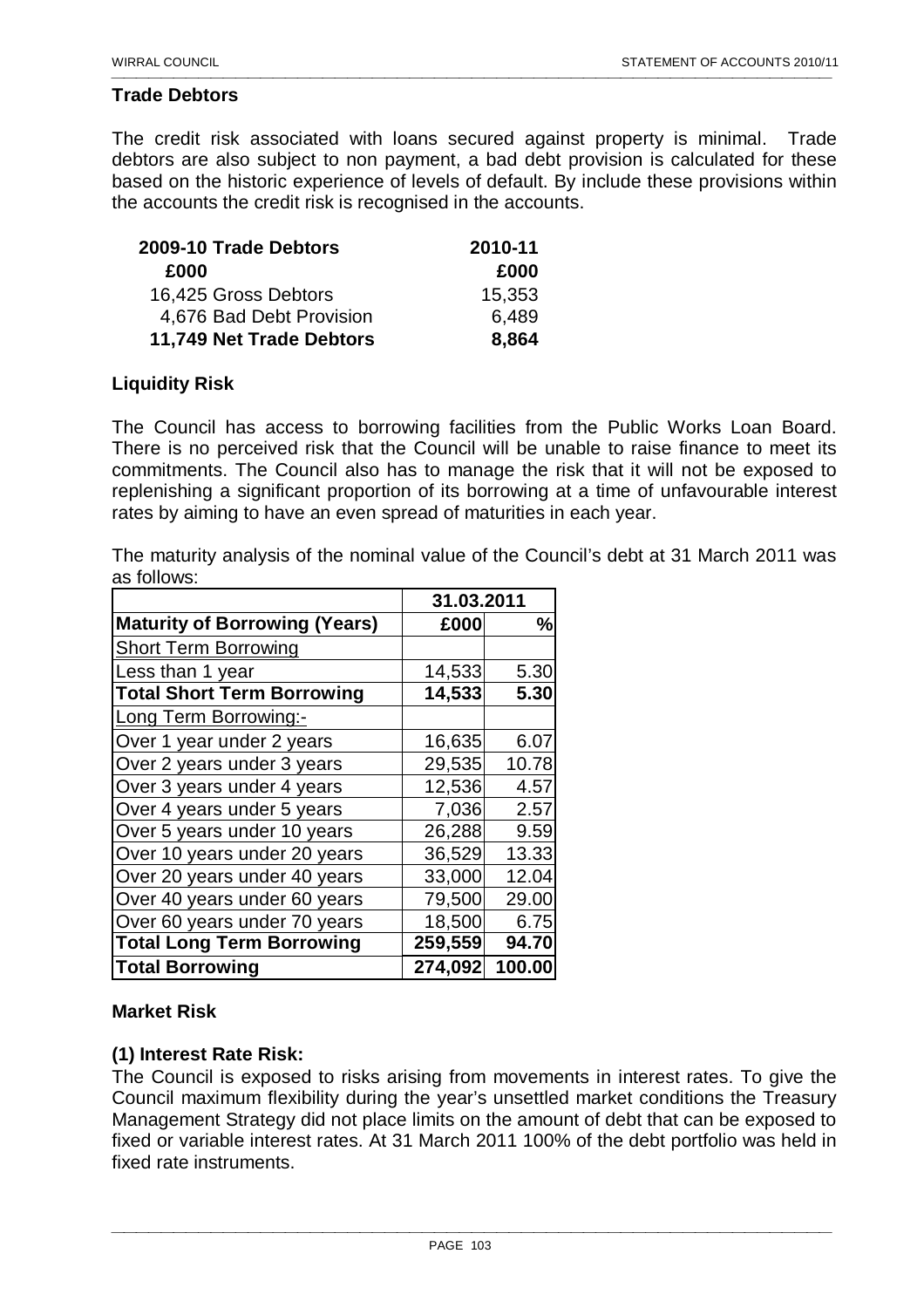Investments are also subject to movements in interest rates. As investments are made at fixed rates, but for shorter periods of time, there is greater exposure to interest rate movements. This risk has to be balanced against actions taken to mitigate credit risk.

If all interest rates had been 1% higher (with all other variables held constant) the financial effect on investment income would have been an increase of approximately £1,350,000. There would be no effect on interest payable on borrowings as all borrowings held are at fixed rates of interest.

The appropriate impact of a 1% fall in interest rates would be the same as above but with the movements being reversed.

# **(2) Price risk:**

The Council only invests in AAA rated money market funds with a Constant Net Asset Value (CNAV) and, therefore, is only subject to very minimal price risk (i.e. the risk that the Council will suffer loss as a result of adverse movements in the price of financial instruments).

# **(3) Foreign exchange risk**

The Council has no financial assets or liabilities denominated in a foreign currency. It, therefore, has no exposure to loss arising as a result of adverse movements in exchange rates.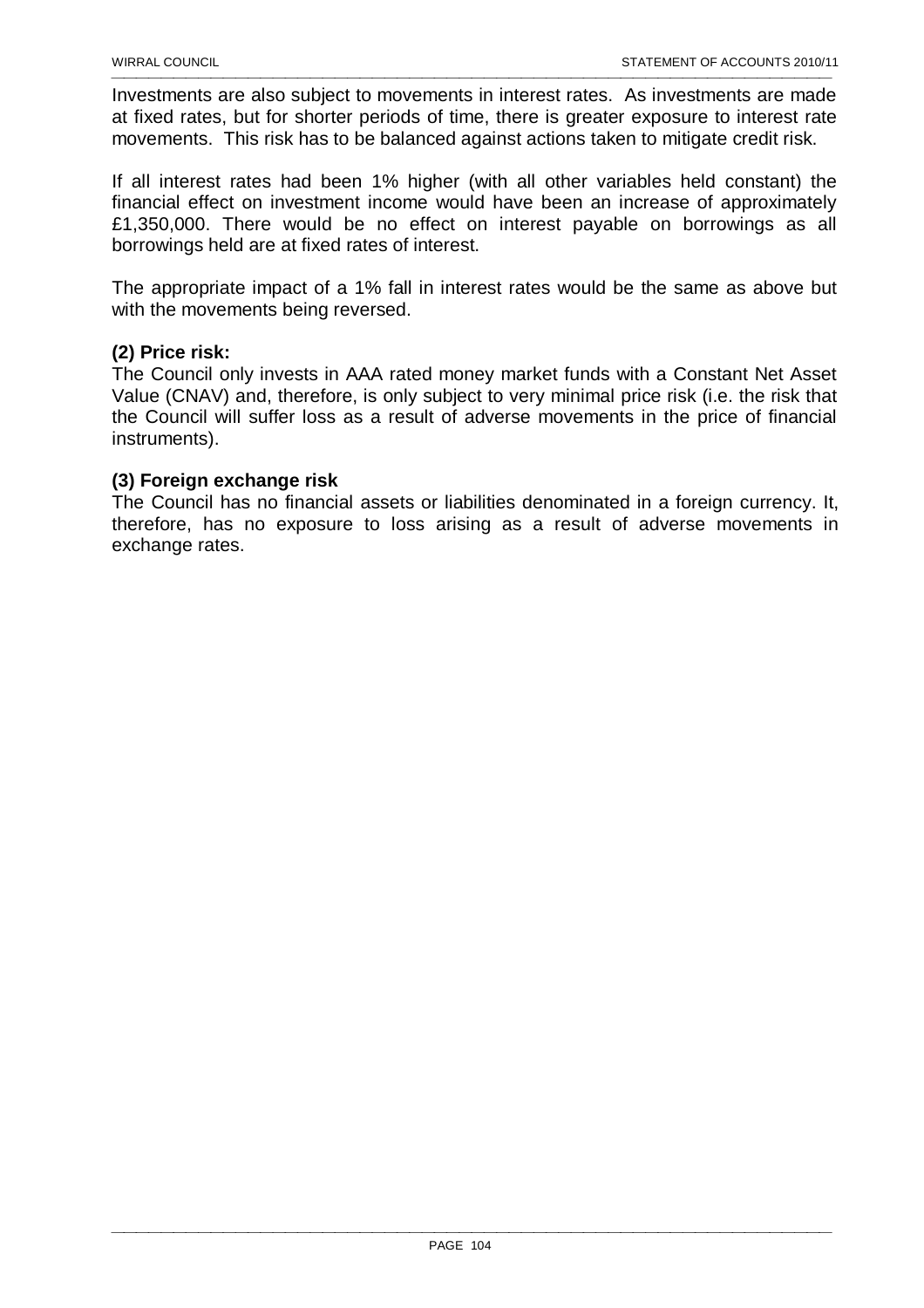### **48. IMPACT OF THE ADOPTION OF INTERNATIONAL FINANCIAL REPORTING STANDARDS (IFRS)**

The Statement of Accounts for 2010/11 is the first to be prepared on an IFRS basis. Adoption of the IFRS based Code has resulted in the restatement of various balances and transactions, with the result that some amounts presented in the financial statements are different from the equivalent figures presented in the Statement of Accounts for 2009/10. A number of other amendments have also been included which reflect changes that would have been made under Generally Accepted Accounting Practice (GAAP).

An explanation of the differences between the amounts presented on the 2009/10 financial statements and the equivalent amounts presented in the 2010/11 financial statements is set out in the following tables and notes that accompany the tables.

| Reconciliation of net worth reported under previous GAAP to net worth under |  |  |  |  |
|-----------------------------------------------------------------------------|--|--|--|--|
| IFRS at the date of transition to IFRS (1 April 2009)                       |  |  |  |  |

|                                |                | <b>Previous</b> | <b>GAAP</b>       | <b>IFRS</b>       | <b>IFRS</b> |
|--------------------------------|----------------|-----------------|-------------------|-------------------|-------------|
|                                |                | <b>GAAP</b>     | <b>Amendments</b> | <b>Amendments</b> |             |
|                                | <b>Note</b>    | £000            | £000              | £000              | £000        |
| Other Land & Buildings         | 4              | 587,396         |                   | 5,092             | 592,488     |
| Vehicles, Plant &              |                |                 |                   |                   |             |
| Equipment                      | $\overline{2}$ | 3,248           |                   | 7,398             | 10,646      |
| Infrastructure                 |                | 83,494          |                   |                   | 83,494      |
| <b>Community Assets</b>        | 4              | 26,249          |                   | (358)             | 25,891      |
| Assets under                   |                |                 |                   |                   |             |
| construction                   |                | 27,761          |                   |                   | 27,761      |
| Surplus assets not held        |                |                 |                   |                   |             |
| for sale                       | 4              |                 |                   | 1,001             | 1,001       |
| Property, Plant &              |                |                 |                   |                   |             |
| <b>Equipment</b>               |                | 728,148         |                   | 13,133            | 741,281     |
|                                |                |                 |                   |                   |             |
| <b>Investment Property</b>     | 4              | 10,990          | (671)             | 3,722             | 14,041      |
| <b>Surplus</b>                 | 4              | 7,355           | (606)             | (6, 749)          |             |
| <b>Intangible Fixed Assets</b> |                | 1,124           |                   |                   | 1,124       |
| Long term investments          |                | 11,396          |                   |                   | 11,396      |
| Long-term Debtors              |                | 71,985          |                   |                   | 71,985      |
| <b>Long Term Assets</b>        |                | 830,998         | (1, 277)          | 10,106            | 839,827     |
|                                |                |                 |                   |                   |             |
| Short term investments         | 5              | 74,332          |                   | (26, 800)         | 47,532      |
| Inventories                    |                | 317             |                   |                   | 317         |
| Short term debtors             |                | 69,990          |                   |                   | 69,990      |
| Cash                           | 5              | 5,360           |                   | (5,360)           |             |
| Cash and cash                  |                |                 |                   |                   |             |
| equivalents                    | 5              |                 |                   | 32,160            | 32,160      |
| Assets held for sale           | 4              |                 |                   | 1,933             | 1,933       |
| <b>Current Assets</b>          |                | 149,999         |                   | 1,933             | 151,932     |

*(Table continues on following 2 pages)*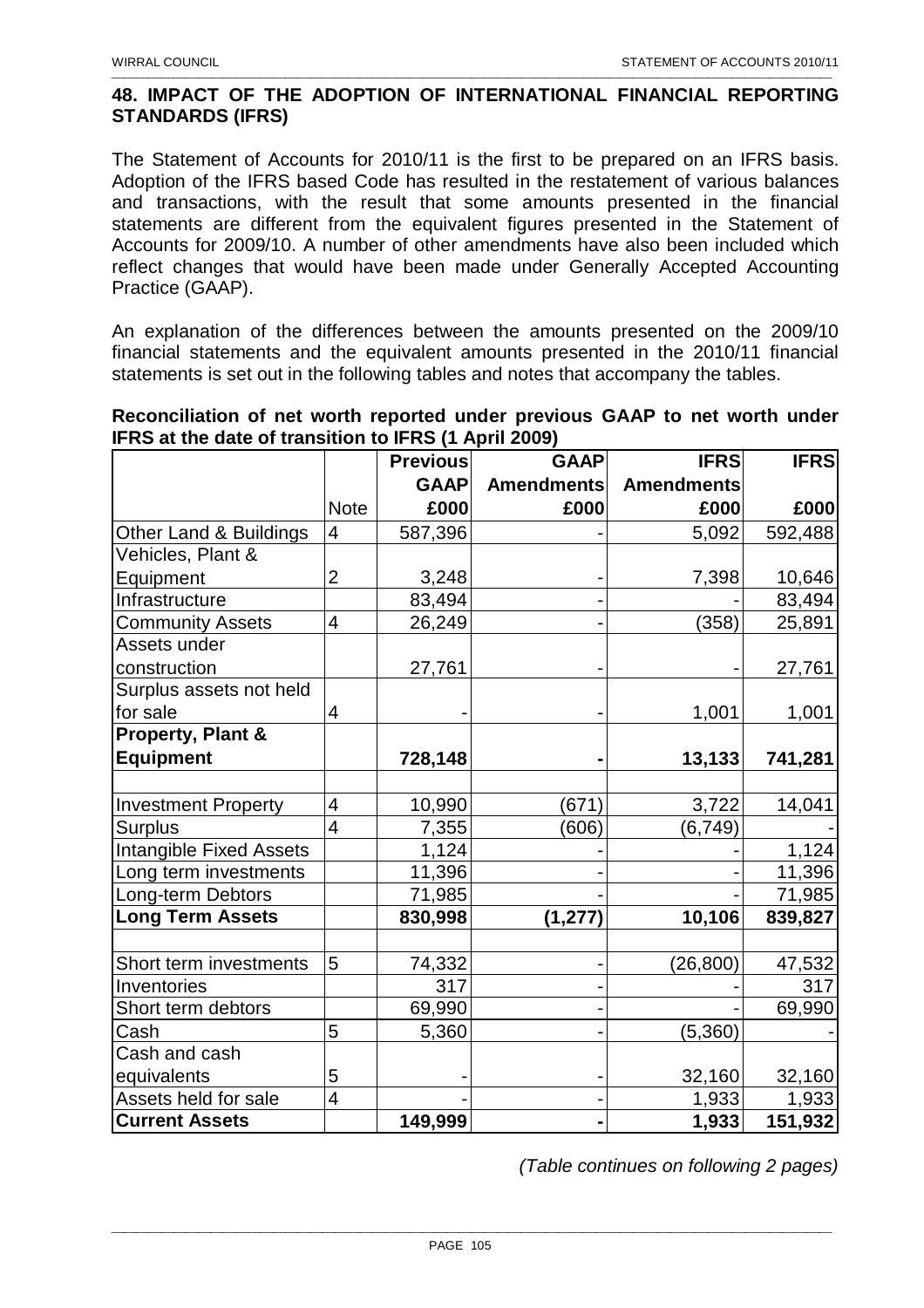*(Table continued from previous page)*

|                                |                | <b>Previous</b> | <b>GAAP</b>       | <b>IFRS</b>       | <b>IFRS</b> |
|--------------------------------|----------------|-----------------|-------------------|-------------------|-------------|
|                                |                | <b>GAAP</b>     | <b>Amendments</b> | <b>Amendments</b> |             |
|                                | <b>Note</b>    | £000            | £000              | £000              | £000        |
| <b>Short Term Borrowing</b>    |                | 25,973          |                   |                   | 25,973      |
|                                |                |                 |                   |                   |             |
| <b>Creditors</b>               | 1,2,3          | 74,398          |                   | (8,663)           | 65,735      |
| Provisions (less than 1        |                |                 |                   |                   |             |
| year)                          | 6              |                 |                   | 3,227             | 3,227       |
| <b>Current Liabilities</b>     |                | 100,371         |                   | (5, 436)          | 94,935      |
|                                |                |                 |                   |                   |             |
| Provisions                     | 6              | 11,022          |                   | (11, 022)         |             |
| Provisions (greater than       |                |                 |                   |                   |             |
| 1yr)                           | 6              |                 |                   | 7,795             | 7,795       |
| <b>Long Term Borrowing</b>     |                | 270,221         |                   |                   | 270,221     |
| <b>Government Grants</b>       |                |                 |                   |                   |             |
| Deferred                       | 3              | 126,116         |                   | (126, 116)        |             |
| <b>Other Long Term</b>         |                |                 |                   |                   |             |
| Liabilities:                   |                |                 |                   |                   |             |
| <b>Deferred Credits</b>        |                | 549             |                   |                   | 549         |
| Lease Liability                | $\overline{2}$ | 68,786          |                   | 3,830             | 72,616      |
| <b>Net Pensions Liability</b>  |                | 297,278         |                   |                   | 297,278     |
| <b>Capital Grants Receipts</b> |                |                 |                   |                   |             |
| in Advance                     | 3              |                 |                   | 2,324             | 2,324       |
| <b>Long Term Liabilities</b>   |                | 773,972         |                   | (123, 189)        | 650,783     |
|                                |                |                 |                   |                   |             |
| <b>Net Assets</b>              |                | 106,654         | (1, 277)          | 140,664           | 246,041     |
| <b>Represented By:</b>         |                |                 |                   |                   |             |
| <b>General Fund</b>            |                | 8,282           |                   |                   | 8,282       |
| <b>Earmarked reserves</b>      | 7              | 80,485          |                   | (14, 075)         | 66,410      |
| <b>Capital Receipts</b>        |                |                 |                   |                   |             |
| Reserve                        |                | 9,472           |                   |                   |             |
| <b>Capital Grants</b>          |                |                 |                   |                   | 9,472       |
| Unapplied                      | 3              |                 |                   | 13,090            | 13,090      |
| <b>Insurance Fund</b>          | $\overline{7}$ |                 |                   | 14,075            | 14,075      |
| <b>Usable Reserves</b>         |                | 98,239          |                   | 13,090            | 111,329     |

*(Table continues on following page)*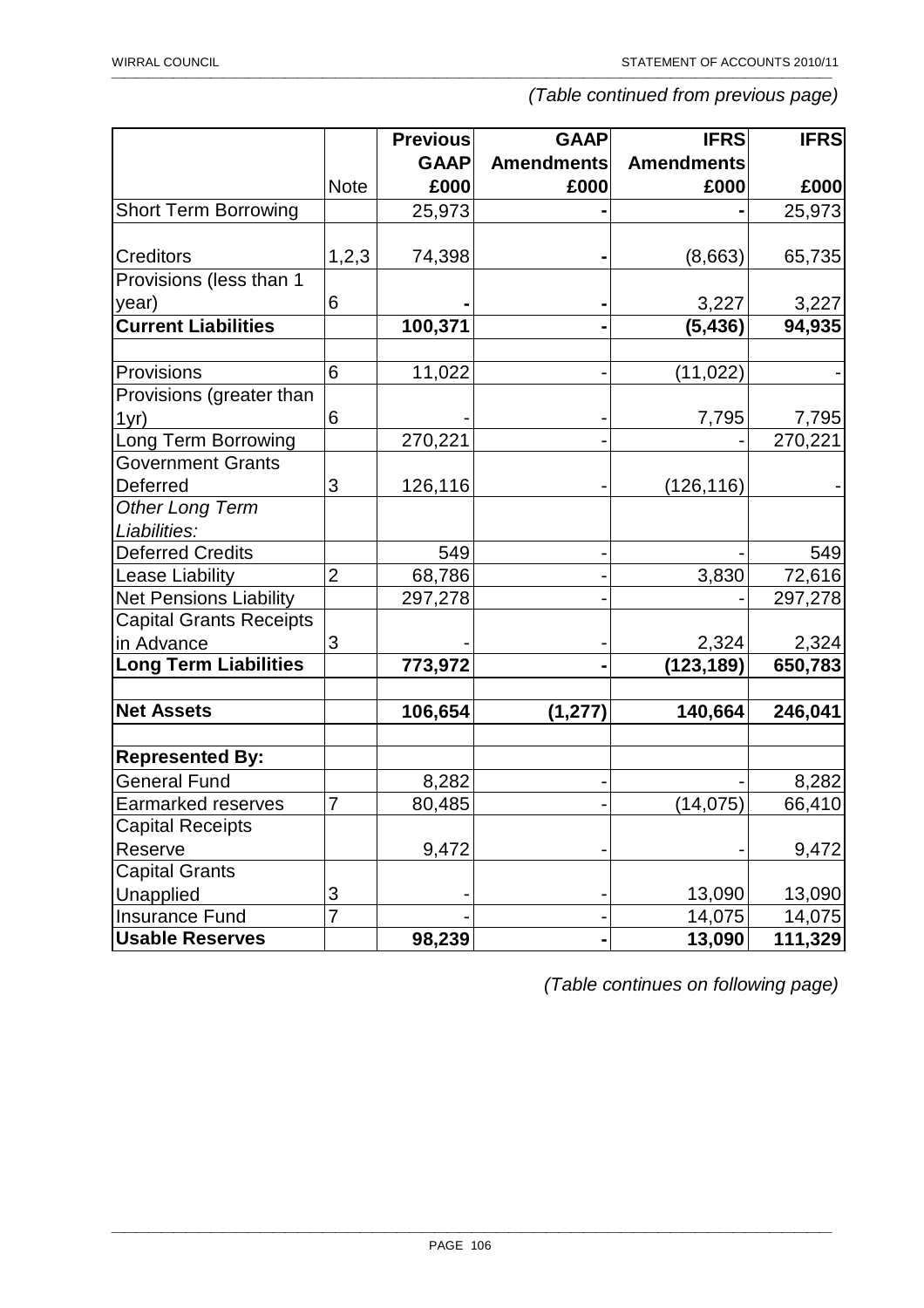*(Table continued from previous 2 pages)*

|                              |             | <b>Previous</b> | <b>GAAP</b>       | <b>IFRS</b>       | <b>IFRS</b> |
|------------------------------|-------------|-----------------|-------------------|-------------------|-------------|
|                              |             | <b>GAAP</b>     | <b>Amendments</b> | <b>Amendments</b> |             |
|                              | <b>Note</b> | £000            | £000              | £000              | £000        |
| <b>Revaluation Reserve</b>   | 7           | 158,780         | (628)             | (14,437)          | 143,715     |
| Available-for-Sale           |             |                 |                   |                   |             |
| <b>Financial Instruments</b> |             |                 |                   |                   |             |
| Reserve                      |             | 746             |                   |                   | 746         |
| <b>Pensions Reserve</b>      |             | (297, 278)      |                   |                   | (297, 278)  |
| Capital Adjustment           |             |                 |                   |                   |             |
| Account                      | 2,3,4       | 150,762         | (649)             | 147,247           | 297,360     |
| <b>Deferred Capital</b>      |             |                 |                   |                   |             |
| Receipts                     |             |                 |                   |                   |             |
| <b>Financial Instrument</b>  |             |                 |                   |                   |             |
| <b>Adjustment Account</b>    |             | (4,258)         |                   |                   | (4, 258)    |
| <b>Collection Fund</b>       |             |                 |                   |                   |             |
| <b>Adjustment Account</b>    |             | (337)           |                   |                   | (337)       |
| <b>Unequal Back Pay</b>      |             |                 |                   |                   |             |
| Account                      |             |                 |                   |                   |             |
|                              |             |                 |                   |                   |             |
| Short-term Accumulating      |             |                 |                   |                   |             |
| Compensated Absences         |             |                 |                   |                   |             |
| Account                      |             |                 |                   | (5, 236)          | (5,236)     |
| <b>Unusable Reserves</b>     |             | 8,415           | (1, 277)          | 127,574           | 134,712     |
| <b>Total Reserves</b>        |             | 106,654         | (1, 277)          | 140,664           | 246,041     |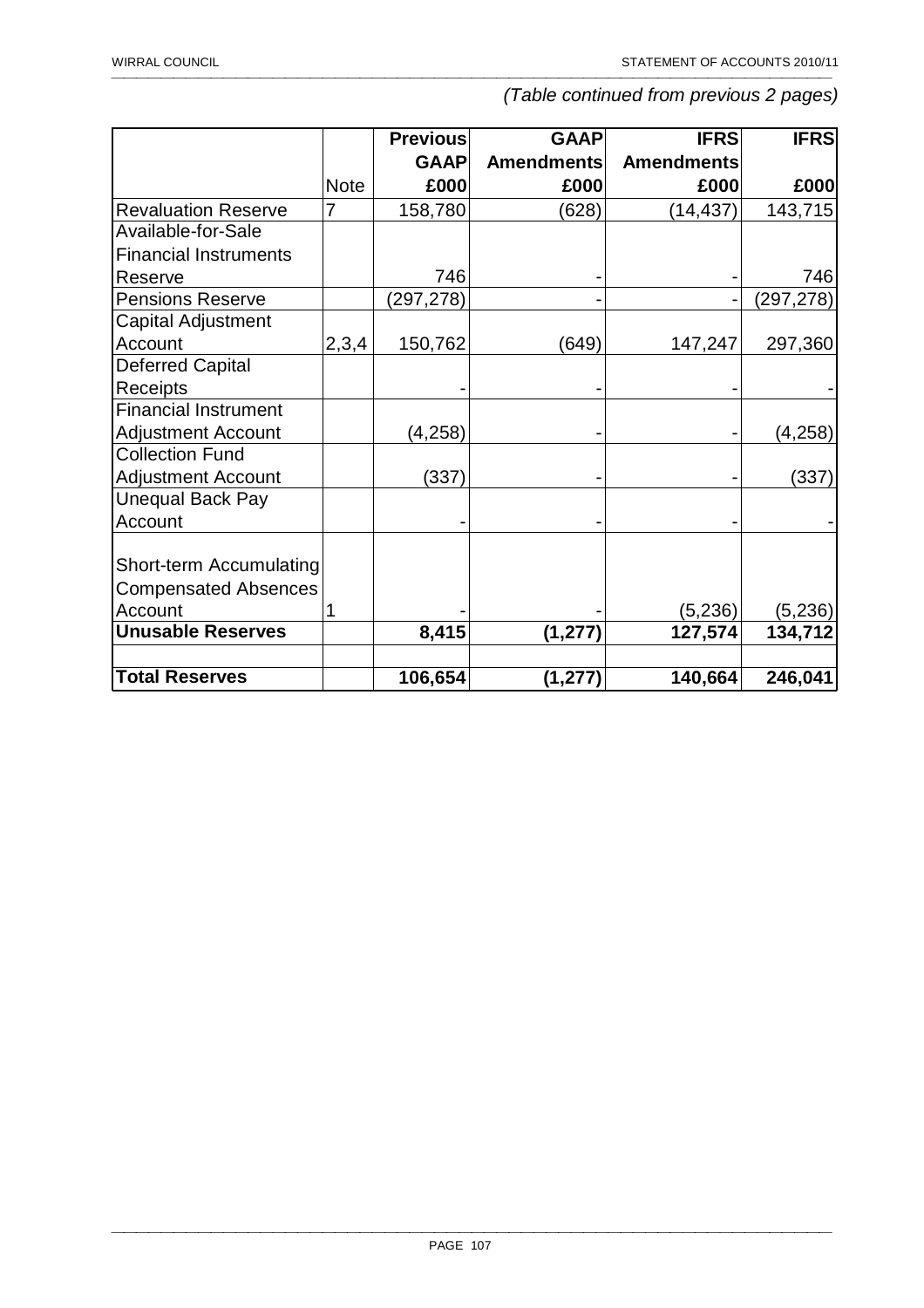**Reconciliation of net worth reported under previous GAAP to net worth under IFRS at the end of the latest period presented in the most recent financial statements under previous GAAP (31 March 2010)**

|                              |                | <b>Previous</b> | <b>GAAP</b> | <b>IFRS</b>           | <b>IFRS</b> |
|------------------------------|----------------|-----------------|-------------|-----------------------|-------------|
|                              |                | <b>GAAP</b>     |             | Amendments Amendments |             |
|                              | <b>Note</b>    | £000            | £000        | £000                  | £000        |
| Other Land &                 |                |                 |             |                       |             |
| <b>Buildings</b>             | 4,10           | 534,195         | 3,737       | 6,001                 | 543,933     |
| Vehicles, Plant &            |                |                 |             |                       |             |
| Equipment                    | $\overline{2}$ | 3,498           |             | 5,474                 | 8,972       |
| Infrastructure               |                | 91,606          |             |                       | 91,606      |
| <b>Community Assets</b>      |                | 25,356          |             |                       | 25,356      |
| Assets under                 |                |                 |             |                       |             |
| construction                 |                | 42,157          |             |                       | 42,157      |
| Surplus assets not           |                |                 |             |                       |             |
| held for sale                | 4              |                 |             | 1,697                 | 1,697       |
| <b>Property, Plant &amp;</b> |                |                 |             |                       |             |
| <b>Equipment</b>             |                | 696,812         | 3,737       | 13,172                | 713,721     |
|                              |                |                 |             |                       |             |
| <b>Investment Property</b>   | 4              | 10,413          |             | 2,989                 | 13,402      |
| <b>Surplus</b>               | 4              | 6,509           |             | (6, 509)              |             |
| Intangible Fixed             |                |                 |             |                       |             |
| <b>Assets</b>                |                | 1,131           |             |                       | 1,131       |
| Long term                    |                |                 |             |                       |             |
| investments                  |                | 11,073          |             |                       | 11,073      |
| Long-term Debtors            |                | 68,018          |             |                       | 68,018      |
| <b>Long Term Assets</b>      |                | 793,956         | 3,737       | 9,652                 | 807,345     |
|                              |                |                 |             |                       |             |
| Short term                   |                |                 |             |                       |             |
| investments                  |                | 95,346          |             | (26, 635)             | 68,711      |
| Inventories                  |                | 277             |             |                       | 277         |
| Short term debtors           |                | 66,153          |             |                       | 66,153      |
| Cash                         | 5              | 7,923           |             | (7, 923)              |             |
| Cash and cash                |                |                 |             |                       |             |
| equivalents                  | 5              |                 |             | 34,558                | 34,558      |
| Assets held for sale         | 4              |                 |             | 2,099                 | 2,099       |
| <b>Current Assets</b>        |                | 169,699         |             | 2,099                 | 171,798     |
|                              |                |                 |             |                       |             |
|                              |                |                 |             |                       |             |
| <b>Short Term Borrowing</b>  |                | 19,372          |             |                       | 19,372      |
| <b>Creditors</b>             | 1,2,3          | 92,038          |             | (26, 085)             | 65,953      |
| Provisions (less than        |                |                 |             |                       |             |
| 1 year)                      | 6              |                 |             | 2,110                 | 2,110       |
| <b>Current Liabilities</b>   |                | 111,410         |             | (23, 975)             | 87,435      |

*(Table continues on following page)*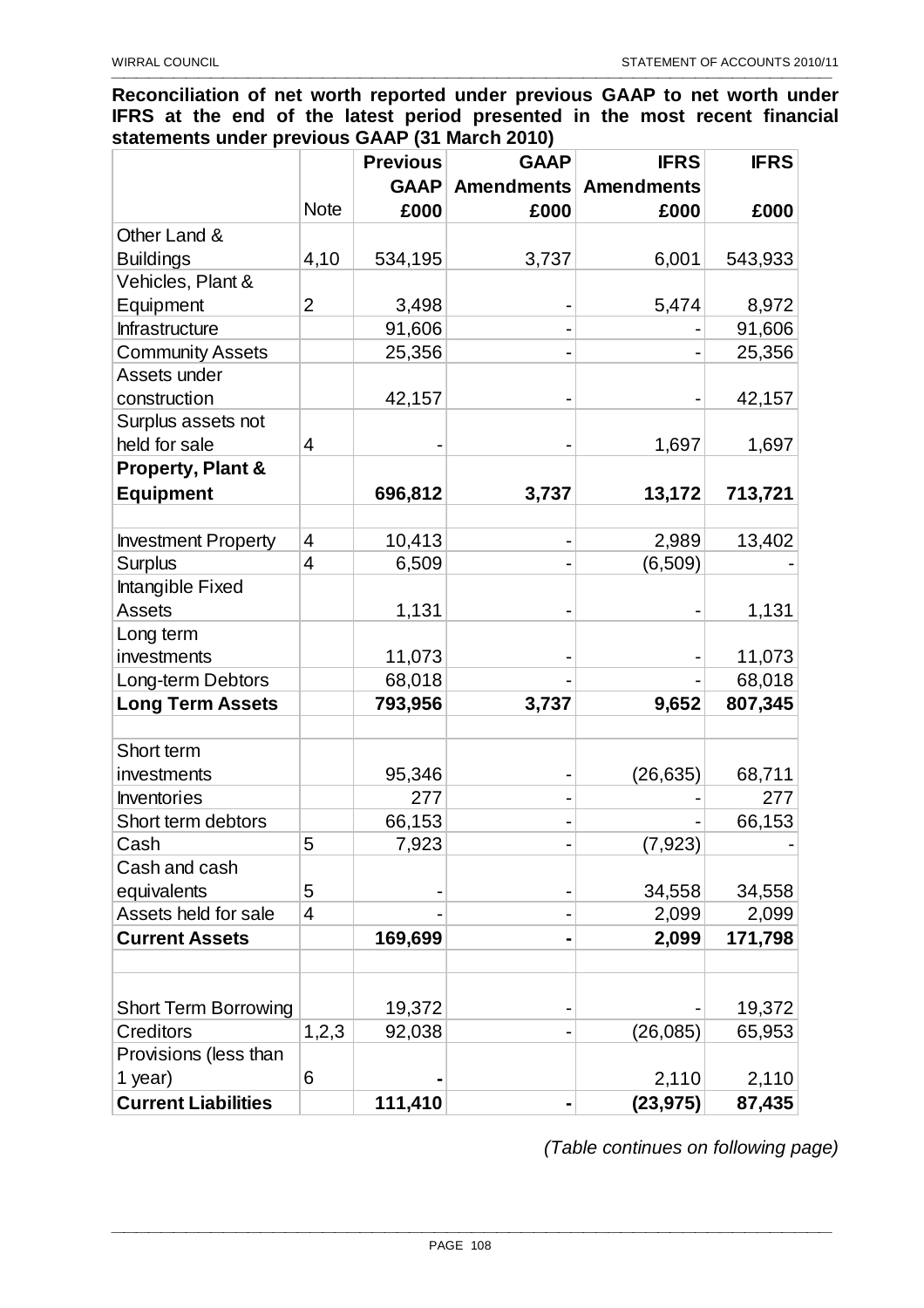*(Table continued from previous page)*

|                               |                | <b>Previous</b> | <b>GAAP</b>       | <b>IFRS</b>       | <b>IFRS</b> |
|-------------------------------|----------------|-----------------|-------------------|-------------------|-------------|
|                               |                | <b>GAAP</b>     | <b>Amendments</b> | <b>Amendments</b> |             |
|                               | <b>Note</b>    | £000            | £000              | £000              | £000        |
| Provisions                    | 6              | 9,047           |                   | (9,047)           |             |
| Provisions (greater           |                |                 |                   |                   |             |
| than $1yr$ )                  | 6              |                 |                   | 6,937             | 6,937       |
| Long Term Borrowing           |                | 261,108         |                   |                   | 261,108     |
| <b>Government Grants</b>      |                |                 |                   |                   |             |
| Deferred                      | 3              | 152,572         |                   | (152, 572)        |             |
| <b>Other Long Term</b>        |                |                 |                   |                   |             |
| Liabilities                   |                |                 |                   |                   |             |
| <b>Deferred Credits</b>       |                | 371             |                   |                   | 371         |
| Lease Liability               | $\overline{2}$ | 66,404          |                   | 2,802             | 69,206      |
| <b>Net Pensions Liability</b> |                | 423,871         |                   |                   | 423,871     |
| <b>Capital Grants</b>         |                |                 |                   |                   |             |
| Receipts in Advance           | 3              |                 |                   | 2,354             | 2,354       |
|                               |                |                 |                   |                   |             |
| <b>Long Term Liabilities</b>  |                | 913,373         |                   | (149, 526)        | 763,847     |
|                               |                |                 |                   |                   |             |
| <b>Net Assets</b>             |                | (61, 128)       | 3,737             | 185,252           | 127,861     |
| <b>Represented By:</b>        |                |                 |                   |                   |             |
|                               |                |                 |                   |                   |             |
| <b>General Fund</b>           |                | 13,758          |                   |                   | 13,758      |
| <b>Earmarked reserves</b>     | 7              | 93,847          |                   | (13, 781)         | 80,066      |
| <b>Capital Receipts</b>       |                |                 |                   |                   |             |
| Reserve                       |                | 9,047           |                   |                   | 9,047       |
| <b>Capital Grants</b>         |                |                 |                   |                   |             |
| Unapplied                     | 3              |                 |                   | 29,257            | 29,257      |
| <b>Insurance Fund</b>         | 7              |                 |                   | 13,781            | 13,781      |
| <b>Usable Reserves</b>        |                | 116,652         |                   | 29,257            | 145,909     |

*(Table continues on following page)*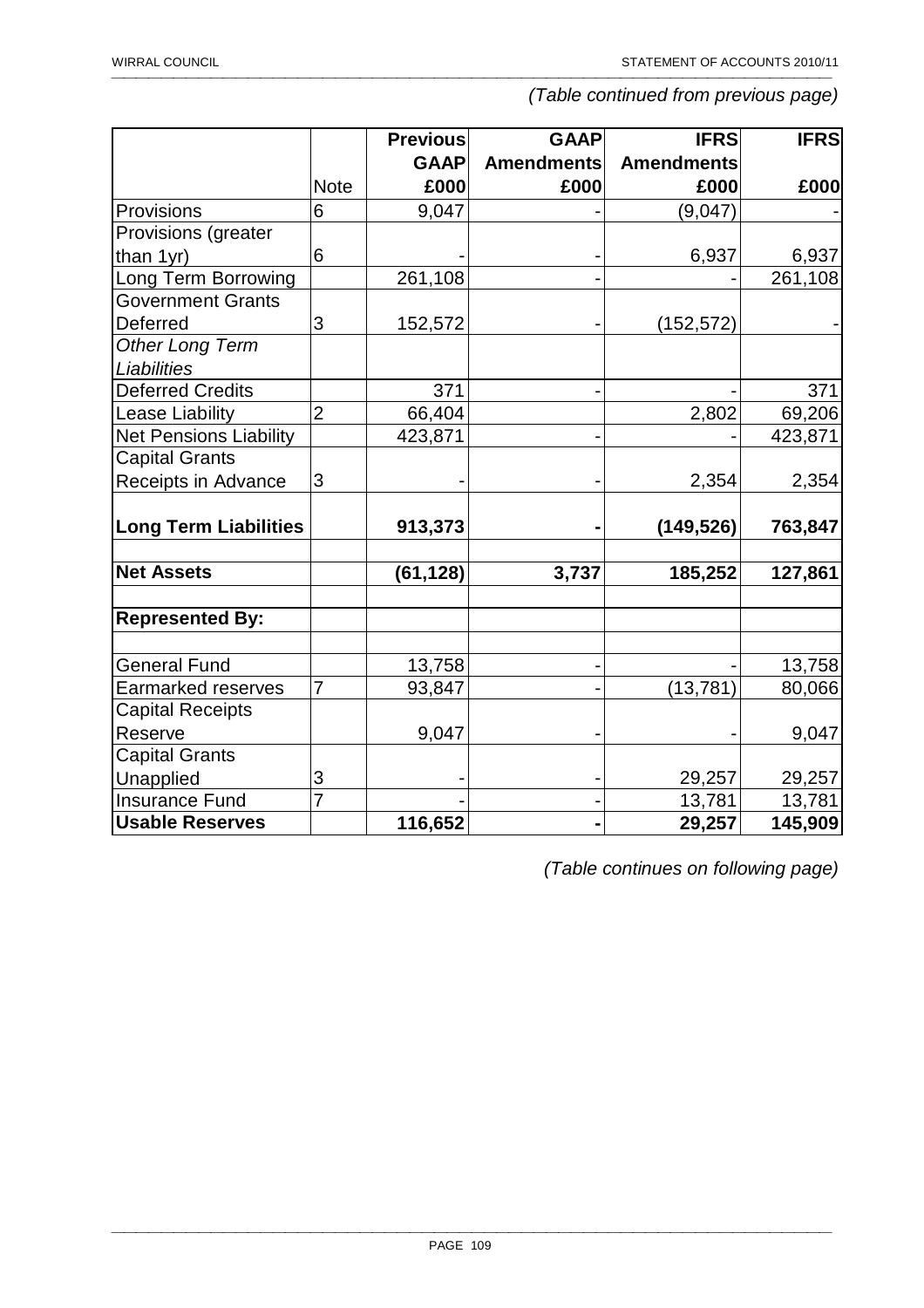*(Table continued from previous page)*

|                              |             | <b>Previous</b> | <b>GAAP</b>       | <b>IFRS</b>       | <b>IFRS</b> |
|------------------------------|-------------|-----------------|-------------------|-------------------|-------------|
|                              |             | <b>GAAP</b>     | <b>Amendments</b> | <b>Amendments</b> |             |
|                              | <b>Note</b> | £000            | £000              | £000              | £000        |
| <b>Revaluation Reserve</b>   | 4,10        | 165,200         | (2, 105)          | (11,799)          | 151,296     |
| Available-for-Sale           |             |                 |                   |                   |             |
| <b>Financial Instruments</b> |             |                 |                   |                   |             |
| Reserve                      |             | 475             |                   |                   | 475         |
| <b>Pensions Reserve</b>      |             | (423, 871)      |                   |                   | (423, 871)  |
| Capital Adjustment           | 2,3,4       |                 |                   |                   |             |
| Account                      | 10          | 84,479          | 5,842             | 172,223           | 262,544     |
| <b>Deferred Capital</b>      |             |                 |                   |                   |             |
| Receipts                     |             |                 |                   |                   |             |
| <b>Financial Instrument</b>  |             |                 |                   |                   |             |
| <b>Adjustment Account</b>    |             | (4, 124)        |                   |                   | (4, 124)    |
| <b>Collection Fund</b>       |             |                 |                   |                   |             |
| <b>Adjustment Account</b>    |             | 61              |                   |                   | 61          |
| <b>Short Term</b>            |             |                 |                   |                   |             |
| Accumulating                 |             |                 |                   |                   |             |
| Compensated                  |             |                 |                   |                   |             |
| <b>Absences Account</b>      |             |                 |                   | (4, 429)          | (4, 429)    |
| <b>Unusable Reserves</b>     |             | (177, 780)      | 3,737             | 155,995           | (18, 048)   |
| <b>Total Reserves</b>        |             | (61, 128)       | 3,737             | 185,252           | 127,861     |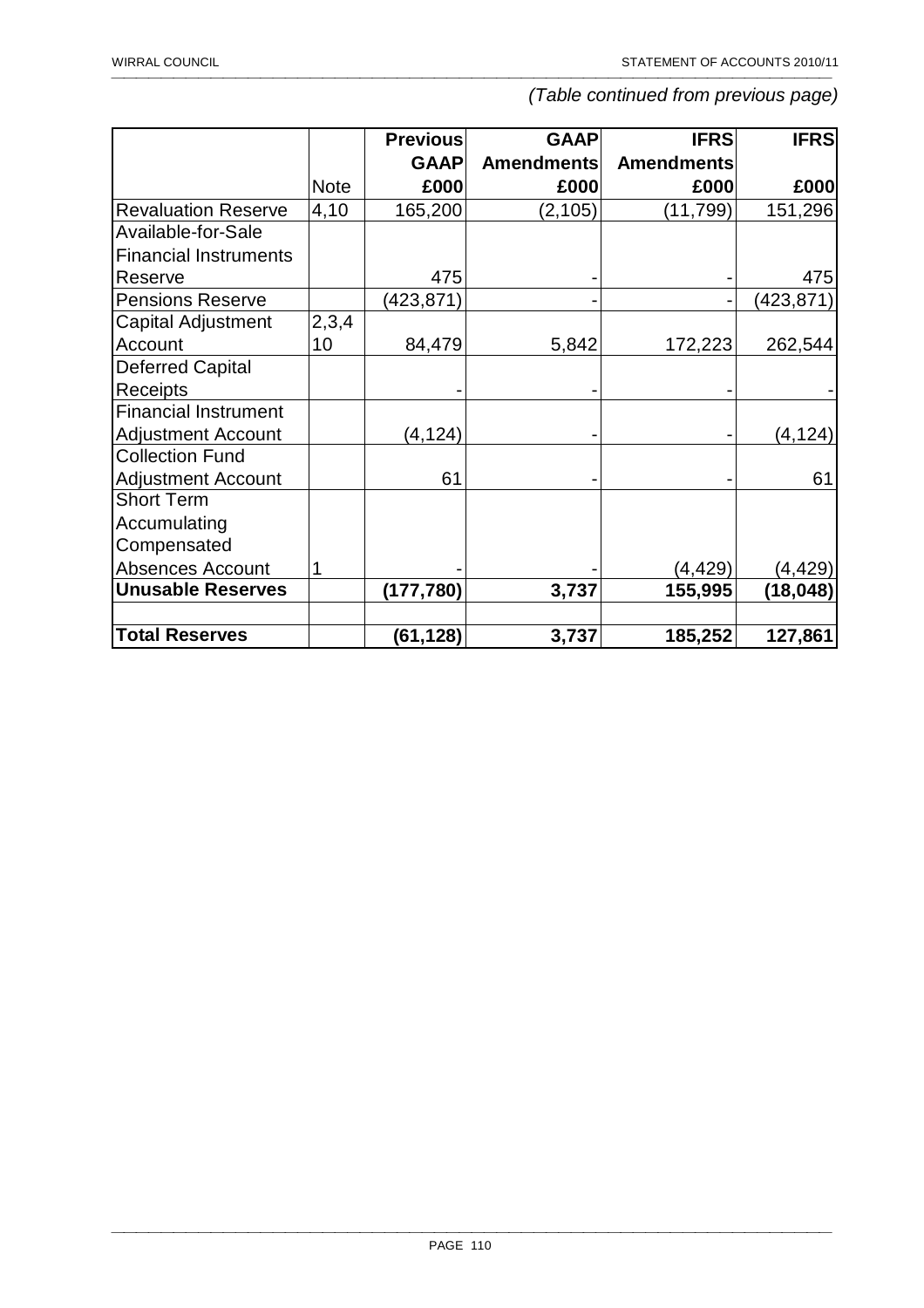**Reconciliation of the total Comprehensive Income and Expenditure Statement under IFRS for the latest period in the most recent annual financial statements (year ended 31 March 2010)**

|                                             | <b>Note</b> | <b>Previous</b> | <b>GAAP</b>       | <b>IFRS</b>       | <b>IFRS</b> |
|---------------------------------------------|-------------|-----------------|-------------------|-------------------|-------------|
|                                             |             | <b>GAAP</b>     | <b>Amendments</b> | <b>Amendments</b> |             |
|                                             |             | £000            | £000              | £000              | £000        |
| Central Services to $1,2,3,8$<br>the Public |             | 5,083           | 459               | 194               | 5,736       |
| <b>Court Services</b>                       | 8           | 459             | (459)             |                   |             |
| Cultural,                                   | 1,2,3,4,    | 84,124          | (16, 653)         | (412)             | 67,059      |
| environmental,                              | 9           |                 |                   |                   |             |
| regulatory and                              |             |                 |                   |                   |             |
| planning services                           |             |                 |                   |                   |             |
| Childrens and                               | 1,2,3,4     | 76,727          |                   | 962               | 77,689      |
| Educational                                 |             |                 |                   |                   |             |
| <b>Services</b>                             |             |                 |                   |                   |             |
| Highways and                                | 1,2,3,4,    | 38,472          | (26, 458)         | 747               | 12,761      |
| transport services                          | 9           |                 |                   |                   |             |
| Housing                                     |             | 14,596          |                   | 108               | 14,704      |
| <b>Adult Social Care</b>                    | 1,2,3,4     | 86,591          |                   | 40                | 86,631      |
| Corporate and                               | 1,2,3       | 5,084           |                   | 121               | 5,205       |
| Democratic Core                             |             |                 |                   |                   |             |
| Non distributed                             |             | 1,585           |                   |                   | 1,585       |
| costs                                       |             |                 |                   |                   |             |
| <b>Cost of Services</b>                     |             | 312,721         | (43, 111)         | 1,760             | 271,370     |
|                                             |             |                 |                   |                   |             |
| <b>Other operating</b>                      | 1,3,4,7,    | 34,754          | 43,111            | 577               | 78,442      |
| expenditure                                 | 9           |                 |                   |                   |             |
|                                             |             |                 |                   |                   |             |
| <b>Financing and</b>                        | 2,4,7       | 36,073          |                   | 414               | 36,487      |
| <b>Investment</b>                           |             |                 |                   |                   |             |
| Income and                                  |             |                 |                   |                   |             |
| <b>Expenditure</b>                          |             |                 |                   |                   |             |
|                                             |             |                 |                   |                   |             |
| Taxation and non $ 3 $                      |             | (321, 119)      |                   | (50,080)          | (371, 199)  |
| specific grant                              |             |                 |                   |                   |             |
| income                                      |             |                 |                   |                   |             |
|                                             |             |                 |                   |                   |             |
| (Surplus)/deficit                           |             | 62,429          |                   | (47, 329)         | 15,100      |
| on the provision                            |             |                 |                   |                   |             |
| of services                                 |             |                 |                   |                   |             |
|                                             |             |                 |                   |                   |             |

*(Table continues on following page)*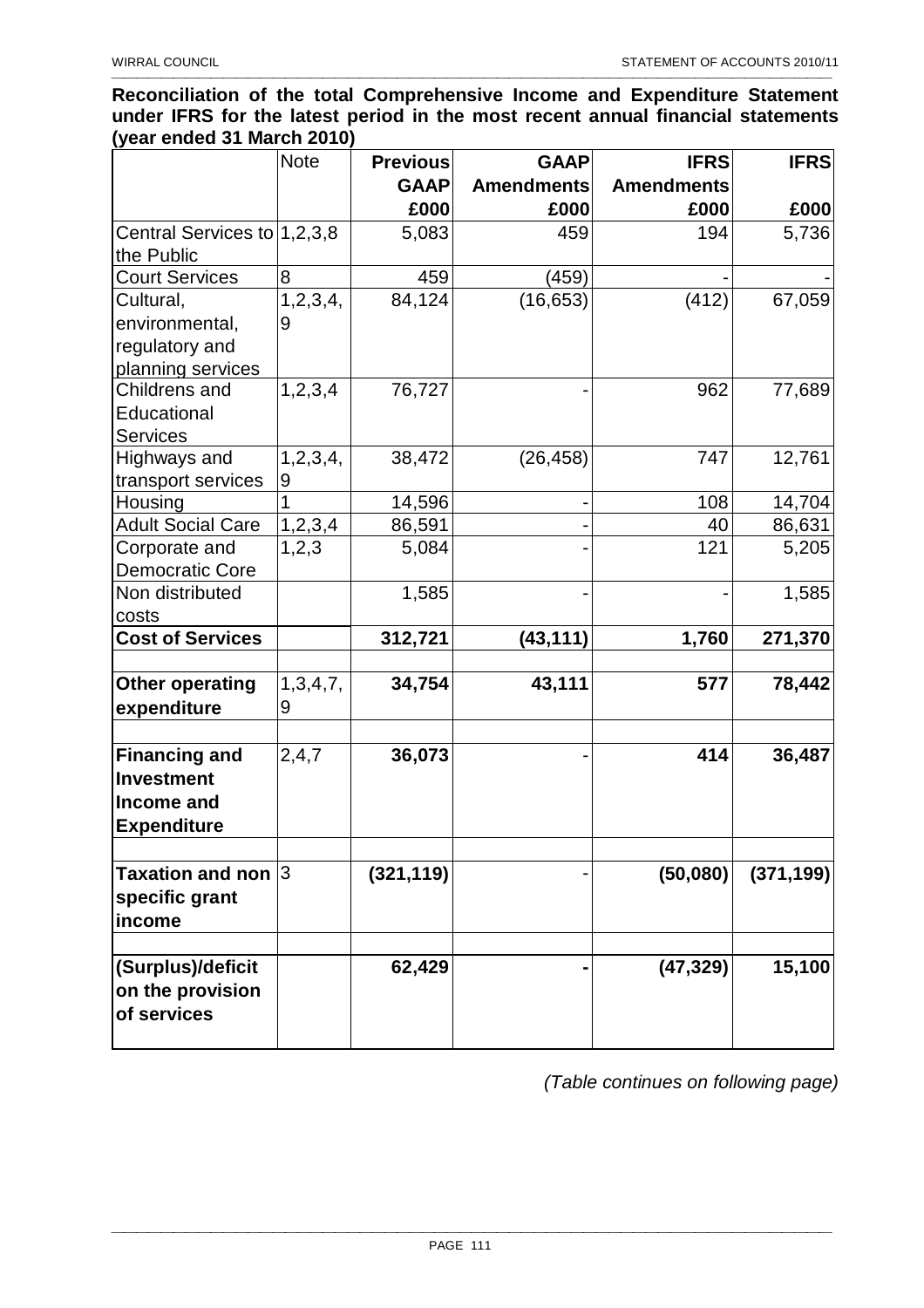*(Table continued from previous page)*

|                                                                                   | <b>Note</b> | <b>Previous</b> | <b>GAAP</b>       | <b>IFRS</b>       | <b>IFRS</b> |
|-----------------------------------------------------------------------------------|-------------|-----------------|-------------------|-------------------|-------------|
|                                                                                   |             | <b>GAAP</b>     | <b>Amendments</b> | <b>Amendments</b> |             |
|                                                                                   |             | £000            | £000              | £000              | £000        |
| <b>Revaluation gains</b>                                                          |             | (16, 365)       |                   | (6,095)           | (22, 460)   |
| Revaluation and<br>impairment losses<br>(chargeable to<br>revaluation<br>reserve) |             | 7,013           |                   | 3,822             | 10,835      |
| Surplus on the<br>revaluation of<br>available for sale<br>financial assets        |             | (55)            |                   |                   | (55)        |
| Actuarial losses on<br>pension assets<br>and liabilities                          |             | 114,760         |                   |                   | 114,760     |
| <b>Other</b><br>Comprehensive<br>Income and<br><b>Expenditure</b>                 |             | 105,353         |                   | (2, 273)          | 103,080     |
| <b>Total</b><br><b>Comprehensive</b><br>Income and<br><b>Expenditure</b>          |             | 167,782         | $\bf{0}$          | (49, 602)         | 118,180     |

## **Notes to the Impact of the adoption of International Financial Reporting Standards (IFRS)**

The following notes show the impact of the adoption of International Financial Reporting Standards on the accounts. Notes 1-7 show changes applied directly as a result of IFRS changes. Notes 8-10 show changes applied as a result of Generally Accepted Accounting Practice (GAAP).

## **Note 1. Short-term Accumulating Compensated Absences (IFRS amendment)**

Short-term accumulating compensated absences refer to benefits that employees receive as part of their contract of employment. Employees build up an entitlement to paid holidays as they work. Under the Code, the cost of providing holidays and similar benefits is required to be recognised when employees render services that increase their entitlement to future compensated absences.

As a result, the Council is required to accrue for any annual leave earned but not taken at 31 March each year. Under the previous accounting arrangements, no such accrual was required.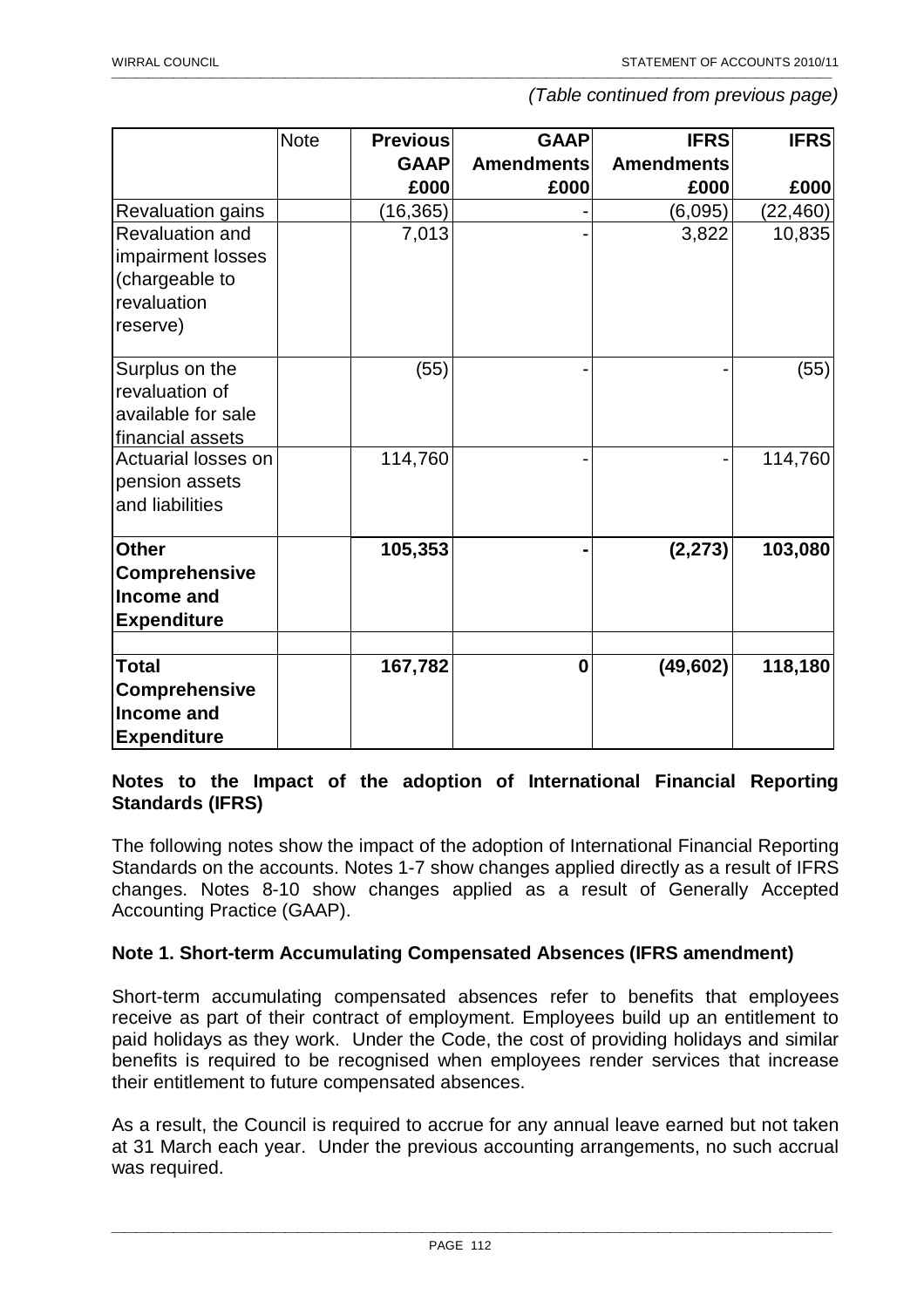The Government has issued regulations that mean local authorities are only required to fund holiday pay and similar benefits when they are used, rather than when employees earn the benefits. Amounts are transferred to the Accumulated Absences Account until the benefits are used.

The revenue impact for 2009/10 is reflected within the net cost of services.

| <b>Opening 1 April 2009 Balance Sheet</b> | 2009/10           | <b>Adjustments</b> |
|-------------------------------------------|-------------------|--------------------|
|                                           | <b>Statements</b> | <b>Made</b>        |
|                                           | £000              | £000               |
| <b>Creditors</b>                          | (74, 398)         | (5,236)            |
| Accumulated Absences Account              |                   | (5,236)            |
|                                           |                   |                    |
| 31 March 2010 Balance Sheet               |                   |                    |
| <b>Creditors</b>                          | (92,038)          | (4, 429)           |
| Accumulated Absences Account              |                   | (4, 429)           |

| 2009/10 Comprehensive Income and Expenditure     | 2009/10           | Adjustments |
|--------------------------------------------------|-------------------|-------------|
| <b>Statement</b>                                 | <b>Statements</b> | <b>Made</b> |
|                                                  | £000              | £000        |
| <b>Cost of Services (Net)</b>                    |                   |             |
| Central Services to the Public                   | 5,083             | 42          |
| Cultural, environmental, regulatory and planning |                   |             |
| services                                         | 84,124            | (75)        |
| <b>Childrens and Educational Services</b>        | 76,727            | (761)       |
| Highways and transport services                  | 38,472            | 13          |
| <b>Housing</b>                                   | 14,596            | (5)         |
| <b>Adult Social Care</b>                         | 86,591            | (42)        |
| Corporate and Democratic Core                    | 5,084             | 15          |
| <b>Other operating expenditure</b>               | 34,754            | 6           |

#### **Note 2. Leases (IFRS amendment)**

Under the Code, leases of property are accounted for as separate leases of land and buildings. Previously, each property lease would have been accounted for as a single lease. However, this has not impacted on the way the accounts are presented.

The government has issued regulations and statutory guidance in relation to accounting for leases. Under these arrangements, the annual charge to the General Fund (where the Council is the lessee) will be unchanged. Where the Council is the lessor, the regulations allow the Council to continue to treat the income from existing leases in the same way as it accounted for the income prior to the introduction of the Code.

The Council has a number of vehicle and equipment leases where the accounting treatment has changed following the introduction of the Code.

The most significant are vehicles leased as part of the refuse collection and street cleansing contracts. Other items of equipment include information technology, catering and grounds maintenance.

As a consequence of classifying these as finance leases, the financial statements have been amended as follows: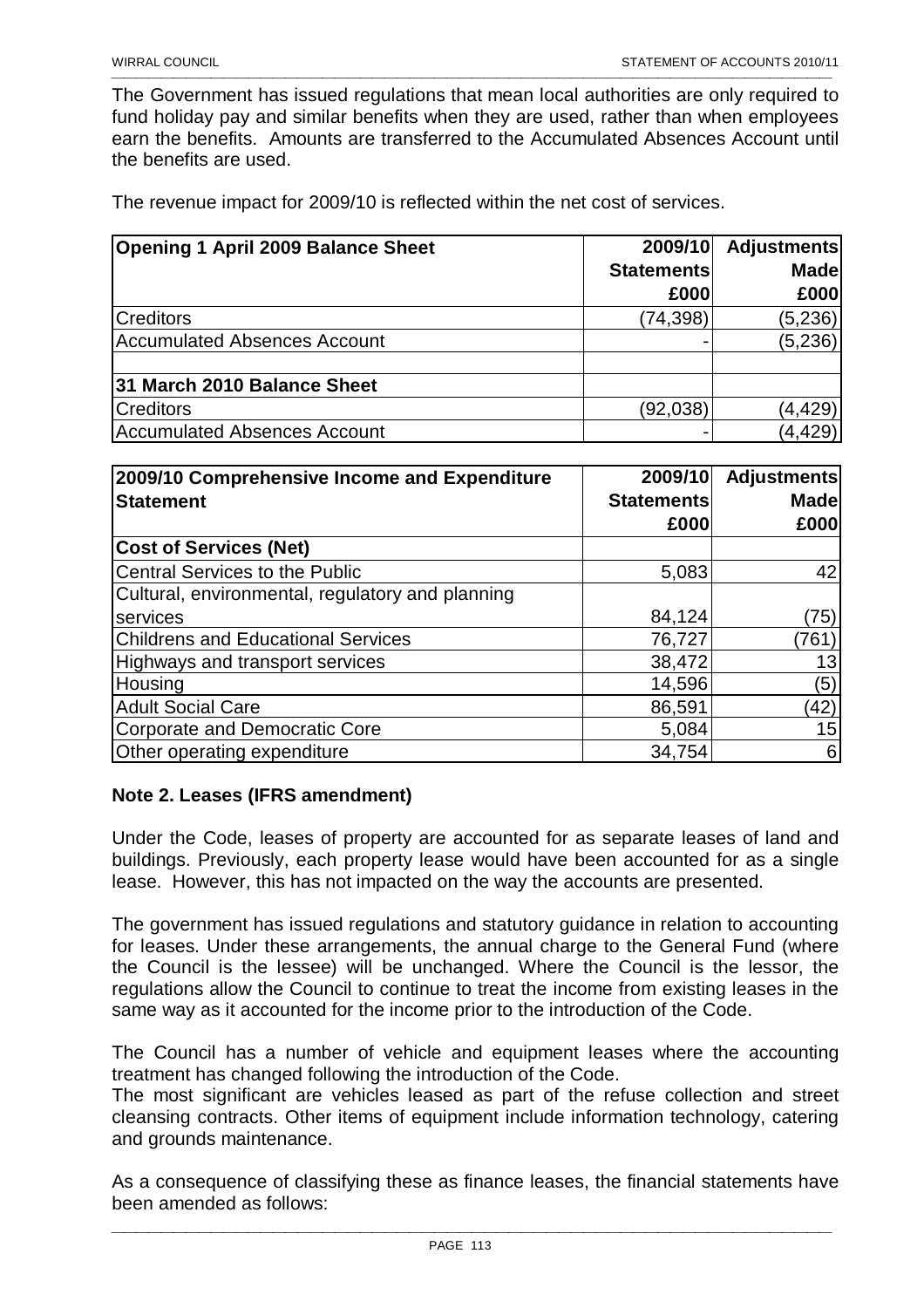The council has recognised these assets within vehicles, plant and equipment together with a finance lease liability. The operating lease charge within gross expenditure analysed by service has been reduced by the amount that relates to these lease payments.

- A depreciation charge has been included within various service headings.
- The depreciation charge has been transferred from the General Fund to the Capital Adjustment Account, and the General Fund has been charged with the Minimum Revenue Provision (with the credit being made to the Capital Adjustment Account).
- These transfers are reflected in the balance sheets as at 1 April 2009 and 31 March 2010, and the adjustments that relate to 2009/10 are reported in the Movement in Reserves Statement for the year.
- The interest element of the lease payment in respect of the vehicles and equipment is charged to the Financing and Investment income and expenditure line in Surplus or Deficit on the Provision of Services.

| Opening 1 April 2009 Balance Sheet   | 2009/10           | Adjustments |
|--------------------------------------|-------------------|-------------|
|                                      | <b>Statements</b> | <b>Made</b> |
|                                      | £000              | £000        |
| <b>Vehicles, Plant and Equipment</b> | 3,248             | 7,398       |
| <b>Creditors</b>                     | (74,398)          | (1, 515)    |
| <b>Lease Liability</b>               | (68, 786)         | (3,830)     |
| <b>Capital Adjustment Account</b>    | 150,762)          | (2,053)     |
| 31 March 2010 Balance Sheet          |                   |             |
| <b>Vehicles, Plant and Equipment</b> | 3,498             | 5,474       |
| <b>Creditors</b>                     | (92, 038)         | (1,097)     |
| <b>Lease Liability</b>               | (66, 404)         | (2,802)     |
| <b>Capital Adjustment Account</b>    | (84,479)          | (1,575)     |

| 2009/10 Comprehensive Income and Expenditure              | 2009/10           | <b>Adjustments</b> |
|-----------------------------------------------------------|-------------------|--------------------|
| Statement                                                 | <b>Statements</b> | <b>Made</b>        |
|                                                           | £000              | £000               |
| <b>Cost of Services (Net)</b>                             |                   |                    |
| Central Services to the Public                            | 5,083             | 126                |
| Cultural, environmental, regulatory and planning services | 84,124            | (179)              |
| <b>Childrens and Educational Services</b>                 | 76,727            | (74)               |
| Highways and transport services                           | 38,472            |                    |
| <b>Adult Social Care</b>                                  | 86,591            | 37                 |
| Corporate and Democratic Core                             | 5,084             | 84                 |
| Financing and Investment Income and Expenditure           | 36,073            | 350                |

## **Note 3. Government Grants (IFRS amendment)**

Under the Code, grants and contributions for capital schemes are recognised as income when they become receivable. Previously, grants were held in a grants deferred account and recognised as income over the life of the assets which they were used to fund.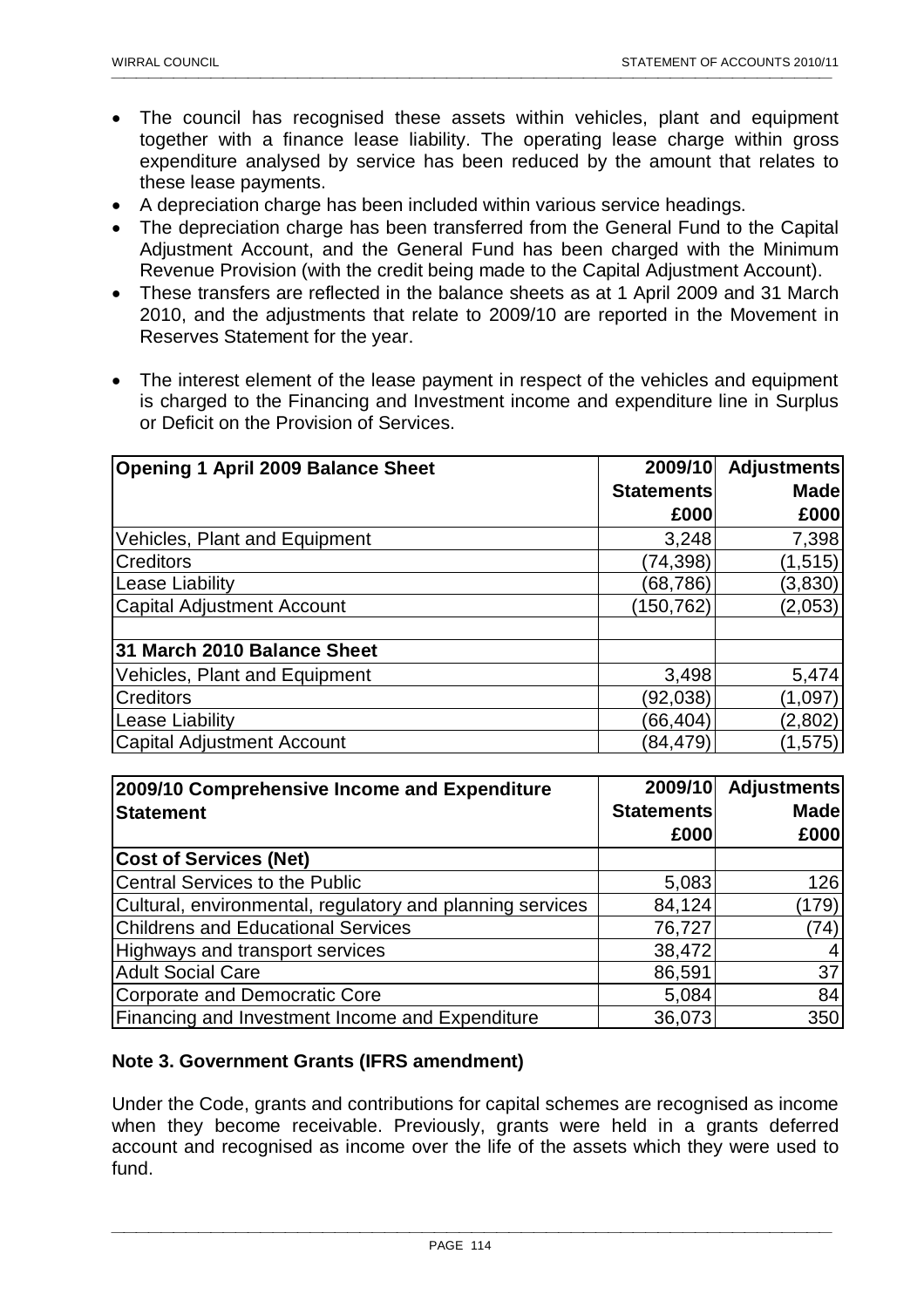As a consequence of adopting the accounting policy required by the Code, the financial statements have been amended as follows:

- The balance on the Government Grants Deferred Account at 31 March 2009 has been transferred to the Capital Adjustment Account in the opening 1 April 2009 Balance Sheet.
- Amortisation of certain government grants deferred was previously recognised as income in 2009/10. These have been removed from the Comprehensive Income and Expenditure Statement in the comparative figures.
- A number of grants were received in 2009/10 but not used. Where there is reasonable assurance that any conditions attached to the grant will be met income has been recognised in respect of the grants, whereas previously no income would have been recognised. In the case of such grants the balance remaining to fund future capital expenditure is shown as Capital Grants Unapplied.
- There is no change to the General Fund Balance, as capital grant income is transferred out of the General Fund under both the previous and current accounting policies.
- Where grant conditions have yet to be met these grants are included as Capital Grants Received in Advance, and no income will have been recognised.
- Previously any unspent balances on capital grants were included in short term creditors, this no longer holds any such balances.

| <b>Opening 1 April 2009 Balance Sheet</b> | 2009-10           | <b>Adjustments</b> |
|-------------------------------------------|-------------------|--------------------|
|                                           | <b>Statements</b> | <b>Made</b>        |
|                                           | £000              | £000               |
| <b>Government Grants Deferred</b>         | (126,116)         | 126,116            |
| <b>Capital Adjustment Account</b>         | (150,762)         | (126, 116)         |
| <b>Creditors</b>                          | (74, 398)         | 15,414             |
| <b>Capital Grants Received in Advance</b> |                   | (2, 324)           |
| <b>Capital Grants Unapplied</b>           |                   | (13,090)           |
| 31 March 2010 Balance Sheet               |                   |                    |
| <b>Government Grants Deferred</b>         | (152,572)         | 152,572            |
| <b>Capital Adjustment Account</b>         | (84,479)          | (152, 572)         |
| <b>Creditors</b>                          | (92,038)          | 31,611             |
| <b>Capital Grants Received in Advance</b> |                   | (2, 354)           |
| <b>Capital Grants Unapplied</b>           |                   | (29, 257)          |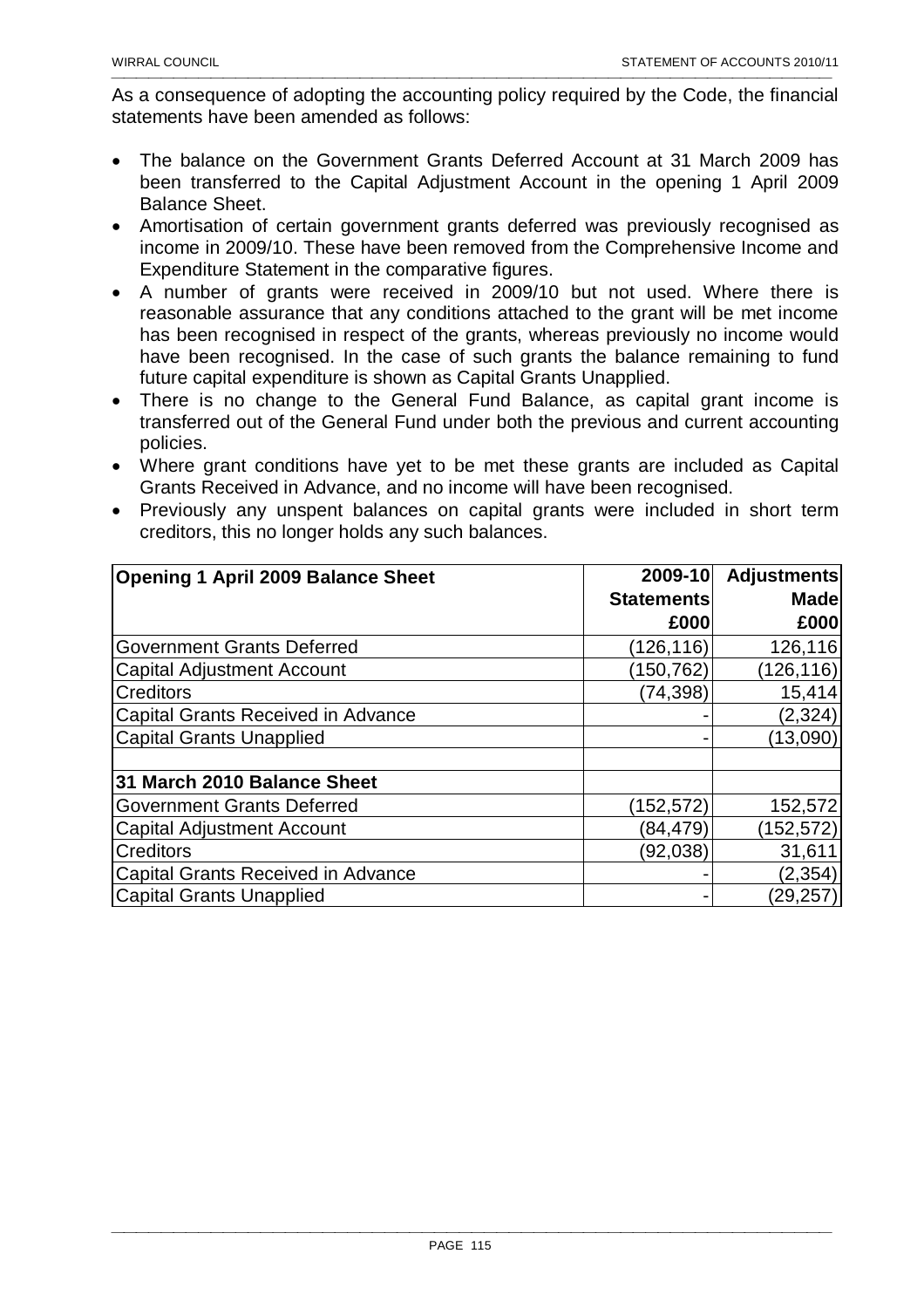| 2009-10 Comprehensive Income and Expenditure<br><b>Statement</b> | 2009-10<br><b>Statements</b><br>£000 | Adjustments<br><b>Made</b><br>£000 |
|------------------------------------------------------------------|--------------------------------------|------------------------------------|
| <b>Cost of Services (Net)</b>                                    |                                      |                                    |
| <b>Central Services to the Public</b>                            | 5,083                                | 26                                 |
| Cultural, environmental, regulatory and planning services        | 84,124                               | 443                                |
| <b>Childrens and Educational Services</b>                        | 76,727                               | 1,797                              |
| <b>Highways and transport services</b>                           | 38,472                               | 730                                |
| <b>Adult Social Care</b>                                         | 86,591                               | 131                                |
| Corporate and Democratic Core                                    | 5,084                                | 22                                 |
| Other operating expenditure                                      | 34,754                               | 6                                  |
| Taxation and non specific grant income                           | (321,119)                            | (50,080                            |

## **Note 4. Assets (IFRS amendment)**

## **Reclassification**

Under the Code there is a requirement to review the asset classifications in order that they meet with revised definitions as prescribed by the Code. This particularly applies to investment assets, surplus assets and assets held for sale.

Where necessary assets that have been reclassified will have been revalued and corresponding adjustments made to the Revaluation Reserve and Capital Adjustment Account.

Where a revaluation gain has previously been recognised in the Revaluation Reserve prior to 1 April 2009 on an asset with a previous revaluation loss an adjustment is required between the revaluation reserve and the Capital adjustment Account.

As a consequence of this and the new definitions the financial statements have been amended as follows:

- The value of land and buildings has been increased
- The value of community assets is reduced
- Assets meeting the definition of "held for sale" have been reclassified
- The former category of surplus assets has been re-analysed to ensure that these assets are classed according to the new Code definitions
- A number of former surplus assets now meet the definition of surplus assets not held for sale
- The value of investment assets has been increased
- The available balance on individual revaluation reserves has been reduced
- Revaluation gains have been applied to previous impairment losses and losses on disposal of non-current assets have been recognised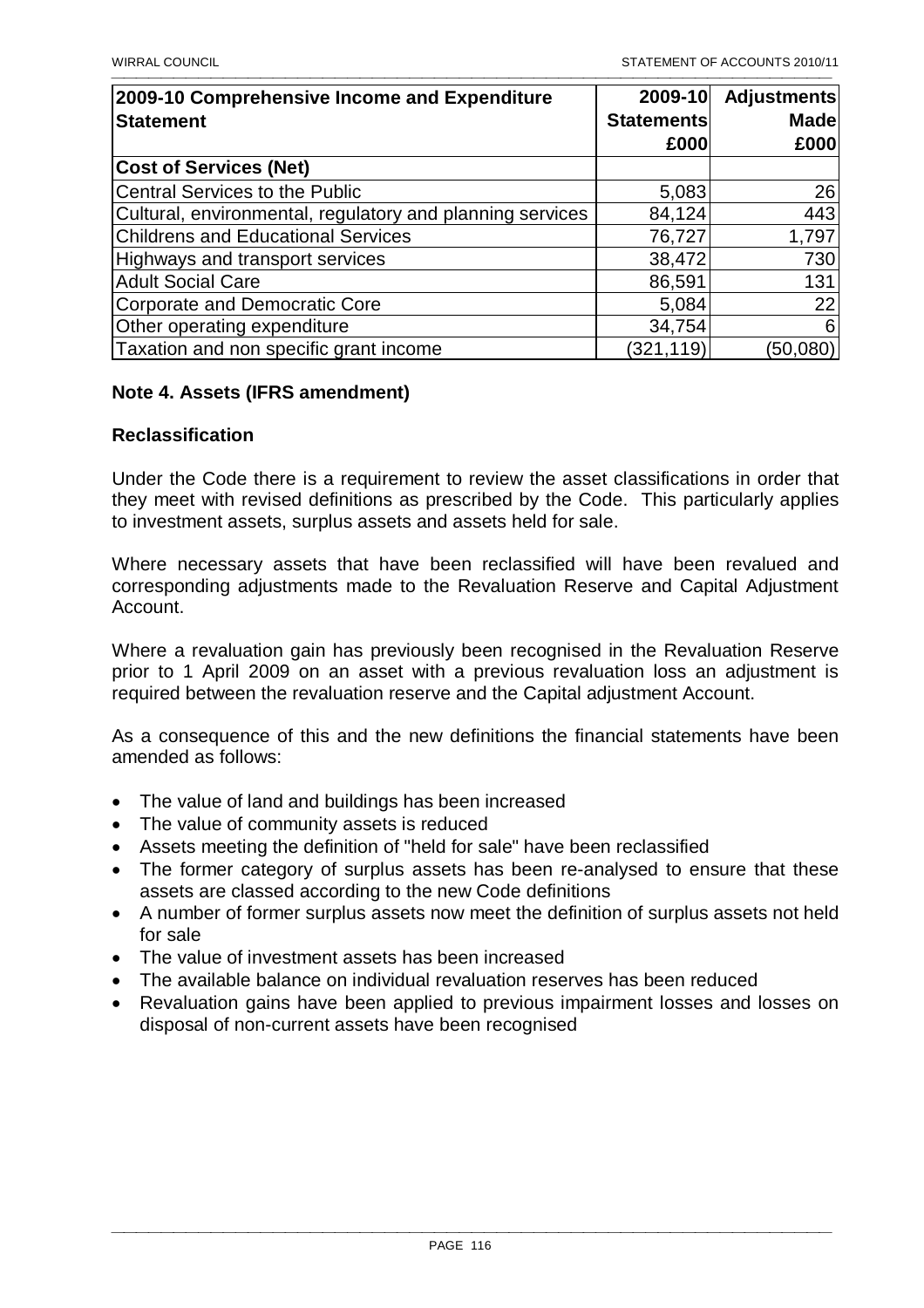| <b>Opening 1 April 2009 Balance Sheet</b> | 2009/10           | <b>Adjustments</b> |  |
|-------------------------------------------|-------------------|--------------------|--|
|                                           | <b>Statements</b> | <b>Made</b>        |  |
|                                           | £000              | £000               |  |
| Other land and buildings                  | 587,396           | 5,092              |  |
| Surplus assets not held for sale          |                   | 1,001              |  |
| <b>Community Assets</b>                   | 26,249            | (358)              |  |
| <b>Investment assets</b>                  | 10,990            | 3,722              |  |
| Surplus assets                            | 7,355             | (6, 749)           |  |
| Assets held for sale                      |                   | 1,933              |  |
| <b>Revaluation Reserve</b>                | (150,780)         | 14,437             |  |
| <b>Capital Adjustment Account</b>         | (150,762)         | (19,078)           |  |
| 31 March 2010 Balance Sheet               |                   |                    |  |
| Other land and buildings                  | 534,195           | 6,001              |  |
| Surplus assets not held for sale          |                   | 1,697              |  |
| <b>Investment assets</b>                  | 10,413            | 2,989              |  |
| Surplus assets                            | 6,509             | (6,509)            |  |
| Assets held for sale                      |                   | 2,099              |  |
| <b>Revaluation Reserve</b>                | (165, 200)        | (6, 362)           |  |
| <b>Capital Adjustment Account</b>         | (84,479)          | 85                 |  |

| 2009-10 Comprehensive Income and Expenditure<br>Statement | 2009/10<br><b>Statements</b><br>£000 | Adjustments<br><b>Made</b><br>£000 |
|-----------------------------------------------------------|--------------------------------------|------------------------------------|
| <b>Cost of Services (Net)</b>                             |                                      |                                    |
| <b>Childrens and Educational Services</b>                 | 76,727                               | (4)                                |
| Highways and transport services                           | 38,472                               | (5)                                |
| <b>Adult Social Care</b>                                  | 86,591                               | (86)                               |
| Other operating expenditure                               | 34,754                               | 466                                |

#### **Investment assets**

A further requirement is for any surplus or deficit on the revaluation of investment assets to be shown within Financing and Investment Income and Expenditure.

Any subsequent balance on the Revaluation Reserve in respect of investment assets has been written off to the Capital Adjustment Account.

Income and expenditure in relation to investment properties is also required to be shown separately within Financing and Investment Income and Expenditure as opposed to Net Cost of Services.

| 31 March 2010 Balance Sheet | 2009/10<br><b>Adjustments</b> |             |
|-----------------------------|-------------------------------|-------------|
|                             | <b>Statements</b>             | <b>Made</b> |
|                             | £000                          | £000        |
| <b>Revaluation Reserve</b>  | (165, 200)                    | 18,161      |
| Capital Adjustment Account  | (84, 479)                     | (18, 161)   |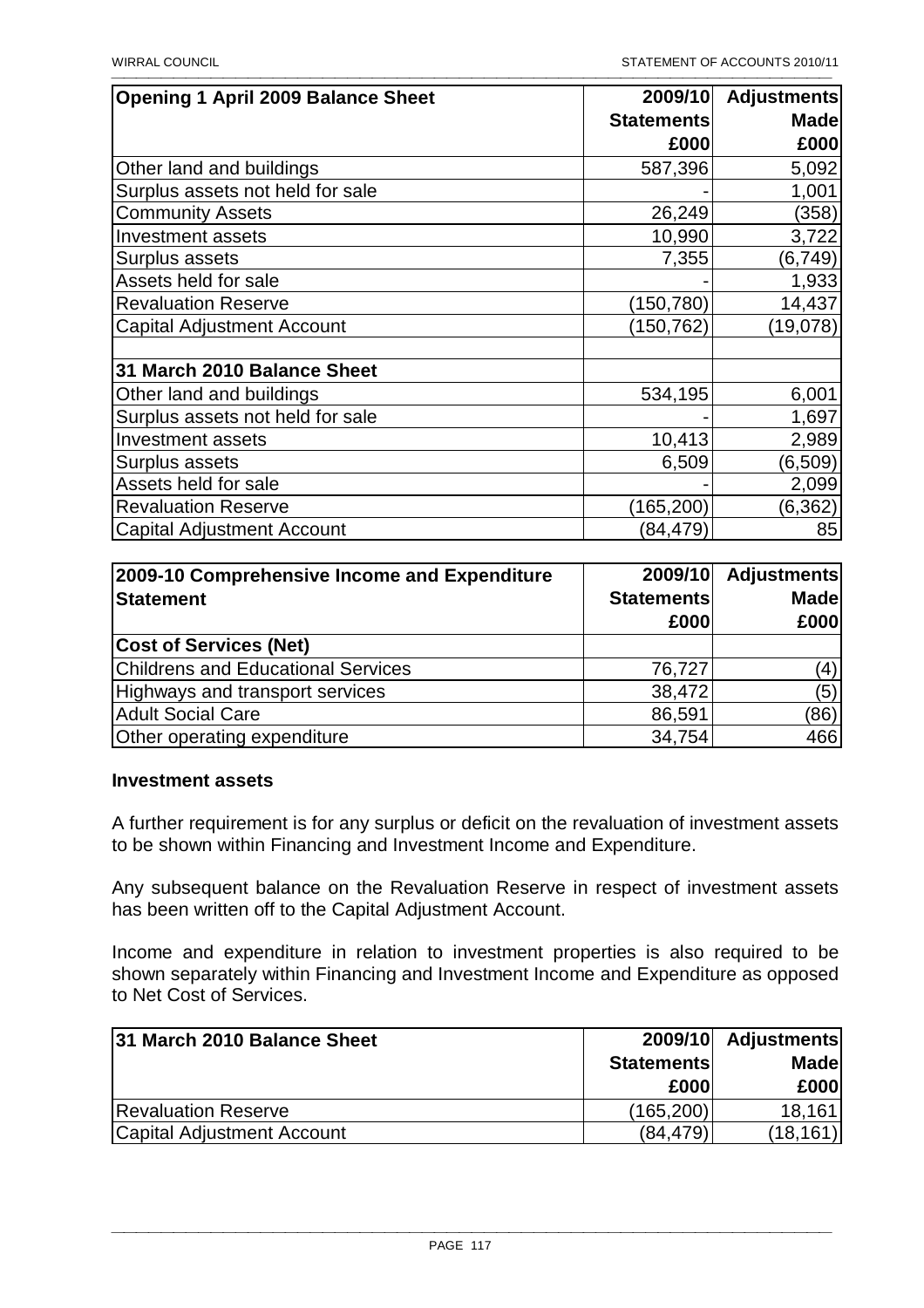| 2009/10 Comprehensive Income and Expenditure<br>Statement | 2009/10<br><b>Statements</b><br>£000 | Adjustments<br><b>Made</b><br>£000 |  |
|-----------------------------------------------------------|--------------------------------------|------------------------------------|--|
| <b>Cost of Services (Net)</b>                             |                                      |                                    |  |
| Cultural, environmental, regulatory and planning services | 84,124                               | (601)                              |  |
| <b>Childrens and Educational Services</b>                 | 76,727                               |                                    |  |
| <b>Financing and Investment Income and Expenditure</b>    | 36,073                               | 169                                |  |

#### **Note 5. Cash and Cash Equivalents (IFRS amendment)**

An authority may classify an asset as current when the asset is cash or a cash equivalent unless the asset is restricted from being exchanged or used to settle a liability for at least 12 months after the reporting period. Under GAAP cash equivalent was not recognised as an independent asset in the balance sheet.

Cash equivalents are taken to be short term highly liquid investments readily convertible to known amounts of cash which are subject to an insignificant risk of change in value. Consequently, deposits held at call with financial institutions are now recognised as a cash equivalent with a corresponding reduction in short term investments.

| <b>Opening 1 April 2009 Balance Sheet</b> | 2009/10           | Adjustments |  |
|-------------------------------------------|-------------------|-------------|--|
|                                           | <b>Statements</b> | <b>Made</b> |  |
|                                           | £000              | £000        |  |
| Cash                                      | 5,360             | (5,360)     |  |
| Cash and cash equivalents                 |                   | 32,160      |  |
| Short term Investments                    | 74,332            | (26, 800)   |  |
| 31 March 2010 Balance Sheet               |                   |             |  |
| Cash                                      | 7,923             | (7, 923)    |  |
| Cash and cash equivalents                 |                   | 34,558      |  |
| Short term Investments                    | 95,346            | (26, 635)   |  |

#### **Note 6. Provisions (IFRS amendment)**

Where provisions meet the definition of current liabilities there is a requirement to reclassify the relevant amounts from non current liabilities (referred to as long term liabilities under the SORP). Provisions have therefore been analysed into short (equal or less than 1 year) and long term (more than 1 year), depending on when the liability is expected to be settled.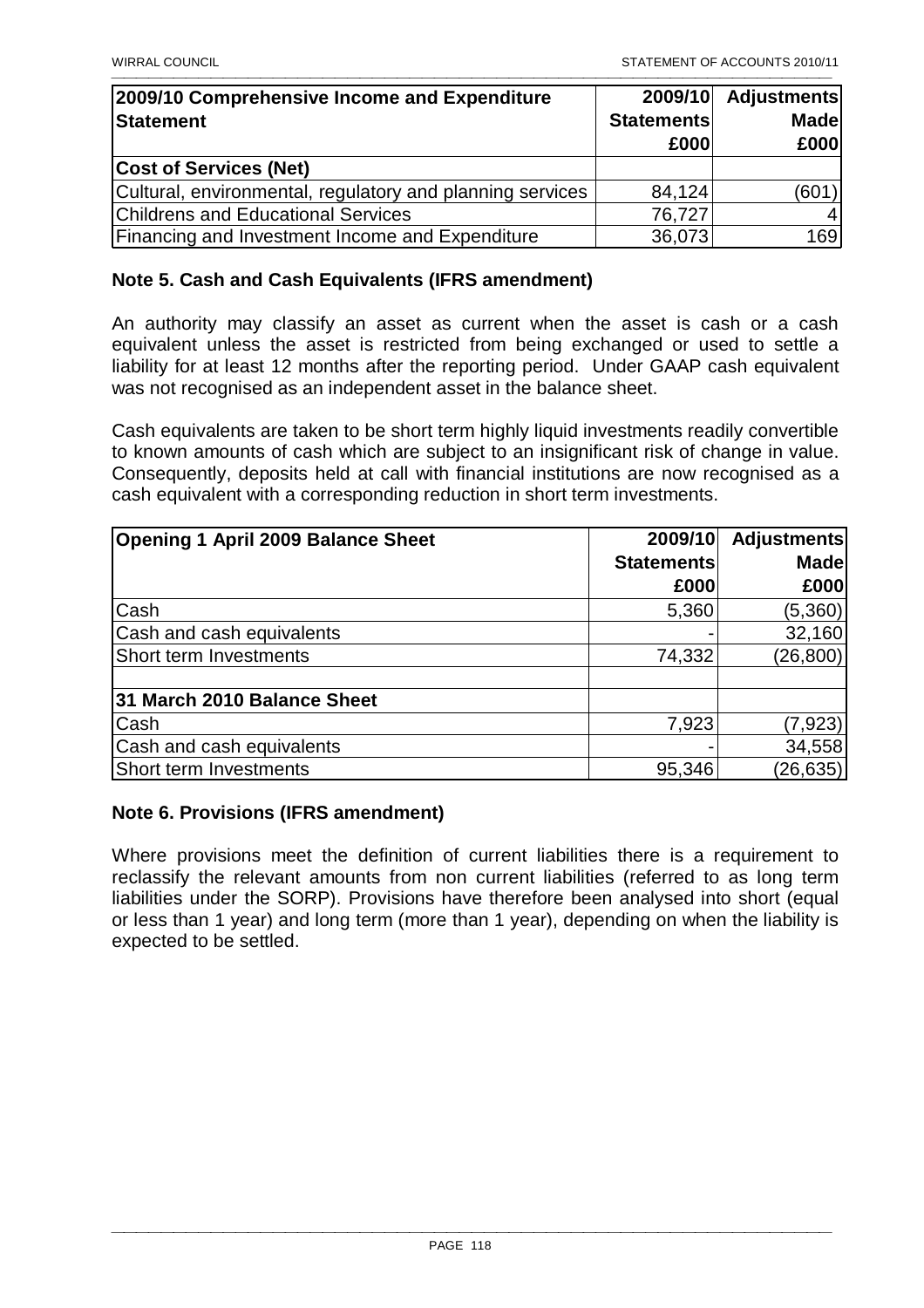| <b>Opening 1 April 2009 Balance Sheet</b> | 2009/10           | <b>Adjustments</b> |  |
|-------------------------------------------|-------------------|--------------------|--|
|                                           | <b>Statements</b> | <b>Made</b>        |  |
|                                           | £000              | £000               |  |
| Provisions                                | 11,022            | (11, 022)          |  |
| Provisions < 1 year                       |                   | 3,227              |  |
| Provisions > 1 Year                       |                   | 7,795              |  |
| 31 March 2010 Balance Sheet               |                   |                    |  |
| Provisions                                | 9,047             | (9,047             |  |
| Provisions < 1 year                       |                   | 2,110              |  |
| Provisions > 1 Year                       |                   | 6,937              |  |

# **Note 7. Minor Adjustments (IFRS amendment)**

Expenditure and income on trading undertakings is to be classified within Financing and Investment Income and Expenditure. Earmarked reserves have been restated in order to show the value of the Insurance Fund Reserve separately.

| <b>Opening 1 April 2009 Balance Sheet</b> | 2009/10           | <b>Adjustments</b> |
|-------------------------------------------|-------------------|--------------------|
|                                           | <b>Statements</b> | <b>Made</b>        |
|                                           | £000              | £000               |
| <b>Earmarked Reserves</b>                 | 80,485            | (14, 075)          |
| <b>Insurance Fund</b>                     |                   | 14,075             |
|                                           |                   |                    |
| 31 March 2010 Balance Sheet               |                   |                    |
| <b>Earmarked Reserves</b>                 | 93,847            | (13,781)           |
| Insurance Fund                            |                   | 13,781             |

| 2009-10 Comprehensive Income and Expenditure<br>Statement | 2009/10<br><b>Statements</b><br>£000 | <b>Adjustments</b><br><b>Made</b><br>£000 |  |
|-----------------------------------------------------------|--------------------------------------|-------------------------------------------|--|
| <b>Cost of Services (Net)</b>                             |                                      |                                           |  |
| Other operating expenditure                               | 34,754                               | 105                                       |  |
| <b>Financing and Investment Income and Expenditure</b>    | 36,073                               | (105)                                     |  |

## **Note 8. Court Services (GAAP amendment)**

This was incorrectly classified in the Statement of Accounts for 2009/10. It has been reclassified to Central Services to the Public in the Net Cost of Services.

| 2009-10 Comprehensive Income and Expenditure | 2009/10           | <b>Adjustments</b> |
|----------------------------------------------|-------------------|--------------------|
| Statement                                    | <b>Statements</b> | <b>Made</b>        |
|                                              | £000              | £000               |
| <b>Cost of Services (Net)</b>                |                   |                    |
| Central Services to the Public               | 5,083             | 459                |
| <b>Court Services</b>                        | 459               | (459)              |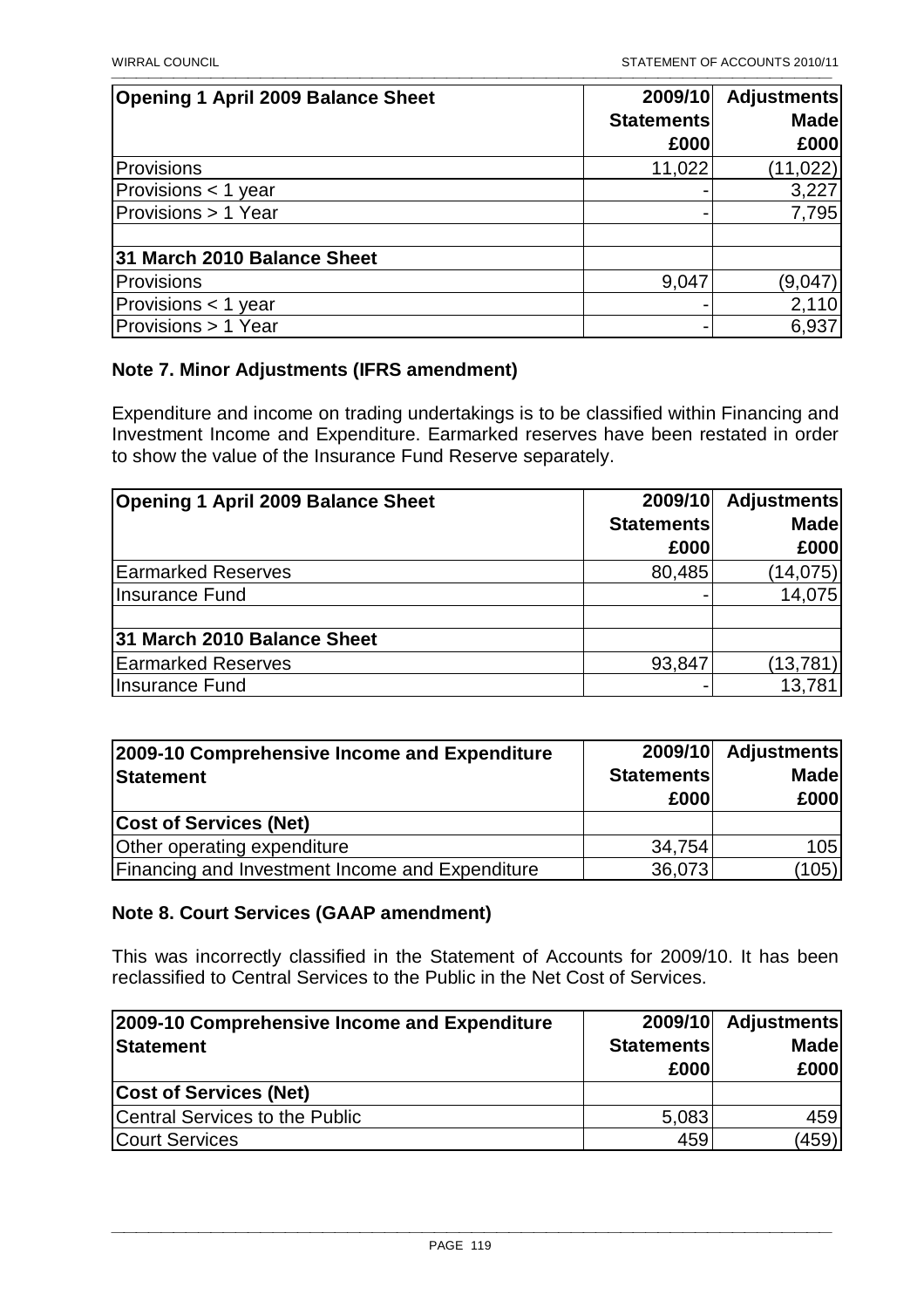#### **Note 9. Levies (GAAP amendment)**

The Code now requires these to be shown separately in Other Operating Expenditure.

| 2009-10 Comprehensive Income and Expenditure<br>Statement | 2009/10<br><b>Statements</b><br>£000 | <b>Adjustments</b><br><b>Made</b><br>£000 |
|-----------------------------------------------------------|--------------------------------------|-------------------------------------------|
| <b>Cost of Services (Net)</b>                             |                                      |                                           |
| Cultural, environmental, regulatory and planning services | 84,124                               | (16, 653)                                 |
| Highways and transport services                           | 38,472                               | (26, 458)                                 |
| Other operating expenditure                               | 34,754                               | 43,111                                    |

**Note 10. Other Land and Buildings (GAAP amendment)**

A review of the asset portfolio for 2009/10 indicated that investment and surplus assets had been overstated. Both were reduced to the correct valuation. The Revaluation Reserve was correspondingly overstated and was adjusted. The Capital Adjustment Account was also overstated and reduced accordingly by the accumulated impairment associated with both classes of asset.

A number of assets were impaired during 2009/10, however the associated depreciation had not been written off. This requires an adjustment between the Capital Adjustment Account and depreciation balances. The Revaluation Reserve in respect of 2 PFI schools was incorrectly written down during 2009/10. This requires an adjustment between the Capital Adjustment Account and Revaluation Reserve.

| <b>Opening 1 April 2009 Balance Sheet</b> | 2009/10           | <b>Adjustments</b> |  |
|-------------------------------------------|-------------------|--------------------|--|
|                                           | <b>Statements</b> | <b>Made</b>        |  |
|                                           | £000              | £000               |  |
| Surplus asset                             | 10,990            | (671)              |  |
| <b>Investment Property</b>                | 7,355             | (606)              |  |
| <b>Capital Adjustment Account</b>         | (150, 762)        | 649                |  |
| <b>Revaluation Reserve</b>                | (158,780)         | 628                |  |
|                                           |                   |                    |  |
| 31 March 2010 Balance Sheet               |                   |                    |  |
| <b>Other Land and buildings</b>           | 534,195           | 3,737              |  |
| <b>Capital Adjustment Account</b>         | (84, 479)         | (5, 842)           |  |
| <b>Revaluation Reserve</b>                | (165, 200)        | 2,105              |  |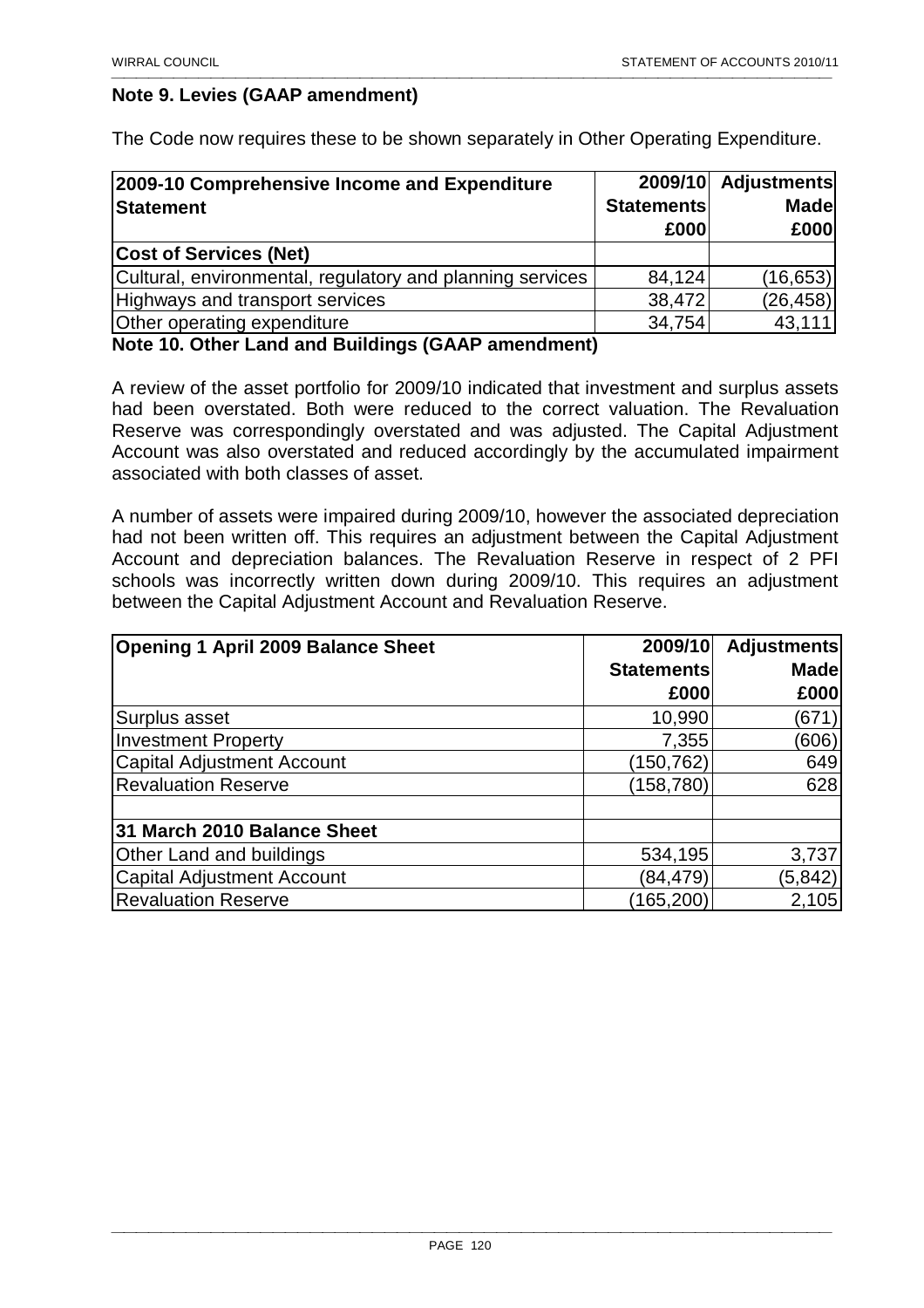# **Additional Financial Statements**

# **Collection Fund**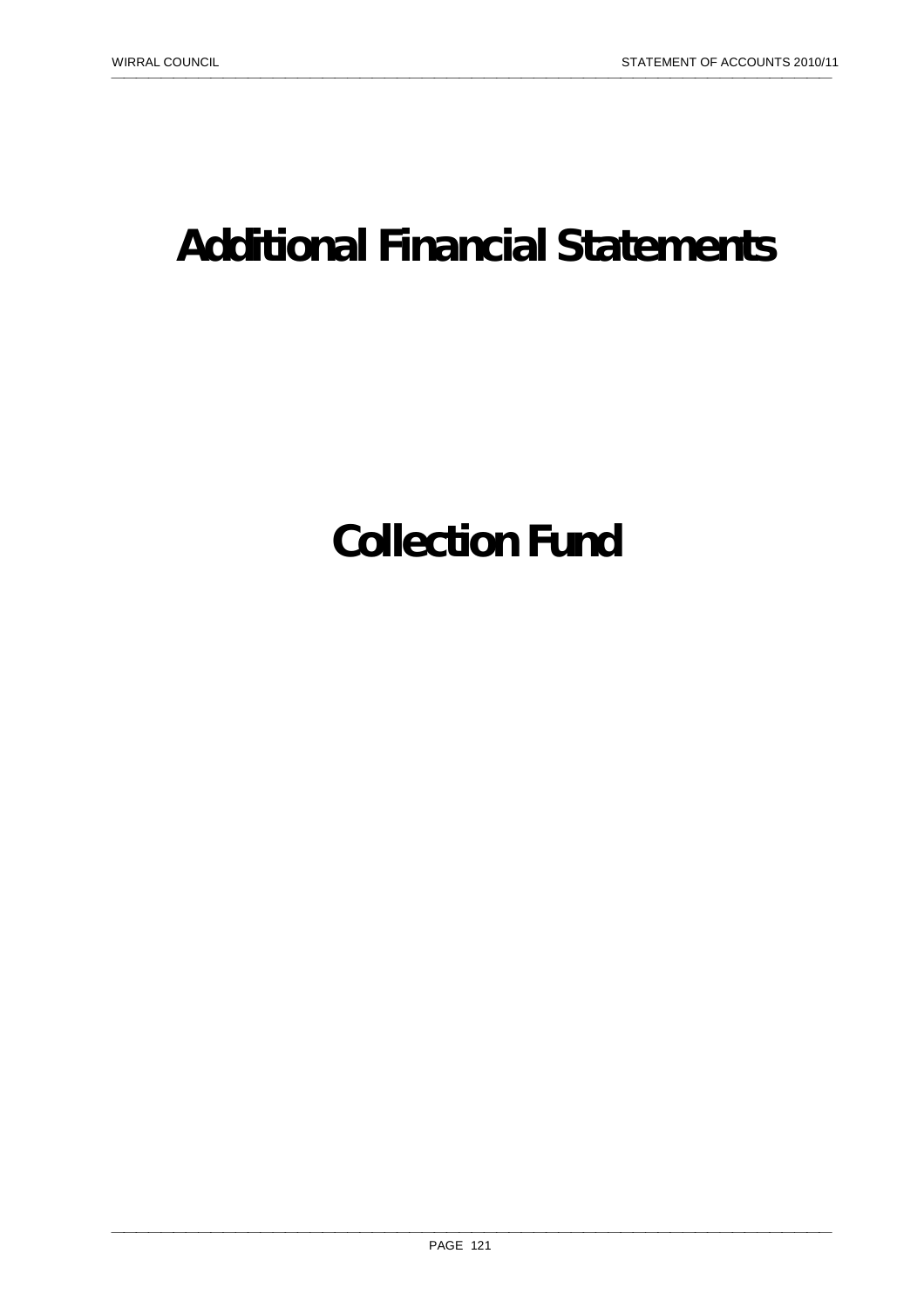This page is intentionally left blank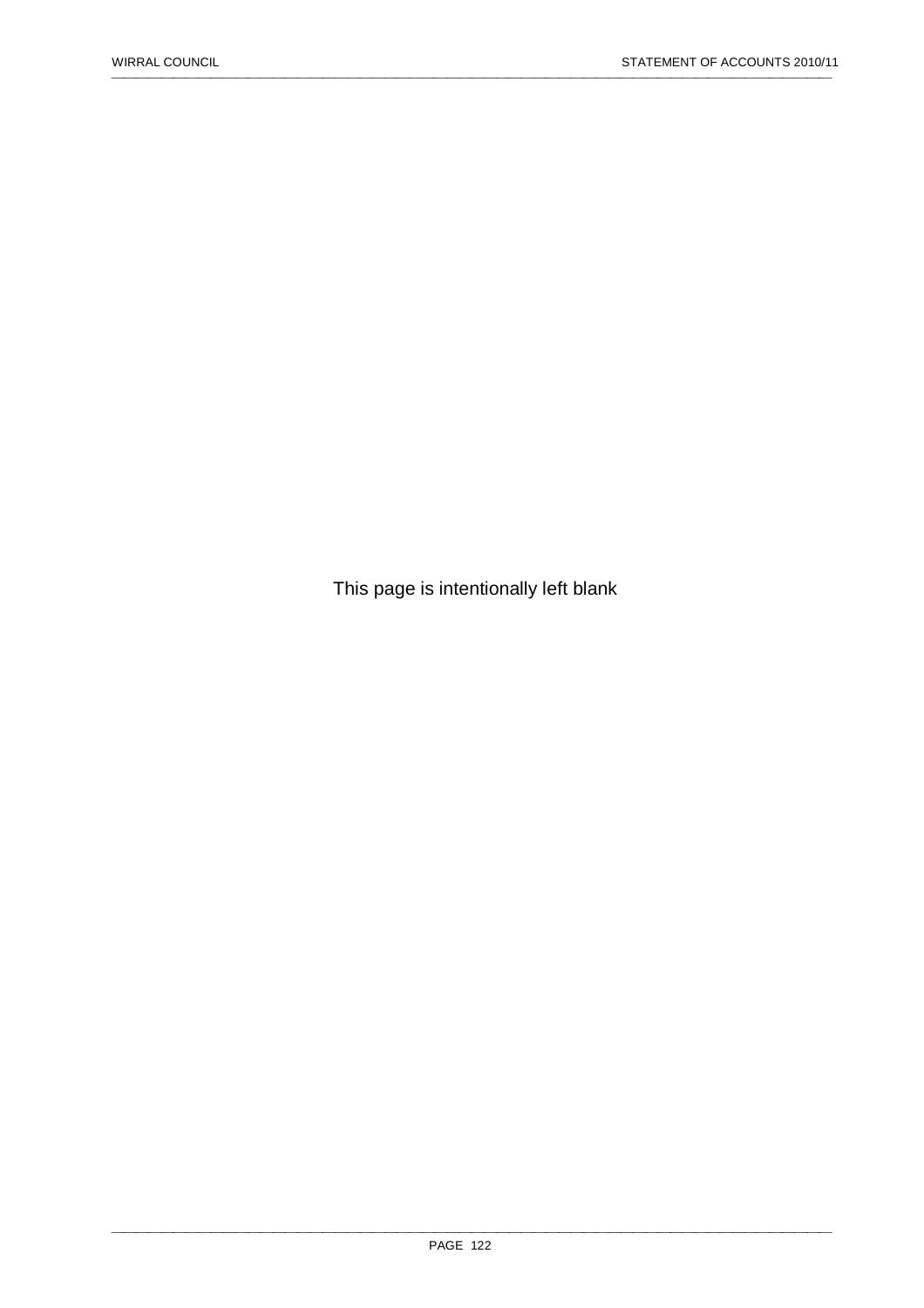#### **ADDITIONAL FINANCIAL STATEMENTS**

# **COLLECTION FUND**

# **INCOME AND EXPENDITURE ACCOUNT**

|                                              | 2009/10 |         | 2010/11 |         |
|----------------------------------------------|---------|---------|---------|---------|
| <b>Income</b>                                | £000    | £000    | £000    | £000    |
| Council Tax (Note 2)                         | 121,572 |         | 123,292 |         |
| <b>Transfers from General Fund:-</b>         |         |         |         |         |
| • Council Tax Benefits                       | 29,761  |         | 31,034  |         |
| • Pensioner Discounts                        | 531     |         | 780     |         |
| <b>Income Collectable from Business Rate</b> |         |         |         |         |
| Payers (Note 3)                              | 59,202  |         | 56,976  |         |
| Contribution from Preceptors to              |         |         |         |         |
| previous years estimated deficit (Note       |         |         |         |         |
| 5)                                           | 800     |         |         |         |
|                                              |         | 211,866 |         | 212,082 |
| <b>Expenditure</b>                           |         |         |         |         |
| Precepts from District, Police and Fire      |         |         |         |         |
| (Note 4)                                     | 150,175 |         | 153,287 |         |
| <b>Business Rate</b>                         |         |         |         |         |
| - Payment to National Pool (Note 3)          | 58,850  |         | 56,631  |         |
| - Costs of Collection                        | 352     |         | 345     |         |
| <b>Bad and Doubtful Debts</b>                |         |         |         |         |
| - Provisions                                 | 2,026   |         | 866     |         |
| Contribution to Preceptors from              |         |         |         |         |
| previous years estimated surplus             |         |         |         |         |
|                                              |         | 211,403 |         | 211,129 |
| <b>Movement on Collection Fund</b>           |         |         |         |         |
| <b>Balance</b>                               |         | 463     |         | 953     |

# **COLLECTION FUND BALANCE**

|                                  | 2009/10 | 2010/11 |
|----------------------------------|---------|---------|
|                                  | £000    | £000    |
| <b>Fund Balance b/f 1 April</b>  | (392)   |         |
| Movement in year                 | 463     | 953     |
| <b>Fund Balance c/f 31 March</b> | 71      | 1.024   |

In accordance with revised accounting practice the Collection Fund balance has been allocated in 2010/11 to individual preceptors, which includes Wirral Council.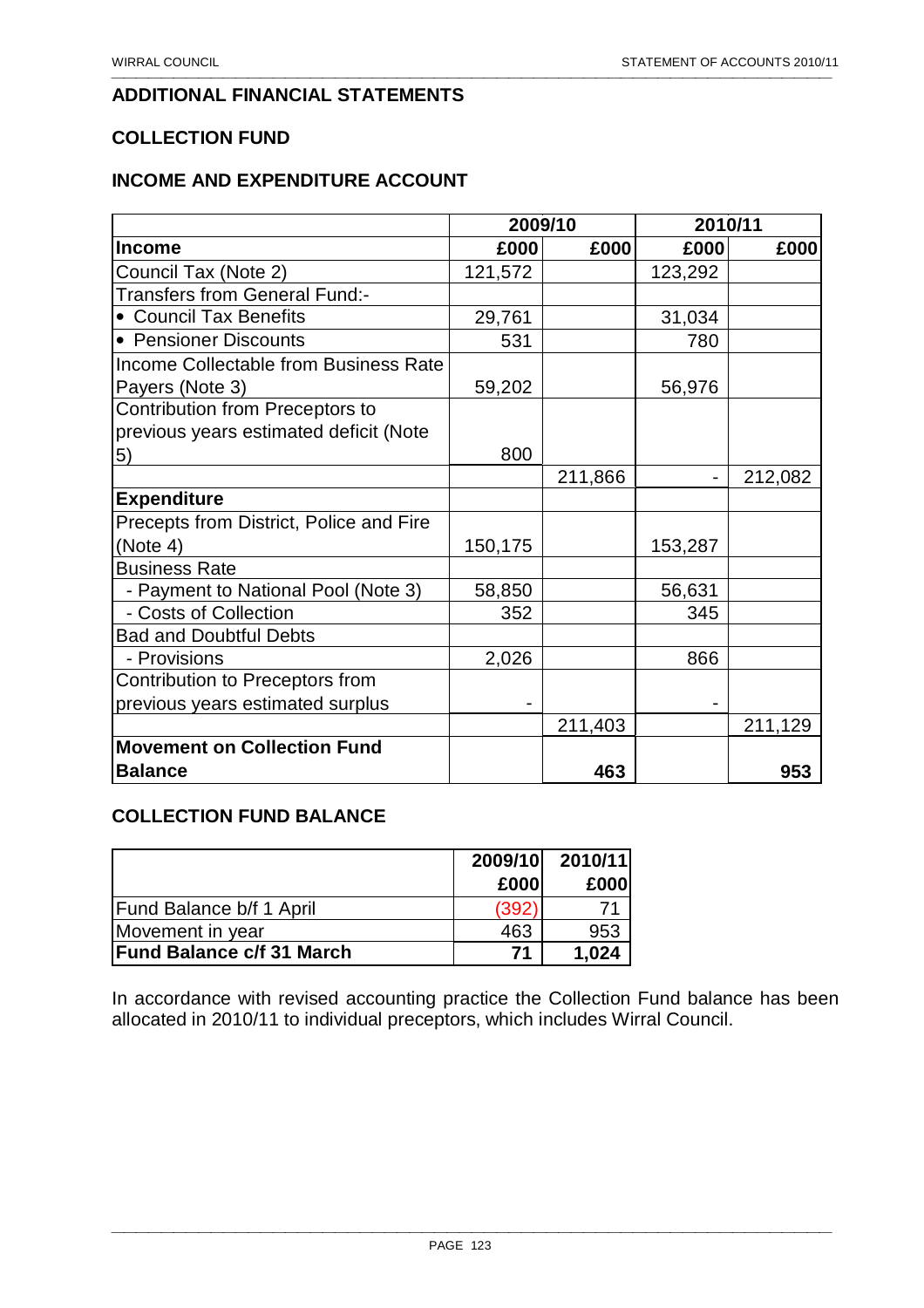#### **NOTES TO THE ADDITIONAL FINANCIAL STATEMENTS**

#### **COLLECTION FUND**

#### **1. GENERAL**

These accounts represent the statutory requirement to establish and maintain a separate fund for the collection and distribution of amounts in respect of Council Tax and National Non-Domestic Rates (NNDR).

## **2. INCOME FROM COUNCIL TAX**

The Council set a Council Tax in 2010/11 for each band of dwelling as shown below:

| <b>Band</b> |        | Band |                        | <b>Band</b> |             | <b>Band</b> |         |
|-------------|--------|------|------------------------|-------------|-------------|-------------|---------|
| Α           | 976.14 |      | 1.51<br>่ <b>ว</b> ุก1 |             | 789.58      | G.          | .440.34 |
|             | 138.82 |      | .464.20                |             | $.96^\circ$ |             | .928.40 |

The Council Tax was set estimating the number of properties in each band, after allowing for discounts and a 1.5% provision for non-collection. The tax in each band is set in relation to Band D. The maximum is Band H which is twice Band D. The minimum is Band A which is 2/3 of Band D.

The properties making up the estimated tax base are shown below. A number of adjustments are made to reflect the estimated reductions, reliefs and exemptions that apply to properties in each band. This gives the number of effective properties in each band, which is converted into the Band D equivalent using the ratios given:

|                                 | No. of                            | Less             | <b>Effective</b>  | <b>Band</b>  | <b>Band D</b>     |
|---------------------------------|-----------------------------------|------------------|-------------------|--------------|-------------------|
| <b>Band</b>                     | <b>Properties</b>                 | <b>Discounts</b> | <b>Properties</b> | <b>Ratio</b> | <b>Equivalent</b> |
| A                               | 58,641                            | 11,066.75        | 47,574.25         | 6/9          | 31,716.20         |
| B                               | 30,900                            | 3,902.50         | 26,997.50         | 7/9          | 20,998.10         |
| C                               | 27,203                            | 2,801.75         | 24,401.25         | 8/9          | 21,690.00         |
| D                               | 13,006                            | 1,178.50         | 11,827.50         |              | 11,827.50         |
| E                               | 8,047                             | 644.00           | 7,403.00          | 11/9         | 9,048.10          |
| F                               | 4,278                             | 323.5            | 3,954.50          | 13/9         | 5,712.10          |
| G                               | 3,102                             | 229.25           | 2,872.75          | 15/9         | 4,787.90          |
| Н                               | 269                               | 43.75            | 225.25            | 18/9         | 450.50            |
|                                 | 145,446                           | 20,190.00        | 125,256.00        |              | 106,230.40        |
| <b>Add Government Dwellings</b> |                                   |                  | 2.00              |              |                   |
|                                 | Add Band A Disabled Relief Band D |                  |                   |              | 51.40             |
| <b>Total</b>                    |                                   |                  |                   |              | 106,283.80        |

After a 1.5% provision for uncollectables, the overall tax base for the Council totalled 104,690.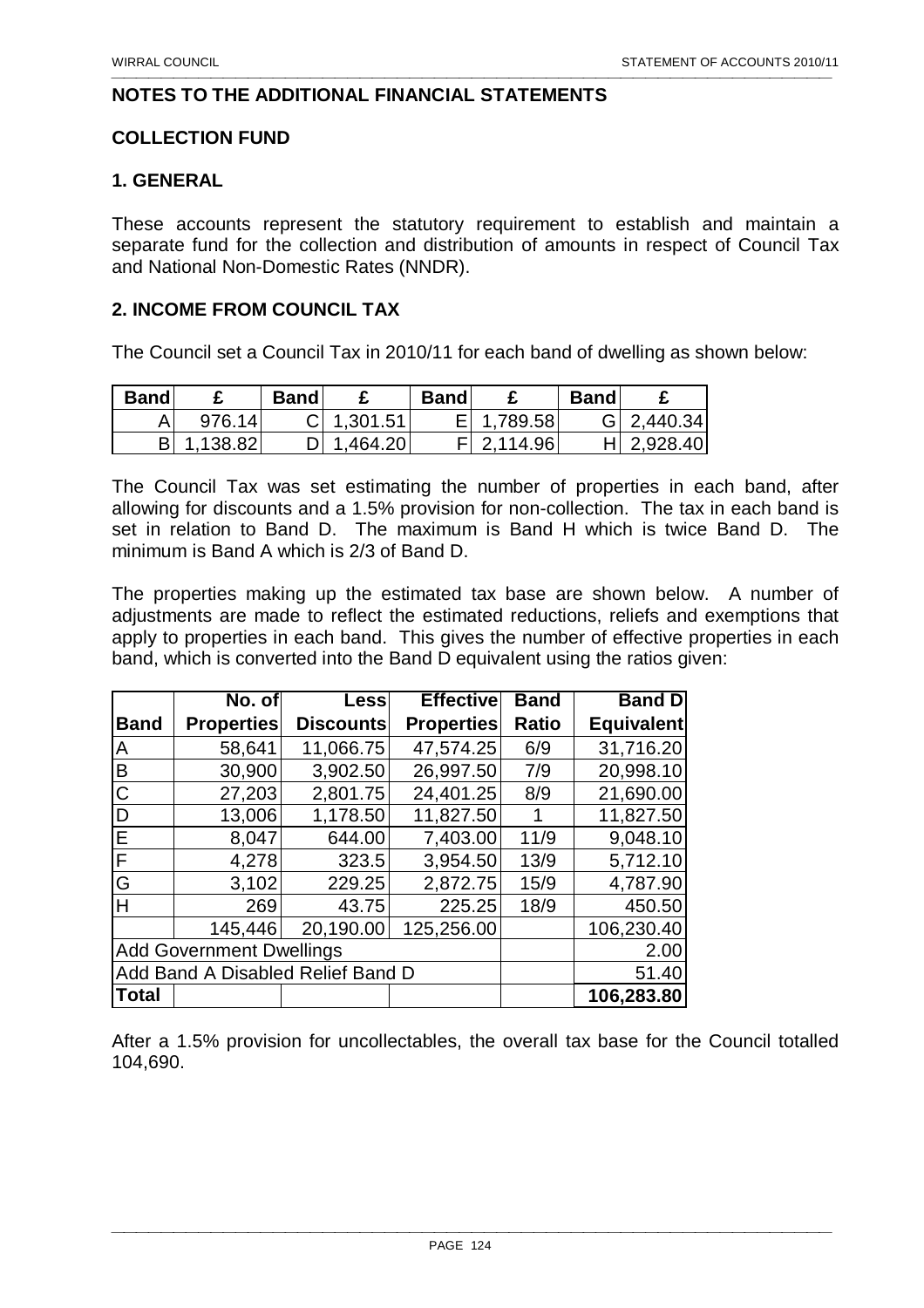The amounts credited to the Collection Fund for Council Tax are as follows: -

|                            | 2009/10 | 2010/11 |
|----------------------------|---------|---------|
|                            | £000    | £000    |
| Cash Payable               | 121,572 | 123,292 |
| Council Tax Benefit        | 29,761  | 31,034  |
| <b>Pensioner Discounts</b> | 531     | 780     |
|                            | 151,864 | 155,106 |

## **3. INCOME FROM BUSINESS RATE PAYERS**

The Council collects Non-Domestic rates for its area. This is based on local estimated rateable values. The estimated rateable value is split between general and small business. For 2010/11, the total rateable value was £180,504,438 of this, £165,255,505 related to general, charged at £0.414. Total small business was £15,248,933, charged at £0.407. This gave an opening charge of £74.61 million.

The total amount less certain relief and costs of collection is paid to a central pool managed by Central Government. The pool pays back to authorities an amount based on a standard amount per head of the local adult population. This distribution is paid into the Council's General Fund. The total rateable value of all hereditaments within the Council area at 31 March 2011 was £180,030,023.

## **4. PRECEPTS**

The Collection Fund paid the following precepts during the year: -

|                                             | 2009/10 | 2010/11 |
|---------------------------------------------|---------|---------|
|                                             | £000    | £000    |
| <b>Wirral Council</b>                       | 129,008 | 131,197 |
| Merseyside Fire and Civil Defence Authority | 6,504   | 6,781   |
| Merseyside Police Authority                 | 14,663  | 15,309  |
|                                             | 150,175 | 153,287 |

#### **5. CONTRIBUTION FROM/TO COLLECTION FUND**

A year-end surplus/deficit on the Council Tax element of the Collection Fund is only physically distributed/recovered between the billing and precepting authorities where an estimated surplus/deficit has already been notified to those authorities.

 For 2009/10 the Preceptors were notified that the Collection Fund would be in a balanced position and as such there was no surplus/deficit to be distributed / recovered between the precept authorities in respect of 2010/11.

In accordance with the changes in accounting practice any outstanding amounts at year end are distributed to preceptors on an accrued basis. Wirral's balance sheet reflects the share of any amounts owing or owed to it. An agency arrangement is reflected in Wirral Council's accounts with a single debtor or creditor representing amounts owed or owing to the Merseyside Fire & Civil Defence and Merseyside Police Authorities.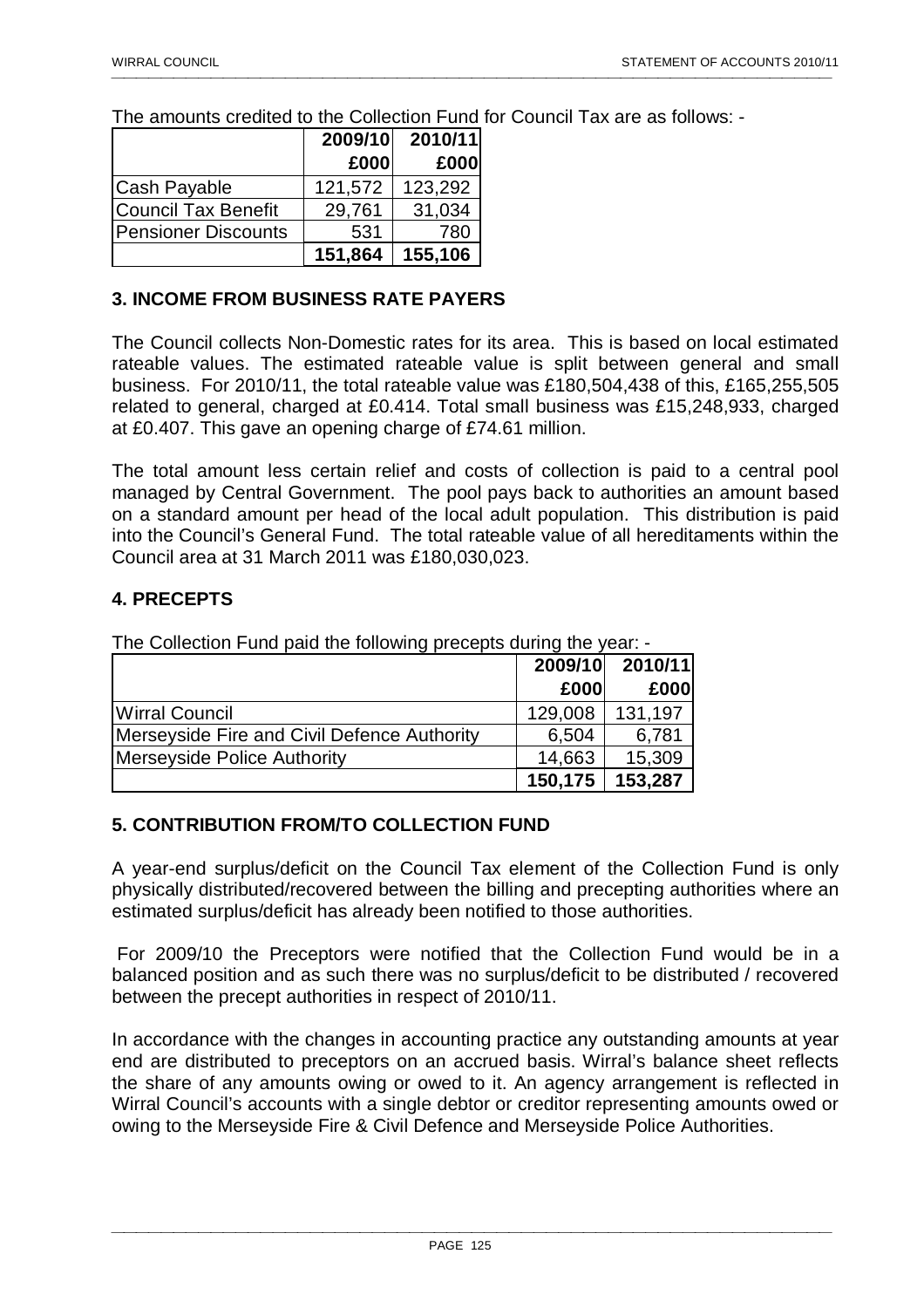#### **6. ALLOCATION OF YEAR END BALANCES**

The year end balance on the Collection Fund is in respect of Council Tax and is shared in proportion to the precepts on the Collection Fund. The surplus allocated on the basis of the 2010/11 precept votes is as below.

| Payable to:                                 | £000  |
|---------------------------------------------|-------|
| <b>Wirral Council</b>                       | -877  |
| Merseyside Fire and Civil Defence Authority | 102   |
| Merseyside Police Authority                 | 45    |
|                                             | 1.024 |

The share of any Collection Fund surplus or deficit is reflected within the precepting organisation's 2010/11 accounts. Wirral Council's element is included within the Taxation and Non-Specific Grant Income line within the Comprehensive Income and Expenditure Statement.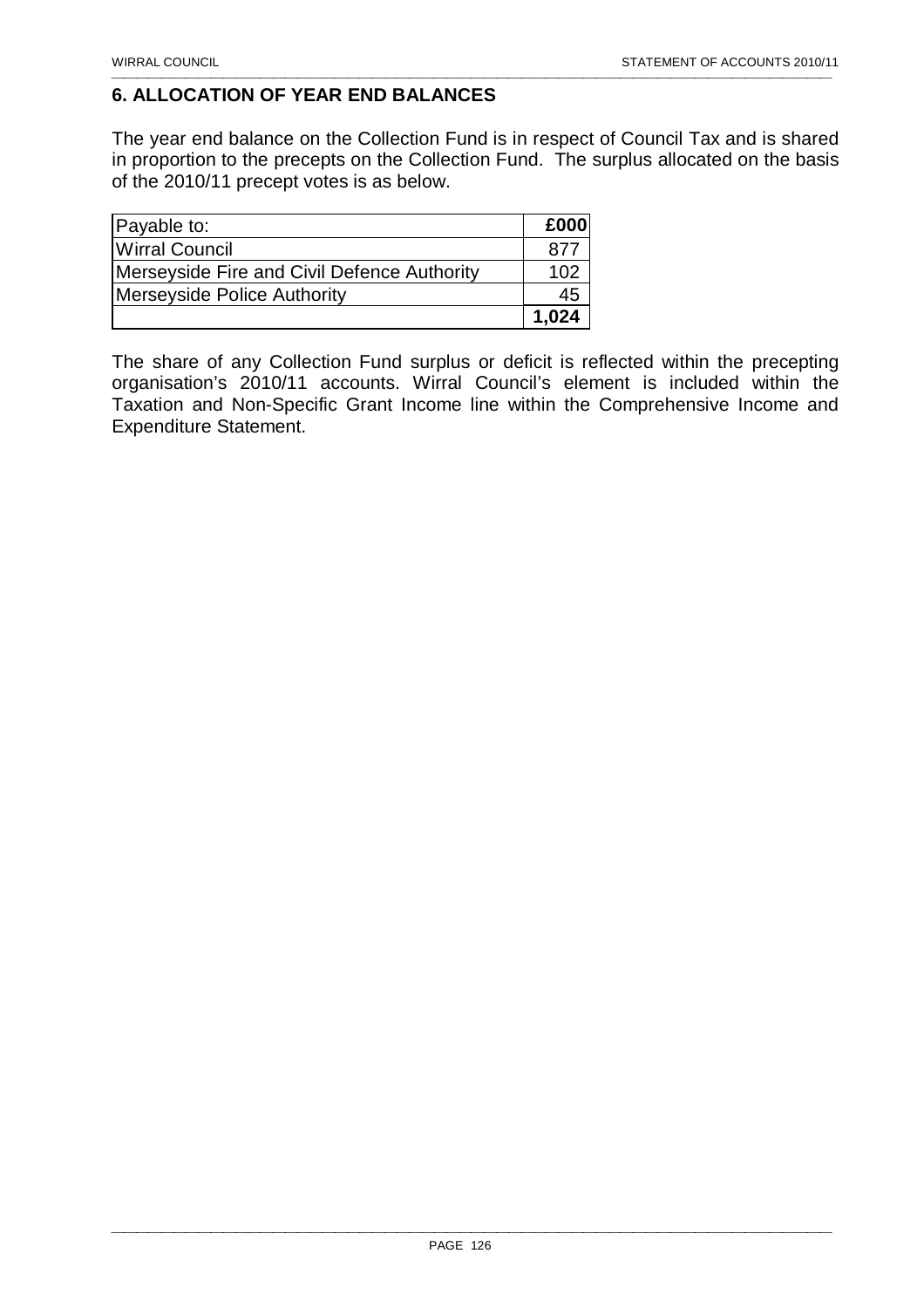# **Additional Financial Statements**

# **Merseyside Pension Fund Accounts**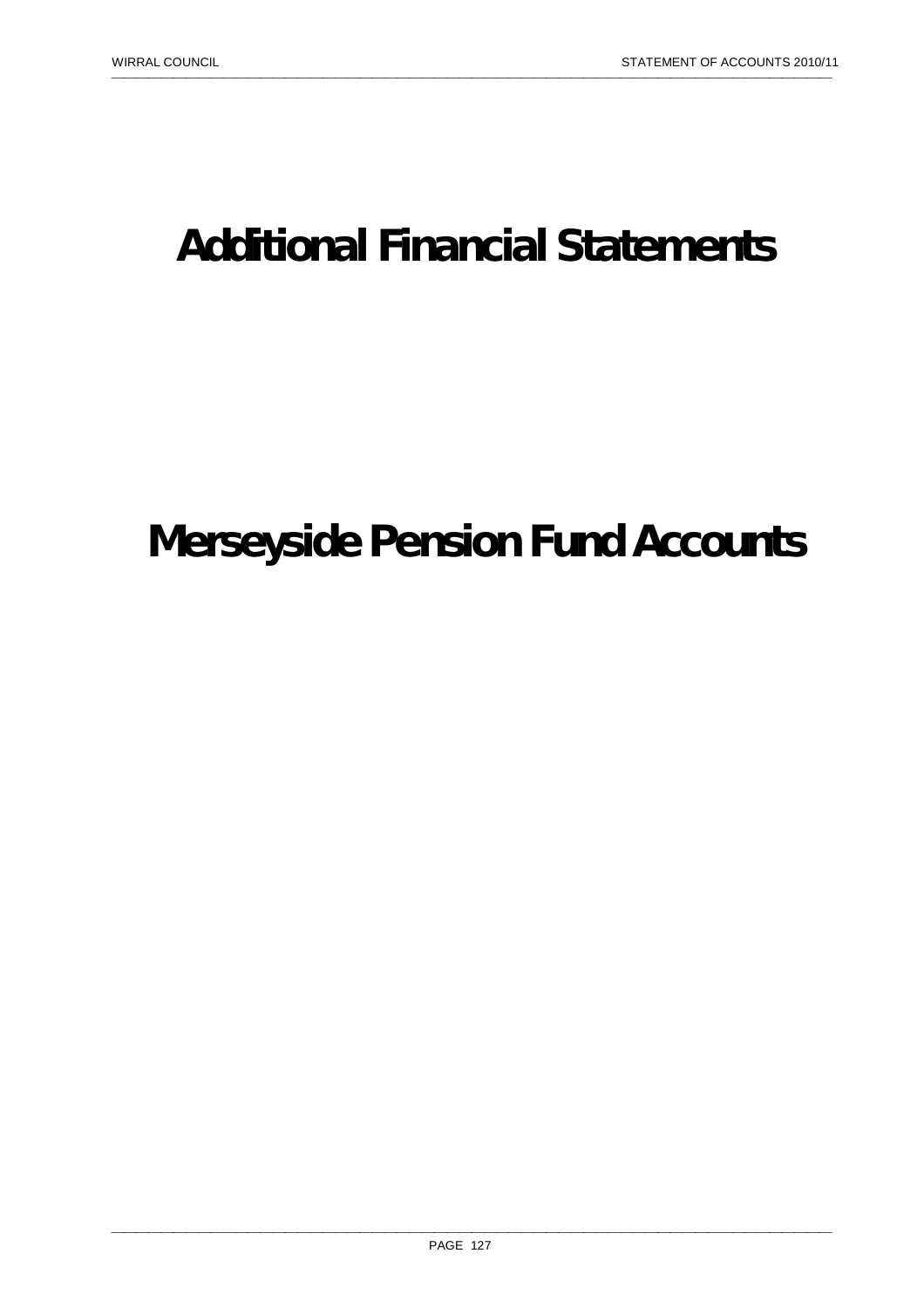This page is intentionally left blank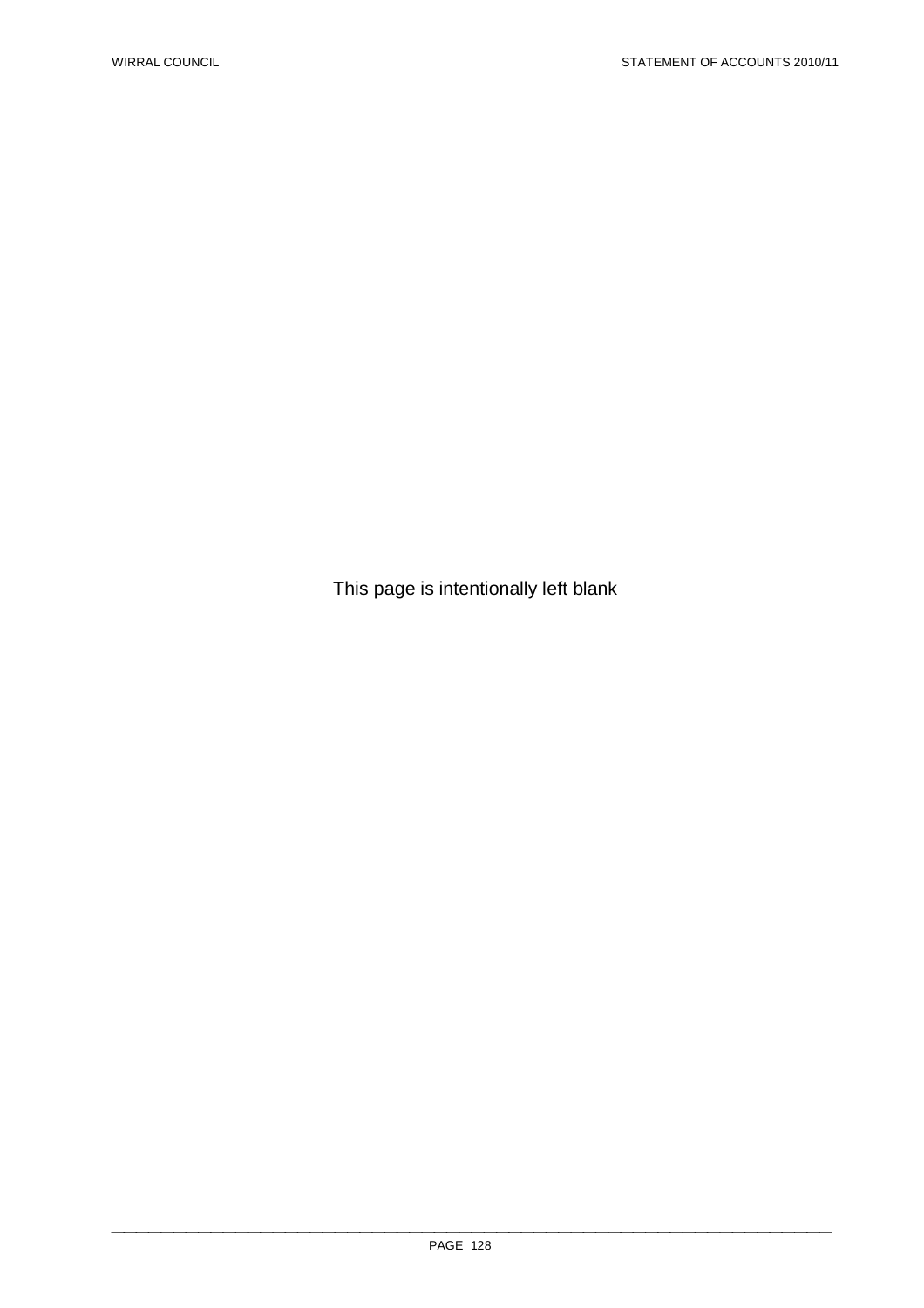# **MERSEYSIDE PENSION FUND ACCOUNTS**

#### **FINANCIAL STATEMENTS**

| <b>FUND ACCOUNT</b>                                 | <b>Note</b>    | 2010-11   | 2009-10         |
|-----------------------------------------------------|----------------|-----------|-----------------|
| For the year ended 31 March 2011                    |                | £000      | £000            |
|                                                     |                |           | <b>Restated</b> |
| <b>Contributions and Benefits:</b>                  |                |           |                 |
| Contributions receivable                            | 3              | 266,747   | 250,473         |
| Transfers in                                        |                | 19,273    | 21,932          |
| <b>Administration Income</b>                        |                | 326       | 125             |
|                                                     |                | 286,346   | 272,530         |
|                                                     |                |           |                 |
| Benefits payable                                    | $\overline{4}$ | 259,911   | 219,135         |
| Leavers                                             | 5              | 18,589    | 19,658          |
| Administration expenses                             |                | 4,778     | 3,965           |
|                                                     |                | 283,278   | 242,758         |
|                                                     |                |           |                 |
| Net additions from dealings with members            |                | 3,068     | 29,772          |
|                                                     |                |           |                 |
| <b>Return on Investments:</b>                       |                |           |                 |
| <b>Investment Income</b>                            | 6              | 88,540    | 86,374          |
| Profit and losses on disposal of investments and    |                |           |                 |
| change in market value of investments               | 7              | 330,903   | 1,080,102       |
| Taxes on income                                     |                | (1,988)   | (2, 350)        |
| Investment management expenses                      | 9              | (10, 300) | (9, 745)        |
| Net return on Investments                           |                | 407,155   | 1,154,381       |
|                                                     |                |           |                 |
| Net increase/(decrease) in the Fund during the year |                | 410,223   | 1,184,153       |
| Net Assets of the Fund start of the year            |                | 4,705,649 | 3,521,496       |
| Net Assets of the Fund end of the year              |                | 5,115,872 | 4,705,649       |

| <b>NET ASSETS STATEMENT</b>           | <b>Note</b> | 2011      | 2010            | 01.04.2009      |
|---------------------------------------|-------------|-----------|-----------------|-----------------|
| For the year ended 31 March 2011      |             | £000      | £000            | £000            |
|                                       |             |           | <b>Restated</b> | <b>Restated</b> |
| <b>Investment Assets</b>              |             |           |                 |                 |
| <b>Equities</b>                       |             | 1,725,620 | 1,888,567       | 1,277,175       |
| <b>Pooled Investment Vehicles</b>     |             | 2,960,106 | 2,459,616       | 1,908,688       |
| <b>Derivative Contracts</b>           |             | 756       | 33              | 130             |
| <b>Direct Property</b>                |             | 251,935   | 210,225         | 199,535         |
| <b>Short Term Cash Deposits</b>       |             | 59,570    | 56,207          | 74,089          |
| <b>Other Investment Balances</b>      |             | 89,555    | 62,893          | 63,866          |
|                                       |             | 5,087,542 | 4,677,541       | 3,523,483       |
| <b>Investment Liabilities</b>         | 8           | (37, 114) | (5,607)         | (22, 413)       |
|                                       |             | 5,050,428 | 4,671,934       | 3,501,070       |
| <b>Non Current Assets</b>             | 10          | 30,844    | 15,670          | 11,545          |
| <b>Current Assets</b>                 | 11          | 50,586    | 30,961          | 30,412          |
| <b>Current Liabilities</b>            | 11          | (15,986)  | (12, 916)       | (9,986)         |
| Net Assets of the Fund as at 31 March |             | 5,115,872 | 4,705,649       | 3,533,041       |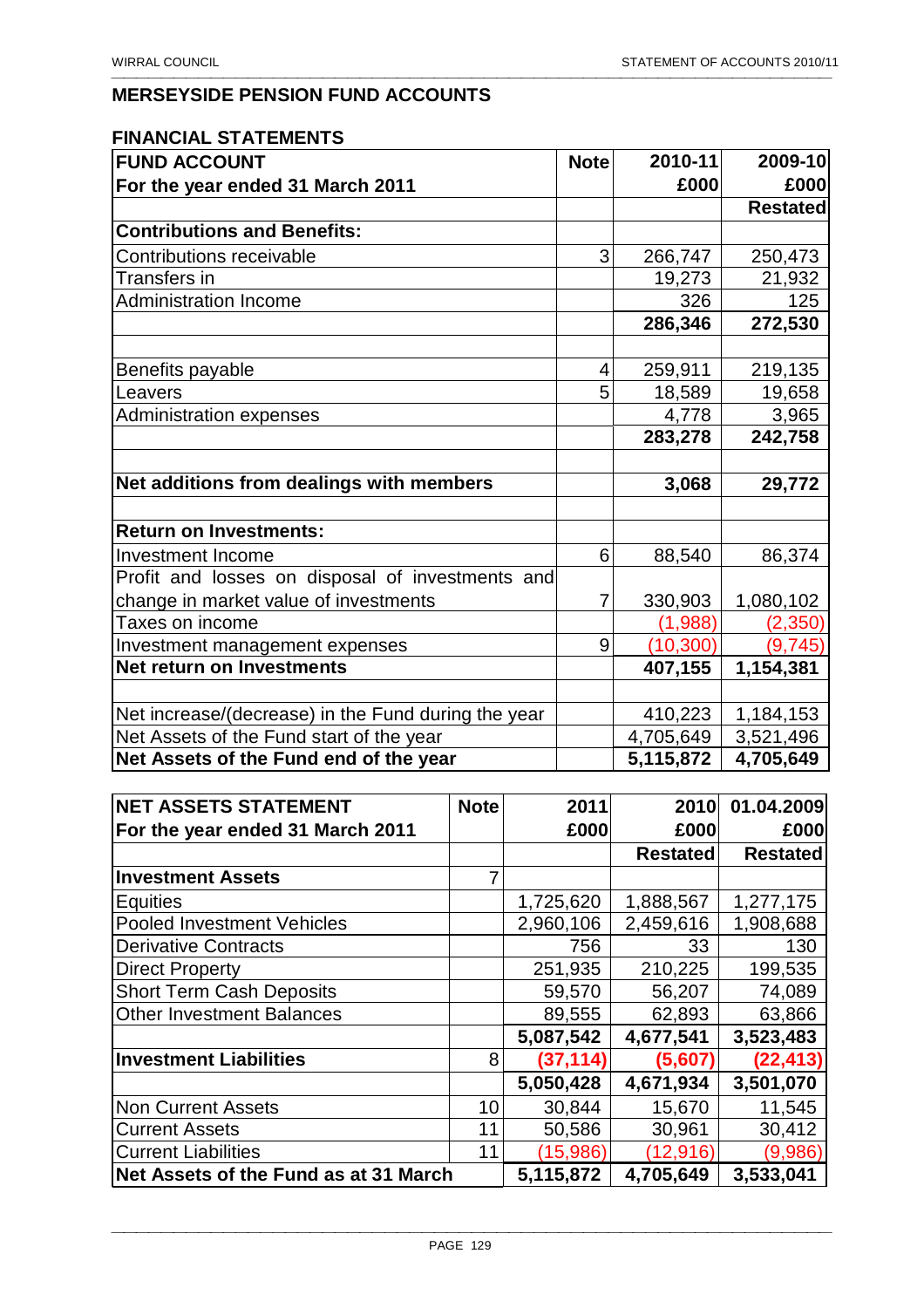#### **NOTES TO THE PENSION FUND ACCOUNTS**

#### **1. GENERAL**

The Code of Practice on Local Authority Accounting in the United Kingdom 2010/11 is the first to be based on International Financial Reporting Standards (IFRS). It has been developed by the CIPFA/LASAAC Code Board under the oversight of the Financial Reporting Advisory Board.

The Code for 2010/11 has been prepared on the basis of accounting standards and interpretations in effect for accounting periods commencing on or before 1 January 2010. It applies for accounting periods commencing on or after 1 April 2010.

The move to the IFRS-based Code from a UK GAAP-based Statement of Recommended Practice (the Local Authority SORP) has resulted in a number of significant changes in accounting practice, and a new format. As a requirement of IFRS 1 a transitional net assets statement and associated notes have been provided. For Pension Fund Accounts, where detailed technical aspects are not addressed within the IFRS Code, the guidance within the continuing Statement of Recommended Practice, Financial Reports of Pension Schemes (the SORP) May 2007 continues to be utilised.

The financial statements record the transactions of the Scheme during the year and summarise the net assets at the disposal of the Managers at the end of the financial year. Under International Reporting Standards (IFRS) the obligations to pay pensions and benefits which fall due after the end of Scheme year must now feature, and are shown within the statement by the Actuary of the actuarial position of the Scheme. These financial statements should be read in conjunction with the Actuarial Statement, which indicates the Fund's future liability to pay benefits. All such benefits so calculated are "vested" for the purpose of the IAS26/IAS19 figures.

## **2. ACCOUNTING POLICIES**

#### **Basis of Preparation**

The financial statements represent the first year in which they have been primarily prepared in accordance with International Financial Reporting Standards (IFRS), as reflected in the Local Authority Code, which applies to UK local authority pension funds. Where subsequently appropriate, they have followed UK accounting standards with particular reference to the Statement of Recommended Practice, Financial Reports of Pension Schemes (the Pension's SORP).

#### **Valuation of Investments**

Investments are stated at market value. For listed securities the stock exchange values are used. Such values are shown at bid price, i.e. the price which the Fund would have obtained should the securities have been sold at the year end. For unlisted investments such as hedge funds, wherever possible valuations have been obtained via the independent administrator, although some remain at managers' valuation. Valuations of UK private equity are consistent with the guidelines and conventions of the British Venture Capital Association. Properties have been valued independently by Colliers Erdman Lewis, Chartered Surveyors as at 31 March 2011.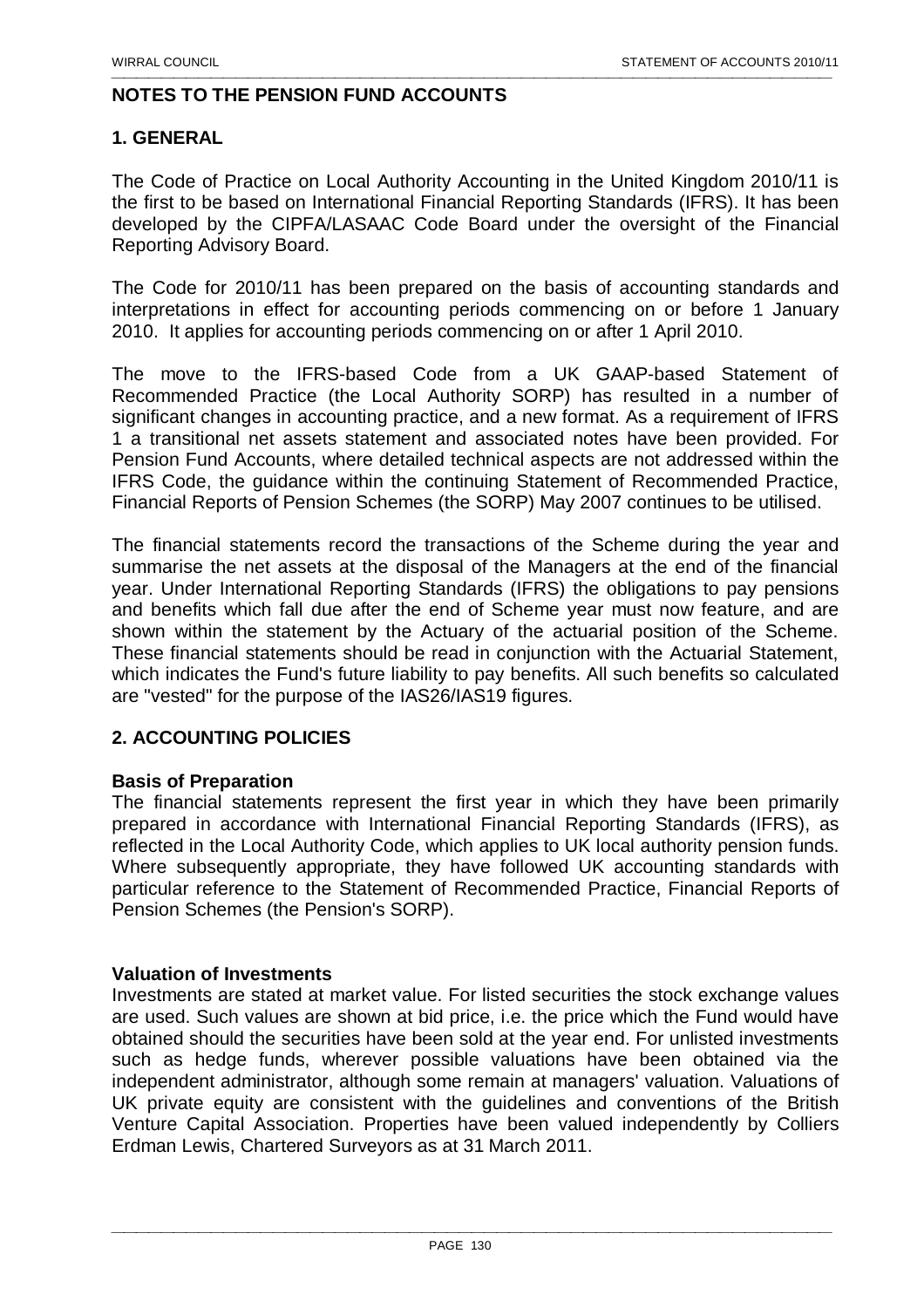#### **Translation of Foreign Currencies**

Assets and liabilities in foreign currencies are translated into sterling at rates ruling at the year end. Foreign income received during the year is translated at the rate ruling at the date of receipt. All resulting exchange adjustments are included in the revenue account.

#### **Investment Income**

Interest on fixed interest stocks and on short term deposits has been accounted for on an accruals basis. Income from equities is accounted for when the related investment is quoted "ex-dividend".

#### **Rental Income**

Rental income from properties is taken into account by reference to the periods to which the rents relate and is shown net of related expenses. The Fund accrues rent up to 24 March each year. Rent received on the Quarter Day, 25 March, is accounted for in full in the following year.

#### **Contributions and Benefits**

Contributions are accounted for on an accruals basis. Benefits payable represent the benefits paid during the financial year and include an estimated accrual for lump-sum benefits outstanding as at the year end. Augmentation payments due from employers in future years are now accrued for, which represents a change in accounting policy.

#### **Transfers to and from other schemes**

Transfer payments relate to those early leavers whose transfers have been paid during the year plus an accrual for future payments in respect of members moving their service to other schemes under bulk transfer arrangements. Three bulk transfers into MPF are included in 2010/11, for which a cash payment will be received.

#### **Investment Management Expenses**

In accordance with the SORP, costs in respect of the internal investment team are classified as investment management expenses rather than as administrative expenses.

#### **Prior Year Adjustments**

There have been no changes to the March 2009 totals of the Fund Account or its Net Asset Statement in respect of the changes to IRFS accounting.

With regard to the figures as at 31 March 2010, Prior Period Adjustment has been made as follows:

- to reflect the elimination from the accounts of both payments of Compensatory Added Years (CAYs) and their reimbursement by employers. These transactions net out to NIL. Full details are now shown as Note 16 to these Accounts.
- to reflect inclusion on the face of the accounts of "Taxes on Income", Note 6 "Investment Income" is now shown gross of tax.
- to reflect changes in analysis in Note 7 between equities, pooled investment vehicles and "other investment balances"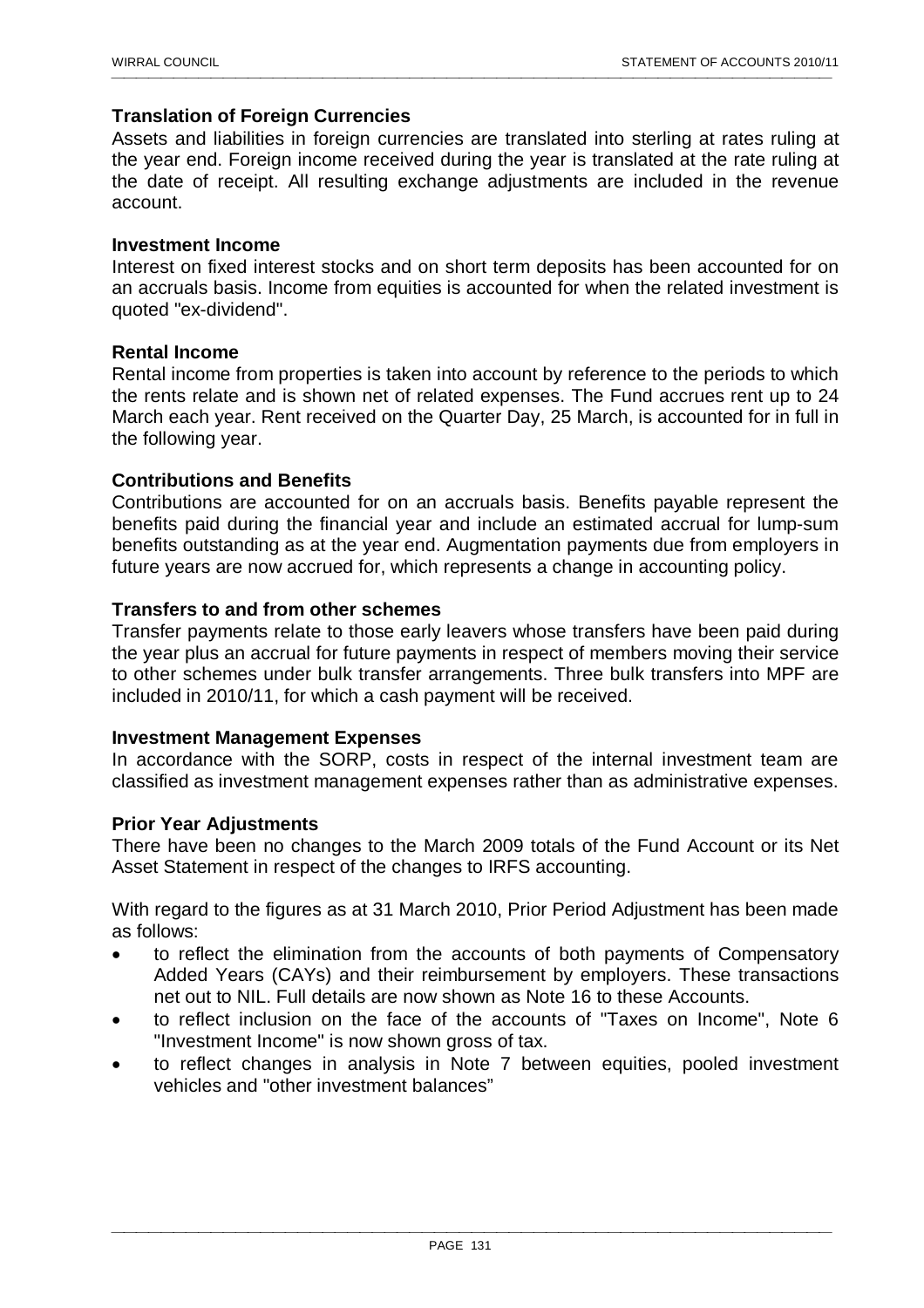# **Basis of Estimates**

Estimates for post year end outstanding items have been used for the following activities:

- payments of retirement grants, death grants and investment managers' fees.
- retirement grants due for payment, but not paid by 31 March: using actual figures as far as possible, and assuming maximum commutation to be taken where the knowledge of the individual member's choice is still outstanding.
- death grants due for payment, but not paid by 31 March: for example awaiting Probate.
- investment managers' fees outstanding: estimated using the Fund's valuations as at 31 March 2011.

|                                | 2010-11 | 2009-10 |
|--------------------------------|---------|---------|
|                                | £000    | £000    |
| <b>Employers</b>               |         |         |
| Normal                         | 165,836 | 164,996 |
| Augmentation                   | 45      | 522     |
| <b>Pension Strain</b>          | 28,471  | 23,811  |
| Deficit Funding                | 11,874  | 316     |
| <b>Employees</b>               |         |         |
| Normal                         | 60,521  | 60,828  |
|                                | 266,747 | 250,473 |
| <b>Relating to:</b>            |         |         |
| <b>Administering Authority</b> | 41,317  | 38,254  |
| <b>Statutory Bodies</b>        | 187,628 | 176,471 |
| <b>Admission Bodies</b>        | 37,802  | 35,748  |
|                                | 266,747 | 250,473 |

# **3. CONTRIBUTIONS RECEIVABLE**

Employers Normal contributions includes an element of past service deficit. The 2007 actuarial valuation calculated the average employer contribution rate of 17.8%, 12.1% was determined the average employer rate in respect of future service only and 5.7% for past service deficit.

"Augmentation" represents payments by employers to the Fund for the costs of additional membership benefits awarded under LGPS regulations. An accrual has been made for agreed future payments to the Fund.

"Pension Strain" represents the cost to employers when their employees retire early to compensate the Fund for the reduction in contribution income and the early payment of benefits. Payments to the Fund for such costs are made over agreed periods. An accrual has been made for agreed future payments to the Fund.

"Deficit Funding" represents additional payments by employers to reduce a past service deficit, thereby potentially reducing their future contribution rates. Such payments may be made either as lump sum payments (£5.4million in 2010/11, nil in 2009/10) or as regular additional contributions. Also included is £6.4million relating to Magistrates Court which was previously an active member of the Fund.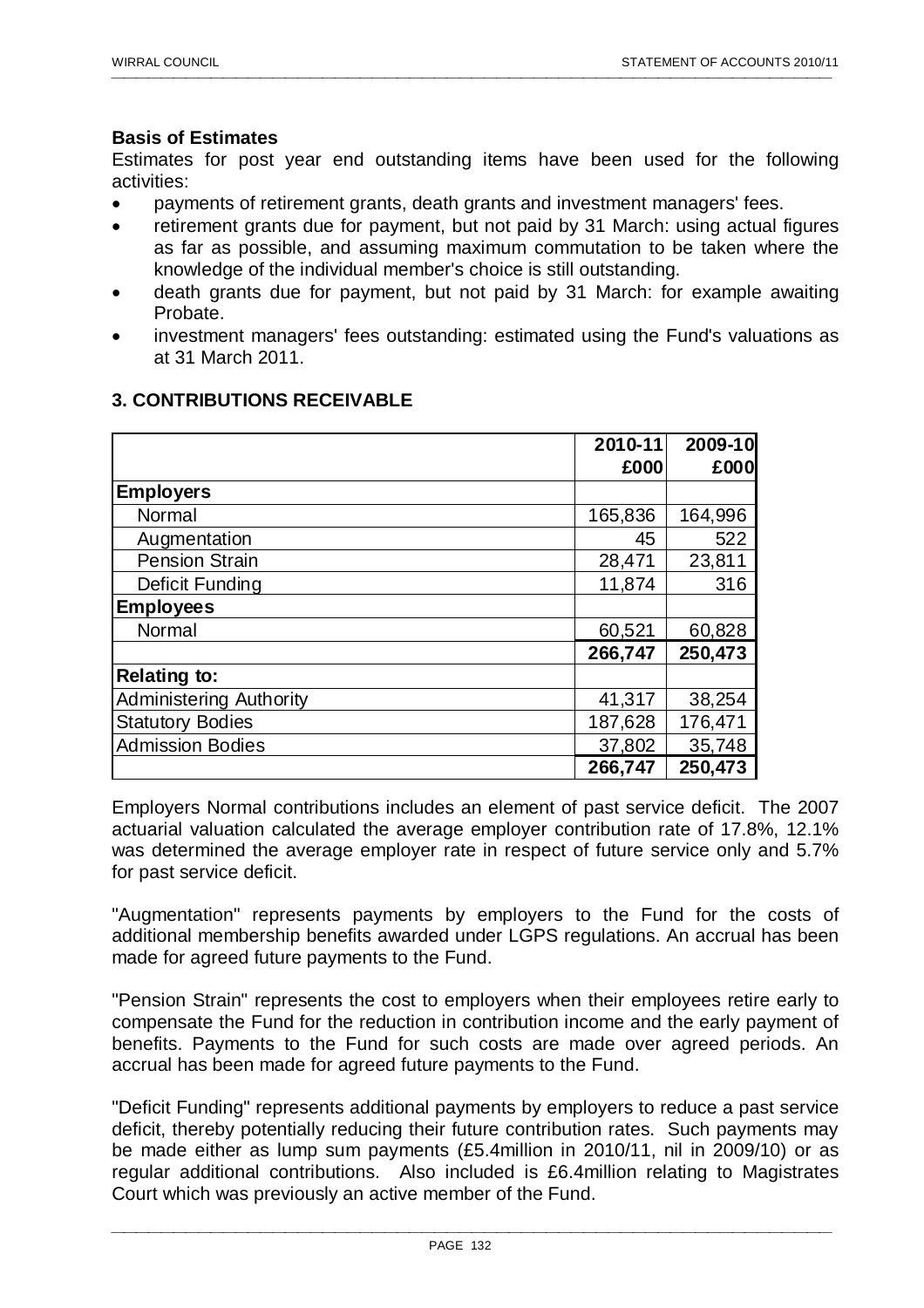Figures for "Compensatory Added Years" represent re-imbursements by employers to the Fund for additional pension payments awarded under the Local Government (Early Termination of Employment) (Discretionary Compensation) Regulations 2000. As such pensions payments lie outside the LGPS Regulations, with the Fund acting as agent for such payments, figures of both payments to pensioners (previously shown under Note 4 "Benefits Payable") and the recovery of such costs from employers (previously shown under Note 3 "Contributions Receivable") are now excluded from the Fund accounts. Instead they are shown within Note 16 to the Accounts.

# **4. BENEFITS PAYABLE**

|                                | 2010-11 | 2009-10 |
|--------------------------------|---------|---------|
|                                | £000    | £000    |
| <b>Pensions</b>                | 182,237 | 173,785 |
| Lump sum retiring allowances   | 72,053  | 41,260  |
| Lump sum death benefits        | 5,621   | 4,090   |
|                                | 259,911 | 219,135 |
| <b>Relating to:</b>            |         |         |
| <b>Administering Authority</b> | 40,647  | 31,326  |
| <b>Statutory Bodies</b>        | 186,790 | 158,176 |
| <b>Admission Bodies</b>        | 32,474  | 29,633  |
|                                | 259,911 | 219,135 |

# **5. PAYMENTS TO AND ON ACCOUNT OF LEAVERS**

|                                          | 2010-11 | 2009-10 |
|------------------------------------------|---------|---------|
|                                          | £000    | £000    |
| Refunds to members leaving service       | 15      | 41      |
| Payment for members joining State scheme |         |         |
| Income for members from State scheme     | (18)    |         |
| Individual transfers to other schemes    | 18,591  | 19,622  |
|                                          | 18,589  | 19,658  |

## **6. INVESTMENT INCOME**

|                                          | 2010-11 | 2009-10 |
|------------------------------------------|---------|---------|
|                                          | £000    | £000    |
| Dividends from Equities                  | 58,477  | 56,000  |
| Income from Pooled Investment Vehicles   | 8,555   | 7,730   |
| <b>Net Rents from Properties</b>         | 17,242  | 18,734  |
| Interest on Short Term Cash Deposits     | 705     | 1,279   |
| Income from Associate and Joint Ventures | 2,405   | 1,732   |
| <b>Interest from Derivatives</b>         | 257     |         |
| <b>Other</b>                             | 899     | 899     |
|                                          | 88,540  | 86,374  |

Figures of income from 'Dividends from Equities" and "Income from Pooled Investment Vehicles' are now shown separately. Within these headings is included recoverable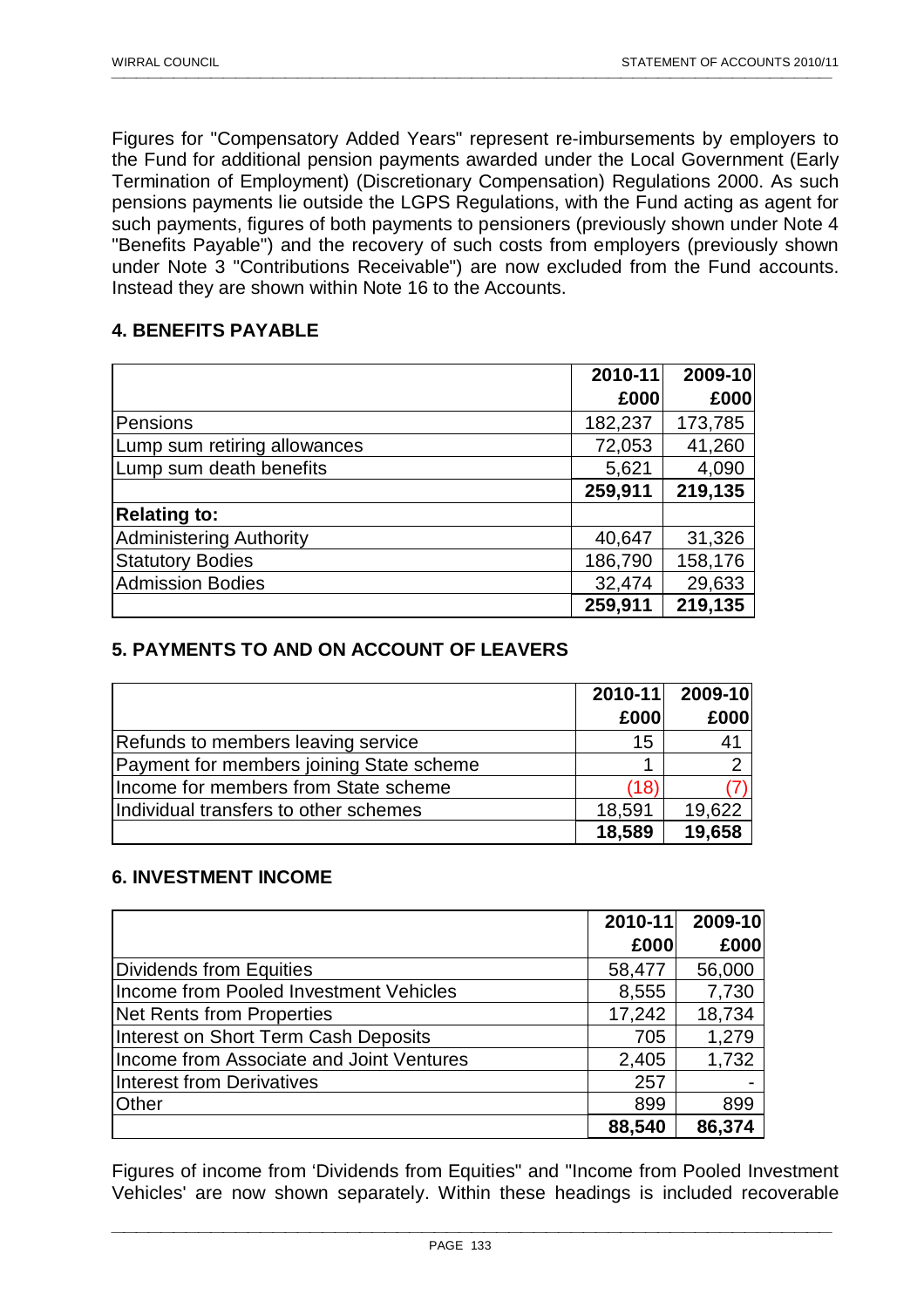taxation of £1.56million, (2009/10 £1.27million). Income from profits from associate and joint ventures of £2.4million (2009/10 £1.7million) is now shown separately.

These figures are now shown gross of tax, as the face of the accounts now includes a figure of "Taxes on Income" Figures for 31 March 2010 have been appropriately changed.

The Fund is seeking to recover tax withheld by UK and overseas tax regimes under the EU principle of free movement of capital within its borders, but is not accruing for future receipt of such income within these accounts. Although no further repayments were received in 2010/11 a further £54,613 was recovered after the year end.

As at 31 March 2011, £65.37million of stock was on loan to market makers, which was covered by non-cash collateral, in the form of G10 sovereign debt, totalling £69.31million, giving a margin of 5.5%. Collateral is marked to market, and adjusted daily. Income from stock lending amounted to £859,109 and is included within 'Other' Investment Income. As the Fund retains its economic interest in stock on loan, their value remains within the Fund valuation. As the Fund has an obligation to return collateral to the borrowers, collateral is excluded from the Fund valuation. The Fund used its Custodian as agent lender, lending only to an agreed list of approved borrowers. An indemnity is in place which gives the Fund further protection against losses.

The risks associated with stock lending are set out in the Fund's "Statement of Investment Principles".

|                             | <b>Market</b> | <b>Purchases</b>  | <b>Sale</b>       | Change in     | <b>Market</b> |
|-----------------------------|---------------|-------------------|-------------------|---------------|---------------|
|                             | Value         | at cost $\&$      | Proceeds &        | <b>Market</b> | Value         |
|                             | 31.3.2010     | <b>Derivative</b> | <b>Derivative</b> | Value *       | 31.3.2011     |
|                             |               | <b>Payments</b>   | <b>Receipts</b>   |               |               |
|                             | £000          | £000              | £000              | £000          | £000          |
| <b>Equities</b>             | 1,888,567     | 1,445,152         | (1,692,547)       | 84,448        | 1,725,620     |
| Pooled Investment           | 2,459,616     | 916,309           | (641, 674)        | 225,855       | 2,960,106     |
| <b>Vehicles</b>             |               |                   |                   |               |               |
| <b>Derivative Contracts</b> | 33            | 30,051            | (29,882)          | 554           | 756           |
| <b>Direct Property</b>      | 210,225       | 42,722            | (10, 317)         | 9,305         | 251,935       |
|                             | 4,558,441     | 2,434,234         | (2, 374, 420)     | 320,162       | 4,938,417     |
| Short term cash<br>deposits | 56,207        |                   |                   |               | 59,570        |
| Other investment            | 62,893        |                   |                   | 10,741        | 89,555        |
| balances                    |               |                   |                   |               |               |
|                             | 4,677,541     |                   |                   | 330,903       | 5,087,542     |

# **7. INVESTMENTS**

\* The change in market value of investments during the year comprises all realised and unrealised appreciation and depreciation.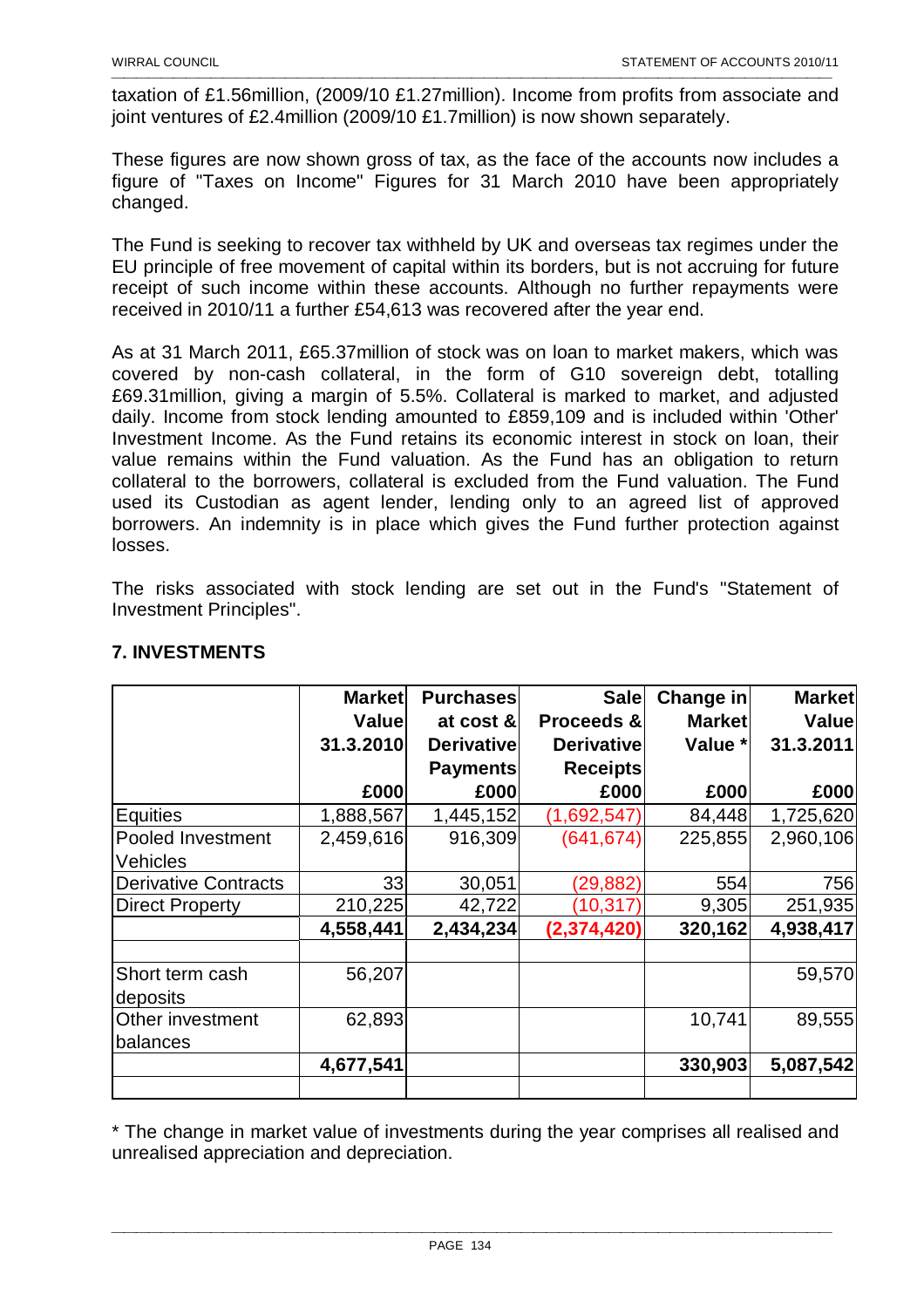There has been a re-analysis of the allocation between equities, pooled investment vehicles and "other investment balances" as at the end of March 2010, as a net nil Prior Period Adjustment.

There was an adjustment of UK Equities and £14.4m was moved to Pooled Investment Vehicles.

Managed and Unitised Funds and Other Investments are now under the heading Pooled Investment Vehicles.

Amounts due to stockbrokers are now excluded from Other Investment Balances and instead shown under Investment Liabilities.

Investments in Limited Partnerships, worth £240.5million, (book value £166.4million) are not readily realisable. All other assets are deemed "available for sale" financial assets.

|                                       | 2011      | 2010      | 01.04.2009 |
|---------------------------------------|-----------|-----------|------------|
|                                       | £000      | £000      | £000       |
|                                       |           |           |            |
| <b>Equities (segregated holdings)</b> |           |           |            |
| <b>UK Quoted</b>                      | 855,304   | 788,134   | 550,034    |
| <b>Overseas Quoted</b>                | 870,316   | 1,100,433 | 727,141    |
|                                       | 1,725,620 | 1,888,567 | 1,277,175  |
| <b>Pooled Investment Vehicles</b>     |           |           |            |
| UK Managed Funds:                     |           |           |            |
| Property                              | 26,000    |           |            |
| <b>Equities</b>                       | 224,555   | 181,449   | 115,016    |
| <b>Private Equity</b>                 | 143,309   | 120,397   | 98,455     |
| <b>Hedge Funds</b>                    | 48,818    | 72,157    | 64,819     |
| <b>Corporate Bonds</b>                | 188,279   | 176,742   | 156,438    |
| Infrastructure                        | 26,992    |           |            |
| Opportunities                         | 96,680    | 81,506    | 18,485     |
| <b>Overseas Managed Funds:</b>        |           |           |            |
| <b>Equities</b>                       | 292,919   | 29,205    | 10,566     |
| <b>Private Equity</b>                 | 97,198    | 71,507    | 46,859     |
| <b>Hedge Funds</b>                    | 176,358   | 158,628   | 154,820    |
| Infastructure                         | 11,321    |           |            |
| Opportunities                         | 18,370    | 5,933     | 26,457     |
| <b>UK Unit Trusts:</b>                |           |           |            |
| Property                              | 80,337    | 52,422    | 30,351     |
| Other                                 |           |           |            |
| <b>Overseas Unit Trusts:</b>          |           |           |            |
| Property                              | 57,863    | 35,417    | 28,603     |
| Other                                 |           |           |            |
| <b>Unitised Insurance Policies</b>    | 1,471,107 | 1,474,253 | 1,157,819  |
|                                       | 2,960,106 | 2,459,616 | 1,908,688  |
|                                       |           |           |            |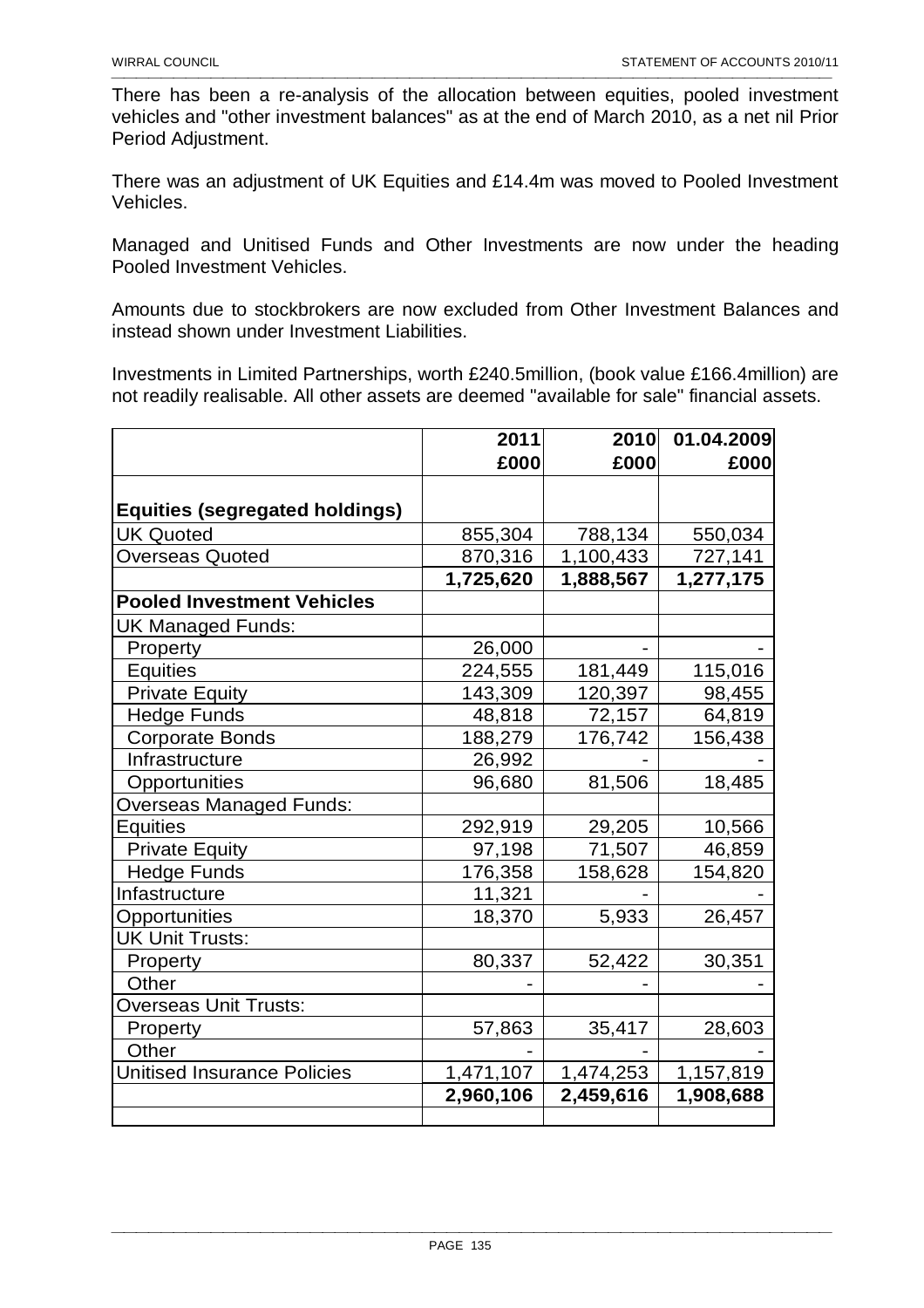|                                              | 2011    |     | 2010    |      |
|----------------------------------------------|---------|-----|---------|------|
|                                              | £000    | %   | £000    | %    |
| Legal & General Pooled UK Index Linked Gilts | 487.795 | 9.7 | 462.775 | 9.9  |
| <b>UBS USA Equity Tracker</b>                | 417.291 | 8.3 | 350,591 | 7.5  |
| Legal & General Pooled UK Equities           | 371.470 | 7.4 | 477,651 | 10.3 |

The following holdings each represent more than 5% of the value of the whole Fund:

|                                   |            | $2010 - 11$<br>£000 | 2009-10<br>£000 |
|-----------------------------------|------------|---------------------|-----------------|
| Derivative Contracts              |            |                     |                 |
|                                   |            | Economic            | <b>Market</b>   |
| <b>Type of Derivative Futures</b> | Expiration | Exposure            | Value           |
| DJ Euro STOXX 50 Index Futures    | $Jun-11$   | 2,694               | 269             |

A Futures contract is the obligation under a legal agreement to make or take delivery of a specified instrument at a fixed future date, at a price determined at the time of dealing. Merseyside Pension Fund's index futures contracts are externally managed and their objective is to hedge overseas investment positions against adverse index movements.

Futures dealing requires the posting of margin. Initial margin which must be posted before you can trade and variation margin, the mark-to-market value of the futures contracts you hold. Variation Margin is exchanged daily and exists to reduce counterparty credit exposure. Collateral is held in Euro currency and the Sterling equivalent is £234,605.87. DJ Euro STOXX 50 Futures have a contract multiplier of x10 therefore the notional value underlying the futures contracts is £2.694m.

## **Forward Foreign Exchange**

| <b>Contract</b>         | <b>Settlement</b> | <b>Currency</b> | <b>Currency</b>   | <b>Asset</b> | <b>Liability</b> |
|-------------------------|-------------------|-----------------|-------------------|--------------|------------------|
|                         | <b>Date</b>       | <b>Bought</b>   | <b>Sold</b>       |              |                  |
|                         |                   | £000            | £000              | £000         | £000             |
| <b>Forward Currency</b> |                   |                 |                   |              |                  |
| <b>Contracts</b>        | April 2011        | <b>GBP 89</b>   | <b>AUD 139</b>    |              |                  |
| <b>Forward Currency</b> |                   |                 |                   |              |                  |
| <b>Contracts</b>        | April 2011        |                 | GBP 2818 EUR 3198 | 8            |                  |
| <b>Forward Currency</b> |                   |                 |                   |              |                  |
| <b>Contracts</b>        | April 2011        | <b>EUR 1599</b> | GBP 1415          | 10           |                  |
| <b>Forward Currency</b> |                   |                 |                   |              |                  |
| <b>Contracts</b>        | April 2011        | <b>EUR 170</b>  | <b>GBP 149</b>    |              |                  |

Forward Current Contracts are exchange traded and are used to hedge exposures to foreign currency back into sterling.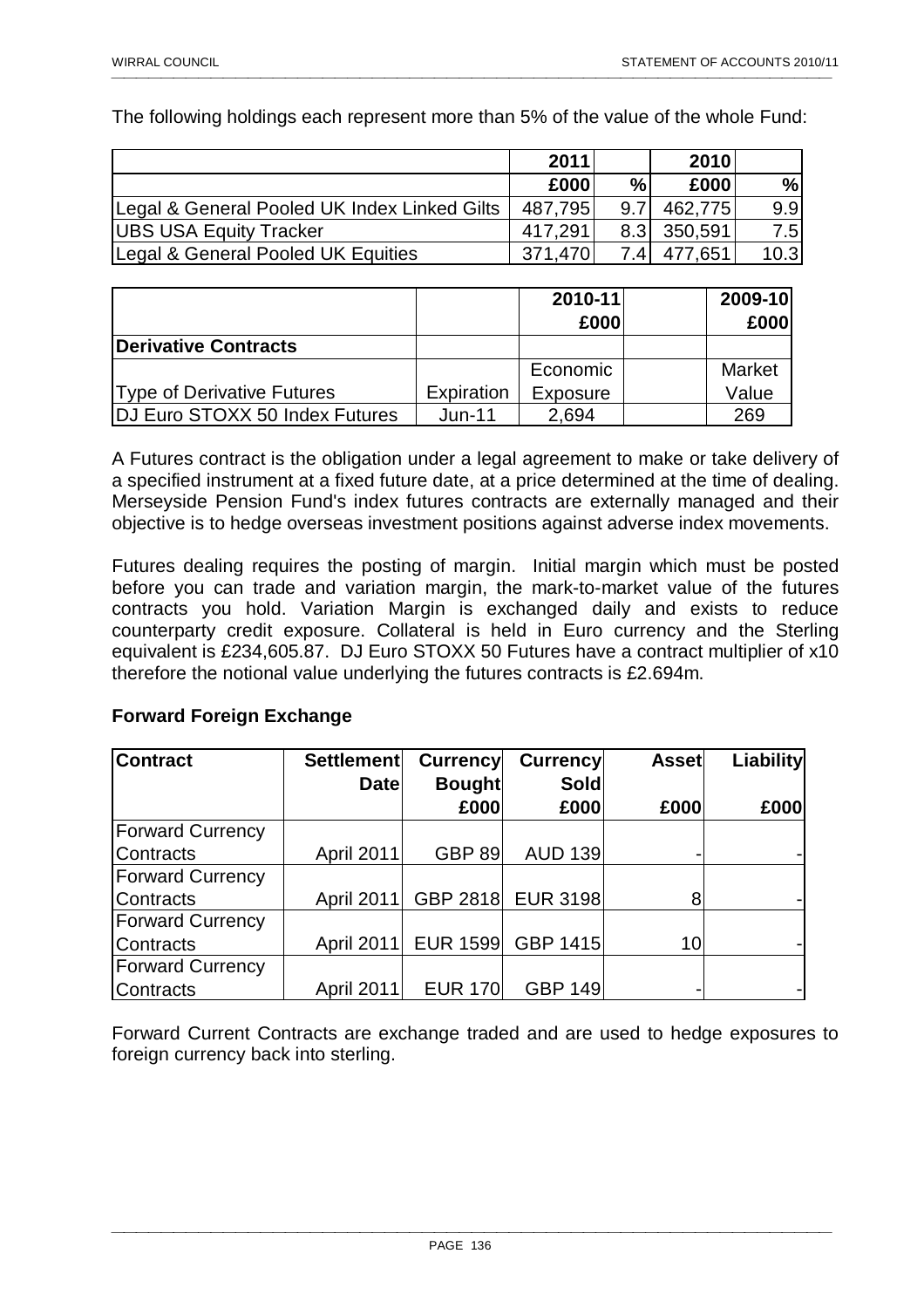# **Options**

| <b>Type of</b>    |                   | <b>Underlying</b>                      | <b>Notional</b><br><b>Amount of</b><br>Outstanding<br><b>Contracts</b> | <b>Asset</b> | <b>Liability</b> |
|-------------------|-------------------|----------------------------------------|------------------------------------------------------------------------|--------------|------------------|
| <b>Option</b>     | <b>Expiration</b> | <b>Investment</b>                      | £000                                                                   | £000         | £000             |
| Purchased<br>Call | October<br>2012   | <b>Etihad Etisalat</b><br>Co SAR 10.00 | 469                                                                    | -            | 19               |

A call option is an agreement that gives an investor the right (but not the obligation) to buy a stock, bond, commodity, or other instrument at a specified price within a specific time period.

|                                 | 2011<br>£000 | 2010<br>£000 | 01.04.2009<br>£000 |
|---------------------------------|--------------|--------------|--------------------|
| <b>UK Properties</b>            |              |              |                    |
| Freehold                        | 211,761      | 190,574      | 182,038            |
| Leasehold                       | 40,174       | 19,651       | 17,497             |
|                                 | 251,935      | 210,225      | 199,535            |
| <b>Short Term Cash Deposits</b> |              |              |                    |
| Sterling                        | 59,570       | 56,207       | 74,089             |
|                                 | 59,570       | 56,207       | 74,089             |

Short-term deposits only cover cash balances held by the Fund. Cash held by investment managers awaiting investment is now shown under 'Other Investment Balances'.

|                                                                      | 2011<br>£000 | 2010<br>£000 | 01.04.2009<br>£000 |
|----------------------------------------------------------------------|--------------|--------------|--------------------|
| <b>Other investment balances</b>                                     |              |              |                    |
| Amounts due from brokers                                             | 257          | 33           | 858                |
| Outstanding trades                                                   | 35,523       | 6,636        | 19,171             |
| Outstanding dividend entitlements<br>and recoverable withholding tax | 16,034       | 12,796       | 6,110              |
| Cash deposits                                                        | 37,741       | 43,428       | 37,727             |
|                                                                      | 89,555       | 62,893       | 63,866             |

'Other Investment Balances' include amounts due to and from stockbrokers and also cash with managers awaiting investment.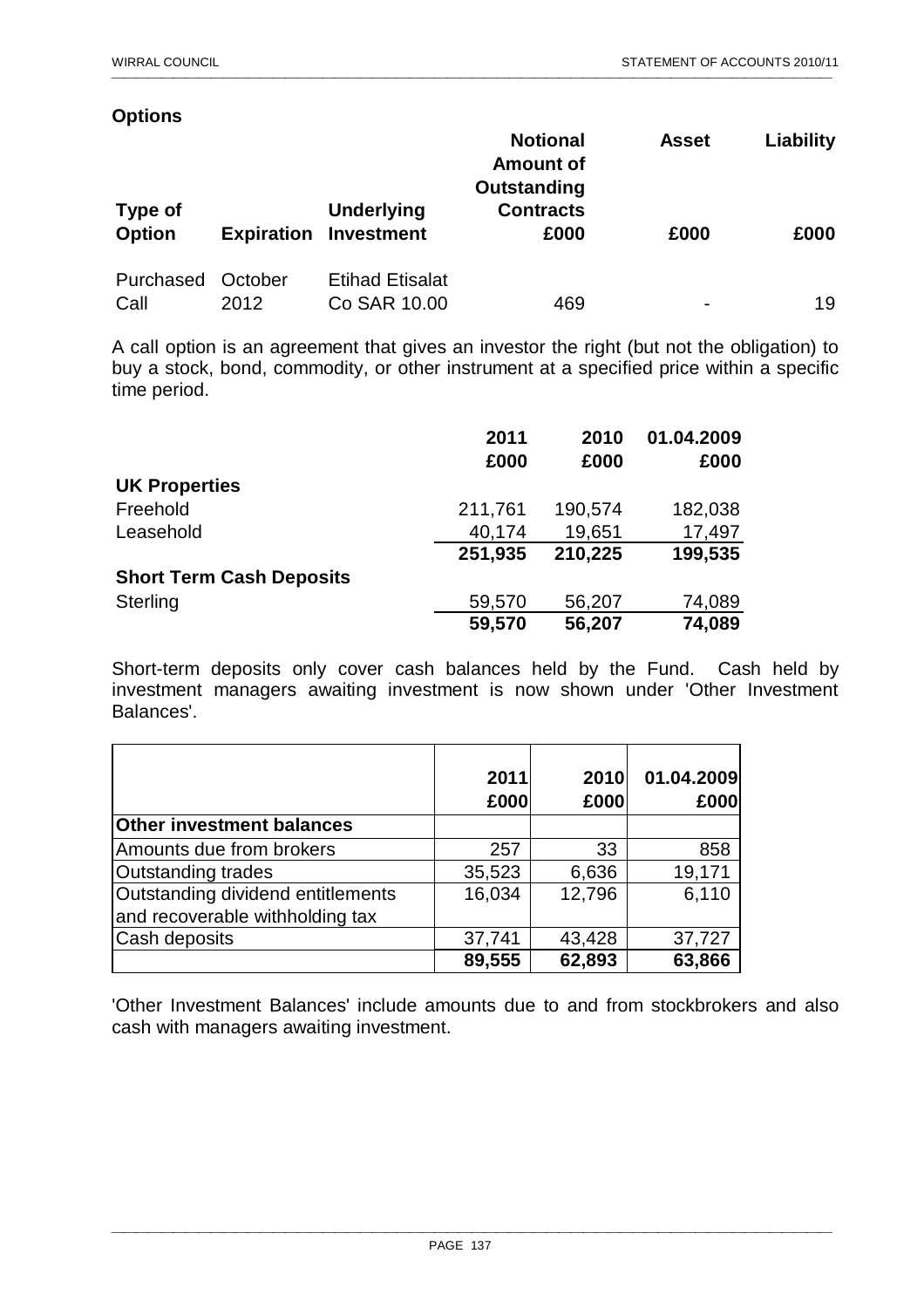IFRS 7.4.2 requires an analysis of financial instruments and financial liabilities by different categories. These cover carrying amounts, and net gains and losses. For completeness, market value is shown in the same analysis. The following tables analyse the carrying amounts of the financial assets and liabilities (excluding cash and cash equivalents) by category and by net asset statement heading, and by net gains and losses.

|                                    | 31 March 2011            |                                     |                                                          |  |
|------------------------------------|--------------------------|-------------------------------------|----------------------------------------------------------|--|
| At market value                    | Loans and<br>receivables | Available for<br><b>Sale Assets</b> | Designated as at<br>fair value through<br>profit or loss |  |
|                                    | £000                     | £000                                | £000                                                     |  |
| <b>Financial Assets</b>            |                          |                                     |                                                          |  |
| Equities                           |                          | 1,725,620                           |                                                          |  |
| <b>Pooled Investment Vehicles</b>  |                          | 2,719,599                           | 240,507                                                  |  |
| <b>Derivatives</b>                 |                          |                                     | 756                                                      |  |
| <b>Direct Property</b>             |                          | 251,935                             |                                                          |  |
| Cash deposits                      | 59,570                   |                                     |                                                          |  |
| Other investment balances          | 89,555                   |                                     |                                                          |  |
| <b>Debtors</b>                     | 81,430                   |                                     |                                                          |  |
| <b>Total financial assets</b>      | 230,555                  | 4,697,154                           | 241,263                                                  |  |
|                                    |                          |                                     |                                                          |  |
| <b>Financial Liabilities</b>       |                          |                                     |                                                          |  |
| Other investment balances          | 37,114                   |                                     |                                                          |  |
| <b>Creditors</b>                   |                          |                                     | 15,986                                                   |  |
| <b>Total financial liabilities</b> | 37,114                   |                                     | 15,986                                                   |  |

|                                    | 31 March 2010            |                                            |                                                          |  |
|------------------------------------|--------------------------|--------------------------------------------|----------------------------------------------------------|--|
| At market value                    | Loans and<br>receivables | <b>Available for</b><br><b>Sale Assets</b> | Designated as at<br>fair value through<br>profit or loss |  |
|                                    | £000                     | £000                                       | £000                                                     |  |
| <b>Financial Assets</b>            |                          |                                            |                                                          |  |
| <b>Equities</b>                    |                          | 1,888,567                                  |                                                          |  |
| <b>Pooled Investment Vehicles</b>  |                          | 2,267,712                                  | 191,904                                                  |  |
| <b>Derivatives</b>                 |                          |                                            | 33                                                       |  |
| <b>Direct Property</b>             |                          | 210,225                                    |                                                          |  |
| Cash deposits                      | 56,207                   |                                            |                                                          |  |
| Other investment balances          | 62,893                   |                                            |                                                          |  |
| <b>Debtors</b>                     | 46,631                   |                                            |                                                          |  |
| <b>Total financial assets</b>      | 165,731                  | 4,366,504                                  | 191,937                                                  |  |
|                                    |                          |                                            |                                                          |  |
| <b>Financial Liabilities</b>       |                          |                                            |                                                          |  |
| Other investment balances          | 5,607                    |                                            |                                                          |  |
| <b>Creditors</b>                   |                          |                                            | 12,916                                                   |  |
| <b>Total financial liabilities</b> | 5,607                    |                                            | 12,916                                                   |  |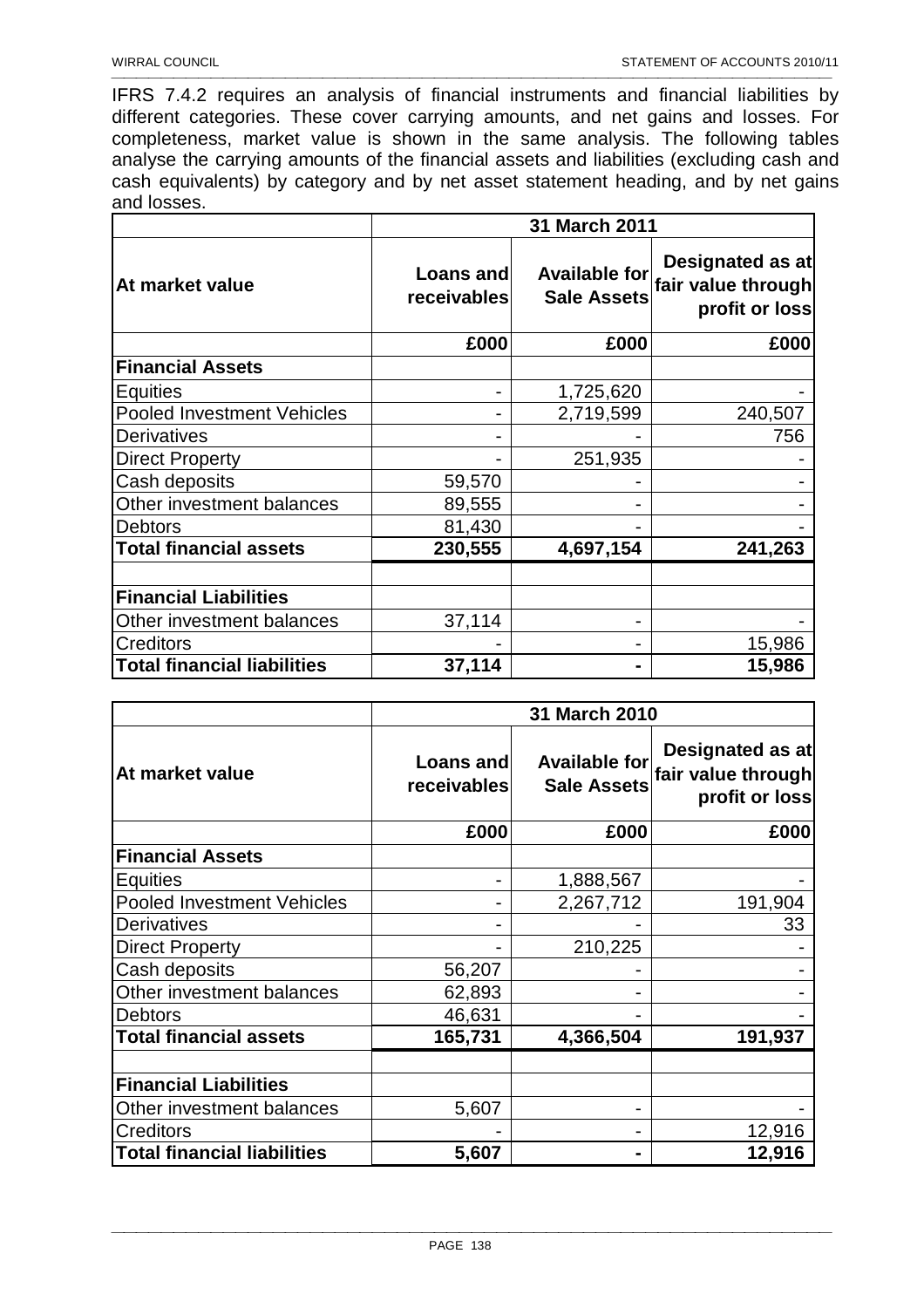|                                    | 31 March 2011            |                                            |                                                          |  |
|------------------------------------|--------------------------|--------------------------------------------|----------------------------------------------------------|--|
| <b>Carrying Amount</b>             | Loans and<br>receivables | <b>Available for</b><br><b>Sale Assets</b> | Designated as at<br>fair value through<br>profit or loss |  |
|                                    | £000                     | £000                                       | £000                                                     |  |
| <b>Financial Assets</b>            |                          |                                            |                                                          |  |
| <b>Equities</b>                    |                          | 1,460,447                                  |                                                          |  |
| <b>Pooled Investment Vehicles</b>  |                          | 2,203,901                                  | 166,361                                                  |  |
| Derivatives                        |                          |                                            |                                                          |  |
| <b>Direct Property</b>             |                          | 275,382                                    |                                                          |  |
| Cash deposits                      | 59,570                   |                                            |                                                          |  |
| Other investment balances          | 89,555                   |                                            |                                                          |  |
| <b>Debtors</b>                     | 81,430                   |                                            |                                                          |  |
| <b>Total financial assets</b>      | 230,555                  | 3,939,730                                  | 166,361                                                  |  |
| <b>Financial Liabilities</b>       |                          |                                            |                                                          |  |
| Other investment balances          |                          |                                            |                                                          |  |
| <b>Creditors</b>                   |                          |                                            |                                                          |  |
| <b>Total financial liabilities</b> |                          |                                            |                                                          |  |

|                                    | 31 March 2010            |                                     |                                                          |  |
|------------------------------------|--------------------------|-------------------------------------|----------------------------------------------------------|--|
| <b>Carrying Amount</b>             | Loans and<br>receivables | Available for<br><b>Sale Assets</b> | Designated as at<br>fair value through<br>profit or loss |  |
|                                    | £000                     | £000                                | £000                                                     |  |
| <b>Financial Assets</b>            |                          |                                     |                                                          |  |
| <b>Equities</b>                    |                          | 1,487,051                           |                                                          |  |
| <b>Pooled Investment Vehicles</b>  |                          | 1,832,979                           | 151,196                                                  |  |
| <b>Derivatives</b>                 |                          |                                     |                                                          |  |
| <b>Direct Property</b>             |                          | 243,631                             |                                                          |  |
| Cash deposits                      | 56,207                   |                                     |                                                          |  |
| Other investment balances          | 62,893                   |                                     |                                                          |  |
| <b>Debtors</b>                     | 46,631                   |                                     |                                                          |  |
| <b>Total financial assets</b>      | 165,731                  | 3,563,661                           | 151,196                                                  |  |
|                                    |                          |                                     |                                                          |  |
| <b>Financial Liabilities</b>       |                          |                                     |                                                          |  |
| Other investment balances          |                          |                                     |                                                          |  |
| <b>Creditors</b>                   |                          |                                     |                                                          |  |
| <b>Total financial liabilities</b> |                          |                                     |                                                          |  |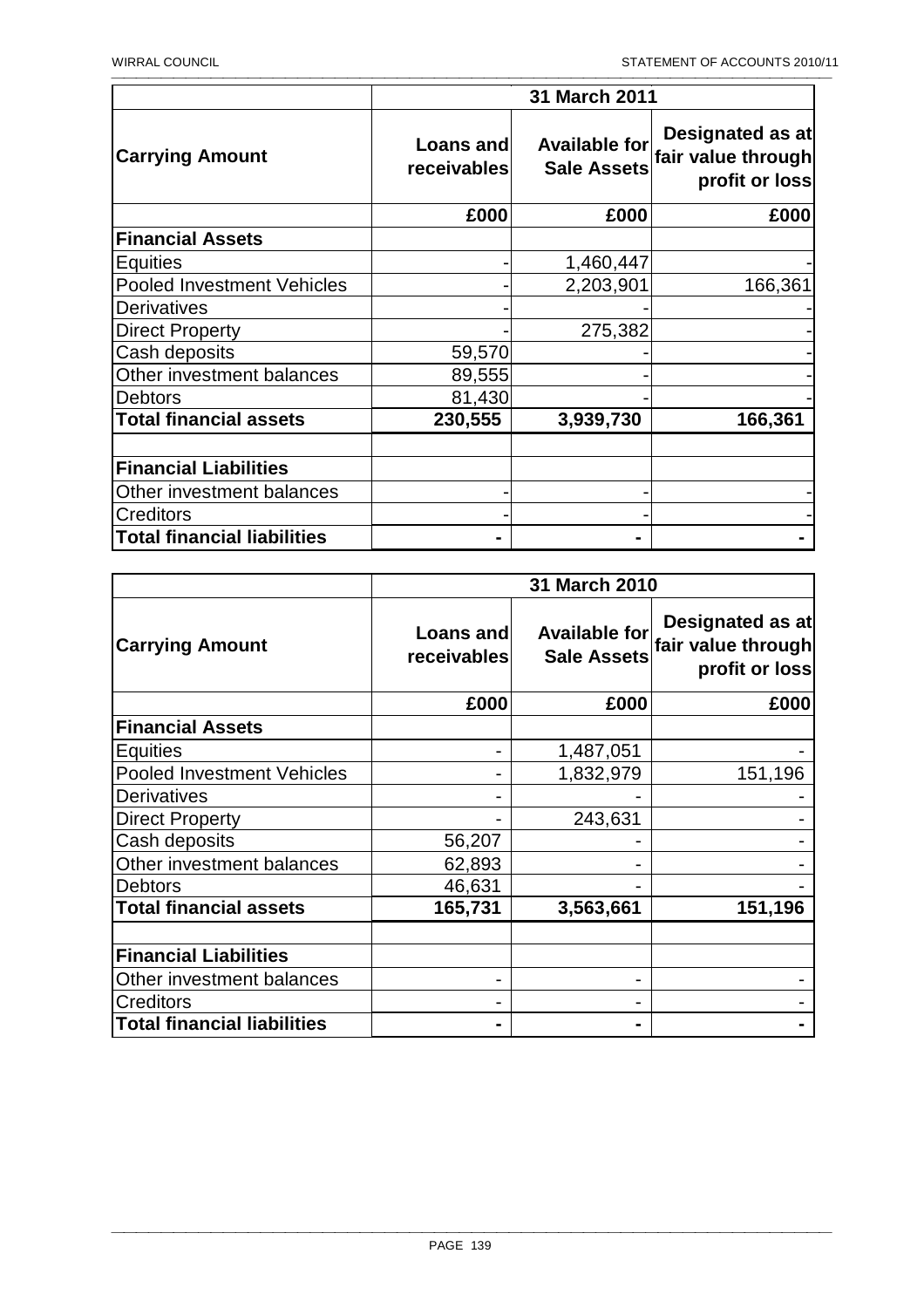|                                    | 31 March 2011            |                                            |                                                          |  |  |
|------------------------------------|--------------------------|--------------------------------------------|----------------------------------------------------------|--|--|
| <b>Net Gains and Losses</b>        | Loans and<br>receivables | <b>Available for</b><br><b>Sale Assets</b> | Designated as at<br>fair value through<br>profit or loss |  |  |
|                                    | £000                     | £000                                       | £000                                                     |  |  |
| <b>Financial Assets</b>            |                          |                                            |                                                          |  |  |
| <b>Equities</b>                    |                          | 220,791                                    |                                                          |  |  |
| <b>Pooled Investment Vehicles</b>  |                          | 110,969                                    | 483                                                      |  |  |
| Derivatives                        |                          |                                            | 319                                                      |  |  |
| <b>Direct Property</b>             |                          | (653)                                      |                                                          |  |  |
| Cash deposits                      |                          |                                            |                                                          |  |  |
| Other investment balances          | 10,740                   |                                            |                                                          |  |  |
| <b>Debtors</b>                     |                          |                                            |                                                          |  |  |
| <b>Total financial assets</b>      | 10,740                   | 331,107                                    | 802                                                      |  |  |
| <b>Financial Liabilities</b>       |                          |                                            |                                                          |  |  |
| Other investment balances          |                          |                                            |                                                          |  |  |
| <b>Creditors</b>                   |                          |                                            |                                                          |  |  |
| <b>Total financial liabilities</b> |                          |                                            |                                                          |  |  |

|                                    | 31 March 2010            |                                     |                                                          |  |
|------------------------------------|--------------------------|-------------------------------------|----------------------------------------------------------|--|
| <b>Net Gains and Losses</b>        | Loans and<br>receivables | Available for<br><b>Sale Assets</b> | Designated as at<br>fair value through<br>profit or loss |  |
|                                    | £000                     | £000                                | £000                                                     |  |
| <b>Financial Assets</b>            |                          |                                     |                                                          |  |
| Equities                           |                          | 94,327                              |                                                          |  |
| <b>Pooled Investment Vehicles</b>  |                          | (2, 168)                            | 14                                                       |  |
| <b>Derivatives</b>                 |                          |                                     | 304                                                      |  |
| <b>Direct Property</b>             |                          |                                     |                                                          |  |
| Cash deposits                      | 233                      |                                     |                                                          |  |
| Other investment balances          | (1,145)                  |                                     |                                                          |  |
| <b>Debtors</b>                     |                          |                                     |                                                          |  |
| <b>Total financial assets</b>      | (912)                    | 92,159                              | 318                                                      |  |
|                                    |                          |                                     |                                                          |  |
| <b>Financial Liabilities</b>       |                          |                                     |                                                          |  |
| Other investment balances          |                          |                                     |                                                          |  |
| <b>Creditors</b>                   |                          |                                     |                                                          |  |
| <b>Total financial liabilities</b> |                          |                                     |                                                          |  |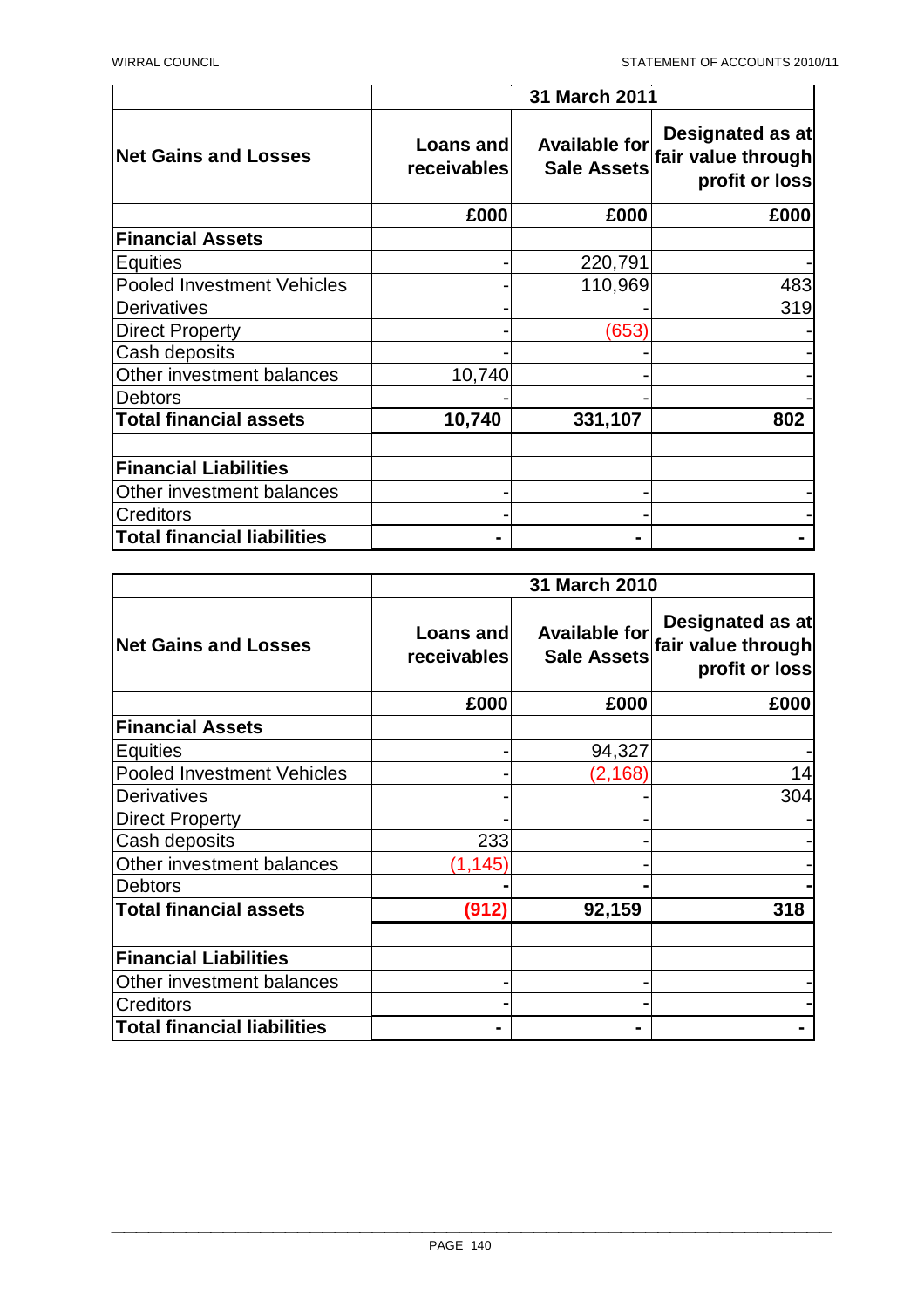#### **Disclosure note re Transactions Costs**

Transaction costs include fees and commissions paid to agents, advisers, brokers and dealers, levies by regulatory agencies and securities exchanges, transfer taxes and duties. They have been added to purchases and netted against sales proceeds as appropriate. Transaction costs during the year amounted to £2.1 million (2009/10 £2.0 million). In addition to these costs, indirect costs are incurred through the bid-offer spread on investments in pooled vehicles. The amount of indirect costs is not provided directly to the Fund.

#### **Disclosure Note Icelandic Deposits**

Early in October 2008, the Icelandic banks collapsed and their UK subsidiaries went into administration. The Fund had £5 million deposited with Glitnir Bank at an interest rate of 6.30% which was due to mature 15 October 2008 and £2.5 million deposited with Heritable Bank at an interest rate of 5.94% which was due to mature 10 December 2008.

All monies within these institutions are currently subject to the respective administration and receivership processes. The amounts and timing of payments to depositors such as the Fund will be determined by the administrators/receivers.

The current situation with regards to recovery of the sums deposited varies between each institution. Based on the latest information available the Fund has given consideration to an impairment adjustment for the deposits, and has taken the action outlined below. As the available information is not definitive as to the amounts and timings of payments to be made by the administrators/receivers, it is likely that further adjustments will be made to the accounts in future years.

#### **Glitnir Bank hf**

Glitnir Bank hf is an Icelandic entity. Old Glitnir's affairs are being administered under Icelandic law. The Glitnir Winding-Up Board had expressed the view that local authority deposits do not have priority status. However, the Iceland District Court ruled for the test cases that local authorities do have priority status. An appeal has been lodged against this decision by the Glitnir Winding-Up Board.

The expected recovery rate for claims that have priority status is 100%. Full recovery is subject to the following uncertainties and risks:

- Confirmation that local authority deposits enjoy preferential creditor status, which is to be tested through the Icelandic Courts.
- The impact of exchange rate fluctuations on the value of assets recovered by the resolution committee and on the settlement of the Fund's claim, which may be denominated wholly or partly in currencies other than sterling.

Therefore the Fund has followed the latest Local Authority Accounting Panel recommendation that the estimated recoverable amount is based on the assumption that local authority deposits will enjoy priority status. The Fund therefore continues to assume the future recovery on the full amount of principal and interest up to 22 April 2009. However, impairment is now made to reflect the loss of interest to the Fund until the funds are repaid.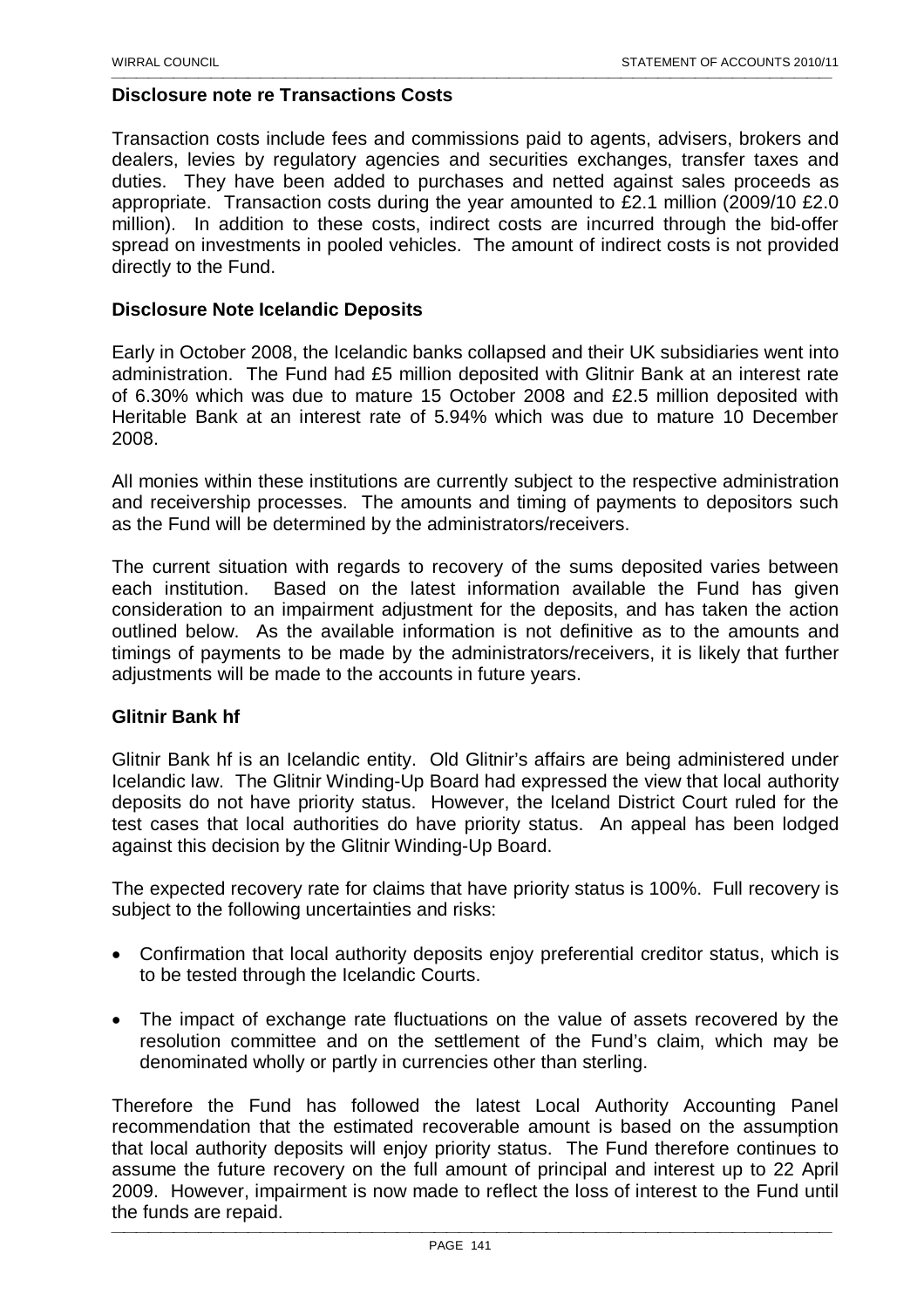Failure to secure preferential creditor status would have a significant impact upon the amount of the deposit that is recoverable. Therefore, if preferential creditor status is not achieved the recoverable amount is approximately 29%.

No payment is expected to be received prior to the court cases and any appeals in respect of priority status being heard. In calculating the impairment the Fund has assumed that the repayment of priority deposits will be made by December 2011.

Recoveries are expressed as a percentage of the Fund's claim in the administration, which it is expected may validly include interest accrued up to 22 April 2009.

#### **Heritable**

Heritable Bank is a UK registered bank under English law. The company was placed in administration on 7 October 2008. To date the Fund has received dividend payments totalling 56.35 pence in the £ (£1.4million). The seventh progress report from the administrators was issued on 10 February 2011. As the report does not suggest any changes to the total amount estimated to be recovered, it is anticipated that 85 pence in the £ remains appropriate. In calculating the impairment the Fund has made the following assumptions re timing and recoveries:

| <b>April 2011</b> |       | 6.25% April 2012   | 5.00% |
|-------------------|-------|--------------------|-------|
| <b>July 2011</b>  |       | 5.00% July 2012    | 5.00% |
| October 2011      |       | 5.00% October 2012 | 3.65% |
| January 2012      | 5.00% |                    |       |

Recoveries are expressed as a percentage of the Fund's claim in the administration, which includes interest accrued up to 6 October 2008.

The impairment loss recognised in the Fund Account in 2010/11, £157,838 (2009/10 £475,532) has been calculated by discounting the assumed cash flows at the effective interest rate of the original deposit in order to recognise the anticipated loss of interest to the Fund until monies are recovered. The total amount of accrued interest in 2010/11 for both deposits is £385,653 (2009/10 £155,785)

Adjustments to the assumptions will be made in future accounts as more information becomes available.

## **8. INVESTMENT LIABILITIES**

|                               | 2011   |       | 2010 01.04.2009 |  |
|-------------------------------|--------|-------|-----------------|--|
|                               | £000   | £000  | £000            |  |
| <b>Investment Liabilities</b> |        |       |                 |  |
| Amounts due to stockbrokers   | 37.114 | 5.607 | 22.413          |  |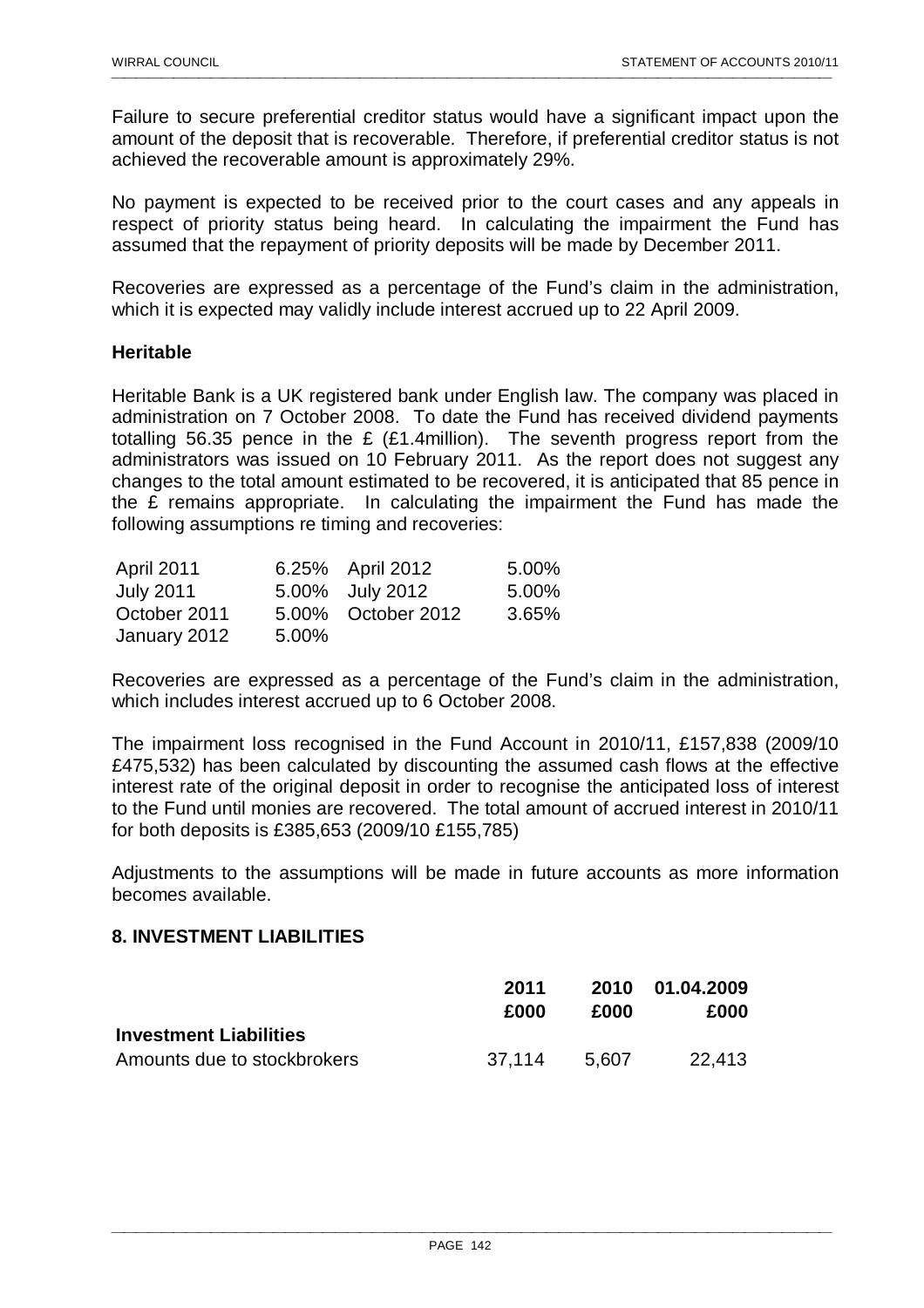#### **9. INVESTMENT MANAGEMENT EXPENSES**

Fees paid to the eleven major investment managers amount to £9.2 million (2009/10 £8.2 million) and constitute the bulk of the figure of £10.3 million (2009/10 £9.7 million) investment management expenses. Charges vary between fund managers and between markets and types of security. Charges are calculated as a percentage of the value of the investments. Internal investment management expenses are also included here.

## **10. NON CURRENT ASSETS**

|                                              | 2011           | 2010   | 01.04.2009 |
|----------------------------------------------|----------------|--------|------------|
|                                              | £000           | £000   | £000       |
| <b>Non Current Assets</b>                    | 30,844         | 15,670 | 11,545     |
|                                              |                |        |            |
| <b>Relating to:</b>                          |                |        |            |
| <b>Central Government Bodies</b>             | $\blacksquare$ |        |            |
| <b>Other Local Authorities</b>               | 22,502         | 12,792 |            |
| <b>NHS Bodies</b>                            |                |        |            |
| Public Corporations and Trading Funds        | 6,785          | 964    |            |
| <b>Bodies external to Central Government</b> | 1,557          | 1,914  |            |
|                                              | 30,844         | 15,670 |            |

Payments are being received in respect of pensioner and deferred members of the Magistrates Courts, which was previously an active employer in the Fund. Year 1 is shown as a current asset, but years 2 - 10 have been discounted at a rate of 4% and are included above. Also discounted are future payments of pension strain to be paid by employers in 2012/13 onwards.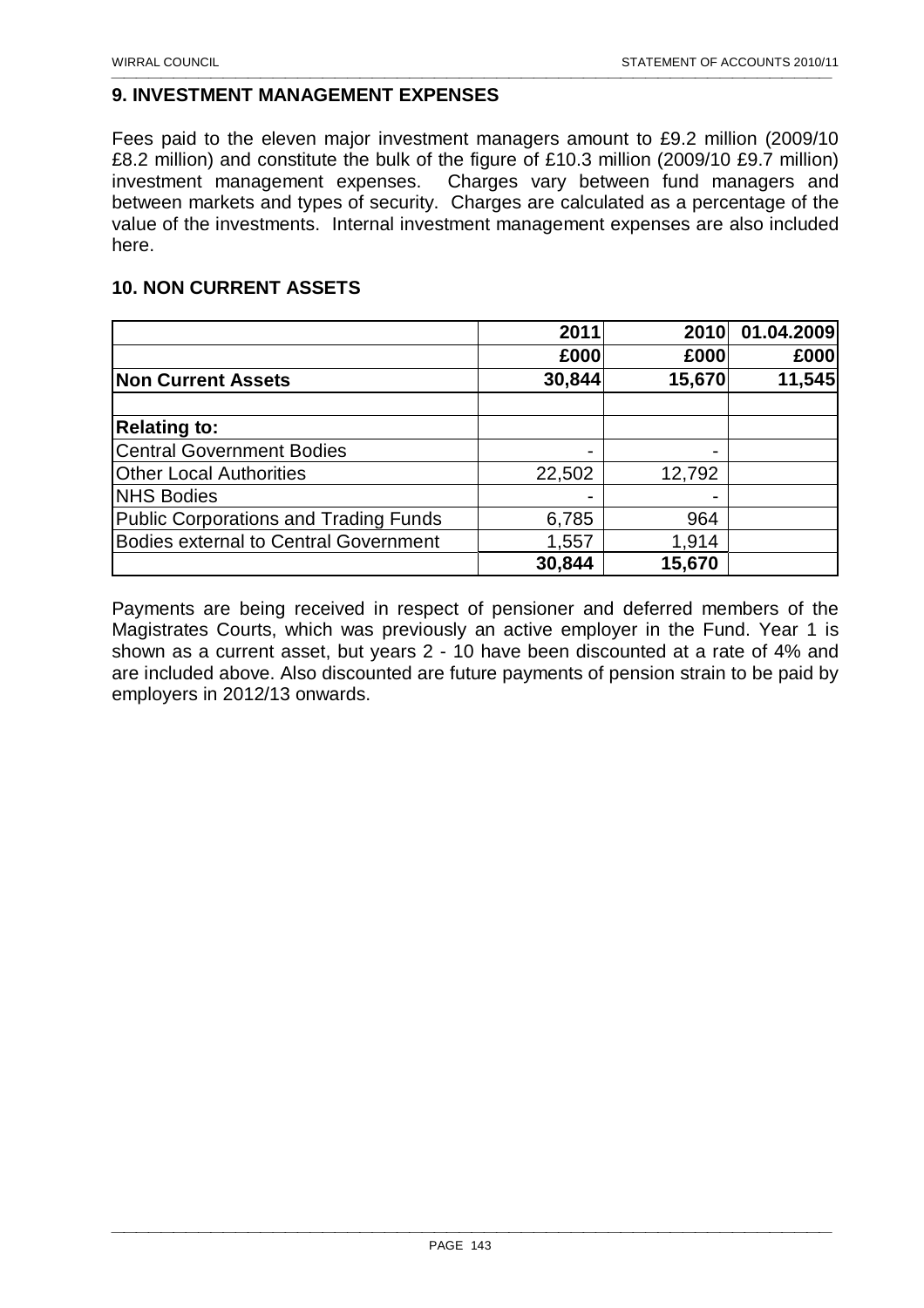# **11. CURRENT ASSETS AND LIABILITIES**

|                                   | 2011   |        | 2010   |        | 01.04.2009 |        |
|-----------------------------------|--------|--------|--------|--------|------------|--------|
| <b>Assets</b>                     | £000   | £000   | £000   | £000   | £000       | £000   |
| Contributions due                 | 24,280 |        | 17,687 |        | 20,885     |        |
| Amounts due from external         |        |        |        |        |            |        |
| managers                          | 10,831 |        |        |        |            |        |
| Accrued and outstanding           |        |        |        |        |            |        |
| investment income                 | 1,582  |        | 234    |        | 847        |        |
| Transfer values receivable        | 3,264  |        | 1,700  |        | 2,357      |        |
| Retirement Grants paid in         |        |        |        |        |            |        |
| advance                           | 36     |        | 1,726  |        |            |        |
| <b>Sundries</b>                   | 9,836  |        | 9,039  |        | 6,071      |        |
| Provision for bad debts           | (50)   |        | (149)  |        | (473)      |        |
| Cash at bank                      | 807    |        | 724    |        | 725        |        |
|                                   |        | 50,586 |        | 30,961 |            | 30,412 |
| <b>Relating to:</b>               |        |        |        |        |            |        |
|                                   |        |        |        |        |            |        |
| <b>Central Government Bodies</b>  | 950    |        | 1,006  |        |            |        |
| <b>Other Local Authorities</b>    | 19,946 |        | 15,720 |        |            |        |
| <b>NHS</b>                        |        |        |        |        |            |        |
| <b>Public Corporations and</b>    |        |        |        |        |            |        |
| <b>Trading Funds</b>              | 2,559  |        | 2,395  |        |            |        |
| <b>Bodies external to Central</b> |        |        |        |        |            |        |
| Government                        | 27,131 |        | 11,840 |        |            |        |
|                                   |        | 50,586 |        | 30,961 |            |        |
| <b>Liabilities</b>                |        |        |        |        |            |        |
| Transfer values payable           |        |        |        |        |            |        |
| <b>Retirement Grants due</b>      | 4,408  |        | 1,647  |        | 4,080      |        |
| Provisions                        | 873    |        | 596    |        | 541        |        |
| Miscellaneous                     | 10,705 |        | 10,673 |        | 5,365      |        |
|                                   |        | 15,986 |        | 12,916 |            | 9,986  |
| <b>Relating to:</b>               |        |        |        |        |            |        |
|                                   |        |        |        |        |            |        |
| <b>Central Government Bodies</b>  | 2,737  |        | 1,885  |        |            |        |
| <b>Other Local Authorities</b>    | 3,564  |        | 3,025  |        |            |        |
| <b>NHS</b>                        |        |        |        |        |            |        |
| <b>Public Corporations and</b>    |        |        |        |        |            |        |
| <b>Trading Funds</b>              | 855    |        | 277    |        |            |        |
| <b>Bodies external to Central</b> |        |        |        |        |            |        |
| Government                        | 8,830  |        | 7,729  |        |            |        |
|                                   |        | 15,986 |        | 12,916 |            |        |
| <b>Total Current Assets and</b>   |        |        |        |        |            |        |
| <b>Liabilities</b>                |        | 34,600 |        | 18,045 |            | 20,426 |

"Sundries" mainly covers general debtors, property arrears due, agent's balances and recoverable taxation.

"Provision for Bad Debts" relates to property rental income.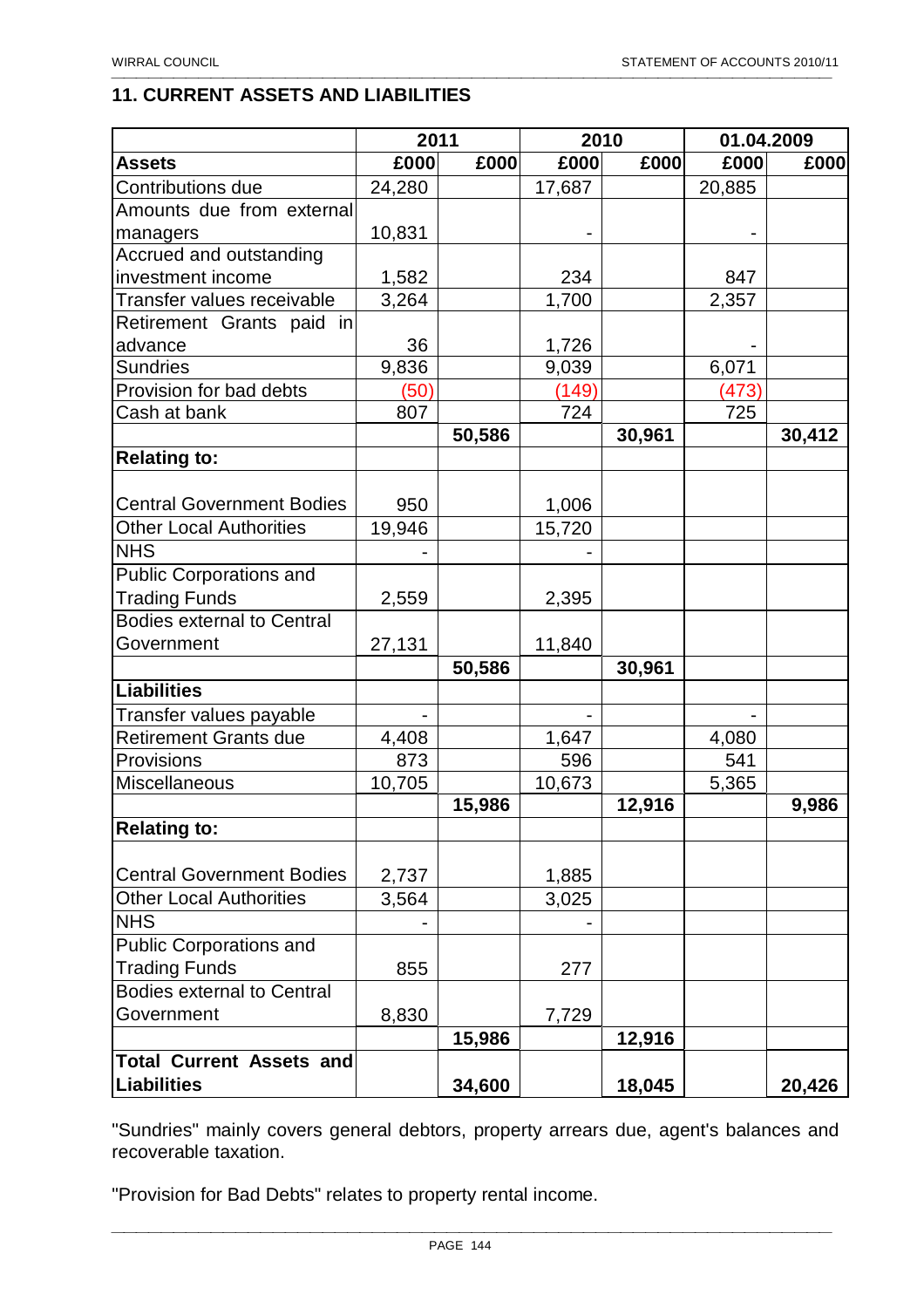The main components of "Miscellaneous Liabilities" are the outstanding charges for investment management fees, payable quarterly in arrears, custodial and actuarial fees, plus income tax due, pre-paid rent and administering Council re-imbursement.

The breakdown of assets and liabilities as at 1 April 2009 has not been disclosed with regards to what bodies they relate to as a different information system was in use at that time and this information was not a requirement.

## **12. COMMITMENTS**

Commitments for investments amounted to £187.69 million as at 31 March 2011 (2009/10 £194.02 million). These commitments relate to Private Equity £104.16 million, Infrastructure & Opportunities £49.57 million and Indirect Property £33.97 million. As some of these funds are denominated in foreign currencies, the commitment in sterling is subject to change due to currency fluctuations.

## **13. RELATED PARTY TRANSACTIONS**

There are three groups of related parties: transactions between Wirral Council, as Administering Authority, and the Fund, between employers within the Fund and the Fund, and between Members and Senior Officers and the Fund.

Administration and investment management costs include charges by Wirral Council in providing services in its role as administering authority to the Fund, which amount to £4.876 million. (2010 £3.838 million). Such charges principally relate to staffing required to maintain the pension service. Central, finance and IT costs are apportioned to the Fund on the basis of time spent on Fund work by Wirral Council.

Employers are related parties in so far as they pay contributions to the Fund in accordance with the appropriate Local Government Pension Scheme Regulations (LGPS). Contributions in respect of March 2011 payroll are included within the debtors figure in note 10.

A specific declaration has been received from Pension Committee Members and principal officers regarding membership of, and transactions with, such persons or their related parties. A number of Members act as Councillors or Board members of particular scheme employers, listed below, who maintain a conventional employer relationship with the Fund:

Liverpool City Council, Knowsley Council, Sefton Council and St Helens Borough Council, all of whose Councillors may become scheme members, Wirral Council, Liverpool John Moores University, CDS Housing, Greater Hornby Homes and Wirral Partnership Homes. The value of the transactions with each of these related parties, namely the routine monthly payments to the Fund of employers' and employees' contributions, is determined by the LGPS Regulations, and as such no related party transactions have been declared.

Patrick Dowdall, Investment Manager - Alternatives, acts in an un-remunerated advisory capacity on 5 investment bodies in which the Fund has an interest, Standard Life (£9.1 million), F&C (£4.3 million) and Zeus (£1.9 million), by whom travel expenses and accommodation were paid, plus Key Capital (£2.1 million) and Enterprise (£0.3 million). As such no related party transactions have been declared."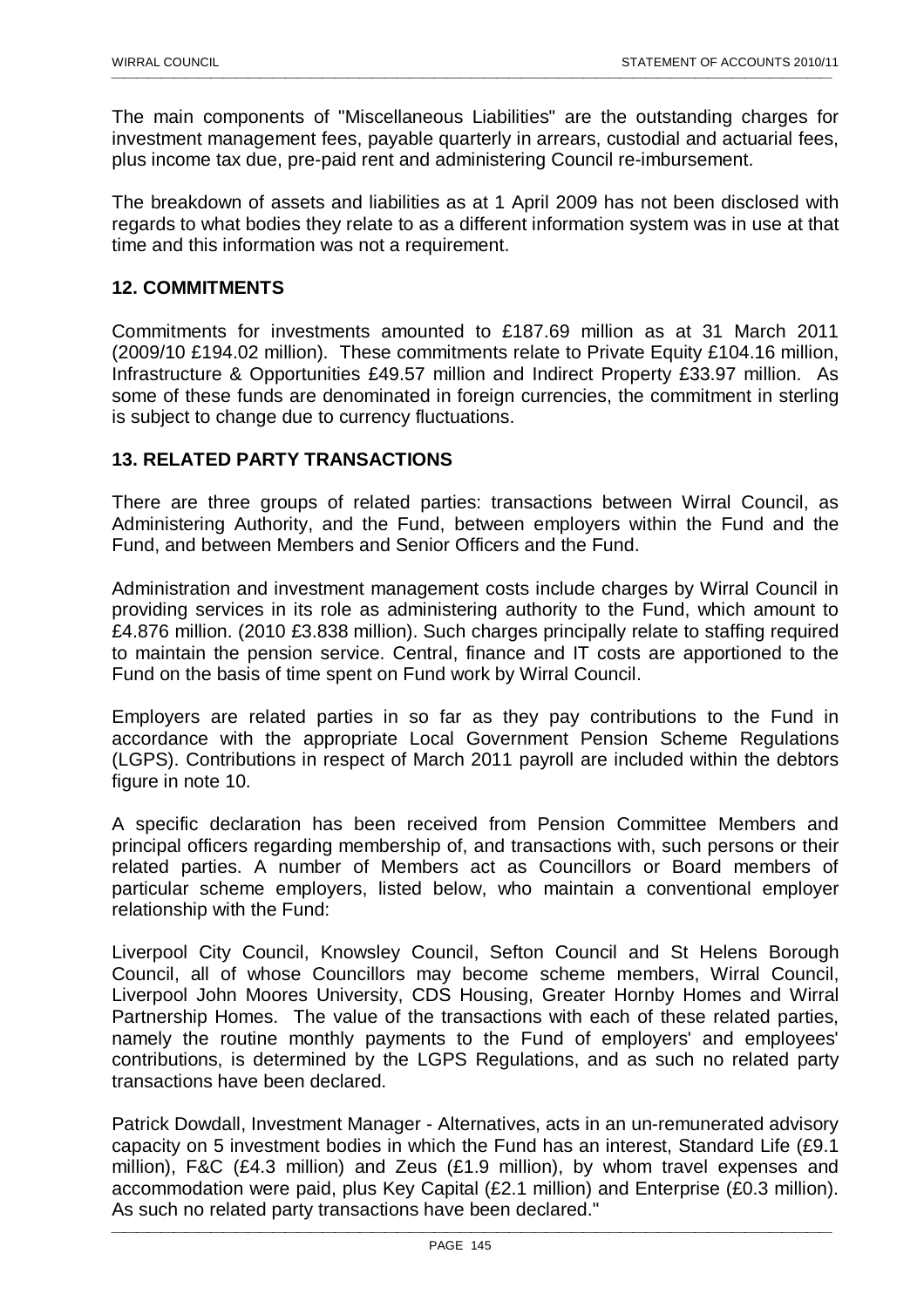Philip Hebson, former Senior UK Investment Manager, who left the Fund in the second half of the year, is a non-executive director of Aberdeen Private Equity Fund, in which the Fund is invested, and for which role he received a fee.

## **14. SUMMARY OF MANAGERS' PORTFOLIO VALUES AT 31 MARCH 2011**

|                                                | 2010-11 |               | 2009-10 |       |
|------------------------------------------------|---------|---------------|---------|-------|
| <b>Externally Managed</b>                      | £m      | $\frac{9}{6}$ | £m      | $\%$  |
| JP Morgan (European Equities)                  | 192     | 3.8           | 177     | 3.8   |
| <b>UBS (US Equities)</b>                       | 417     | 8.2           | 381     | 8.1   |
| Nomura (Japan)                                 | 201     | 4.0           | 204     | 4.4   |
| Nomura (Pacific Rim)                           |         |               | 182     | 3.9   |
| Nomura (Emerging Markets)                      |         |               | 260     | 5.6   |
| Schroders (Fixed Income)                       | 189     | 3.7           | 177     | 3.8   |
| Legal & General (Pooled Assets - UK Equities & |         |               |         |       |
| Index Linked)                                  | 859     | 16.8          | 940     | 20.1  |
| Legal & General (Fixed Income)                 | 195     | 3.8           | 183     | 3.9   |
| <b>Unigestion (European Equities)</b>          | 147     | 2.9           | 138     | 2.9   |
| M&G (UK Equities)                              | 167     | 3.3           | 146     | 3.1   |
| M&G (Global Emerging Markets)                  | 134     | 2.6           |         |       |
| <b>TT International (UK Equities)</b>          | 148     | 2.9           | 139     | 3.0   |
| <b>Blackrock (UK Equities)</b>                 | 165     | 3.2           | 143     | 3.1   |
| <b>Blackrock (Pacific Rim)</b>                 | 110     | 2.2           |         |       |
| <b>Newton (UK Equities)</b>                    | 135     | 2.7           | 122     | 2.6   |
| Amundi (Global Emerging Markets)               | 139     | 2.7           |         |       |
| Maplebrown Abbot (Pacific Rim Equities)        | 104     | 2.0           |         |       |
|                                                | 3,302   | 64.9          | 3,192   | 68.3  |
| <b>Internally Managed</b>                      |         |               |         |       |
| <b>UK Equities</b>                             | 481     | 9.4           | 467     | 10.0  |
| <b>European Equities</b>                       | 144     | 2.8           | 132     | 2.8   |
| <b>Property (Direct)</b>                       | 252     | 5.0           | 210     | 4.5   |
| Property (Indirect)                            | 172     | 3.4           | 88      | 1.9   |
| <b>Private Equity</b>                          | 241     | 4.7           | 192     | 4.1   |
| <b>Hedge Funds</b>                             | 225     | 4.4           | 231     | 4.9   |
| Infrastructure                                 | 38      | 0.8           |         |       |
| Opportunities                                  | 115     | 2.3           | 87      | 1.9   |
| Short Term Deposits & Other Investments        | 117     | 2.3           | 76      | 1.6   |
|                                                | 1,785   | 35.1          | 1,483   | 31.7  |
|                                                | 5,087   | 100.0         | 4,675   | 100.0 |

Nomura as at 31 March 2010 had a mandate for Japanese, Pacific Rim and Emerging Markets equities. Following a tender exercise they were retained for Japanese, but Blackrock and Maplebrown Abbot were appointed for Pacific Rim and Amundi and M&G for Emerging Markets.

## **15. ADDITIONAL VOLUNTARY CONTRIBUTION INVESTMENTS**

The Committee holds assets invested separately from the main fund. In accordance with regulation 5 (2) (c) of the Pensions Schemes (Management and Investment of Funds) Regulations 1998, these assets are excluded from the Pension Fund accounts.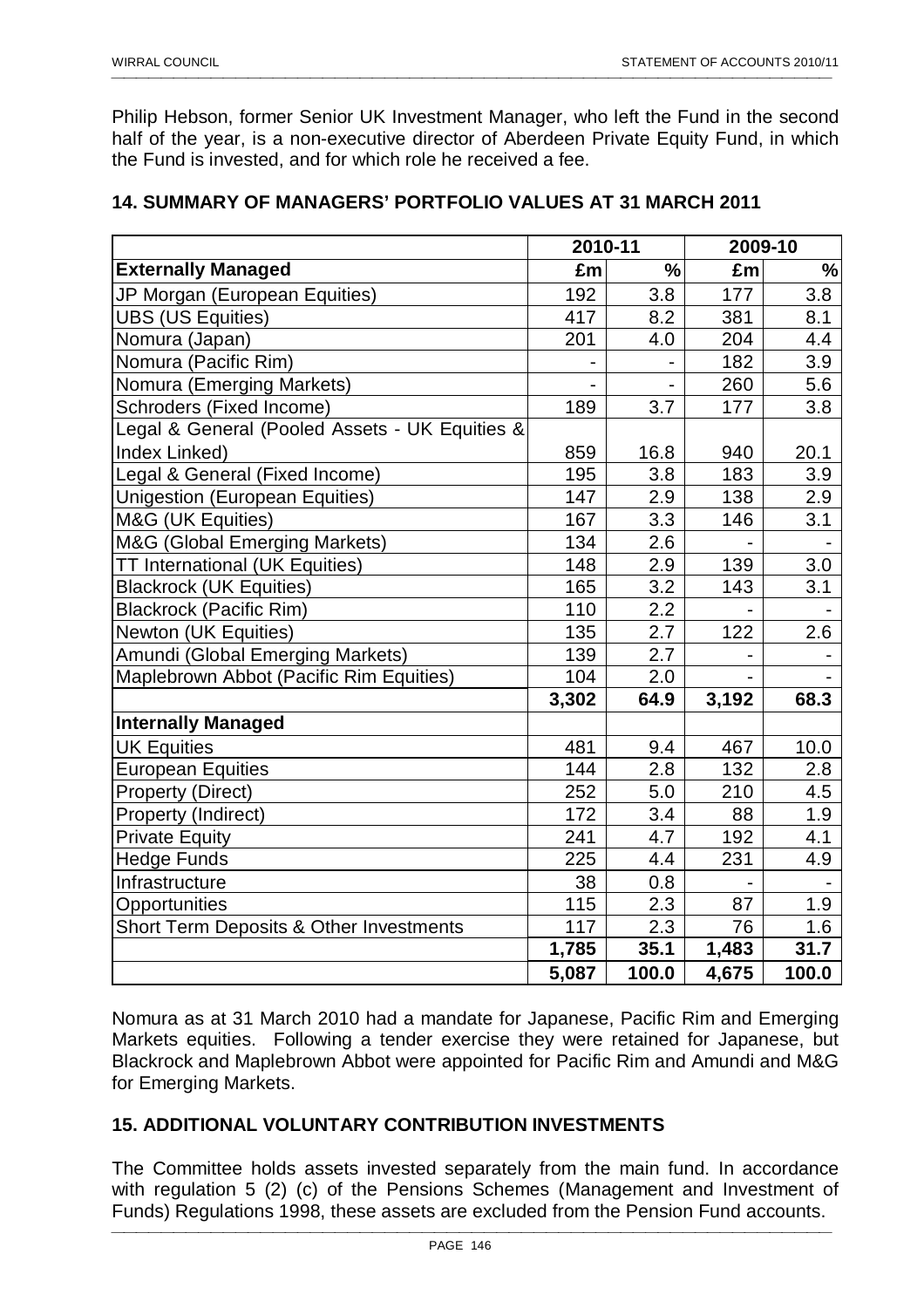The Scheme providers are Equitable Life, Standard Life and Prudential. Individual members participating in this arrangement each receive an annual statement confirming the amounts held on their account and the movements in the year. The aggregate amounts of AVC investments are as follows:

|                                          | 2010-11 | 2009-10 |
|------------------------------------------|---------|---------|
|                                          | £000    | £000    |
| Equitable Life                           | 2,898   | 3,100   |
| <b>Standard Life</b>                     | 6,035   | 6,834   |
| Prudential                               | 4,079   | 4,400   |
|                                          | 13,012  | 14,334  |
| Changes during the year were as follows: |         |         |
| <b>Contributions</b>                     | 1,705   | 1,575   |
| Repayments                               | 3,544   | 1,879   |
| Change in market values                  | 517     | 1,863   |

## **16. COMPENSATORY ADDED YEARS (CAYs)**

In previous years' accounts, payments of CAY's to pensioners, and the equivalent recharge to the employers who granted these additional payments were included within the figures of Benefits Payable (Note 4 to the accounts) and "Contributions Receivable" (Note 3 to the accounts). Since the implementation of the LGPS (Miscellaneous) Regulations 2009 SI 3150, into force 31 December 2009, this has been technically incorrect. As it is now unlikely that employers will take up the option within those regulations to convert current rechargeable CAY benefits into Scheme Pension or additional pension, these transactions are now shown outside the accounts as a separate note. A prior period adjustment has been made in respect of the financial year ended 31 March 2010

|                                | $2010 - 11$ | 2009-10 |
|--------------------------------|-------------|---------|
|                                | £000        | £000    |
| <b>Received from Employers</b> | 11,560      | 12,183  |
| <b>Paid as Benefits</b>        | 11,560      | 12,183  |
| Net Impact of MPF Accounts     | -           | -       |

## **17. INVESTMENT RISK**

In order to achieve its statutory obligations to pay pensions, the Fund invests its assets, including employer and employee contributions, in a way that allows it to meet its liabilities as they fall due for payment. It does this by matching assets to liabilities via an Asset Allocation exercise. During the year, MPF targeted a 79% exposure to "growth" assets, such as equities, property and alternatives, and 21% to "matching" assets, such as UK bonds or gilts which provide the best match for liabilities, i.e. payments of benefits to members in future years. Risks in growth assets include issuer risk and market risk (the greatest risks) which are mitigated by diversification across asset classes, markets and sectors. Mitigating interest rate risk and inflation risk points to significant investment in bonds, but doing so at the expense of "growth" assets would increase the costs of funding. "Matching assets" backed by the UK Government are considered low risk. However, corporate bonds carry some additional issuer risk.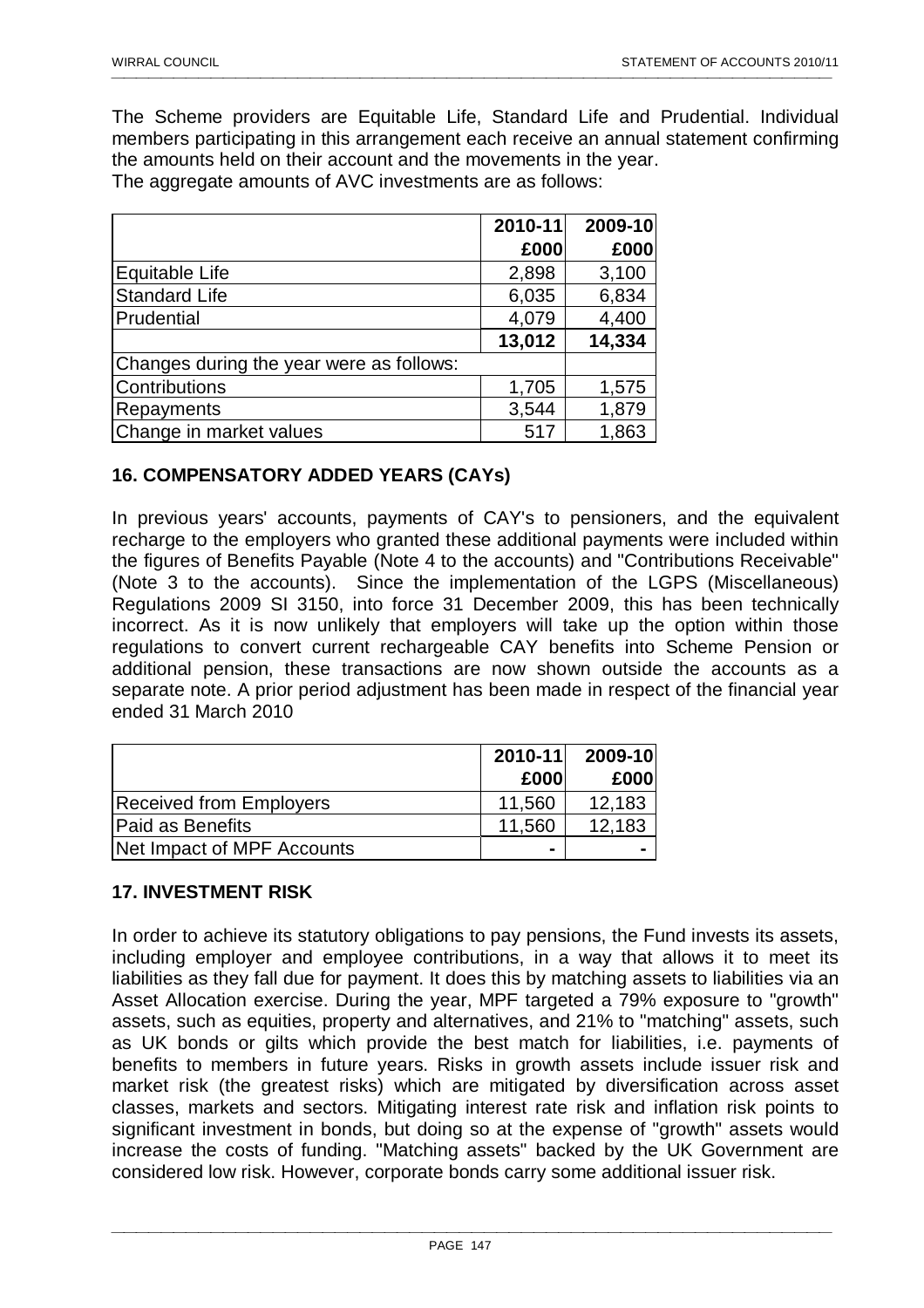## **18. FINANCIAL PERFORMANCE**

The Pension Fund is administered under a budget that is approved by Pensions Committee each January. That budget is reviewed and, if appropriate, revised the following January, based on the known and anticipated pattern of expenditure and market movements. In January 2010 a budget of £13.81million was approved for the financial year 2010/11. This was revised in January 2011 to £13.85million.

The two main elements of the budget were salaries and related costs of £2.96million and external investment management fees of £7.92million. The final accounts for the year ended 31 March 2011 indicate expenditure levels of £4.78million on administration costs overall and £10.3million on all investment management expenses. The primary reason for the increase in administration costs from the 2010 level of £3.96million is the payment of one-off severance costs plus the associated pension strain costs of reductions in staffing levels. Investment management expenses include, as its main element, external managers' fees, but also cover custodian fees, advisors fees and performance measurement fees. Fees of external managers and the Fund's custodian are on an ad valorem basis, and will therefore vary as the size of each portfolio changes. The marginal overspend on external manager fees reflects the increase in the value of the Fund during the year. In addition, in the final accounts, the salaries and related expenses of the internal investment team are, in accordance with the Pensions Statement of Recommended Practice (the SORP), shown within investment management expenses."

There is no budget as such for The Fund itself. The payment of pensions is in accordance with the Regulations. Receipts of employers' contributions are in accordance with the Triennial Valuation. Consequently, basic pensions transactions, e.g. income from employers and employees contributions, benefits payable, transfers in and out are only contained in the fund account, and do not form part of the budget. However, the scale and timing of such transactions are taken into account for cash flow management purposes.

The Fund does reserve the right to levy interest charges on late receipt of contributions from employers. In 2010/11 no such charges were levied.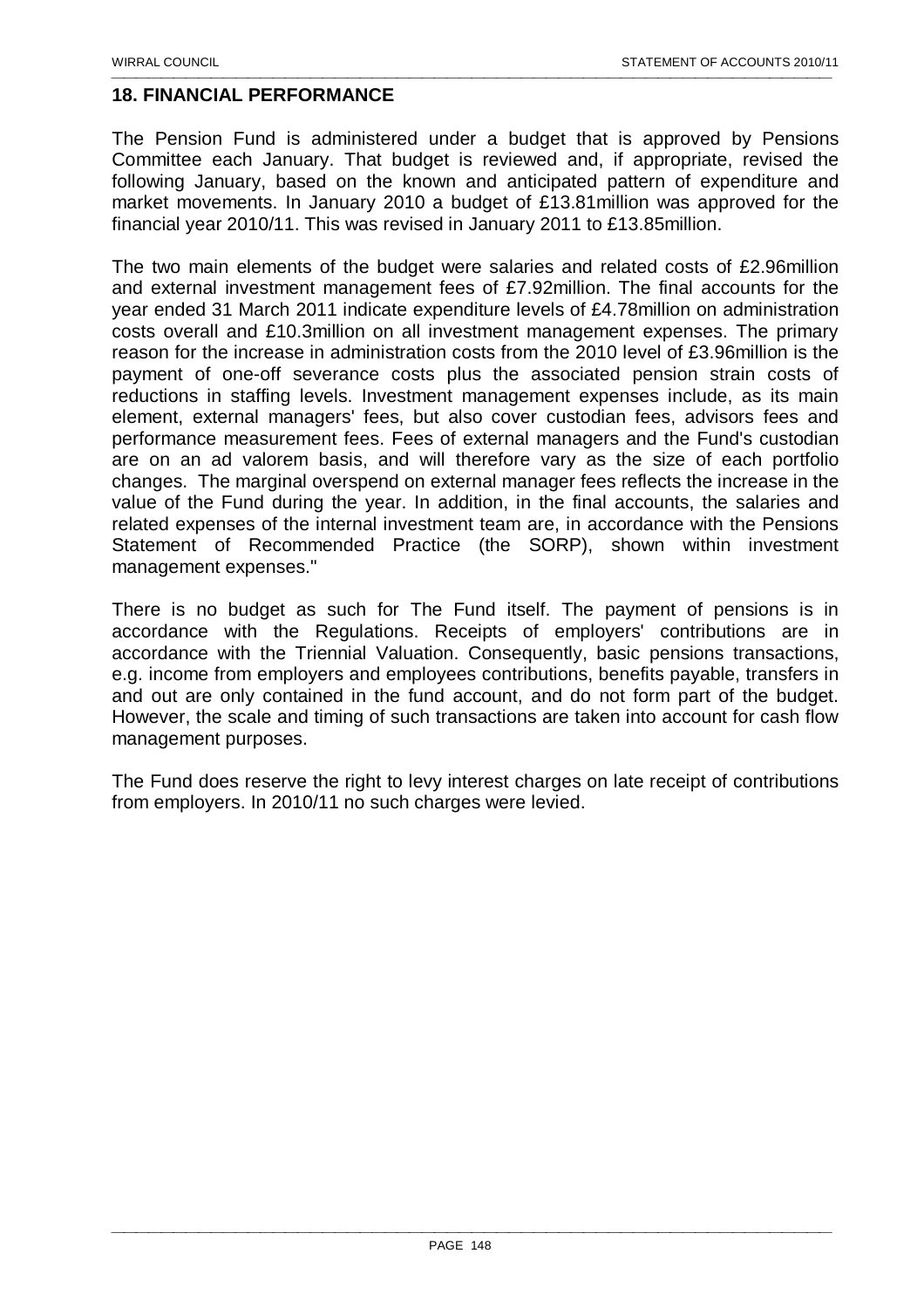## **19. BACKGROUND INFORMATION**

Merseyside Pension Fund operates the Local Government Pensions Scheme (LGPS) which provides for the occupational pensions of employees (other than teachers, police officers and fire fighters) of the local authorities within the Merseyside Area. The current contributing employers are shown below. As at 31 March 2011, there were 48,323 active members (March 2010 50,776), 42,454 pensioners and dependents (March 2010 40,935), and 30,946 deferred beneficiaries (March 2010 28,848).

The overall responsibility for the management of the Fund rests with the Pensions Committee, which for 2010/11 included 10 councillors from Wirral Council, the Administering authority, plus one councillor from each of the 4 other Borough Councils, and one member representing the other employers in the scheme. Representatives of trade unions also attend. The more detailed consideration of investment strategy and asset allocation of the Fund's portfolios is considered by the Investment Monitoring Working Party, which includes an external adviser and a consultant. In 2010/11 a Governance and Risk Working Party was established.

The Pensions Committee annually reviews its Statement of Investment Principles. The principles ensure that the Fund's investments would continue to be determined by all relevant considerations including the Council's fiduciary duty to employing bodies and the Council taxpayer, rate of return, risk, environmental, social and governance considerations rather than a blanket policy of disinvestment from any specific industry or sector. The latest review was in March 2010, and is available on the Fund's website: merseysidepensionfund.org.uk.

Under the LGPS Regulations, employer contributions are calculated by the Fund's actuary, having regards to the assumptions and methodology set out in the Fund's Funding Strategy Statement (FSS). The most recent Triennial Valuation by the actuary was as at 31 March 2010, when the funding level was 78% of projected actuarial liabilities. The funding objective is to achieve and then maintain assets equal to the funding target. The funding target is the present value of 100% of projected accrued liabilities, including allowance for projected final pay. The FSS specifies a maximum period for achieving full funding of 25 years.

The funding method adopted is the projected unit method, which implicitly allows for new entrants replacing leavers.

The table below sets out the summary of the market (gilts) yields at the valuation date, together with the yields at the date of the previous valuation:

|                                              |          | 31-Mar-2010 31-Mar-2007 |
|----------------------------------------------|----------|-------------------------|
| Long-dated gilt yield                        | 4.50%    | 4.40%                   |
| Long-dated index-linked gilt yield           | 0.07%    | $1.30\%$                |
| Market expectation for inflation (long term) | $3.80\%$ | 3.10%                   |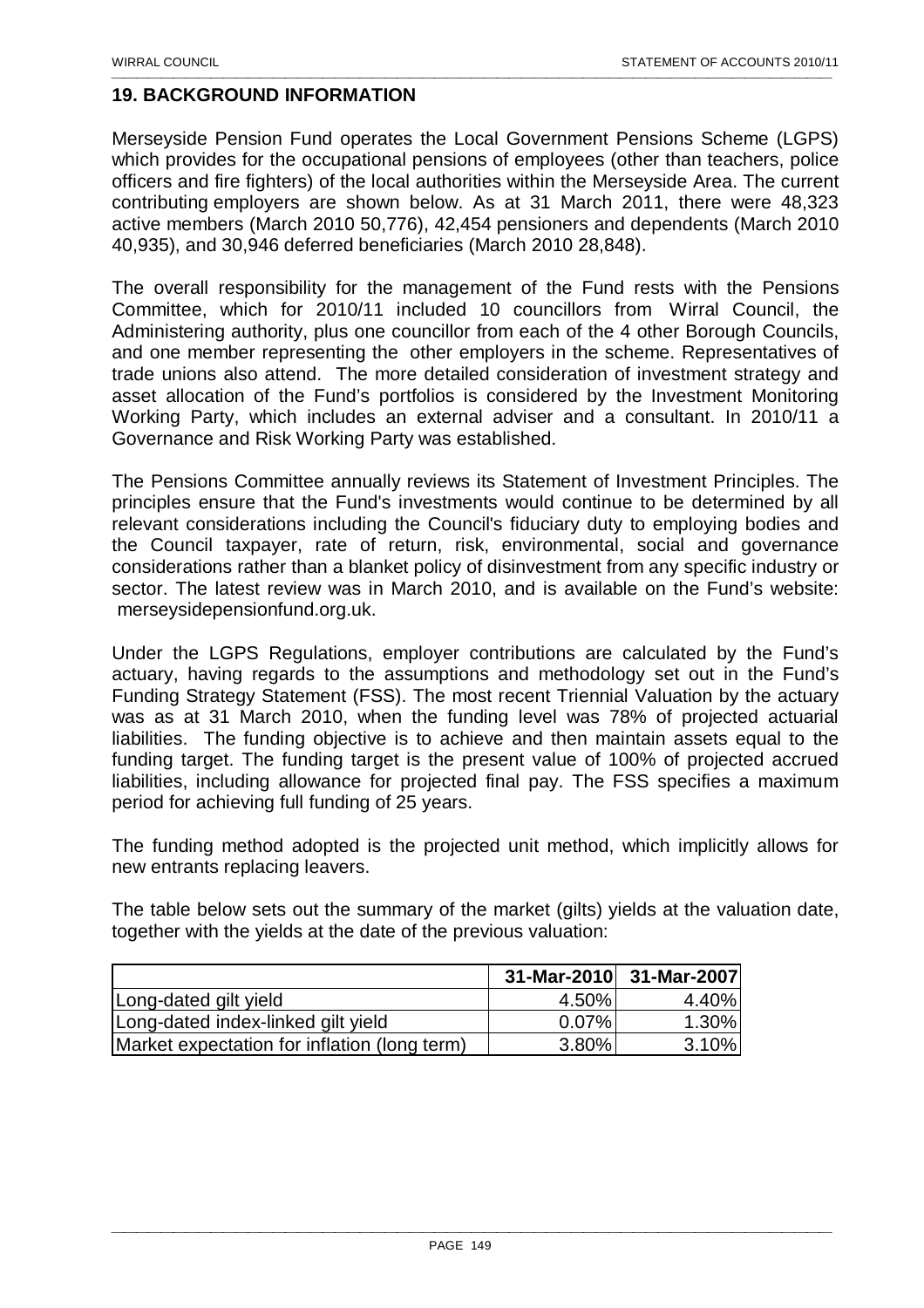## The assumptions to which the valuation results are particularly sensitive are:-

|                                         | 2010 Funding Target                                                                                        |
|-----------------------------------------|------------------------------------------------------------------------------------------------------------|
| <b>Investment Return pre-retirement</b> | 6.50%                                                                                                      |
| Investment Return post-retirement       | 5.50%                                                                                                      |
| Salary increases                        | 4.50%                                                                                                      |
| Pension increases in payment            | 3.00%                                                                                                      |
| Non-retired members mortality           | Pension Annuity 92 Medium Cohort<br>Year of Birth tables $+ 2$ years<br>Continuous Mortality Investigation |
|                                         | (CMI) Self-Administered Pension<br>Schemes (SAPS) tables with scheme<br>and member category specific       |
| Retired members mortality               | adjustments                                                                                                |

The outcomes of the next Triennial Valuation, as at March 2013 are expected in the autumn of 2013.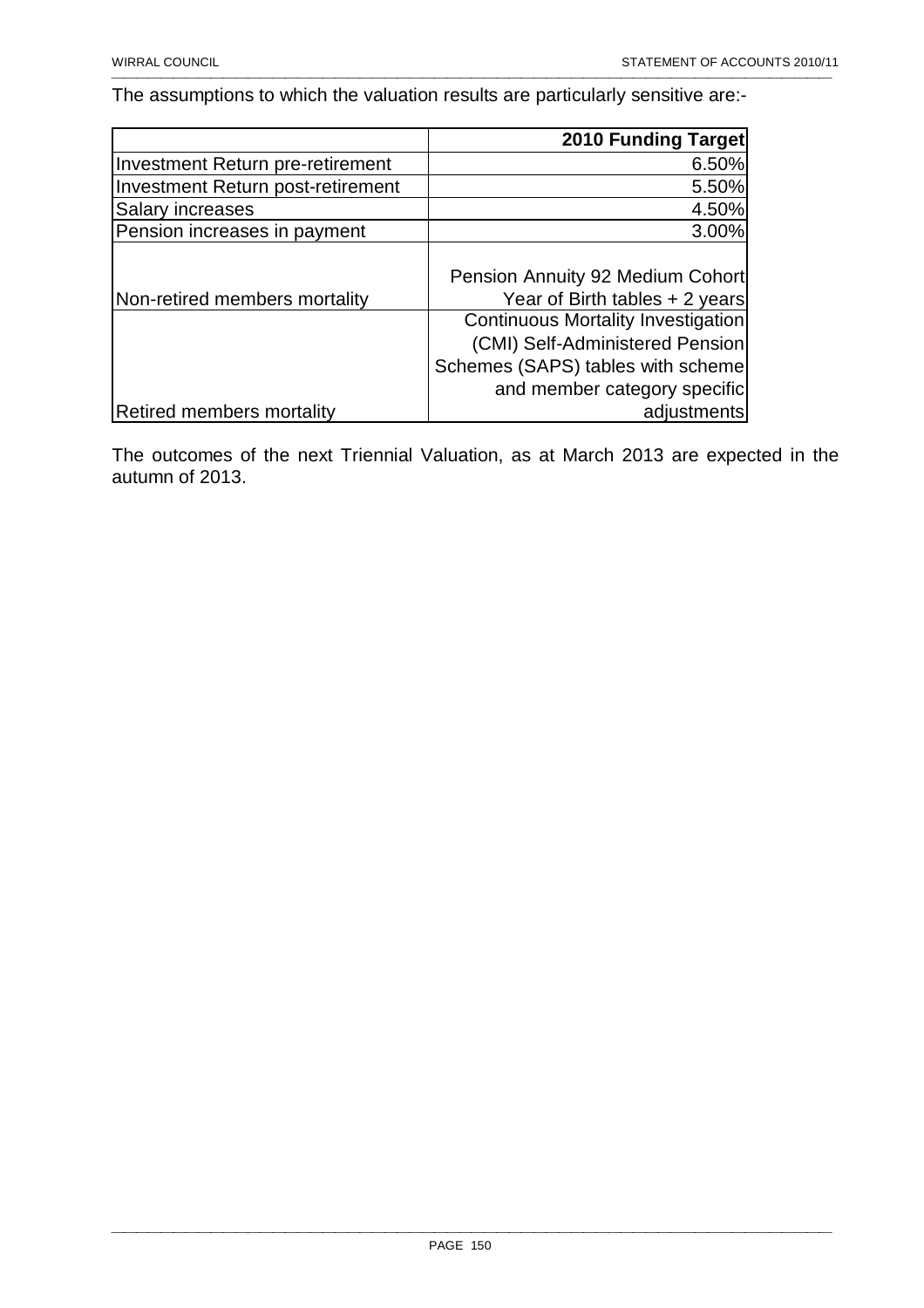## **MERSEYSIDE PENSION FUND**

#### **Accounts for the year ended 31 March 2011**

#### **Statement by Consulting Actuary**

This is the statement required under Regulation 34(1) (d) of The Local Government Pension Scheme (Administration) Regulations 2008.

An actuarial valuation of the Merseyside Pension Fund was carried out as at 31 March 2010 to determine the contribution rates with effect from 1 April 2011 to 31 March 2014. The results of the valuation are contained in our report dated 30 March 2011.

On the basis of the assumptions adopted, the valuation revealed that the value of the Fund's assets of £4,706 million represented 78% of the Funding Target of £6,016 million at the valuation date. The valuation also showed that a common rate of contribution of 11.6% of pensionable pay per annum was required from employers. The common rate is calculated as being sufficient, together with contributions paid by members, to meet all liabilities arising in respect of service after the valuation date.

Adopting the same method and assumptions as used for assessing the Funding Target the deficit would be eliminated by an average additional contribution rate of 6.4% of pensionable pay for 25 years. This would imply an average employer contribution rate of 18.0% of pensionable pay in total.

In practice, each individual employer's position is assessed separately and the contributions required are set out in our report dated 30 March 2011. In addition to the certified contribution rates, payments to cover additional liabilities arising from early retirements (other than ill-health retirements) will be made to the Fund by the employers.

The funding plan adopted in assessing the contributions for each individual employer is in accordance with the Funding Strategy Statement (FSS). Different approaches adopted in implementing contribution increases and deficit recovery periods are as determined through the FSS consultation process.

The valuation was carried out using the projected unit actuarial method and the main actuarial assumptions used for assessing the Funding Target and the common contribution rate were as follows:

|                                                                                            | For past service<br>liabilities (Funding<br>Target) | For future service<br>liabilities (Common<br><b>Contribution Rate)</b> |
|--------------------------------------------------------------------------------------------|-----------------------------------------------------|------------------------------------------------------------------------|
| Rate of return on investments<br>(discount rate):<br>- pre retirement<br>- post retirement | 6.5% per annum<br>5.5% per annum                    | 6.75% per annum<br>6.75% per annum                                     |
| Rate of pay increases:                                                                     | 4.5% per annum                                      | 4.5% per annum                                                         |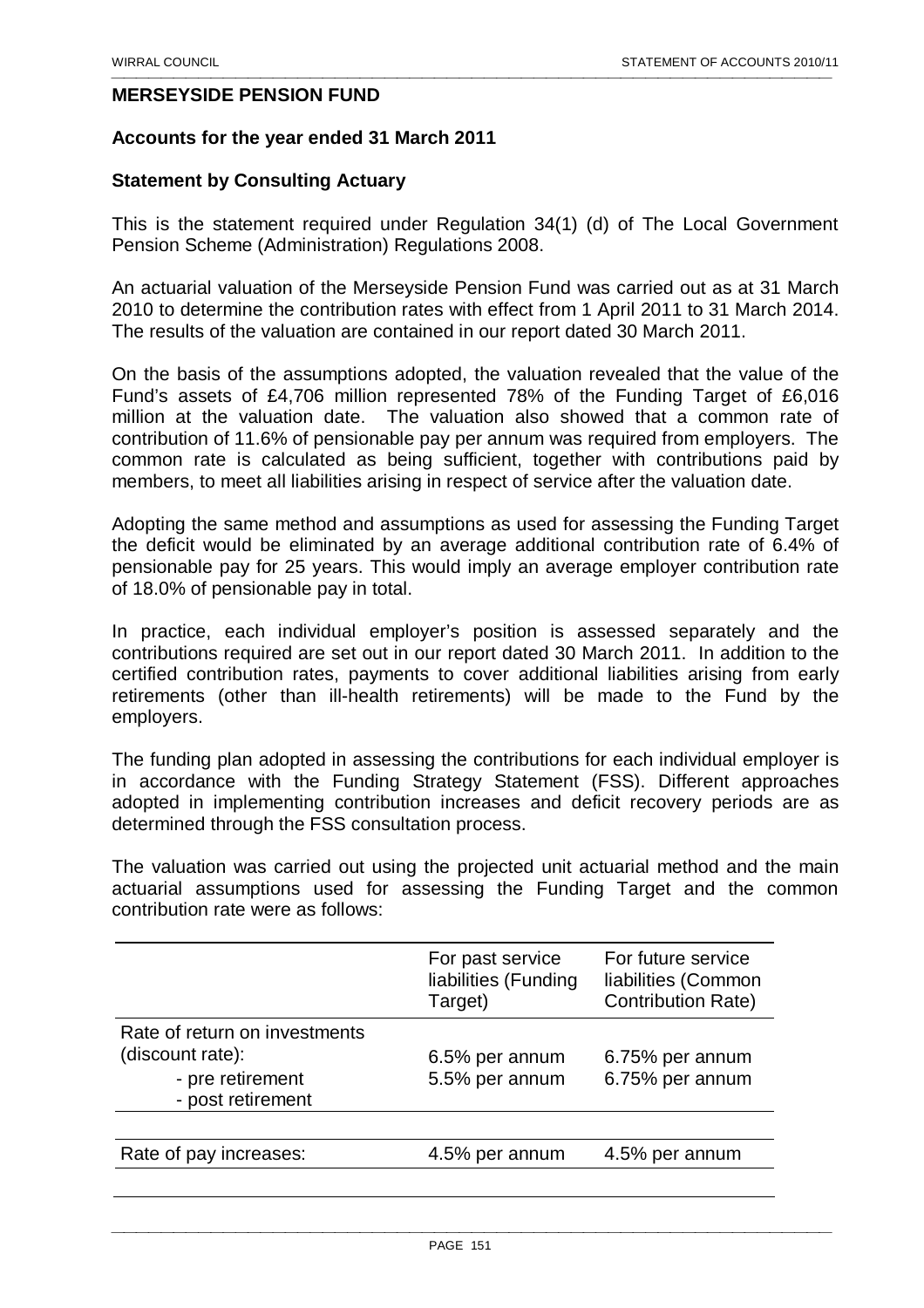|                                     | For past service<br>liabilities (Funding<br>Target) | For future service<br>liabilities (Common<br><b>Contribution Rate)</b> |
|-------------------------------------|-----------------------------------------------------|------------------------------------------------------------------------|
| Rate of increases in pensions       |                                                     |                                                                        |
| in payment (in excess of            | 3.0% per annum                                      | 3.0% per annum                                                         |
| <b>Guaranteed Minimum Pension):</b> |                                                     |                                                                        |

The assets were assessed at market value.

The next triennial actuarial valuation of the Fund is due as at 31 March 2013. Based on the results of this valuation, the contribution rates payable by the individual employers will be revised with effect from 1 April 2014.

Actuarial Present Value of Promised Retirement Benefits for the Purposes of IAS 26

IAS 26 requires the present value of the Fund's promised retirement benefits to be disclosed, and for this purpose the actuarial assumptions and methodology used should be based on IAS 19 rather than the assumptions and methodology used for funding purposes.

In order to assess the value of the benefits on this basis, we have used the same actuarial assumptions as those used for funding purposes, other than the discount rate where we have used a rate of 5.6% p.a. both before and after retirement, rather than the rates as outlined above. We have also used valuation methodology in connection with ill-health and death benefits which is consistent with IAS 19. On this basis, the value of the Fund's promised retirement benefits as at 31 March 2010 was £6,381 million.

We have also carried out similar calculations as at the previous actuarial valuation date of 31 March 2007, using the same actuarial assumptions as those used for funding purposes at that date, other than the discount rate where we have used a rate of 5.4% p.a. both before and after retirement. On this basis, the value, for IAS 26 purposes, of the Fund's promised retirement benefits at that date was £5,877 million.

Paul Middleman Fellow of the Institute and Faculty of Actuaries Mercer Limited June 2011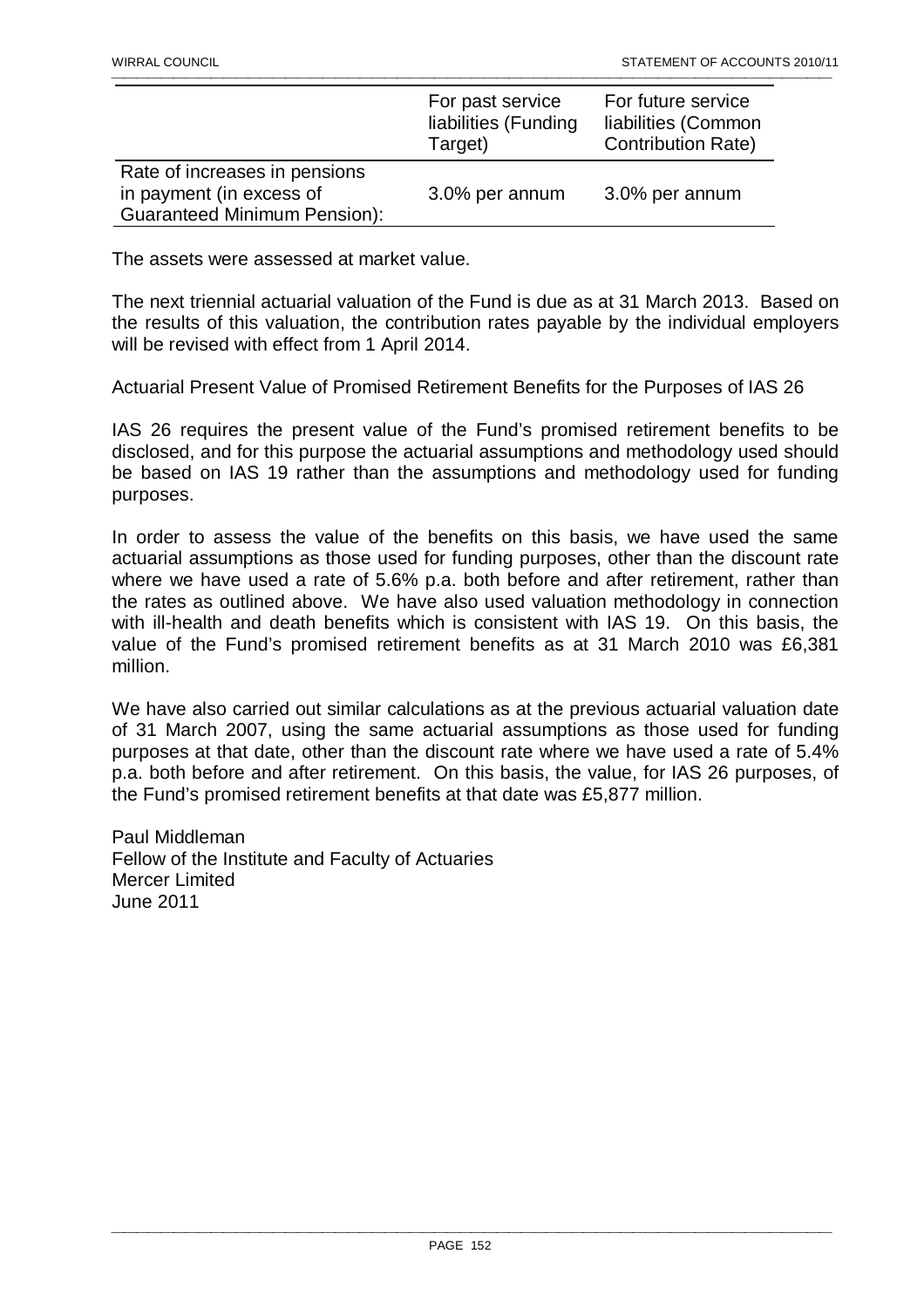#### **Scheme Employers with Active Members as at 31 March 2011**

## **Scheduled Bodies**

Academy of St Francis Arena & Convention Centre Liverpool Belvedere Academy Birkenhead Sixth Form College Carmel College Enterprise South Liverpool Academy Halewood Parish Council Hugh Baird College King George V College Knowsley Community College Knowsley M.B.C. Knowsley Parish Council Liverpool City Council Liverpool Community College Liverpool John Moores University Merseyside Fire & Rescue Authority Merseyside Integrated Transport Authority (MITA) Merseyside Passenger Transport Executive (MPTE) Merseyside Police Authority Merseyside Valuation Tribunal Merseyside Waste Disposal Authority National Probation Service North Liverpool Academy Ltd Prescot Town Council Rainford Parish Council Rainhill Parish Council Sefton M.B.C. Southport College St. Helens Community College St. Helens M.B.C. Whiston Town Council Wirral Council Wirral Metropolitan College

## **Admission Bodies**

Age UK – Liverpool Arriva North West Arvato Government Services Association of Police Authorities Balfour Beatty Workplace Ltd Beechwood and Ballantyne Housing Association Berrybridge Housing Ltd Birkenhead Market Services Ltd Birkenhead School (2002) Burton Manor Residential College Capita Symonds (Sefton) Care Quality Commission Catholic Children's Society CDS Housing Cobalt Housing Ltd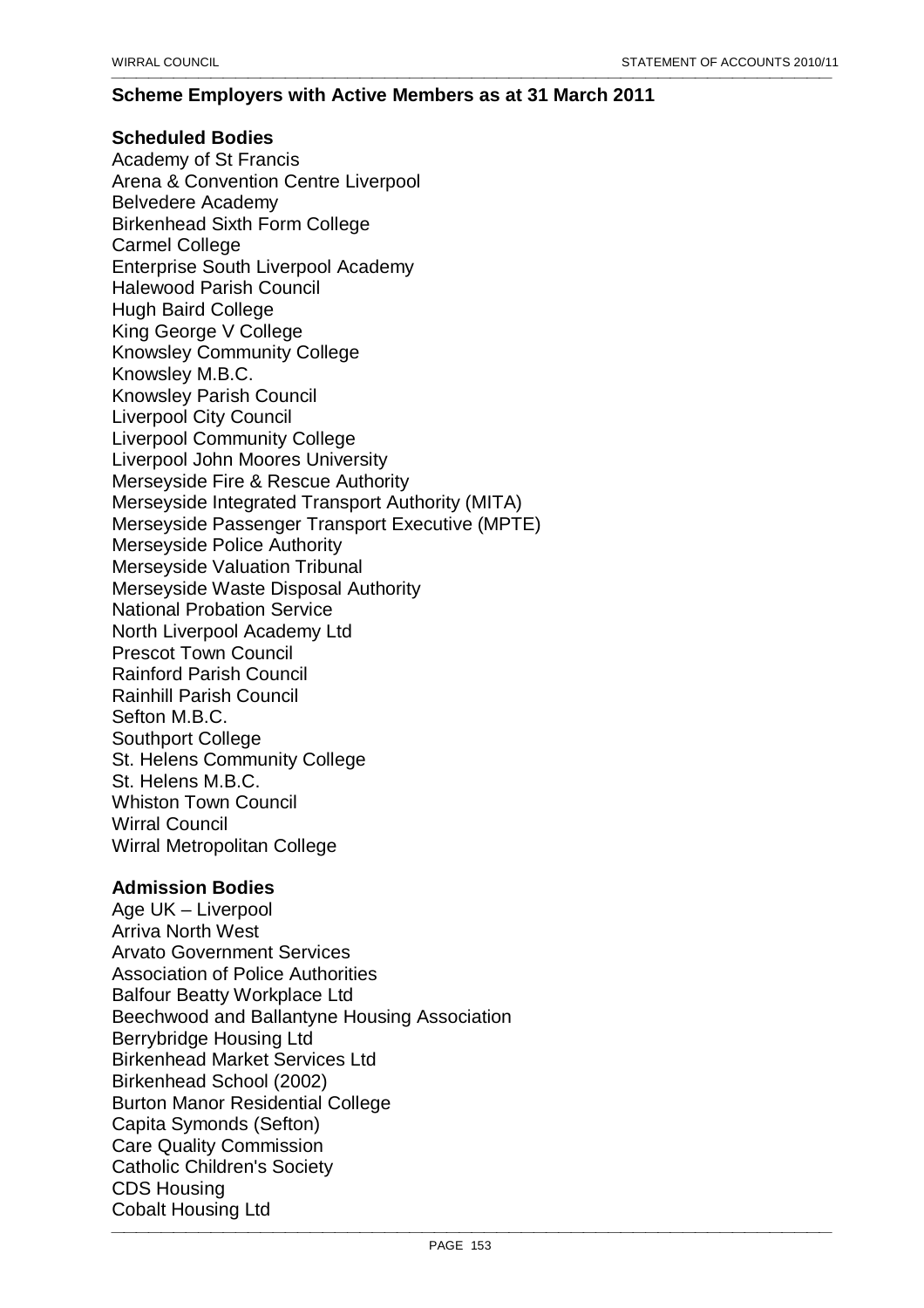Compass (Scolarest) Liverpool Schools

COLAS

## Compass (Scolarest) Wirral Schools Comtechsa Limited Crime Reduction Initiatives Enterprise Liverpool Cleansing Enterprise (Liverpool Highways) Ltd Enterprise Liverpool Neighbourhood Grounds Geraud Markets Liverpool Ltd Glendale (Liverpool Parks Services) Ltd Glenvale Transport Ltd/Stagecoach. Graysons Restaurants Ltd Greater Hornby Homes Greater Merseyside Connexions Helena Partnerships Ltd. Higher Education European Funding Services Ltd. Hochtief Liverpool Schools Hochtief Wirral Schools Kingswood Colomendy Ltd. Knowsley Housing Trust LACORS Lairdside Communities Trust Lee Valley Housing Association Ltd Liberata (UK) Ltd. Liverpool Association for the Disabled Liverpool Citizens Advice Bureau Liverpool Hope University Liverpool Housing Trust Liverpool Mutual Homes Ltd. Liverpool Vision Limited Local Government Association Merseyside Lieutenancy Merseyside Society for the Deaf Merseyside Welfare Rights Merseyside Youth Association Mott Macdonald (M.I.S.) Mouchel (2020 Liverpool/Parkman) Mouchel (2020 Knowsley Ltd) North Huyton New Deal New Future North Liverpool Citizens Advice Bureau Novas Group Nugent Care One Vision Housing Ltd. Partners Credit Union Port Sunlight Village Trust Sefton Education Business Partnership Sefton New Directions Ltd. South Liverpool Housing Ltd Southern Neighbourhood Council Taylor Shaw Catering (St Wilfred's RC School) University of Liverpool Upton Hall School Vauxhall Neighbourhood Council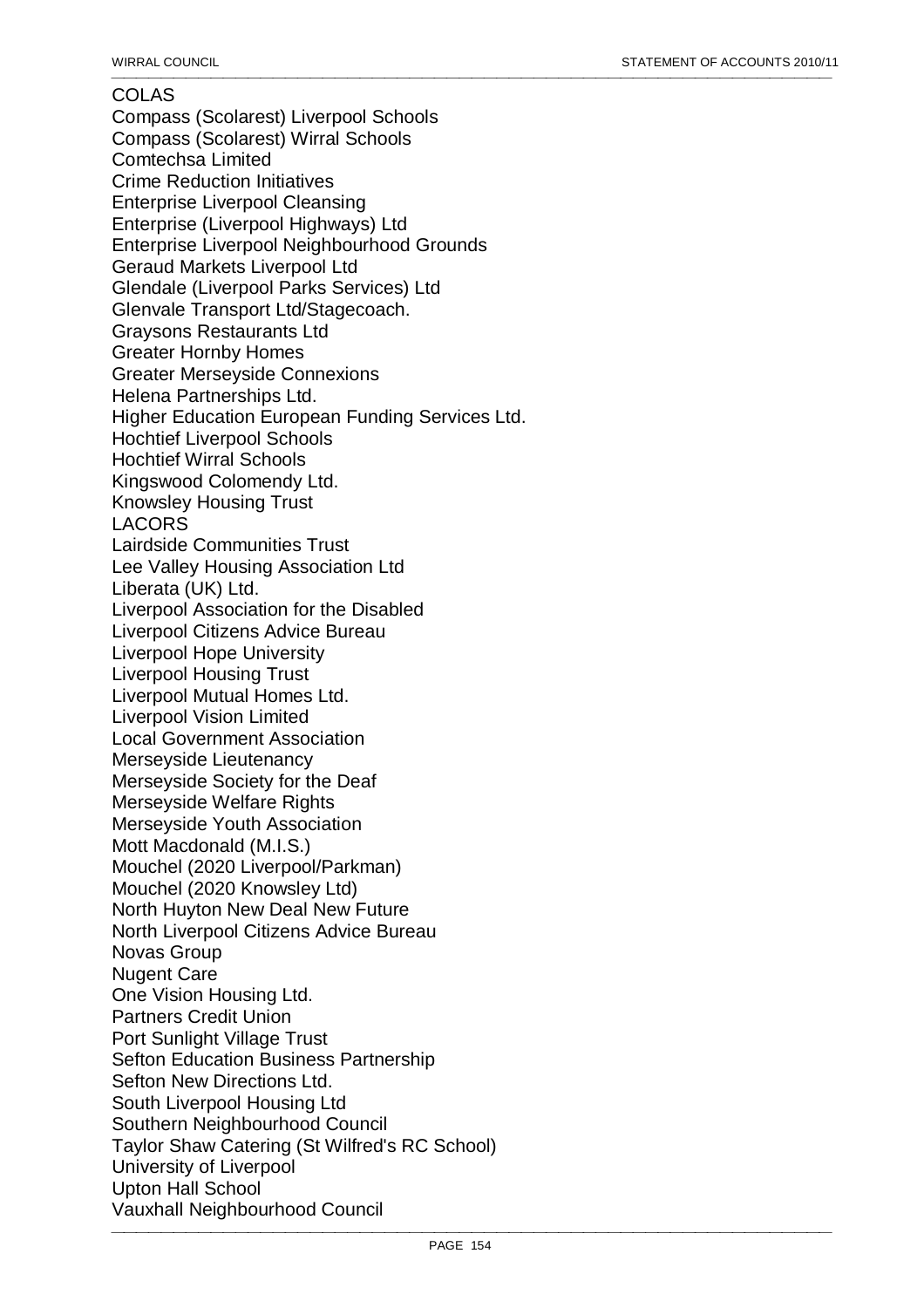Veolia ES Merseyside & Halton Village Housing Association Ltd Wavertree Citizens Advice Bureau Welsh Local Government Association Wirral Autistic Society Wirral Citizens Advice Bureau Wirral Council Voluntary Service Wirral Partnership Homes Ltd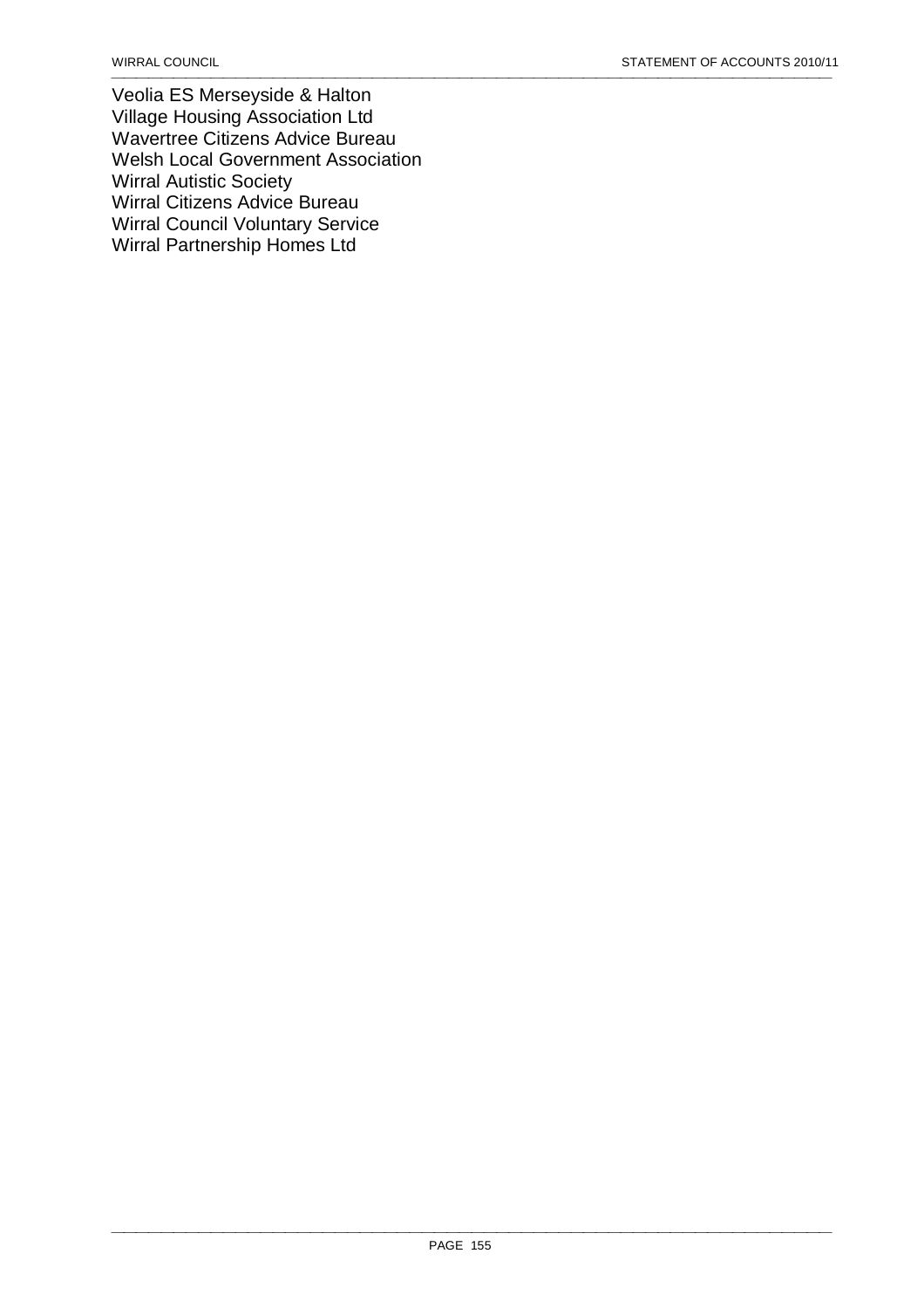This page is intentionally left blank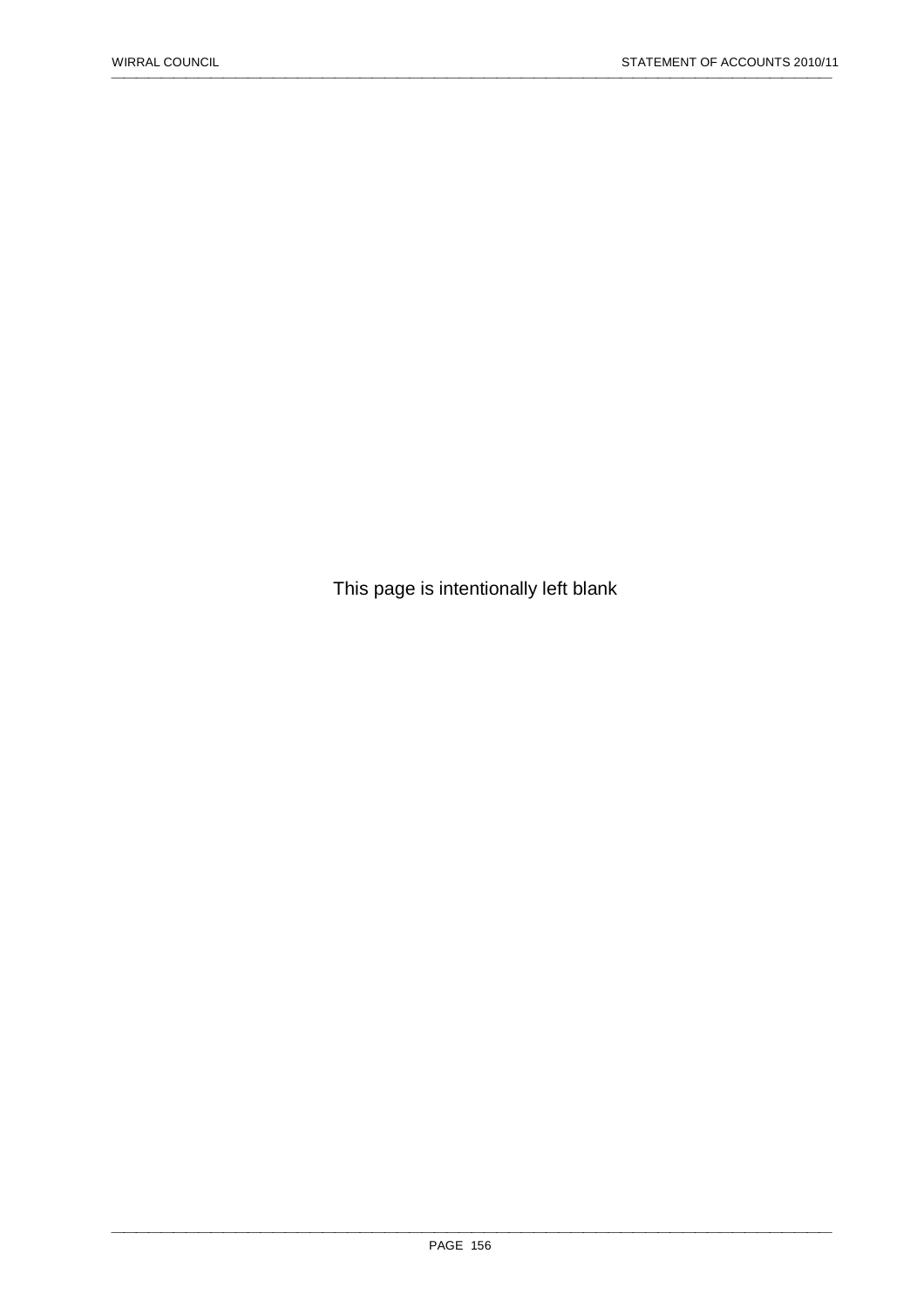# **Glossary of Financial Terms**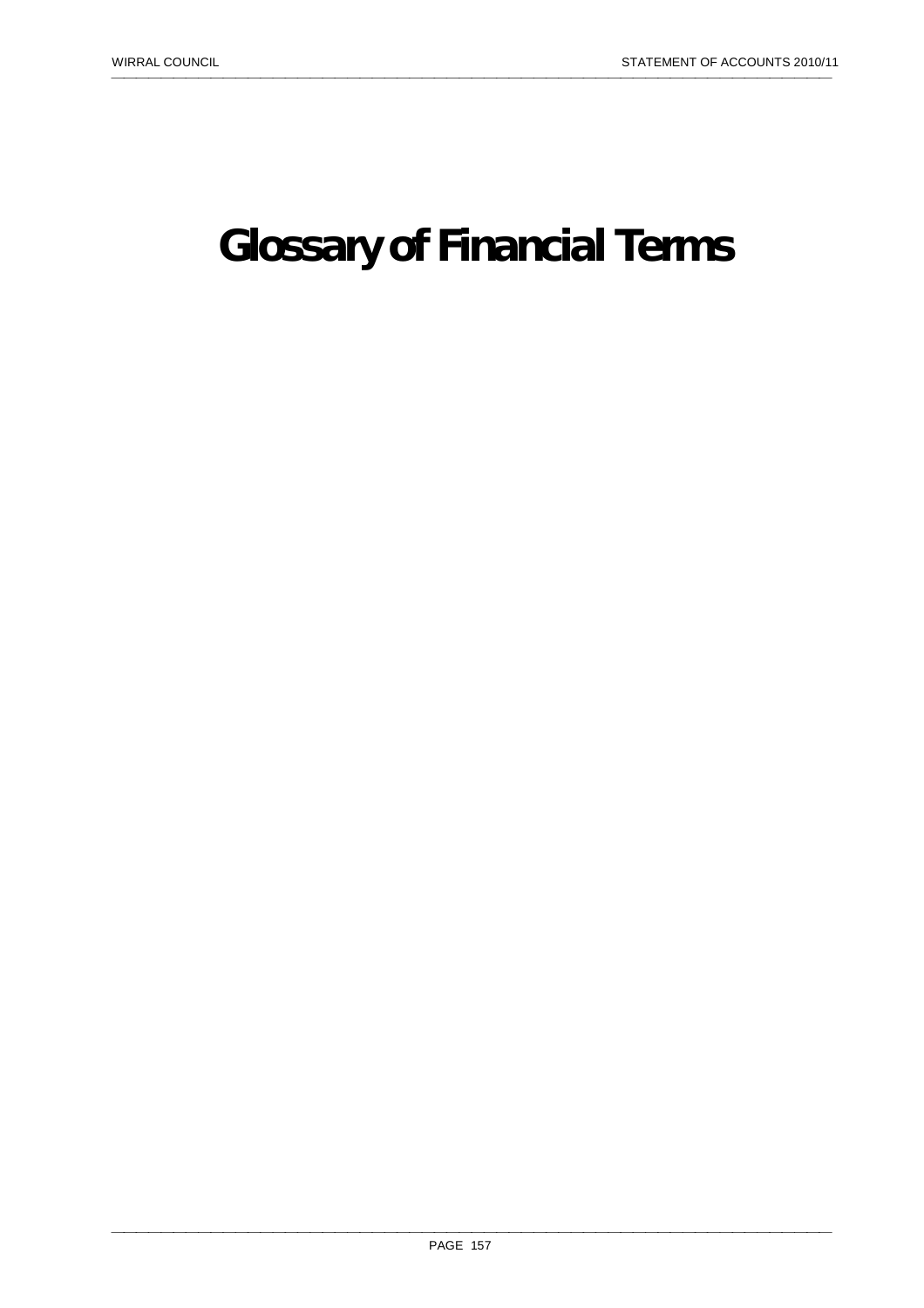This page is intentionally left blank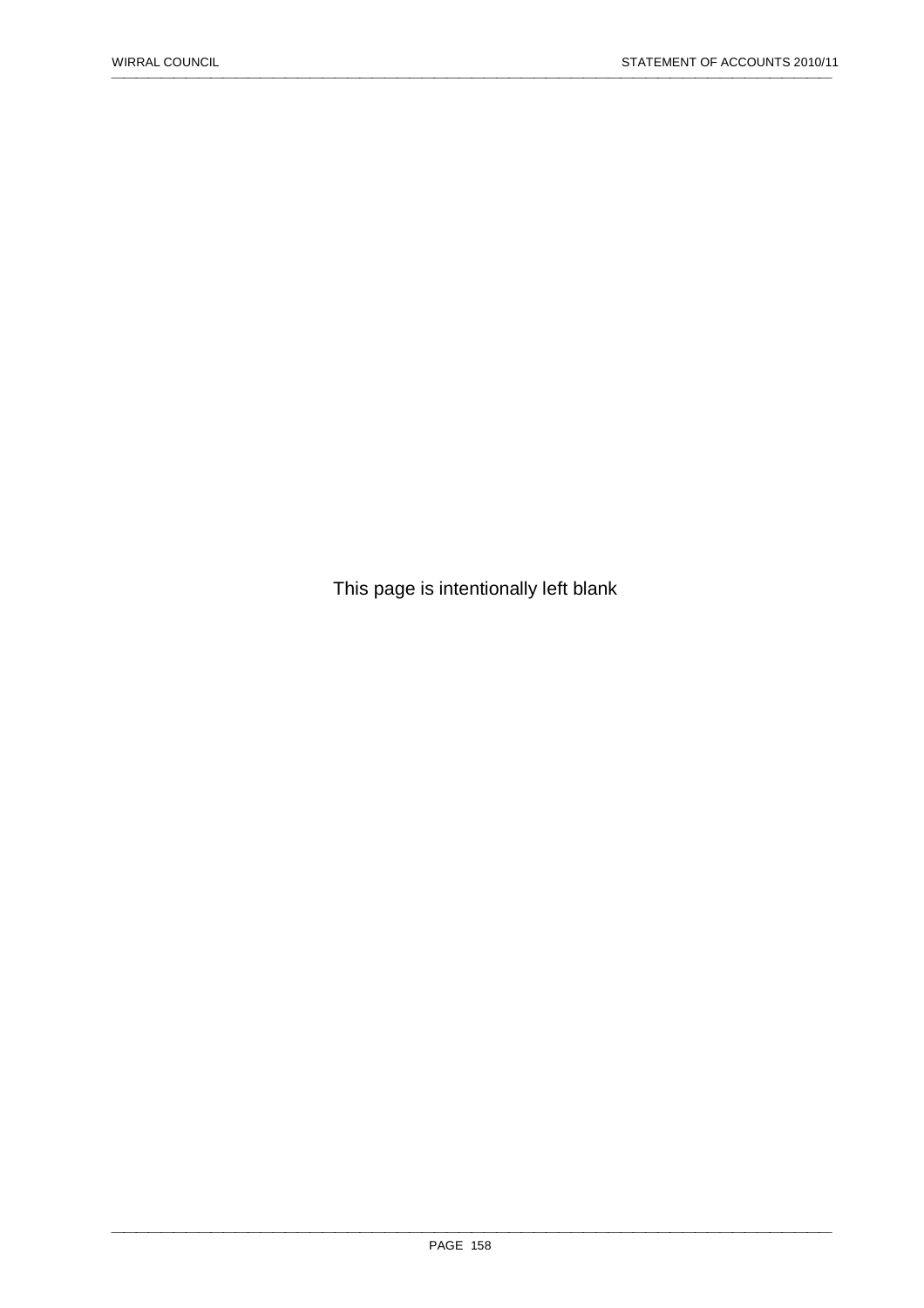## **GLOSSARY OF FINANCIAL TERMS**

For the purpose of the Code of Practice the following definitions have been adopted.

#### **ACCOUNTING POLICIES**

Define the process whereby transactions and other events are reflected in the financial statements.

#### **ACCRUALS**

Income and Expenditure are recognised as they are earned or incurred, not as money is received or paid.

#### **ACTUARIAL GAINS AND LOSSES**

Changes in actuarial deficits or surpluses that arise because: •Events have not coincided with the actuarial assumptions made of the last valuation; •The actuarial assumptions have changed.

#### **AMORTISATION**

Amortisation is the equivalent of depreciation for intangible assets.

#### **BUDGET**

Statement of spending plans for the year.

## **BUSINESS RATES (also NON DOMESTIC RATES)**

A levy on businesses based on national "rateable value" of the premises occupied. NDR is collected by the Council in line with national criteria, paid into a national pool and then redistributed to all local and police authorities on the basis of population.

#### **CAPITAL EXPENDITURE**

Expenditure on the acquisition of an asset or expenditure, which adds to, and not merely maintains, the value of an existing fixed asset.

## **CAPITAL RECEIPTS**

Money received from the disposal of land and other assets, and for the repayment of grants and loans made to the Council.

## **CHARTERED INSTITUTE OF PUBLIC FINANCE AND ACCOUNTANCY (CIPFA)**

This Institute produces Standards and Codes of Practice that must be followed in preparing the Council's financial statements.

#### **CODE OF PRACTICE**

Local Authorities in England must comply with the Code in preparing their financial statements.

## **COLLECTION FUND**

Accounts required to be kept by the Council to record all income collected from Local taxpayers, showing how this is passed on to other Local Authorities and Central Government.

#### **CREDITORS**

Organisations and individuals to whom the Council owes money.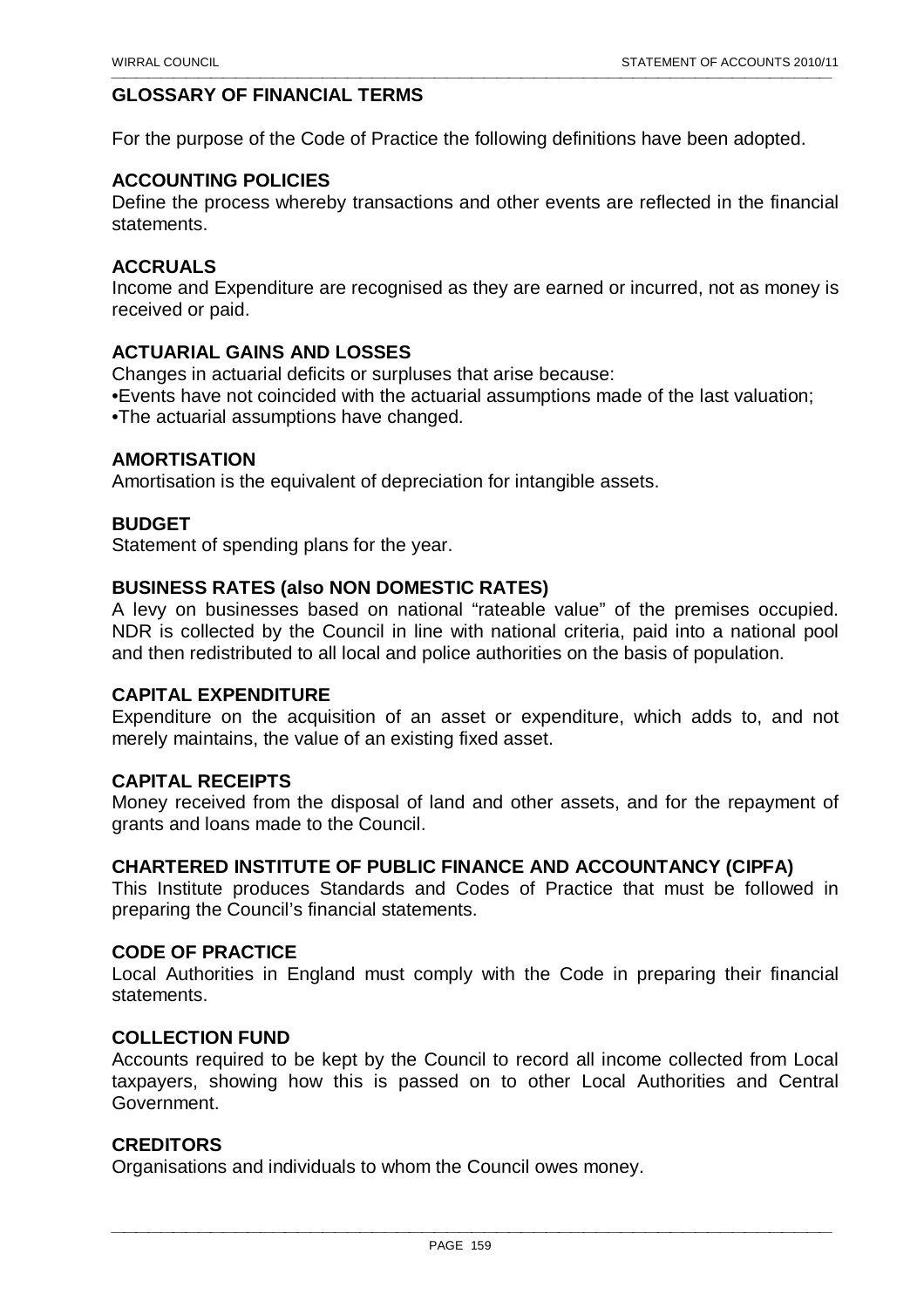## **CURRENT SERVICE COST (PENSIONS)**

The increase in the present value of a defined benefit scheme's liabilities expected to arise from employee service in the current period.

#### **CURTAILMENT**

Curtailments show the cost of the early payment of pension benefits if any employee has been made redundant in the previous financial year.

#### **DEBTORS**

Organisations and individuals who owe money to the Council.

#### **DEFINED BENEFIT SCHEME**

A pension or other retirement benefit scheme where the scheme's rules define the benefits.

#### **DEPRECIATION**

A charge representing the extent to which an asset has been worn out or used up during the year.

#### **EXPECTED RATE OF RETURN ON PENSIONS ASSETS**

For the Pension Fund the average rate of return, including both income and changes in fair value net of scheme expenses, expected over the remaining life of the asset.

#### **GENERAL FUND**

The main revenue fund of the Council. Day to day spending on services is met from the fund.

#### **GOVERNMENT GRANTS**

There are two types of grant. Specific grants are for particular services such as Education. Others are non-specific and support of local services generally.

#### **IMPAIRMENT**

A reduction in the value of a fixed asset below the amount in the Balance Sheet.

## **INTANGIBLE ASSETS**

Capital spend on items such as software licenses.

#### **MINIMUM REVENUE PROVISION (MRP)**

The amount that the Council is required to charge to the revenue account each year to provide for the repayment of debt.

## **NATIONAL NON-DOMESTIC RATES (NNDR)**

Another name for non-domestic rates.

#### **NET BOOK VALUE**

The amount at which assets are included in the Balance Sheet i.e. their historical cost or current value less the cumulative amount provided for depreciation.

#### **NET EXPENDITURE**

Gross expenditure less specific service income but before the deduction of revenue support grant and local taxation.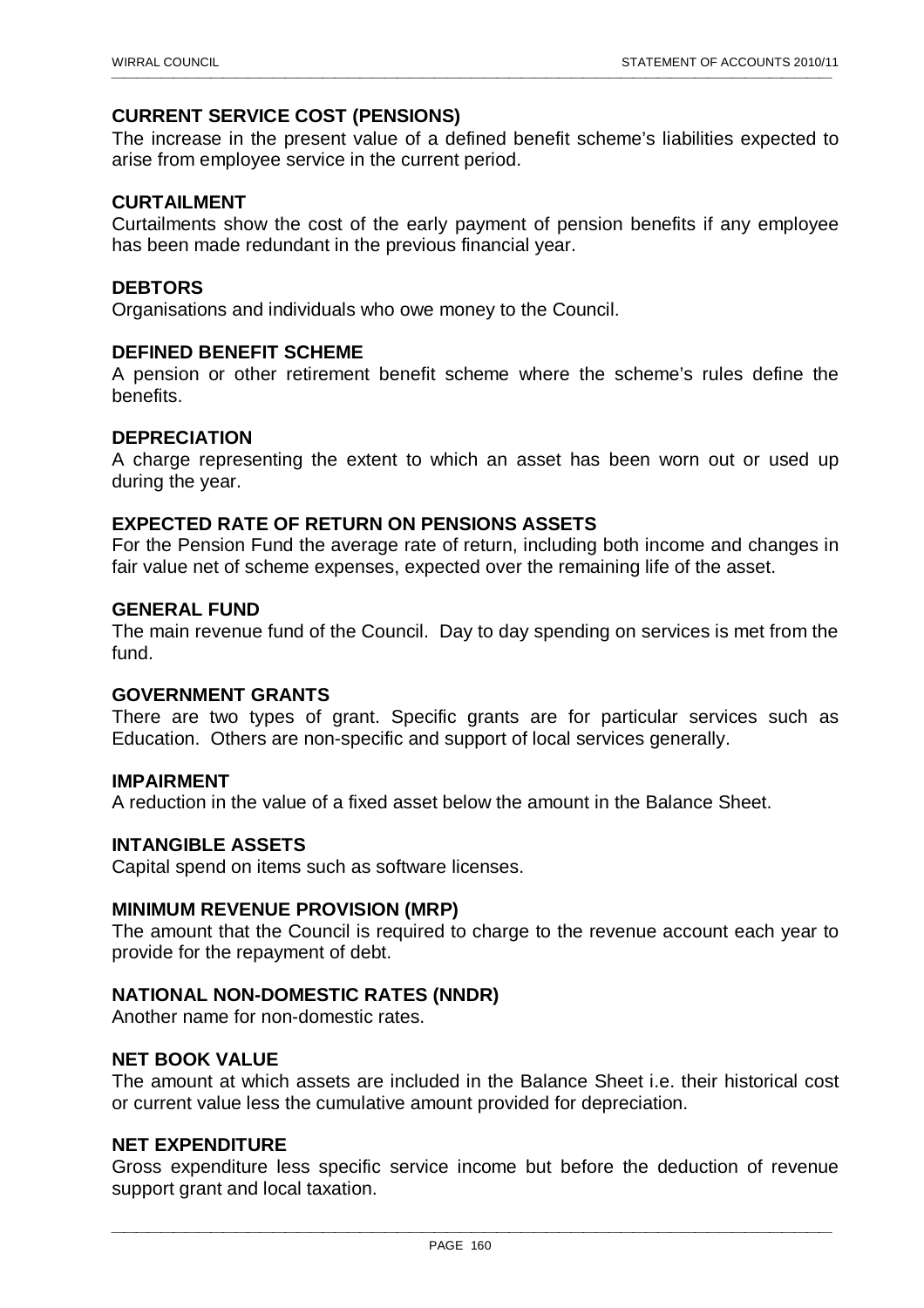## **PRECEPT**

This is a charge levied by one Council or other legally specified entity which is collected on its behalf by another by adding the precept to its own Council Tax and paying over the appropriate cash collected.

## **PRIOR YEAR ADJUSTMENTS**

These are material adjustments applicable to prior years arising from changes in accounting policies or from the correction of fundamental errors.

## **PROVISIONS AND RESERVES**

Amounts set aside in one year to cover expenditure in the future.

## **REVENUE EXPENDITURE**

This is money spent on the day-to-day running costs of providing services. It is usually of a constantly recurring nature and produces no permanent asset.

## **REVENUE EXPENDITURE FUNDED FROM CAPITAL UNDER STATUTE (REFCUS)**

This represents capitalisable items of expenditure where no asset exists but where the cost is to be amortised to revenue.

## **REVENUE SUPPORT GRANT (RSG)**

This is a Government grant in aid of Local Authority services generally. It is based on the Government's assessment of how much an authority needs to spend in order to provide a standard level of service.

## **SCHEME LIABILITIES**

The liabilities of the Pension Fund for outgoings due in the future. Scheme liabilities reflect the benefits that the employer is committed to provide for service up to a set date.

## **SPECIFIC GOVERNMENT GRANTS**

Grants to aid particular services and may be revenue or capital in nature.

## **UNAPPORTIONABLE CENTRAL OVERHEADS**

Overheads for which no user benefits and that are not apportioned to services.

#### **USEFUL LIFE**

The period over which the local Council will derive benefits from the use of an asset.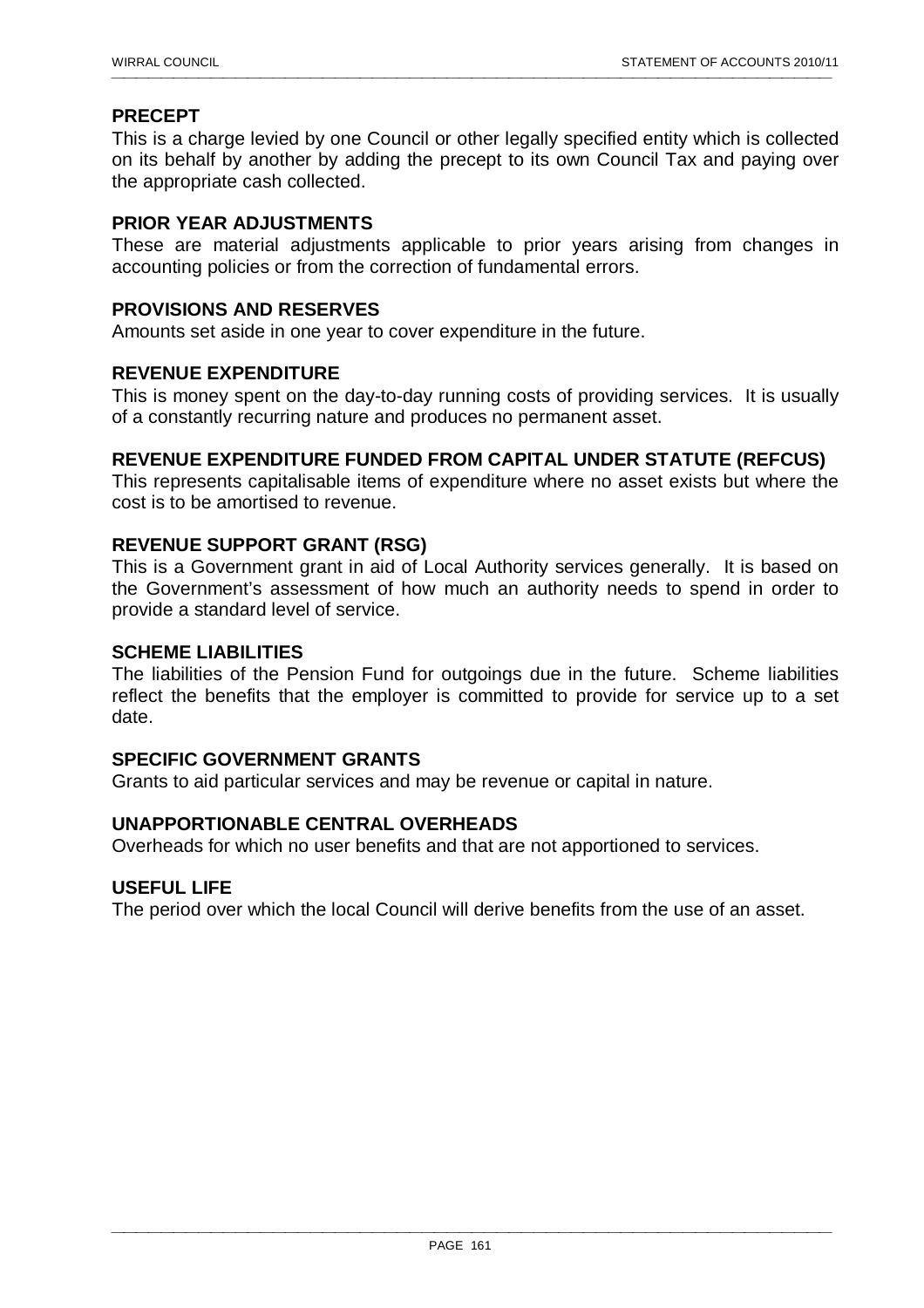This page is intentionally left blank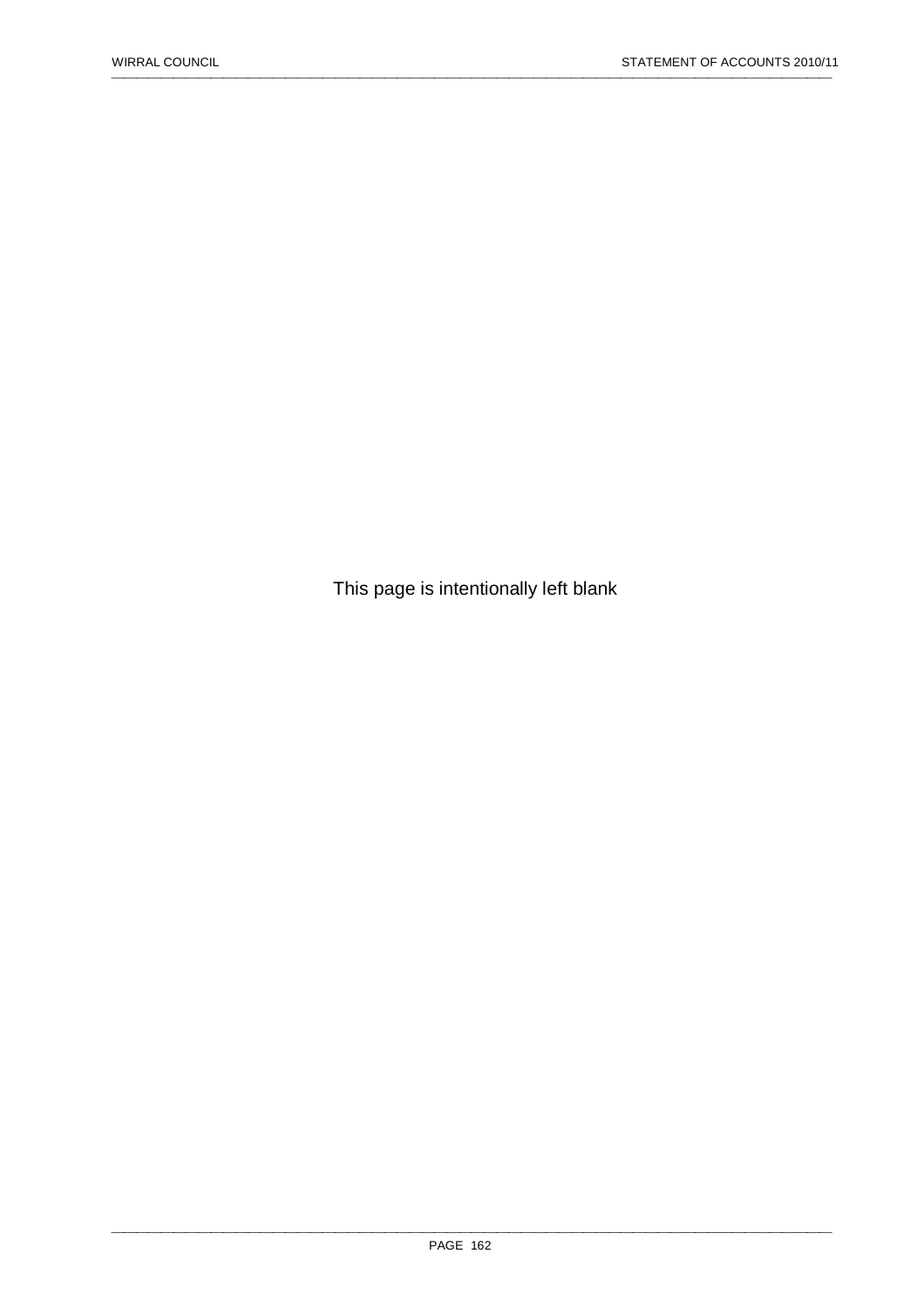## **Further Information and Feedback**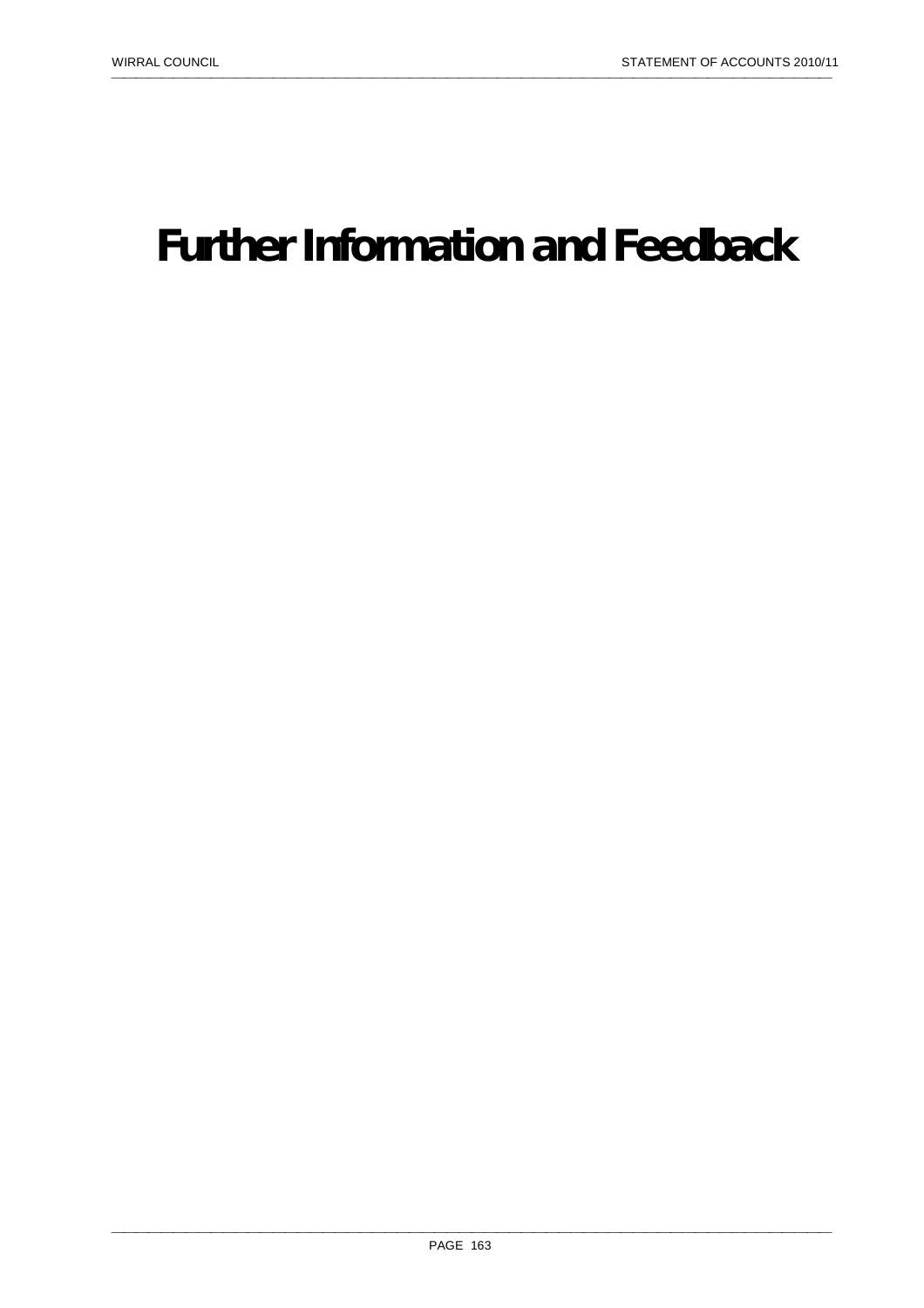This page is intentionally left blank